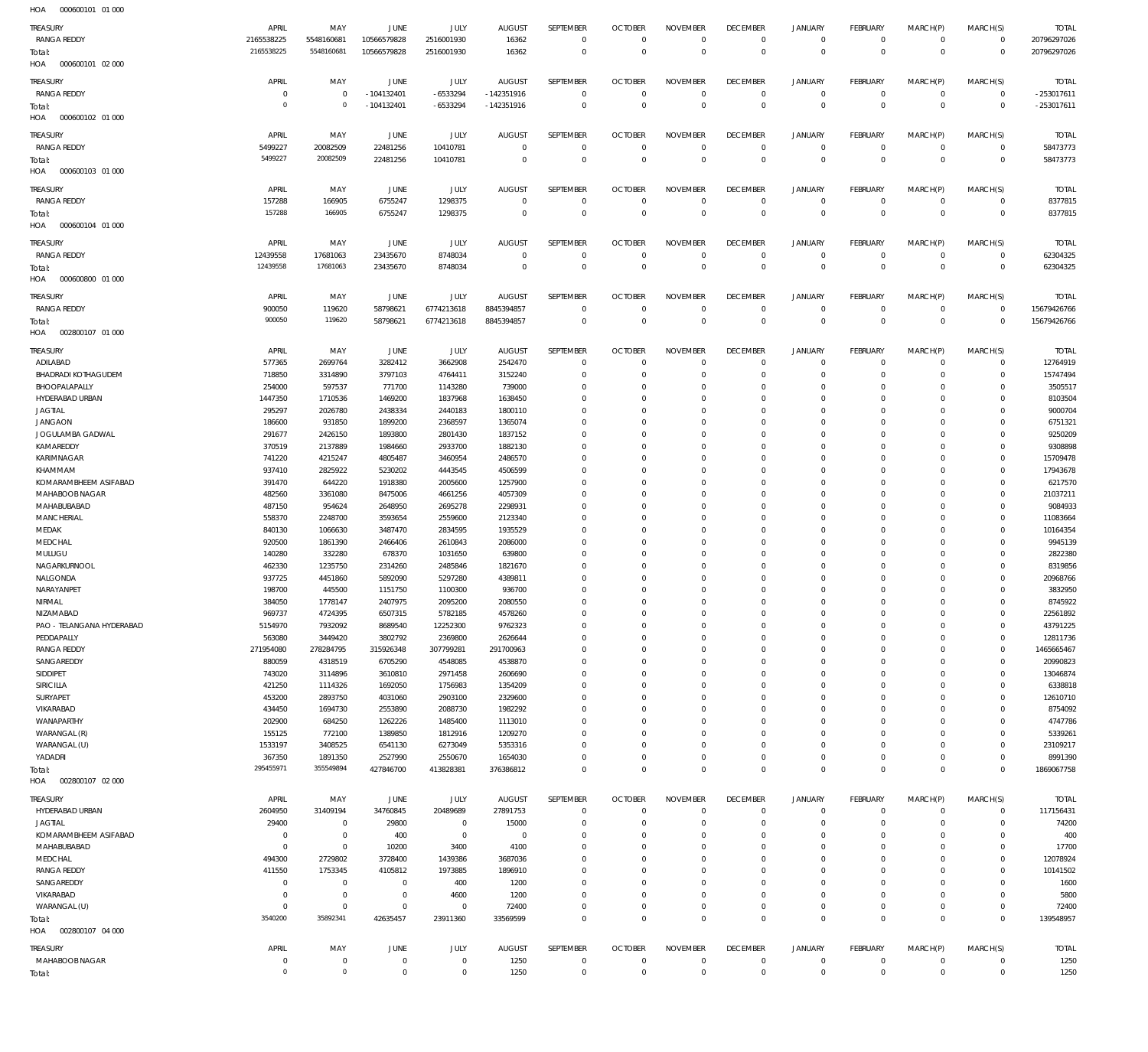| <b>TREASURY</b>            | APRIL                  | MAY             | JUNE                | JULY         | <b>AUGUST</b>  | SEPTEMBER    | <b>OCTOBER</b> | <b>NOVEMBER</b> | <b>DECEMBER</b> | <b>JANUARY</b>      | FEBRUARY       | MARCH(P)            | MARCH(S)       | <b>TOTAL</b> |
|----------------------------|------------------------|-----------------|---------------------|--------------|----------------|--------------|----------------|-----------------|-----------------|---------------------|----------------|---------------------|----------------|--------------|
| ADILABAD                   | 12000                  | 26000           | 236                 | 17710        | $^{\circ}$     | $\mathbf 0$  | $\circ$        | $\circ$         | $\mathbf 0$     | $\mathsf{O}\xspace$ | $\overline{0}$ | $\mathbf 0$         | $\circ$        | 55946        |
| <b>BHADRADI KOTHAGUDEM</b> | 0                      | 590             | 3010                | $\mathbf 0$  | 0              | $\mathbf 0$  | $^{\circ}$     | $\mathbf 0$     | $^{\circ}$      | $\mathsf{O}\xspace$ | $\mathbf 0$    | $\mathbf 0$         | $\mathbf{0}$   | 3600         |
| HYDERABAD URBAN            | 81444                  | $\,0\,$         | $\mathbf 0$         | $\mathbf 0$  | $^{\circ}$     | $\mathbf 0$  | $^{\circ}$     | $\mathbf 0$     | $\overline{0}$  | $\mathsf{O}\xspace$ | $\mathbf 0$    | $\mathbf 0$         | $\mathbf 0$    | 81444        |
| JOGULAMBA GADWAL           | $^{\circ}$             | 1530            | 3650                | 5120         | 885            | $\mathbf 0$  | $^{\circ}$     | $\mathbf 0$     | $^{\circ}$      | $\mathbf 0$         | $\mathbf 0$    | $\Omega$            | $\mathbf{0}$   | 11185        |
| KAMAREDDY                  | 675                    | 9700            | 10200               | $\mathbf 0$  | $\mathbf 0$    | $\mathbf 0$  | $^{\circ}$     | $^{\circ}$      | $^{\circ}$      | $\mathsf{O}\xspace$ | $\mathbf 0$    | $\mathbf 0$         | $\mathbf{0}$   | 20575        |
| KHAMMAM                    | $\Omega$               | $\,0\,$         | $\mathbf{0}$        | 201          | 204            | $\mathbf 0$  | $^{\circ}$     | $^{\circ}$      | $^{\circ}$      | $\mathbf 0$         | $\mathbf 0$    | $\Omega$            | $\mathbf 0$    | 405          |
| MAHABOOB NAGAR             | $\Omega$               | 450             | $^{\circ}$          | $\mathbf 0$  | $^{\circ}$     | $\mathbf 0$  | $^{\circ}$     | $^{\circ}$      | $^{\circ}$      | $\mathbf 0$         | $\mathbf 0$    | $\mathbf 0$         | $\mathbf{0}$   | 450          |
| MAHABUBABAD                | 0                      | 140             | $\mathbf{0}$        | 7520         | 374            | $\mathbf 0$  | $^{\circ}$     | $^{\circ}$      | $^{\circ}$      | $\mathbf 0$         | $\mathbf 0$    | $\Omega$            | $\mathbf 0$    | 8034         |
| <b>MANCHERIAL</b>          | 15975                  | $\,0\,$         | 18950               | 8100         | 41044          | $\mathbf 0$  | $^{\circ}$     | $^{\circ}$      | $^{\circ}$      | $\mathbf 0$         | $\mathbf 0$    | $\Omega$            | $\mathbf 0$    | 84069        |
|                            |                        |                 |                     |              |                |              |                |                 |                 |                     |                |                     |                |              |
| MEDAK                      | 0                      | 150             | $\mathbf 0$         | 1325         | $\mathbf 0$    | $\mathbf 0$  | $^{\circ}$     | $^{\circ}$      | $^{\circ}$      | $\mathbf 0$         | $\mathbf 0$    | $\Omega$            | $\mathbf 0$    | 1475         |
| MEDCHAL                    | $\mathsf{C}$           | 500             | 240                 | $\mathbf 0$  | 10300          | $\mathbf 0$  | $^{\circ}$     | $^{\circ}$      | $^{\circ}$      | $\mathbf 0$         | $\mathbf 0$    | $\Omega$            | $\mathbf 0$    | 11040        |
| NALGONDA                   | 15810                  | 10000           | 5130                | $\mathbf 0$  | $\mathbf 0$    | $\mathbf 0$  | $^{\circ}$     | $^{\circ}$      | $^{\circ}$      | $\mathbf 0$         | $\mathbf 0$    | $\mathbf 0$         | $\mathbf 0$    | 30940        |
| NIRMAL                     | $^{\circ}$             | $\,0\,$         | 1110                | $\mathbf 0$  | 12290          | $\mathbf 0$  | $^{\circ}$     | $^{\circ}$      | $^{\circ}$      | $\mathbf 0$         | $\mathbf 0$    | $\Omega$            | $\mathbf 0$    | 13400        |
| NIZAMABAD                  | $\Omega$               | 750             | 1418                | 667          | 300            | $\mathbf 0$  | $^{\circ}$     | $^{\circ}$      | $^{\circ}$      | $\mathbf 0$         | $\mathbf 0$    | $\mathbf 0$         | $\mathbf{0}$   | 3135         |
| <b>RANGA REDDY</b>         | $\Omega$               | $\,0\,$         | 45743               | 3150         | 4500           | $\mathbf 0$  | $^{\circ}$     | $^{\circ}$      | $^{\circ}$      | $\mathbf 0$         | $\mathbf 0$    | $\Omega$            | $\mathbf 0$    | 53393        |
| SANGAREDDY                 | $\Omega$               | 900             | 7115                | 6235         | 1500           | $\mathbf 0$  | $^{\circ}$     | $^{\circ}$      | $^{\circ}$      | $\mathbf 0$         | $\mathbf 0$    | $\Omega$            | $\mathbf 0$    | 15750        |
| SIDDIPET                   | $\Omega$               | 680             | 1203                | 120          | 6301           | $\mathbf 0$  | $^{\circ}$     | $^{\circ}$      | $^{\circ}$      | $\mathbf 0$         | $\mathbf 0$    | $\Omega$            | $\mathbf 0$    | 8304         |
| VIKARABAD                  | $\Omega$               | 213             | $\mathbf 0$         | 1407         | $\overline{0}$ | $\mathbf 0$  | $^{\circ}$     | $^{\circ}$      | $^{\circ}$      | $\mathbf 0$         | $\mathbf 0$    | $\Omega$            | $\mathbf 0$    | 1620         |
|                            |                        |                 |                     |              |                | $\mathbf 0$  |                |                 |                 | $\mathbf 0$         | $\mathbf 0$    |                     | $\mathbf 0$    |              |
| WANAPARTHY                 | $\Omega$               | 5650            | 5751                | 7237         | 12820          |              | $^{\circ}$     | $^{\circ}$      | $^{\circ}$      |                     |                | $\mathbf 0$         |                | 31458        |
| WARANGAL (R)               | -C                     | $\,0\,$         | 295                 | $\mathbf 0$  | $\overline{0}$ | $\mathbf 0$  | $^{\circ}$     | $\mathbf 0$     | $^{\circ}$      | $\mathbf 0$         | $\mathbf 0$    | $\Omega$            | $\mathbf 0$    | 295          |
| YADADRI                    | $\Omega$               | $\,0\,$         | 1990                | 2063         | $\overline{0}$ | $\mathbf 0$  | $^{\circ}$     | $\mathbf 0$     | $^{\circ}$      | $\mathsf{O}\xspace$ | $\mathbf 0$    | $\mathbf 0$         | $\mathbf{0}$   | 4053         |
| Total:                     | 125904                 | 57253           | 106041              | 60855        | 90518          | $\mathbf 0$  | $^{\circ}$     | $\mathbf 0$     | $\mathbf 0$     | $\mathbb O$         | $\mathbf 0$    | $\mathbf 0$         | $\mathbf 0$    | 440571       |
| HOA<br>002900107 01 000    |                        |                 |                     |              |                |              |                |                 |                 |                     |                |                     |                |              |
|                            |                        |                 |                     |              |                |              |                |                 |                 |                     |                |                     |                |              |
| TREASURY                   | APRIL                  | MAY             | JUNE                | JULY         | <b>AUGUST</b>  | SEPTEMBER    | <b>OCTOBER</b> | <b>NOVEMBER</b> | <b>DECEMBER</b> | JANUARY             | FEBRUARY       | MARCH(P)            | MARCH(S)       | <b>TOTAL</b> |
| KHAMMAM                    | 9600                   | 17400           | 9000                | 5000         | 6800           | $\mathbf{0}$ | $^{\circ}$     | $^{\circ}$      | $\mathbf 0$     | $\mathbf 0$         | $\mathbf 0$    | $\mathbf 0$         | $^{\circ}$     | 47800        |
| MAHABOOB NAGAR             | $\Omega$               | $\mathbf 0$     | 225000              | $\mathbf 0$  | $\circ$        | $\mathbf 0$  | $^{\circ}$     | $\mathbf 0$     | $\mathbf 0$     | $\mathbf 0$         | $\mathbf 0$    | $\mathbf 0$         | $\mathbf{0}$   | 225000       |
| NALGONDA                   | $\Omega$               | $\,0\,$         | $^{\circ}$          | 8000         | 2000           | $\mathbf{0}$ | 0              | $^{\circ}$      | $^{\circ}$      | $\mathbf 0$         | $\mathbf 0$    | $\Omega$            | $\circ$        | 10000        |
| <b>RANGA REDDY</b>         | $\Omega$               | $\,0\,$         | $^{\circ}$          | 400          | 0              | $\mathbf{0}$ | 0              | $\mathbf 0$     | $\mathbf 0$     | $\mathbf 0$         | $\mathbf 0$    | $\Omega$            | $\mathbf 0$    | 400          |
| SIDDIPET                   | $\Omega$               | 1050            | 750                 | 950          | $\Omega$       | $\mathbf 0$  | $\Omega$       | $^{\circ}$      | 0               | $\mathbf 0$         | $\mathbf 0$    | $\Omega$            | $\circ$        | 2750         |
| VIKARABAD                  | $\Omega$               | $\,0\,$         | 327980              | $\mathbf{0}$ | $\circ$        | $\mathbf 0$  | $^{\circ}$     | $\mathbf 0$     | $\mathbf 0$     | $\mathbf 0$         | $\Omega$       | $\Omega$            | $\mathbf 0$    | 327980       |
| WARANGAL (R)               | $\Omega$               | 12000           | 12800               | 6200         | 3400           | $\mathbf{0}$ | 0              | $^{\circ}$      | $\mathbf 0$     | $\mathbf 0$         | $\mathbf 0$    | $\Omega$            | $\mathbf 0$    | 34400        |
|                            |                        |                 |                     |              |                |              |                |                 |                 |                     |                |                     |                |              |
| WARANGAL (U)               | $\Omega$               | 2800            | 1400                | 1400         | 1400           | $\mathbf 0$  | $^{\circ}$     | $\mathbf 0$     | $\mathbf 0$     | $\mathbf 0$         | $\mathbf 0$    | $\mathbf 0$         | $\mathbf 0$    | 7000         |
| Total:                     | 9600                   | 33250           | 576930              | 21950        | 13600          | $\mathbf 0$  | $\mathbf 0$    | $\mathbf 0$     | $\mathbf 0$     | $\mathbf 0$         | $\mathbf 0$    | $\Omega$            | $\mathbf 0$    | 655330       |
| HOA<br>002900800 80 000    |                        |                 |                     |              |                |              |                |                 |                 |                     |                |                     |                |              |
| TREASURY                   | APRIL                  | MAY             | JUNE                | JULY         | <b>AUGUST</b>  | SEPTEMBER    | <b>OCTOBER</b> | <b>NOVEMBER</b> | <b>DECEMBER</b> | <b>JANUARY</b>      | FEBRUARY       | MARCH(P)            | MARCH(S)       | <b>TOTAL</b> |
| MAHABOOB NAGAR             | C                      | $\,0\,$         | 575                 | $\mathbf 0$  | $\overline{0}$ | $\mathbf 0$  | $^{\circ}$     | 0               | $\overline{0}$  | $\mathbf 0$         | $\overline{0}$ | $\mathbf 0$         | $\circ$        | 575          |
|                            |                        |                 |                     |              |                |              |                |                 |                 |                     |                |                     |                |              |
| Total:                     | $\circ$                | $\circ$         | 575                 | $\mathbf 0$  | $^{\circ}$     | $\mathbf 0$  | $\mathbf 0$    | $\mathbb O$     | $\mathbf 0$     | $\mathbb O$         | $\overline{0}$ | $\mathbf 0$         | $\overline{0}$ | 575          |
| HOA<br>002900800 81 000    |                        |                 |                     |              |                |              |                |                 |                 |                     |                |                     |                |              |
| TREASURY                   | APRIL                  | MAY             | JUNE                | JULY         | <b>AUGUST</b>  | SEPTEMBER    | <b>OCTOBER</b> | <b>NOVEMBER</b> | <b>DECEMBER</b> | <b>JANUARY</b>      | FEBRUARY       | MARCH(P)            | MARCH(S)       | <b>TOTAL</b> |
|                            |                        |                 |                     |              |                |              |                |                 |                 |                     |                |                     |                |              |
| HYDERABAD URBAN            | 1955                   | 86038           | 75605               | 1955         | 118660         | $\mathbf 0$  | $^{\circ}$     | $^{\circ}$      | $\overline{0}$  | 0                   | $\mathbf 0$    | $\mathbf 0$         | 0              | 284213       |
| KAMAREDDY                  | 1000                   | $\overline{0}$  | $^{\circ}$          | $\mathbf{0}$ | $^{\circ}$     | $\mathbf 0$  | $^{\circ}$     | $\mathbf 0$     | $\mathbf 0$     | $\mathbf 0$         | $\mathbf 0$    | $\mathbf 0$         | $\mathbf{0}$   | 1000         |
| KARIMNAGAR                 | $\Omega$               | $\,0\,$         | $^{\circ}$          | $\mathbf 0$  | 500            | $\mathbf{0}$ | 0              | $^{\circ}$      | $^{\circ}$      | 0                   | $\mathbf 0$    | $\Omega$            | $\mathbf 0$    | 500          |
| KHAMMAM                    | $\Omega$               | $\mathbb O$     | $\overline{0}$      | 2000         | $\Omega$       | $\mathbf{0}$ | 0              | $^{\circ}$      | $^{\circ}$      | $\mathbf 0$         | $\mathbf 0$    | $\Omega$            | $\mathbf 0$    | 2000         |
| MAHABOOB NAGAR             | $\Omega$               | $\,0\,$         | $^{\circ}$          | 725          | 0              | $\mathbf{0}$ | 0              | $^{\circ}$      | $^{\circ}$      | $\mathbf 0$         | $\mathbf 0$    | $\Omega$            | $\mathbf 0$    | 725          |
| MAHABUBABAD                | $\Omega$               | $\mathbb O$     | 1500                | $^{\circ}$   | $\Omega$       | $\mathbf 0$  | 0              | $\mathbf 0$     | $\mathbf 0$     | $\Omega$            | $\Omega$       | $\Omega$            | $\mathbf 0$    | 1500         |
| MEDAK                      | 50                     | 2000            | $\mathbb O$         | 180          | $\Omega$       | $\mathbf{0}$ | $\Omega$       | $\Omega$        | $\Omega$        | $\Omega$            | $\Omega$       | $\Omega$            | $\mathbf{0}$   | 2230         |
|                            | $\Omega$               | $\Omega$        | 490                 |              | 4197           | $\Omega$     | $\Omega$       | $\Omega$        | $\Omega$        |                     | $\Omega$       |                     |                |              |
| NAGARKURNOOI               |                        |                 |                     | 5427         |                |              |                |                 |                 | $\mathsf{O}\xspace$ |                | $\mathsf{O}\xspace$ | $\mathbf 0$    | 10114        |
| NARAYANPET                 | 11160                  | $\,0\,$         | 16800               | 4800         | 1200           | $\mathbf 0$  | $\mathbf 0$    | $\mathbf 0$     | $\mathbf 0$     | $\mathbf 0$         | $\mathbf 0$    | $\mathbf 0$         | $\mathbf 0$    | 33960        |
| NIZAMABAD                  | $^{\circ}$             | $\,0\,$         | 1000                | $\mathbf 0$  | $^{\circ}$     | $\mathbf 0$  | $\mathbf 0$    | $\mathbf 0$     | $\mathbf 0$     | $\mathbf 0$         | $\mathbf 0$    | $\mathbf 0$         | $\mathbf 0$    | 1000         |
| <b>RANGA REDDY</b>         | 73979                  | 26093           | 25167               | 23720        | 126159         | $\mathbf{0}$ | $^{\circ}$     | $\mathbf 0$     | $\mathbf 0$     | $\mathbf 0$         | $\mathbf 0$    | $\Omega$            | $\mathbf 0$    | 275118       |
| SANGAREDDY                 | $^{\circ}$             | $\,0\,$         | 2500                | $\mathbf{0}$ | $\circ$        | $\mathbf 0$  | $\mathbf 0$    | $\mathbf 0$     | $\mathbf 0$     | $\mathbf 0$         | $\mathbf 0$    | $\Omega$            | $\mathbf 0$    | 2500         |
| SIDDIPET                   | $\Omega$               | 666             | $\,0\,$             | $^{\circ}$   | 0              | $\mathbf{0}$ | 0              | $\mathbf 0$     | $\mathbf 0$     | $\mathbf 0$         | $\mathbf 0$    | $\Omega$            | $\mathbf 0$    | 666          |
| SURYAPET                   | $\overline{0}$         | 1211            | 250                 | $\mathbf 0$  | $\Omega$       | $\mathbf 0$  | $\mathbf 0$    | $\mathbf 0$     | $\mathbf 0$     | $\mathbf 0$         | $\mathbf 0$    | $\Omega$            | $\mathbf 0$    | 1461         |
| VIKARABAD                  | $\Omega$               | 31240           | 250                 | $\mathbf 0$  | $\Omega$       | $\mathbf{0}$ | 0              | $\mathbf 0$     | $\mathbf 0$     | $\mathbf 0$         | $\mathbf 0$    | $\Omega$            | $\mathbf 0$    | 31490        |
|                            |                        |                 |                     |              |                |              |                |                 |                 |                     |                |                     |                |              |
| WARANGAL (R)               | $^{\circ}$             | 1100            | 1000                | 300          | $^{\circ}$     | $\mathbf 0$  | $\mathbf 0$    | $\mathbf 0$     | $\mathbf 0$     | $\mathbf 0$         | $\mathbf 0$    | $\Omega$            | $\mathbf 0$    | 2400         |
| WARANGAL (U)               | $\overline{0}$         | $\,0\,$         | 3000                | $\mathbf 0$  | $\mathbf{0}$   | $\mathbf 0$  | $\mathbf 0$    | $\mathbf 0$     | $\mathbf 0$     | $\mathsf{O}\xspace$ | $\mathbf 0$    | $\mathbf 0$         | $\mathbf 0$    | 3000         |
| Total:                     | 88144                  | 148348          | 127562              | 39107        | 250716         | $\mathbf 0$  | $\mathbf 0$    | $\mathbf 0$     | $\mathbf 0$     | $\mathbf 0$         | $\Omega$       | $\mathbf 0$         | $\mathbf 0$    | 653877       |
| HOA<br>003001101 96 000    |                        |                 |                     |              |                |              |                |                 |                 |                     |                |                     |                |              |
| TREASURY                   | APRIL                  | MAY             | JUNE                | <b>JULY</b>  | <b>AUGUST</b>  | SEPTEMBER    | <b>OCTOBER</b> | <b>NOVEMBER</b> | <b>DECEMBER</b> | JANUARY             | FEBRUARY       | MARCH(P)            | MARCH(S)       | <b>TOTAL</b> |
| PAO - TELANGANA HYDERABAD  | 0                      | $\,0\,$         | $-37596$            | $-1242949$   | $-73626$       | $\mathbf 0$  | $\mathbf 0$    | $\mathbb O$     | $\overline{0}$  | $\mathsf{O}\xspace$ | $\overline{0}$ | $\overline{0}$      | $\overline{0}$ | $-1354171$   |
|                            | $\Omega$               | $\circ$         |                     |              |                |              |                |                 |                 |                     |                |                     |                |              |
| Total:                     |                        |                 | $-37596$            | $-1242949$   | $-73626$       | $\mathbf 0$  | $\overline{0}$ | $\mathbb O$     | $\mathbf 0$     | $\bf 0$             | $\overline{0}$ | $\bf 0$             | $\overline{0}$ | $-1354171$   |
| HOA<br>003001102 01 000    |                        |                 |                     |              |                |              |                |                 |                 |                     |                |                     |                |              |
| TREASURY                   | APRIL                  | MAY             | JUNE                | JULY         | <b>AUGUST</b>  | SEPTEMBER    | <b>OCTOBER</b> | <b>NOVEMBER</b> | <b>DECEMBER</b> | <b>JANUARY</b>      | FEBRUARY       | MARCH(P)            | MARCH(S)       | <b>TOTAL</b> |
| <b>BHADRADI KOTHAGUDEM</b> | $\overline{0}$         | $\mathbb O$     | $\mathbb O$         | 109612       | 184484         | 0            | $\mathbf 0$    | $\mathbf 0$     | $\mathbb O$     | $\mathbf 0$         | $\overline{0}$ | $\mathbf 0$         | $\overline{0}$ | 294096       |
| HYDERABAD URBAN            | $\Omega$               | 25500           | 3055866             | 114135       | 66317925       | $\mathbf 0$  | $^{\circ}$     | $\circ$         | $^{\circ}$      | $\mathbf 0$         | $\mathbf 0$    | $\mathbf 0$         | $\mathbf 0$    | 69513426     |
| <b>JANGAON</b>             | $\Omega$               | $\mathbb O$     | $\mathbb O$         | $\mathbf 0$  | 2384951        | $\mathbf 0$  | $^{\circ}$     | $\mathbf 0$     | $\mathbf 0$     | $\mathbf 0$         | $\mathbf 0$    | $\mathbf 0$         | $\mathbf 0$    | 2384951      |
|                            |                        |                 |                     |              |                |              |                |                 |                 |                     |                |                     |                |              |
| JOGULAMBA GADWAL           | $\mathbf 0$            | $\mathbb O$     | 4090187             | $\mathbf 0$  | $^{\circ}$     | $\mathbf{0}$ | $^{\circ}$     | $\mathbf 0$     | $\mathbf 0$     | $\mathbf 0$         | $\mathbf 0$    | $\Omega$            | $\mathbf 0$    | 4090187      |
| KAMAREDDY                  | $\mathbf 0$            | 114321          | 590239              | 3604435      | $\Omega$       | $\mathbf 0$  | $^{\circ}$     | $\mathbf 0$     | $\mathbf 0$     | $\mathbf 0$         | $\mathbf 0$    | $\Omega$            | $\mathbf 0$    | 4308995      |
| KHAMMAM                    | $\Omega$               | 30528           | 1164809             | $\mathbf{0}$ | $\circ$        | $\mathbf 0$  | $^{\circ}$     | $\mathbf 0$     | $\mathbf 0$     | $\mathbf 0$         | $\mathbf 0$    | $\Omega$            | $\mathbf 0$    | 1195337      |
| MAHABUBABAD                | $\mathbf 0$            | 3305389         | $\mathbb O$         | $\mathbf 0$  | $^{\circ}$     | $\mathbf 0$  | $^{\circ}$     | $\mathbf 0$     | $\mathbf 0$     | $\mathbf 0$         | $\mathbf 0$    | $\Omega$            | $\mathbf 0$    | 3305389      |
| MANCHERIAL                 | $\overline{0}$         | $\mathbb O$     | $\overline{0}$      | $\mathbf 0$  | 1562           | $\mathbf{0}$ | $^{\circ}$     | $\mathbf 0$     | $\mathbf 0$     | $\mathbf 0$         | $\mathbf 0$    | $\Omega$            | $\mathbf 0$    | 1562         |
| MEDCHAL                    | $\mathbf 0$            | 10623120        | $\overline{0}$      | 9822795      | 0              | $\mathbf 0$  | $^{\circ}$     | $\mathbf 0$     | $\mathbf 0$     | $\mathbf 0$         | $\mathbf 0$    | $\Omega$            | $\mathbf 0$    | 20445915     |
| NAGARKURNOOL               | 4193481                | $\mathbb O$     | $\mathbb O$         | $\mathbf 0$  | $^{\circ}$     | $\mathbf 0$  | $^{\circ}$     | $\Omega$        | $\mathbf 0$     | $\mathbf 0$         | $\mathbf 0$    | $\Omega$            | $\mathbf 0$    | 4193481      |
|                            |                        |                 |                     |              |                |              |                |                 |                 | $\mathbf 0$         |                |                     | $\mathbf 0$    |              |
| NALGONDA                   | $\mathbf 0$            | 6828            | 3264                | 21834        | 9426           | $\mathbf 0$  | $^{\circ}$     | $\mathbf 0$     | $\mathbf 0$     |                     | $\mathbf 0$    | $\mathbf 0$         |                | 41352        |
| NIZAMABAD                  | $\Omega$               | $\mathbf 0$     | 8128375             | $\mathbf 0$  | $^{\circ}$     | $\mathbf{0}$ | 0              | $\mathbf 0$     | $\mathbf 0$     | $\mathbf 0$         | $\mathbf 0$    | $\Omega$            | $\mathbf 0$    | 8128375      |
| <b>RANGA REDDY</b>         | $\Omega$               | $\mathbb O$     | 3932188             | 9511566      | 8156375        | $\mathbf 0$  | $\mathbf 0$    | $\mathbf 0$     | $^{\circ}$      | $\mathbf 0$         | $\mathbf 0$    | $\Omega$            | $\mathbf{0}$   | 21600129     |
| SANGAREDDY                 | $\Omega$               | $\mathbb O$     | $\mathbb O$         | $\mathbf 0$  | 5000           | $\mathbf{0}$ | $^{\circ}$     | $^{\circ}$      | $^{\circ}$      | $\mathbf 0$         | $\mathbf 0$    | $\Omega$            | $\mathbf 0$    | 5000         |
| SIDDIPET                   |                        |                 |                     |              |                |              |                |                 |                 |                     |                |                     |                |              |
|                            | $\mathbf 0$            | $\,0\,$         | $-44426$            | $\mathbf 0$  | $^{\circ}$     | $\mathbf 0$  | $^{\circ}$     | $\mathbf 0$     | $\mathbf 0$     | $\mathbf 0$         | $^{\circ}$     | $\mathbf 0$         | $\mathbf{0}$   | $-44426$     |
| SURYAPET                   |                        |                 |                     | 6579         | 10903          | $\mathbf 0$  | $\mathbf 0$    | $\mathbb O$     | $\mathbf 0$     | $\mathsf{O}\xspace$ | $\mathbf 0$    | $\mathbf 0$         | $\mathbf 0$    | 2764875      |
| WARANGAL (R)               | 2743785<br>$\mathbf 0$ | 1696<br>$\,0\,$ | 1912<br>$\mathbf 0$ | $\mathbf 0$  | 3234282        | $\mathbf 0$  | $\mathbf 0$    | $\mathbf 0$     | $\mathbf 0$     | $\mathbf 0$         | $\mathbf 0$    | $\mathsf{O}\xspace$ | $\mathbf 0$    | 3234282      |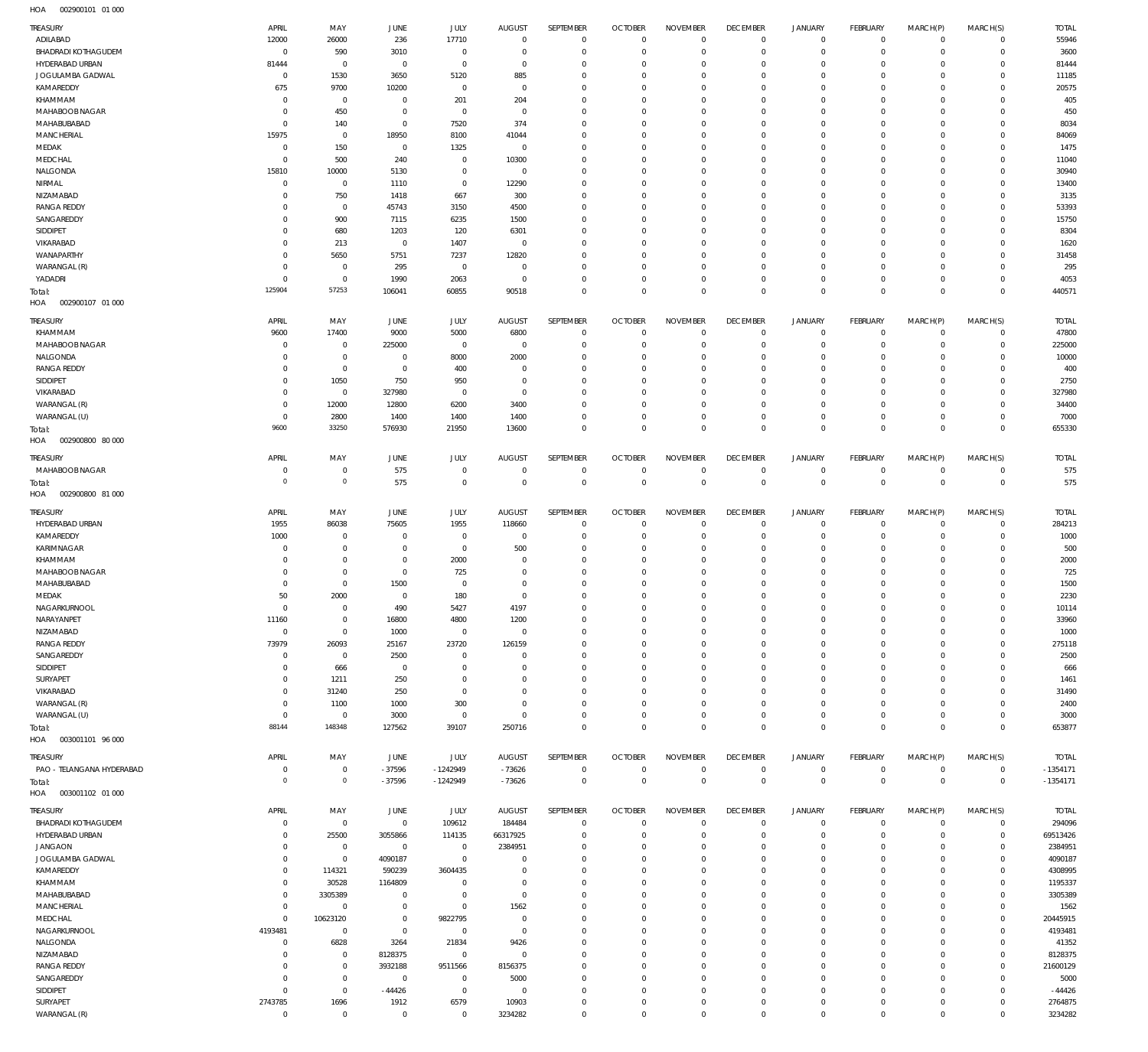003001102 96 000 HOA 003002102 01 000 HOA 003002102 96 000 HOA 003002103 01 000 HOA 003002103 96 000 003002800 01 000 HOA 003002800 81 000 HOA HOA 8059398  $\overline{0}$ 34787153  $\Omega$ 151535777 0 50 14110504 0 90398158 -504566 1649325556 0 1100 20923650 0 172803331 -1143906 3856929447 -16352536 7300 23201410 -15572 212006865 -715729 3863395080 -7505325 3000 87009152 -209630 147364196 -298278 3944377729 -10466059 0 0  $\overline{0}$  $\Omega$ 0  $\Omega$  $\Omega$ 0 0 0  $\Omega$ 0  $\Omega$  $\Omega$ 0 0 0  $\Omega$ 0  $\Omega$  $\Omega$ 0 0  $\overline{0}$  $\Omega$ 0  $\Omega$  $\Omega$ 0 0 0 0 0  $\Omega$ 0 0 0 0 0  $\boldsymbol{0}$  $\Omega$ 0 0 0  $\overline{0}$  $\Omega$ 0  $\Omega$  $\Omega$ 0 WARANGAL (U) YADADRI NALGONDA NIZAMABAD ADILABAD HYDERABAD URBAN JANGAON KARIMNAGAR KOMARAMBHEEM ASIFABAD RANGA REDDY SANGAREDDY SIDDIPET VIKARABAD KAMAREDDY KARIMNAGAR WARANGAL (U) ADILABAD HYDERABAD URBAN JANGAON KARIMNAGAR KHAMMAM KOMARAMBHEEM ASIFABAD MANCHERIAL MEDAK MEDCHAL NAGARKURNOOL NALGONDA PEDDAPALLY RANGA REDDY SANGAREDDY SIDDIPET SURYAPET WANAPARTHY WARANGAL (U) YADADRI ADILABAD HYDERABAD URBAN KAMAREDDY MAHABOOB NAGAR MEDCHAL NALGONDA NIZAMABAD RANGA REDDY JAGTIAL MEDCHAL NALGONDA SANGAREDDY MEDAK **SANGAREDDY** SIDDIPET TREASURY TREASURY **TREASURY** TREASURY TREASURY TREASURY TREASURY **TREASURY** 1122132 0 0  $\Omega$ 0 33960485 0 0 210175  $\overline{0}$ 0 616493 0  $\Omega$ 0 0  $\Omega$ 151528477  $\Omega$ 0 0 0 0  $\Omega$ 6800 0 500 0  $\Omega$ 0 0 0 0 0  $\overline{0}$ 0  $\overline{0}$ 0  $\Omega$  $\overline{0}$ 0 0 0  $\Omega$  $\overline{0}$ 50 0 0  $\Omega$ 0 APRIL APRIL APRIL APRIL APRIL APRIL APRIL APRIL 0 3122 0 0 0 90392888 0 0  $\Omega$ 5270 0 0 0  $\Omega$ -504566 0 49750 1644175677  $\Omega$ 0 0 600 3459388 61600 0 257 1220 36690 880 1479034 0 0 10200  $\Omega$ 50260 0  $\,$  0  $\,$ 0  $\Omega$ 0 0  $\,$  0  $\,$ 0  $\Omega$ 1100 0 0 0  $\Omega$ 0 MAY MAY MAY MAY MAY MAY MAY MAY 0 1236  $\mathbf 0$ 0 100222 172679035 2750 0  $\Omega$ 20936 0 0 388 -15464 -1128442 0 52500 3867583491  $\Omega$ 0 4850  $\Omega$ 1100  $\sqrt{0}$ -8207140 9841 8259 0 3935 -2593159 30620 22622 12428 100 0 0  $\boldsymbol{0}$ -6754 -864898 -6400875 -6240317 -25566 -2814126  $\sqrt{0}$ 4000 0 3300 1100  $\sqrt{0}$  $\,$  0  $\,$ JUNE JUNE **JUNE** JUNE JUNE JUNE JUNE JUNE 0 10454 -15572  $\Omega$ 31203 211914717 3600 0  $\Omega$ 28718 15784 12843 0  $\Omega$ -715729 0 37440 3865258936  $\Omega$ 30000 143 0 0  $\Omega$ 0 11669 18522 3432 -252923 -1743434 0 1500 29795 0 0 -2712311 -165452 0 0 0 0 0 -4627562 2000 1000 0 0 0 1100 0 JULY JULY JULY JULY JULY JULY JULY JULY 6701586 2658 -175426 -34204 10550 147302857  $\Omega$ 5066  $\Omega$ 32880 0 12843 0 0 0 -298278 3190 3953688729 110 0 500 97330 3300  $\Omega$ -8292780 7064 7436 55768  $\Omega$ -1227018 0 0 33000 1100 0 -1013927 0 0 -7525286 -112500 -1806071 -8275 0  $\Omega$  $\overline{0}$ 0 0 1100 4400 2100 AUGUST AUGUST **AUGUST** AUGUST AUGUST AUGUST AUGUST AUGUST 0 0 0 0 0 0 0 0  $\Omega$ 0 0 0 0  $\Omega$ 0 0 0 0  $\Omega$ 0 0  $\Omega$ 0  $\Omega$ 0 0 0 0  $\Omega$ 0 0 0 0 0 0 0 0 0  $\Omega$ 0 0 0 0  $\Omega$  $\overline{0}$ 0  $\,$  0  $\,$ 0  $\Omega$  $\,$  0  $\,$ SEPTEMBER **SEPTEMBER SEPTEMBER** SEPTEMBER SEPTEMBER SEPTEMBER SEPTEMBER SEPTEMBER 0 0 0 0 0 0 0 0  $\Omega$  $\overline{0}$ 0  $\Omega$ 0  $\Omega$ 0 0 0 0  $\Omega$ 0 0  $\Omega$ 0  $\Omega$ 0 0 0 0  $\Omega$  $\overline{0}$ 0 0 0 0 0 0 0  $\Omega$  $\Omega$  $\overline{0}$ 0 0 0  $\Omega$ 0 0 0 0  $\Omega$ 0 OCTOBER OCTOBER **OCTOBER** OCTOBER OCTOBER OCTOBER OCTOBER OCTOBER 0 0 0 0 0 0 0 0  $\Omega$ 0 0 0 0  $\Omega$ 0 0  $\mathfrak{o}$ 0  $\Omega$ 0 0  $\Omega$ 0  $\Omega$ 0 0 0 0  $\Omega$ 0 0 0 0 0 0 0 0 0  $\Omega$ 0 0 0 0  $\Omega$ 0 0  $\,$  0  $\,$ 0  $\Omega$ 0 NOVEMBER NOVEMBER NOVEMBER NOVEMBER NOVEMBER NOVEMBER NOVEMBER NOVEMBER 0 0 0 0 0 0 0 0  $\Omega$  $\overline{0}$ 0  $\overline{0}$ 0  $\Omega$ 0 0 0 0  $\Omega$ 0 0  $\Omega$ 0  $\Omega$  $\overline{0}$ 0  $\overline{0}$ 0  $\Omega$  $\overline{0}$ 0 0  $\overline{0}$ 0  $\overline{0}$ 0 0 0  $\Omega$  $\overline{0}$ 0 0 0  $\Omega$  $\overline{0}$ 0 0 0  $\Omega$ 0 DECEMBER **DECEMBER DECEMBER** DECEMBER DECEMBER DECEMBER DECEMBER DECEMBER 0 0 0 0 0 0 0 0  $\Omega$ 0 0 0 0  $\Omega$ 0 0 0 0  $\Omega$ 0 0  $\Omega$ 0  $\Omega$ 0 0 0 0  $\Omega$ 0 0 0 0 0 0 0 0 0  $\Omega$ 0 0 0 0  $\Omega$ 0 0 0 0  $\Omega$ 0 JANUARY JANUARY JANUARY JANUARY JANUARY JANUARY JANUARY JANUARY 0 0 0 0 0 0 0 0  $\Omega$ 0 0 0 0  $\Omega$ 0 0 0 0  $\Omega$ 0 0  $\Omega$ 0  $\Omega$  $\overline{0}$ 0 0 0  $\Omega$ 0 0 0 0 0 0 0 0 0  $\Omega$ 0 0 0 0  $\Omega$ 0 0  $\,$  0  $\,$ 0  $\Omega$  $\,$  0  $\,$ FEBRUARY **FFBRUARY FFBRUARY** FEBRUARY FEBRUARY FEBRUARY FEBRUARY **FFBRUARY** 0 0 0  $\Omega$ 0 0 0 0  $\Omega$ 0 0 0 0  $\Omega$ 0 0 0 0  $\Omega$ 0 0  $\Omega$ 0  $\Omega$  $\overline{0}$ 0 0 0  $\Omega$ 0 0 0 0 0 0 0 0  $\Omega$  $\Omega$ 0 0 0 0  $\Omega$ 0 0 0 0  $\Omega$ 0 MARCH(P) MARCH(P) MARCH(P) MARCH(P) MARCH(P) MARCH(P) MARCH(P) MARCH(P) MARCH(S) MARCH(S) MARCH(S) MARCH(S) MARCH(S) MARCH(S) MARCH(S) MARCH(S) Total: Total: Total: Total: Total: Total: Total:

003001102 01 000 HOA

Total:

003002901 01 000 HOA BHADRADI KOTHAGUDEM HYDERABAD URBAN JANGAON KHAMMAM TREASURY 0  $\Omega$ 0 0 APRIL 0 0  $\mathbf 0$ 0 MAY 0 0 0 -205446 JUNE -293778 0 -613493 -30847 JULY 0 -230788990 -23606 -285191 AUGUST 0 0 0  $\Omega$ SEPTEMBER 0 0 0 0 OCTOBER 0 0 0 0 NOVEMBER 0  $\overline{0}$ 0 0 DECEMBER 0 0 0 0 JANUARY 0 0 0 0 FEBRUARY 0 0 0 0 MARCH(P) 0 0 0  $\Omega$ MARCH(S) -293778 -230788990 -637099 -521484 TOTAL

0

0

0

0

0

0

0

0

0 0

153304114

7823718 17470

TOTAL

-225202

TOTAL

-190998 -34204

TOTAL

657359703

-2662479

TOTAL

-15464 -2348737 -298278

TOTAL

0

0  $\Omega$ 

 $\Omega$ 

0

 $\Omega$ 0 0

 $\Omega$ 

13465563589

-3726238 -165452 -6754 -8390184 -6513375 -8046388 -33841 -7441688

TOTAL

-34323920

11450

TOTAL

9800

2200 5500 2100

TOTAL

 $\Omega$ 

 $\Omega$ 

0

0  $\Omega$ 0

7600

0

0

1100

1100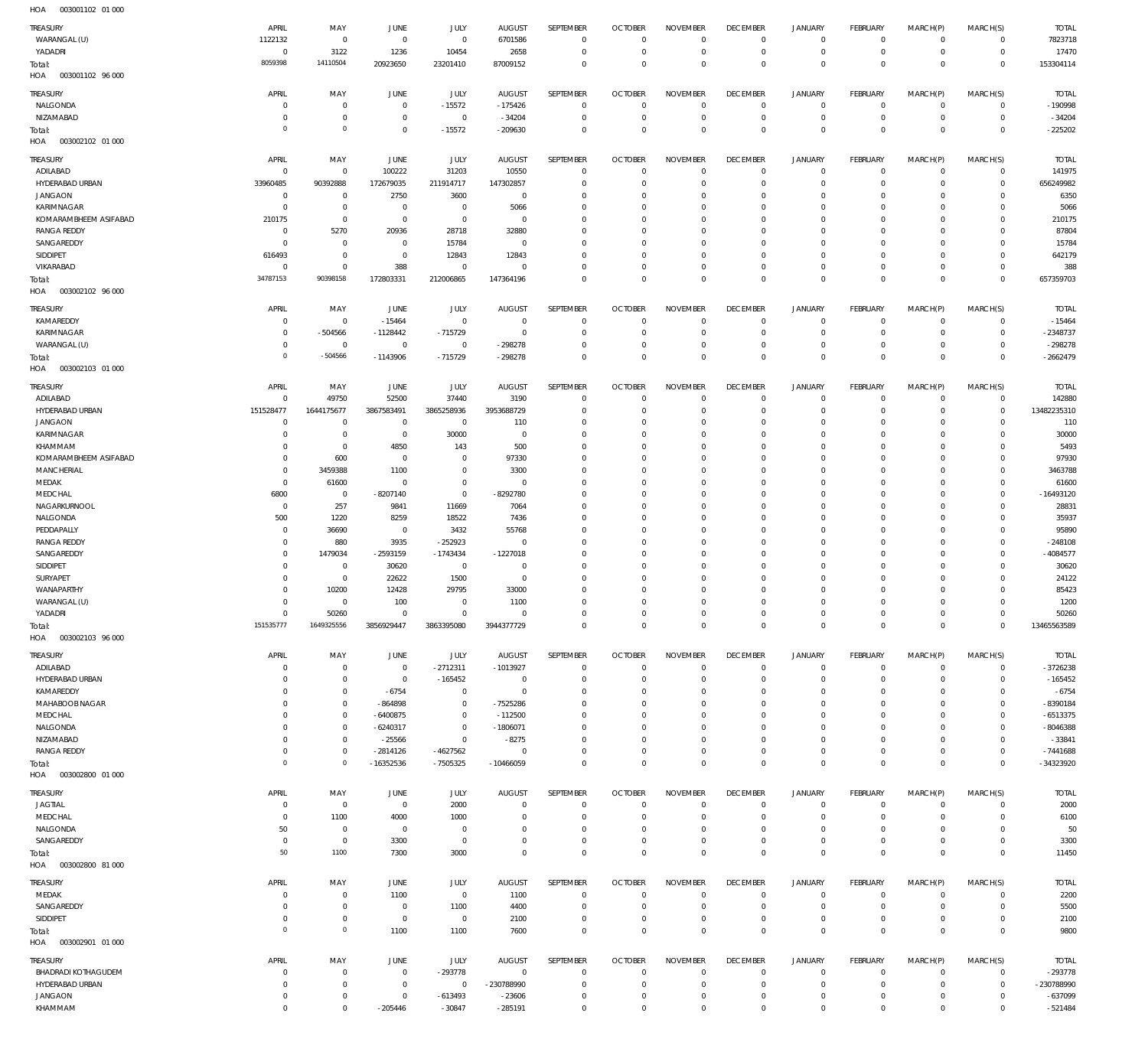| <b>TREASURY</b><br>MAHABUBABAD               | APRIL<br>$\Omega$          | MAY<br>$\overline{0}$          | JUNE<br>$\overline{0}$   | JULY<br>$-317632$            | <b>AUGUST</b><br>$^{\circ}$ | SEPTEMBER<br>$\mathbf 0$         | <b>OCTOBER</b><br>$\Omega$       | <b>NOVEMBER</b><br>$^{\circ}$ | <b>DECEMBER</b><br>$\overline{0}$ | <b>JANUARY</b><br>0          | FEBRUARY<br>$^{\circ}$        | MARCH(P)<br>$\mathbf 0$    | MARCH(S)<br>$^{\circ}$     | <b>TOTAL</b><br>$-317632$ |
|----------------------------------------------|----------------------------|--------------------------------|--------------------------|------------------------------|-----------------------------|----------------------------------|----------------------------------|-------------------------------|-----------------------------------|------------------------------|-------------------------------|----------------------------|----------------------------|---------------------------|
| NIZAMABAD                                    | $\Omega$                   | $\overline{0}$                 | $\overline{0}$           | $-335852$                    | $\Omega$                    | $\mathbf 0$                      | C                                | $\mathbf 0$                   | $\Omega$                          | $\mathbf 0$                  | $^{\circ}$                    | $\mathbf 0$                | $\mathbf 0$                | $-335852$                 |
| WARANGAL (R)                                 | $\Omega$                   | $\mathbf{0}$                   | $\overline{0}$           | $-844360$                    | $\Omega$                    | $\overline{0}$                   | $\Omega$                         | $^{\circ}$                    | $\Omega$                          | $\mathbf 0$                  | $\Omega$                      | $\Omega$                   | $^{\circ}$                 | $-844360$                 |
| WARANGAL (U)                                 | $\Omega$<br>$\Omega$       | $\overline{0}$<br>$\mathbb O$  | $\Omega$                 | $-5520411$                   | $-280500$                   | $\overline{0}$                   | $\mathbf 0$                      | $\overline{0}$                | $\overline{0}$                    | $\mathbf 0$                  | $^{\circ}$                    | $\mathbf 0$<br>$\Omega$    | $^{\circ}$<br>$\Omega$     | -5800911                  |
| Total:<br>003003104 01 000<br>HOA            |                            |                                | $-205446$                | -7956373                     | -231378287                  | $\overline{0}$                   | $\Omega$                         | $\mathbb O$                   | $\Omega$                          | $\mathbf 0$                  | $\Omega$                      |                            |                            | $-239540106$              |
| <b>TREASURY</b>                              | APRIL                      | MAY                            | JUNE                     | <b>JULY</b>                  | <b>AUGUST</b>               | SEPTEMBER                        | <b>OCTOBER</b>                   | <b>NOVEMBER</b>               | <b>DECEMBER</b>                   | <b>JANUARY</b>               | <b>FEBRUARY</b>               | MARCH(P)                   | MARCH(S)                   | <b>TOTAL</b>              |
| ADILABAD                                     | $\Omega$                   | $\overline{0}$                 | 18400                    | 13000                        | 5390                        | $\overline{0}$                   | $\overline{0}$                   | $\overline{0}$                | $^{\circ}$                        | $\mathbf 0$                  | $^{\circ}$                    | $^{\circ}$                 | $\circ$                    | 36790                     |
| HYDERABAD URBAN                              | 10645973                   | 169032625                      | 334711567                | 290939517                    | 295773513                   | $\Omega$                         | $\mathsf{C}$                     | $\Omega$                      | $\Omega$                          | $\mathbf 0$                  | $^{\circ}$                    | $\Omega$                   | $\mathbf 0$                | 1101103195                |
| <b>JANGAON</b>                               | $\Omega$                   | $\overline{0}$                 | 280                      | 450                          | 350                         | $\mathbf{0}$                     | $\Omega$                         | $\Omega$                      | $\Omega$                          | $\mathbf 0$                  | $\Omega$                      | $\Omega$                   | $\Omega$                   | 1080                      |
| KARIMNAGAR                                   | $\Omega$                   | $-63785$                       | $-74655$                 | $-103415$                    | $\Omega$                    | $\Omega$                         | $\Omega$                         | $\Omega$                      | $\Omega$                          | $\Omega$                     | $\Omega$                      | $\Omega$                   | $\Omega$                   | $-241855$                 |
| KHAMMAM                                      | $\Omega$                   | $\overline{0}$                 | 1000<br>$\Omega$         | $\overline{0}$<br>$^{\circ}$ | $\Omega$<br>$\Omega$        | $\mathbf{0}$<br>$\Omega$         | $\Omega$<br>C                    | $\Omega$<br>$\Omega$          | $\Omega$                          | $\Omega$<br>$\Omega$         | $\Omega$<br>$\Omega$          | $\Omega$<br>$\Omega$       | $\Omega$<br>$\Omega$       | 1000                      |
| KOMARAMBHEEM ASIFABAD<br>MEDCHAL             | $\Omega$<br>$\Omega$       | 60<br>$\overline{0}$           | $-867065$                | $^{\circ}$                   | $-872720$                   | $\mathbf{0}$                     | $\Omega$                         | $\Omega$                      | 0<br>$\Omega$                     | $\Omega$                     | $\Omega$                      | $\Omega$                   | $\Omega$                   | 60<br>$-1739785$          |
| NAGARKURNOOL                                 | $\Omega$                   | $\overline{0}$                 | 260                      | $^{\circ}$                   | $\Omega$                    | $\Omega$                         | $\Omega$                         | $\Omega$                      | $\Omega$                          | $\Omega$                     | $\Omega$                      | $\Omega$                   | $\Omega$                   | 260                       |
| NALGONDA                                     | $\Omega$                   | $\overline{0}$                 | 120                      | 875                          | $\Omega$                    | $\Omega$                         | C                                | $\Omega$                      | $\Omega$                          | $\Omega$                     | $\Omega$                      | $\Omega$                   | $\Omega$                   | 995                       |
| NIRMAL                                       | $\Omega$                   | $\overline{0}$                 | $\overline{0}$           | 6228                         | $\Omega$                    | $\Omega$                         | C                                | $\Omega$                      | $\Omega$                          | $\Omega$                     | $\Omega$                      | $\Omega$                   | $\Omega$                   | 6228                      |
| PEDDAPALLY                                   | $\Omega$                   | 2273<br>$\overline{0}$         | $\Omega$                 | 156                          | $\Omega$<br>$\Omega$        | $\Omega$<br>$\Omega$             | $\Omega$<br>$\Omega$             | $\Omega$<br>$\Omega$          | $\Omega$<br>$\Omega$              | $\Omega$<br>$\Omega$         | $\Omega$<br>$\Omega$          | $\Omega$<br>$\Omega$       | $\Omega$<br>$\Omega$       | 2429                      |
| <b>RANGA REDDY</b><br>SANGAREDDY             | $\Omega$<br>$\Omega$       | $\overline{0}$                 | $-46913$<br>$-309671$    | $-752900$<br>$-212225$       | $-237695$                   | $\mathbf{0}$                     | $\Omega$                         | $\Omega$                      | $\Omega$                          | $\Omega$                     | $\Omega$                      | $\Omega$                   | $\Omega$                   | $-799813$<br>$-759591$    |
| SIDDIPET                                     | $\Omega$                   | $\Omega$                       | $\Omega$                 | 8180                         | $\Omega$                    | $\Omega$                         | C                                | $\Omega$                      | $\Omega$                          | $\Omega$                     | $\Omega$                      | $\Omega$                   | $\Omega$                   | 8180                      |
| SURYAPET                                     | $\Omega$                   | $\mathbf{0}$                   | 50                       | $\overline{0}$               | $\Omega$                    | $\mathbf{0}$                     | $\Omega$                         | $\Omega$                      | $\Omega$                          | $\Omega$                     | $\Omega$                      | $\Omega$                   | $\Omega$                   | 50                        |
| WANAPARTHY                                   | $\Omega$                   | $\overline{0}$                 | $\Omega$                 | $\mathbf 0$                  | 275                         | $\Omega$                         | C                                | $\Omega$                      | $\Omega$                          | $\Omega$                     | $\Omega$                      | $\Omega$                   | $\Omega$                   | 275                       |
| WARANGAL (U)                                 | $\Omega$                   | $\overline{0}$                 | $\Omega$                 | 30000                        | $-30270$                    | $\mathbf{0}$                     | $\Omega$                         | $\Omega$                      | $\Omega$                          | $\Omega$                     | $\Omega$                      | $\Omega$                   | $\Omega$                   | $-270$                    |
| YADADRI                                      | $\Omega$<br>10645973       | 3410<br>168974583              | $\Omega$<br>333433373    | $^{\circ}$<br>289929866      | $\Omega$<br>294638843       | $\Omega$<br>$\overline{0}$       | $\Omega$<br>$\Omega$             | $\Omega$<br>$\overline{0}$    | $\Omega$<br>$\Omega$              | $\mathbf 0$<br>$\Omega$      | $^{\circ}$<br>$\Omega$        | $\Omega$<br>$\Omega$       | $\mathbf 0$<br>$\Omega$    | 3410<br>1097622638        |
| Total:<br>HOA<br>003003104 96 000            |                            |                                |                          |                              |                             |                                  |                                  |                               |                                   |                              |                               |                            |                            |                           |
|                                              |                            |                                |                          |                              |                             |                                  |                                  |                               |                                   |                              |                               |                            |                            |                           |
| TREASURY<br>ADILABAD                         | APRIL<br>$\Omega$          | MAY<br>$\overline{0}$          | JUNE<br>$\overline{0}$   | JULY<br>$-277200$            | <b>AUGUST</b><br>$-130530$  | SEPTEMBER<br>$\overline{0}$      | <b>OCTOBER</b><br>$\overline{0}$ | <b>NOVEMBER</b><br>$^{\circ}$ | <b>DECEMBER</b><br>$\overline{0}$ | <b>JANUARY</b><br>0          | <b>FEBRUARY</b><br>$^{\circ}$ | MARCH(P)<br>$^{\circ}$     | MARCH(S)<br>$\mathbf 0$    | <b>TOTAL</b><br>$-407730$ |
| HYDERABAD URBAN                              | $\Omega$                   | $\overline{0}$                 | $-1101692$               | -9805846                     | $-5361163$                  | $\overline{0}$                   | $\mathsf{C}$                     | $\overline{0}$                | $\Omega$                          | $\mathbf 0$                  | $^{\circ}$                    | $^{\circ}$                 | $\mathbf 0$                | $-16268701$               |
| MAHABOOB NAGAR                               | $\Omega$                   | $\mathbf{0}$                   | $-140230$                | $\mathbf 0$                  | $-830488$                   | $\mathbf{0}$                     | $\Omega$                         | $^{\circ}$                    | $\Omega$                          | $\mathbf 0$                  | $^{\circ}$                    | $\Omega$                   | $\Omega$                   | $-970718$                 |
| MEDCHAL                                      | $\Omega$                   | $\mathbf 0$                    | $-706140$                | $-14750$                     | $\overline{0}$              | $\overline{0}$                   | C                                | $\overline{0}$                | $\Omega$                          | $\mathbf 0$                  | $\Omega$                      | $\Omega$                   | $^{\circ}$                 | -720890                   |
| NALGONDA                                     | $\Omega$                   | $\overline{0}$                 | $-607455$                | $\mathbf 0$                  | $-242903$                   | $\mathbf{0}$                     | $\Omega$                         | $\overline{0}$                | $\Omega$                          | $\mathbf 0$                  | $\Omega$                      | $\Omega$                   | $\Omega$                   | $-850358$                 |
| WARANGAL (R)                                 | $\Omega$<br>$\circ$        | $\overline{0}$<br>$\circ$      | $-14540$<br>$-2570057$   | $\mathbf 0$<br>$-10097796$   | $\mathbf 0$<br>$-6565084$   | $\mathbf 0$<br>$\mathbf 0$       | $\Omega$<br>$\Omega$             | $\overline{0}$<br>$\mathbf 0$ | $\overline{0}$<br>$\Omega$        | $\mathbf 0$<br>$\mathbf 0$   | $^{\circ}$<br>$\Omega$        | $^{\circ}$<br>$\mathbf 0$  | $^{\circ}$<br>$\mathbf 0$  | $-14540$<br>-19232937     |
| Total:<br>HOA<br>003003800 81 001            |                            |                                |                          |                              |                             |                                  |                                  |                               |                                   |                              |                               |                            |                            |                           |
|                                              |                            |                                |                          |                              |                             |                                  |                                  |                               |                                   |                              |                               |                            |                            |                           |
| TREASURY<br>HYDERABAD URBAN                  | APRIL<br>362162            | MAY<br>153393                  | JUNE<br>21043518         | <b>JULY</b><br>20962906      | <b>AUGUST</b><br>19681549   | SEPTEMBER<br>$\overline{0}$      | <b>OCTOBER</b><br>$^{\circ}$     | <b>NOVEMBER</b><br>$^{\circ}$ | <b>DECEMBER</b><br>$\overline{0}$ | <b>JANUARY</b><br>$^{\circ}$ | FEBRUARY<br>$^{\circ}$        | MARCH(P)<br>$^{\circ}$     | MARCH(S)<br>$^{\circ}$     | <b>TOTAL</b><br>62203528  |
| Total:                                       | 362162                     | 153393                         | 21043518                 | 20962906                     | 19681549                    | $\mathbf 0$                      | $\Omega$                         | $\mathbf 0$                   | $\mathbf{0}$                      | $\overline{0}$               | $\mathbf 0$                   | $\mathbf 0$                | $\mathbf 0$                | 62203528                  |
| 003003800 81800<br>HOA                       |                            |                                |                          |                              |                             |                                  |                                  |                               |                                   |                              |                               |                            |                            |                           |
| TREASURY                                     | APRIL                      | MAY                            | JUNE                     | <b>JULY</b>                  | <b>AUGUST</b>               | SEPTEMBER                        | <b>OCTOBER</b>                   | <b>NOVEMBER</b>               | <b>DECEMBER</b>                   | <b>JANUARY</b>               | <b>FEBRUARY</b>               | MARCH(P)                   | MARCH(S)                   | <b>TOTAL</b>              |
| HYDERABAD URBAN                              | 8604540                    | 17246794                       | 15530666                 | 33980645                     | 20984750                    | $\overline{0}$                   | $\Omega$                         | $^{\circ}$                    | $\overline{0}$                    | $\mathbf 0$                  | $^{\circ}$                    | $^{\circ}$                 | $\mathbf 0$                | 96347395                  |
| MEDAK                                        | $\Omega$                   | $\overline{0}$                 | $\overline{0}$           | 1100                         | $\overline{0}$              | $\overline{0}$                   | $\mathsf{C}$                     | $^{\circ}$                    | $\overline{0}$                    | $\mathbf 0$                  | $^{\circ}$                    | $^{\circ}$                 | $\mathbf 0$                | 1100                      |
| MEDCHAL                                      | $\Omega$                   | $\mathbf{0}$                   | 400                      | $^{\circ}$                   | $^{\circ}$                  | $\mathbf{0}$                     | $\Omega$                         | $\overline{0}$                | $\Omega$                          | $\mathbf 0$                  | $^{\circ}$                    | $^{\circ}$                 | $\Omega$                   | 400                       |
| <b>RANGA REDDY</b><br>SANGAREDDY             | $\Omega$<br>$\Omega$       | $\overline{0}$<br>$\mathbf{0}$ | 1500<br>$\Omega$         | $\overline{0}$<br>1100       | 1000<br>$\Omega$            | $\overline{0}$<br>$\Omega$       | $\Omega$<br>$\Omega$             | $\overline{0}$<br>$\mathbf 0$ | $\Omega$<br>$\Omega$              | $\mathbf 0$<br>$\Omega$      | $\Omega$<br>$\Omega$          | $^{\circ}$<br>$\Omega$     | $^{\circ}$<br>$\Omega$     | 2500<br>1100              |
| Total:                                       | 8604540                    | 17246794                       | 15532566                 | 33982845                     | 20985750                    | $\overline{0}$                   | $\mathbf 0$                      | 0                             | $\mathbf 0$                       | 0                            | $\overline{0}$                | $\mathbf{0}$               | $\mathbf 0$                | 96352495                  |
| HOA<br>003500101 01 001                      |                            |                                |                          |                              |                             |                                  |                                  |                               |                                   |                              |                               |                            |                            |                           |
| <b>TREASURY</b>                              | APRIL                      | MAY                            | JUNE                     | JULY                         | <b>AUGUST</b>               | SEPTEMBER                        | <b>OCTOBER</b>                   | <b>NOVEMBER</b>               | <b>DECEMBER</b>                   | <b>JANUARY</b>               | FEBRUARY                      | MARCH(P)                   | MARCH(S)                   | <b>TOTAL</b>              |
| ADILABAD                                     | $\Omega$                   | $\overline{0}$                 | 9100                     | $\mathbf 0$                  | 3965                        | $\mathbb O$                      | $\Omega$                         | $\mathbf{0}$                  | $\mathbf 0$                       | $\mathbf 0$                  | $^{\circ}$                    | $^{\circ}$                 | $^{\circ}$                 | 13065                     |
| BHOOPALAPALLY                                | 97577                      | 131442                         | 93389                    | 38564                        | 23816                       | $\overline{0}$                   | $^{\circ}$                       | $\Omega$                      | $\Omega$                          | $\mathbf 0$                  | $^{\circ}$                    | $^{\circ}$                 | $^{\circ}$                 | 384788                    |
| HYDERABAD URBAN                              | $\Omega$                   | $\overline{0}$                 | 90                       | $\overline{0}$               | $^{\circ}$                  | $\overline{0}$                   | $\Omega$                         | $^{\circ}$                    | 0                                 | $^{\circ}$                   | $^{\circ}$                    | $\Omega$                   | $^{\circ}$                 | 90                        |
| <b>JAGTIAL</b>                               | 52763                      | $\overline{0}$                 | 559229                   | 88803                        | 13500                       | $\mathbf 0$                      | $\Omega$                         | $\Omega$                      | $\Omega$                          | $^{\circ}$                   | $^{\circ}$                    | $\Omega$                   | $^{\circ}$                 | 714295                    |
| KAMAREDDY<br>KARIMNAGAR                      | 26605<br>$^{\circ}$        | 57748<br>254                   | 261262<br>$\overline{0}$ | 168743<br>276110             | 131906<br>46956             | $\overline{0}$<br>$\Omega$       | $\Omega$<br>$\Omega$             | $^{\circ}$<br>$\Omega$        | $\Omega$<br>$\Omega$              | $\mathbf 0$<br>$\Omega$      | $^{\circ}$<br>$\Omega$        | $\Omega$<br>$\Omega$       | $^{\circ}$<br>$\Omega$     | 646264<br>323320          |
| KHAMMAM                                      | 6000                       | 48250                          | 621226                   | 257600                       | 161626                      | $\overline{0}$                   | $\Omega$                         | $\overline{0}$                | $\Omega$                          | $\mathbf 0$                  | $^{\circ}$                    | $\Omega$                   | $^{\circ}$                 | 1094702                   |
| KOMARAMBHEEM ASIFABAD                        | $\Omega$                   | 59886                          | 245034                   | 42227                        | 75538                       | $\mathbf 0$                      | $\Omega$                         | $\Omega$                      | $\Omega$                          | $^{\circ}$                   | $^{\circ}$                    | $\Omega$                   | $^{\circ}$                 | 422685                    |
| MEDAK                                        | 96665                      | 874750                         | 703265                   | 1333571                      | 572246                      | $\overline{0}$                   | $\Omega$                         | $\overline{0}$                | $\Omega$                          | $\mathbf 0$                  | $^{\circ}$                    | $\Omega$                   | $\mathbf 0$                | 3580497                   |
| MEDCHAL                                      | 716320                     | 11374214                       | 17451982                 | 18075997                     | 13116655                    | $\mathbf 0$                      | $\Omega$                         | $\Omega$                      | $\Omega$                          | $\mathbf 0$                  | $^{\circ}$                    | $\Omega$                   | $\mathbf 0$                | 60735168                  |
| MULUGU<br>NALGONDA                           | 12863<br>$^{\circ}$        | 34050<br>685478                | 112310<br>1780778        | 68790<br>1432220             | 3600<br>775559              | $\overline{0}$<br>$\mathbf 0$    | $\Omega$<br>$\Omega$             | $\mathbf{0}$<br>$\Omega$      | $\Omega$<br>$\Omega$              | $\mathbf 0$<br>$\mathbf 0$   | $^{\circ}$<br>$^{\circ}$      | $\Omega$<br>$\Omega$       | $\Omega$<br>$\Omega$       | 231613<br>4674035         |
| NIRMAL                                       | $\Omega$                   | 11915                          | 17873                    | 138106                       | 28346                       | $\overline{0}$                   | $\Omega$                         | $\Omega$                      | $\Omega$                          | $\mathbf 0$                  | $\Omega$                      | $\Omega$                   | $\Omega$                   | 196240                    |
| NIZAMABAD                                    | $\mathbf 0$                | $\overline{0}$                 | 340888                   | 51040                        | 98000                       | $\mathbf 0$                      | $\Omega$                         | $\Omega$                      | $\Omega$                          | $\mathbf 0$                  | $^{\circ}$                    | $\Omega$                   | $^{\circ}$                 | 489928                    |
| PEDDAPALLY                                   | $\Omega$                   | 130680                         | $\Omega$                 | $\overline{0}$               | $\mathbf 0$                 | $\overline{0}$                   | $\Omega$                         | $\Omega$                      | $\Omega$                          | $\mathbf 0$                  | $^{\circ}$                    | $\Omega$                   | $\mathbf 0$                | 130680                    |
| <b>RANGA REDDY</b>                           | 59940                      | 3540915                        | 11629494                 | 33520723                     | 12754562                    | $\mathbf 0$                      | $\Omega$                         | $\Omega$                      | $\Omega$                          | $\mathbf 0$                  | $^{\circ}$                    | $\Omega$                   | $\mathbf 0$                | 61505634                  |
| SANGAREDDY                                   | $\mathbf 0$                | 4699344                        | 5133890                  | 5945230                      | 7001174                     | $\overline{0}$                   | $\Omega$                         | $^{\circ}$                    | $\Omega$                          | $\mathbf 0$                  | $^{\circ}$                    | $\Omega$                   | $\mathbf 0$                | 22779638                  |
| SIDDIPET<br>SIRICILLA                        | $\mathbf 0$<br>$\mathbf 0$ | $\overline{0}$<br>422246       | 300<br>733442            | $\mathbf 0$<br>335236        | $\mathbf 0$<br>354388       | $\mathbf 0$<br>$\overline{0}$    | $\Omega$<br>$\Omega$             | $\Omega$<br>$^{\circ}$        | $\Omega$<br>$\Omega$              | $\Omega$<br>$\mathbf 0$      | $^{\circ}$<br>$^{\circ}$      | $\Omega$<br>$\Omega$       | $\Omega$<br>$\Omega$       | 300<br>1845312            |
| SURYAPET                                     | $\Omega$                   | $\overline{0}$                 | $\overline{0}$           | $\overline{0}$               | 3804                        | $\Omega$                         | $\Omega$                         | $\Omega$                      | $\Omega$                          | $\Omega$                     | $\Omega$                      | $\Omega$                   | $\Omega$                   | 3804                      |
| VIKARABAD                                    | $\mathbf{0}$               | 117150                         | 77325                    | $\mathbf 0$                  | 419964                      | $\overline{0}$                   | $\Omega$                         | $\overline{0}$                | $^{\circ}$                        | $\mathbf 0$                  | $\mathbf 0$                   | $\Omega$                   | $\mathbf 0$                | 614439                    |
| WARANGAL (R)                                 | $^{\circ}$                 | 350471                         | 716849                   | 722996                       | 110226                      | $\mathbf 0$                      | $\mathbf 0$                      | $\overline{0}$                | $^{\circ}$                        | $\mathbf 0$                  | $^{\circ}$                    | $\mathbf 0$                | $\mathbf 0$                | 1900542                   |
| Total:                                       | 1068733                    | 22538793                       | 40487726                 | 62495956                     | 35695831                    | $\mathbf 0$                      | $\overline{0}$                   | $\mathbf 0$                   | $\mathbf 0$                       | $\mathbf 0$                  | $\Omega$                      | $\mathbf 0$                | $\Omega$                   | 162287039                 |
| HOA<br>003500101 01 002                      |                            |                                |                          |                              |                             |                                  |                                  |                               |                                   |                              |                               |                            |                            |                           |
| <b>TREASURY</b>                              | APRIL                      | MAY                            | JUNE                     | JULY                         | <b>AUGUST</b>               | SEPTEMBER                        | <b>OCTOBER</b>                   | <b>NOVEMBER</b>               | <b>DECEMBER</b>                   | <b>JANUARY</b>               | FEBRUARY                      | MARCH(P)                   | MARCH(S)                   | <b>TOTAL</b>              |
| ADILABAD                                     | 1620                       | 167575                         | 77100                    | 266077                       | 240888                      | $\mathbf 0$                      | $\overline{0}$<br>$\Omega$       | $^{\circ}$                    | $\overline{0}$                    | 0                            | $^{\circ}$                    | $\mathbf 0$                | $\mathbf 0$                | 753260                    |
| <b>BHADRADI KOTHAGUDEM</b><br><b>JAGTIAL</b> | $^{\circ}$<br>31511        | 210868<br>524336               | 39000<br>520312          | 1471828<br>968252            | 37313<br>37848              | $\overline{0}$<br>$\overline{0}$ | $\circ$                          | $^{\circ}$<br>$\overline{0}$  | $\overline{0}$<br>$^{\circ}$      | $\mathbf 0$<br>$\circ$       | $^{\circ}$<br>$^{\circ}$      | $\mathbf 0$<br>$\mathbf 0$ | $\mathbf 0$<br>$\mathbf 0$ | 1759009<br>2082259        |
| <b>JANGAON</b>                               | 29532                      | 164485                         | 560652                   | 495613                       | 393068                      | $\overline{0}$                   | 0                                | $\mathbf 0$                   | $^{\circ}$                        | $\mathbf 0$                  | $^{\circ}$                    | $\mathbf 0$                | $^{\circ}$                 | 1643350                   |
| JOGULAMBA GADWAL                             | $\mathbf 0$                | 10150                          | 241870                   | 791750                       | 382208                      | $\mathbf 0$                      | $\mathbf 0$                      | $\mathbf 0$                   | $\mathbf 0$                       | $\mathbf 0$                  | $\mathbf 0$                   | $\mathbf 0$                | $\mathbf 0$                | 1425978                   |
|                                              |                            |                                |                          |                              |                             |                                  |                                  |                               |                                   |                              |                               |                            |                            |                           |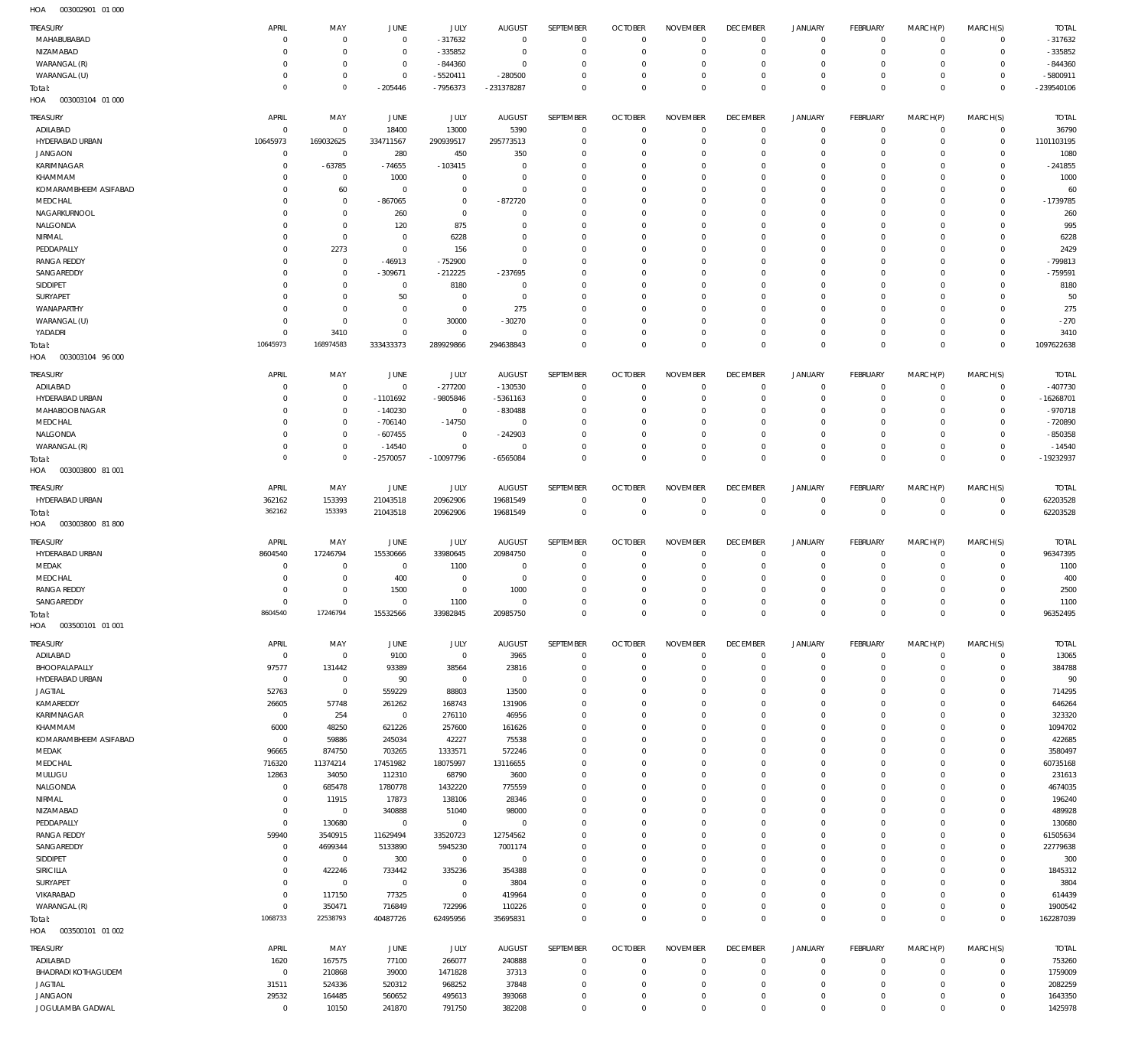003500101 01 002 HOA

| <b>TREASURY</b>            | APRIL          | MAY            | JUNE            |                | <b>AUGUST</b>        | SEPTEMBER            | <b>OCTOBER</b>         | <b>NOVEMBER</b>      | <b>DECEMBER</b> | <b>JANUARY</b>             | FEBRUARY       | MARCH(P)             | MARCH(S)                | <b>TOTAL</b> |
|----------------------------|----------------|----------------|-----------------|----------------|----------------------|----------------------|------------------------|----------------------|-----------------|----------------------------|----------------|----------------------|-------------------------|--------------|
| KAMAREDDY                  | 29950          | 292996         | 1015496         | JULY<br>701771 | 169395               | $\mathbf 0$          | $\circ$                | $\mathbf 0$          | $\mathbf 0$     | $\circ$                    | $\overline{0}$ | $\mathbf{0}$         | $\overline{0}$          | 2209608      |
| <b>KARIMNAGAR</b>          | 270000         | 304491         | 1030258         | 1162743        | 903571               | $\mathbf 0$          | $\circ$                | $\overline{0}$       | $\mathbf 0$     | $\mathbf 0$                | $\mathbf{0}$   | $\mathbf 0$          | $\mathbf 0$             | 3671063      |
| KHAMMAM                    | 194800         | 768685         | 1013775         | 3899219        | 2051223              | $\mathbf 0$          | $\Omega$               | $\mathbf 0$          | $\mathbf 0$     | $\mathbf 0$                | $\mathbf{0}$   | $\Omega$             | $\mathbf 0$             | 7927702      |
| KOMARAMBHEEM ASIFABAD      | $\mathbf 0$    | 87015          | 96020           | 165929         | 42567                | $\mathbf 0$          | $\Omega$               | $\overline{0}$       | $\mathbf 0$     | $\mathbf 0$                | $\mathbf 0$    | $\Omega$             | $\mathbf 0$             | 391531       |
| <b>MAHABOOB NAGAR</b>      | 917075         | 1145968        | 870322          | 369000         | 561715               | $\mathbf 0$          | $\Omega$               | $\Omega$             | $\Omega$        | $\Omega$                   | $\mathbf{0}$   | $\Omega$             | $\mathbf 0$             | 3864080      |
| MAHABUBABAD                | 125350         | 63414          | 973839          | 2437537        | 2236071              | $\mathbf 0$          | $^{\circ}$             | $\mathbf 0$          | $\mathbf 0$     | $\mathbf 0$                | $\mathbf{0}$   | $\Omega$             | $\mathbf 0$             | 5836211      |
| <b>MANCHERIAL</b>          | 116355         | 1025402        | 797808          | 904566         | 1631354              | $\mathbf 0$          | $\Omega$               | $\Omega$             | $\mathbf 0$     | $\Omega$                   | $\mathbf{0}$   | $\Omega$             | $\mathbf 0$             | 4475485      |
| MEDAK                      | 112200         | 172810         | 69570           | 369500         | 278950               | $\mathbf 0$          | $\Omega$               | $\mathbf 0$          | $\mathbf 0$     | $\mathbf 0$                | $\mathbf{0}$   | $\Omega$             | $\mathbf 0$             | 1003030      |
| MEDCHAL                    | $\mathbf 0$    | 4355460        | 9852028         | 13088561       | 5950748              | $\mathbf 0$          | $\Omega$               | $\mathbf 0$          | $\mathbf 0$     | $\mathbf 0$                | $\mathbf{0}$   | $\Omega$             | $\mathbf 0$             | 33246797     |
| MULUGU                     | $\overline{0}$ | $\mathbf 0$    | $\overline{0}$  | $\,0\,$        | 3150                 | $\mathbf 0$          | $^{\circ}$             | $\mathbf 0$          | $\mathbf 0$     | $\mathbf 0$                | $\mathbf{0}$   | $\Omega$             | $\mathbf 0$             | 3150         |
| NAGARKURNOOL               | 3645           | 40468          | 239630          | 356630         | 204722               | $\mathbf 0$          | $\Omega$               | $\overline{0}$       | $\mathbf 0$     | $\mathbf 0$                | $\mathbf{0}$   | $\Omega$             | $\mathbf 0$             | 845095       |
| NALGONDA                   | 233723         | 621267         | 1312788         | 1313778        | 2192362              | $\mathbf 0$          | $\Omega$               | $\Omega$             | $\Omega$        | $\Omega$                   | $\mathbf{0}$   | $\Omega$             | $\Omega$                | 5673918      |
| NARAYANPET                 | 42720          | 29925          | 19950           | 80100          | 70678                | $\mathbf 0$          | $\Omega$               | $\overline{0}$       | $\mathbf 0$     | $\mathbf 0$                | $\mathbf{0}$   | $\Omega$             | $\mathbf 0$             | 243373       |
| NIRMAL                     | $\overline{0}$ | 342818         | 215476          | 236219         | 268509               | $\mathbf 0$          | $\Omega$               | $\mathbf 0$          | $\Omega$        | $\Omega$                   | $\mathbf{0}$   | $\Omega$             | $\Omega$                | 1063022      |
| NIZAMABAD                  | 60245          | 2628331        | 7504811         | 1109560        | 1212167              | $\mathbf 0$          | $\Omega$               | $^{\circ}$           | $\mathbf 0$     | $\mathbf 0$                | $\mathbf{0}$   | $\Omega$             | $\mathbf 0$             | 12515114     |
| PEDDAPALLY                 | 52200          | 303045         | 2328389         | 1107049        | 242720               | $\mathbf 0$          | $\Omega$               | $\mathbf 0$          | $\Omega$        | $\Omega$                   | $\Omega$       | $\Omega$             | $\Omega$                | 4033403      |
| <b>RANGA REDDY</b>         | 5000           | 1151083        | 29519945        | 7316741        | 4489374              | $\mathbf 0$          | $\Omega$               | $\mathbf 0$          | $\mathbf 0$     | $\mathbf 0$                | $\mathbf{0}$   | $\Omega$             | $\mathbf 0$             | 42482143     |
| SANGAREDDY                 | $\overline{0}$ | 59950          | 156265          | 5483900        | 130020               | $\mathbf 0$          | $\Omega$               | $\overline{0}$       | $\mathbf 0$     | $\Omega$                   | $\mathbf 0$    | $\Omega$             | $\Omega$                | 5830135      |
| SIDDIPET                   | 198129         | 282901         | 599308          | 640119         | 354916               | $\mathbf 0$          | $\Omega$               | $\Omega$             | $\Omega$        | $\Omega$                   | $\mathbf{0}$   | $\Omega$             | $\mathbf 0$             | 2075373      |
| SIRICILLA                  | $\overline{0}$ | 137507         | 94676           | 34050          | 110653               | $\mathbf 0$          | $\Omega$               | $\overline{0}$       | $\mathbf 0$     | $\Omega$                   | $\mathbf 0$    | $\Omega$             | $\Omega$                | 376886       |
| SURYAPET                   | $\overline{0}$ | 288575         | 2689761         | 645235         | 877795               | $\mathbf 0$          | $\Omega$               | $\Omega$             | $\Omega$        | $\Omega$                   | $\mathbf{0}$   | $\Omega$             | $\mathbf 0$             | 4501366      |
| VIKARABAD                  | $\Omega$       | 73140          | 223485          | 19913          | 87253                | $\mathbf 0$          | $^{\circ}$             | $\mathbf 0$          | $\mathbf 0$     | $\mathbf 0$                | $\mathbf 0$    | $\Omega$             | $\mathbf 0$             | 403791       |
| WANAPARTHY                 | 402235         | 153777         | 301350          | 447016         | 187261               | $\mathbf 0$          | $\Omega$               | $\Omega$             | $\mathbf 0$     | $\Omega$                   | $\mathbf{0}$   | $\Omega$             | $\mathbf 0$             | 1491639      |
| WARANGAL (R)               | $\overline{0}$ | 10464          | 325795          | 43550          | $\mathbf 0$          | $\mathbf 0$          | $\Omega$               | $\mathbf 0$          | $\mathbf 0$     | $\mathbf 0$                | $\mathbf 0$    | $\Omega$             | $\mathbf 0$             | 379809       |
| WARANGAL (U)               | 60300          | 2052572        | 9036808         | 1484178        | 1095510              | $\mathbf 0$          | $\Omega$               | $\mathbf 0$          | $\mathbf 0$     | $\mathbf 0$                | $\mathbf{0}$   | $\Omega$             | $\mathbf 0$             | 13729368     |
| YADADRI                    | $\overline{0}$ | 1661470        | 3500725         | 2729948        | 3463880              | $\mathbf 0$          | $^{\circ}$             | $\mathbf 0$          | $\mathbf 0$     | $\mathbf 0$                | $\mathbf{0}$   | $^{\circ}$           | $\mathbf 0$             | 11356023     |
| Total:                     | 2886590        | 19130948       | 75227212        | 50140332       | 29907889             | $\mathbf 0$          | $\Omega$               | $\mathbf 0$          | $\mathbf 0$     | $\mathbf 0$                | $\Omega$       | $\Omega$             | $\overline{0}$          | 177292971    |
| HOA<br>003900101 81 000    |                |                |                 |                |                      |                      |                        |                      |                 |                            |                |                      |                         |              |
|                            |                |                |                 |                |                      |                      |                        |                      |                 |                            |                |                      |                         |              |
| <b>TREASURY</b>            | APRIL          | MAY            | JUNE            | JULY           | <b>AUGUST</b>        | SEPTEMBER            | <b>OCTOBER</b>         | <b>NOVEMBER</b>      | <b>DECEMBER</b> | <b>JANUARY</b>             | FEBRUARY       | MARCH(P)             | MARCH(S)                | <b>TOTAL</b> |
| MULUGU                     | $\Omega$       | $\mathbf 0$    | $\overline{0}$  | $\overline{0}$ | 1000                 | $\mathbf 0$          | $\circ$                | $\overline{0}$       | $\mathbf 0$     | $\mathbf 0$                | $\mathbf{0}$   | $^{\circ}$           | $\mathbf 0$             | 1000         |
| Total:                     | $\Omega$       | $\mathbf 0$    | $\overline{0}$  | $\mathbf 0$    | 1000                 | $\mathbb O$          | $\mathbf 0$            | $\mathbf 0$          | $\mathbf 0$     | $\mathbf 0$                | $\overline{0}$ | $\mathbf 0$          | $\mathbf 0$             | 1000         |
| 003900102 01 000<br>HOA    |                |                |                 |                |                      |                      |                        |                      |                 |                            |                |                      |                         |              |
| <b>TREASURY</b>            | APRIL          | MAY            | JUNE            | JULY           | <b>AUGUST</b>        | SEPTEMBER            | <b>OCTOBER</b>         | <b>NOVEMBER</b>      | <b>DECEMBER</b> | <b>JANUARY</b>             | FEBRUARY       | MARCH(P)             | MARCH(S)                | <b>TOTAL</b> |
| HYDERABAD URBAN            | $\Omega$       | $\mathbf 0$    | 250             | $\overline{0}$ | $\overline{0}$       | $\mathbf 0$          | $^{\circ}$             | $^{\circ}$           | $\mathbf 0$     | $^{\circ}$                 | $\overline{0}$ | $\mathbf 0$          | $\mathbf 0$             | 250          |
| <b>JANGAON</b>             | $\Omega$       | $\mathbf 0$    | 1000            | $\mathbf 0$    | $^{\circ}$           | $\mathbf 0$          | $\circ$                | $\overline{0}$       | $\mathbf 0$     | $\mathbf 0$                | $\mathbf{0}$   | $\mathbf 0$          | $\mathbf 0$             | 1000         |
| KAMAREDDY                  | $\Omega$       | $\mathbf 0$    | $\overline{0}$  | $\mathbf 0$    | 500                  | $\mathbf{0}$         | $^{\circ}$             | $^{\circ}$           | $\mathbf 0$     | $\mathbf 0$                | $\mathbf{0}$   | $\Omega$             | $\mathbf 0$             | 500          |
| MAHABOOB NAGAR             | $\Omega$       | 220            | 1310            | $\mathbf 0$    | $\overline{0}$       | $\mathbf 0$          | $^{\circ}$             | $\mathbf 0$          | $\mathbf 0$     | $\mathbf 0$                | $\mathbf{0}$   | $\Omega$             | $\mathbf 0$             | 1530         |
| MEDCHAL                    | $\Omega$       | 1500           | 1000            | $\mathbf 0$    | 1000                 | $\mathbf 0$          | $\Omega$               | $\Omega$             | $\Omega$        | $\Omega$                   | $\mathbf{0}$   | $\Omega$             | $\mathbf 0$             | 3500         |
| NAGARKURNOOL               | $\Omega$       | $\mathbf 0$    | 1680            | 200            | 1800                 | $\mathbf 0$          | $^{\circ}$             | $^{\circ}$           | $\mathbf 0$     | $\mathbf 0$                | $\mathbf{0}$   | $\Omega$             | $\mathbf 0$             | 3680         |
| NALGONDA                   | $\Omega$       | 750            | 1300            | 850            | $\overline{0}$       | $\mathbf 0$          | $\Omega$               | $\mathbf 0$          | $\mathbf 0$     | $\mathbf 0$                | $\mathbf{0}$   | $\Omega$             | $\mathbf 0$             | 2900         |
| NARAYANPET                 | $\Omega$       | $\mathbf 0$    | 625             | $\,0\,$        | $\overline{0}$       | $\mathbf 0$          | $^{\circ}$             | $^{\circ}$           | $\mathbf 0$     | $\mathbf 0$                | $\mathbf{0}$   | $\Omega$             | $\mathbf 0$             | 625          |
| NIZAMABAD                  | $\Omega$       | 500            | $\overline{0}$  | 4800           | 4590                 | $\mathbf 0$          | $\Omega$               | $\mathbf 0$          | $\mathbf 0$     | $\mathbf 0$                | $\mathbf{0}$   | $\Omega$             | $\mathbf 0$             | 9890         |
| PEDDAPALLY                 | $\Omega$       | $\mathbf 0$    | 32106           | 19325          | 12551                | $\mathbf 0$          | $\Omega$               | $^{\circ}$           | $\Omega$        | $\Omega$                   | $\mathbf{0}$   | $\Omega$             | $\mathbf 0$             | 63982        |
| <b>RANGA REDDY</b>         | $\Omega$       | $\mathbf 0$    | 1470            | 1960           | 1475                 | $\mathbf 0$          | $\Omega$               | $\mathbf 0$          | $\mathbf 0$     | $\mathbf 0$                | $\mathbf{0}$   | $\Omega$             | $\mathbf 0$             | 4905         |
| SANGAREDDY                 | $\Omega$       | 200            | $\overline{0}$  | $\,0\,$        | 70390                | $\mathbf 0$          | $\Omega$               | $^{\circ}$           | $\Omega$        | $\Omega$                   | $\Omega$       | $\Omega$             | $\mathbf 0$             | 70590        |
| SIDDIPET                   | $\Omega$       | $\mathbf 0$    | $\overline{0}$  | 500            | $\overline{0}$       | $\mathbf 0$          | $^{\circ}$             | $^{\circ}$           | $\mathbf 0$     | $\mathbf 0$                | $\mathbf{0}$   | $\Omega$             | $\mathbf 0$             | 500          |
| VIKARABAD                  | $\Omega$       | 100            | 360             | 2060           | 1518                 | $\mathbf{0}$         | $\Omega$               | $\mathbf 0$          | $\Omega$        | $\Omega$                   | $\Omega$       | $\Omega$             | $\Omega$                | 4038         |
| WANAPARTHY                 |                | $\Omega$       | $\Omega$        | 210            | $^{\circ}$           | $\mathbf 0$          | $\Omega$               | $^{\circ}$           | 0               | 0                          | $\Omega$       | $\Omega$             | $\mathbf 0$             | 210          |
| WARANGAL (R)               | $\Omega$       | $\mathbf 0$    | $\mathbf 0$     | $\,0\,$        | 4620                 | $\mathbf 0$          | $\mathbf 0$            | $\mathbf 0$          | $\mathbf 0$     | $\mathbf 0$                | $\mathbf{0}$   | $\mathbf 0$          | $\mathbf 0$             | 4620         |
| YADADRI                    | $\Omega$       | $\overline{0}$ | 500             | 1000           | $\mathbf 0$          | $\mathbf 0$          | $^{\circ}$             | $\mathbf 0$          | $\mathbf 0$     | $\mathsf{O}\xspace$        | $\overline{0}$ | $\mathbf 0$          | $\overline{0}$          | 1500         |
| Total:                     | $\circ$        | 3270           | 41601           | 30905          | 98444                | $\mathbf 0$          | $\circ$                | $\mathbf 0$          | $\mathbf 0$     | $\mathbf 0$                | $\overline{0}$ | $\mathbf 0$          | $\mathbf{0}$            | 174220       |
| HOA<br>003900102 02 000    |                |                |                 |                |                      |                      |                        |                      |                 |                            |                |                      |                         |              |
|                            |                |                |                 |                |                      |                      |                        |                      |                 |                            |                |                      |                         |              |
| <b>TREASURY</b>            | APRIL          | MAY            | JUNE            | JULY           | <b>AUGUST</b>        | <b>SEPTEMBER</b>     | <b>OCTOBER</b>         | <b>NOVEMBER</b>      | <b>DECEMBER</b> | <b>JANUARY</b>             | FEBRUARY       | MARCH(P)             | MARCH(S)                | <b>TOTAL</b> |
| HYDERABAD URBAN            | 4200000        | $\mathbf 0$    | $\mathbf 0$     | 18212          | $^{\circ}$           | $\mathbf 0$          | $\mathbf 0$            | $\mathbf 0$          | $\mathbf 0$     | $\mathbf 0$                | $\mathbf{0}$   | $\mathbf 0$          | $\mathbf 0$             | 4218212      |
| MEDCHAL                    | $\Omega$       | $\mathbf 0$    | 4500            | $\mathbf 0$    | $\Omega$             | $\mathbf 0$          | $^{\circ}$             | $\overline{0}$       | $\mathbf 0$     | $\mathbf 0$                | $\mathbf 0$    | 0                    | $\mathbf 0$             | 4500         |
| NALGONDA                   | $\Omega$       | $\mathbf 0$    | $\mathbf 0$     | 500            | 0                    | $\Omega$             | $\Omega$               | $\Omega$             | $\Omega$        | $\mathbf 0$                | $\mathbf 0$    | $\Omega$             | $\mathbf 0$             | 500          |
| NIZAMABAD                  | $\Omega$       | $\mathbf 0$    | 18200           | $^{\circ}$     | $\Omega$             | $\Omega$             | $\Omega$               | $\Omega$             | $\mathbf 0$     | $\mathbf 0$                | $\mathbf 0$    | $\Omega$             | $\mathbf 0$             | 18200        |
| <b>RANGA REDDY</b>         | 2000000        | $^{\circ}$     | $\overline{0}$  | $\mathbf 0$    | $\Omega$<br>$\Omega$ | $\Omega$<br>$\Omega$ | $\Omega$<br>$\Omega$   | $\Omega$<br>$\Omega$ | $\Omega$        | $\Omega$<br>$\mathbf 0$    | $\Omega$       | $\Omega$<br>$\Omega$ | $\Omega$                | 2000000      |
| SIDDIPET                   | $\Omega$       | $\mathbf 0$    | 150<br>$\Omega$ | 200            |                      |                      |                        |                      | $\mathbf 0$     |                            | $\mathbf 0$    |                      | $\mathbf 0$<br>$\Omega$ | 350          |
| VIKARABAD                  | $\Omega$       | $\mathbf 0$    |                 | 250            | 250                  | $\Omega$             | $\Omega$               | $\Omega$             | $\mathbf 0$     | $\mathbf 0$                | $\mathbf 0$    | $\Omega$             |                         | 500          |
| YADADRI                    | 500<br>6200500 | 500<br>500     | $\overline{0}$  | $\mathbf 0$    | 1000                 | $\mathbf 0$          | $^{\circ}$<br>$\Omega$ | $\mathbf 0$          | $\mathbf 0$     | $\mathbf 0$<br>$\mathbf 0$ | $\mathbf 0$    | 0<br>$\Omega$        | $\mathbf 0$             | 2000         |
| Total:                     |                |                | 22850           | 19162          | 1250                 | $\mathbf 0$          |                        | $\mathbf 0$          | $\mathbf 0$     |                            | $\mathbf 0$    |                      | $\mathbf{0}$            | 6244262      |
| HOA   003900102   81   000 |                |                |                 |                |                      |                      |                        |                      |                 |                            |                |                      |                         |              |
| <b>TREASURY</b>            | APRIL          | MAY            | JUNE            | JULY           | <b>AUGUST</b>        | SEPTEMBER            | <b>OCTOBER</b>         | <b>NOVEMBER</b>      | <b>DECEMBER</b> | <b>JANUARY</b>             | FEBRUARY       | MARCH(P)             | MARCH(S)                | <b>TOTAL</b> |
| MAHABOOB NAGAR             | $\Omega$       | 100            | 650             | 500            | 150                  | $\mathbb O$          | $\circ$                | $\overline{0}$       | $\mathbf 0$     | $\overline{0}$             | $\overline{0}$ | $\mathbf 0$          | $\mathbf 0$             | 1400         |
| MAHABUBABAD                | $\Omega$       | $\mathbf 0$    | 50              | $\,0\,$        | 900                  | $\mathbf 0$          | $^{\circ}$             | $\overline{0}$       | $\mathbf 0$     | $\mathbf 0$                | $\mathbf{0}$   | $\mathbf 0$          | $\mathbf 0$             | 950          |
| MEDAK                      | $\Omega$       | 300            | 100             | $\,0\,$        | 800                  | $\mathbf 0$          | $^{\circ}$             | $\mathbf 0$          | $\mathbf 0$     | $\mathbf 0$                | $\mathbf{0}$   | $\Omega$             | $\mathbf 0$             | 1200         |
| MEDCHAL                    | $\Omega$       | $\mathbf 0$    | 3150            | 3050           | 1800                 | $\mathbf 0$          | $\Omega$               | $\overline{0}$       | $\mathbf 0$     | $\mathbf 0$                | $\mathbf 0$    | $\Omega$             | $\mathbf 0$             | 8000         |
| NAGARKURNOOL               | $\Omega$       | 500            | 4000            | 250            | 2500                 | $\mathbf 0$          | $\Omega$               | $\Omega$             | $\mathbf 0$     | $\mathbf 0$                | $\mathbf{0}$   | $\Omega$             | $\mathbf 0$             | 7250         |
| NARAYANPET                 | $\Omega$       | $\mathbf 0$    | 1100            | $\,0\,$        | $\mathbf 0$          | $\mathbf 0$          | $^{\circ}$             | $\mathbf 0$          | $\mathbf 0$     | $\mathbf 0$                | $\mathbf 0$    | 0                    | $\mathbf 0$             | 1100         |
| NIZAMABAD                  | $\Omega$       | 500            | 3500            | 2800           | 3420                 | $\mathbf 0$          | $\Omega$               | $\Omega$             | $\mathbf 0$     | $\mathbf 0$                | $\mathbf{0}$   | $\Omega$             | $\mathbf 0$             | 10220        |
| PEDDAPALLY                 | $\Omega$       | $\mathbf 0$    | 400             | $\,0\,$        | $^{\circ}$           | $\mathbf 0$          | $\Omega$               | $\mathbf 0$          | $\mathbf 0$     | $\mathbf 0$                | $\mathbf{0}$   | $\Omega$             | $\mathbf 0$             | 400          |
| <b>RANGA REDDY</b>         | $\Omega$       | 2535           | 3100            | 1000           | 3535                 | $\mathbf 0$          | $\Omega$               | $\mathbf 0$          | $\mathbf 0$     | $\mathbf 0$                | $\mathbf{0}$   | $\Omega$             | $\mathbf 0$             | 10170        |
| SANGAREDDY                 | $\Omega$       | $\mathbf 0$    | 50              | 1450           | 1950                 | $\mathbf 0$          | $^{\circ}$             | $\mathbf 0$          | $\mathbf 0$     | $\mathbf 0$                | $\mathbf{0}$   | $\Omega$             | $\mathbf 0$             | 3450         |
| SIDDIPET                   | $\Omega$       | $\mathbf 0$    | 100             | 50             | $\overline{0}$       | $\mathbf 0$          | $\Omega$               | $\mathbf 0$          | $\mathbf 0$     | $\mathbf 0$                | $\mathbf{0}$   | $\Omega$             | $\mathbf 0$             | 150          |
| <b>SIRICILLA</b>           | $\Omega$       | 500            | $\overline{0}$  | 1100           | $^{\circ}$           | $\mathbf 0$          | $\Omega$               | $^{\circ}$           | $\Omega$        | $\Omega$                   | $\mathbf{0}$   | $\Omega$             | $\mathbf 0$             | 1600         |
| VIKARABAD                  | $\Omega$       | 250            | 500             | 2750           | 2250                 | $\mathbf 0$          | $\Omega$               | $^{\circ}$           | $\mathbf 0$     | $\mathbf 0$                | $\mathbf{0}$   | $\Omega$             | $\mathbf 0$             | 5750         |
| WANAPARTHY                 | $\Omega$       | $\mathbf 0$    | $\mathbf 0$     | 50             | 250                  | $\mathbf 0$          | $\Omega$               | $^{\circ}$           | $\mathbf 0$     | $\mathbf 0$                | $\mathbf{0}$   | $\Omega$             | $\mathbf 0$             | 300          |
| WARANGAL (R)               | $\Omega$       | $\mathbf 0$    | $\mathbf 0$     | 2000           | 2500                 | $\mathbf 0$          | $^{\circ}$             | $^{\circ}$           | 0               | $\mathbf 0$                | $\circ$        | 0                    | $\mathbf 0$             | 4500         |
| WARANGAL (U)               | $\Omega$       | 500            | 2000            | 4000           | 1500                 | $\mathbf 0$          | $\mathbf 0$            | $\mathbf 0$          | $\mathbf 0$     | $\mathbf 0$                | $\mathbf{0}$   | $\mathbf 0$          | $\mathbf 0$             | 8000         |
|                            |                |                |                 |                |                      |                      |                        |                      |                 |                            |                |                      |                         |              |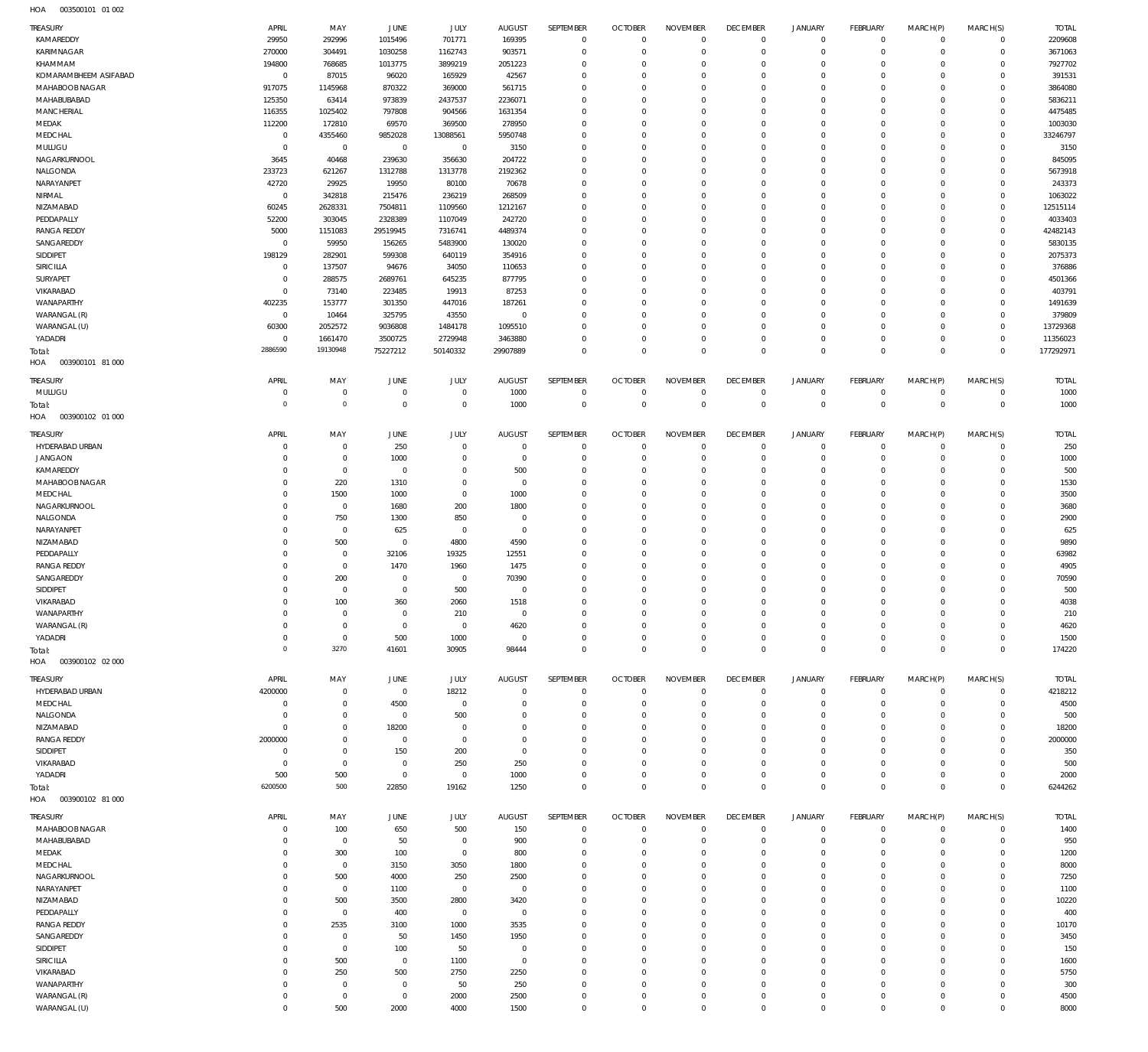| TREASURY                           | APRIL                            | MAY                        | <b>JUNE</b>            | JULY                       | <b>AUGUST</b>               | SEPTEMBER             | <b>OCTOBER</b>               | <b>NOVEMBER</b>                | <b>DECEMBER</b>                   | <b>JANUARY</b>              | <b>FEBRUARY</b>                | MARCH(P)                | MARCH(S)                           | <b>TOTAL</b>               |
|------------------------------------|----------------------------------|----------------------------|------------------------|----------------------------|-----------------------------|-----------------------|------------------------------|--------------------------------|-----------------------------------|-----------------------------|--------------------------------|-------------------------|------------------------------------|----------------------------|
| Total:                             | $\mathbf 0$                      | 5185                       | 18700                  | 19000                      | 21555                       | $\Omega$              | $\Omega$                     | $\mathbf 0$                    | $\overline{0}$                    | $\overline{0}$              | $\mathbf 0$                    | $\mathbf 0$             | $\mathbf 0$                        | 64440                      |
| HOA<br>003900103 01 000            |                                  |                            |                        |                            |                             |                       |                              |                                |                                   |                             |                                |                         |                                    |                            |
|                                    |                                  |                            |                        |                            |                             |                       |                              |                                |                                   |                             |                                |                         |                                    |                            |
| TREASURY<br>HYDERABAD URBAN        | APRIL<br>$\overline{0}$          | MAY<br>206383958           | JUNE<br>600000000      | JULY<br>940000000          | <b>AUGUST</b><br>1850000000 | SEPTEMBER<br>$\Omega$ | <b>OCTOBER</b><br>$^{\circ}$ | <b>NOVEMBER</b><br>$\mathbf 0$ | <b>DECEMBER</b><br>$\overline{0}$ | <b>JANUARY</b><br>$\circ$   | <b>FEBRUARY</b><br>$\mathbf 0$ | MARCH(P)<br>$\mathbf 0$ | MARCH(S)<br>0                      | <b>TOTAL</b><br>3596383958 |
| <b>RANGA REDDY</b>                 | $\overline{0}$                   | 96036570                   | 282197183              | 214015872                  | 237413306                   | $^{\circ}$            | - 0                          | $\overline{0}$                 | $\mathbf 0$                       | $\circ$                     | $^{\circ}$                     | 0                       | $\mathsf{O}\xspace$                | 829662931                  |
| SANGAREDDY                         | $^{\circ}$                       | 30902844                   | 46975967               | $\mathbf 0$                | $^{\circ}$                  | $\Omega$              | - 0                          | $\overline{0}$                 | $\mathbf 0$                       | $\circ$                     | $^{\circ}$                     | 0                       | $\mathbf 0$                        | 77878811                   |
| lotal:                             | $\mathbf 0$                      | 333323372                  | 929173150              | 1154015872                 | 2087413306                  | $\Omega$              | $\Omega$                     | $\,0\,$                        | $\mathbf 0$                       | $\overline{0}$              | $\mathbf 0$                    | $\Omega$                | $\mathbf 0$                        | 4503925700                 |
| HOA<br>003900105 01 000            |                                  |                            |                        |                            |                             |                       |                              |                                |                                   |                             |                                |                         |                                    |                            |
| TREASURY                           | APRIL                            | MAY                        | <b>JUNE</b>            | JULY                       | <b>AUGUST</b>               | SEPTEMBER             | <b>OCTOBER</b>               | <b>NOVEMBER</b>                | <b>DECEMBER</b>                   | <b>JANUARY</b>              | <b>FEBRUARY</b>                | MARCH(P)                | MARCH(S)                           | <b>TOTAL</b>               |
| BHOOPALAPALLY                      | $\overline{0}$                   | $\mathbf 0$                | $^{\circ}$             | 2000                       | $\mathbf 0$                 | $\Omega$              | $\Omega$                     | $\mathbf 0$                    | $\overline{0}$                    | $\mathbf{0}$                | $^{\circ}$                     | $\mathbf 0$             | $\circ$                            | 2000                       |
| HYDERABAD URBAN                    | 70000                            | 7602797755                 | 6411387628             | 7413711066                 | 6004654024                  | $\Omega$              | $\Omega$                     | $\overline{0}$                 | $\mathbf 0$                       | $^{\circ}$                  | $\Omega$                       | 0                       | $\mathsf{O}\xspace$                | 27432620473                |
| <b>JAGTIAL</b>                     | $^{\circ}$                       | 150000                     | 0                      | $^{\circ}$                 | $\Omega$                    | $\Omega$              | $\Omega$                     | $\overline{0}$                 | $\mathbf 0$                       | $^{\circ}$                  | $\Omega$                       | $\Omega$                | $\mathbf 0$                        | 150000                     |
| JOGULAMBA GADWAL                   | $\Omega$                         | 2000                       | 3000                   | 1000                       | $\Omega$                    | $\Omega$              | $\Omega$                     | $\Omega$                       | $\mathbf 0$                       | $\mathbf 0$                 | $\Omega$                       | $\Omega$                | $\mathbf 0$                        | 6000                       |
| KAMAREDDY                          | $\Omega$                         | $\mathbf 0$<br>$\mathbf 0$ | 2000                   | $\mathbf{0}$               | $\Omega$                    | $\Omega$<br>$\Omega$  | $\Omega$                     | $\mathbf 0$                    | $\mathbf 0$                       | $\Omega$                    | $\Omega$<br>$\Omega$           | $\Omega$                | $\mathbf 0$                        | 2000                       |
| MEDCHAL<br>NAGARKURNOOL            | $\mathbf 0$<br>$\mathbf 0$       | $\mathbf 0$                | 0<br>$^{\circ}$        | 5000<br>$\Omega$           | 11000<br>2000               | $\Omega$              | $\Omega$<br>$\Omega$         | $^{\circ}$<br>$\Omega$         | $\mathbf 0$<br>$\Omega$           | $\mathbf 0$<br>$\Omega$     | $\Omega$                       | $\Omega$<br>$\Omega$    | $\mathbf 0$<br>$\mathbf 0$         | 16000<br>2000              |
| <b>RANGA REDDY</b>                 | $^{\circ}$                       | 1585904291                 | 1969052715             | 1444662192                 | 1897316380                  | $\Omega$              | $\Omega$                     | $\Omega$                       | $\Omega$                          | $\mathbf 0$                 | $\Omega$                       | $\Omega$                | $\mathbf 0$                        | 6896935578                 |
| SANGAREDDY                         | $\overline{0}$                   | 16100000                   | $^{\circ}$             | $\Omega$                   | $\Omega$                    | $\Omega$              | $\Omega$                     | $\mathbf{0}$                   | $\mathbf 0$                       | $\Omega$                    | $\Omega$                       | $\Omega$                | $\mathbf 0$                        | 16100000                   |
| VIKARABAD                          | $\mathbf 0$                      | 2000                       | $^{\circ}$             | $\mathbf 0$                | $\Omega$                    | $\Omega$              | $\Omega$                     | $^{\circ}$                     | $\mathbf 0$                       | $\Omega$                    | $\Omega$                       | $\Omega$                | $\mathbf 0$                        | 2000                       |
| WANAPARTHY                         | $\mathbf 0$                      | 9863                       | $^{\circ}$             | $\mathbf{0}$               | $\Omega$                    | $\Omega$              | $\Omega$                     | $\mathbf 0$                    | $\mathbf 0$                       | $\mathbf 0$                 | $\Omega$                       | $\Omega$                | $\mathbf 0$                        | 9863                       |
| YADADRI                            | $\overline{0}$                   | 80000                      | 20000                  | $\Omega$                   | $\Omega$                    | $\Omega$              | $\Omega$                     | $\mathbf 0$                    | $\mathbf 0$                       | $\mathbf 0$                 | $\Omega$                       | 0                       | $\mathbf 0$                        | 100000                     |
| Total:                             | 70000                            | 9205045909                 | 8380465343             | 8858381258                 | 7901983404                  | $\Omega$              | $\Omega$                     | $\Omega$                       | $\mathbf 0$                       | $\Omega$                    | $\Omega$                       | $\Omega$                | $\mathbf 0$                        | 34345945914                |
| HOA<br>003900105 02 000            |                                  |                            |                        |                            |                             |                       |                              |                                |                                   |                             |                                |                         |                                    |                            |
| TREASURY                           | APRIL                            | MAY                        | JUNE                   | JULY                       | <b>AUGUST</b>               | SEPTEMBER             | <b>OCTOBER</b>               | <b>NOVEMBER</b>                | <b>DECEMBER</b>                   | <b>JANUARY</b>              | FEBRUARY                       | MARCH(P)                | MARCH(S)                           | <b>TOTAL</b>               |
| ADILABAD                           | $\overline{0}$                   | 2000                       | 42875000               | $\mathbf 0$                | 13100                       | $\Omega$              | $^{\circ}$                   | $\overline{0}$                 | $\mathbf 0$                       | $\circ$                     | $^{\circ}$                     | $^{\circ}$              | $\mathsf{O}\xspace$                | 42890100                   |
| <b>BHADRADI KOTHAGUDEM</b>         | $\overline{0}$                   | 350370                     | 105849750              | 104250                     | 91750                       | $\Omega$              | $\Omega$                     | $\overline{0}$                 | $\mathbf 0$                       | $\mathbf{0}$                | $^{\circ}$                     | 0                       | $\mathsf{O}\xspace$                | 106396120                  |
| BHOOPALAPALLY                      | $\overline{0}$                   | $\mathbf 0$                | 38260631               | 50000                      | $\Omega$                    | $\Omega$              | $\Omega$                     | $\overline{0}$                 | $\mathbf 0$                       | $\mathbf{0}$                | $^{\circ}$                     | $\Omega$                | $\mathbf 0$                        | 38310631                   |
| HYDERABAD URBAN                    | 26764667                         | 335649870                  | 1760291440             | 1643512705                 | 1311316725                  | $\Omega$              | $\Omega$                     | $\overline{0}$                 | $\mathbf 0$                       | $\mathbf{0}$                | 0                              | $\Omega$                | $\mathsf{O}\xspace$                | 5077535407                 |
| <b>JAGTIAL</b>                     | 6500                             | 6500                       | 90510400               | $\mathbf 0$                | $\Omega$                    | $\Omega$<br>$\Omega$  | $\Omega$                     | $\overline{0}$<br>$\mathbf{0}$ | $\mathbf 0$                       | $\mathbf 0$<br>$\mathbf{0}$ | $\Omega$<br>$\Omega$           | $\Omega$                | $\mathbf 0$                        | 90523400                   |
| <b>JANGAON</b><br>JOGULAMBA GADWAL | $\overline{0}$<br>$\overline{0}$ | 203440<br>$\overline{0}$   | 61625000<br>32171200   | $\mathbf{0}$<br>4000       | 0<br>$\mathbf 0$            | $\Omega$              | $\Omega$<br>$\Omega$         | $\overline{0}$                 | $\mathbf 0$<br>$\mathbf 0$        | $\mathbf 0$                 | $^{\circ}$                     | $\Omega$<br>$\Omega$    | $\mathsf{O}\xspace$<br>$\mathbf 0$ | 61828440<br>32175200       |
| KAMAREDDY                          | $\overline{0}$                   | 26900                      | 56482500               | 402900                     | 116000                      | $\Omega$              | $\Omega$                     | $\mathbf{0}$                   | $\mathbf 0$                       | $\mathbf 0$                 | $\Omega$                       | $\Omega$                | $\mathsf{O}\xspace$                | 57028300                   |
| KARIMNAGAR                         | 2896950                          | 6401310                    | 123938570              | 2368900                    | 1050000                     | $\Omega$              | $\Omega$                     | $\mathbf{0}$                   | $\mathbf 0$                       | $\mathbf 0$                 | $\Omega$                       | $\Omega$                | $\mathbf 0$                        | 136655730                  |
| KHAMMAM                            | $\overline{0}$                   | 56300                      | 128776350              | 10350                      | 6000                        | $\Omega$              | $\Omega$                     | $\mathbf{0}$                   | $\mathbf 0$                       | $\mathbf{0}$                | $^{\circ}$                     | $\Omega$                | $\mathsf{O}\xspace$                | 128849000                  |
| KOMARAMBHEEM ASIFABAD              | $\overline{0}$                   | $\mathbf 0$                | 35500000               | $\mathbf 0$                | $^{\circ}$                  | $\Omega$              | $\Omega$                     | $\Omega$                       | $\mathbf 0$                       | $\mathbf 0$                 | $\Omega$                       | $\Omega$                | $\mathbf 0$                        | 35500000                   |
| MAHABOOB NAGAR                     | 333200                           | 854000                     | 63570500               | 7000                       | 15000                       | $\Omega$              | $\Omega$                     | $\mathbf 0$                    | $\mathbf 0$                       | $\mathbf{0}$                | $\Omega$                       | $\Omega$                | $\mathsf{O}\xspace$                | 64779700                   |
| MAHABUBABAD                        | $\overline{0}$                   | 402000                     | 71877000               | $\mathbf 0$                | 51000                       | $\Omega$              | $\Omega$                     | $\mathbf 0$                    | $\mathbf 0$                       | $\mathbf{0}$                | $^{\circ}$                     | $\Omega$                | $\mathbf 0$                        | 72330000                   |
| MANCHERIAL                         | 4800                             | 11000                      | 98002750               | 6000                       | $^{\circ}$                  | $\Omega$              | $\Omega$                     | $\mathbf 0$                    | $\mathbf 0$                       | $\mathbf 0$                 | 0                              | $\Omega$                | $\mathsf{O}\xspace$                | 98024550                   |
| MEDAK                              | $\overline{0}$                   | 12200                      | 51252000               | 7000                       | 4000                        | $\Omega$              | $\Omega$                     | $\Omega$                       | $\mathbf 0$                       | $\mathbf 0$                 | $\Omega$                       | $\Omega$                | $\mathbf 0$                        | 51275200                   |
| MEDCHAL                            | 11239900                         | 14796270                   | 454751181              | 3921094                    | 896570                      | $\Omega$<br>$\Omega$  | $\Omega$                     | $\mathbf 0$<br>$\mathbf 0$     | $\mathbf 0$                       | $\mathbf{0}$<br>$\mathbf 0$ | $\Omega$                       | $\Omega$                | $\mathsf{O}\xspace$                | 485605015                  |
| MULUGU<br>NAGARKURNOOL             | $\overline{0}$<br>1000000        | 2000<br>764030             | 26742200<br>61252900   | $\mathbf 0$<br>$\mathbf 0$ | $\mathbf 0$<br>$^{\circ}$   | $\Omega$              | $\Omega$<br>$\Omega$         | $\mathbf 0$                    | $\mathbf 0$<br>$\mathbf 0$        | $\mathbf 0$                 | $^{\circ}$<br>0                | $\Omega$<br>$\Omega$    | $\mathbf 0$<br>$\mathsf{O}\xspace$ | 26744200<br>63016930       |
| NALGONDA                           | $\overline{0}$                   | 112000                     | 191195360              | 13500                      | 6000                        | $\Omega$              | $\Omega$                     | $\mathbf{0}$                   | $\mathbf 0$                       | $\mathbf 0$                 | $\Omega$                       | $\Omega$                | $\mathbf 0$                        | 191326860                  |
| NARAYANPET                         | $\overline{0}$                   | 462700                     | 34000000               | 5000                       | 409000                      | $\Omega$              | $\Omega$                     | $\mathbf{0}$                   | $\mathbf 0$                       | $\mathbf 0$                 | 0                              | 0                       | 0                                  | 34876700                   |
| NIRMAL                             | 11500                            | 5800                       | 51250000               | $\mathbf{0}$               | $\Omega$                    | $\Omega$              | $\Omega$                     | $\overline{0}$                 | $\Omega$                          | $\Omega$                    | $\Omega$                       | $\Omega$                | $\mathbf 0$                        | 51267300                   |
| NIZAMABAD                          | 13100                            | 17000                      | 129383700              | 132000                     | 2000                        | $\Omega$              | $\Omega$                     | $\Omega$                       | $\Omega$                          | $\Omega$                    | $\Omega$                       | $\Omega$                | $\Omega$                           | 129547800                  |
| PEDDAPALLY                         | 488795                           | 559630                     | 106506370              | 2225000                    | 1100000                     | $\Omega$              | $\Omega$                     | $\mathbf{0}$                   | $\mathbf 0$                       | $\mathbf{0}$                | $\mathbf 0$                    | $\mathbf 0$             | $\mathsf{O}\xspace$                | 110879795                  |
| <b>RANGA REDDY</b>                 | 16069730                         | 29909638                   | 423138506              | 31384194                   | 37103194                    | $\mathbf{0}$          | $^{\circ}$                   | $\mathbf 0$                    | $\mathbf 0$                       | $\circ$                     | $\mathbf 0$                    | $\mathbf 0$             | $\mathsf{O}\xspace$                | 537605262                  |
| SANGAREDDY                         | $\overline{0}$                   | 317000                     | 148488495              | 403000                     | 1000                        | $\Omega$              | $\Omega$                     | $\mathbf 0$                    | $\mathbf 0$                       | $\mathbf 0$                 | $\mathbf 0$                    | $\Omega$                | $\mathbf 0$                        | 149209495                  |
| SIDDIPET                           | 83562                            | $\overline{0}$             | 98015706               | 7000                       | $^{\circ}$<br>$\mathbf 0$   | $\Omega$<br>$\Omega$  | $\Omega$<br>$\Omega$         | $\mathbf 0$<br>$\overline{0}$  | $\mathbf 0$<br>$\mathbf 0$        | $\mathbf{0}$<br>$\mathbf 0$ | $\Omega$<br>$\Omega$           | $\mathbf 0$             | $\mathsf{O}\xspace$<br>$\mathbf 0$ | 98106268                   |
| SIRICILLA<br>SURYAPET              | 1250<br>$\overline{0}$           | 619800<br>$\mathbf 0$      | 55752000<br>107819800  | $\mathbf 0$<br>10000       | 114000                      | $\Omega$              | $\Omega$                     | $\mathbf 0$                    | $\mathbf 0$                       | $\mathbf 0$                 | $\Omega$                       | 0<br>0                  | $\mathsf{O}\xspace$                | 56373050<br>107943800      |
| VIKARABAD                          | 708020                           | 1000                       | 64381200               | 9100                       | $^{\circ}$                  | $\Omega$              | $\Omega$                     | $\Omega$                       | $\mathbf 0$                       | $\mathbf 0$                 | $\Omega$                       | $\Omega$                | $\mathbf 0$                        | 65099320                   |
| WANAPARTHY                         | $\overline{0}$                   | 2448423                    | 137513750              | 37032                      | 50000                       | $\Omega$              | $\Omega$                     | $\mathbf 0$                    | $\mathbf 0$                       | $\mathbf{0}$                | $\Omega$                       | 0                       | $\mathsf{O}\xspace$                | 140049205                  |
| WARANGAL (R)                       | $\overline{0}$                   | 28000                      | 79350000               | $\mathbf 0$                | 2000                        | $\Omega$              | $\Omega$                     | $\overline{0}$                 | $\mathbf 0$                       | $\mathbf 0$                 | $^{\circ}$                     | 0                       | $\mathbf 0$                        | 79380000                   |
| WARANGAL (U)                       | 2775100                          | 26000                      | 118628500              | 576000                     | 170000                      | $\Omega$              | $\Omega$                     | $\mathbf 0$                    | $\mathbf 0$                       | $\mathbf{0}$                | $\Omega$                       | $^{\circ}$              | $\mathsf{O}\xspace$                | 122175600                  |
| YADADRI                            | $\overline{0}$                   | 4200                       | 92259500               | 4500                       | $^{\circ}$                  | $\Omega$              | $\Omega$                     | $\mathbf 0$                    | $\mathbf 0$                       | $\mathbf{0}$                | $^{\circ}$                     | $^{\circ}$              | $\mathsf{O}\xspace$                | 92268200                   |
| Total:                             | 62397074                         | 394049381                  | 5141412259             | 1685200525                 | 1352517339                  | $\Omega$              | $\Omega$                     | $\mathbf 0$                    | $\mathbf 0$                       | $\overline{0}$              | $\mathbf 0$                    | $\Omega$                | $\mathbf 0$                        | 8635576578                 |
| HOA<br>003900105 03 000            |                                  |                            |                        |                            |                             |                       |                              |                                |                                   |                             |                                |                         |                                    |                            |
| TREASURY                           | APRIL                            | MAY                        | <b>JUNE</b>            | JULY                       | <b>AUGUST</b>               | SEPTEMBER             | <b>OCTOBER</b>               | <b>NOVEMBER</b>                | <b>DECEMBER</b>                   | JANUARY                     | <b>FEBRUARY</b>                | MARCH(P)                | MARCH(S)                           | <b>TOTAL</b>               |
| ADILABAD                           | $\overline{0}$                   | 7667210                    | $\mathbf 0$            | $^{\circ}$                 | $\mathbf 0$                 | $^{\circ}$            | $\Omega$                     | $\mathbf 0$                    | $\overline{0}$                    | $^{\circ}$                  | $^{\circ}$                     | $^{\circ}$              | 0                                  | 7667210                    |
| BHADRADI KOTHAGUDEM                | $^{\circ}$                       | 20568880                   | $\mathbf 0$            | $\mathbf 0$                | $\Omega$                    | $\Omega$              | $\Omega$                     | $\Omega$                       | $\mathbf 0$                       | $\mathbf{0}$                | $\Omega$                       | $\Omega$                | $\circ$                            | 20568880                   |
| BHOOPALAPALLY                      | $^{\circ}$                       | 5014700                    | $\mathbf 0$            | $\mathbf 0$                | $\Omega$                    | $\Omega$              | $\Omega$                     | $\overline{0}$                 | $\mathbf 0$                       | $^{\circ}$                  | $\Omega$                       | $\Omega$                | $\mathbf 0$                        | 5014700                    |
| HYDERABAD URBAN                    | $\overline{0}$                   | 70070910                   | 2941390                | 238290                     | $\Omega$                    | $\Omega$              | $\Omega$                     | $^{\circ}$                     | $\mathbf 0$                       | $^{\circ}$                  | $\Omega$                       | 0                       | $\circ$                            | 73250590                   |
| <b>JAGTIAL</b><br><b>JANGAON</b>   | $\overline{0}$<br>$\overline{0}$ | 13425670<br>15249820       | 4564840<br>$\mathbf 0$ | $^{\circ}$<br>$\mathbf 0$  | $\Omega$<br>$\Omega$        | $\Omega$<br>$\Omega$  | $\Omega$<br>$\Omega$         | $\Omega$<br>$\Omega$           | $\Omega$<br>$\Omega$              | $\Omega$<br>$^{\circ}$      | $\Omega$<br>$\Omega$           | $\Omega$<br>$\Omega$    | $\circ$<br>$\circ$                 | 17990510<br>15249820       |
| JOGULAMBA GADWAL                   | $\overline{0}$                   | 7969630                    | 2739585                | $\mathbf 0$                | $\Omega$                    | $\Omega$              | $\Omega$                     | $\Omega$                       | $\Omega$                          | $\Omega$                    | $\Omega$                       | $\Omega$                | $\mathsf{O}\xspace$                | 10709215                   |
| KAMAREDDY                          | $\overline{0}$                   | 14238350                   | $\overline{0}$         | 89070                      | $\Omega$                    | $\Omega$              | $\Omega$                     | $\Omega$                       | $\Omega$                          | $\Omega$                    | $\Omega$                       | $\Omega$                | $\mathbf 0$                        | 14327420                   |
| KARIMNAGAR                         | $\overline{0}$                   | 21335240                   | 627140                 | $\Omega$                   | $\Omega$                    | $\Omega$              | $\Omega$                     | $\Omega$                       | $\Omega$                          | $\Omega$                    | $\Omega$                       | $\Omega$                | $\mathbf 0$                        | 21962380                   |
| KHAMMAM                            | $\overline{0}$                   | 31714410                   | $^{\circ}$             | $\Omega$                   | $\Omega$                    | $\Omega$              | $\Omega$                     | $\Omega$                       | $\Omega$                          | $^{\circ}$                  | $\Omega$                       | $\Omega$                | $\circ$                            | 31714410                   |
| KOMARAMBHEEM ASIFABAD              | $\mathbf 0$                      | 4681840                    | 550570                 | $\Omega$                   | $\Omega$                    | $\Omega$              | $\Omega$                     | $\Omega$                       | $\Omega$                          | $\Omega$                    | $\Omega$                       | $\Omega$                | $\mathbf 0$                        | 5232410                    |
| MAHABOOB NAGAR                     | $\mathbf 0$                      | 12448590                   | 1113580                | $\Omega$                   | $\Omega$                    | $\Omega$              | $\Omega$                     | $\Omega$                       | $\Omega$                          | $\Omega$                    | $\Omega$                       | $\Omega$                | $\mathbf 0$                        | 13562170                   |
| MAHABUBABAD                        | $\overline{0}$                   | 7861330                    | $^{\circ}$             | $\Omega$                   | $\Omega$                    | $\Omega$              | $\Omega$                     | $\overline{0}$                 | $\Omega$                          | $\Omega$                    | $\Omega$                       | $\Omega$                | $\mathbf 0$                        | 7861330                    |
| MANCHERIAL                         | $\overline{0}$                   | 21642020                   | 0                      | $\Omega$                   | $\Omega$                    | $\Omega$              | $\Omega$                     | $\Omega$                       | $\mathbf 0$                       | $\circ$                     | $\Omega$                       | $\Omega$                | $\mathbf 0$                        | 21642020                   |
| MEDAK                              | $\mathbf 0$                      | 10968090                   | 0                      | $\Omega$                   | $\Omega$                    | $\Omega$              | $\Omega$                     | $\Omega$                       | $\Omega$                          | $\Omega$                    | $\Omega$                       | $\Omega$                | $\mathbf 0$                        | 10968090                   |
| MEDCHAL<br>MULUGU                  | $\overline{0}$<br>$\overline{0}$ | 51662490<br>7534000        | 6195980<br>0           | $\Omega$<br>$\Omega$       | $\Omega$<br>$\Omega$        | $\Omega$<br>$\Omega$  | $\Omega$<br>$\Omega$         | $\mathbf 0$<br>$\mathbf 0$     | $\Omega$<br>$\mathbf 0$           | $\Omega$<br>$\mathbf 0$     | $\Omega$<br>$\Omega$           | $\Omega$<br>0           | $\circ$<br>$\mathsf{O}\xspace$     | 57858470<br>7534000        |
| NAGARKURNOOL                       | $\mathbf 0$                      | 10719370                   | 0                      | $\mathbf 0$                | $\Omega$                    | $^{\circ}$            | $\Omega$                     | $\mathbf 0$                    | $\mathbf 0$                       | $\mathbf 0$                 | $\mathbf 0$                    | $^{\circ}$              | $\mathbf 0$                        | 10719370                   |
| NALGONDA                           | $\mathbf 0$                      | 34692320                   | 3148180                | $\mathbf 0$                | $\mathbf 0$                 | $\mathbf 0$           | $\mathbf 0$                  | $\,0\,$                        | $\overline{0}$                    | $\mathbf 0$                 | $\mathbf 0$                    | $\mathbf 0$             | $\mathbf 0$                        | 37840500                   |

003900102 81 000 HOA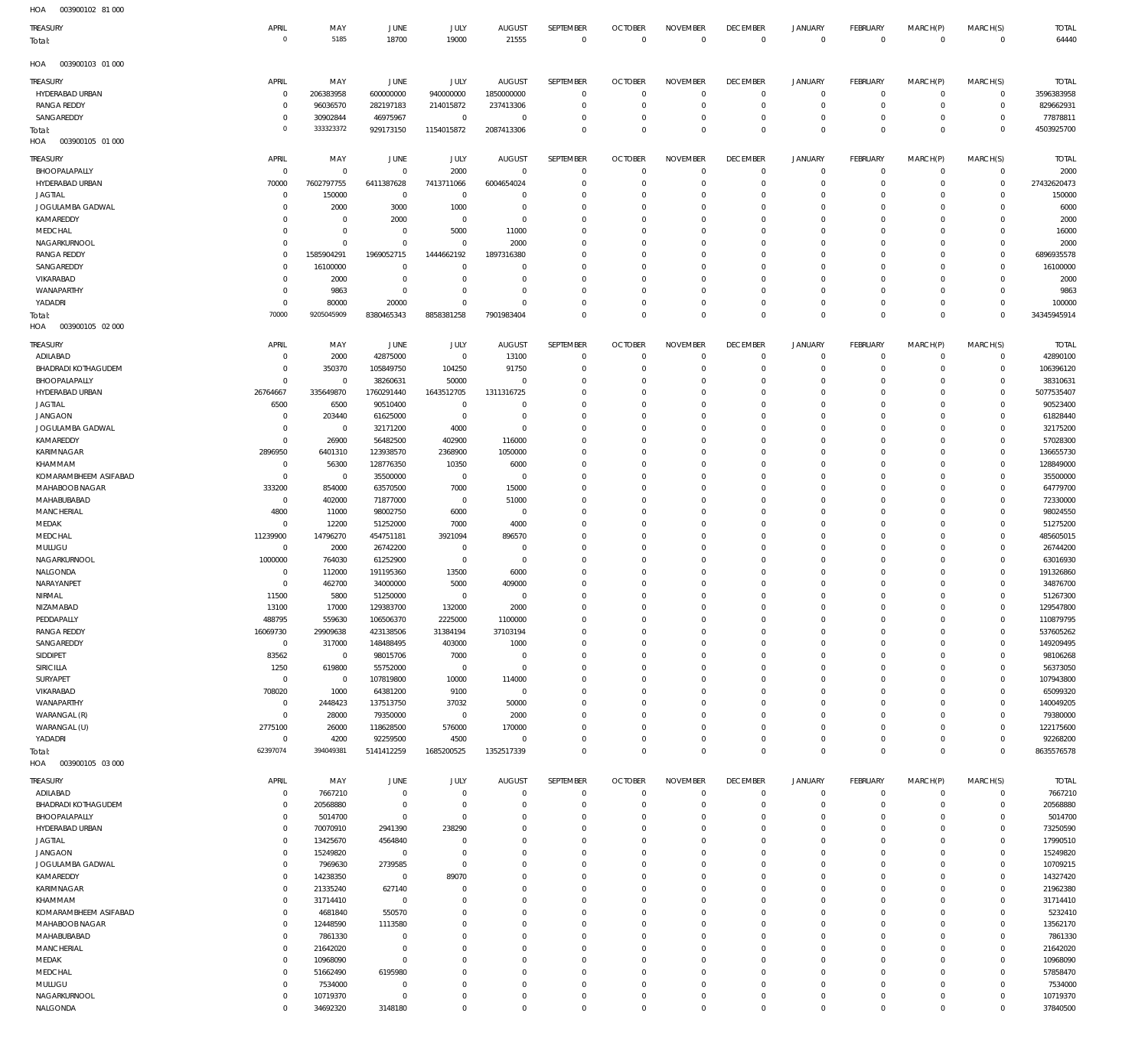003900105 03 000 HOA

| <b>TREASURY</b><br>NARAYANPET | APRIL<br>$\overline{0}$       | MAY<br>7047500         | JUNE<br>1582025       | JULY<br>$\Omega$     | <b>AUGUST</b><br>$\overline{0}$ | SEPTEMBER<br>$\mathbf{0}$  | <b>OCTOBER</b><br>$\Omega$ | <b>NOVEMBER</b><br>$\Omega$ | <b>DECEMBER</b><br>$\mathbf 0$ | <b>JANUARY</b><br>$^{\circ}$ | FEBRUARY<br>$\mathbf 0$   | MARCH(P)<br>$^{\circ}$     | MARCH(S)<br>$^{\circ}$  | <b>TOTAL</b><br>8629525 |
|-------------------------------|-------------------------------|------------------------|-----------------------|----------------------|---------------------------------|----------------------------|----------------------------|-----------------------------|--------------------------------|------------------------------|---------------------------|----------------------------|-------------------------|-------------------------|
| NIRMAL                        | $\mathbf 0$                   | 6017740                | $\mathbf 0$           | $\Omega$             | $\Omega$                        | $\Omega$                   | $\Omega$                   | $\Omega$                    | $\Omega$                       | $\mathbf 0$                  | $\Omega$                  | $\Omega$                   | $^{\circ}$              | 6017740                 |
| NIZAMABAD                     | $\mathbf 0$                   | 26711610               | 3095400               | $\Omega$             | $\Omega$                        | $\Omega$                   | $\Omega$                   | $\Omega$                    | $\Omega$                       | $\Omega$                     | $\Omega$                  | $\Omega$                   | $\Omega$                | 29807010                |
| PEDDAPALLY                    | $\mathbf 0$                   | 13352360               | 1017240               | $\Omega$             | $\Omega$                        | $\Omega$                   | $\Omega$                   | $\Omega$                    | $\Omega$                       | $\mathbf 0$                  | $\Omega$                  | $\Omega$                   | $\Omega$                | 14369600                |
| <b>RANGA REDDY</b>            | $\mathbf 0$                   | 63879556               | 12801090              | $\Omega$             | $\Omega$                        | $\Omega$                   | $\Omega$                   | $\Omega$                    | $\Omega$                       | $\Omega$                     | $\Omega$                  | $\Omega$                   | $\Omega$                | 76680646                |
| SANGAREDDY                    | $\mathbf 0$                   | 35258970               | 3865265               | 7000                 | $\Omega$                        | $\Omega$                   | $\Omega$                   | $\Omega$                    | $\Omega$                       | $\Omega$                     | $\Omega$                  | $\Omega$                   | $\Omega$                | 39131235                |
| SIDDIPET                      | $\mathbf 0$                   | 18042400               | $\mathbf 0$           | $\Omega$             | $\Omega$                        | $\Omega$                   | $\Omega$                   | $\Omega$                    | $\Omega$                       | $\Omega$                     | $\Omega$                  | $\Omega$                   | $\Omega$                | 18042400                |
| SIRICILLA                     | $\mathbf 0$                   | 9330640                | $\overline{0}$        | $\Omega$<br>$\Omega$ | $\Omega$<br>$\Omega$            | $\Omega$<br>$\Omega$       | $\Omega$<br>$\Omega$       | $\Omega$<br>$\Omega$        | $\Omega$<br>$\Omega$           | $\Omega$<br>$\Omega$         | $\Omega$<br>$\Omega$      | $\Omega$<br>$\Omega$       | $\Omega$<br>$\Omega$    | 9330640                 |
| SURYAPET<br>VIKARABAD         | $\mathbf 0$<br>$\mathbf 0$    | 26947360<br>8007800    | 525050<br>9769810     | 7500                 | $\Omega$                        | $\Omega$                   | $\Omega$                   | $\Omega$                    | $\Omega$                       | $\Omega$                     | $\Omega$                  | $\Omega$                   | $\Omega$                | 27472410<br>17785110    |
| WANAPARTHY                    | $\mathbf 0$                   | 7628480                | 310840                | $\Omega$             | $\Omega$                        | $\Omega$                   | $\Omega$                   | $\Omega$                    | $\Omega$                       | $\Omega$                     | $\Omega$                  | $\Omega$                   | $\Omega$                | 7939320                 |
| WARANGAL (R)                  | $\mathbf 0$                   | 10006930               | $\mathbf 0$           | $\Omega$             | $\Omega$                        | $\Omega$                   | $\Omega$                   | $\Omega$                    | $\Omega$                       | $\Omega$                     | $\Omega$                  | $\Omega$                   | $\Omega$                | 10006930                |
| WARANGAL (U)                  | $\mathbf 0$                   | 19119510               | $\overline{0}$        | $\Omega$             | $\Omega$                        | $\Omega$                   | $\Omega$                   | $\Omega$                    | $\Omega$                       | $\Omega$                     | $\Omega$                  | $\Omega$                   | $\Omega$                | 19119510                |
| YADADRI                       | $\mathbf 0$                   | 27977610               | 253170                | $\Omega$             | $\Omega$                        | $\Omega$                   | $\Omega$                   | $\Omega$                    | $\mathbf 0$                    | $\mathbf 0$                  | $\Omega$                  | $\Omega$                   | $\mathbf 0$             | 28230780                |
| Total:                        | $\mathbf 0$                   | 648793336              | 55101155              | 341860               | $\Omega$                        | $\Omega$                   | $\Omega$                   | $\Omega$                    | $\mathbf 0$                    | $\mathbf 0$                  | $\Omega$                  | $\Omega$                   | $\Omega$                | 704236351               |
| HOA   003900106   01   000    |                               |                        |                       |                      |                                 |                            |                            |                             |                                |                              |                           |                            |                         |                         |
| <b>TREASURY</b>               | APRIL                         | MAY                    | JUNE                  | <b>JULY</b>          | <b>AUGUST</b>                   | SEPTEMBER                  | <b>OCTOBER</b>             | <b>NOVEMBER</b>             | <b>DECEMBER</b>                | <b>JANUARY</b>               | FEBRUARY                  | MARCH(P)                   | MARCH(S)                | <b>TOTAL</b>            |
| BHADRADI KOTHAGUDEM           | $\overline{0}$                | $\mathbf 0$            | 10000                 | $\mathbf 0$          | $\mathbf{0}$                    | $\mathbf 0$                | $\overline{0}$             | $^{\circ}$                  | $^{\circ}$                     | $\mathbf 0$                  | $^{\circ}$                | $^{\circ}$                 | $\mathbf 0$             | 10000                   |
| HYDERABAD URBAN               | 2779100                       | 2110200                | 1389050               | 1803550              | 1414988                         | $\mathbf 0$                | $^{\circ}$                 | $^{\circ}$                  | $^{\circ}$                     | $\mathbf 0$                  | $^{\circ}$                | $\mathbf 0$                | $\mathbf 0$             | 9496888                 |
| <b>JAGTIAL</b>                | $\overline{0}$                | $\mathbf 0$            | $\overline{0}$        | 450                  | $^{\circ}$                      | $\mathbf{0}$               | $^{\circ}$                 | $\overline{0}$              | $^{\circ}$                     | $\mathbf 0$                  | $^{\circ}$                | $\Omega$                   | $^{\circ}$              | 450                     |
| <b>JANGAON</b>                | $\overline{0}$                | 5000                   | $\overline{0}$        | $\mathbf 0$          | $\Omega$                        | $\Omega$                   | $\Omega$                   | $\Omega$                    | $\Omega$                       | $\mathbf 0$                  | $\Omega$                  | $\Omega$                   | $\Omega$                | 5000                    |
| KAMAREDDY                     | 500                           | 45000                  | 25500                 | $\mathbf 0$          | $\Omega$                        | $\mathbf{0}$               | $^{\circ}$                 | $^{\circ}$                  | $^{\circ}$                     | $\mathbf 0$                  | $\Omega$                  | $\Omega$                   | $^{\circ}$              | 71000                   |
| KARIMNAGAR                    | $\overline{0}$                | 21000                  | 1000                  | 20500                | $\Omega$                        | $\Omega$                   | $\Omega$                   | $\mathbf 0$                 | $\Omega$                       | $\mathbf 0$                  | $\Omega$                  | $\Omega$                   | $\Omega$                | 42500                   |
| KHAMMAM<br>MAHABOOB NAGAR     | $\mathbf 0$<br>$\overline{0}$ | $\mathbf 0$<br>5000    | 500<br>$\overline{0}$ | $\mathbf 0$<br>100   | $^{\circ}$<br>100               | $\mathbf 0$<br>$\Omega$    | $\Omega$<br>$\Omega$       | $\Omega$<br>$\overline{0}$  | $\Omega$<br>$\Omega$           | $\mathbf 0$<br>$\mathbf 0$   | $\Omega$<br>$\Omega$      | $\Omega$<br>$\Omega$       | $\Omega$<br>$\Omega$    | 500<br>5200             |
| MEDCHAL                       | 379125                        | 408500                 | 377850                | 257770               | 430000                          | $\mathbf 0$                | $\Omega$                   | $\Omega$                    | $\Omega$                       | $\mathbf 0$                  | $\Omega$                  | $\Omega$                   | $\Omega$                | 1853245                 |
| NIZAMABAD                     | $\overline{0}$                | 300                    | $\overline{0}$        | $\mathbb O$          | $\mathbf 0$                     | $\mathbf 0$                | $^{\circ}$                 | $\mathbf 0$                 | $\Omega$                       | $\mathbf 0$                  | $\Omega$                  | $\mathbf 0$                | $\Omega$                | 300                     |
| <b>RANGA REDDY</b>            | 355600                        | 286150                 | 206450                | 323630               | 284900                          | $\mathbf 0$                | $\Omega$                   | $\Omega$                    | $\Omega$                       | $\mathbf 0$                  | $\Omega$                  | $\Omega$                   | $\Omega$                | 1456730                 |
| SANGAREDDY                    | 22000                         | $\mathbf 0$            | 102000                | 277500               | 258000                          | $\Omega$                   | $\Omega$                   | $\Omega$                    | $\Omega$                       | $\mathbf 0$                  | $\Omega$                  | $\Omega$                   | $\Omega$                | 659500                  |
| SIDDIPET                      | 2200                          | $\bf 0$                | 10700                 | 50                   | $^{\circ}$                      | $\mathbf{0}$               | $\Omega$                   | $^{\circ}$                  | $^{\circ}$                     | $\mathbf 0$                  | $\Omega$                  | $\Omega$                   | $^{\circ}$              | 12950                   |
| VIKARABAD                     | $\overline{0}$                | $\mathbf 0$            | 300                   | $\mathbf 0$          | $\Omega$                        | $\Omega$                   | $\Omega$                   | $\mathbf 0$                 | $\Omega$                       | $\mathbf 0$                  | $\Omega$                  | $\Omega$                   | $\Omega$                | 300                     |
| WANAPARTHY                    | $\overline{0}$                | 115000                 | $\overline{0}$        | $\mathbf 0$          | $^{\circ}$                      | $\mathbf 0$                | $\Omega$                   | $\mathbf 0$                 | $\Omega$                       | $\mathbf 0$                  | $\Omega$                  | $\Omega$                   | $\Omega$                | 115000                  |
| WARANGAL (U)                  | 4500                          | 5500                   | 2000                  | 500                  | $^{\circ}$                      | $\Omega$                   | $\Omega$                   | $\mathbf 0$                 | $\Omega$                       | $\mathbf 0$                  | $\Omega$                  | $\mathbf 0$                | $\Omega$                | 12500                   |
| YADADRI                       | 80000                         | 120000                 | 225000                | 130000               | 170000                          | $\mathbf 0$                | $\Omega$                   | $\mathbf 0$                 | $^{\circ}$                     | $\mathbf 0$                  | $^{\circ}$                | $\mathbf 0$                | $\mathbf 0$             | 725000                  |
| Total:                        | 3623025                       | 3121650                | 2350350               | 2814050              | 2557988                         | $\mathbf 0$                | $\Omega$                   | $\mathbf 0$                 | $\circ$                        | $\mathbf 0$                  | $\Omega$                  | $\mathbf 0$                | $\Omega$                | 14467063                |
| 003900107 01 000<br>HOA       |                               |                        |                       |                      |                                 |                            |                            |                             |                                |                              |                           |                            |                         |                         |
| <b>TREASURY</b>               | APRIL                         | MAY                    | JUNE                  | <b>JULY</b>          | <b>AUGUST</b>                   | SEPTEMBER                  | <b>OCTOBER</b>             | <b>NOVEMBER</b>             | <b>DECEMBER</b>                | <b>JANUARY</b>               | FEBRUARY                  | MARCH(P)                   | MARCH(S)                | <b>TOTAL</b>            |
| HYDERABAD URBAN               | 2500                          | 7700                   | $\mathbf 0$           | 750                  | $^{\circ}$                      | $^{\circ}$                 | $\overline{0}$             | $^{\circ}$                  | $^{\circ}$                     | $^{\circ}$                   | $^{\circ}$                | $^{\circ}$                 | $\mathbf 0$             | 10950                   |
|                               | 2500                          | 7700                   | $\mathbf 0$           | 750                  | $\Omega$                        | $\mathbf 0$                | $\overline{0}$             | $\mathbf 0$                 | $\mathbf 0$                    | $\mathbf 0$                  | $\mathbf 0$               | $\mathbf 0$                | $\mathbf 0$             | 10950                   |
| Total:                        |                               |                        |                       |                      |                                 |                            |                            |                             |                                |                              |                           |                            |                         |                         |
| HOA<br>003900108 01 000       |                               |                        |                       |                      |                                 |                            |                            |                             |                                |                              |                           |                            |                         |                         |
| <b>TREASURY</b>               | APRIL                         | MAY                    | <b>JUNE</b>           | JULY                 | <b>AUGUST</b>                   | SEPTEMBER                  | <b>OCTOBER</b>             | <b>NOVEMBER</b>             | <b>DECEMBER</b>                | <b>JANUARY</b>               | FEBRUARY                  | MARCH(P)                   | MARCH(S)                | <b>TOTAL</b>            |
| MEDCHAL                       | 0                             | 500                    | $\overline{0}$        | 0                    | 500                             | $\mathbf 0$                | $\overline{0}$             | $\mathbf 0$                 | 0                              | 0                            | $\mathbf 0$               | 0                          | 0                       | 1000                    |
| Total:                        | $\overline{0}$                | 500                    | $\overline{0}$        | $\mathbf 0$          | 500                             | $\mathbf 0$                | $\overline{0}$             | $\mathbf 0$                 | $\mathbf 0$                    | $\mathbb O$                  | $\overline{0}$            | $\mathbf 0$                | $\mathbf 0$             | 1000                    |
| 003900150 01 000<br>HOA       |                               |                        |                       |                      |                                 |                            |                            |                             |                                |                              |                           |                            |                         |                         |
| TREASURY                      | APRIL                         | MAY                    | <b>JUNE</b>           | JULY                 | <b>AUGUST</b>                   | SEPTEMBER                  | <b>OCTOBER</b>             | <b>NOVEMBER</b>             | <b>DECEMBER</b>                | <b>JANUARY</b>               | FEBRUARY                  | MARCH(P)                   | MARCH(S)                | <b>TOTAL</b>            |
| ADILABAD                      | $\Omega$                      | $\Omega$               | 208000                | $\Omega$             | $\Omega$                        | $\mathbf 0$                | $\mathbf 0$                | $\mathbf 0$                 | $\mathbf 0$                    | $\mathbf 0$                  | $\mathbf 0$               | $\Omega$                   | $\circ$                 | 208000                  |
| <b>BHADRADI KOTHAGUDEM</b>    | 225000                        | 1917850                | 415400                | 193100               | 45000                           | $\mathbf 0$                | $\Omega$                   | $\Omega$                    | $\Omega$                       | $\Omega$                     | $\Omega$                  | $\Omega$                   | $\Omega$                | 2796350                 |
| BHOOPALAPALLY                 | $\mathbf 0$                   | 1118200                | 15000                 | $\mathbf 0$          | 176500                          | $\mathbf 0$                | $\mathbf 0$                | $\Omega$                    | $\mathbf 0$                    | $\mathbf 0$                  | $\mathbf 0$               | $\mathbf 0$                | $\mathbf 0$             | 1309700                 |
| HYDERABAD URBAN               | 106000                        | 1640479                | 1129000               | 167000               | 487000                          | $\mathbf 0$                | $\mathbf 0$                | $\Omega$                    | $\mathbf 0$                    | $\mathbf 0$                  | $\mathbf 0$               | $\mathbf 0$                | $\Omega$                | 3529479                 |
| <b>JAGTIAL</b>                | 25000                         | 382700                 | 18850                 | 36650                | 122000                          | $\mathbf 0$                | $\Omega$<br>$\Omega$       | $\Omega$<br>$\Omega$        | $\Omega$<br>$\Omega$           | $\Omega$<br>$\Omega$         | $\Omega$<br>$\Omega$      | $\Omega$<br>$\Omega$       | $\Omega$<br>$\Omega$    | 585200                  |
| <b>JANGAON</b>                | $\mathbf 0$<br>$\mathbf 0$    | 1350000<br>$\mathbf 0$ | 208000                | $\mathbf 0$          | 5200                            | $\mathbf 0$<br>$\mathbf 0$ | $^{\circ}$                 | $\Omega$                    | $^{\circ}$                     | $\mathbf 0$                  | $\Omega$                  | $\Omega$                   | $\mathbf 0$             | 1563200                 |
| JOGULAMBA GADWAL<br>KAMAREDDY | $\mathbf 0$                   | 2515000                | 485150<br>6699548     | 324000<br>1199304    | 617000<br>11500                 | $\Omega$                   | $\Omega$                   | $\Omega$                    | $\Omega$                       | $\Omega$                     | $\Omega$                  | $\Omega$                   | $\Omega$                | 1426150<br>10425352     |
| KARIMNAGAR                    | 627250                        | 993950                 | 129465                | 344000               | 41900                           | $\mathbf 0$                | $\Omega$                   | $\Omega$                    | $\Omega$                       | $\mathbf 0$                  | $\Omega$                  | $\Omega$                   | $\Omega$                | 2136565                 |
| KHAMMAM                       | 5000                          | 2165504                | 60000                 | 57000                | 90000                           | $\mathbf 0$                | $\Omega$                   | $\Omega$                    | $\Omega$                       | $\Omega$                     | $\Omega$                  | $\Omega$                   | $\Omega$                | 2377504                 |
| KOMARAMBHEEM ASIFABAD         | $\overline{0}$                | $\mathbb O$            | 275100                | $\mathbf 0$          | $\mathbf{0}$                    | $\mathbf 0$                | $\Omega$                   | $\Omega$                    | $\Omega$                       | $\Omega$                     | $\Omega$                  | $\Omega$                   | $\Omega$                | 275100                  |
| MAHABOOB NAGAR                | 35000                         | 310000                 | 889699                | 36200                | 100000                          | $\mathbf 0$                | $^{\circ}$                 | $\Omega$                    | $\mathbf 0$                    | $\mathbf 0$                  | $\Omega$                  | $\Omega$                   | $\Omega$                | 1370899                 |
| MAHABUBABAD                   | $\mathbf 0$                   | 2115000                | 694000                | 300000               | 220000                          | $\mathbf 0$                | $\Omega$                   | $\Omega$                    | $\Omega$                       | $\Omega$                     | $\Omega$                  | $\Omega$                   | $\Omega$                | 3329000                 |
| <b>MANCHERIAL</b>             | 150000                        | 1305000                | 163270                | $\mathbf 0$          | 361400                          | $\Omega$                   | $\Omega$                   | $\Omega$                    | $\Omega$                       | $\Omega$                     | $\Omega$                  | $\Omega$                   | $\Omega$                | 1979670                 |
| MEDAK                         | $\mathbf 0$                   | $\mathbf{0}$           | 15000                 | 71500                | 55000                           | $\mathbf 0$                | $^{\circ}$                 | $\Omega$                    | $\mathbf 0$                    | $\mathbf 0$                  | $\Omega$                  | $\Omega$                   | $\mathbf 0$             | 141500                  |
| MEDCHAL                       | 500                           | 405500                 | 24000                 | 6000                 | 26000                           | $\Omega$                   | $\Omega$                   | $\Omega$                    | $\Omega$                       | $\Omega$                     | $\Omega$                  | $\Omega$                   | $\Omega$                | 462000                  |
| MULUGU                        | $\mathbf 0$<br>$\mathbf 0$    | 849000                 | 200000                | $\bf 0$              | 260000                          | $\mathbf 0$<br>$\mathbf 0$ | $\Omega$<br>$\Omega$       | $\Omega$<br>$\Omega$        | $\mathbf 0$<br>$\Omega$        | $\mathbf 0$<br>$\Omega$      | $\Omega$<br>$\Omega$      | $\Omega$<br>$\Omega$       | $\Omega$<br>$\Omega$    | 1309000                 |
| NAGARKURNOOL<br>NALGONDA      | $\mathbf 0$                   | 699600<br>200000       | 238000<br>648000      | 224700<br>5000       | 239200<br>13000                 | $\mathbf 0$                | $\Omega$                   | $\Omega$                    | $\Omega$                       | $\Omega$                     | $\Omega$                  | $\Omega$                   | $\Omega$                | 1401500<br>866000       |
| NARAYANPET                    | $\mathbf 0$                   | 15000                  | 100000                | 80000                | $\overline{0}$                  | $\mathbf 0$                | $^{\circ}$                 | $\Omega$                    | $\mathbf 0$                    | $\mathbf 0$                  | $^{\circ}$                | $\Omega$                   | $\mathbf 0$             | 195000                  |
| NIRMAL                        | $\mathbf 0$                   | $\mathbf 0$            | $\mathbf 0$           | 5000                 | $\overline{0}$                  | $\mathbf 0$                | $\Omega$                   | $\Omega$                    | $\Omega$                       | $\Omega$                     | $\Omega$                  | $\Omega$                   | $\Omega$                | 5000                    |
| NIZAMABAD                     | 150000                        | 655000                 | 1536729               | 50000                | 348805                          | $\Omega$                   | $\Omega$                   | $\Omega$                    | $\Omega$                       | $\Omega$                     | $\Omega$                  | $\Omega$                   | $\Omega$                | 2740534                 |
| PEDDAPALLY                    | 1025500                       | 1899450                | 105000                | 162900               | 170400                          | $\mathbf 0$                | $^{\circ}$                 | $\Omega$                    | $\mathbf 0$                    | $\mathbf 0$                  | $\Omega$                  | $\Omega$                   | $\Omega$                | 3363250                 |
| <b>RANGA REDDY</b>            | $\overline{0}$                | 581900                 | 6964600               | 405100               | 78100                           | $\Omega$                   | $\Omega$                   | $\Omega$                    | $\Omega$                       | $\Omega$                     | $\Omega$                  | $\Omega$                   | $\Omega$                | 8029700                 |
| SANGAREDDY                    | $\mathbf 0$                   | 1058000                | 443000                | 77495                | 5000                            | $\mathbf 0$                | $^{\circ}$                 | $\Omega$                    | $\mathbf 0$                    | $\mathbf 0$                  | $\Omega$                  | $\Omega$                   | $\Omega$                | 1583495                 |
| SIDDIPET                      | 8000                          | 500050                 | 1901600               | 25100                | 10000                           | $\Omega$                   | $\Omega$                   | $\Omega$                    | $\Omega$                       | $\Omega$                     | $\Omega$                  | $\Omega$                   | $\Omega$                | 2444750                 |
| SIRICILLA                     | 100000                        | 90400                  | 57500                 | 5500                 | 15500                           | $\mathbf 0$                | $\Omega$                   | $\Omega$                    | $\Omega$                       | $\Omega$                     | $\Omega$                  | $\Omega$                   | $\Omega$                | 268900                  |
| SURYAPET                      | $\mathbf 0$                   | 1068850                | 2223003               | 10000<br>$\mathbf 0$ | 40000                           | $\mathbf 0$<br>$\mathbf 0$ | $^{\circ}$<br>$\Omega$     | $\Omega$<br>$\Omega$        | $\mathbf 0$<br>$\Omega$        | $\mathbf 0$<br>$\Omega$      | $\Omega$<br>$\Omega$      | $\Omega$<br>$\Omega$       | $\Omega$<br>$\Omega$    | 3341853                 |
| VIKARABAD<br>WANAPARTHY       | 20000<br>$\mathbf{0}$         | 700000<br>38078        | 154000<br>$\mathbf 0$ | 150212               | 25000<br>$\mathbf{0}$           | $\mathbf 0$                | $\Omega$                   | $\Omega$                    | $\Omega$                       | $\Omega$                     | $\Omega$                  | $\Omega$                   | $\Omega$                | 899000<br>188290        |
| WARANGAL (R)                  | $\mathbf 0$                   | 1188820                | 667000                | 511500               | 25000                           | $\mathbf 0$                | $^{\circ}$                 | $\Omega$                    | $\mathbf 0$                    | $\mathbf 0$                  | $\Omega$                  | $\Omega$                   | $\Omega$                | 2392320                 |
| WARANGAL (U)                  | $\mathbf{0}$                  | 715454                 | 400101                | 159484               | 245075                          | $\Omega$                   | $\Omega$                   | $\Omega$                    | $\Omega$                       | $\Omega$                     | $\Omega$                  | $\Omega$                   | $\Omega$                | 1520114                 |
| YADADRI                       | $\mathbf 0$<br>2477250        | 515000<br>26993785     | 221000<br>27289015    | 13000<br>4619745     | $\mathbf{0}$<br>3833580         | $\mathbf 0$<br>$\mathbf 0$ | $^{\circ}$<br>$\mathbf 0$  | $\mathbf 0$<br>$\mathbf 0$  | $\mathbf 0$<br>$\mathbf 0$     | $\mathsf{O}$<br>$\mathsf 0$  | $^{\circ}$<br>$\mathbf 0$ | $\mathbf 0$<br>$\mathbf 0$ | $\mathbf 0$<br>$\Omega$ | 749000<br>65213375      |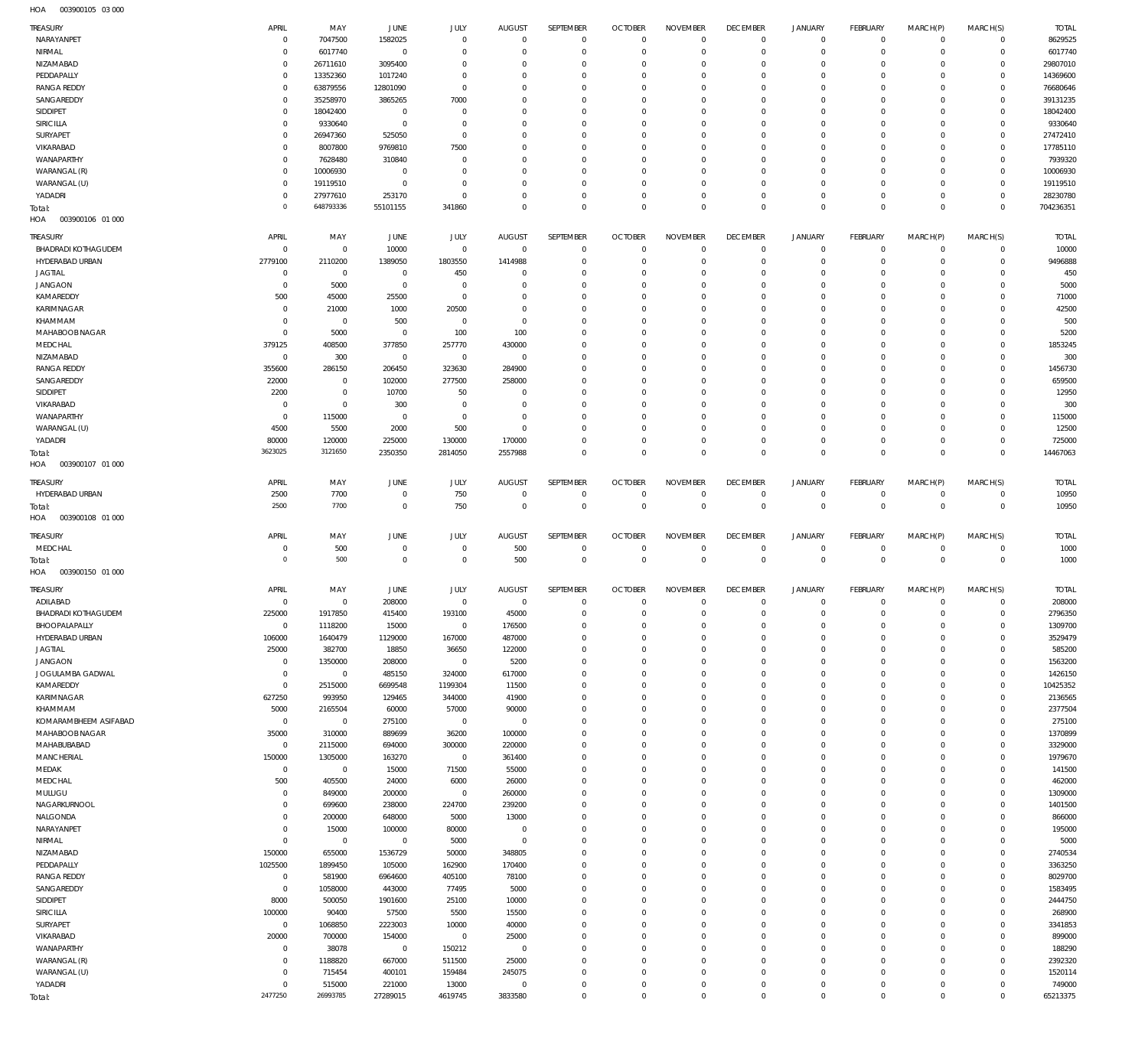| <b>TREASURY</b><br>HYDERABAD URBAN            | APRIL<br>$\circ$             | MAY<br>$\mathbf 0$               | JUNE<br>500                | JULY<br>4500             | <b>AUGUST</b><br>$\mathbf 0$ | SEPTEMBER<br>$\mathbf 0$   | <b>OCTOBER</b><br>$\overline{0}$ | <b>NOVEMBER</b><br>$\mathbf 0$ | <b>DECEMBER</b><br>$\overline{0}$ | <b>JANUARY</b><br>$\mathbf 0$ | <b>FEBRUARY</b><br>$\circ$       | MARCH(P)<br>$\circ$        | MARCH(S)<br>$\mathbf 0$     | <b>TOTAL</b><br>5000 |
|-----------------------------------------------|------------------------------|----------------------------------|----------------------------|--------------------------|------------------------------|----------------------------|----------------------------------|--------------------------------|-----------------------------------|-------------------------------|----------------------------------|----------------------------|-----------------------------|----------------------|
| SANGAREDDY                                    | $\Omega$                     | 200000                           | $\mathbf{0}$               | $\mathbf 0$              | $\mathbf 0$                  | $\mathbb O$                | $\mathbf 0$                      | $\mathbf 0$                    | $\overline{0}$                    | $\mathsf{O}\xspace$           | $\mathbf 0$                      | $^{\circ}$                 | $\mathbf 0$                 | 200000               |
| Total:<br>003900800 02 001<br>HOA             | $\Omega$                     | 200000                           | 500                        | 4500                     | $\mathbf 0$                  | $\mathbf 0$                | $\overline{0}$                   | $\mathbf 0$                    | $\overline{0}$                    | $\mathbf 0$                   | $\mathbb O$                      | $\mathbf 0$                | $\mathbf{0}$                | 205000               |
| TREASURY                                      | APRIL                        | MAY                              | JUNE                       | JULY                     | AUGUST                       | <b>SEPTEMBER</b>           | <b>OCTOBER</b>                   | <b>NOVEMBER</b>                | <b>DECEMBER</b>                   | <b>JANUARY</b>                | <b>FEBRUARY</b>                  | MARCH(P)                   | MARCH(S)                    | <b>TOTAL</b>         |
| HYDERABAD URBAN                               | 36000                        | 58500                            | 28500                      | 92456                    | 61500                        | $\mathbf 0$                | $\overline{0}$                   | $\mathbf 0$                    | $\overline{0}$                    | $\mathbf 0$                   | $\circ$                          | $^{\circ}$                 | $\mathbf 0$                 | 276956               |
| <b>RANGA REDDY</b>                            | $\overline{0}$<br>36000      | 1400<br>59900                    | 1000<br>29500              | 2500<br>94956            | $\mathbf 0$<br>61500         | $\mathbb O$<br>$\mathbf 0$ | $\overline{0}$<br>$\mathbf 0$    | $\mathbf 0$<br>$\mathbf 0$     | $\overline{0}$<br>$\overline{0}$  | $\mathbf 0$<br>$\mathbf 0$    | $\mathbf 0$<br>$\mathbb O$       | $^{\circ}$<br>$\Omega$     | $\mathbf 0$<br>$\mathbf{0}$ | 4900<br>281856       |
| Total:<br>003900800 02 800<br>HOA             |                              |                                  |                            |                          |                              |                            |                                  |                                |                                   |                               |                                  |                            |                             |                      |
| TREASURY                                      | APRIL                        | MAY                              | JUNE                       | <b>JULY</b>              | AUGUST                       | SEPTEMBER                  | <b>OCTOBER</b>                   | <b>NOVEMBER</b>                | <b>DECEMBER</b>                   | <b>JANUARY</b>                | FEBRUARY                         | MARCH(P)                   | MARCH(S)                    | <b>TOTAL</b>         |
| ADILABAD                                      | $\Omega$                     | $\mathbf 0$                      | $\mathbf{0}$               | 90000                    | $\mathbf 0$                  | $\mathbf 0$                | $\overline{0}$                   | $\mathbf 0$                    | $\overline{0}$                    | $\mathbf 0$                   | $\overline{0}$                   | $^{\circ}$                 | $\mathbf 0$                 | 90000                |
| <b>BHADRADI KOTHAGUDEM</b>                    | $\Omega$                     | $\mathbf 0$                      | 100000                     | 100000                   | $\mathbf 0$                  | $\mathbf 0$                | $\mathbf 0$                      | $\mathbf 0$                    | $\mathbf 0$                       | 0                             | $\overline{0}$                   | $\circ$                    | $\mathbf 0$                 | 200000               |
| HYDERABAD URBAN<br><b>JAGTIAL</b>             | $\Omega$<br>- 0              | 2320000<br>$\overline{0}$        | 3064224<br>250000          | 1290000<br>$\mathbf 0$   | 702000<br>0                  | $\mathbf 0$<br>$\mathbf 0$ | $\mathbf 0$<br>$\mathbf 0$       | $\mathbf 0$<br>$\mathbf 0$     | $\mathbf 0$<br>$\mathbf 0$        | 0<br>0                        | $\overline{0}$<br>$\overline{0}$ | 0<br>$\Omega$              | $\mathbf 0$<br>$\mathbf 0$  | 7376224<br>250000    |
| KHAMMAM                                       | $\Omega$                     | $\mathbf 0$                      | 300000                     | $\mathbf 0$              | 0                            | $\mathbf 0$                | $\mathbf 0$                      | $\Omega$                       | $\mathbf 0$                       | 0                             | $\overline{0}$                   | $\Omega$                   | $\Omega$                    | 300000               |
| MAHABOOB NAGAR                                | $\Omega$                     | $\mathbf 0$                      | 5000                       | $\mathbf 0$              | 0                            | $\mathbf 0$                | 0                                | 0                              | $\mathbf 0$                       | 0                             | $\overline{0}$                   | $\Omega$                   | $\Omega$                    | 5000                 |
| MEDAK                                         | $\Omega$                     | 110000                           | 110000                     | $\mathbf 0$              | $\mathbf 0$                  | $\mathbf 0$                | $\mathbf 0$                      | $\Omega$                       | $\mathbf 0$                       | 0                             | $\overline{0}$                   | $\Omega$                   | $\Omega$                    | 220000               |
| MEDCHAL                                       | $\circ$                      | 1500500                          | 3650                       | 220000                   | 1000                         | $\mathbf 0$                | $\mathbf 0$                      | $\mathbf 0$                    | $\mathbf 0$                       | 0                             | $\overline{0}$                   | $\Omega$                   | $\mathbf 0$                 | 1725150              |
| NARAYANPET<br><b>RANGA REDDY</b>              | $^{\circ}$<br>5350000        | $\mathbf 0$<br>14600524          | $^{\circ}$<br>32598952     | $\mathbf 0$<br>37798132  | 450000<br>39225285           | $\mathbf 0$<br>$\mathbf 0$ | $\mathbf 0$<br>0                 | $\Omega$<br>$\mathbf 0$        | $\mathbf 0$<br>$\mathbf 0$        | 0<br>0                        | $\overline{0}$<br>$\overline{0}$ | $\Omega$<br>$\Omega$       | $\Omega$<br>$\mathbf 0$     | 450000<br>129572893  |
| SANGAREDDY                                    | 150000                       | 3100000                          | 400000                     | 221000                   | $^{\circ}$                   | $\mathbf 0$                | $\mathbf 0$                      | $\Omega$                       | $\mathbf 0$                       | 0                             | $\overline{0}$                   | $\Omega$                   | $\Omega$                    | 3871000              |
| WANAPARTHY                                    | $\overline{0}$               | 6000000                          | $^{\circ}$                 | $\mathbf{0}$             | 0                            | $\mathbf 0$                | 0                                | $\mathbf 0$                    | $\mathbf 0$                       | 0                             | $\overline{0}$                   | 0                          | $\mathbf 0$                 | 6000000              |
| WARANGAL (U)                                  | 450000                       | $\mathbf 0$                      | 1000                       | $\mathbb O$              | $\mathbf 0$                  | $\mathbf 0$                | $\mathbf 0$                      | $\mathbf 0$                    | $\mathbf 0$                       | $\mathbf 0$                   | $\overline{0}$                   | $^{\circ}$                 | $\Omega$                    | 451000               |
| Total:<br>003900800 03 000<br>HOA             | 5950000                      | 27631024                         | 36832826                   | 39719132                 | 40378285                     | $\mathbf 0$                | $\mathbf 0$                      | $\mathbf 0$                    | $\overline{0}$                    | $\mathbf 0$                   | $\,0\,$                          | $\mathbf 0$                | $\mathbf 0$                 | 150511267            |
| TREASURY                                      | APRIL                        | MAY                              | JUNE                       | JULY                     | <b>AUGUST</b>                | SEPTEMBER                  | <b>OCTOBER</b>                   | <b>NOVEMBER</b>                | <b>DECEMBER</b>                   | <b>JANUARY</b>                | <b>FEBRUARY</b>                  | MARCH(P)                   | MARCH(S)                    | <b>TOTAL</b>         |
| HYDERABAD URBAN                               | $\circ$                      | 10000000                         | 10000000                   | 10000000                 | 20000000                     | $\mathbf 0$                | $\overline{0}$                   | $\mathbf 0$                    | $\overline{0}$                    | $\mathbf 0$                   | $\circ$                          | $^{\circ}$                 | $\circ$                     | 50000000             |
| Total:<br>HOA<br>003900800 80 000             | $\Omega$                     | 10000000                         | 10000000                   | 10000000                 | 20000000                     | $\mathbf 0$                | $\overline{0}$                   | $\overline{0}$                 | $\overline{0}$                    | $\overline{0}$                | $\,0\,$                          | $\mathbf 0$                | $\mathbf 0$                 | 50000000             |
| <b>TREASURY</b>                               | APRIL                        | MAY                              | JUNE                       | JULY                     | AUGUST                       | SEPTEMBER                  | <b>OCTOBER</b>                   | <b>NOVEMBER</b>                | <b>DECEMBER</b>                   | <b>JANUARY</b>                | <b>FEBRUARY</b>                  | MARCH(P)                   | MARCH(S)                    | <b>TOTAL</b>         |
| ADILABAD                                      | $\Omega$                     | $\mathbf 0$                      | 1150                       | $\mathbf{0}$             | $\mathbf 0$                  | $\mathbf 0$                | $\overline{0}$                   | $\mathbf 0$                    | $\overline{0}$                    | $\mathbf 0$                   | $\overline{0}$                   | $\circ$                    | $\Omega$                    | 1150                 |
| BHOOPALAPALLY<br>MEDAK                        | $\circ$<br>3500              | $\mathbf 0$<br>$\mathbf 0$       | 750<br>$\overline{0}$      | $^{\circ}$<br>$^{\circ}$ | 0<br>0                       | $\mathbf 0$<br>$\mathbf 0$ | $\mathbf 0$<br>$\mathbf 0$       | $\mathbf 0$<br>$\mathbf 0$     | $\overline{0}$<br>$\mathbf 0$     | 0<br>0                        | $\overline{0}$<br>$\overline{0}$ | $\circ$<br>$\Omega$        | $\mathbf 0$<br>$\mathbf 0$  | 750<br>3500          |
| NIRMAL                                        | $\Omega$                     | $\mathbf 0$                      | 404300                     | $^{\circ}$               | 0                            | $\mathbf 0$                | $\mathbf 0$                      | $\mathbf 0$                    | $\mathbf 0$                       | 0                             | $\overline{0}$                   | $\circ$                    | $\mathbf 0$                 | 404300               |
| <b>RANGA REDDY</b>                            | $\Omega$                     | 93000                            | $^{\circ}$                 | $\mathbf 0$              | $\mathbf 0$                  | $\mathbf 0$                | $\mathbf 0$                      | $\mathbf 0$                    | $\mathbf 0$                       | $\mathbf 0$                   | $\mathbf 0$                      | $^{\circ}$                 | $\mathbf 0$                 | 93000                |
| Total:                                        | 3500                         | 93000                            | 406200                     | $\mathbf 0$              | $\mathbf 0$                  | $\mathbf 0$                | $\mathbf 0$                      | $\mathbf 0$                    | $\overline{0}$                    | $\mathbf 0$                   | $\,0\,$                          | $\mathbf 0$                | $\mathbf 0$                 | 502700               |
| 003900800 81 001<br>HOA                       |                              |                                  |                            |                          |                              |                            |                                  |                                |                                   |                               |                                  |                            |                             |                      |
| TREASURY                                      | APRIL                        | MAY                              | JUNE                       | JULY                     | <b>AUGUST</b>                | SEPTEMBER                  | <b>OCTOBER</b>                   | <b>NOVEMBER</b>                | <b>DECEMBER</b>                   | <b>JANUARY</b>                | <b>FEBRUARY</b>                  | MARCH(P)                   | MARCH(S)                    | <b>TOTAL</b>         |
| KARIMNAGAR                                    | $\Omega$                     | 1650                             | 5570                       | 40550                    | $\mathbf 0$                  | $\mathbf 0$                | $\mathbf 0$                      | $\Omega$<br>$\mathbf 0$        | $\mathbf 0$<br>$\overline{0}$     | 0<br>$\mathbf 0$              | $\overline{0}$<br>$\overline{0}$ | $^{\circ}$                 | $\mathbf 0$<br>$\mathbf 0$  | 47770                |
| NALGONDA<br>NIRMAL                            | $\Omega$<br>$\Omega$         | $\overline{0}$<br>$\overline{0}$ | 500<br>$^{\circ}$          | 2500<br>100              | 0<br>0                       | $\mathbf 0$<br>$\mathbf 0$ | $\overline{0}$<br>$\mathbf 0$    | $\mathbf 0$                    | $\mathbf 0$                       | 0                             | $\overline{0}$                   | $\circ$<br>$\Omega$        | $\mathbf 0$                 | 3000<br>100          |
| NIZAMABAD                                     | $\Omega$                     | $\overline{0}$                   | $\overline{0}$             | 800                      | $\mathbf{0}$                 | $\mathbf 0$                | $\mathbf 0$                      | $\mathbf 0$                    | $\overline{0}$                    | 0                             | $\overline{0}$                   | $\circ$                    | $\mathbf 0$                 | 800                  |
| SIRICILLA                                     | $\Omega$                     | $\overline{0}$                   | $^{\circ}$                 | 500                      | 0                            | $\mathbf 0$                | $\mathbf 0$                      | $\mathbf 0$                    | $\mathbf 0$                       | $\mathbf 0$                   | $\overline{0}$                   | $\Omega$                   | $\mathbf 0$                 | 500                  |
| Total:                                        | $\Omega$                     | 1650                             | 6070                       | 44450                    | $\mathbf 0$                  | $\mathbf 0$                | $\mathbf 0$                      | $\mathbf 0$                    | $\overline{0}$                    | $\mathbf 0$                   | $\,0\,$                          | $^{\circ}$                 | $\mathbb O$                 | 52170                |
| HOA<br>003900800 81800                        |                              |                                  |                            |                          |                              |                            |                                  |                                |                                   |                               |                                  |                            |                             |                      |
| <b>TREASURY</b><br>ADILABAD                   | APRIL<br>$\Omega$            | MAY<br>$\mathbf 0$               | JUNE<br>200                | JULY<br>1500             | AUGUST<br>350                | SEPTEMBER<br>$\mathbf 0$   | <b>OCTOBER</b><br>$\overline{0}$ | <b>NOVEMBER</b><br>$\mathbf 0$ | <b>DECEMBER</b><br>$^{\circ}$     | JANUARY<br>$\mathbf 0$        | FEBRUARY<br>$\mathbb O$          | MARCH(P)<br>$^{\circ}$     | MARCH(S)<br>$\circ$         | <b>TOTAL</b><br>2050 |
| Total:                                        | $\Omega$                     | $\mathbb O$                      | 200                        | 1500                     | 350                          | $\mathbf 0$                | $\overline{0}$                   | $\overline{0}$                 | $\overline{0}$                    | $\mathbf 0$                   | $\,0\,$                          | $\mathbf 0$                | $\mathbb O$                 | 2050                 |
| 004000101 01 000<br>HOA                       |                              |                                  |                            |                          |                              |                            |                                  |                                |                                   |                               |                                  |                            |                             |                      |
| TREASURY                                      | APRIL                        | MAY                              | JUNE                       | JULY                     | AUGUST                       | SEPTEMBER                  | <b>OCTOBER</b>                   | <b>NOVEMBER</b>                | <b>DECEMBER</b>                   | <b>JANUARY</b>                | FEBRUARY                         | MARCH(P)                   | MARCH(S)                    | <b>TOTAL</b>         |
| ADILABAD                                      | 1037440                      | $\mathbf 0$                      | $\mathbb O$                | 3485858                  | $\mathbb O$                  | $\mathbb O$                | $\overline{0}$                   | $\mathbf 0$<br>$\mathbf 0$     | $\overline{0}$<br>$\overline{0}$  | $\mathbf 0$<br>$\mathbf 0$    | $\mathbb O$<br>$\overline{0}$    | $\mathbf{0}$               | $\mathbf 0$                 | 4523298              |
| <b>BHADRADI KOTHAGUDEM</b><br>HYDERABAD URBAN | $\overline{0}$<br>2454473    | 275370<br>3546222                | 105750<br>11666606         | 15912<br>1824200         | 324108<br>22348328           | $\mathbf 0$<br>$\mathbf 0$ | $\overline{0}$<br>$\mathbf 0$    | $\mathbf 0$                    | $\mathbf 0$                       | $\mathbf 0$                   | $\overline{0}$                   | $^{\circ}$<br>$^{\circ}$   | $\mathbf 0$<br>$\mathbf 0$  | 721140<br>41839829   |
| <b>JAGTIAL</b>                                | $^{\circ}$                   | $\overline{0}$                   | 1160                       | $\mathbf 0$              | 0                            | $\mathbf 0$                | $\mathbf 0$                      | $\mathbf 0$                    | $\overline{0}$                    | 0                             | $\overline{0}$                   | 0                          | $\mathbf 0$                 | 1160                 |
| JOGULAMBA GADWAL                              | $\Omega$                     | $\mathbf 0$                      | $^{\circ}$                 | $\mathbf 0$              | 803                          | $\mathbf 0$                | $\mathbf 0$                      | $\mathbf 0$                    | $\mathbf 0$                       | $\mathbf 0$                   | $\overline{0}$                   | $\Omega$                   | $\mathbf 0$                 | 803                  |
| KAMAREDDY                                     | $^{\circ}$                   | 1826                             | $\overline{0}$             | $\mathbf 0$              | $\mathbf 0$                  | $\mathbf 0$                | $\mathbf 0$                      | $\mathbf 0$                    | $\mathbf 0$                       | 0                             | $\overline{0}$                   | $\Omega$                   | $\mathbf 0$                 | 1826                 |
| KARIMNAGAR<br>KHAMMAM                         | $\Omega$<br>116974           | $\mathbf 0$<br>257544            | 178894<br>355439           | $\mathbf 0$<br>553822    | 129759<br>392408             | $\mathbf 0$<br>$\mathbf 0$ | $\mathbf 0$<br>$\mathbf 0$       | $\mathbf 0$<br>$\mathbf 0$     | $\mathbf 0$<br>$\mathbf 0$        | $\mathbf 0$<br>0              | $\overline{0}$<br>$\overline{0}$ | 0<br>$\Omega$              | $\mathbf 0$<br>$\mathbf 0$  | 308653<br>1676187    |
| MAHABUBABAD                                   | $^{\circ}$                   | $\mathbf 0$                      | $^{\circ}$                 | 58367                    | $\mathbf 0$                  | $\mathbf 0$                | $\mathbf 0$                      | $\mathbf 0$                    | $\mathbf 0$                       | 0                             | $\overline{0}$                   | $\Omega$                   | $\mathbf 0$                 | 58367                |
| MANCHERIAL                                    | $^{\circ}$                   | $\mathbf 0$                      | 280687                     | 52351                    | 733                          | $\mathbf 0$                | $\mathbf 0$                      | $\mathbf 0$                    | $\mathbf 0$                       | 0                             | $\overline{0}$                   | $\Omega$                   | $\mathbf 0$                 | 333771               |
| MEDAK                                         | $^{\circ}$                   | $\mathbf 0$                      | 80762                      | 773536                   | $\mathbf 0$                  | $\mathbf 0$                | $\mathbf 0$                      | $\mathbf 0$                    | $\mathbf 0$                       | $\mathbf 0$                   | $\overline{0}$                   | 0                          | $\mathbf 0$                 | 854298               |
| MEDCHAL                                       | 699329                       | 2734088                          | 3745184                    | 1857238                  | 1930544                      | $\mathbf 0$                | $\mathbf 0$                      | $\mathbf 0$                    | $\mathbf 0$                       | 0                             | $\overline{0}$                   | $\Omega$                   | $\mathbf 0$                 | 10966383             |
| NALGONDA<br>NIRMAL                            | $\circ$<br>$^{\circ}$        | 274103<br>47766                  | 18925599<br>94707          | 1127775<br>$\mathbf 0$   | 440311<br>$\mathbf 0$        | $\mathbf 0$<br>$\mathbf 0$ | $\mathbf 0$<br>$\mathbf 0$       | $\mathbf 0$<br>$\mathbf 0$     | $\mathbf 0$<br>$\mathbf 0$        | 0<br>0                        | $\overline{0}$<br>$\overline{0}$ | 0<br>$\Omega$              | $\mathbf 0$<br>$\mathbf 0$  | 20767788<br>142473   |
| NIZAMABAD                                     | $^{\circ}$                   | 19486                            | 5232                       | 40166                    | $\mathbf 0$                  | $\mathbf 0$                | $\mathbf 0$                      | $\mathbf 0$                    | $\mathbf 0$                       | 0                             | $\overline{0}$                   | 0                          | $\mathbf 0$                 | 64884                |
| PEDDAPALLY                                    | $\mathbf{0}$                 | $\mathbf 0$                      | $\mathbf{0}$               | 19163                    | $\mathbf 0$                  | $\mathbf 0$                | $\mathbf 0$                      | $\mathbf 0$                    | $\mathbf 0$                       | 0                             | $\overline{0}$                   | $\Omega$                   | $\mathbf 0$                 | 19163                |
| <b>RANGA REDDY</b>                            | 35607389                     | 82015182                         | 33578663                   | 37516393                 | 36027962                     | $\mathbf 0$                | $\mathbf 0$                      | $\mathbf 0$                    | $\mathbf 0$                       | 0                             | $\overline{0}$                   | 0                          | $\mathbf 0$                 | 224745589            |
| SANGAREDDY                                    | $^{\circ}$                   | 105                              | 12992                      | 798311                   | 36372                        | $\mathbf 0$                | $\mathbf 0$                      | $\mathbf 0$                    | $\mathbf 0$                       | 0                             | $\overline{0}$                   | $\Omega$                   | $\mathbf 0$                 | 847780               |
| SURYAPET<br>VIKARABAD                         | $\mathbf{0}$<br>$\mathbf{0}$ | 11325<br>$\mathbf 0$             | 24275<br>$\mathbb O$       | 8707<br>4916             | 12519<br>50152               | $\mathbf 0$<br>$\mathbf 0$ | $\mathbf 0$<br>$\mathbf 0$       | $\mathbf 0$<br>$\mathbf 0$     | $\mathbf 0$<br>$\mathbf 0$        | $\mathbf 0$<br>0              | $\overline{0}$<br>$\overline{0}$ | 0<br>$\Omega$              | $\mathbf 0$<br>$\mathbf 0$  | 56826<br>55068       |
| WARANGAL (U)                                  | 6000                         | 364311                           | 75447                      | 124938                   | 63386                        | $\mathbf 0$                | $\mathbf 0$                      | $\mathbf 0$                    | $\overline{0}$                    | $\mathbf 0$                   | $\mathbf 0$                      | 0                          | $\mathbf 0$                 | 634082               |
| YADADRI                                       | $^{\circ}$                   | $\mathbf 0$                      | $\mathbf{0}$               | 18973                    | $\mathbf 0$                  | $\mathbf 0$                | $\mathbf 0$                      | $\mathbf 0$                    | $\overline{0}$                    | $\mathsf{O}\xspace$           | $\mathbf 0$                      | $\circ$                    | $\mathbf 0$                 | 18973                |
| Total:                                        | 39921605                     | 89547328                         | 69131397                   | 48280626                 | 61757385                     | $\mathsf{O}\xspace$        | $\mathbf 0$                      | $\mathbf 0$                    | $\overline{0}$                    | $\mathbf 0$                   | $\mathbb O$                      | $\mathbf 0$                | $\mathbb O$                 | 308638341            |
| HOA<br>004000101 02 000                       |                              |                                  |                            |                          |                              |                            |                                  |                                |                                   |                               |                                  |                            |                             |                      |
| TREASURY                                      | APRIL                        | MAY                              | JUNE                       | JULY                     | AUGUST                       | SEPTEMBER                  | <b>OCTOBER</b>                   | <b>NOVEMBER</b>                | <b>DECEMBER</b>                   | JANUARY                       | FEBRUARY                         | MARCH(P)                   | MARCH(S)                    | <b>TOTAL</b>         |
| HYDERABAD URBAN<br>Total:                     | $\circ$<br>$\Omega$          | $\overline{0}$<br>$\mathbb O$    | $\mathbb O$<br>$\mathbb O$ | 106722<br>106722         | 795774<br>795774             | $\mathbb O$<br>$\mathbb O$ | $\overline{0}$<br>$\mathbf 0$    | $\overline{0}$<br>$\mathbf 0$  | $\overline{0}$<br>$\overline{0}$  | $\mathbf 0$<br>$\bf 0$        | $\mathbb O$<br>$\mathbb O$       | $\mathbf 0$<br>$\mathbf 0$ | $\mathbf 0$<br>$\mathbf 0$  | 902496<br>902496     |
|                                               |                              |                                  |                            |                          |                              |                            |                                  |                                |                                   |                               |                                  |                            |                             |                      |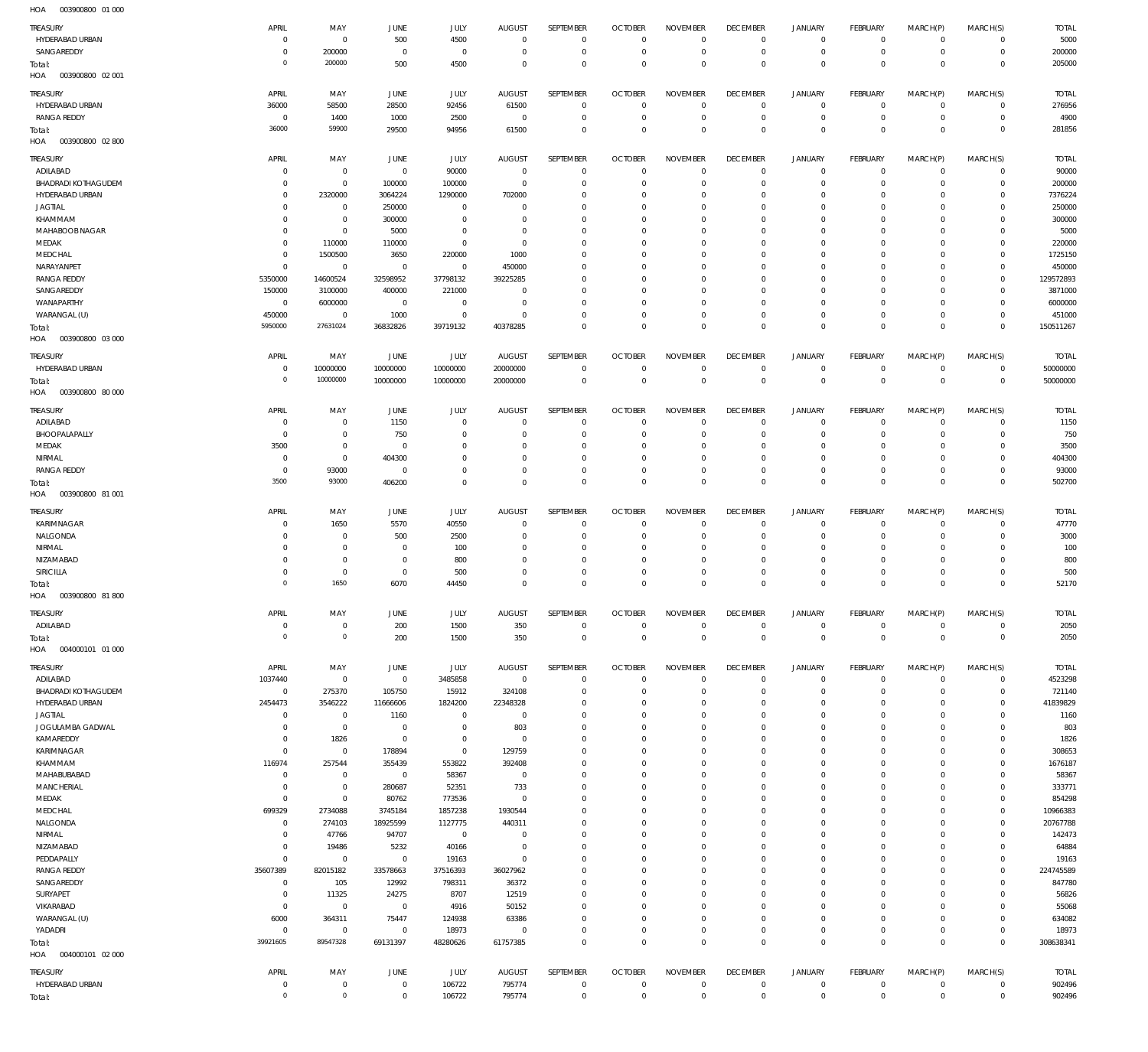004000101 03 000 HOA

| .<br>$-0.000000$<br>$\sim$        |                      |                      |                                  |                            |                        |                            |                            |                             |                            |                        |                            |                      |                         |                        |
|-----------------------------------|----------------------|----------------------|----------------------------------|----------------------------|------------------------|----------------------------|----------------------------|-----------------------------|----------------------------|------------------------|----------------------------|----------------------|-------------------------|------------------------|
| TREASURY                          | APRIL                | MAY                  | JUNE                             | JULY                       | <b>AUGUST</b>          | SEPTEMBER                  | <b>OCTOBER</b>             | <b>NOVEMBER</b>             | <b>DECEMBER</b>            | <b>JANUARY</b>         | FEBRUARY                   | MARCH(P)             | MARCH(S)                | <b>TOTAL</b>           |
| HYDERABAD URBAN                   | $\Omega$             | $\mathbf 0$          | $\overline{0}$                   | 3710565                    | $\overline{0}$         | $\overline{0}$             | $\mathbf{0}$               | $\mathbf{0}$                | $\mathbf 0$                | $\circ$                | $\mathbf 0$                | $\Omega$             | $\Omega$                | 3710565                |
| Total:<br>004000102 01 000<br>HOA | $\circ$              | $\mathsf{O}\xspace$  | $\overline{0}$                   | 3710565                    | $\mathbf 0$            | $\mathbf 0$                | $\overline{0}$             | $\mathbf 0$                 | $\mathbf 0$                | $\mathbf 0$            | $\mathbf 0$                | $\Omega$             | $\mathbf 0$             | 3710565                |
| TREASURY                          | APRIL                | MAY                  | JUNE                             | JULY                       | <b>AUGUST</b>          | SEPTEMBER                  | <b>OCTOBER</b>             | <b>NOVEMBER</b>             | <b>DECEMBER</b>            | <b>JANUARY</b>         | FEBRUARY                   | MARCH(P)             | MARCH(S)                | <b>TOTAL</b>           |
| ADILABAD                          | $\overline{0}$       | $\mathbf 0$          | 3609                             | $\overline{0}$             | $\overline{0}$         | $^{\circ}$                 | $\overline{0}$             | $\mathbf 0$                 | $\overline{0}$             | $\circ$                | $\mathbf 0$                | $\Omega$             | $\Omega$                | 3609                   |
| BHADRADI KOTHAGUDEM               | 720                  | $\mathbf 0$          | 76051                            | 12178                      | $\overline{0}$         | $^{\circ}$                 | $\mathbf{0}$               | $\mathbf 0$                 | $\overline{0}$             | $\circ$                | $\mathbf 0$                | $\Omega$             | $\Omega$                | 88949                  |
| HYDERABAD URBAN                   | $\Omega$             | $\mathbf 0$          | $\overline{0}$                   | 1045801                    | $\overline{0}$         | $\Omega$                   | $^{\circ}$                 | $\Omega$                    | $\Omega$                   | $\circ$                | $^{\circ}$                 | $\Omega$             | $\Omega$                | 1045801                |
| <b>JAGTIAL</b>                    | $\Omega$             | 3930                 | 2240                             | 36255                      | 6670                   | $\mathbf 0$                | $^{\circ}$                 | 0                           | $^{\circ}$                 | $\Omega$               | $^{\circ}$                 | $\Omega$             | $\Omega$                | 49095                  |
| JOGULAMBA GADWAL                  | $\Omega$             | $\mathbf 0$          | 4200                             | $\mathbf 0$                | $\overline{0}$         | $\Omega$                   | $\mathbf 0$                | $\Omega$                    | $\Omega$                   | $\circ$                | $\mathbf 0$                | $\Omega$             | $\Omega$                | 4200                   |
| KAMAREDDY                         | $\Omega$             | 17195                | $\overline{0}$                   | 18065                      | 720                    | $\Omega$                   | $^{\circ}$                 | $\Omega$                    | $\Omega$                   | $\Omega$               | $\Omega$                   | $\Omega$             | $\Omega$                | 35980                  |
| KARIMNAGAR                        | $\mathbf 0$          | 0                    | 3278                             | 36524                      | 3025                   | $\mathbf 0$                | $\mathbf 0$                | $\Omega$                    | $\Omega$                   | $^{\circ}$             | $^{\circ}$                 | $\Omega$             | $\Omega$                | 42827                  |
| KHAMMAM                           | $\Omega$             | $\mathbf 0$          | $\overline{0}$                   | 72                         | $^{\circ}$             | $\Omega$                   | $\mathbf 0$                | $\Omega$                    | $\Omega$                   | $\circ$                | $\Omega$                   | $\Omega$             | $\Omega$                | 72                     |
| KOMARAMBHEEM ASIFABAD             | $\Omega$             | 9820                 | 48654                            | $\mathbf 0$                | $^{\circ}$             | $\Omega$                   | $^{\circ}$                 | $\Omega$                    | $\Omega$                   | $^{\circ}$             | $^{\circ}$                 | $\Omega$             | $\Omega$                | 58474                  |
| MAHABOOB NAGAR                    | $\Omega$             | $\mathbf 0$          | 138                              | $\mathbf 0$                | $\Omega$               | $\Omega$                   | $\Omega$                   | $\Omega$                    | $\Omega$                   | $\Omega$               | $\Omega$                   | $\Omega$             | $\Omega$                | 138                    |
| MEDAK                             | 420                  | $\mathbf 0$          | $\overline{0}$                   | 5670                       | $^{\circ}$             | $\Omega$                   | $^{\circ}$                 | O                           | $\Omega$                   | $\circ$                | $^{\circ}$                 | $\Omega$             | $\Omega$                | 6090                   |
| MEDCHAL                           | 33922                | 2884673              | $\overline{0}$                   | 129454                     | $\Omega$               | $\Omega$                   | $\Omega$                   | $\Omega$                    | $\Omega$                   | $\Omega$               | $\Omega$                   | $\Omega$             | $\Omega$                | 3048049                |
| NALGONDA                          | 46090                | $\mathbf 0$          | 64741                            | 1556574                    | $\Omega$               | $\Omega$                   | $^{\circ}$                 | $\Omega$                    | $\Omega$                   | $\circ$                | $\Omega$                   | $\Omega$             | $\Omega$                | 1667405                |
| NIZAMABAD                         | $\mathbf 0$          | $\mathbf 0$          | 1080                             | $\mathbf 0$                | $\Omega$               | $\Omega$                   | $\Omega$                   | $\Omega$                    | $\Omega$                   | $\Omega$               | $\Omega$                   | $\Omega$             | $\Omega$                | 1080                   |
| PEDDAPALLY                        | $\Omega$             | $\mathbf 0$          | 1910                             | $\Omega$                   | $\overline{0}$         | $\Omega$                   | $^{\circ}$                 | $\Omega$                    | $\Omega$                   | $\circ$                | $\Omega$                   | $\Omega$             | $\Omega$                | 1910                   |
| <b>RANGA REDDY</b>                | $\Omega$             | 56575                | 125088                           | $\mathbf 0$                | 9850                   | $\Omega$                   | $\mathbf 0$                | $\Omega$                    | $\Omega$                   | $\Omega$               | $^{\circ}$                 | $\Omega$             | $\Omega$                | 191513                 |
| SANGAREDDY                        | $\Omega$             | $\overline{0}$       | 7144                             | $\Omega$                   | $^{\circ}$             | $\Omega$                   | $\Omega$                   | $\Omega$                    | $\Omega$                   | $\circ$                | $\mathbf{0}$               | $\Omega$             | $\Omega$                | 7144                   |
| SIDDIPET                          | $\mathbf 0$          | $\mathbf{0}$         | 105                              | $\mathbf 0$                | $\overline{0}$         | $\Omega$                   | $\mathbf 0$                | $\Omega$                    | $\Omega$                   | $\Omega$               | $^{\circ}$                 | $\Omega$             | $\Omega$                | 105                    |
| SIRICILLA                         | $\Omega$             | 5490                 | 1000                             | 4000                       | 2000                   | $\Omega$                   | $\Omega$                   | $\Omega$                    | $\Omega$                   | $\circ$                | $\Omega$                   | $\Omega$             | $\Omega$                | 12490                  |
| SURYAPET                          | 919903               | 1328994              | 1268838                          | 998544                     | 878432                 | $\Omega$                   | $\mathbf 0$                | $\Omega$                    | $\Omega$                   | $\Omega$               | $^{\circ}$                 | $\Omega$             | $\Omega$                | 5394711                |
| WARANGAL (R)                      | $\mathbf 0$          | 23655                | $\overline{0}$                   | $\mathbf 0$                | $^{\circ}$             | $\Omega$                   | $\Omega$                   | $\Omega$                    | $\Omega$                   | $\Omega$               | $\Omega$                   | $\Omega$             | $\Omega$                | 23655                  |
| WARANGAL (U)                      | $\Omega$             | $\mathbf 0$          | 60                               | 60                         | $\overline{0}$         | $\Omega$                   | $\mathbf 0$                | $\Omega$                    | $\Omega$                   | $\circ$                | $\mathbf{0}$               | $\Omega$             | $\Omega$                | 120                    |
| YADADRI                           | $\mathbf 0$          | $\mathbf 0$          | 16195                            | 40000                      | $\overline{0}$         | $\mathbf 0$                | $\mathbf 0$                | 0                           | $\overline{0}$             | $\circ$                | $\mathbf 0$                | $\Omega$             | $\Omega$                | 56195                  |
| Total:                            | 1001055              | 4330332              | 1624331                          | 3883197                    | 900697                 | $\Omega$                   | $\Omega$                   | $\Omega$                    | $\overline{0}$             | $\overline{0}$         | $\mathbf 0$                | $\Omega$             | $\overline{0}$          | 11739612               |
| HOA<br>004000102 02 000           |                      |                      |                                  |                            |                        |                            |                            |                             |                            |                        |                            |                      |                         |                        |
|                                   | APRIL                |                      |                                  |                            |                        | SEPTEMBER                  |                            |                             |                            |                        | <b>FEBRUARY</b>            |                      |                         |                        |
| TREASURY                          |                      | MAY                  | JUNE<br>$\overline{0}$           | JULY                       | <b>AUGUST</b>          |                            | <b>OCTOBER</b>             | <b>NOVEMBER</b><br>$\Omega$ | <b>DECEMBER</b>            | <b>JANUARY</b>         |                            | MARCH(P)             | MARCH(S)                | <b>TOTAL</b>           |
| <b>JANGAON</b>                    | $\Omega$             | 0                    | $\overline{0}$                   | 7655                       | $^{\circ}$             | $^{\circ}$<br>$\Omega$     | $^{\circ}$                 | $\Omega$                    | $\overline{0}$             | $^{\circ}$             | $^{\circ}$                 | $\Omega$             | $\Omega$<br>$\Omega$    | 7655                   |
| MAHABOOB NAGAR                    | $\Omega$<br>$\Omega$ | 38858<br>$\mathbf 0$ |                                  | $^{\circ}$<br>$\mathbf 0$  | $^{\circ}$<br>$\Omega$ | $\Omega$                   | $^{\circ}$<br>$\mathbf 0$  | O                           | $\overline{0}$<br>$\Omega$ | $\circ$<br>$\Omega$    | $\mathbf 0$<br>$\Omega$    | $\Omega$             | $\Omega$                | 38858                  |
| MEDAK                             | $\Omega$             | $\Omega$             | 3090<br>$\overline{0}$           | 54991                      | $\Omega$               | $\Omega$                   | $\Omega$                   | $\Omega$                    | $\Omega$                   | $\circ$                | $\Omega$                   | $\Omega$             | $\Omega$                | 3090<br>54991          |
| MEDCHAL                           | $\Omega$             | $\mathbf 0$          |                                  |                            |                        | $\Omega$                   |                            |                             | $\Omega$                   |                        | $\Omega$                   | $\Omega$             |                         |                        |
| SANGAREDDY                        |                      | $\mathbf 0$          | $\overline{0}$<br>$\overline{0}$ | $\mathbf 0$<br>$\mathbf 0$ | 1650                   | $\Omega$                   | $\mathbf 0$<br>$\Omega$    | O<br>$\Omega$               | $\Omega$                   | $\circ$                |                            | $\Omega$             | $\Omega$<br>$\Omega$    | 1650                   |
| SIDDIPET                          | 200<br>200           | 38858                |                                  |                            | $^{\circ}$             | $\Omega$                   | $\Omega$                   |                             | $\Omega$                   | $^{\circ}$<br>$\Omega$ | $\mathbf{0}$               | $\Omega$             |                         | 200                    |
| Total:                            |                      |                      | 3090                             | 62646                      | 1650                   |                            |                            | $\Omega$                    |                            |                        | $\overline{0}$             | $\Omega$             | $\overline{0}$          | 106444                 |
| HOA<br>004000102 03 000           |                      |                      |                                  |                            |                        |                            |                            |                             |                            |                        |                            |                      |                         |                        |
|                                   |                      |                      |                                  |                            |                        |                            |                            |                             |                            |                        |                            |                      |                         |                        |
| TREASURY                          | APRIL                | MAY                  | JUNE                             | JULY                       | <b>AUGUST</b>          | SEPTEMBER                  | <b>OCTOBER</b>             | <b>NOVEMBER</b>             | <b>DECEMBER</b>            | <b>JANUARY</b>         | FEBRUARY                   | MARCH(P)             | MARCH(S)                | <b>TOTAL</b>           |
| NALGONDA                          | $\mathbf 0$          | 1200                 | $\overline{0}$                   | $\mathbf 0$                | $^{\circ}$             | $^{\circ}$                 | $\mathbf 0$                | $\mathbf 0$                 | $\overline{0}$             | $^{\circ}$             | $^{\circ}$                 | $\Omega$             | $\Omega$                | 1200                   |
| Total:                            | $\overline{0}$       | 1200                 | $\overline{0}$                   | $\mathbf 0$                | $\overline{0}$         | $\overline{0}$             | $\overline{0}$             | $\mathbf 0$                 | $\mathbf 0$                | $\mathbf 0$            | $\mathbf 0$                | $^{\circ}$           | $\mathbb O$             | 1200                   |
| 004000102 04 000<br>HOA           |                      |                      |                                  |                            |                        |                            |                            |                             |                            |                        |                            |                      |                         |                        |
|                                   |                      |                      |                                  |                            |                        |                            |                            |                             |                            |                        |                            |                      |                         |                        |
| TREASURY                          | APRIL                | MAY                  | JUNE                             | <b>JULY</b>                | <b>AUGUST</b>          | SEPTEMBER                  | <b>OCTOBER</b>             | <b>NOVEMBER</b>             | <b>DECEMBER</b>            | <b>JANUARY</b>         | FEBRUARY                   | MARCH(P)             | MARCH(S)                | <b>TOTAL</b>           |
| NALGONDA                          | $\mathbf 0$          | $\mathbf 0$          | $\overline{0}$                   | 82                         | $\mathbf 0$            | $\mathbf 0$                | $^{\circ}$                 | $\mathbf 0$                 | $\overline{0}$             | $^{\circ}$             | $^{\circ}$                 | $\Omega$             | $\Omega$                | 82                     |
| Total:                            | $\mathbf 0$          | $\mathsf{O}\xspace$  | $\Omega$                         | 82                         | $\overline{0}$         | $\overline{0}$             | $\overline{0}$             | $\mathbf{0}$                | $\mathbf 0$                | $\mathbf 0$            | $\overline{0}$             | $\Omega$             | $\overline{0}$          | 82                     |
| HOA<br>004000102 05 000           |                      |                      |                                  |                            |                        |                            |                            |                             |                            |                        |                            |                      |                         |                        |
| TREASURY                          | APRIL                | MAY                  | JUNE                             | JULY                       | <b>AUGUST</b>          | SEPTEMBER                  | <b>OCTOBER</b>             | <b>NOVEMBER</b>             | <b>DECEMBER</b>            | <b>JANUARY</b>         | FEBRUARY                   | MARCH(P)             | MARCH(S)                | <b>TOTAL</b>           |
| ADILABAD                          | 3346                 | 190609               | 130677                           | 4887602                    | $\overline{0}$         | $\overline{0}$             | $\overline{0}$             | $\mathbf{0}$                | $\mathbf 0$                | $\mathbb O$            | $\circ$                    | $\circ$              | $\circ$                 | 5212234                |
| BHADRADI KOTHAGUDEM               | $\mathbf 0$          | 571619               | 500000                           | 126205                     | 4655                   | $\mathbf 0$                | $\overline{0}$             | $\mathbf 0$                 | $\mathbf 0$                | $\circ$                | $\mathbf 0$                | $\Omega$             | $\circ$                 | 1202479                |
| HYDERABAD URBAN                   | 1232199              | 11438469             | 2565495                          | 31198074                   | 34709647               | $\mathbf 0$                | $\mathbf 0$                | 0                           | $\Omega$                   | $^{\circ}$             | $\mathbf 0$                | $\Omega$             | $\circ$                 | 81143884               |
| <b>JAGTIAL</b>                    | $\mathbf 0$          | 164403               | 565890                           | 200                        | $\overline{0}$         | $\mathbf 0$                | $\mathbf 0$                | $\Omega$                    | $\mathbf 0$                | $\circ$                | $\mathbf 0$                | $\Omega$             | $\circ$                 | 730493                 |
| <b>JANGAON</b>                    | $\overline{0}$       | 8721                 | 42181                            | $\mathbf 0$                | $\overline{0}$         | $\mathbf 0$                | $\mathbf 0$                | 0                           | $\overline{0}$             | $\circ$                | $\mathbf 0$                | $\Omega$             | $\Omega$                | 50902                  |
| JOGULAMBA GADWAL                  | $\overline{0}$       | 175209               | 19972                            | 267581                     | 79005                  | $\mathbf 0$                | $\mathbf 0$                | $\Omega$                    | $\Omega$                   | $\circ$                | $\mathbf 0$                | $\Omega$             | $\Omega$                | 541767                 |
| KAMAREDDY                         | 67500                | $\overline{0}$       | $\overline{0}$                   | 370046                     | $\overline{0}$         | $\mathbf 0$                | $\mathbf 0$                | 0                           | $\mathbf 0$                | $\circ$                | $\mathbf 0$                | $\Omega$             | $\Omega$                | 437546                 |
| KARIMNAGAR                        | 283438               | 509421               | 1115795                          | 2295669                    | 489941                 | $\mathbf 0$                | $\mathbf 0$                | $\Omega$                    | $\Omega$                   | $\circ$                | $\mathbf 0$                | $\Omega$             | $\Omega$                | 4694264                |
| KHAMMAM                           | 20000                | 758722               | 149258                           | 508785                     | 238499                 | $\mathbf 0$                | $\mathbf 0$                | 0                           | $\mathbf 0$                | $\circ$                | $\mathbf 0$                | $\Omega$             | $\Omega$                | 1675264                |
| MAHABOOB NAGAR                    | $\overline{0}$       | 279905               | 1324054                          | 185802                     | 203109                 | $\mathbf 0$                | $\mathbf 0$                | $\Omega$                    | $\mathbf 0$                | $\circ$                | $\mathbf 0$                | $\Omega$             | $\Omega$                | 1992870                |
| MAHABUBABAD                       | 245                  | $\overline{0}$       | 17703                            | $\overline{0}$             | 63475                  | $\mathbf 0$                | $\mathbf 0$                | $\Omega$                    | $\Omega$                   | $\circ$                | $\mathbf 0$                | $\Omega$             | $\circ$                 | 81423                  |
| MANCHERIAL                        | $\overline{0}$       | $\mathbf 0$          | $\overline{0}$                   | 93111                      | 100000                 | $\mathbf 0$                | $\mathbf{0}$               | $\Omega$                    | $\mathbf{0}$               | $\circ$                | $\mathbf 0$                | $\Omega$             | $\circ$                 | 193111                 |
| MEDAK                             | 623919               | 11869                | $-11315306$                      | 59493                      | 10982                  | $\mathbf 0$                | $\mathbf{0}$               | $\Omega$                    | $\Omega$                   | $\circ$                | $\mathbf 0$                | $\Omega$             | $\circ$                 | -10609043              |
| MEDCHAL                           | 6910817              | 2558870              | 2597323                          | 2177479                    | 2105870                | $\mathbf 0$                | $\mathbf{0}$               | $\Omega$                    | $\mathbf{0}$               | $\circ$                | $\mathbf 0$                | $\Omega$             | $\circ$                 | 16350359               |
| NAGARKURNOOL                      | $\overline{0}$       | 2700                 | 6840                             | 8946                       | 3456                   | $\Omega$                   | $\mathbf 0$                | $\Omega$                    | $\Omega$                   | $\circ$                | $\mathbf 0$                | $\Omega$             | $\circ$                 | 21942                  |
| NALGONDA                          | 38545                | 16706973             | 16255907                         | 21145522                   | 18858030               | $\mathbf 0$                | $\mathbf{0}$               | $\Omega$                    | $\mathbf{0}$               | $\circ$                | $\mathbf 0$                | $\Omega$             | $\circ$                 | 73004977               |
| NIRMAL                            | $\mathbf 0$          | 21181                | $\overline{0}$                   | 20013                      | $\overline{0}$         | $\mathbf 0$                | $\mathbf 0$                | $\Omega$                    | $\Omega$                   | $\circ$                | $\mathbf 0$                | $\Omega$             | $\Omega$                | 41194                  |
| NIZAMABAD                         | $\mathbf 0$          | 611993               | 283996                           | 1059853                    | 22071                  | $\mathbf 0$                | $\mathbf{0}$               | $\Omega$                    | $\mathbf 0$                | $\circ$                | $\mathbf 0$                | $\Omega$             | $\circ$                 | 1977913                |
| PEDDAPALLY                        | $\mathbf 0$          | 62013                | 61726                            | 31588                      | 24172                  | $\mathbf 0$                | $\mathbf 0$                | $\Omega$                    | $\Omega$                   | $\circ$                | $\mathbf 0$                | $\Omega$             | $\Omega$                | 179499                 |
| <b>RANGA REDDY</b>                | 1885947936           | 1162921254           | 6311175932                       | 8150678140                 | 8031331173             | $\mathbf 0$                | $\mathbf{0}$               | $\Omega$                    | $\mathbf{0}$               | $\circ$                | $\mathbf 0$                | $\Omega$             | $\circ$                 | 25542054435            |
| SANGAREDDY                        | $\mathbf 0$          | 17325                | 58758                            | 14890                      | 18136                  | $\mathbf 0$                | $\mathbf 0$                | 0                           | $\mathbf{0}$               | $\circ$                | $\mathbf 0$                | $\Omega$             | $\Omega$                | 109109                 |
| SIDDIPET                          | 1161324              | 23679                | 152474                           | 135990                     | 200000                 | $\mathbf 0$                | $\mathbf{0}$               | $\Omega$                    | $\Omega$                   | $\circ$                | $\mathbf 0$                | $\Omega$             | $\Omega$                | 1673467                |
| SIRICILLA                         | $\mathbf 0$          | 11578                | 5120                             | $\overline{0}$             | $\overline{0}$         | $\mathbf 0$                | $\mathbf{0}$               | 0                           | $\mathbf{0}$               | $\circ$                | $\mathbf 0$                | $\Omega$             | $\Omega$                | 16698                  |
| SURYAPET                          | $\mathbf 0$          | 336769               | 2261466                          | 869334                     | 30222                  | $\mathbf 0$                | $\mathbf{0}$               | $\Omega$                    | $\mathbf{0}$               | $\circ$                | $\mathbf 0$                | $\Omega$             | $\Omega$                | 3497791                |
| VIKARABAD                         | $\mathbf 0$          | $\mathbf 0$          | 3780                             | 300000                     | 317724                 | $\mathbf 0$                | $\mathbf{0}$               | 0                           | $\mathbf 0$                | $\circ$                | $\mathbf 0$                | $\Omega$             | $\Omega$                | 621504                 |
| WANAPARTHY                        | $\mathbf 0$          | $\mathbf 0$          | $\overline{0}$                   | 800                        | 648838                 | $\mathbf 0$                | $\mathbf{0}$               | $\Omega$                    | $\mathbf{0}$               | $\circ$                | $\mathbf 0$                | $\Omega$             | $\Omega$                | 649638                 |
| WARANGAL (R)                      | 4559                 | 20559                | 323096                           | 10320                      | 183855                 | $\Omega$                   | $\mathbf 0$                | $\Omega$                    | $\Omega$                   | $^{\circ}$             | $\mathbf 0$                | $\Omega$             | $\Omega$                | 542389                 |
| WARANGAL (U)                      | 60139                | 296894               | 789450                           | 386826                     | 432729                 | $\mathbf 0$                | $\mathbf 0$                | 0                           | $\mathbf 0$                | $\circ$                | $\mathbf 0$                | $\Omega$             | $\Omega$                | 1966038                |
| YADADRI<br>Total:                 | 936539<br>1897290506 | 147273<br>1197848008 | 511896<br>6329603483             | 203506<br>8217035775       | 87588<br>8090163177    | $\mathbf 0$<br>$\mathbf 0$ | $\mathbf 0$<br>$\mathbf 0$ | 0<br>0                      | $\mathbf 0$<br>$\mathbb O$ | $\circ$<br>$\mathbf 0$ | $\mathbf 0$<br>$\mathbb O$ | $\Omega$<br>$\Omega$ | $\Omega$<br>$\mathbb O$ | 1886802<br>25731940949 |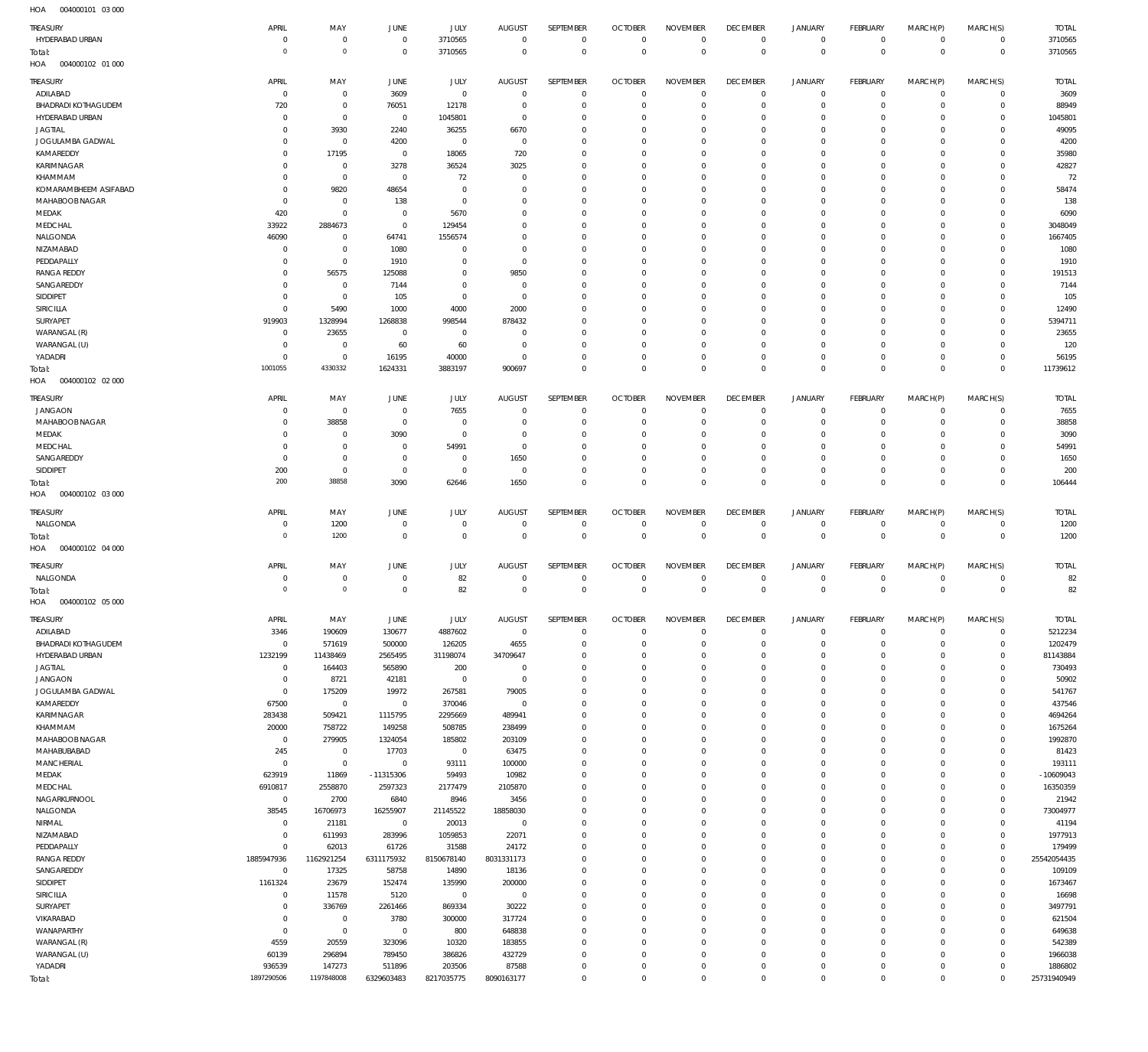004000102 06 000 HOA

| TREASURY<br>HYDERABAD URBAN<br>Total:<br>HOA<br>004000102 81 000 | APRIL<br>$\overline{0}$<br>$\Omega$ | MAY<br>2550000000<br>2550000000  | JUNE<br>11700000000<br>11700000000 | JULY<br>10500000000<br>10500000000 | <b>AUGUST</b><br>11950000000<br>11950000000 | SEPTEMBER<br>$\mathbb O$<br>$\mathbb O$ | <b>OCTOBER</b><br>$\overline{0}$<br>$\mathbf 0$ | <b>NOVEMBER</b><br>$^{\circ}$<br>$\mathbf 0$ | <b>DECEMBER</b><br>$\overline{0}$<br>$\mathbf 0$ | JANUARY<br>$\mathbf 0$<br>$\mathbf 0$ | <b>FEBRUARY</b><br>$\mathbf 0$<br>$\mathbf 0$ | MARCH(P)<br>$^{\circ}$<br>$\mathbf 0$ | MARCH(S)<br>$^{\circ}$<br>$\mathbf{0}$ | <b>TOTAL</b><br>36700000000<br>36700000000 |
|------------------------------------------------------------------|-------------------------------------|----------------------------------|------------------------------------|------------------------------------|---------------------------------------------|-----------------------------------------|-------------------------------------------------|----------------------------------------------|--------------------------------------------------|---------------------------------------|-----------------------------------------------|---------------------------------------|----------------------------------------|--------------------------------------------|
| TREASURY                                                         | APRIL                               | MAY                              | JUNE                               | JULY                               | <b>AUGUST</b>                               | SEPTEMBER                               | <b>OCTOBER</b>                                  | <b>NOVEMBER</b>                              | <b>DECEMBER</b>                                  | <b>JANUARY</b>                        | <b>FEBRUARY</b>                               | MARCH(P)                              | MARCH(S)                               | <b>TOTAL</b>                               |
| ADILABAD                                                         | 0                                   | $\mathbf 0$                      | 905                                | $\mathbb O$                        | $\mathbf 0$                                 | $\overline{0}$                          | $\Omega$                                        | $\Omega$                                     | $\Omega$                                         | $\mathbf 0$                           | $\circ$                                       | $\Omega$                              | $\Omega$                               | 905                                        |
| <b>BHADRADI KOTHAGUDEM</b><br>HYDERABAD URBAN                    | $\Omega$<br>143921                  | $\mathbf 0$<br>$\,0\,$           | $^{\circ}$<br>$\circ$              | 99102<br>$\overline{0}$            | 133000<br>5332                              | $\overline{0}$<br>$\Omega$              | C<br>-C                                         | $\Omega$<br>$\Omega$                         | $\Omega$<br>0                                    | $\mathbf 0$<br>$\Omega$               | -0<br>0                                       | $\Omega$<br>$\Omega$                  | $\mathbf 0$<br>$\Omega$                | 232102<br>149253                           |
| JOGULAMBA GADWAL                                                 | 0                                   | 37625                            | $^{\circ}$                         | $\overline{0}$                     | 123432                                      | $\Omega$                                | -C                                              | $\Omega$                                     | 0                                                | $\Omega$                              | - 0                                           | $\Omega$                              | $\Omega$                               | 161057                                     |
| KARIMNAGAR                                                       | $\Omega$                            | $\overline{0}$                   | 13746                              | 982                                | $\Omega$                                    | $\Omega$                                | -C                                              | $\Omega$                                     | 0                                                | $\Omega$                              | 0                                             | $\Omega$                              | $\Omega$                               | 14728                                      |
| KHAMMAM                                                          | 384093                              | 20000                            | 20521                              | 90000<br>58165                     | 0<br>0                                      | $\Omega$<br>$\Omega$                    | -C<br>-C                                        | $\Omega$<br>$\Omega$                         | 0<br>0                                           | $\Omega$<br>$\Omega$                  | $\Omega$<br>0                                 | $\Omega$<br>$\Omega$                  | $\Omega$<br>$\Omega$                   | 514614<br>91764                            |
| MAHABOOB NAGAR<br><b>MANCHERIAL</b>                              | - 0<br>- 0                          | $\overline{0}$<br>$\overline{0}$ | 33599<br>$\mathbf 0$               | 9311                               | 0                                           | $\Omega$                                | -C                                              | $\Omega$                                     | 0                                                | $\Omega$                              | 0                                             | $\Omega$                              | $\Omega$                               | 9311                                       |
| NALGONDA                                                         | -C                                  | $\,0\,$                          | $^{\circ}$                         | 2867                               | 0                                           | $\Omega$                                | -C                                              | $\Omega$                                     | 0                                                | $\Omega$                              | 0                                             | $\Omega$                              | $\Omega$                               | 2867                                       |
| NIZAMABAD                                                        | $\Omega$                            | 2250                             | 10081                              | $^{\circ}$<br>$\mathbf 0$          | $\Omega$                                    | $\Omega$<br>$\Omega$                    | -C<br>$\Omega$                                  | $\Omega$<br>$\Omega$                         | $\Omega$<br>$\Omega$                             | $\Omega$<br>$\mathbf 0$               | $\Omega$<br>$\Omega$                          | $\Omega$<br>$\Omega$                  | $\Omega$<br>$\Omega$                   | 12331                                      |
| WARANGAL (U)<br>Total:                                           | $\Omega$<br>528014                  | $\mathbf 0$<br>59875             | $\,0\,$<br>78852                   | 260427                             | 40021<br>301785                             | $\mathbf 0$                             | $\Omega$                                        | $\mathbf 0$                                  | $^{\circ}$                                       | $\mathbf 0$                           | $\Omega$                                      | $^{\circ}$                            | $\mathbf{0}$                           | 40021<br>1228953                           |
| HOA<br>004000102 96 000                                          |                                     |                                  |                                    |                                    |                                             |                                         |                                                 |                                              |                                                  |                                       |                                               |                                       |                                        |                                            |
| TREASURY                                                         | APRIL                               | MAY                              | JUNE                               | JULY                               | <b>AUGUST</b>                               | SEPTEMBER                               | <b>OCTOBER</b>                                  | <b>NOVEMBER</b>                              | <b>DECEMBER</b>                                  | <b>JANUARY</b>                        | <b>FEBRUARY</b>                               | MARCH(P)                              | MARCH(S)                               | <b>TOTAL</b>                               |
| HYDERABAD URBAN                                                  | 0                                   | $-160070429$                     | $-60418814$                        | $-43148318$                        | $-7204274$                                  | $\overline{0}$                          | $\Omega$                                        | $^{\circ}$                                   | $\overline{0}$                                   | $\mathbf 0$                           | $\circ$                                       | $^{\circ}$                            | $\mathbf 0$                            | -270841835                                 |
| WARANGAL (U)<br>Total:                                           | $^{\circ}$<br>$\Omega$              | $\,0\,$<br>$-160070429$          | $^{\circ}$<br>$-60418814$          | -991289<br>$-44139607$             | $^{\circ}$<br>$-7204274$                    | $\overline{0}$<br>$\mathbf 0$           | $\Omega$<br>$\overline{0}$                      | $^{\circ}$<br>$\mathbf 0$                    | $\overline{0}$<br>$^{\circ}$                     | $\mathbf 0$<br>$\mathbf 0$            | $\circ$<br>$\overline{0}$                     | $^{\circ}$<br>$^{\circ}$              | $\mathbf 0$<br>$\mathbf{0}$            | -991289<br>-271833124                      |
| HOA<br>004000107 01 000                                          |                                     |                                  |                                    |                                    |                                             |                                         |                                                 |                                              |                                                  |                                       |                                               |                                       |                                        |                                            |
| TREASURY                                                         | APRIL                               | MAY                              | JUNE                               | JULY                               | <b>AUGUST</b>                               | SEPTEMBER                               | <b>OCTOBER</b>                                  | <b>NOVEMBER</b>                              | <b>DECEMBER</b>                                  | <b>JANUARY</b>                        | <b>FEBRUARY</b>                               | MARCH(P)                              | MARCH(S)                               | <b>TOTAL</b>                               |
| <b>BHADRADI KOTHAGUDEM</b>                                       | $\Omega$                            | 18624                            | 57873                              | 11172                              | 47961                                       | $^{\circ}$                              | $\Omega$                                        | $\Omega$                                     | $\Omega$                                         | $\mathbf 0$                           | $\Omega$                                      | $\Omega$                              | $\mathbf 0$                            | 135630                                     |
| MULUGU<br><b>RANGA REDDY</b>                                     | 0<br>6058                           | 1500<br>$\mathbf 0$              | $\overline{0}$<br>2623             | $\overline{0}$<br>4015             | $^{\circ}$<br>32805                         | $\overline{0}$<br>$\mathbf 0$           | $\Omega$<br>$\Omega$                            | $^{\circ}$<br>$\mathbf 0$                    | 0<br>$\Omega$                                    | $\mathbf 0$<br>$\mathbf 0$            | -0<br>-0                                      | $^{\circ}$<br>$\Omega$                | $\mathbf 0$<br>0                       | 1500<br>45501                              |
| Total:                                                           | 6058                                | 20124                            | 60496                              | 15187                              | 80766                                       | $\mathbb O$                             | $\Omega$                                        | $\mathbf 0$                                  | $^{\circ}$                                       | $\mathbf 0$                           | $\Omega$                                      | $^{\circ}$                            | $\mathbf{0}$                           | 182631                                     |
| HOA<br>004000800 81 001                                          |                                     |                                  |                                    |                                    |                                             |                                         |                                                 |                                              |                                                  |                                       |                                               |                                       |                                        |                                            |
| TREASURY                                                         | APRIL                               | MAY                              | JUNE                               | JULY                               | <b>AUGUST</b>                               | SEPTEMBER                               | <b>OCTOBER</b>                                  | <b>NOVEMBER</b>                              | <b>DECEMBER</b>                                  | <b>JANUARY</b>                        | <b>FEBRUARY</b>                               | MARCH(P)                              | MARCH(S)                               | <b>TOTAL</b>                               |
| ADILABAD                                                         | -C                                  | 600                              | $\overline{0}$                     | $\overline{0}$                     | $\Omega$<br>$\Omega$                        | $\overline{0}$                          | $\Omega$<br>C                                   | $^{\circ}$<br>$^{\circ}$                     | $\Omega$<br>$\Omega$                             | $\mathbf 0$<br>$\mathbf 0$            | $\circ$<br>$\Omega$                           | $\circ$<br>$^{\circ}$                 | $^{\circ}$<br>$\mathbf 0$              | 600                                        |
| <b>BHADRADI KOTHAGUDEM</b><br><b>JANGAON</b>                     | -0<br>$\Omega$                      | $\overline{0}$<br>$\overline{0}$ | 150000<br>5904                     | $\overline{0}$<br>$\overline{0}$   | 0                                           | $\overline{0}$<br>$\overline{0}$        | -C                                              | $^{\circ}$                                   | $\Omega$                                         | $\mathbf 0$                           | $\Omega$                                      | $^{\circ}$                            | $\Omega$                               | 150000<br>5904                             |
| WARANGAL (U)                                                     | $\Omega$                            | 1831                             | 2077                               | 86950                              | 3175                                        | $\overline{0}$                          | $\Omega$                                        | $\mathbf{0}$                                 | 0                                                | $\mathbf 0$                           | $\Omega$                                      | $^{\circ}$                            | $\mathbf 0$                            | 94033                                      |
| Total:                                                           | $\Omega$                            | 2431                             | 157981                             | 86950                              | 3175                                        | $\mathbb O$                             | $\mathbf 0$                                     | $\mathbf 0$                                  | $\mathbf 0$                                      | $\mathbf 0$                           | $\overline{0}$                                | $\mathbf 0$                           | $\mathbf{0}$                           | 250537                                     |
| HOA<br>004000800 81 800                                          |                                     |                                  |                                    |                                    |                                             |                                         |                                                 |                                              |                                                  |                                       |                                               |                                       |                                        |                                            |
| TREASURY<br>HYDERABAD URBAN                                      | APRIL<br>$\Omega$                   | MAY<br>$\mathbf 0$               | JUNE<br>$\mathbf{0}$               | JULY<br>$\Omega$                   | <b>AUGUST</b><br>253475                     | SEPTEMBER<br>$^{\circ}$                 | <b>OCTOBER</b><br>$\mathsf{C}$                  | <b>NOVEMBER</b><br>$\Omega$                  | <b>DECEMBER</b><br>$\Omega$                      | <b>JANUARY</b><br>$\circ$             | <b>FEBRUARY</b><br>$\Omega$                   | MARCH(P)<br>$\Omega$                  | MARCH(S)<br>$\mathbf 0$                | <b>TOTAL</b><br>253475                     |
| MEDCHAL                                                          | 0                                   | $\,0\,$                          | 38100                              | $\Omega$                           | $\Omega$                                    | $\Omega$                                | $\Omega$                                        | $\Omega$                                     | $\Omega$                                         | $\mathbf 0$                           | $\Omega$                                      | $\Omega$                              | 0                                      | 38100                                      |
| NAGARKURNOOI                                                     | 0                                   | 200                              | $\overline{0}$                     | $\Omega$                           | 0                                           | $\Omega$                                | -C                                              | $\Omega$                                     | $\Omega$                                         | $\mathbf 0$                           | $\Omega$                                      | $\Omega$                              | 0                                      | 200                                        |
| WARANGAL (U)                                                     | $\Omega$<br>$\Omega$                | $\,0\,$<br>200                   | $^{\circ}$<br>38100                | $\mathbf{0}$<br>$\mathbf 0$        | 951<br>254426                               | $\Omega$<br>$\mathbb O$                 | $\Omega$<br>$\Omega$                            | $\Omega$<br>$\Omega$                         | $\Omega$<br>$^{\circ}$                           | $\mathbf 0$<br>$\mathbf 0$            | $\Omega$<br>$\overline{0}$                    | $\Omega$<br>$\Omega$                  | $\mathbf 0$<br>$\mathbf{0}$            | 951<br>292726                              |
| Total:<br>HOA<br>004100101 01 000                                |                                     |                                  |                                    |                                    |                                             |                                         |                                                 |                                              |                                                  |                                       |                                               |                                       |                                        |                                            |
| TREASURY                                                         | APRIL                               | MAY                              | JUNE                               | JULY                               | <b>AUGUST</b>                               | SEPTEMBER                               | <b>OCTOBER</b>                                  | <b>NOVEMBER</b>                              | <b>DECEMBER</b>                                  | JANUARY                               | <b>FEBRUARY</b>                               | MARCH(P)                              | MARCH(S)                               | <b>TOTAL</b>                               |
| <b>BHADRADI KOTHAGUDEM</b>                                       | 0                                   | $\mathbf 0$                      | $^{\circ}$                         | 688                                | $^{\circ}$                                  | $\mathbf 0$                             | C                                               | $\mathbf 0$                                  | 0                                                | $\mathbf 0$                           | -0                                            | -0                                    | $^{\circ}$                             | 688                                        |
| HYDERABAD URBAN                                                  | 10000                               | 35249<br>$\mathbf 0$             | 180000<br>$\Omega$                 | 174180                             | 50000<br>$\Omega$                           | $\mathbb O$                             | $\Omega$                                        | $\mathbf 0$                                  | $\Omega$                                         | $\mathsf{O}$<br>$\mathbf 0$           | $\Omega$                                      | $\mathbf 0$<br>$\Omega$               | $\Omega$<br>$\Omega$                   | 449429                                     |
| JANGAON<br>KARIMNAGAR                                            | 10800<br>$\overline{0}$             | $\mathbb O$                      | $^{\circ}$                         | 3000<br>$\,0\,$                    | 1000                                        | $\overline{0}$<br>$\mathbb O$           | -C<br>$^{\circ}$                                | $\Omega$<br>$^{\circ}$                       | -0<br>$\Omega$                                   | $\mathsf{O}$                          | - 0<br>$\mathbf 0$                            | $\mathbf 0$                           | $\mathbf 0$                            | 13800<br>1000                              |
| KHAMMAM                                                          | $\mathbf 0$                         | $\mathbb O$                      | $\overline{0}$                     | 330                                | 2833                                        | $\mathbf 0$                             | $\overline{0}$                                  | $\mathbf 0$                                  | $\circ$                                          | $\mathsf{O}$                          | $\mathbf 0$                                   | $\mathbf 0$                           | $\mathbf 0$                            | 3163                                       |
| MAHABUBABAD                                                      | $\Omega$                            | $\mathbf 0$                      | $^{\circ}$                         | 572                                | $^{\circ}$                                  | $\mathbf 0$                             | $\Omega$                                        | $\mathbf 0$                                  | $\Omega$                                         | $\mathbf 0$                           | $\Omega$                                      | $\mathbf 0$                           | $\Omega$                               | 572                                        |
| NALGONDA<br><b>RANGA REDDY</b>                                   | 0<br>$\Omega$                       | $\mathbf 0$<br>4800              | 819<br>245                         | $\mathbf 0$<br>95                  | $\Omega$<br>$\Omega$                        | $\overline{0}$<br>$\overline{0}$        | $\Omega$<br>$\Omega$                            | $\mathbf{0}$<br>$\mathbf{0}$                 | $\Omega$<br>$\Omega$                             | $\mathbf 0$<br>$\mathbf 0$            | $\Omega$<br>$\Omega$                          | $\Omega$<br>$\mathbf 0$               | $\Omega$<br>$\Omega$                   | 819<br>5140                                |
| SURYAPET                                                         | 0                                   | $\,0\,$                          | $27\,$                             | $\mathbf 0$                        | $\Omega$                                    | $\overline{0}$                          | $\Omega$                                        | $\mathbf{0}$                                 | $\Omega$                                         | $\mathbf 0$                           | $\Omega$                                      | $\Omega$                              | $\Omega$                               | 27                                         |
| WARANGAL (U)                                                     | $^{\circ}$                          | $\mathbf 0$                      | 2238<br>$\mathbf 0$                | $\mathbf 0$<br>$\mathbf 0$         | $\Omega$                                    | $\overline{0}$<br>$\mathbb O$           | $\Omega$<br>$\Omega$                            | $\mathbf{0}$<br>$\mathbf 0$                  | $\Omega$<br>$^{\circ}$                           | $\mathbf 0$                           | $\Omega$<br>$\circ$                           | $\Omega$<br>$\mathbf 0$               | $\Omega$<br>$\mathbf 0$                | 2238                                       |
| YADADRI<br>Total:                                                | $\overline{0}$<br>20800             | $\,0\,$<br>40049                 | 183329                             | 178865                             | -6<br>53839                                 | $\mathbb O$                             | $\mathbf{0}$                                    | $\mathbf 0$                                  | $\mathbf 0$                                      | $\mathbf 0$<br>$\mathbf 0$            | $\mathbf{0}$                                  | $\mathbf 0$                           | $\mathbf 0$                            | 476882                                     |
| HOA<br>004100101 02 000                                          |                                     |                                  |                                    |                                    |                                             |                                         |                                                 |                                              |                                                  |                                       |                                               |                                       |                                        |                                            |
| TREASURY                                                         | APRIL                               | MAY                              | JUNE                               | <b>JULY</b>                        | <b>AUGUST</b>                               | SEPTEMBER                               | <b>OCTOBER</b>                                  | <b>NOVEMBER</b>                              | <b>DECEMBER</b>                                  | <b>JANUARY</b>                        | <b>FEBRUARY</b>                               | MARCH(P)                              | MARCH(S)                               | <b>TOTAL</b>                               |
| ADILABAD                                                         | $\overline{0}$                      | $\,0\,$                          | $\,0\,$                            | $\,0\,$                            | 3400                                        | $\overline{0}$                          | $\Omega$                                        | $\Omega$                                     | $^{\circ}$                                       | $^{\circ}$                            | $^{\circ}$                                    | $\mathbf 0$                           | $\mathbf 0$                            | 3400                                       |
| HYDERABAD URBAN<br>SANGAREDDY                                    | $\overline{0}$<br>$^{\circ}$        | $\,0\,$<br>172000                | $\,0\,$<br>442000                  | 9090<br>553000                     | $^{\circ}$<br>518000                        | $\mathbb O$<br>$\mathbb O$              | $\Omega$<br>$^{\circ}$                          | $\Omega$<br>$\Omega$                         | $^{\circ}$<br>$^{\circ}$                         | $\mathbf 0$<br>$\mathbf 0$            | $^{\circ}$<br>$^{\circ}$                      | $\Omega$<br>$\mathbf 0$               | $\mathbf 0$<br>$\mathbf 0$             | 9090<br>1685000                            |
| Total:                                                           | $^{\circ}$                          | 172000                           | 442000                             | 562090                             | 521400                                      | $\mathbb O$                             | $\mathbf{0}$                                    | $\mathbf 0$                                  | $\mathbf 0$                                      | $\mathbb O$                           | $\Omega$                                      | $\mathbf 0$                           | $\mathbf 0$                            | 1697490                                    |
| HOA<br>004100101 03 000                                          |                                     |                                  |                                    |                                    |                                             |                                         |                                                 |                                              |                                                  |                                       |                                               |                                       |                                        |                                            |
| TREASURY                                                         | APRIL                               | MAY                              | JUNE                               | JULY                               | <b>AUGUST</b>                               | SEPTEMBER                               | <b>OCTOBER</b>                                  | <b>NOVEMBER</b>                              | <b>DECEMBER</b>                                  | <b>JANUARY</b>                        | <b>FEBRUARY</b>                               | MARCH(P)                              | MARCH(S)                               | TOTAL                                      |
| ADILABAD<br><b>BHADRADI KOTHAGUDEM</b>                           | $\,0\,$<br>34330                    | 1025455<br>106065                | 3145600<br>939345                  | 3590785<br>1264388                 | 4021325<br>210570                           | $\mathbf 0$<br>$\,0\,$                  | $\overline{0}$<br>$\mathsf{C}$                  | $\mathbf 0$<br>$\mathbf{0}$                  | $^{\circ}$<br>$\overline{0}$                     | $\mathbf 0$<br>$\mathbf 0$            | $\mathbf 0$<br>$\circ$                        | $\mathbf 0$<br>$\mathbf 0$            | $\circ$<br>$\mathbf 0$                 | 11783165<br>2554698                        |
| BHOOPALAPALLY                                                    | 20345                               | 65385                            | 127220                             | 72820                              | 209290                                      | $\mathbf 0$                             | $\Omega$                                        | $^{\circ}$                                   | $\Omega$                                         | $\mathbf 0$                           | $\circ$                                       | $\mathbf 0$                           | $\Omega$                               | 495060                                     |
| HYDERABAD URBAN                                                  | 31206315                            | 31593395                         | 128790605                          | 44517475                           | 69464385                                    | $\overline{0}$                          | $\Omega$                                        | $\mathbf{0}$                                 | $\Omega$                                         | $\mathbf 0$                           | $\Omega$                                      | $\Omega$                              | $\Omega$                               | 305572175                                  |
| <b>JAGTIAL</b><br><b>JANGAON</b>                                 | 42780<br>9562                       | 21230<br>252360                  | 340100<br>139615                   | 254615<br>87005                    | 351775<br>71530                             | $\mathbf 0$<br>$\mathbf 0$              | $\Omega$<br>$\Omega$                            | $\mathbf{0}$<br>$\mathbf{0}$                 | $\Omega$<br>$\Omega$                             | $\mathbf 0$<br>$\mathbf 0$            | $\Omega$<br>$\Omega$                          | $\mathbf 0$<br>$\Omega$               | $\Omega$<br>$\Omega$                   | 1010500<br>560072                          |
| JOGULAMBA GADWAL                                                 | 6560                                | 50450                            | 1051680                            | 1192640                            | 1211700                                     | $\mathbf 0$                             | $\Omega$                                        | $\mathbf{0}$                                 | $\Omega$                                         | $\mathbf 0$                           | $\Omega$                                      | $\mathbf 0$                           | $\Omega$                               | 3513030                                    |
| KAMAREDDY                                                        | $\,0\,$                             | 346005                           | 1119480                            | 1498175                            | 1557200                                     | $\mathbf 0$                             | $\Omega$                                        | $\mathbf{0}$                                 | $\Omega$                                         | $\mathbf 0$                           | $\Omega$                                      | $\Omega$                              | $\Omega$                               | 4520860                                    |
| KARIMNAGAR<br>KHAMMAM                                            | $\mathbf 0$<br>638080               | 202770<br>294075                 | 479255<br>852330                   | 406260<br>121865                   | 62350<br>100820                             | $\mathbf 0$<br>$\mathbf 0$              | $\Omega$<br>C                                   | $\mathbf{0}$<br>$\mathbf{0}$                 | $\Omega$<br>$\Omega$                             | $\mathbf 0$<br>$\mathbf 0$            | $\Omega$<br>$\Omega$                          | $\mathbf 0$<br>$\mathbf 0$            | $\Omega$<br>$\mathbf 0$                | 1150635<br>2007170                         |
| KOMARAMBHEEM ASIFABAD                                            | 65200                               | 361950                           | 429160                             | 1596097                            | 243833                                      | $\mathbf 0$                             | $\Omega$                                        | $\mathbf{0}$                                 | $\Omega$                                         | $\mathbf 0$                           | $\Omega$                                      | $\Omega$                              | $\Omega$                               | 2696240                                    |
| MAHABOOB NAGAR                                                   | $\overline{0}$                      | 107780                           | 416190                             | 1041750                            | 558285                                      | $\overline{0}$                          | $\Omega$                                        | $\mathbf{0}$                                 | $\Omega$                                         | $\mathbf 0$                           | $\Omega$                                      | $\Omega$                              | $\mathbf 0$                            | 2124005                                    |
| MAHABUBABAD<br>MANCHERIAL                                        | $\mathbf 0$<br>7500                 | 22015<br>69890                   | 106665<br>278415                   | 129875<br>489535                   | 95660<br>200980                             | $\mathbf 0$<br>$\overline{0}$           | $\Omega$<br>$^{\circ}$                          | $\mathbf 0$<br>$\mathbf{0}$                  | $\Omega$<br>$^{\circ}$                           | $\mathbf 0$<br>$\mathbf 0$            | $\Omega$<br>$^{\circ}$                        | $\mathbf 0$<br>$\mathbf 0$            | $\Omega$<br>$\mathbf 0$                | 354215<br>1046320                          |
| MEDAK                                                            | 3325                                | 86010                            | 66330                              | 51155                              | 246050                                      | $\mathbf 0$                             | $^{\circ}$                                      | $\mathbf 0$                                  | $\mathbf 0$                                      | $\mathbf 0$                           | $\mathbf 0$                                   | $\mathbf 0$                           | $\mathbf 0$                            | 452870                                     |
|                                                                  |                                     |                                  |                                    |                                    |                                             |                                         |                                                 |                                              |                                                  |                                       |                                               |                                       |                                        |                                            |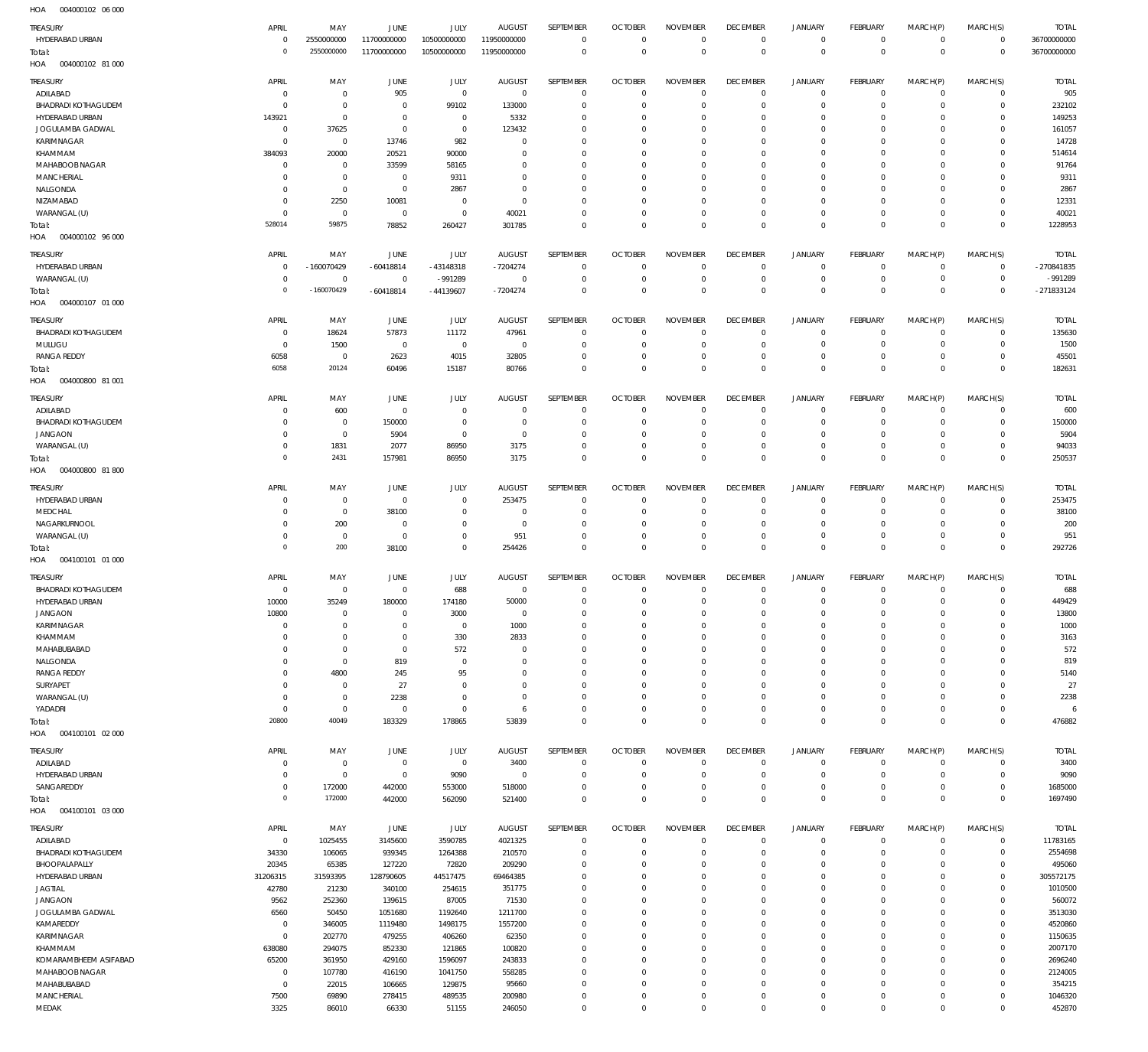004100101 03 000 HOA

| 69770535<br>MEDCHAL<br>6926675<br>27703310<br>14521890<br>14387015<br>6231645<br>$\overline{0}$<br>$\mathbf{0}$<br>$\mathbf{0}$<br>$\mathbf 0$<br>$\circ$<br>$^{\circ}$<br>$\Omega$<br>$\mathbf 0$<br>NAGARKURNOOL<br>51680<br>143340<br>152180<br>334095<br>170200<br>$\Omega$<br>$\mathbf{0}$<br>$\Omega$<br>$\overline{0}$<br>$\mathbf 0$<br>$\mathbf 0$<br>$\circ$<br>851495<br>$\Omega$<br>NALGONDA<br>$\mathbf{0}$<br>112890<br>855290<br>1549020<br>1359430<br>3876630<br>$\Omega$<br>$\mathbf 0$<br>$\Omega$<br>$\Omega$<br>$\Omega$<br>$\Omega$<br>$\Omega$<br>$\Omega$<br>983920<br>NIRMAL<br>132220<br>454050<br>281050<br>116600<br>$\Omega$<br>$\mathbf 0$<br>$\Omega$<br>$\Omega$<br>$\Omega$<br>$\Omega$<br>$\Omega$<br>$\Omega$<br>$\Omega$<br>NIZAMABAD<br>$\mathbf 0$<br>223930<br>696730<br>685175<br>1157360<br>2763195<br>$\Omega$<br>$\mathbf 0$<br>$\Omega$<br>$\Omega$<br>$\Omega$<br>$\Omega$<br>$\Omega$<br>$\Omega$<br>3573467<br>PEDDAPALLY<br>18600<br>214800<br>1626600<br>1498852<br>214615<br>$\Omega$<br>$\Omega$<br>$\Omega$<br>$\Omega$<br>$\Omega$<br>$\Omega$<br>$\Omega$<br>$\Omega$<br>283036597<br><b>RANGA REDDY</b><br>45549206<br>30320850<br>22568600<br>52450200<br>132147741<br>$\Omega$<br>$\Omega$<br>$\Omega$<br>$\Omega$<br>$\Omega$<br>$\Omega$<br>$\Omega$<br>$\Omega$<br>1539705<br>SANGAREDDY<br>200<br>338430<br>379270<br>509755<br>312050<br>$\mathbf 0$<br>$\Omega$<br>$\Omega$<br>$\Omega$<br>$\Omega$<br>$\Omega$<br>$\Omega$<br>$\Omega$<br>807770<br>SIDDIPET<br>61605<br>88275<br>121850<br>268955<br>267085<br>$\Omega$<br>$\Omega$<br>$\Omega$<br>$\Omega$<br>$\Omega$<br>$\Omega$<br>$\Omega$<br>$\Omega$<br>243930<br>SIRICILLA<br>10200<br>79725<br>16000<br>116030<br>21975<br>$\Omega$<br>$\mathbf 0$<br>$\Omega$<br>$\Omega$<br>$\Omega$<br>$\Omega$<br>$\Omega$<br>$\Omega$<br>SURYAPET<br>11620<br>48050<br>150480<br>70870<br>104646<br>$\Omega$<br>385666<br>$\Omega$<br>$\Omega$<br>$\Omega$<br>$\Omega$<br>$\Omega$<br>$\Omega$<br>$\Omega$<br>356035<br>VIKARABAD<br>$\mathbf{0}$<br>126285<br>86850<br>47010<br>95890<br>$\Omega$<br>$^{\circ}$<br>$\Omega$<br>$\Omega$<br>$\Omega$<br>$\Omega$<br>$\Omega$<br>$\Omega$<br>WANAPARTHY<br>27590<br>18490<br>59500<br>114910<br>100720<br>$\Omega$<br>321210<br>$\Omega$<br>$\Omega$<br>$\Omega$<br>$\Omega$<br>$\Omega$<br>$\Omega$<br>$\Omega$<br>302725<br>WARANGAL (R)<br>89825<br>108650<br>45525<br>58725<br>$\mathbf 0$<br>$\Omega$<br>$\mathbf 0$<br>$\Omega$<br>$\Omega$<br>$\Omega$<br>$\Omega$<br>$\Omega$<br>$\Omega$<br>460600<br>WARANGAL (U)<br>69380<br>69585<br>168205<br>39685<br>113745<br>$\Omega$<br>$\Omega$<br>$\Omega$<br>$\Omega$<br>$\Omega$<br>$\Omega$<br>$\Omega$<br>$\Omega$<br>YADADRI<br>246420<br>506850<br>294380<br>87570<br>$\mathbf 0$<br>$\Omega$<br>$\Omega$<br>$\Omega$<br>1135220<br>$\mathbf 0$<br>$\Omega$<br>$\Omega$<br>$\circ$<br>$\Omega$<br>84760753<br>94561260<br>710249715<br>180754985<br>129006967<br>221165750<br>$\Omega$<br>$\Omega$<br>$\Omega$<br>$\mathbf{0}$<br>$\Omega$<br>$\Omega$<br>$\overline{0}$<br>$\Omega$<br>Total:<br>004100101 04 000<br>HOA<br><b>TREASURY</b><br>APRIL<br>MAY<br>JUNE<br>JULY<br><b>AUGUST</b><br>SEPTEMBER<br><b>OCTOBER</b><br><b>NOVEMBER</b><br><b>DECEMBER</b><br><b>JANUARY</b><br>FEBRUARY<br>MARCH(P)<br>MARCH(S)<br><b>TOTAL</b><br>ADILABAD<br>350<br>20<br>$\overline{0}$<br>200<br>$\overline{0}$<br>$\overline{0}$<br>570<br>$\mathbf 0$<br>$\overline{0}$<br>$\mathbf 0$<br>$\circ$<br>$^{\circ}$<br>$\Omega$<br>$\Omega$<br><b>BHADRADI KOTHAGUDEM</b><br>150<br>400<br>1455<br>575<br>$\mathbf 0$<br>$\mathbf 0$<br>$\overline{0}$<br>$\mathbf{0}$<br>$\Omega$<br>2580<br>$\mathbf 0$<br>$\mathbf 0$<br>$^{\circ}$<br>$\Omega$<br>BHOOPALAPALLY<br>$\Omega$<br>150<br>600<br>900<br>150<br>$\mathbf 0$<br>$\Omega$<br>$\mathbf{0}$<br>$\Omega$<br>1800<br>$\mathbf 0$<br>$\Omega$<br>$\circ$<br>$\Omega$<br>HYDERABAD URBAN<br>2205970<br>33950<br>33025<br>41080<br>40760<br>$\mathbf 0$<br>$\overline{0}$<br>$\mathbf{0}$<br>$\Omega$<br>2354785<br>$\mathbf 0$<br>0<br>$\Omega$<br>$\Omega$<br><b>JAGTIAL</b><br>1000<br>5900<br>1720<br>550<br>$\mathbf 0$<br>$\Omega$<br>$\Omega$<br>$\Omega$<br>9170<br>$\mathbf 0$<br>$\mathbf 0$<br>$\Omega$<br>$\Omega$<br>$\Omega$<br><b>JANGAON</b><br>3900<br>11750<br>14825<br>8850<br>$\mathbf 0$<br>$\Omega$<br>$\Omega$<br>$\Omega$<br>39325<br>$\mathbf 0$<br>$\Omega$<br>$\Omega$<br>$\Omega$<br>$\Omega$<br>4150<br>JOGULAMBA GADWAL<br>300<br>750<br>2050<br>1050<br>$\mathbf{0}$<br>$\Omega$<br>$\Omega$<br>$\Omega$<br>$\mathbf 0$<br>$\mathbf 0$<br>$\Omega$<br>$\Omega$<br>$\Omega$<br>KAMAREDDY<br>800<br>2350<br>$\overline{0}$<br>$\mathbf{0}$<br>$\Omega$<br>$\Omega$<br>3150<br>$\mathbf 0$<br>$\mathbf 0$<br>$\Omega$<br>$\Omega$<br>$\Omega$<br>$\Omega$<br>$\Omega$<br>14085<br>KARIMNAGAR<br>5250<br>4135<br>600<br>4100<br>$\mathbf{0}$<br>$\Omega$<br>$\mathbf{0}$<br>$\Omega$<br>$\mathbf 0$<br>$\mathbf 0$<br>$\Omega$<br>$\Omega$<br>$\Omega$<br>KHAMMAM<br>1350<br>1500<br>900<br>8450<br>1385<br>$\mathbf{0}$<br>$\Omega$<br>$\Omega$<br>$\Omega$<br>13585<br>$\Omega$<br>$\Omega$<br>$\Omega$<br>$\Omega$<br>935<br>KOMARAMBHEEM ASIFABAD<br>$\mathbf 0$<br>485<br>450<br>$\overline{0}$<br>$\mathbf{0}$<br>$\overline{0}$<br>$\mathbf{0}$<br>$\Omega$<br>$\mathbf 0$<br>$\mathbf 0$<br>$\Omega$<br>$^{\circ}$<br>$\Omega$<br>MAHABOOB NAGAR<br>1500<br>300<br>8150<br>1650<br>$\mathbf 0$<br>$\Omega$<br>$\Omega$<br>$\Omega$<br>11600<br>$\Omega$<br>$\Omega$<br>$\Omega$<br>$\Omega$<br>$\Omega$<br>MAHABUBABAD<br>150<br>1635<br>1325<br>12555<br>$\mathbf{0}$<br>$\Omega$<br>$\mathbf{0}$<br>$\Omega$<br>15665<br>$\mathbf 0$<br>$\mathbf 0$<br>$\Omega$<br>$\Omega$<br>$\Omega$<br><b>MANCHERIAL</b><br>1400<br>9615<br>5975<br>3050<br>$\Omega$<br>$\mathbf 0$<br>$\Omega$<br>$\Omega$<br>$\Omega$<br>20040<br>$\Omega$<br>$\Omega$<br>$\Omega$<br>$\Omega$<br>MEDAK<br>700<br>$\overline{0}$<br>200<br>2100<br>$\mathbf{0}$<br>$\Omega$<br>$\Omega$<br>$\Omega$<br>3000<br>$\Omega$<br>$\mathbf 0$<br>$\Omega$<br>$\Omega$<br>$\Omega$<br>MEDCHAL<br>11900<br>35140<br>12750<br>46725<br>$\mathbf 0$<br>$\Omega$<br>$\mathbf{0}$<br>$\Omega$<br>106515<br>$\Omega$<br>$\Omega$<br>$\Omega$<br>$\Omega$<br>$\Omega$<br>NAGARKURNOOL<br>435<br>600<br>1075<br>150<br>$\mathbf{0}$<br>$\Omega$<br>$\Omega$<br>$\Omega$<br>2260<br>$\Omega$<br>$\mathbf 0$<br>$\Omega$<br>$\Omega$<br>$\Omega$<br>NALGONDA<br>200<br>4835<br>1480<br>1675<br>$\mathbf 0$<br>$\mathbf 0$<br>$\Omega$<br>$\Omega$<br>$\Omega$<br>8190<br>$\mathbf 0$<br>$\Omega$<br>$\Omega$<br>$\Omega$<br>NIRMAL<br>$\mathbf 0$<br>450<br>6650<br>15735<br>$\mathbf{0}$<br>$\Omega$<br>$\Omega$<br>$\Omega$<br>22835<br>$\Omega$<br>$\mathbf 0$<br>$\Omega$<br>$\Omega$<br>$\Omega$<br>NIZAMABAD<br>2950<br>23775<br>3850<br>2360<br>$\mathbf{0}$<br>$\Omega$<br>$\mathbf{0}$<br>$\Omega$<br>32935<br>$\mathbf 0$<br>$\mathbf 0$<br>0<br>$\Omega$<br>$\Omega$<br>PEDDAPALLY<br>$\Omega$<br>1275<br>2525<br>2450<br>835<br>$\mathbf{0}$<br>$\Omega$<br>$\Omega$<br>$\Omega$<br>7085<br>$\Omega$<br>$\Omega$<br>$\Omega$<br>$\Omega$<br><b>RANGA REDDY</b><br>3000<br>13865<br>44345<br>13615<br>17950<br>$\mathbf{0}$<br>$\Omega$<br>$\Omega$<br>$\Omega$<br>92775<br>$\Omega$<br>$\Omega$<br>$\Omega$<br>$\Omega$<br>SANGAREDDY<br>1000<br>7200<br>69650<br>172300<br>119195<br>$\mathbf{0}$<br>$\Omega$<br>$\Omega$<br>$\Omega$<br>369345<br>$\mathbf 0$<br>$\Omega$<br>$\Omega$<br>$\Omega$<br>SIDDIPET<br>4300<br>5135<br>7030<br>3650<br>$\mathbf{0}$<br>$\Omega$<br>$\mathbf{0}$<br>$\Omega$<br>20115<br>$\mathbf 0$<br>$\mathbf 0$<br>$\Omega$<br>$\Omega$<br>$\Omega$<br>SIRICILLA<br>$\mathbf 0$<br>200<br>$\overline{0}$<br>$\mathbf{0}$<br>$\Omega$<br>$\mathbf{0}$<br>$\Omega$<br>200<br>$\mathbf 0$<br>$\mathbf 0$<br>$\mathbf 0$<br>$\Omega$<br>$^{\circ}$<br>$\Omega$<br>SURYAPET<br>700<br>105<br>$\mathbf 0$<br>350<br>$\mathbf{0}$<br>$\Omega$<br>$\Omega$<br>$\Omega$<br>1155<br>$\Omega$<br>$\Omega$<br>$\Omega$<br>$\Omega$<br>$\Omega$<br>VIKARABAD<br>650<br>3500<br>300<br>$\mathbf{0}$<br>$\overline{0}$<br>$\mathbf{0}$<br>4450<br>$\Omega$<br>$\mathbf 0$<br>$\mathbf 0$<br>$\Omega$<br>$^{\circ}$<br>$\Omega$<br>$\Omega$<br>WANAPARTHY<br>450<br>9000<br>17525<br>9575<br>$\Omega$<br>$\Omega$<br>$\Omega$<br>$\Omega$<br>$\Omega$<br>36550<br>$\Omega$<br>$\Omega$<br>$\Omega$<br>$\Omega$<br>WARANGAL (R)<br>1500<br>10120<br>$\Omega$<br>2600<br>4520<br>1500<br>$\Omega$<br>$\Omega$<br>$\Omega$<br>$\overline{0}$<br>$\circ$<br>$\Omega$<br>$\Omega$<br>$\Omega$<br>WARANGAL (U)<br>$\mathbf 0$<br>3010<br>4920<br>4550<br>8200<br>20680<br>$\mathbf 0$<br>$^{\circ}$<br>$\mathbf 0$<br>$^{\circ}$<br>$\circ$<br>$\mathbf 0$<br>$\Omega$<br>$\Omega$<br>YADADRI<br>$\mathbf 0$<br>1575<br>3945<br>8560<br>7675<br>$\mathbf 0$<br>$\mathbf 0$<br>$\bf 0$<br>$\,0\,$<br>$\mathbb O$<br>$\mathbf 0$<br>$\Omega$<br>21755<br>$\Omega$<br>2211320<br>101560<br>$\overline{0}$<br>$\mathbb O$<br>$\mathbb O$<br>281660<br>344015<br>312850<br>$\mathbf 0$<br>$\bf 0$<br>$\mathbf 0$<br>$\mathbf{0}$<br>$\mathbb O$<br>3251405<br>Total:<br>HOA<br>004100101 05 000<br>MARCH(S)<br><b>TREASURY</b><br>APRIL<br>MAY<br>JUNE<br>JULY<br><b>AUGUST</b><br>SEPTEMBER<br><b>OCTOBER</b><br><b>NOVEMBER</b><br><b>DECEMBER</b><br><b>JANUARY</b><br><b>FEBRUARY</b><br>MARCH(P)<br><b>TOTAL</b><br>ADILABAD<br>$\mathbf{0}$<br>405620<br>512245<br>1485965<br>1393555<br>$\overline{0}$<br>$\overline{0}$<br>$\mathbf{0}$<br>$\mathbf 0$<br>$\mathbf 0$<br>$\mathbf 0$<br>3797385<br>0<br>$\mathbf 0$<br><b>BHADRADI KOTHAGUDEM</b><br>45000<br>1260780<br>1672575<br>1516510<br>1578055<br>$\mathbf 0$<br>$\mathbf{0}$<br>$\mathbf 0$<br>$\mathbf{0}$<br>$\mathbf 0$<br>$\mathbf 0$<br>$\mathbf 0$<br>6072920<br>$\Omega$<br>BHOOPALAPALLY<br>$\mathbf 0$<br>36000<br>518880<br>74275<br>193260<br>$\Omega$<br>822415<br>$\mathbf 0$<br>$^{\circ}$<br>$\Omega$<br>$\Omega$<br>$\circ$<br>$^{\circ}$<br>$\Omega$<br>HYDERABAD URBAN<br>28333418<br>99722535<br>232814131<br>271066814<br>238971131<br>$\Omega$<br>$\mathbf{0}$<br>$\circ$<br>870908029<br>$\mathbf 0$<br>$\mathbf 0$<br>$\Omega$<br>$\circ$<br>$\Omega$<br>JAGTIAL<br>180702<br>1376825<br>484460<br>372797<br>687355<br>$\mathbf 0$<br>$\Omega$<br>3102139<br>$\Omega$<br>$\Omega$<br>$\Omega$<br>$^{\circ}$<br>$^{\circ}$<br>$\Omega$<br><b>JANGAON</b><br>9000<br>29525<br>71600<br>203400<br>119575<br>$\Omega$<br>433100<br>$\mathbf 0$<br>$^{\circ}$<br>$\Omega$<br>$\circ$<br>$^{\circ}$<br>$\Omega$<br>$\Omega$<br>JOGULAMBA GADWAL<br>16500<br>21525<br>178950<br>259250<br>331015<br>$\mathbf 0$<br>$\Omega$<br>$\Omega$<br>807240<br>$\Omega$<br>$\Omega$<br>$\Omega$<br>$\Omega$<br>$\Omega$<br>KAMAREDDY<br>$\mathbf{0}$<br>585820<br>980390<br>1108716<br>773765<br>$\mathbf{0}$<br>$\mathbf{0}$<br>$\mathbf{0}$<br>3448691<br>$\mathbf 0$<br>$\Omega$<br>$\circ$<br>$\Omega$<br>$\Omega$<br>9666868<br><b>KARIMNAGAR</b><br>107300<br>5071860<br>489250<br>1960498<br>2037960<br>$\mathbf 0$<br>$\Omega$<br>$\Omega$<br>$\Omega$<br>$\Omega$<br>$^{\circ}$<br>$\Omega$<br>$\Omega$<br>KHAMMAM<br>2391005<br>124411<br>757090<br>1284980<br>785952<br>$\Omega$<br>5343438<br>$\mathbf 0$<br>$^{\circ}$<br>$\Omega$<br>$\circ$<br>$^{\circ}$<br>$\Omega$<br>$\Omega$<br>KOMARAMBHEEM ASIFABAD<br>17150<br>19725<br>1666350<br>378200<br>280075<br>$\mathbf 0$<br>$\Omega$<br>$\mathbf{0}$<br>2361500<br>$\mathbf 0$<br>$\Omega$<br>$\Omega$<br>$\Omega$<br>$\Omega$<br>MAHABOOB NAGAR<br>$\mathbb O$<br>78765<br>4964355<br>688520<br>2742820<br>$\mathbf{0}$<br>$\Omega$<br>8474460<br>$\mathbf 0$<br>$\Omega$<br>$^{\circ}$<br>$\Omega$<br>$\Omega$<br>$\Omega$<br>625735<br>MAHABUBABAD<br>$\mathbf 0$<br>52750<br>80970<br>227175<br>264840<br>$\mathbf 0$<br>$\Omega$<br>$\mathbf 0$<br>$\Omega$<br>$\mathbf 0$<br>$^{\circ}$<br>$\Omega$<br>$\Omega$<br>2685875<br>MANCHERIAL<br>5325<br>128750<br>1289405<br>514620<br>747775<br>$\mathbf{0}$<br>$\Omega$<br>$\Omega$<br>$\Omega$<br>$^{\circ}$<br>$\Omega$<br>$\Omega$<br>$\Omega$<br>MEDAK<br>59925<br>2273040<br>3383885<br>1415905<br>1058705<br>$\mathbf 0$<br>8191460<br>$\mathbf 0$<br>$\Omega$<br>$\Omega$<br>$\Omega$<br>$^{\circ}$<br>$\Omega$<br>$\Omega$<br>MEDCHAL<br>8770166<br>1383714<br>3715117<br>4606961<br>6597462<br>$\Omega$<br>$\mathbf 0$<br>$\Omega$<br>$\Omega$<br>$\Omega$<br>25073420<br>$\Omega$<br>$^{\circ}$<br>$\Omega$<br>NAGARKURNOOL<br>32800<br>83800<br>216275<br>404350<br>312440<br>$\mathbf 0$<br>1049665<br>$\mathbf 0$<br>$\Omega$<br>$\Omega$<br>$\circ$<br>$^{\circ}$<br>$\Omega$<br>$\Omega$<br>NALGONDA<br>$\bf 0$<br>1081625<br>2648010<br>4434882<br>3047751<br>$\mathbf 0$<br>$\mathbf 0$<br>$\Omega$<br>$\Omega$<br>11212268<br>$\Omega$<br>$\Omega$<br>$\Omega$<br>$\Omega$<br>NIRMAL<br>$\mathbf 0$<br>1259890<br>743275<br>305825<br>4712470<br>$\mathbf 0$<br>$\Omega$<br>7021460<br>$\Omega$<br>$\Omega$<br>$\Omega$<br>$\Omega$<br>$^{\circ}$<br>$\Omega$<br>NIZAMABAD<br>23000<br>3347170<br>555615<br>4235926<br>2730862<br>$\mathbf 0$<br>$\mathbf 0$<br>$\Omega$<br>$\mathbf{0}$<br>$\Omega$<br>10892573<br>$\Omega$<br>$\circ$<br>$\Omega$<br>PEDDAPALLY<br>$\mathbb O$<br>18600<br>4557542<br>1342800<br>689975<br>$\mathbf 0$<br>$\Omega$<br>6608917<br>$\Omega$<br>$\Omega$<br>$\circ$<br>$^{\circ}$<br>$\Omega$<br>$\Omega$<br><b>RANGA REDDY</b><br>9968162<br>1083605<br>1748291<br>3148103<br>4920120<br>$\mathbf 0$<br>$\Omega$<br>$\Omega$<br>20868281<br>$\mathbf 0$<br>$\Omega$<br>$\circ$<br>$^{\circ}$<br>$\Omega$<br>9312622<br>SANGAREDDY<br>2428995<br>455200<br>576650<br>822585<br>5029192<br>$\mathbf 0$<br>$\Omega$<br>$\Omega$<br>$\Omega$<br>$\Omega$<br>$\Omega$<br>$\Omega$<br>$\Omega$<br>1368856<br>SIDDIPET<br>21000<br>226450<br>206026<br>449095<br>466285<br>$\mathbf{0}$<br>$\mathbf{0}$<br>$\mathbf 0$<br>$\Omega$<br>$\circ$<br>$^{\circ}$<br>$\Omega$<br>$\Omega$<br>SIRICILLA<br>310502<br>857335<br>219150<br>523405<br>65390<br>$\mathbf 0$<br>$\Omega$<br>1975782<br>$\Omega$<br>$\Omega$<br>$\Omega$<br>$\Omega$<br>$\Omega$<br>$\Omega$<br>SURYAPET<br>40000<br>69600<br>266370<br>345000<br>9179145<br>$\mathbf{0}$<br>9900115<br>$\mathbf 0$<br>$^{\circ}$<br>$\Omega$<br>$\circ$<br>$^{\circ}$<br>$\Omega$<br>$\Omega$<br>597580<br>VIKARABAD<br>$\mathbf 0$<br>169770<br>104165<br>115900<br>207745<br>$\mathbf 0$<br>$\mathbf{0}$<br>$\mathbf 0$<br>0<br>$\circ$<br>$^{\circ}$<br>$\Omega$<br>$\Omega$<br>$\,0\,$<br>WANAPARTHY<br>350550<br>92330<br>235140<br>548155<br>161150<br>$\mathbf 0$<br>$\mathbf 0$<br>0<br>$\mathbf 0$<br>$\mathbf{0}$<br>$\circ$<br>$\circ$<br>1387325 | TREASURY | APRIL | MAY | JUNE | JULY | <b>AUGUST</b> | SEPTEMBER | <b>OCTOBER</b> | <b>NOVEMBER</b> | <b>DECEMBER</b> | <b>JANUARY</b> | <b>FEBRUARY</b> | MARCH(P) | MARCH(S) | <b>TOTAL</b> |
|------------------------------------------------------------------------------------------------------------------------------------------------------------------------------------------------------------------------------------------------------------------------------------------------------------------------------------------------------------------------------------------------------------------------------------------------------------------------------------------------------------------------------------------------------------------------------------------------------------------------------------------------------------------------------------------------------------------------------------------------------------------------------------------------------------------------------------------------------------------------------------------------------------------------------------------------------------------------------------------------------------------------------------------------------------------------------------------------------------------------------------------------------------------------------------------------------------------------------------------------------------------------------------------------------------------------------------------------------------------------------------------------------------------------------------------------------------------------------------------------------------------------------------------------------------------------------------------------------------------------------------------------------------------------------------------------------------------------------------------------------------------------------------------------------------------------------------------------------------------------------------------------------------------------------------------------------------------------------------------------------------------------------------------------------------------------------------------------------------------------------------------------------------------------------------------------------------------------------------------------------------------------------------------------------------------------------------------------------------------------------------------------------------------------------------------------------------------------------------------------------------------------------------------------------------------------------------------------------------------------------------------------------------------------------------------------------------------------------------------------------------------------------------------------------------------------------------------------------------------------------------------------------------------------------------------------------------------------------------------------------------------------------------------------------------------------------------------------------------------------------------------------------------------------------------------------------------------------------------------------------------------------------------------------------------------------------------------------------------------------------------------------------------------------------------------------------------------------------------------------------------------------------------------------------------------------------------------------------------------------------------------------------------------------------------------------------------------------------------------------------------------------------------------------------------------------------------------------------------------------------------------------------------------------------------------------------------------------------------------------------------------------------------------------------------------------------------------------------------------------------------------------------------------------------------------------------------------------------------------------------------------------------------------------------------------------------------------------------------------------------------------------------------------------------------------------------------------------------------------------------------------------------------------------------------------------------------------------------------------------------------------------------------------------------------------------------------------------------------------------------------------------------------------------------------------------------------------------------------------------------------------------------------------------------------------------------------------------------------------------------------------------------------------------------------------------------------------------------------------------------------------------------------------------------------------------------------------------------------------------------------------------------------------------------------------------------------------------------------------------------------------------------------------------------------------------------------------------------------------------------------------------------------------------------------------------------------------------------------------------------------------------------------------------------------------------------------------------------------------------------------------------------------------------------------------------------------------------------------------------------------------------------------------------------------------------------------------------------------------------------------------------------------------------------------------------------------------------------------------------------------------------------------------------------------------------------------------------------------------------------------------------------------------------------------------------------------------------------------------------------------------------------------------------------------------------------------------------------------------------------------------------------------------------------------------------------------------------------------------------------------------------------------------------------------------------------------------------------------------------------------------------------------------------------------------------------------------------------------------------------------------------------------------------------------------------------------------------------------------------------------------------------------------------------------------------------------------------------------------------------------------------------------------------------------------------------------------------------------------------------------------------------------------------------------------------------------------------------------------------------------------------------------------------------------------------------------------------------------------------------------------------------------------------------------------------------------------------------------------------------------------------------------------------------------------------------------------------------------------------------------------------------------------------------------------------------------------------------------------------------------------------------------------------------------------------------------------------------------------------------------------------------------------------------------------------------------------------------------------------------------------------------------------------------------------------------------------------------------------------------------------------------------------------------------------------------------------------------------------------------------------------------------------------------------------------------------------------------------------------------------------------------------------------------------------------------------------------------------------------------------------------------------------------------------------------------------------------------------------------------------------------------------------------------------------------------------------------------------------------------------------------------------------------------------------------------------------------------------------------------------------------------------------------------------------------------------------------------------------------------------------------------------------------------------------------------------------------------------------------------------------------------------------------------------------------------------------------------------------------------------------------------------------------------------------------------------------------------------------------------------------------------------------------------------------------------------------------------------------------------------------------------------------------------------------------------------------------------------------------------------------------------------------------------------------------------------------------------------------------------------------------------------------------------------------------------------------------------------------------------------------------------------------------------------------------------------------------------------------------------------------------------------------------------------------------------------------------------------------------------------------------------------------------------------------------------------------------------------------------------------------------------------------------------------------------------------------------------------------------------------------------------------------------------------------------------------------------------------------------------------------------------------------------------------------------------------------------------------------------------------------------------------------------------------------------------------------------------------------------------------------------------------------------------------------------------------------------------------------------------------------------------------------------------------------------------------------------------------------------------------------------------------------------------------------------------------------------------------------------------------------------------------------------------------------------------------------------------------------------------------------------------------------------------------------------------------------------------------------------------------------------------------------------------------------------------------------------------------------------------------------------------------------------------------------------------------------------------------------------------------------------------------------------------------------------------------------------------------------------------------------------------------------------------------------------------------------------------------------------------------------------------------------------------------------------------------------------------------------------------------------------------------------------------------------------------------------------------------------------------------------------------------------------------------------------------------------------------------------------------------------------------------------------------------------------------------------------------------------------------------------------------------------------------------------------------------------------------------------------------------------------------------------------------------------------------------------------------------------------------------------------------------------------------------------------------------------------------------------------------------------------------------------------------------------------------------------------------------------------------------------------------------------------------------------------------------------------------------------------------------------------------------------------------------------------------------------------------------------------------------------------------------------------------------------------------------------------------------------------------------------------------------------------------------------------------------------------------------------------------------------------------------------------------------------------------------------------------------------------------------------------------------------------------------------------------------------------------------------------------------------------------------------------------------------------------------------------------------------------------------------------------------------------------------------------------------------------------------------------------------------------------------------------------------------------------------------------------------------------------------------------------------------------------------------------------------------------------------------------------------------------------------------------------------------------------------------------------------------------------------------------------------------------------------------------------------------------------------------------------------------------------------------------------------------------------------------------------------------------------------------------------------------------------------------------------------------------------------------------------------------------------------------------------------------------------------------|----------|-------|-----|------|------|---------------|-----------|----------------|-----------------|-----------------|----------------|-----------------|----------|----------|--------------|
|                                                                                                                                                                                                                                                                                                                                                                                                                                                                                                                                                                                                                                                                                                                                                                                                                                                                                                                                                                                                                                                                                                                                                                                                                                                                                                                                                                                                                                                                                                                                                                                                                                                                                                                                                                                                                                                                                                                                                                                                                                                                                                                                                                                                                                                                                                                                                                                                                                                                                                                                                                                                                                                                                                                                                                                                                                                                                                                                                                                                                                                                                                                                                                                                                                                                                                                                                                                                                                                                                                                                                                                                                                                                                                                                                                                                                                                                                                                                                                                                                                                                                                                                                                                                                                                                                                                                                                                                                                                                                                                                                                                                                                                                                                                                                                                                                                                                                                                                                                                                                                                                                                                                                                                                                                                                                                                                                                                                                                                                                                                                                                                                                                                                                                                                                                                                                                                                                                                                                                                                                                                                                                                                                                                                                                                                                                                                                                                                                                                                                                                                                                                                                                                                                                                                                                                                                                                                                                                                                                                                                                                                                                                                                                                                                                                                                                                                                                                                                                                                                                                                                                                                                                                                                                                                                                                                                                                                                                                                                                                                                                                                                                                                                                                                                                                                                                                                                                                                                                                                                                                                                                                                                                                                                                                                                                                                                                                                                                                                                                                                                                                                                                                                                                                                                                                                                                                                                                                                                                                                                                                                                                                                                                                                                                                                                                                                                                                                                                                                                                                                                                                                                                                                                                                                                                                                                                                                                                                                                                                                                                                                                                                                                                                                                                                                                                                                                                                                                                                                                                                                                                                                                                                                                                                                                                                                                                                                                                                                                                                                                                                                                                                                                                                                                                                                                                                                                                                                                                                                                                                                                                                                                                                                                                                                                                                                                                                                                                                                                                                                                                                                                                                                                                                                                                                                                                                                                                                                                                                                                                                                                                                                                                                                                                                                                                                                                                                                                                                                                                                                                                                                                                                                                                                                                                                                                                                                                                                                                                                                                                                                                                                                                                                                                                                                                                                                                                                                                                                                                                                                                                                                                                                                                                                                                                                                                                                                                                          |          |       |     |      |      |               |           |                |                 |                 |                |                 |          |          |              |
|                                                                                                                                                                                                                                                                                                                                                                                                                                                                                                                                                                                                                                                                                                                                                                                                                                                                                                                                                                                                                                                                                                                                                                                                                                                                                                                                                                                                                                                                                                                                                                                                                                                                                                                                                                                                                                                                                                                                                                                                                                                                                                                                                                                                                                                                                                                                                                                                                                                                                                                                                                                                                                                                                                                                                                                                                                                                                                                                                                                                                                                                                                                                                                                                                                                                                                                                                                                                                                                                                                                                                                                                                                                                                                                                                                                                                                                                                                                                                                                                                                                                                                                                                                                                                                                                                                                                                                                                                                                                                                                                                                                                                                                                                                                                                                                                                                                                                                                                                                                                                                                                                                                                                                                                                                                                                                                                                                                                                                                                                                                                                                                                                                                                                                                                                                                                                                                                                                                                                                                                                                                                                                                                                                                                                                                                                                                                                                                                                                                                                                                                                                                                                                                                                                                                                                                                                                                                                                                                                                                                                                                                                                                                                                                                                                                                                                                                                                                                                                                                                                                                                                                                                                                                                                                                                                                                                                                                                                                                                                                                                                                                                                                                                                                                                                                                                                                                                                                                                                                                                                                                                                                                                                                                                                                                                                                                                                                                                                                                                                                                                                                                                                                                                                                                                                                                                                                                                                                                                                                                                                                                                                                                                                                                                                                                                                                                                                                                                                                                                                                                                                                                                                                                                                                                                                                                                                                                                                                                                                                                                                                                                                                                                                                                                                                                                                                                                                                                                                                                                                                                                                                                                                                                                                                                                                                                                                                                                                                                                                                                                                                                                                                                                                                                                                                                                                                                                                                                                                                                                                                                                                                                                                                                                                                                                                                                                                                                                                                                                                                                                                                                                                                                                                                                                                                                                                                                                                                                                                                                                                                                                                                                                                                                                                                                                                                                                                                                                                                                                                                                                                                                                                                                                                                                                                                                                                                                                                                                                                                                                                                                                                                                                                                                                                                                                                                                                                                                                                                                                                                                                                                                                                                                                                                                                                                                                                                                                                          |          |       |     |      |      |               |           |                |                 |                 |                |                 |          |          |              |
|                                                                                                                                                                                                                                                                                                                                                                                                                                                                                                                                                                                                                                                                                                                                                                                                                                                                                                                                                                                                                                                                                                                                                                                                                                                                                                                                                                                                                                                                                                                                                                                                                                                                                                                                                                                                                                                                                                                                                                                                                                                                                                                                                                                                                                                                                                                                                                                                                                                                                                                                                                                                                                                                                                                                                                                                                                                                                                                                                                                                                                                                                                                                                                                                                                                                                                                                                                                                                                                                                                                                                                                                                                                                                                                                                                                                                                                                                                                                                                                                                                                                                                                                                                                                                                                                                                                                                                                                                                                                                                                                                                                                                                                                                                                                                                                                                                                                                                                                                                                                                                                                                                                                                                                                                                                                                                                                                                                                                                                                                                                                                                                                                                                                                                                                                                                                                                                                                                                                                                                                                                                                                                                                                                                                                                                                                                                                                                                                                                                                                                                                                                                                                                                                                                                                                                                                                                                                                                                                                                                                                                                                                                                                                                                                                                                                                                                                                                                                                                                                                                                                                                                                                                                                                                                                                                                                                                                                                                                                                                                                                                                                                                                                                                                                                                                                                                                                                                                                                                                                                                                                                                                                                                                                                                                                                                                                                                                                                                                                                                                                                                                                                                                                                                                                                                                                                                                                                                                                                                                                                                                                                                                                                                                                                                                                                                                                                                                                                                                                                                                                                                                                                                                                                                                                                                                                                                                                                                                                                                                                                                                                                                                                                                                                                                                                                                                                                                                                                                                                                                                                                                                                                                                                                                                                                                                                                                                                                                                                                                                                                                                                                                                                                                                                                                                                                                                                                                                                                                                                                                                                                                                                                                                                                                                                                                                                                                                                                                                                                                                                                                                                                                                                                                                                                                                                                                                                                                                                                                                                                                                                                                                                                                                                                                                                                                                                                                                                                                                                                                                                                                                                                                                                                                                                                                                                                                                                                                                                                                                                                                                                                                                                                                                                                                                                                                                                                                                                                                                                                                                                                                                                                                                                                                                                                                                                                                                                                                          |          |       |     |      |      |               |           |                |                 |                 |                |                 |          |          |              |
|                                                                                                                                                                                                                                                                                                                                                                                                                                                                                                                                                                                                                                                                                                                                                                                                                                                                                                                                                                                                                                                                                                                                                                                                                                                                                                                                                                                                                                                                                                                                                                                                                                                                                                                                                                                                                                                                                                                                                                                                                                                                                                                                                                                                                                                                                                                                                                                                                                                                                                                                                                                                                                                                                                                                                                                                                                                                                                                                                                                                                                                                                                                                                                                                                                                                                                                                                                                                                                                                                                                                                                                                                                                                                                                                                                                                                                                                                                                                                                                                                                                                                                                                                                                                                                                                                                                                                                                                                                                                                                                                                                                                                                                                                                                                                                                                                                                                                                                                                                                                                                                                                                                                                                                                                                                                                                                                                                                                                                                                                                                                                                                                                                                                                                                                                                                                                                                                                                                                                                                                                                                                                                                                                                                                                                                                                                                                                                                                                                                                                                                                                                                                                                                                                                                                                                                                                                                                                                                                                                                                                                                                                                                                                                                                                                                                                                                                                                                                                                                                                                                                                                                                                                                                                                                                                                                                                                                                                                                                                                                                                                                                                                                                                                                                                                                                                                                                                                                                                                                                                                                                                                                                                                                                                                                                                                                                                                                                                                                                                                                                                                                                                                                                                                                                                                                                                                                                                                                                                                                                                                                                                                                                                                                                                                                                                                                                                                                                                                                                                                                                                                                                                                                                                                                                                                                                                                                                                                                                                                                                                                                                                                                                                                                                                                                                                                                                                                                                                                                                                                                                                                                                                                                                                                                                                                                                                                                                                                                                                                                                                                                                                                                                                                                                                                                                                                                                                                                                                                                                                                                                                                                                                                                                                                                                                                                                                                                                                                                                                                                                                                                                                                                                                                                                                                                                                                                                                                                                                                                                                                                                                                                                                                                                                                                                                                                                                                                                                                                                                                                                                                                                                                                                                                                                                                                                                                                                                                                                                                                                                                                                                                                                                                                                                                                                                                                                                                                                                                                                                                                                                                                                                                                                                                                                                                                                                                                                                                          |          |       |     |      |      |               |           |                |                 |                 |                |                 |          |          |              |
|                                                                                                                                                                                                                                                                                                                                                                                                                                                                                                                                                                                                                                                                                                                                                                                                                                                                                                                                                                                                                                                                                                                                                                                                                                                                                                                                                                                                                                                                                                                                                                                                                                                                                                                                                                                                                                                                                                                                                                                                                                                                                                                                                                                                                                                                                                                                                                                                                                                                                                                                                                                                                                                                                                                                                                                                                                                                                                                                                                                                                                                                                                                                                                                                                                                                                                                                                                                                                                                                                                                                                                                                                                                                                                                                                                                                                                                                                                                                                                                                                                                                                                                                                                                                                                                                                                                                                                                                                                                                                                                                                                                                                                                                                                                                                                                                                                                                                                                                                                                                                                                                                                                                                                                                                                                                                                                                                                                                                                                                                                                                                                                                                                                                                                                                                                                                                                                                                                                                                                                                                                                                                                                                                                                                                                                                                                                                                                                                                                                                                                                                                                                                                                                                                                                                                                                                                                                                                                                                                                                                                                                                                                                                                                                                                                                                                                                                                                                                                                                                                                                                                                                                                                                                                                                                                                                                                                                                                                                                                                                                                                                                                                                                                                                                                                                                                                                                                                                                                                                                                                                                                                                                                                                                                                                                                                                                                                                                                                                                                                                                                                                                                                                                                                                                                                                                                                                                                                                                                                                                                                                                                                                                                                                                                                                                                                                                                                                                                                                                                                                                                                                                                                                                                                                                                                                                                                                                                                                                                                                                                                                                                                                                                                                                                                                                                                                                                                                                                                                                                                                                                                                                                                                                                                                                                                                                                                                                                                                                                                                                                                                                                                                                                                                                                                                                                                                                                                                                                                                                                                                                                                                                                                                                                                                                                                                                                                                                                                                                                                                                                                                                                                                                                                                                                                                                                                                                                                                                                                                                                                                                                                                                                                                                                                                                                                                                                                                                                                                                                                                                                                                                                                                                                                                                                                                                                                                                                                                                                                                                                                                                                                                                                                                                                                                                                                                                                                                                                                                                                                                                                                                                                                                                                                                                                                                                                                                                                                          |          |       |     |      |      |               |           |                |                 |                 |                |                 |          |          |              |
|                                                                                                                                                                                                                                                                                                                                                                                                                                                                                                                                                                                                                                                                                                                                                                                                                                                                                                                                                                                                                                                                                                                                                                                                                                                                                                                                                                                                                                                                                                                                                                                                                                                                                                                                                                                                                                                                                                                                                                                                                                                                                                                                                                                                                                                                                                                                                                                                                                                                                                                                                                                                                                                                                                                                                                                                                                                                                                                                                                                                                                                                                                                                                                                                                                                                                                                                                                                                                                                                                                                                                                                                                                                                                                                                                                                                                                                                                                                                                                                                                                                                                                                                                                                                                                                                                                                                                                                                                                                                                                                                                                                                                                                                                                                                                                                                                                                                                                                                                                                                                                                                                                                                                                                                                                                                                                                                                                                                                                                                                                                                                                                                                                                                                                                                                                                                                                                                                                                                                                                                                                                                                                                                                                                                                                                                                                                                                                                                                                                                                                                                                                                                                                                                                                                                                                                                                                                                                                                                                                                                                                                                                                                                                                                                                                                                                                                                                                                                                                                                                                                                                                                                                                                                                                                                                                                                                                                                                                                                                                                                                                                                                                                                                                                                                                                                                                                                                                                                                                                                                                                                                                                                                                                                                                                                                                                                                                                                                                                                                                                                                                                                                                                                                                                                                                                                                                                                                                                                                                                                                                                                                                                                                                                                                                                                                                                                                                                                                                                                                                                                                                                                                                                                                                                                                                                                                                                                                                                                                                                                                                                                                                                                                                                                                                                                                                                                                                                                                                                                                                                                                                                                                                                                                                                                                                                                                                                                                                                                                                                                                                                                                                                                                                                                                                                                                                                                                                                                                                                                                                                                                                                                                                                                                                                                                                                                                                                                                                                                                                                                                                                                                                                                                                                                                                                                                                                                                                                                                                                                                                                                                                                                                                                                                                                                                                                                                                                                                                                                                                                                                                                                                                                                                                                                                                                                                                                                                                                                                                                                                                                                                                                                                                                                                                                                                                                                                                                                                                                                                                                                                                                                                                                                                                                                                                                                                                                                                                          |          |       |     |      |      |               |           |                |                 |                 |                |                 |          |          |              |
|                                                                                                                                                                                                                                                                                                                                                                                                                                                                                                                                                                                                                                                                                                                                                                                                                                                                                                                                                                                                                                                                                                                                                                                                                                                                                                                                                                                                                                                                                                                                                                                                                                                                                                                                                                                                                                                                                                                                                                                                                                                                                                                                                                                                                                                                                                                                                                                                                                                                                                                                                                                                                                                                                                                                                                                                                                                                                                                                                                                                                                                                                                                                                                                                                                                                                                                                                                                                                                                                                                                                                                                                                                                                                                                                                                                                                                                                                                                                                                                                                                                                                                                                                                                                                                                                                                                                                                                                                                                                                                                                                                                                                                                                                                                                                                                                                                                                                                                                                                                                                                                                                                                                                                                                                                                                                                                                                                                                                                                                                                                                                                                                                                                                                                                                                                                                                                                                                                                                                                                                                                                                                                                                                                                                                                                                                                                                                                                                                                                                                                                                                                                                                                                                                                                                                                                                                                                                                                                                                                                                                                                                                                                                                                                                                                                                                                                                                                                                                                                                                                                                                                                                                                                                                                                                                                                                                                                                                                                                                                                                                                                                                                                                                                                                                                                                                                                                                                                                                                                                                                                                                                                                                                                                                                                                                                                                                                                                                                                                                                                                                                                                                                                                                                                                                                                                                                                                                                                                                                                                                                                                                                                                                                                                                                                                                                                                                                                                                                                                                                                                                                                                                                                                                                                                                                                                                                                                                                                                                                                                                                                                                                                                                                                                                                                                                                                                                                                                                                                                                                                                                                                                                                                                                                                                                                                                                                                                                                                                                                                                                                                                                                                                                                                                                                                                                                                                                                                                                                                                                                                                                                                                                                                                                                                                                                                                                                                                                                                                                                                                                                                                                                                                                                                                                                                                                                                                                                                                                                                                                                                                                                                                                                                                                                                                                                                                                                                                                                                                                                                                                                                                                                                                                                                                                                                                                                                                                                                                                                                                                                                                                                                                                                                                                                                                                                                                                                                                                                                                                                                                                                                                                                                                                                                                                                                                                                                                                                          |          |       |     |      |      |               |           |                |                 |                 |                |                 |          |          |              |
|                                                                                                                                                                                                                                                                                                                                                                                                                                                                                                                                                                                                                                                                                                                                                                                                                                                                                                                                                                                                                                                                                                                                                                                                                                                                                                                                                                                                                                                                                                                                                                                                                                                                                                                                                                                                                                                                                                                                                                                                                                                                                                                                                                                                                                                                                                                                                                                                                                                                                                                                                                                                                                                                                                                                                                                                                                                                                                                                                                                                                                                                                                                                                                                                                                                                                                                                                                                                                                                                                                                                                                                                                                                                                                                                                                                                                                                                                                                                                                                                                                                                                                                                                                                                                                                                                                                                                                                                                                                                                                                                                                                                                                                                                                                                                                                                                                                                                                                                                                                                                                                                                                                                                                                                                                                                                                                                                                                                                                                                                                                                                                                                                                                                                                                                                                                                                                                                                                                                                                                                                                                                                                                                                                                                                                                                                                                                                                                                                                                                                                                                                                                                                                                                                                                                                                                                                                                                                                                                                                                                                                                                                                                                                                                                                                                                                                                                                                                                                                                                                                                                                                                                                                                                                                                                                                                                                                                                                                                                                                                                                                                                                                                                                                                                                                                                                                                                                                                                                                                                                                                                                                                                                                                                                                                                                                                                                                                                                                                                                                                                                                                                                                                                                                                                                                                                                                                                                                                                                                                                                                                                                                                                                                                                                                                                                                                                                                                                                                                                                                                                                                                                                                                                                                                                                                                                                                                                                                                                                                                                                                                                                                                                                                                                                                                                                                                                                                                                                                                                                                                                                                                                                                                                                                                                                                                                                                                                                                                                                                                                                                                                                                                                                                                                                                                                                                                                                                                                                                                                                                                                                                                                                                                                                                                                                                                                                                                                                                                                                                                                                                                                                                                                                                                                                                                                                                                                                                                                                                                                                                                                                                                                                                                                                                                                                                                                                                                                                                                                                                                                                                                                                                                                                                                                                                                                                                                                                                                                                                                                                                                                                                                                                                                                                                                                                                                                                                                                                                                                                                                                                                                                                                                                                                                                                                                                                                                                                                          |          |       |     |      |      |               |           |                |                 |                 |                |                 |          |          |              |
|                                                                                                                                                                                                                                                                                                                                                                                                                                                                                                                                                                                                                                                                                                                                                                                                                                                                                                                                                                                                                                                                                                                                                                                                                                                                                                                                                                                                                                                                                                                                                                                                                                                                                                                                                                                                                                                                                                                                                                                                                                                                                                                                                                                                                                                                                                                                                                                                                                                                                                                                                                                                                                                                                                                                                                                                                                                                                                                                                                                                                                                                                                                                                                                                                                                                                                                                                                                                                                                                                                                                                                                                                                                                                                                                                                                                                                                                                                                                                                                                                                                                                                                                                                                                                                                                                                                                                                                                                                                                                                                                                                                                                                                                                                                                                                                                                                                                                                                                                                                                                                                                                                                                                                                                                                                                                                                                                                                                                                                                                                                                                                                                                                                                                                                                                                                                                                                                                                                                                                                                                                                                                                                                                                                                                                                                                                                                                                                                                                                                                                                                                                                                                                                                                                                                                                                                                                                                                                                                                                                                                                                                                                                                                                                                                                                                                                                                                                                                                                                                                                                                                                                                                                                                                                                                                                                                                                                                                                                                                                                                                                                                                                                                                                                                                                                                                                                                                                                                                                                                                                                                                                                                                                                                                                                                                                                                                                                                                                                                                                                                                                                                                                                                                                                                                                                                                                                                                                                                                                                                                                                                                                                                                                                                                                                                                                                                                                                                                                                                                                                                                                                                                                                                                                                                                                                                                                                                                                                                                                                                                                                                                                                                                                                                                                                                                                                                                                                                                                                                                                                                                                                                                                                                                                                                                                                                                                                                                                                                                                                                                                                                                                                                                                                                                                                                                                                                                                                                                                                                                                                                                                                                                                                                                                                                                                                                                                                                                                                                                                                                                                                                                                                                                                                                                                                                                                                                                                                                                                                                                                                                                                                                                                                                                                                                                                                                                                                                                                                                                                                                                                                                                                                                                                                                                                                                                                                                                                                                                                                                                                                                                                                                                                                                                                                                                                                                                                                                                                                                                                                                                                                                                                                                                                                                                                                                                                                                                                          |          |       |     |      |      |               |           |                |                 |                 |                |                 |          |          |              |
|                                                                                                                                                                                                                                                                                                                                                                                                                                                                                                                                                                                                                                                                                                                                                                                                                                                                                                                                                                                                                                                                                                                                                                                                                                                                                                                                                                                                                                                                                                                                                                                                                                                                                                                                                                                                                                                                                                                                                                                                                                                                                                                                                                                                                                                                                                                                                                                                                                                                                                                                                                                                                                                                                                                                                                                                                                                                                                                                                                                                                                                                                                                                                                                                                                                                                                                                                                                                                                                                                                                                                                                                                                                                                                                                                                                                                                                                                                                                                                                                                                                                                                                                                                                                                                                                                                                                                                                                                                                                                                                                                                                                                                                                                                                                                                                                                                                                                                                                                                                                                                                                                                                                                                                                                                                                                                                                                                                                                                                                                                                                                                                                                                                                                                                                                                                                                                                                                                                                                                                                                                                                                                                                                                                                                                                                                                                                                                                                                                                                                                                                                                                                                                                                                                                                                                                                                                                                                                                                                                                                                                                                                                                                                                                                                                                                                                                                                                                                                                                                                                                                                                                                                                                                                                                                                                                                                                                                                                                                                                                                                                                                                                                                                                                                                                                                                                                                                                                                                                                                                                                                                                                                                                                                                                                                                                                                                                                                                                                                                                                                                                                                                                                                                                                                                                                                                                                                                                                                                                                                                                                                                                                                                                                                                                                                                                                                                                                                                                                                                                                                                                                                                                                                                                                                                                                                                                                                                                                                                                                                                                                                                                                                                                                                                                                                                                                                                                                                                                                                                                                                                                                                                                                                                                                                                                                                                                                                                                                                                                                                                                                                                                                                                                                                                                                                                                                                                                                                                                                                                                                                                                                                                                                                                                                                                                                                                                                                                                                                                                                                                                                                                                                                                                                                                                                                                                                                                                                                                                                                                                                                                                                                                                                                                                                                                                                                                                                                                                                                                                                                                                                                                                                                                                                                                                                                                                                                                                                                                                                                                                                                                                                                                                                                                                                                                                                                                                                                                                                                                                                                                                                                                                                                                                                                                                                                                                                                                                          |          |       |     |      |      |               |           |                |                 |                 |                |                 |          |          |              |
|                                                                                                                                                                                                                                                                                                                                                                                                                                                                                                                                                                                                                                                                                                                                                                                                                                                                                                                                                                                                                                                                                                                                                                                                                                                                                                                                                                                                                                                                                                                                                                                                                                                                                                                                                                                                                                                                                                                                                                                                                                                                                                                                                                                                                                                                                                                                                                                                                                                                                                                                                                                                                                                                                                                                                                                                                                                                                                                                                                                                                                                                                                                                                                                                                                                                                                                                                                                                                                                                                                                                                                                                                                                                                                                                                                                                                                                                                                                                                                                                                                                                                                                                                                                                                                                                                                                                                                                                                                                                                                                                                                                                                                                                                                                                                                                                                                                                                                                                                                                                                                                                                                                                                                                                                                                                                                                                                                                                                                                                                                                                                                                                                                                                                                                                                                                                                                                                                                                                                                                                                                                                                                                                                                                                                                                                                                                                                                                                                                                                                                                                                                                                                                                                                                                                                                                                                                                                                                                                                                                                                                                                                                                                                                                                                                                                                                                                                                                                                                                                                                                                                                                                                                                                                                                                                                                                                                                                                                                                                                                                                                                                                                                                                                                                                                                                                                                                                                                                                                                                                                                                                                                                                                                                                                                                                                                                                                                                                                                                                                                                                                                                                                                                                                                                                                                                                                                                                                                                                                                                                                                                                                                                                                                                                                                                                                                                                                                                                                                                                                                                                                                                                                                                                                                                                                                                                                                                                                                                                                                                                                                                                                                                                                                                                                                                                                                                                                                                                                                                                                                                                                                                                                                                                                                                                                                                                                                                                                                                                                                                                                                                                                                                                                                                                                                                                                                                                                                                                                                                                                                                                                                                                                                                                                                                                                                                                                                                                                                                                                                                                                                                                                                                                                                                                                                                                                                                                                                                                                                                                                                                                                                                                                                                                                                                                                                                                                                                                                                                                                                                                                                                                                                                                                                                                                                                                                                                                                                                                                                                                                                                                                                                                                                                                                                                                                                                                                                                                                                                                                                                                                                                                                                                                                                                                                                                                                                                                                          |          |       |     |      |      |               |           |                |                 |                 |                |                 |          |          |              |
|                                                                                                                                                                                                                                                                                                                                                                                                                                                                                                                                                                                                                                                                                                                                                                                                                                                                                                                                                                                                                                                                                                                                                                                                                                                                                                                                                                                                                                                                                                                                                                                                                                                                                                                                                                                                                                                                                                                                                                                                                                                                                                                                                                                                                                                                                                                                                                                                                                                                                                                                                                                                                                                                                                                                                                                                                                                                                                                                                                                                                                                                                                                                                                                                                                                                                                                                                                                                                                                                                                                                                                                                                                                                                                                                                                                                                                                                                                                                                                                                                                                                                                                                                                                                                                                                                                                                                                                                                                                                                                                                                                                                                                                                                                                                                                                                                                                                                                                                                                                                                                                                                                                                                                                                                                                                                                                                                                                                                                                                                                                                                                                                                                                                                                                                                                                                                                                                                                                                                                                                                                                                                                                                                                                                                                                                                                                                                                                                                                                                                                                                                                                                                                                                                                                                                                                                                                                                                                                                                                                                                                                                                                                                                                                                                                                                                                                                                                                                                                                                                                                                                                                                                                                                                                                                                                                                                                                                                                                                                                                                                                                                                                                                                                                                                                                                                                                                                                                                                                                                                                                                                                                                                                                                                                                                                                                                                                                                                                                                                                                                                                                                                                                                                                                                                                                                                                                                                                                                                                                                                                                                                                                                                                                                                                                                                                                                                                                                                                                                                                                                                                                                                                                                                                                                                                                                                                                                                                                                                                                                                                                                                                                                                                                                                                                                                                                                                                                                                                                                                                                                                                                                                                                                                                                                                                                                                                                                                                                                                                                                                                                                                                                                                                                                                                                                                                                                                                                                                                                                                                                                                                                                                                                                                                                                                                                                                                                                                                                                                                                                                                                                                                                                                                                                                                                                                                                                                                                                                                                                                                                                                                                                                                                                                                                                                                                                                                                                                                                                                                                                                                                                                                                                                                                                                                                                                                                                                                                                                                                                                                                                                                                                                                                                                                                                                                                                                                                                                                                                                                                                                                                                                                                                                                                                                                                                                                                                                                          |          |       |     |      |      |               |           |                |                 |                 |                |                 |          |          |              |
|                                                                                                                                                                                                                                                                                                                                                                                                                                                                                                                                                                                                                                                                                                                                                                                                                                                                                                                                                                                                                                                                                                                                                                                                                                                                                                                                                                                                                                                                                                                                                                                                                                                                                                                                                                                                                                                                                                                                                                                                                                                                                                                                                                                                                                                                                                                                                                                                                                                                                                                                                                                                                                                                                                                                                                                                                                                                                                                                                                                                                                                                                                                                                                                                                                                                                                                                                                                                                                                                                                                                                                                                                                                                                                                                                                                                                                                                                                                                                                                                                                                                                                                                                                                                                                                                                                                                                                                                                                                                                                                                                                                                                                                                                                                                                                                                                                                                                                                                                                                                                                                                                                                                                                                                                                                                                                                                                                                                                                                                                                                                                                                                                                                                                                                                                                                                                                                                                                                                                                                                                                                                                                                                                                                                                                                                                                                                                                                                                                                                                                                                                                                                                                                                                                                                                                                                                                                                                                                                                                                                                                                                                                                                                                                                                                                                                                                                                                                                                                                                                                                                                                                                                                                                                                                                                                                                                                                                                                                                                                                                                                                                                                                                                                                                                                                                                                                                                                                                                                                                                                                                                                                                                                                                                                                                                                                                                                                                                                                                                                                                                                                                                                                                                                                                                                                                                                                                                                                                                                                                                                                                                                                                                                                                                                                                                                                                                                                                                                                                                                                                                                                                                                                                                                                                                                                                                                                                                                                                                                                                                                                                                                                                                                                                                                                                                                                                                                                                                                                                                                                                                                                                                                                                                                                                                                                                                                                                                                                                                                                                                                                                                                                                                                                                                                                                                                                                                                                                                                                                                                                                                                                                                                                                                                                                                                                                                                                                                                                                                                                                                                                                                                                                                                                                                                                                                                                                                                                                                                                                                                                                                                                                                                                                                                                                                                                                                                                                                                                                                                                                                                                                                                                                                                                                                                                                                                                                                                                                                                                                                                                                                                                                                                                                                                                                                                                                                                                                                                                                                                                                                                                                                                                                                                                                                                                                                                                                                                          |          |       |     |      |      |               |           |                |                 |                 |                |                 |          |          |              |
|                                                                                                                                                                                                                                                                                                                                                                                                                                                                                                                                                                                                                                                                                                                                                                                                                                                                                                                                                                                                                                                                                                                                                                                                                                                                                                                                                                                                                                                                                                                                                                                                                                                                                                                                                                                                                                                                                                                                                                                                                                                                                                                                                                                                                                                                                                                                                                                                                                                                                                                                                                                                                                                                                                                                                                                                                                                                                                                                                                                                                                                                                                                                                                                                                                                                                                                                                                                                                                                                                                                                                                                                                                                                                                                                                                                                                                                                                                                                                                                                                                                                                                                                                                                                                                                                                                                                                                                                                                                                                                                                                                                                                                                                                                                                                                                                                                                                                                                                                                                                                                                                                                                                                                                                                                                                                                                                                                                                                                                                                                                                                                                                                                                                                                                                                                                                                                                                                                                                                                                                                                                                                                                                                                                                                                                                                                                                                                                                                                                                                                                                                                                                                                                                                                                                                                                                                                                                                                                                                                                                                                                                                                                                                                                                                                                                                                                                                                                                                                                                                                                                                                                                                                                                                                                                                                                                                                                                                                                                                                                                                                                                                                                                                                                                                                                                                                                                                                                                                                                                                                                                                                                                                                                                                                                                                                                                                                                                                                                                                                                                                                                                                                                                                                                                                                                                                                                                                                                                                                                                                                                                                                                                                                                                                                                                                                                                                                                                                                                                                                                                                                                                                                                                                                                                                                                                                                                                                                                                                                                                                                                                                                                                                                                                                                                                                                                                                                                                                                                                                                                                                                                                                                                                                                                                                                                                                                                                                                                                                                                                                                                                                                                                                                                                                                                                                                                                                                                                                                                                                                                                                                                                                                                                                                                                                                                                                                                                                                                                                                                                                                                                                                                                                                                                                                                                                                                                                                                                                                                                                                                                                                                                                                                                                                                                                                                                                                                                                                                                                                                                                                                                                                                                                                                                                                                                                                                                                                                                                                                                                                                                                                                                                                                                                                                                                                                                                                                                                                                                                                                                                                                                                                                                                                                                                                                                                                                                                                          |          |       |     |      |      |               |           |                |                 |                 |                |                 |          |          |              |
|                                                                                                                                                                                                                                                                                                                                                                                                                                                                                                                                                                                                                                                                                                                                                                                                                                                                                                                                                                                                                                                                                                                                                                                                                                                                                                                                                                                                                                                                                                                                                                                                                                                                                                                                                                                                                                                                                                                                                                                                                                                                                                                                                                                                                                                                                                                                                                                                                                                                                                                                                                                                                                                                                                                                                                                                                                                                                                                                                                                                                                                                                                                                                                                                                                                                                                                                                                                                                                                                                                                                                                                                                                                                                                                                                                                                                                                                                                                                                                                                                                                                                                                                                                                                                                                                                                                                                                                                                                                                                                                                                                                                                                                                                                                                                                                                                                                                                                                                                                                                                                                                                                                                                                                                                                                                                                                                                                                                                                                                                                                                                                                                                                                                                                                                                                                                                                                                                                                                                                                                                                                                                                                                                                                                                                                                                                                                                                                                                                                                                                                                                                                                                                                                                                                                                                                                                                                                                                                                                                                                                                                                                                                                                                                                                                                                                                                                                                                                                                                                                                                                                                                                                                                                                                                                                                                                                                                                                                                                                                                                                                                                                                                                                                                                                                                                                                                                                                                                                                                                                                                                                                                                                                                                                                                                                                                                                                                                                                                                                                                                                                                                                                                                                                                                                                                                                                                                                                                                                                                                                                                                                                                                                                                                                                                                                                                                                                                                                                                                                                                                                                                                                                                                                                                                                                                                                                                                                                                                                                                                                                                                                                                                                                                                                                                                                                                                                                                                                                                                                                                                                                                                                                                                                                                                                                                                                                                                                                                                                                                                                                                                                                                                                                                                                                                                                                                                                                                                                                                                                                                                                                                                                                                                                                                                                                                                                                                                                                                                                                                                                                                                                                                                                                                                                                                                                                                                                                                                                                                                                                                                                                                                                                                                                                                                                                                                                                                                                                                                                                                                                                                                                                                                                                                                                                                                                                                                                                                                                                                                                                                                                                                                                                                                                                                                                                                                                                                                                                                                                                                                                                                                                                                                                                                                                                                                                                                                                                          |          |       |     |      |      |               |           |                |                 |                 |                |                 |          |          |              |
|                                                                                                                                                                                                                                                                                                                                                                                                                                                                                                                                                                                                                                                                                                                                                                                                                                                                                                                                                                                                                                                                                                                                                                                                                                                                                                                                                                                                                                                                                                                                                                                                                                                                                                                                                                                                                                                                                                                                                                                                                                                                                                                                                                                                                                                                                                                                                                                                                                                                                                                                                                                                                                                                                                                                                                                                                                                                                                                                                                                                                                                                                                                                                                                                                                                                                                                                                                                                                                                                                                                                                                                                                                                                                                                                                                                                                                                                                                                                                                                                                                                                                                                                                                                                                                                                                                                                                                                                                                                                                                                                                                                                                                                                                                                                                                                                                                                                                                                                                                                                                                                                                                                                                                                                                                                                                                                                                                                                                                                                                                                                                                                                                                                                                                                                                                                                                                                                                                                                                                                                                                                                                                                                                                                                                                                                                                                                                                                                                                                                                                                                                                                                                                                                                                                                                                                                                                                                                                                                                                                                                                                                                                                                                                                                                                                                                                                                                                                                                                                                                                                                                                                                                                                                                                                                                                                                                                                                                                                                                                                                                                                                                                                                                                                                                                                                                                                                                                                                                                                                                                                                                                                                                                                                                                                                                                                                                                                                                                                                                                                                                                                                                                                                                                                                                                                                                                                                                                                                                                                                                                                                                                                                                                                                                                                                                                                                                                                                                                                                                                                                                                                                                                                                                                                                                                                                                                                                                                                                                                                                                                                                                                                                                                                                                                                                                                                                                                                                                                                                                                                                                                                                                                                                                                                                                                                                                                                                                                                                                                                                                                                                                                                                                                                                                                                                                                                                                                                                                                                                                                                                                                                                                                                                                                                                                                                                                                                                                                                                                                                                                                                                                                                                                                                                                                                                                                                                                                                                                                                                                                                                                                                                                                                                                                                                                                                                                                                                                                                                                                                                                                                                                                                                                                                                                                                                                                                                                                                                                                                                                                                                                                                                                                                                                                                                                                                                                                                                                                                                                                                                                                                                                                                                                                                                                                                                                                                                                                          |          |       |     |      |      |               |           |                |                 |                 |                |                 |          |          |              |
|                                                                                                                                                                                                                                                                                                                                                                                                                                                                                                                                                                                                                                                                                                                                                                                                                                                                                                                                                                                                                                                                                                                                                                                                                                                                                                                                                                                                                                                                                                                                                                                                                                                                                                                                                                                                                                                                                                                                                                                                                                                                                                                                                                                                                                                                                                                                                                                                                                                                                                                                                                                                                                                                                                                                                                                                                                                                                                                                                                                                                                                                                                                                                                                                                                                                                                                                                                                                                                                                                                                                                                                                                                                                                                                                                                                                                                                                                                                                                                                                                                                                                                                                                                                                                                                                                                                                                                                                                                                                                                                                                                                                                                                                                                                                                                                                                                                                                                                                                                                                                                                                                                                                                                                                                                                                                                                                                                                                                                                                                                                                                                                                                                                                                                                                                                                                                                                                                                                                                                                                                                                                                                                                                                                                                                                                                                                                                                                                                                                                                                                                                                                                                                                                                                                                                                                                                                                                                                                                                                                                                                                                                                                                                                                                                                                                                                                                                                                                                                                                                                                                                                                                                                                                                                                                                                                                                                                                                                                                                                                                                                                                                                                                                                                                                                                                                                                                                                                                                                                                                                                                                                                                                                                                                                                                                                                                                                                                                                                                                                                                                                                                                                                                                                                                                                                                                                                                                                                                                                                                                                                                                                                                                                                                                                                                                                                                                                                                                                                                                                                                                                                                                                                                                                                                                                                                                                                                                                                                                                                                                                                                                                                                                                                                                                                                                                                                                                                                                                                                                                                                                                                                                                                                                                                                                                                                                                                                                                                                                                                                                                                                                                                                                                                                                                                                                                                                                                                                                                                                                                                                                                                                                                                                                                                                                                                                                                                                                                                                                                                                                                                                                                                                                                                                                                                                                                                                                                                                                                                                                                                                                                                                                                                                                                                                                                                                                                                                                                                                                                                                                                                                                                                                                                                                                                                                                                                                                                                                                                                                                                                                                                                                                                                                                                                                                                                                                                                                                                                                                                                                                                                                                                                                                                                                                                                                                                                                                                          |          |       |     |      |      |               |           |                |                 |                 |                |                 |          |          |              |
|                                                                                                                                                                                                                                                                                                                                                                                                                                                                                                                                                                                                                                                                                                                                                                                                                                                                                                                                                                                                                                                                                                                                                                                                                                                                                                                                                                                                                                                                                                                                                                                                                                                                                                                                                                                                                                                                                                                                                                                                                                                                                                                                                                                                                                                                                                                                                                                                                                                                                                                                                                                                                                                                                                                                                                                                                                                                                                                                                                                                                                                                                                                                                                                                                                                                                                                                                                                                                                                                                                                                                                                                                                                                                                                                                                                                                                                                                                                                                                                                                                                                                                                                                                                                                                                                                                                                                                                                                                                                                                                                                                                                                                                                                                                                                                                                                                                                                                                                                                                                                                                                                                                                                                                                                                                                                                                                                                                                                                                                                                                                                                                                                                                                                                                                                                                                                                                                                                                                                                                                                                                                                                                                                                                                                                                                                                                                                                                                                                                                                                                                                                                                                                                                                                                                                                                                                                                                                                                                                                                                                                                                                                                                                                                                                                                                                                                                                                                                                                                                                                                                                                                                                                                                                                                                                                                                                                                                                                                                                                                                                                                                                                                                                                                                                                                                                                                                                                                                                                                                                                                                                                                                                                                                                                                                                                                                                                                                                                                                                                                                                                                                                                                                                                                                                                                                                                                                                                                                                                                                                                                                                                                                                                                                                                                                                                                                                                                                                                                                                                                                                                                                                                                                                                                                                                                                                                                                                                                                                                                                                                                                                                                                                                                                                                                                                                                                                                                                                                                                                                                                                                                                                                                                                                                                                                                                                                                                                                                                                                                                                                                                                                                                                                                                                                                                                                                                                                                                                                                                                                                                                                                                                                                                                                                                                                                                                                                                                                                                                                                                                                                                                                                                                                                                                                                                                                                                                                                                                                                                                                                                                                                                                                                                                                                                                                                                                                                                                                                                                                                                                                                                                                                                                                                                                                                                                                                                                                                                                                                                                                                                                                                                                                                                                                                                                                                                                                                                                                                                                                                                                                                                                                                                                                                                                                                                                                                                                                          |          |       |     |      |      |               |           |                |                 |                 |                |                 |          |          |              |
|                                                                                                                                                                                                                                                                                                                                                                                                                                                                                                                                                                                                                                                                                                                                                                                                                                                                                                                                                                                                                                                                                                                                                                                                                                                                                                                                                                                                                                                                                                                                                                                                                                                                                                                                                                                                                                                                                                                                                                                                                                                                                                                                                                                                                                                                                                                                                                                                                                                                                                                                                                                                                                                                                                                                                                                                                                                                                                                                                                                                                                                                                                                                                                                                                                                                                                                                                                                                                                                                                                                                                                                                                                                                                                                                                                                                                                                                                                                                                                                                                                                                                                                                                                                                                                                                                                                                                                                                                                                                                                                                                                                                                                                                                                                                                                                                                                                                                                                                                                                                                                                                                                                                                                                                                                                                                                                                                                                                                                                                                                                                                                                                                                                                                                                                                                                                                                                                                                                                                                                                                                                                                                                                                                                                                                                                                                                                                                                                                                                                                                                                                                                                                                                                                                                                                                                                                                                                                                                                                                                                                                                                                                                                                                                                                                                                                                                                                                                                                                                                                                                                                                                                                                                                                                                                                                                                                                                                                                                                                                                                                                                                                                                                                                                                                                                                                                                                                                                                                                                                                                                                                                                                                                                                                                                                                                                                                                                                                                                                                                                                                                                                                                                                                                                                                                                                                                                                                                                                                                                                                                                                                                                                                                                                                                                                                                                                                                                                                                                                                                                                                                                                                                                                                                                                                                                                                                                                                                                                                                                                                                                                                                                                                                                                                                                                                                                                                                                                                                                                                                                                                                                                                                                                                                                                                                                                                                                                                                                                                                                                                                                                                                                                                                                                                                                                                                                                                                                                                                                                                                                                                                                                                                                                                                                                                                                                                                                                                                                                                                                                                                                                                                                                                                                                                                                                                                                                                                                                                                                                                                                                                                                                                                                                                                                                                                                                                                                                                                                                                                                                                                                                                                                                                                                                                                                                                                                                                                                                                                                                                                                                                                                                                                                                                                                                                                                                                                                                                                                                                                                                                                                                                                                                                                                                                                                                                                                                                                          |          |       |     |      |      |               |           |                |                 |                 |                |                 |          |          |              |
|                                                                                                                                                                                                                                                                                                                                                                                                                                                                                                                                                                                                                                                                                                                                                                                                                                                                                                                                                                                                                                                                                                                                                                                                                                                                                                                                                                                                                                                                                                                                                                                                                                                                                                                                                                                                                                                                                                                                                                                                                                                                                                                                                                                                                                                                                                                                                                                                                                                                                                                                                                                                                                                                                                                                                                                                                                                                                                                                                                                                                                                                                                                                                                                                                                                                                                                                                                                                                                                                                                                                                                                                                                                                                                                                                                                                                                                                                                                                                                                                                                                                                                                                                                                                                                                                                                                                                                                                                                                                                                                                                                                                                                                                                                                                                                                                                                                                                                                                                                                                                                                                                                                                                                                                                                                                                                                                                                                                                                                                                                                                                                                                                                                                                                                                                                                                                                                                                                                                                                                                                                                                                                                                                                                                                                                                                                                                                                                                                                                                                                                                                                                                                                                                                                                                                                                                                                                                                                                                                                                                                                                                                                                                                                                                                                                                                                                                                                                                                                                                                                                                                                                                                                                                                                                                                                                                                                                                                                                                                                                                                                                                                                                                                                                                                                                                                                                                                                                                                                                                                                                                                                                                                                                                                                                                                                                                                                                                                                                                                                                                                                                                                                                                                                                                                                                                                                                                                                                                                                                                                                                                                                                                                                                                                                                                                                                                                                                                                                                                                                                                                                                                                                                                                                                                                                                                                                                                                                                                                                                                                                                                                                                                                                                                                                                                                                                                                                                                                                                                                                                                                                                                                                                                                                                                                                                                                                                                                                                                                                                                                                                                                                                                                                                                                                                                                                                                                                                                                                                                                                                                                                                                                                                                                                                                                                                                                                                                                                                                                                                                                                                                                                                                                                                                                                                                                                                                                                                                                                                                                                                                                                                                                                                                                                                                                                                                                                                                                                                                                                                                                                                                                                                                                                                                                                                                                                                                                                                                                                                                                                                                                                                                                                                                                                                                                                                                                                                                                                                                                                                                                                                                                                                                                                                                                                                                                                                                                                          |          |       |     |      |      |               |           |                |                 |                 |                |                 |          |          |              |
|                                                                                                                                                                                                                                                                                                                                                                                                                                                                                                                                                                                                                                                                                                                                                                                                                                                                                                                                                                                                                                                                                                                                                                                                                                                                                                                                                                                                                                                                                                                                                                                                                                                                                                                                                                                                                                                                                                                                                                                                                                                                                                                                                                                                                                                                                                                                                                                                                                                                                                                                                                                                                                                                                                                                                                                                                                                                                                                                                                                                                                                                                                                                                                                                                                                                                                                                                                                                                                                                                                                                                                                                                                                                                                                                                                                                                                                                                                                                                                                                                                                                                                                                                                                                                                                                                                                                                                                                                                                                                                                                                                                                                                                                                                                                                                                                                                                                                                                                                                                                                                                                                                                                                                                                                                                                                                                                                                                                                                                                                                                                                                                                                                                                                                                                                                                                                                                                                                                                                                                                                                                                                                                                                                                                                                                                                                                                                                                                                                                                                                                                                                                                                                                                                                                                                                                                                                                                                                                                                                                                                                                                                                                                                                                                                                                                                                                                                                                                                                                                                                                                                                                                                                                                                                                                                                                                                                                                                                                                                                                                                                                                                                                                                                                                                                                                                                                                                                                                                                                                                                                                                                                                                                                                                                                                                                                                                                                                                                                                                                                                                                                                                                                                                                                                                                                                                                                                                                                                                                                                                                                                                                                                                                                                                                                                                                                                                                                                                                                                                                                                                                                                                                                                                                                                                                                                                                                                                                                                                                                                                                                                                                                                                                                                                                                                                                                                                                                                                                                                                                                                                                                                                                                                                                                                                                                                                                                                                                                                                                                                                                                                                                                                                                                                                                                                                                                                                                                                                                                                                                                                                                                                                                                                                                                                                                                                                                                                                                                                                                                                                                                                                                                                                                                                                                                                                                                                                                                                                                                                                                                                                                                                                                                                                                                                                                                                                                                                                                                                                                                                                                                                                                                                                                                                                                                                                                                                                                                                                                                                                                                                                                                                                                                                                                                                                                                                                                                                                                                                                                                                                                                                                                                                                                                                                                                                                                                                                                          |          |       |     |      |      |               |           |                |                 |                 |                |                 |          |          |              |
|                                                                                                                                                                                                                                                                                                                                                                                                                                                                                                                                                                                                                                                                                                                                                                                                                                                                                                                                                                                                                                                                                                                                                                                                                                                                                                                                                                                                                                                                                                                                                                                                                                                                                                                                                                                                                                                                                                                                                                                                                                                                                                                                                                                                                                                                                                                                                                                                                                                                                                                                                                                                                                                                                                                                                                                                                                                                                                                                                                                                                                                                                                                                                                                                                                                                                                                                                                                                                                                                                                                                                                                                                                                                                                                                                                                                                                                                                                                                                                                                                                                                                                                                                                                                                                                                                                                                                                                                                                                                                                                                                                                                                                                                                                                                                                                                                                                                                                                                                                                                                                                                                                                                                                                                                                                                                                                                                                                                                                                                                                                                                                                                                                                                                                                                                                                                                                                                                                                                                                                                                                                                                                                                                                                                                                                                                                                                                                                                                                                                                                                                                                                                                                                                                                                                                                                                                                                                                                                                                                                                                                                                                                                                                                                                                                                                                                                                                                                                                                                                                                                                                                                                                                                                                                                                                                                                                                                                                                                                                                                                                                                                                                                                                                                                                                                                                                                                                                                                                                                                                                                                                                                                                                                                                                                                                                                                                                                                                                                                                                                                                                                                                                                                                                                                                                                                                                                                                                                                                                                                                                                                                                                                                                                                                                                                                                                                                                                                                                                                                                                                                                                                                                                                                                                                                                                                                                                                                                                                                                                                                                                                                                                                                                                                                                                                                                                                                                                                                                                                                                                                                                                                                                                                                                                                                                                                                                                                                                                                                                                                                                                                                                                                                                                                                                                                                                                                                                                                                                                                                                                                                                                                                                                                                                                                                                                                                                                                                                                                                                                                                                                                                                                                                                                                                                                                                                                                                                                                                                                                                                                                                                                                                                                                                                                                                                                                                                                                                                                                                                                                                                                                                                                                                                                                                                                                                                                                                                                                                                                                                                                                                                                                                                                                                                                                                                                                                                                                                                                                                                                                                                                                                                                                                                                                                                                                                                                                                                          |          |       |     |      |      |               |           |                |                 |                 |                |                 |          |          |              |
|                                                                                                                                                                                                                                                                                                                                                                                                                                                                                                                                                                                                                                                                                                                                                                                                                                                                                                                                                                                                                                                                                                                                                                                                                                                                                                                                                                                                                                                                                                                                                                                                                                                                                                                                                                                                                                                                                                                                                                                                                                                                                                                                                                                                                                                                                                                                                                                                                                                                                                                                                                                                                                                                                                                                                                                                                                                                                                                                                                                                                                                                                                                                                                                                                                                                                                                                                                                                                                                                                                                                                                                                                                                                                                                                                                                                                                                                                                                                                                                                                                                                                                                                                                                                                                                                                                                                                                                                                                                                                                                                                                                                                                                                                                                                                                                                                                                                                                                                                                                                                                                                                                                                                                                                                                                                                                                                                                                                                                                                                                                                                                                                                                                                                                                                                                                                                                                                                                                                                                                                                                                                                                                                                                                                                                                                                                                                                                                                                                                                                                                                                                                                                                                                                                                                                                                                                                                                                                                                                                                                                                                                                                                                                                                                                                                                                                                                                                                                                                                                                                                                                                                                                                                                                                                                                                                                                                                                                                                                                                                                                                                                                                                                                                                                                                                                                                                                                                                                                                                                                                                                                                                                                                                                                                                                                                                                                                                                                                                                                                                                                                                                                                                                                                                                                                                                                                                                                                                                                                                                                                                                                                                                                                                                                                                                                                                                                                                                                                                                                                                                                                                                                                                                                                                                                                                                                                                                                                                                                                                                                                                                                                                                                                                                                                                                                                                                                                                                                                                                                                                                                                                                                                                                                                                                                                                                                                                                                                                                                                                                                                                                                                                                                                                                                                                                                                                                                                                                                                                                                                                                                                                                                                                                                                                                                                                                                                                                                                                                                                                                                                                                                                                                                                                                                                                                                                                                                                                                                                                                                                                                                                                                                                                                                                                                                                                                                                                                                                                                                                                                                                                                                                                                                                                                                                                                                                                                                                                                                                                                                                                                                                                                                                                                                                                                                                                                                                                                                                                                                                                                                                                                                                                                                                                                                                                                                                                                                                          |          |       |     |      |      |               |           |                |                 |                 |                |                 |          |          |              |
|                                                                                                                                                                                                                                                                                                                                                                                                                                                                                                                                                                                                                                                                                                                                                                                                                                                                                                                                                                                                                                                                                                                                                                                                                                                                                                                                                                                                                                                                                                                                                                                                                                                                                                                                                                                                                                                                                                                                                                                                                                                                                                                                                                                                                                                                                                                                                                                                                                                                                                                                                                                                                                                                                                                                                                                                                                                                                                                                                                                                                                                                                                                                                                                                                                                                                                                                                                                                                                                                                                                                                                                                                                                                                                                                                                                                                                                                                                                                                                                                                                                                                                                                                                                                                                                                                                                                                                                                                                                                                                                                                                                                                                                                                                                                                                                                                                                                                                                                                                                                                                                                                                                                                                                                                                                                                                                                                                                                                                                                                                                                                                                                                                                                                                                                                                                                                                                                                                                                                                                                                                                                                                                                                                                                                                                                                                                                                                                                                                                                                                                                                                                                                                                                                                                                                                                                                                                                                                                                                                                                                                                                                                                                                                                                                                                                                                                                                                                                                                                                                                                                                                                                                                                                                                                                                                                                                                                                                                                                                                                                                                                                                                                                                                                                                                                                                                                                                                                                                                                                                                                                                                                                                                                                                                                                                                                                                                                                                                                                                                                                                                                                                                                                                                                                                                                                                                                                                                                                                                                                                                                                                                                                                                                                                                                                                                                                                                                                                                                                                                                                                                                                                                                                                                                                                                                                                                                                                                                                                                                                                                                                                                                                                                                                                                                                                                                                                                                                                                                                                                                                                                                                                                                                                                                                                                                                                                                                                                                                                                                                                                                                                                                                                                                                                                                                                                                                                                                                                                                                                                                                                                                                                                                                                                                                                                                                                                                                                                                                                                                                                                                                                                                                                                                                                                                                                                                                                                                                                                                                                                                                                                                                                                                                                                                                                                                                                                                                                                                                                                                                                                                                                                                                                                                                                                                                                                                                                                                                                                                                                                                                                                                                                                                                                                                                                                                                                                                                                                                                                                                                                                                                                                                                                                                                                                                                                                                                                                          |          |       |     |      |      |               |           |                |                 |                 |                |                 |          |          |              |
|                                                                                                                                                                                                                                                                                                                                                                                                                                                                                                                                                                                                                                                                                                                                                                                                                                                                                                                                                                                                                                                                                                                                                                                                                                                                                                                                                                                                                                                                                                                                                                                                                                                                                                                                                                                                                                                                                                                                                                                                                                                                                                                                                                                                                                                                                                                                                                                                                                                                                                                                                                                                                                                                                                                                                                                                                                                                                                                                                                                                                                                                                                                                                                                                                                                                                                                                                                                                                                                                                                                                                                                                                                                                                                                                                                                                                                                                                                                                                                                                                                                                                                                                                                                                                                                                                                                                                                                                                                                                                                                                                                                                                                                                                                                                                                                                                                                                                                                                                                                                                                                                                                                                                                                                                                                                                                                                                                                                                                                                                                                                                                                                                                                                                                                                                                                                                                                                                                                                                                                                                                                                                                                                                                                                                                                                                                                                                                                                                                                                                                                                                                                                                                                                                                                                                                                                                                                                                                                                                                                                                                                                                                                                                                                                                                                                                                                                                                                                                                                                                                                                                                                                                                                                                                                                                                                                                                                                                                                                                                                                                                                                                                                                                                                                                                                                                                                                                                                                                                                                                                                                                                                                                                                                                                                                                                                                                                                                                                                                                                                                                                                                                                                                                                                                                                                                                                                                                                                                                                                                                                                                                                                                                                                                                                                                                                                                                                                                                                                                                                                                                                                                                                                                                                                                                                                                                                                                                                                                                                                                                                                                                                                                                                                                                                                                                                                                                                                                                                                                                                                                                                                                                                                                                                                                                                                                                                                                                                                                                                                                                                                                                                                                                                                                                                                                                                                                                                                                                                                                                                                                                                                                                                                                                                                                                                                                                                                                                                                                                                                                                                                                                                                                                                                                                                                                                                                                                                                                                                                                                                                                                                                                                                                                                                                                                                                                                                                                                                                                                                                                                                                                                                                                                                                                                                                                                                                                                                                                                                                                                                                                                                                                                                                                                                                                                                                                                                                                                                                                                                                                                                                                                                                                                                                                                                                                                                                                                                          |          |       |     |      |      |               |           |                |                 |                 |                |                 |          |          |              |
|                                                                                                                                                                                                                                                                                                                                                                                                                                                                                                                                                                                                                                                                                                                                                                                                                                                                                                                                                                                                                                                                                                                                                                                                                                                                                                                                                                                                                                                                                                                                                                                                                                                                                                                                                                                                                                                                                                                                                                                                                                                                                                                                                                                                                                                                                                                                                                                                                                                                                                                                                                                                                                                                                                                                                                                                                                                                                                                                                                                                                                                                                                                                                                                                                                                                                                                                                                                                                                                                                                                                                                                                                                                                                                                                                                                                                                                                                                                                                                                                                                                                                                                                                                                                                                                                                                                                                                                                                                                                                                                                                                                                                                                                                                                                                                                                                                                                                                                                                                                                                                                                                                                                                                                                                                                                                                                                                                                                                                                                                                                                                                                                                                                                                                                                                                                                                                                                                                                                                                                                                                                                                                                                                                                                                                                                                                                                                                                                                                                                                                                                                                                                                                                                                                                                                                                                                                                                                                                                                                                                                                                                                                                                                                                                                                                                                                                                                                                                                                                                                                                                                                                                                                                                                                                                                                                                                                                                                                                                                                                                                                                                                                                                                                                                                                                                                                                                                                                                                                                                                                                                                                                                                                                                                                                                                                                                                                                                                                                                                                                                                                                                                                                                                                                                                                                                                                                                                                                                                                                                                                                                                                                                                                                                                                                                                                                                                                                                                                                                                                                                                                                                                                                                                                                                                                                                                                                                                                                                                                                                                                                                                                                                                                                                                                                                                                                                                                                                                                                                                                                                                                                                                                                                                                                                                                                                                                                                                                                                                                                                                                                                                                                                                                                                                                                                                                                                                                                                                                                                                                                                                                                                                                                                                                                                                                                                                                                                                                                                                                                                                                                                                                                                                                                                                                                                                                                                                                                                                                                                                                                                                                                                                                                                                                                                                                                                                                                                                                                                                                                                                                                                                                                                                                                                                                                                                                                                                                                                                                                                                                                                                                                                                                                                                                                                                                                                                                                                                                                                                                                                                                                                                                                                                                                                                                                                                                                                                                          |          |       |     |      |      |               |           |                |                 |                 |                |                 |          |          |              |
|                                                                                                                                                                                                                                                                                                                                                                                                                                                                                                                                                                                                                                                                                                                                                                                                                                                                                                                                                                                                                                                                                                                                                                                                                                                                                                                                                                                                                                                                                                                                                                                                                                                                                                                                                                                                                                                                                                                                                                                                                                                                                                                                                                                                                                                                                                                                                                                                                                                                                                                                                                                                                                                                                                                                                                                                                                                                                                                                                                                                                                                                                                                                                                                                                                                                                                                                                                                                                                                                                                                                                                                                                                                                                                                                                                                                                                                                                                                                                                                                                                                                                                                                                                                                                                                                                                                                                                                                                                                                                                                                                                                                                                                                                                                                                                                                                                                                                                                                                                                                                                                                                                                                                                                                                                                                                                                                                                                                                                                                                                                                                                                                                                                                                                                                                                                                                                                                                                                                                                                                                                                                                                                                                                                                                                                                                                                                                                                                                                                                                                                                                                                                                                                                                                                                                                                                                                                                                                                                                                                                                                                                                                                                                                                                                                                                                                                                                                                                                                                                                                                                                                                                                                                                                                                                                                                                                                                                                                                                                                                                                                                                                                                                                                                                                                                                                                                                                                                                                                                                                                                                                                                                                                                                                                                                                                                                                                                                                                                                                                                                                                                                                                                                                                                                                                                                                                                                                                                                                                                                                                                                                                                                                                                                                                                                                                                                                                                                                                                                                                                                                                                                                                                                                                                                                                                                                                                                                                                                                                                                                                                                                                                                                                                                                                                                                                                                                                                                                                                                                                                                                                                                                                                                                                                                                                                                                                                                                                                                                                                                                                                                                                                                                                                                                                                                                                                                                                                                                                                                                                                                                                                                                                                                                                                                                                                                                                                                                                                                                                                                                                                                                                                                                                                                                                                                                                                                                                                                                                                                                                                                                                                                                                                                                                                                                                                                                                                                                                                                                                                                                                                                                                                                                                                                                                                                                                                                                                                                                                                                                                                                                                                                                                                                                                                                                                                                                                                                                                                                                                                                                                                                                                                                                                                                                                                                                                                                                                          |          |       |     |      |      |               |           |                |                 |                 |                |                 |          |          |              |
|                                                                                                                                                                                                                                                                                                                                                                                                                                                                                                                                                                                                                                                                                                                                                                                                                                                                                                                                                                                                                                                                                                                                                                                                                                                                                                                                                                                                                                                                                                                                                                                                                                                                                                                                                                                                                                                                                                                                                                                                                                                                                                                                                                                                                                                                                                                                                                                                                                                                                                                                                                                                                                                                                                                                                                                                                                                                                                                                                                                                                                                                                                                                                                                                                                                                                                                                                                                                                                                                                                                                                                                                                                                                                                                                                                                                                                                                                                                                                                                                                                                                                                                                                                                                                                                                                                                                                                                                                                                                                                                                                                                                                                                                                                                                                                                                                                                                                                                                                                                                                                                                                                                                                                                                                                                                                                                                                                                                                                                                                                                                                                                                                                                                                                                                                                                                                                                                                                                                                                                                                                                                                                                                                                                                                                                                                                                                                                                                                                                                                                                                                                                                                                                                                                                                                                                                                                                                                                                                                                                                                                                                                                                                                                                                                                                                                                                                                                                                                                                                                                                                                                                                                                                                                                                                                                                                                                                                                                                                                                                                                                                                                                                                                                                                                                                                                                                                                                                                                                                                                                                                                                                                                                                                                                                                                                                                                                                                                                                                                                                                                                                                                                                                                                                                                                                                                                                                                                                                                                                                                                                                                                                                                                                                                                                                                                                                                                                                                                                                                                                                                                                                                                                                                                                                                                                                                                                                                                                                                                                                                                                                                                                                                                                                                                                                                                                                                                                                                                                                                                                                                                                                                                                                                                                                                                                                                                                                                                                                                                                                                                                                                                                                                                                                                                                                                                                                                                                                                                                                                                                                                                                                                                                                                                                                                                                                                                                                                                                                                                                                                                                                                                                                                                                                                                                                                                                                                                                                                                                                                                                                                                                                                                                                                                                                                                                                                                                                                                                                                                                                                                                                                                                                                                                                                                                                                                                                                                                                                                                                                                                                                                                                                                                                                                                                                                                                                                                                                                                                                                                                                                                                                                                                                                                                                                                                                                                                                                          |          |       |     |      |      |               |           |                |                 |                 |                |                 |          |          |              |
|                                                                                                                                                                                                                                                                                                                                                                                                                                                                                                                                                                                                                                                                                                                                                                                                                                                                                                                                                                                                                                                                                                                                                                                                                                                                                                                                                                                                                                                                                                                                                                                                                                                                                                                                                                                                                                                                                                                                                                                                                                                                                                                                                                                                                                                                                                                                                                                                                                                                                                                                                                                                                                                                                                                                                                                                                                                                                                                                                                                                                                                                                                                                                                                                                                                                                                                                                                                                                                                                                                                                                                                                                                                                                                                                                                                                                                                                                                                                                                                                                                                                                                                                                                                                                                                                                                                                                                                                                                                                                                                                                                                                                                                                                                                                                                                                                                                                                                                                                                                                                                                                                                                                                                                                                                                                                                                                                                                                                                                                                                                                                                                                                                                                                                                                                                                                                                                                                                                                                                                                                                                                                                                                                                                                                                                                                                                                                                                                                                                                                                                                                                                                                                                                                                                                                                                                                                                                                                                                                                                                                                                                                                                                                                                                                                                                                                                                                                                                                                                                                                                                                                                                                                                                                                                                                                                                                                                                                                                                                                                                                                                                                                                                                                                                                                                                                                                                                                                                                                                                                                                                                                                                                                                                                                                                                                                                                                                                                                                                                                                                                                                                                                                                                                                                                                                                                                                                                                                                                                                                                                                                                                                                                                                                                                                                                                                                                                                                                                                                                                                                                                                                                                                                                                                                                                                                                                                                                                                                                                                                                                                                                                                                                                                                                                                                                                                                                                                                                                                                                                                                                                                                                                                                                                                                                                                                                                                                                                                                                                                                                                                                                                                                                                                                                                                                                                                                                                                                                                                                                                                                                                                                                                                                                                                                                                                                                                                                                                                                                                                                                                                                                                                                                                                                                                                                                                                                                                                                                                                                                                                                                                                                                                                                                                                                                                                                                                                                                                                                                                                                                                                                                                                                                                                                                                                                                                                                                                                                                                                                                                                                                                                                                                                                                                                                                                                                                                                                                                                                                                                                                                                                                                                                                                                                                                                                                                                                                                          |          |       |     |      |      |               |           |                |                 |                 |                |                 |          |          |              |
|                                                                                                                                                                                                                                                                                                                                                                                                                                                                                                                                                                                                                                                                                                                                                                                                                                                                                                                                                                                                                                                                                                                                                                                                                                                                                                                                                                                                                                                                                                                                                                                                                                                                                                                                                                                                                                                                                                                                                                                                                                                                                                                                                                                                                                                                                                                                                                                                                                                                                                                                                                                                                                                                                                                                                                                                                                                                                                                                                                                                                                                                                                                                                                                                                                                                                                                                                                                                                                                                                                                                                                                                                                                                                                                                                                                                                                                                                                                                                                                                                                                                                                                                                                                                                                                                                                                                                                                                                                                                                                                                                                                                                                                                                                                                                                                                                                                                                                                                                                                                                                                                                                                                                                                                                                                                                                                                                                                                                                                                                                                                                                                                                                                                                                                                                                                                                                                                                                                                                                                                                                                                                                                                                                                                                                                                                                                                                                                                                                                                                                                                                                                                                                                                                                                                                                                                                                                                                                                                                                                                                                                                                                                                                                                                                                                                                                                                                                                                                                                                                                                                                                                                                                                                                                                                                                                                                                                                                                                                                                                                                                                                                                                                                                                                                                                                                                                                                                                                                                                                                                                                                                                                                                                                                                                                                                                                                                                                                                                                                                                                                                                                                                                                                                                                                                                                                                                                                                                                                                                                                                                                                                                                                                                                                                                                                                                                                                                                                                                                                                                                                                                                                                                                                                                                                                                                                                                                                                                                                                                                                                                                                                                                                                                                                                                                                                                                                                                                                                                                                                                                                                                                                                                                                                                                                                                                                                                                                                                                                                                                                                                                                                                                                                                                                                                                                                                                                                                                                                                                                                                                                                                                                                                                                                                                                                                                                                                                                                                                                                                                                                                                                                                                                                                                                                                                                                                                                                                                                                                                                                                                                                                                                                                                                                                                                                                                                                                                                                                                                                                                                                                                                                                                                                                                                                                                                                                                                                                                                                                                                                                                                                                                                                                                                                                                                                                                                                                                                                                                                                                                                                                                                                                                                                                                                                                                                                                                                                          |          |       |     |      |      |               |           |                |                 |                 |                |                 |          |          |              |
|                                                                                                                                                                                                                                                                                                                                                                                                                                                                                                                                                                                                                                                                                                                                                                                                                                                                                                                                                                                                                                                                                                                                                                                                                                                                                                                                                                                                                                                                                                                                                                                                                                                                                                                                                                                                                                                                                                                                                                                                                                                                                                                                                                                                                                                                                                                                                                                                                                                                                                                                                                                                                                                                                                                                                                                                                                                                                                                                                                                                                                                                                                                                                                                                                                                                                                                                                                                                                                                                                                                                                                                                                                                                                                                                                                                                                                                                                                                                                                                                                                                                                                                                                                                                                                                                                                                                                                                                                                                                                                                                                                                                                                                                                                                                                                                                                                                                                                                                                                                                                                                                                                                                                                                                                                                                                                                                                                                                                                                                                                                                                                                                                                                                                                                                                                                                                                                                                                                                                                                                                                                                                                                                                                                                                                                                                                                                                                                                                                                                                                                                                                                                                                                                                                                                                                                                                                                                                                                                                                                                                                                                                                                                                                                                                                                                                                                                                                                                                                                                                                                                                                                                                                                                                                                                                                                                                                                                                                                                                                                                                                                                                                                                                                                                                                                                                                                                                                                                                                                                                                                                                                                                                                                                                                                                                                                                                                                                                                                                                                                                                                                                                                                                                                                                                                                                                                                                                                                                                                                                                                                                                                                                                                                                                                                                                                                                                                                                                                                                                                                                                                                                                                                                                                                                                                                                                                                                                                                                                                                                                                                                                                                                                                                                                                                                                                                                                                                                                                                                                                                                                                                                                                                                                                                                                                                                                                                                                                                                                                                                                                                                                                                                                                                                                                                                                                                                                                                                                                                                                                                                                                                                                                                                                                                                                                                                                                                                                                                                                                                                                                                                                                                                                                                                                                                                                                                                                                                                                                                                                                                                                                                                                                                                                                                                                                                                                                                                                                                                                                                                                                                                                                                                                                                                                                                                                                                                                                                                                                                                                                                                                                                                                                                                                                                                                                                                                                                                                                                                                                                                                                                                                                                                                                                                                                                                                                                                                                          |          |       |     |      |      |               |           |                |                 |                 |                |                 |          |          |              |
|                                                                                                                                                                                                                                                                                                                                                                                                                                                                                                                                                                                                                                                                                                                                                                                                                                                                                                                                                                                                                                                                                                                                                                                                                                                                                                                                                                                                                                                                                                                                                                                                                                                                                                                                                                                                                                                                                                                                                                                                                                                                                                                                                                                                                                                                                                                                                                                                                                                                                                                                                                                                                                                                                                                                                                                                                                                                                                                                                                                                                                                                                                                                                                                                                                                                                                                                                                                                                                                                                                                                                                                                                                                                                                                                                                                                                                                                                                                                                                                                                                                                                                                                                                                                                                                                                                                                                                                                                                                                                                                                                                                                                                                                                                                                                                                                                                                                                                                                                                                                                                                                                                                                                                                                                                                                                                                                                                                                                                                                                                                                                                                                                                                                                                                                                                                                                                                                                                                                                                                                                                                                                                                                                                                                                                                                                                                                                                                                                                                                                                                                                                                                                                                                                                                                                                                                                                                                                                                                                                                                                                                                                                                                                                                                                                                                                                                                                                                                                                                                                                                                                                                                                                                                                                                                                                                                                                                                                                                                                                                                                                                                                                                                                                                                                                                                                                                                                                                                                                                                                                                                                                                                                                                                                                                                                                                                                                                                                                                                                                                                                                                                                                                                                                                                                                                                                                                                                                                                                                                                                                                                                                                                                                                                                                                                                                                                                                                                                                                                                                                                                                                                                                                                                                                                                                                                                                                                                                                                                                                                                                                                                                                                                                                                                                                                                                                                                                                                                                                                                                                                                                                                                                                                                                                                                                                                                                                                                                                                                                                                                                                                                                                                                                                                                                                                                                                                                                                                                                                                                                                                                                                                                                                                                                                                                                                                                                                                                                                                                                                                                                                                                                                                                                                                                                                                                                                                                                                                                                                                                                                                                                                                                                                                                                                                                                                                                                                                                                                                                                                                                                                                                                                                                                                                                                                                                                                                                                                                                                                                                                                                                                                                                                                                                                                                                                                                                                                                                                                                                                                                                                                                                                                                                                                                                                                                                                                                                                          |          |       |     |      |      |               |           |                |                 |                 |                |                 |          |          |              |
|                                                                                                                                                                                                                                                                                                                                                                                                                                                                                                                                                                                                                                                                                                                                                                                                                                                                                                                                                                                                                                                                                                                                                                                                                                                                                                                                                                                                                                                                                                                                                                                                                                                                                                                                                                                                                                                                                                                                                                                                                                                                                                                                                                                                                                                                                                                                                                                                                                                                                                                                                                                                                                                                                                                                                                                                                                                                                                                                                                                                                                                                                                                                                                                                                                                                                                                                                                                                                                                                                                                                                                                                                                                                                                                                                                                                                                                                                                                                                                                                                                                                                                                                                                                                                                                                                                                                                                                                                                                                                                                                                                                                                                                                                                                                                                                                                                                                                                                                                                                                                                                                                                                                                                                                                                                                                                                                                                                                                                                                                                                                                                                                                                                                                                                                                                                                                                                                                                                                                                                                                                                                                                                                                                                                                                                                                                                                                                                                                                                                                                                                                                                                                                                                                                                                                                                                                                                                                                                                                                                                                                                                                                                                                                                                                                                                                                                                                                                                                                                                                                                                                                                                                                                                                                                                                                                                                                                                                                                                                                                                                                                                                                                                                                                                                                                                                                                                                                                                                                                                                                                                                                                                                                                                                                                                                                                                                                                                                                                                                                                                                                                                                                                                                                                                                                                                                                                                                                                                                                                                                                                                                                                                                                                                                                                                                                                                                                                                                                                                                                                                                                                                                                                                                                                                                                                                                                                                                                                                                                                                                                                                                                                                                                                                                                                                                                                                                                                                                                                                                                                                                                                                                                                                                                                                                                                                                                                                                                                                                                                                                                                                                                                                                                                                                                                                                                                                                                                                                                                                                                                                                                                                                                                                                                                                                                                                                                                                                                                                                                                                                                                                                                                                                                                                                                                                                                                                                                                                                                                                                                                                                                                                                                                                                                                                                                                                                                                                                                                                                                                                                                                                                                                                                                                                                                                                                                                                                                                                                                                                                                                                                                                                                                                                                                                                                                                                                                                                                                                                                                                                                                                                                                                                                                                                                                                                                                                                                                          |          |       |     |      |      |               |           |                |                 |                 |                |                 |          |          |              |
|                                                                                                                                                                                                                                                                                                                                                                                                                                                                                                                                                                                                                                                                                                                                                                                                                                                                                                                                                                                                                                                                                                                                                                                                                                                                                                                                                                                                                                                                                                                                                                                                                                                                                                                                                                                                                                                                                                                                                                                                                                                                                                                                                                                                                                                                                                                                                                                                                                                                                                                                                                                                                                                                                                                                                                                                                                                                                                                                                                                                                                                                                                                                                                                                                                                                                                                                                                                                                                                                                                                                                                                                                                                                                                                                                                                                                                                                                                                                                                                                                                                                                                                                                                                                                                                                                                                                                                                                                                                                                                                                                                                                                                                                                                                                                                                                                                                                                                                                                                                                                                                                                                                                                                                                                                                                                                                                                                                                                                                                                                                                                                                                                                                                                                                                                                                                                                                                                                                                                                                                                                                                                                                                                                                                                                                                                                                                                                                                                                                                                                                                                                                                                                                                                                                                                                                                                                                                                                                                                                                                                                                                                                                                                                                                                                                                                                                                                                                                                                                                                                                                                                                                                                                                                                                                                                                                                                                                                                                                                                                                                                                                                                                                                                                                                                                                                                                                                                                                                                                                                                                                                                                                                                                                                                                                                                                                                                                                                                                                                                                                                                                                                                                                                                                                                                                                                                                                                                                                                                                                                                                                                                                                                                                                                                                                                                                                                                                                                                                                                                                                                                                                                                                                                                                                                                                                                                                                                                                                                                                                                                                                                                                                                                                                                                                                                                                                                                                                                                                                                                                                                                                                                                                                                                                                                                                                                                                                                                                                                                                                                                                                                                                                                                                                                                                                                                                                                                                                                                                                                                                                                                                                                                                                                                                                                                                                                                                                                                                                                                                                                                                                                                                                                                                                                                                                                                                                                                                                                                                                                                                                                                                                                                                                                                                                                                                                                                                                                                                                                                                                                                                                                                                                                                                                                                                                                                                                                                                                                                                                                                                                                                                                                                                                                                                                                                                                                                                                                                                                                                                                                                                                                                                                                                                                                                                                                                                                                                          |          |       |     |      |      |               |           |                |                 |                 |                |                 |          |          |              |
|                                                                                                                                                                                                                                                                                                                                                                                                                                                                                                                                                                                                                                                                                                                                                                                                                                                                                                                                                                                                                                                                                                                                                                                                                                                                                                                                                                                                                                                                                                                                                                                                                                                                                                                                                                                                                                                                                                                                                                                                                                                                                                                                                                                                                                                                                                                                                                                                                                                                                                                                                                                                                                                                                                                                                                                                                                                                                                                                                                                                                                                                                                                                                                                                                                                                                                                                                                                                                                                                                                                                                                                                                                                                                                                                                                                                                                                                                                                                                                                                                                                                                                                                                                                                                                                                                                                                                                                                                                                                                                                                                                                                                                                                                                                                                                                                                                                                                                                                                                                                                                                                                                                                                                                                                                                                                                                                                                                                                                                                                                                                                                                                                                                                                                                                                                                                                                                                                                                                                                                                                                                                                                                                                                                                                                                                                                                                                                                                                                                                                                                                                                                                                                                                                                                                                                                                                                                                                                                                                                                                                                                                                                                                                                                                                                                                                                                                                                                                                                                                                                                                                                                                                                                                                                                                                                                                                                                                                                                                                                                                                                                                                                                                                                                                                                                                                                                                                                                                                                                                                                                                                                                                                                                                                                                                                                                                                                                                                                                                                                                                                                                                                                                                                                                                                                                                                                                                                                                                                                                                                                                                                                                                                                                                                                                                                                                                                                                                                                                                                                                                                                                                                                                                                                                                                                                                                                                                                                                                                                                                                                                                                                                                                                                                                                                                                                                                                                                                                                                                                                                                                                                                                                                                                                                                                                                                                                                                                                                                                                                                                                                                                                                                                                                                                                                                                                                                                                                                                                                                                                                                                                                                                                                                                                                                                                                                                                                                                                                                                                                                                                                                                                                                                                                                                                                                                                                                                                                                                                                                                                                                                                                                                                                                                                                                                                                                                                                                                                                                                                                                                                                                                                                                                                                                                                                                                                                                                                                                                                                                                                                                                                                                                                                                                                                                                                                                                                                                                                                                                                                                                                                                                                                                                                                                                                                                                                                                                                          |          |       |     |      |      |               |           |                |                 |                 |                |                 |          |          |              |
|                                                                                                                                                                                                                                                                                                                                                                                                                                                                                                                                                                                                                                                                                                                                                                                                                                                                                                                                                                                                                                                                                                                                                                                                                                                                                                                                                                                                                                                                                                                                                                                                                                                                                                                                                                                                                                                                                                                                                                                                                                                                                                                                                                                                                                                                                                                                                                                                                                                                                                                                                                                                                                                                                                                                                                                                                                                                                                                                                                                                                                                                                                                                                                                                                                                                                                                                                                                                                                                                                                                                                                                                                                                                                                                                                                                                                                                                                                                                                                                                                                                                                                                                                                                                                                                                                                                                                                                                                                                                                                                                                                                                                                                                                                                                                                                                                                                                                                                                                                                                                                                                                                                                                                                                                                                                                                                                                                                                                                                                                                                                                                                                                                                                                                                                                                                                                                                                                                                                                                                                                                                                                                                                                                                                                                                                                                                                                                                                                                                                                                                                                                                                                                                                                                                                                                                                                                                                                                                                                                                                                                                                                                                                                                                                                                                                                                                                                                                                                                                                                                                                                                                                                                                                                                                                                                                                                                                                                                                                                                                                                                                                                                                                                                                                                                                                                                                                                                                                                                                                                                                                                                                                                                                                                                                                                                                                                                                                                                                                                                                                                                                                                                                                                                                                                                                                                                                                                                                                                                                                                                                                                                                                                                                                                                                                                                                                                                                                                                                                                                                                                                                                                                                                                                                                                                                                                                                                                                                                                                                                                                                                                                                                                                                                                                                                                                                                                                                                                                                                                                                                                                                                                                                                                                                                                                                                                                                                                                                                                                                                                                                                                                                                                                                                                                                                                                                                                                                                                                                                                                                                                                                                                                                                                                                                                                                                                                                                                                                                                                                                                                                                                                                                                                                                                                                                                                                                                                                                                                                                                                                                                                                                                                                                                                                                                                                                                                                                                                                                                                                                                                                                                                                                                                                                                                                                                                                                                                                                                                                                                                                                                                                                                                                                                                                                                                                                                                                                                                                                                                                                                                                                                                                                                                                                                                                                                                                                                                          |          |       |     |      |      |               |           |                |                 |                 |                |                 |          |          |              |
|                                                                                                                                                                                                                                                                                                                                                                                                                                                                                                                                                                                                                                                                                                                                                                                                                                                                                                                                                                                                                                                                                                                                                                                                                                                                                                                                                                                                                                                                                                                                                                                                                                                                                                                                                                                                                                                                                                                                                                                                                                                                                                                                                                                                                                                                                                                                                                                                                                                                                                                                                                                                                                                                                                                                                                                                                                                                                                                                                                                                                                                                                                                                                                                                                                                                                                                                                                                                                                                                                                                                                                                                                                                                                                                                                                                                                                                                                                                                                                                                                                                                                                                                                                                                                                                                                                                                                                                                                                                                                                                                                                                                                                                                                                                                                                                                                                                                                                                                                                                                                                                                                                                                                                                                                                                                                                                                                                                                                                                                                                                                                                                                                                                                                                                                                                                                                                                                                                                                                                                                                                                                                                                                                                                                                                                                                                                                                                                                                                                                                                                                                                                                                                                                                                                                                                                                                                                                                                                                                                                                                                                                                                                                                                                                                                                                                                                                                                                                                                                                                                                                                                                                                                                                                                                                                                                                                                                                                                                                                                                                                                                                                                                                                                                                                                                                                                                                                                                                                                                                                                                                                                                                                                                                                                                                                                                                                                                                                                                                                                                                                                                                                                                                                                                                                                                                                                                                                                                                                                                                                                                                                                                                                                                                                                                                                                                                                                                                                                                                                                                                                                                                                                                                                                                                                                                                                                                                                                                                                                                                                                                                                                                                                                                                                                                                                                                                                                                                                                                                                                                                                                                                                                                                                                                                                                                                                                                                                                                                                                                                                                                                                                                                                                                                                                                                                                                                                                                                                                                                                                                                                                                                                                                                                                                                                                                                                                                                                                                                                                                                                                                                                                                                                                                                                                                                                                                                                                                                                                                                                                                                                                                                                                                                                                                                                                                                                                                                                                                                                                                                                                                                                                                                                                                                                                                                                                                                                                                                                                                                                                                                                                                                                                                                                                                                                                                                                                                                                                                                                                                                                                                                                                                                                                                                                                                                                                                                                                          |          |       |     |      |      |               |           |                |                 |                 |                |                 |          |          |              |
|                                                                                                                                                                                                                                                                                                                                                                                                                                                                                                                                                                                                                                                                                                                                                                                                                                                                                                                                                                                                                                                                                                                                                                                                                                                                                                                                                                                                                                                                                                                                                                                                                                                                                                                                                                                                                                                                                                                                                                                                                                                                                                                                                                                                                                                                                                                                                                                                                                                                                                                                                                                                                                                                                                                                                                                                                                                                                                                                                                                                                                                                                                                                                                                                                                                                                                                                                                                                                                                                                                                                                                                                                                                                                                                                                                                                                                                                                                                                                                                                                                                                                                                                                                                                                                                                                                                                                                                                                                                                                                                                                                                                                                                                                                                                                                                                                                                                                                                                                                                                                                                                                                                                                                                                                                                                                                                                                                                                                                                                                                                                                                                                                                                                                                                                                                                                                                                                                                                                                                                                                                                                                                                                                                                                                                                                                                                                                                                                                                                                                                                                                                                                                                                                                                                                                                                                                                                                                                                                                                                                                                                                                                                                                                                                                                                                                                                                                                                                                                                                                                                                                                                                                                                                                                                                                                                                                                                                                                                                                                                                                                                                                                                                                                                                                                                                                                                                                                                                                                                                                                                                                                                                                                                                                                                                                                                                                                                                                                                                                                                                                                                                                                                                                                                                                                                                                                                                                                                                                                                                                                                                                                                                                                                                                                                                                                                                                                                                                                                                                                                                                                                                                                                                                                                                                                                                                                                                                                                                                                                                                                                                                                                                                                                                                                                                                                                                                                                                                                                                                                                                                                                                                                                                                                                                                                                                                                                                                                                                                                                                                                                                                                                                                                                                                                                                                                                                                                                                                                                                                                                                                                                                                                                                                                                                                                                                                                                                                                                                                                                                                                                                                                                                                                                                                                                                                                                                                                                                                                                                                                                                                                                                                                                                                                                                                                                                                                                                                                                                                                                                                                                                                                                                                                                                                                                                                                                                                                                                                                                                                                                                                                                                                                                                                                                                                                                                                                                                                                                                                                                                                                                                                                                                                                                                                                                                                                                                                                          |          |       |     |      |      |               |           |                |                 |                 |                |                 |          |          |              |
|                                                                                                                                                                                                                                                                                                                                                                                                                                                                                                                                                                                                                                                                                                                                                                                                                                                                                                                                                                                                                                                                                                                                                                                                                                                                                                                                                                                                                                                                                                                                                                                                                                                                                                                                                                                                                                                                                                                                                                                                                                                                                                                                                                                                                                                                                                                                                                                                                                                                                                                                                                                                                                                                                                                                                                                                                                                                                                                                                                                                                                                                                                                                                                                                                                                                                                                                                                                                                                                                                                                                                                                                                                                                                                                                                                                                                                                                                                                                                                                                                                                                                                                                                                                                                                                                                                                                                                                                                                                                                                                                                                                                                                                                                                                                                                                                                                                                                                                                                                                                                                                                                                                                                                                                                                                                                                                                                                                                                                                                                                                                                                                                                                                                                                                                                                                                                                                                                                                                                                                                                                                                                                                                                                                                                                                                                                                                                                                                                                                                                                                                                                                                                                                                                                                                                                                                                                                                                                                                                                                                                                                                                                                                                                                                                                                                                                                                                                                                                                                                                                                                                                                                                                                                                                                                                                                                                                                                                                                                                                                                                                                                                                                                                                                                                                                                                                                                                                                                                                                                                                                                                                                                                                                                                                                                                                                                                                                                                                                                                                                                                                                                                                                                                                                                                                                                                                                                                                                                                                                                                                                                                                                                                                                                                                                                                                                                                                                                                                                                                                                                                                                                                                                                                                                                                                                                                                                                                                                                                                                                                                                                                                                                                                                                                                                                                                                                                                                                                                                                                                                                                                                                                                                                                                                                                                                                                                                                                                                                                                                                                                                                                                                                                                                                                                                                                                                                                                                                                                                                                                                                                                                                                                                                                                                                                                                                                                                                                                                                                                                                                                                                                                                                                                                                                                                                                                                                                                                                                                                                                                                                                                                                                                                                                                                                                                                                                                                                                                                                                                                                                                                                                                                                                                                                                                                                                                                                                                                                                                                                                                                                                                                                                                                                                                                                                                                                                                                                                                                                                                                                                                                                                                                                                                                                                                                                                                                                                                          |          |       |     |      |      |               |           |                |                 |                 |                |                 |          |          |              |
|                                                                                                                                                                                                                                                                                                                                                                                                                                                                                                                                                                                                                                                                                                                                                                                                                                                                                                                                                                                                                                                                                                                                                                                                                                                                                                                                                                                                                                                                                                                                                                                                                                                                                                                                                                                                                                                                                                                                                                                                                                                                                                                                                                                                                                                                                                                                                                                                                                                                                                                                                                                                                                                                                                                                                                                                                                                                                                                                                                                                                                                                                                                                                                                                                                                                                                                                                                                                                                                                                                                                                                                                                                                                                                                                                                                                                                                                                                                                                                                                                                                                                                                                                                                                                                                                                                                                                                                                                                                                                                                                                                                                                                                                                                                                                                                                                                                                                                                                                                                                                                                                                                                                                                                                                                                                                                                                                                                                                                                                                                                                                                                                                                                                                                                                                                                                                                                                                                                                                                                                                                                                                                                                                                                                                                                                                                                                                                                                                                                                                                                                                                                                                                                                                                                                                                                                                                                                                                                                                                                                                                                                                                                                                                                                                                                                                                                                                                                                                                                                                                                                                                                                                                                                                                                                                                                                                                                                                                                                                                                                                                                                                                                                                                                                                                                                                                                                                                                                                                                                                                                                                                                                                                                                                                                                                                                                                                                                                                                                                                                                                                                                                                                                                                                                                                                                                                                                                                                                                                                                                                                                                                                                                                                                                                                                                                                                                                                                                                                                                                                                                                                                                                                                                                                                                                                                                                                                                                                                                                                                                                                                                                                                                                                                                                                                                                                                                                                                                                                                                                                                                                                                                                                                                                                                                                                                                                                                                                                                                                                                                                                                                                                                                                                                                                                                                                                                                                                                                                                                                                                                                                                                                                                                                                                                                                                                                                                                                                                                                                                                                                                                                                                                                                                                                                                                                                                                                                                                                                                                                                                                                                                                                                                                                                                                                                                                                                                                                                                                                                                                                                                                                                                                                                                                                                                                                                                                                                                                                                                                                                                                                                                                                                                                                                                                                                                                                                                                                                                                                                                                                                                                                                                                                                                                                                                                                                                                                                          |          |       |     |      |      |               |           |                |                 |                 |                |                 |          |          |              |
|                                                                                                                                                                                                                                                                                                                                                                                                                                                                                                                                                                                                                                                                                                                                                                                                                                                                                                                                                                                                                                                                                                                                                                                                                                                                                                                                                                                                                                                                                                                                                                                                                                                                                                                                                                                                                                                                                                                                                                                                                                                                                                                                                                                                                                                                                                                                                                                                                                                                                                                                                                                                                                                                                                                                                                                                                                                                                                                                                                                                                                                                                                                                                                                                                                                                                                                                                                                                                                                                                                                                                                                                                                                                                                                                                                                                                                                                                                                                                                                                                                                                                                                                                                                                                                                                                                                                                                                                                                                                                                                                                                                                                                                                                                                                                                                                                                                                                                                                                                                                                                                                                                                                                                                                                                                                                                                                                                                                                                                                                                                                                                                                                                                                                                                                                                                                                                                                                                                                                                                                                                                                                                                                                                                                                                                                                                                                                                                                                                                                                                                                                                                                                                                                                                                                                                                                                                                                                                                                                                                                                                                                                                                                                                                                                                                                                                                                                                                                                                                                                                                                                                                                                                                                                                                                                                                                                                                                                                                                                                                                                                                                                                                                                                                                                                                                                                                                                                                                                                                                                                                                                                                                                                                                                                                                                                                                                                                                                                                                                                                                                                                                                                                                                                                                                                                                                                                                                                                                                                                                                                                                                                                                                                                                                                                                                                                                                                                                                                                                                                                                                                                                                                                                                                                                                                                                                                                                                                                                                                                                                                                                                                                                                                                                                                                                                                                                                                                                                                                                                                                                                                                                                                                                                                                                                                                                                                                                                                                                                                                                                                                                                                                                                                                                                                                                                                                                                                                                                                                                                                                                                                                                                                                                                                                                                                                                                                                                                                                                                                                                                                                                                                                                                                                                                                                                                                                                                                                                                                                                                                                                                                                                                                                                                                                                                                                                                                                                                                                                                                                                                                                                                                                                                                                                                                                                                                                                                                                                                                                                                                                                                                                                                                                                                                                                                                                                                                                                                                                                                                                                                                                                                                                                                                                                                                                                                                                                                                          |          |       |     |      |      |               |           |                |                 |                 |                |                 |          |          |              |
|                                                                                                                                                                                                                                                                                                                                                                                                                                                                                                                                                                                                                                                                                                                                                                                                                                                                                                                                                                                                                                                                                                                                                                                                                                                                                                                                                                                                                                                                                                                                                                                                                                                                                                                                                                                                                                                                                                                                                                                                                                                                                                                                                                                                                                                                                                                                                                                                                                                                                                                                                                                                                                                                                                                                                                                                                                                                                                                                                                                                                                                                                                                                                                                                                                                                                                                                                                                                                                                                                                                                                                                                                                                                                                                                                                                                                                                                                                                                                                                                                                                                                                                                                                                                                                                                                                                                                                                                                                                                                                                                                                                                                                                                                                                                                                                                                                                                                                                                                                                                                                                                                                                                                                                                                                                                                                                                                                                                                                                                                                                                                                                                                                                                                                                                                                                                                                                                                                                                                                                                                                                                                                                                                                                                                                                                                                                                                                                                                                                                                                                                                                                                                                                                                                                                                                                                                                                                                                                                                                                                                                                                                                                                                                                                                                                                                                                                                                                                                                                                                                                                                                                                                                                                                                                                                                                                                                                                                                                                                                                                                                                                                                                                                                                                                                                                                                                                                                                                                                                                                                                                                                                                                                                                                                                                                                                                                                                                                                                                                                                                                                                                                                                                                                                                                                                                                                                                                                                                                                                                                                                                                                                                                                                                                                                                                                                                                                                                                                                                                                                                                                                                                                                                                                                                                                                                                                                                                                                                                                                                                                                                                                                                                                                                                                                                                                                                                                                                                                                                                                                                                                                                                                                                                                                                                                                                                                                                                                                                                                                                                                                                                                                                                                                                                                                                                                                                                                                                                                                                                                                                                                                                                                                                                                                                                                                                                                                                                                                                                                                                                                                                                                                                                                                                                                                                                                                                                                                                                                                                                                                                                                                                                                                                                                                                                                                                                                                                                                                                                                                                                                                                                                                                                                                                                                                                                                                                                                                                                                                                                                                                                                                                                                                                                                                                                                                                                                                                                                                                                                                                                                                                                                                                                                                                                                                                                                                                                                          |          |       |     |      |      |               |           |                |                 |                 |                |                 |          |          |              |
|                                                                                                                                                                                                                                                                                                                                                                                                                                                                                                                                                                                                                                                                                                                                                                                                                                                                                                                                                                                                                                                                                                                                                                                                                                                                                                                                                                                                                                                                                                                                                                                                                                                                                                                                                                                                                                                                                                                                                                                                                                                                                                                                                                                                                                                                                                                                                                                                                                                                                                                                                                                                                                                                                                                                                                                                                                                                                                                                                                                                                                                                                                                                                                                                                                                                                                                                                                                                                                                                                                                                                                                                                                                                                                                                                                                                                                                                                                                                                                                                                                                                                                                                                                                                                                                                                                                                                                                                                                                                                                                                                                                                                                                                                                                                                                                                                                                                                                                                                                                                                                                                                                                                                                                                                                                                                                                                                                                                                                                                                                                                                                                                                                                                                                                                                                                                                                                                                                                                                                                                                                                                                                                                                                                                                                                                                                                                                                                                                                                                                                                                                                                                                                                                                                                                                                                                                                                                                                                                                                                                                                                                                                                                                                                                                                                                                                                                                                                                                                                                                                                                                                                                                                                                                                                                                                                                                                                                                                                                                                                                                                                                                                                                                                                                                                                                                                                                                                                                                                                                                                                                                                                                                                                                                                                                                                                                                                                                                                                                                                                                                                                                                                                                                                                                                                                                                                                                                                                                                                                                                                                                                                                                                                                                                                                                                                                                                                                                                                                                                                                                                                                                                                                                                                                                                                                                                                                                                                                                                                                                                                                                                                                                                                                                                                                                                                                                                                                                                                                                                                                                                                                                                                                                                                                                                                                                                                                                                                                                                                                                                                                                                                                                                                                                                                                                                                                                                                                                                                                                                                                                                                                                                                                                                                                                                                                                                                                                                                                                                                                                                                                                                                                                                                                                                                                                                                                                                                                                                                                                                                                                                                                                                                                                                                                                                                                                                                                                                                                                                                                                                                                                                                                                                                                                                                                                                                                                                                                                                                                                                                                                                                                                                                                                                                                                                                                                                                                                                                                                                                                                                                                                                                                                                                                                                                                                                                                                                                          |          |       |     |      |      |               |           |                |                 |                 |                |                 |          |          |              |
|                                                                                                                                                                                                                                                                                                                                                                                                                                                                                                                                                                                                                                                                                                                                                                                                                                                                                                                                                                                                                                                                                                                                                                                                                                                                                                                                                                                                                                                                                                                                                                                                                                                                                                                                                                                                                                                                                                                                                                                                                                                                                                                                                                                                                                                                                                                                                                                                                                                                                                                                                                                                                                                                                                                                                                                                                                                                                                                                                                                                                                                                                                                                                                                                                                                                                                                                                                                                                                                                                                                                                                                                                                                                                                                                                                                                                                                                                                                                                                                                                                                                                                                                                                                                                                                                                                                                                                                                                                                                                                                                                                                                                                                                                                                                                                                                                                                                                                                                                                                                                                                                                                                                                                                                                                                                                                                                                                                                                                                                                                                                                                                                                                                                                                                                                                                                                                                                                                                                                                                                                                                                                                                                                                                                                                                                                                                                                                                                                                                                                                                                                                                                                                                                                                                                                                                                                                                                                                                                                                                                                                                                                                                                                                                                                                                                                                                                                                                                                                                                                                                                                                                                                                                                                                                                                                                                                                                                                                                                                                                                                                                                                                                                                                                                                                                                                                                                                                                                                                                                                                                                                                                                                                                                                                                                                                                                                                                                                                                                                                                                                                                                                                                                                                                                                                                                                                                                                                                                                                                                                                                                                                                                                                                                                                                                                                                                                                                                                                                                                                                                                                                                                                                                                                                                                                                                                                                                                                                                                                                                                                                                                                                                                                                                                                                                                                                                                                                                                                                                                                                                                                                                                                                                                                                                                                                                                                                                                                                                                                                                                                                                                                                                                                                                                                                                                                                                                                                                                                                                                                                                                                                                                                                                                                                                                                                                                                                                                                                                                                                                                                                                                                                                                                                                                                                                                                                                                                                                                                                                                                                                                                                                                                                                                                                                                                                                                                                                                                                                                                                                                                                                                                                                                                                                                                                                                                                                                                                                                                                                                                                                                                                                                                                                                                                                                                                                                                                                                                                                                                                                                                                                                                                                                                                                                                                                                                                                                                          |          |       |     |      |      |               |           |                |                 |                 |                |                 |          |          |              |
|                                                                                                                                                                                                                                                                                                                                                                                                                                                                                                                                                                                                                                                                                                                                                                                                                                                                                                                                                                                                                                                                                                                                                                                                                                                                                                                                                                                                                                                                                                                                                                                                                                                                                                                                                                                                                                                                                                                                                                                                                                                                                                                                                                                                                                                                                                                                                                                                                                                                                                                                                                                                                                                                                                                                                                                                                                                                                                                                                                                                                                                                                                                                                                                                                                                                                                                                                                                                                                                                                                                                                                                                                                                                                                                                                                                                                                                                                                                                                                                                                                                                                                                                                                                                                                                                                                                                                                                                                                                                                                                                                                                                                                                                                                                                                                                                                                                                                                                                                                                                                                                                                                                                                                                                                                                                                                                                                                                                                                                                                                                                                                                                                                                                                                                                                                                                                                                                                                                                                                                                                                                                                                                                                                                                                                                                                                                                                                                                                                                                                                                                                                                                                                                                                                                                                                                                                                                                                                                                                                                                                                                                                                                                                                                                                                                                                                                                                                                                                                                                                                                                                                                                                                                                                                                                                                                                                                                                                                                                                                                                                                                                                                                                                                                                                                                                                                                                                                                                                                                                                                                                                                                                                                                                                                                                                                                                                                                                                                                                                                                                                                                                                                                                                                                                                                                                                                                                                                                                                                                                                                                                                                                                                                                                                                                                                                                                                                                                                                                                                                                                                                                                                                                                                                                                                                                                                                                                                                                                                                                                                                                                                                                                                                                                                                                                                                                                                                                                                                                                                                                                                                                                                                                                                                                                                                                                                                                                                                                                                                                                                                                                                                                                                                                                                                                                                                                                                                                                                                                                                                                                                                                                                                                                                                                                                                                                                                                                                                                                                                                                                                                                                                                                                                                                                                                                                                                                                                                                                                                                                                                                                                                                                                                                                                                                                                                                                                                                                                                                                                                                                                                                                                                                                                                                                                                                                                                                                                                                                                                                                                                                                                                                                                                                                                                                                                                                                                                                                                                                                                                                                                                                                                                                                                                                                                                                                                                                                                          |          |       |     |      |      |               |           |                |                 |                 |                |                 |          |          |              |
|                                                                                                                                                                                                                                                                                                                                                                                                                                                                                                                                                                                                                                                                                                                                                                                                                                                                                                                                                                                                                                                                                                                                                                                                                                                                                                                                                                                                                                                                                                                                                                                                                                                                                                                                                                                                                                                                                                                                                                                                                                                                                                                                                                                                                                                                                                                                                                                                                                                                                                                                                                                                                                                                                                                                                                                                                                                                                                                                                                                                                                                                                                                                                                                                                                                                                                                                                                                                                                                                                                                                                                                                                                                                                                                                                                                                                                                                                                                                                                                                                                                                                                                                                                                                                                                                                                                                                                                                                                                                                                                                                                                                                                                                                                                                                                                                                                                                                                                                                                                                                                                                                                                                                                                                                                                                                                                                                                                                                                                                                                                                                                                                                                                                                                                                                                                                                                                                                                                                                                                                                                                                                                                                                                                                                                                                                                                                                                                                                                                                                                                                                                                                                                                                                                                                                                                                                                                                                                                                                                                                                                                                                                                                                                                                                                                                                                                                                                                                                                                                                                                                                                                                                                                                                                                                                                                                                                                                                                                                                                                                                                                                                                                                                                                                                                                                                                                                                                                                                                                                                                                                                                                                                                                                                                                                                                                                                                                                                                                                                                                                                                                                                                                                                                                                                                                                                                                                                                                                                                                                                                                                                                                                                                                                                                                                                                                                                                                                                                                                                                                                                                                                                                                                                                                                                                                                                                                                                                                                                                                                                                                                                                                                                                                                                                                                                                                                                                                                                                                                                                                                                                                                                                                                                                                                                                                                                                                                                                                                                                                                                                                                                                                                                                                                                                                                                                                                                                                                                                                                                                                                                                                                                                                                                                                                                                                                                                                                                                                                                                                                                                                                                                                                                                                                                                                                                                                                                                                                                                                                                                                                                                                                                                                                                                                                                                                                                                                                                                                                                                                                                                                                                                                                                                                                                                                                                                                                                                                                                                                                                                                                                                                                                                                                                                                                                                                                                                                                                                                                                                                                                                                                                                                                                                                                                                                                                                                                                                          |          |       |     |      |      |               |           |                |                 |                 |                |                 |          |          |              |
|                                                                                                                                                                                                                                                                                                                                                                                                                                                                                                                                                                                                                                                                                                                                                                                                                                                                                                                                                                                                                                                                                                                                                                                                                                                                                                                                                                                                                                                                                                                                                                                                                                                                                                                                                                                                                                                                                                                                                                                                                                                                                                                                                                                                                                                                                                                                                                                                                                                                                                                                                                                                                                                                                                                                                                                                                                                                                                                                                                                                                                                                                                                                                                                                                                                                                                                                                                                                                                                                                                                                                                                                                                                                                                                                                                                                                                                                                                                                                                                                                                                                                                                                                                                                                                                                                                                                                                                                                                                                                                                                                                                                                                                                                                                                                                                                                                                                                                                                                                                                                                                                                                                                                                                                                                                                                                                                                                                                                                                                                                                                                                                                                                                                                                                                                                                                                                                                                                                                                                                                                                                                                                                                                                                                                                                                                                                                                                                                                                                                                                                                                                                                                                                                                                                                                                                                                                                                                                                                                                                                                                                                                                                                                                                                                                                                                                                                                                                                                                                                                                                                                                                                                                                                                                                                                                                                                                                                                                                                                                                                                                                                                                                                                                                                                                                                                                                                                                                                                                                                                                                                                                                                                                                                                                                                                                                                                                                                                                                                                                                                                                                                                                                                                                                                                                                                                                                                                                                                                                                                                                                                                                                                                                                                                                                                                                                                                                                                                                                                                                                                                                                                                                                                                                                                                                                                                                                                                                                                                                                                                                                                                                                                                                                                                                                                                                                                                                                                                                                                                                                                                                                                                                                                                                                                                                                                                                                                                                                                                                                                                                                                                                                                                                                                                                                                                                                                                                                                                                                                                                                                                                                                                                                                                                                                                                                                                                                                                                                                                                                                                                                                                                                                                                                                                                                                                                                                                                                                                                                                                                                                                                                                                                                                                                                                                                                                                                                                                                                                                                                                                                                                                                                                                                                                                                                                                                                                                                                                                                                                                                                                                                                                                                                                                                                                                                                                                                                                                                                                                                                                                                                                                                                                                                                                                                                                                                                                                                          |          |       |     |      |      |               |           |                |                 |                 |                |                 |          |          |              |
|                                                                                                                                                                                                                                                                                                                                                                                                                                                                                                                                                                                                                                                                                                                                                                                                                                                                                                                                                                                                                                                                                                                                                                                                                                                                                                                                                                                                                                                                                                                                                                                                                                                                                                                                                                                                                                                                                                                                                                                                                                                                                                                                                                                                                                                                                                                                                                                                                                                                                                                                                                                                                                                                                                                                                                                                                                                                                                                                                                                                                                                                                                                                                                                                                                                                                                                                                                                                                                                                                                                                                                                                                                                                                                                                                                                                                                                                                                                                                                                                                                                                                                                                                                                                                                                                                                                                                                                                                                                                                                                                                                                                                                                                                                                                                                                                                                                                                                                                                                                                                                                                                                                                                                                                                                                                                                                                                                                                                                                                                                                                                                                                                                                                                                                                                                                                                                                                                                                                                                                                                                                                                                                                                                                                                                                                                                                                                                                                                                                                                                                                                                                                                                                                                                                                                                                                                                                                                                                                                                                                                                                                                                                                                                                                                                                                                                                                                                                                                                                                                                                                                                                                                                                                                                                                                                                                                                                                                                                                                                                                                                                                                                                                                                                                                                                                                                                                                                                                                                                                                                                                                                                                                                                                                                                                                                                                                                                                                                                                                                                                                                                                                                                                                                                                                                                                                                                                                                                                                                                                                                                                                                                                                                                                                                                                                                                                                                                                                                                                                                                                                                                                                                                                                                                                                                                                                                                                                                                                                                                                                                                                                                                                                                                                                                                                                                                                                                                                                                                                                                                                                                                                                                                                                                                                                                                                                                                                                                                                                                                                                                                                                                                                                                                                                                                                                                                                                                                                                                                                                                                                                                                                                                                                                                                                                                                                                                                                                                                                                                                                                                                                                                                                                                                                                                                                                                                                                                                                                                                                                                                                                                                                                                                                                                                                                                                                                                                                                                                                                                                                                                                                                                                                                                                                                                                                                                                                                                                                                                                                                                                                                                                                                                                                                                                                                                                                                                                                                                                                                                                                                                                                                                                                                                                                                                                                                                                                                                          |          |       |     |      |      |               |           |                |                 |                 |                |                 |          |          |              |
|                                                                                                                                                                                                                                                                                                                                                                                                                                                                                                                                                                                                                                                                                                                                                                                                                                                                                                                                                                                                                                                                                                                                                                                                                                                                                                                                                                                                                                                                                                                                                                                                                                                                                                                                                                                                                                                                                                                                                                                                                                                                                                                                                                                                                                                                                                                                                                                                                                                                                                                                                                                                                                                                                                                                                                                                                                                                                                                                                                                                                                                                                                                                                                                                                                                                                                                                                                                                                                                                                                                                                                                                                                                                                                                                                                                                                                                                                                                                                                                                                                                                                                                                                                                                                                                                                                                                                                                                                                                                                                                                                                                                                                                                                                                                                                                                                                                                                                                                                                                                                                                                                                                                                                                                                                                                                                                                                                                                                                                                                                                                                                                                                                                                                                                                                                                                                                                                                                                                                                                                                                                                                                                                                                                                                                                                                                                                                                                                                                                                                                                                                                                                                                                                                                                                                                                                                                                                                                                                                                                                                                                                                                                                                                                                                                                                                                                                                                                                                                                                                                                                                                                                                                                                                                                                                                                                                                                                                                                                                                                                                                                                                                                                                                                                                                                                                                                                                                                                                                                                                                                                                                                                                                                                                                                                                                                                                                                                                                                                                                                                                                                                                                                                                                                                                                                                                                                                                                                                                                                                                                                                                                                                                                                                                                                                                                                                                                                                                                                                                                                                                                                                                                                                                                                                                                                                                                                                                                                                                                                                                                                                                                                                                                                                                                                                                                                                                                                                                                                                                                                                                                                                                                                                                                                                                                                                                                                                                                                                                                                                                                                                                                                                                                                                                                                                                                                                                                                                                                                                                                                                                                                                                                                                                                                                                                                                                                                                                                                                                                                                                                                                                                                                                                                                                                                                                                                                                                                                                                                                                                                                                                                                                                                                                                                                                                                                                                                                                                                                                                                                                                                                                                                                                                                                                                                                                                                                                                                                                                                                                                                                                                                                                                                                                                                                                                                                                                                                                                                                                                                                                                                                                                                                                                                                                                                                                                                                                                          |          |       |     |      |      |               |           |                |                 |                 |                |                 |          |          |              |
|                                                                                                                                                                                                                                                                                                                                                                                                                                                                                                                                                                                                                                                                                                                                                                                                                                                                                                                                                                                                                                                                                                                                                                                                                                                                                                                                                                                                                                                                                                                                                                                                                                                                                                                                                                                                                                                                                                                                                                                                                                                                                                                                                                                                                                                                                                                                                                                                                                                                                                                                                                                                                                                                                                                                                                                                                                                                                                                                                                                                                                                                                                                                                                                                                                                                                                                                                                                                                                                                                                                                                                                                                                                                                                                                                                                                                                                                                                                                                                                                                                                                                                                                                                                                                                                                                                                                                                                                                                                                                                                                                                                                                                                                                                                                                                                                                                                                                                                                                                                                                                                                                                                                                                                                                                                                                                                                                                                                                                                                                                                                                                                                                                                                                                                                                                                                                                                                                                                                                                                                                                                                                                                                                                                                                                                                                                                                                                                                                                                                                                                                                                                                                                                                                                                                                                                                                                                                                                                                                                                                                                                                                                                                                                                                                                                                                                                                                                                                                                                                                                                                                                                                                                                                                                                                                                                                                                                                                                                                                                                                                                                                                                                                                                                                                                                                                                                                                                                                                                                                                                                                                                                                                                                                                                                                                                                                                                                                                                                                                                                                                                                                                                                                                                                                                                                                                                                                                                                                                                                                                                                                                                                                                                                                                                                                                                                                                                                                                                                                                                                                                                                                                                                                                                                                                                                                                                                                                                                                                                                                                                                                                                                                                                                                                                                                                                                                                                                                                                                                                                                                                                                                                                                                                                                                                                                                                                                                                                                                                                                                                                                                                                                                                                                                                                                                                                                                                                                                                                                                                                                                                                                                                                                                                                                                                                                                                                                                                                                                                                                                                                                                                                                                                                                                                                                                                                                                                                                                                                                                                                                                                                                                                                                                                                                                                                                                                                                                                                                                                                                                                                                                                                                                                                                                                                                                                                                                                                                                                                                                                                                                                                                                                                                                                                                                                                                                                                                                                                                                                                                                                                                                                                                                                                                                                                                                                                                                                                          |          |       |     |      |      |               |           |                |                 |                 |                |                 |          |          |              |
|                                                                                                                                                                                                                                                                                                                                                                                                                                                                                                                                                                                                                                                                                                                                                                                                                                                                                                                                                                                                                                                                                                                                                                                                                                                                                                                                                                                                                                                                                                                                                                                                                                                                                                                                                                                                                                                                                                                                                                                                                                                                                                                                                                                                                                                                                                                                                                                                                                                                                                                                                                                                                                                                                                                                                                                                                                                                                                                                                                                                                                                                                                                                                                                                                                                                                                                                                                                                                                                                                                                                                                                                                                                                                                                                                                                                                                                                                                                                                                                                                                                                                                                                                                                                                                                                                                                                                                                                                                                                                                                                                                                                                                                                                                                                                                                                                                                                                                                                                                                                                                                                                                                                                                                                                                                                                                                                                                                                                                                                                                                                                                                                                                                                                                                                                                                                                                                                                                                                                                                                                                                                                                                                                                                                                                                                                                                                                                                                                                                                                                                                                                                                                                                                                                                                                                                                                                                                                                                                                                                                                                                                                                                                                                                                                                                                                                                                                                                                                                                                                                                                                                                                                                                                                                                                                                                                                                                                                                                                                                                                                                                                                                                                                                                                                                                                                                                                                                                                                                                                                                                                                                                                                                                                                                                                                                                                                                                                                                                                                                                                                                                                                                                                                                                                                                                                                                                                                                                                                                                                                                                                                                                                                                                                                                                                                                                                                                                                                                                                                                                                                                                                                                                                                                                                                                                                                                                                                                                                                                                                                                                                                                                                                                                                                                                                                                                                                                                                                                                                                                                                                                                                                                                                                                                                                                                                                                                                                                                                                                                                                                                                                                                                                                                                                                                                                                                                                                                                                                                                                                                                                                                                                                                                                                                                                                                                                                                                                                                                                                                                                                                                                                                                                                                                                                                                                                                                                                                                                                                                                                                                                                                                                                                                                                                                                                                                                                                                                                                                                                                                                                                                                                                                                                                                                                                                                                                                                                                                                                                                                                                                                                                                                                                                                                                                                                                                                                                                                                                                                                                                                                                                                                                                                                                                                                                                                                                                                                          |          |       |     |      |      |               |           |                |                 |                 |                |                 |          |          |              |
|                                                                                                                                                                                                                                                                                                                                                                                                                                                                                                                                                                                                                                                                                                                                                                                                                                                                                                                                                                                                                                                                                                                                                                                                                                                                                                                                                                                                                                                                                                                                                                                                                                                                                                                                                                                                                                                                                                                                                                                                                                                                                                                                                                                                                                                                                                                                                                                                                                                                                                                                                                                                                                                                                                                                                                                                                                                                                                                                                                                                                                                                                                                                                                                                                                                                                                                                                                                                                                                                                                                                                                                                                                                                                                                                                                                                                                                                                                                                                                                                                                                                                                                                                                                                                                                                                                                                                                                                                                                                                                                                                                                                                                                                                                                                                                                                                                                                                                                                                                                                                                                                                                                                                                                                                                                                                                                                                                                                                                                                                                                                                                                                                                                                                                                                                                                                                                                                                                                                                                                                                                                                                                                                                                                                                                                                                                                                                                                                                                                                                                                                                                                                                                                                                                                                                                                                                                                                                                                                                                                                                                                                                                                                                                                                                                                                                                                                                                                                                                                                                                                                                                                                                                                                                                                                                                                                                                                                                                                                                                                                                                                                                                                                                                                                                                                                                                                                                                                                                                                                                                                                                                                                                                                                                                                                                                                                                                                                                                                                                                                                                                                                                                                                                                                                                                                                                                                                                                                                                                                                                                                                                                                                                                                                                                                                                                                                                                                                                                                                                                                                                                                                                                                                                                                                                                                                                                                                                                                                                                                                                                                                                                                                                                                                                                                                                                                                                                                                                                                                                                                                                                                                                                                                                                                                                                                                                                                                                                                                                                                                                                                                                                                                                                                                                                                                                                                                                                                                                                                                                                                                                                                                                                                                                                                                                                                                                                                                                                                                                                                                                                                                                                                                                                                                                                                                                                                                                                                                                                                                                                                                                                                                                                                                                                                                                                                                                                                                                                                                                                                                                                                                                                                                                                                                                                                                                                                                                                                                                                                                                                                                                                                                                                                                                                                                                                                                                                                                                                                                                                                                                                                                                                                                                                                                                                                                                                                                                                          |          |       |     |      |      |               |           |                |                 |                 |                |                 |          |          |              |
|                                                                                                                                                                                                                                                                                                                                                                                                                                                                                                                                                                                                                                                                                                                                                                                                                                                                                                                                                                                                                                                                                                                                                                                                                                                                                                                                                                                                                                                                                                                                                                                                                                                                                                                                                                                                                                                                                                                                                                                                                                                                                                                                                                                                                                                                                                                                                                                                                                                                                                                                                                                                                                                                                                                                                                                                                                                                                                                                                                                                                                                                                                                                                                                                                                                                                                                                                                                                                                                                                                                                                                                                                                                                                                                                                                                                                                                                                                                                                                                                                                                                                                                                                                                                                                                                                                                                                                                                                                                                                                                                                                                                                                                                                                                                                                                                                                                                                                                                                                                                                                                                                                                                                                                                                                                                                                                                                                                                                                                                                                                                                                                                                                                                                                                                                                                                                                                                                                                                                                                                                                                                                                                                                                                                                                                                                                                                                                                                                                                                                                                                                                                                                                                                                                                                                                                                                                                                                                                                                                                                                                                                                                                                                                                                                                                                                                                                                                                                                                                                                                                                                                                                                                                                                                                                                                                                                                                                                                                                                                                                                                                                                                                                                                                                                                                                                                                                                                                                                                                                                                                                                                                                                                                                                                                                                                                                                                                                                                                                                                                                                                                                                                                                                                                                                                                                                                                                                                                                                                                                                                                                                                                                                                                                                                                                                                                                                                                                                                                                                                                                                                                                                                                                                                                                                                                                                                                                                                                                                                                                                                                                                                                                                                                                                                                                                                                                                                                                                                                                                                                                                                                                                                                                                                                                                                                                                                                                                                                                                                                                                                                                                                                                                                                                                                                                                                                                                                                                                                                                                                                                                                                                                                                                                                                                                                                                                                                                                                                                                                                                                                                                                                                                                                                                                                                                                                                                                                                                                                                                                                                                                                                                                                                                                                                                                                                                                                                                                                                                                                                                                                                                                                                                                                                                                                                                                                                                                                                                                                                                                                                                                                                                                                                                                                                                                                                                                                                                                                                                                                                                                                                                                                                                                                                                                                                                                                                                                                          |          |       |     |      |      |               |           |                |                 |                 |                |                 |          |          |              |
|                                                                                                                                                                                                                                                                                                                                                                                                                                                                                                                                                                                                                                                                                                                                                                                                                                                                                                                                                                                                                                                                                                                                                                                                                                                                                                                                                                                                                                                                                                                                                                                                                                                                                                                                                                                                                                                                                                                                                                                                                                                                                                                                                                                                                                                                                                                                                                                                                                                                                                                                                                                                                                                                                                                                                                                                                                                                                                                                                                                                                                                                                                                                                                                                                                                                                                                                                                                                                                                                                                                                                                                                                                                                                                                                                                                                                                                                                                                                                                                                                                                                                                                                                                                                                                                                                                                                                                                                                                                                                                                                                                                                                                                                                                                                                                                                                                                                                                                                                                                                                                                                                                                                                                                                                                                                                                                                                                                                                                                                                                                                                                                                                                                                                                                                                                                                                                                                                                                                                                                                                                                                                                                                                                                                                                                                                                                                                                                                                                                                                                                                                                                                                                                                                                                                                                                                                                                                                                                                                                                                                                                                                                                                                                                                                                                                                                                                                                                                                                                                                                                                                                                                                                                                                                                                                                                                                                                                                                                                                                                                                                                                                                                                                                                                                                                                                                                                                                                                                                                                                                                                                                                                                                                                                                                                                                                                                                                                                                                                                                                                                                                                                                                                                                                                                                                                                                                                                                                                                                                                                                                                                                                                                                                                                                                                                                                                                                                                                                                                                                                                                                                                                                                                                                                                                                                                                                                                                                                                                                                                                                                                                                                                                                                                                                                                                                                                                                                                                                                                                                                                                                                                                                                                                                                                                                                                                                                                                                                                                                                                                                                                                                                                                                                                                                                                                                                                                                                                                                                                                                                                                                                                                                                                                                                                                                                                                                                                                                                                                                                                                                                                                                                                                                                                                                                                                                                                                                                                                                                                                                                                                                                                                                                                                                                                                                                                                                                                                                                                                                                                                                                                                                                                                                                                                                                                                                                                                                                                                                                                                                                                                                                                                                                                                                                                                                                                                                                                                                                                                                                                                                                                                                                                                                                                                                                                                                                                                                          |          |       |     |      |      |               |           |                |                 |                 |                |                 |          |          |              |
|                                                                                                                                                                                                                                                                                                                                                                                                                                                                                                                                                                                                                                                                                                                                                                                                                                                                                                                                                                                                                                                                                                                                                                                                                                                                                                                                                                                                                                                                                                                                                                                                                                                                                                                                                                                                                                                                                                                                                                                                                                                                                                                                                                                                                                                                                                                                                                                                                                                                                                                                                                                                                                                                                                                                                                                                                                                                                                                                                                                                                                                                                                                                                                                                                                                                                                                                                                                                                                                                                                                                                                                                                                                                                                                                                                                                                                                                                                                                                                                                                                                                                                                                                                                                                                                                                                                                                                                                                                                                                                                                                                                                                                                                                                                                                                                                                                                                                                                                                                                                                                                                                                                                                                                                                                                                                                                                                                                                                                                                                                                                                                                                                                                                                                                                                                                                                                                                                                                                                                                                                                                                                                                                                                                                                                                                                                                                                                                                                                                                                                                                                                                                                                                                                                                                                                                                                                                                                                                                                                                                                                                                                                                                                                                                                                                                                                                                                                                                                                                                                                                                                                                                                                                                                                                                                                                                                                                                                                                                                                                                                                                                                                                                                                                                                                                                                                                                                                                                                                                                                                                                                                                                                                                                                                                                                                                                                                                                                                                                                                                                                                                                                                                                                                                                                                                                                                                                                                                                                                                                                                                                                                                                                                                                                                                                                                                                                                                                                                                                                                                                                                                                                                                                                                                                                                                                                                                                                                                                                                                                                                                                                                                                                                                                                                                                                                                                                                                                                                                                                                                                                                                                                                                                                                                                                                                                                                                                                                                                                                                                                                                                                                                                                                                                                                                                                                                                                                                                                                                                                                                                                                                                                                                                                                                                                                                                                                                                                                                                                                                                                                                                                                                                                                                                                                                                                                                                                                                                                                                                                                                                                                                                                                                                                                                                                                                                                                                                                                                                                                                                                                                                                                                                                                                                                                                                                                                                                                                                                                                                                                                                                                                                                                                                                                                                                                                                                                                                                                                                                                                                                                                                                                                                                                                                                                                                                                                                                                          |          |       |     |      |      |               |           |                |                 |                 |                |                 |          |          |              |
|                                                                                                                                                                                                                                                                                                                                                                                                                                                                                                                                                                                                                                                                                                                                                                                                                                                                                                                                                                                                                                                                                                                                                                                                                                                                                                                                                                                                                                                                                                                                                                                                                                                                                                                                                                                                                                                                                                                                                                                                                                                                                                                                                                                                                                                                                                                                                                                                                                                                                                                                                                                                                                                                                                                                                                                                                                                                                                                                                                                                                                                                                                                                                                                                                                                                                                                                                                                                                                                                                                                                                                                                                                                                                                                                                                                                                                                                                                                                                                                                                                                                                                                                                                                                                                                                                                                                                                                                                                                                                                                                                                                                                                                                                                                                                                                                                                                                                                                                                                                                                                                                                                                                                                                                                                                                                                                                                                                                                                                                                                                                                                                                                                                                                                                                                                                                                                                                                                                                                                                                                                                                                                                                                                                                                                                                                                                                                                                                                                                                                                                                                                                                                                                                                                                                                                                                                                                                                                                                                                                                                                                                                                                                                                                                                                                                                                                                                                                                                                                                                                                                                                                                                                                                                                                                                                                                                                                                                                                                                                                                                                                                                                                                                                                                                                                                                                                                                                                                                                                                                                                                                                                                                                                                                                                                                                                                                                                                                                                                                                                                                                                                                                                                                                                                                                                                                                                                                                                                                                                                                                                                                                                                                                                                                                                                                                                                                                                                                                                                                                                                                                                                                                                                                                                                                                                                                                                                                                                                                                                                                                                                                                                                                                                                                                                                                                                                                                                                                                                                                                                                                                                                                                                                                                                                                                                                                                                                                                                                                                                                                                                                                                                                                                                                                                                                                                                                                                                                                                                                                                                                                                                                                                                                                                                                                                                                                                                                                                                                                                                                                                                                                                                                                                                                                                                                                                                                                                                                                                                                                                                                                                                                                                                                                                                                                                                                                                                                                                                                                                                                                                                                                                                                                                                                                                                                                                                                                                                                                                                                                                                                                                                                                                                                                                                                                                                                                                                                                                                                                                                                                                                                                                                                                                                                                                                                                                                                                                          |          |       |     |      |      |               |           |                |                 |                 |                |                 |          |          |              |
|                                                                                                                                                                                                                                                                                                                                                                                                                                                                                                                                                                                                                                                                                                                                                                                                                                                                                                                                                                                                                                                                                                                                                                                                                                                                                                                                                                                                                                                                                                                                                                                                                                                                                                                                                                                                                                                                                                                                                                                                                                                                                                                                                                                                                                                                                                                                                                                                                                                                                                                                                                                                                                                                                                                                                                                                                                                                                                                                                                                                                                                                                                                                                                                                                                                                                                                                                                                                                                                                                                                                                                                                                                                                                                                                                                                                                                                                                                                                                                                                                                                                                                                                                                                                                                                                                                                                                                                                                                                                                                                                                                                                                                                                                                                                                                                                                                                                                                                                                                                                                                                                                                                                                                                                                                                                                                                                                                                                                                                                                                                                                                                                                                                                                                                                                                                                                                                                                                                                                                                                                                                                                                                                                                                                                                                                                                                                                                                                                                                                                                                                                                                                                                                                                                                                                                                                                                                                                                                                                                                                                                                                                                                                                                                                                                                                                                                                                                                                                                                                                                                                                                                                                                                                                                                                                                                                                                                                                                                                                                                                                                                                                                                                                                                                                                                                                                                                                                                                                                                                                                                                                                                                                                                                                                                                                                                                                                                                                                                                                                                                                                                                                                                                                                                                                                                                                                                                                                                                                                                                                                                                                                                                                                                                                                                                                                                                                                                                                                                                                                                                                                                                                                                                                                                                                                                                                                                                                                                                                                                                                                                                                                                                                                                                                                                                                                                                                                                                                                                                                                                                                                                                                                                                                                                                                                                                                                                                                                                                                                                                                                                                                                                                                                                                                                                                                                                                                                                                                                                                                                                                                                                                                                                                                                                                                                                                                                                                                                                                                                                                                                                                                                                                                                                                                                                                                                                                                                                                                                                                                                                                                                                                                                                                                                                                                                                                                                                                                                                                                                                                                                                                                                                                                                                                                                                                                                                                                                                                                                                                                                                                                                                                                                                                                                                                                                                                                                                                                                                                                                                                                                                                                                                                                                                                                                                                                                                                                                          |          |       |     |      |      |               |           |                |                 |                 |                |                 |          |          |              |
|                                                                                                                                                                                                                                                                                                                                                                                                                                                                                                                                                                                                                                                                                                                                                                                                                                                                                                                                                                                                                                                                                                                                                                                                                                                                                                                                                                                                                                                                                                                                                                                                                                                                                                                                                                                                                                                                                                                                                                                                                                                                                                                                                                                                                                                                                                                                                                                                                                                                                                                                                                                                                                                                                                                                                                                                                                                                                                                                                                                                                                                                                                                                                                                                                                                                                                                                                                                                                                                                                                                                                                                                                                                                                                                                                                                                                                                                                                                                                                                                                                                                                                                                                                                                                                                                                                                                                                                                                                                                                                                                                                                                                                                                                                                                                                                                                                                                                                                                                                                                                                                                                                                                                                                                                                                                                                                                                                                                                                                                                                                                                                                                                                                                                                                                                                                                                                                                                                                                                                                                                                                                                                                                                                                                                                                                                                                                                                                                                                                                                                                                                                                                                                                                                                                                                                                                                                                                                                                                                                                                                                                                                                                                                                                                                                                                                                                                                                                                                                                                                                                                                                                                                                                                                                                                                                                                                                                                                                                                                                                                                                                                                                                                                                                                                                                                                                                                                                                                                                                                                                                                                                                                                                                                                                                                                                                                                                                                                                                                                                                                                                                                                                                                                                                                                                                                                                                                                                                                                                                                                                                                                                                                                                                                                                                                                                                                                                                                                                                                                                                                                                                                                                                                                                                                                                                                                                                                                                                                                                                                                                                                                                                                                                                                                                                                                                                                                                                                                                                                                                                                                                                                                                                                                                                                                                                                                                                                                                                                                                                                                                                                                                                                                                                                                                                                                                                                                                                                                                                                                                                                                                                                                                                                                                                                                                                                                                                                                                                                                                                                                                                                                                                                                                                                                                                                                                                                                                                                                                                                                                                                                                                                                                                                                                                                                                                                                                                                                                                                                                                                                                                                                                                                                                                                                                                                                                                                                                                                                                                                                                                                                                                                                                                                                                                                                                                                                                                                                                                                                                                                                                                                                                                                                                                                                                                                                                                                                                          |          |       |     |      |      |               |           |                |                 |                 |                |                 |          |          |              |
|                                                                                                                                                                                                                                                                                                                                                                                                                                                                                                                                                                                                                                                                                                                                                                                                                                                                                                                                                                                                                                                                                                                                                                                                                                                                                                                                                                                                                                                                                                                                                                                                                                                                                                                                                                                                                                                                                                                                                                                                                                                                                                                                                                                                                                                                                                                                                                                                                                                                                                                                                                                                                                                                                                                                                                                                                                                                                                                                                                                                                                                                                                                                                                                                                                                                                                                                                                                                                                                                                                                                                                                                                                                                                                                                                                                                                                                                                                                                                                                                                                                                                                                                                                                                                                                                                                                                                                                                                                                                                                                                                                                                                                                                                                                                                                                                                                                                                                                                                                                                                                                                                                                                                                                                                                                                                                                                                                                                                                                                                                                                                                                                                                                                                                                                                                                                                                                                                                                                                                                                                                                                                                                                                                                                                                                                                                                                                                                                                                                                                                                                                                                                                                                                                                                                                                                                                                                                                                                                                                                                                                                                                                                                                                                                                                                                                                                                                                                                                                                                                                                                                                                                                                                                                                                                                                                                                                                                                                                                                                                                                                                                                                                                                                                                                                                                                                                                                                                                                                                                                                                                                                                                                                                                                                                                                                                                                                                                                                                                                                                                                                                                                                                                                                                                                                                                                                                                                                                                                                                                                                                                                                                                                                                                                                                                                                                                                                                                                                                                                                                                                                                                                                                                                                                                                                                                                                                                                                                                                                                                                                                                                                                                                                                                                                                                                                                                                                                                                                                                                                                                                                                                                                                                                                                                                                                                                                                                                                                                                                                                                                                                                                                                                                                                                                                                                                                                                                                                                                                                                                                                                                                                                                                                                                                                                                                                                                                                                                                                                                                                                                                                                                                                                                                                                                                                                                                                                                                                                                                                                                                                                                                                                                                                                                                                                                                                                                                                                                                                                                                                                                                                                                                                                                                                                                                                                                                                                                                                                                                                                                                                                                                                                                                                                                                                                                                                                                                                                                                                                                                                                                                                                                                                                                                                                                                                                                                                                                          |          |       |     |      |      |               |           |                |                 |                 |                |                 |          |          |              |
|                                                                                                                                                                                                                                                                                                                                                                                                                                                                                                                                                                                                                                                                                                                                                                                                                                                                                                                                                                                                                                                                                                                                                                                                                                                                                                                                                                                                                                                                                                                                                                                                                                                                                                                                                                                                                                                                                                                                                                                                                                                                                                                                                                                                                                                                                                                                                                                                                                                                                                                                                                                                                                                                                                                                                                                                                                                                                                                                                                                                                                                                                                                                                                                                                                                                                                                                                                                                                                                                                                                                                                                                                                                                                                                                                                                                                                                                                                                                                                                                                                                                                                                                                                                                                                                                                                                                                                                                                                                                                                                                                                                                                                                                                                                                                                                                                                                                                                                                                                                                                                                                                                                                                                                                                                                                                                                                                                                                                                                                                                                                                                                                                                                                                                                                                                                                                                                                                                                                                                                                                                                                                                                                                                                                                                                                                                                                                                                                                                                                                                                                                                                                                                                                                                                                                                                                                                                                                                                                                                                                                                                                                                                                                                                                                                                                                                                                                                                                                                                                                                                                                                                                                                                                                                                                                                                                                                                                                                                                                                                                                                                                                                                                                                                                                                                                                                                                                                                                                                                                                                                                                                                                                                                                                                                                                                                                                                                                                                                                                                                                                                                                                                                                                                                                                                                                                                                                                                                                                                                                                                                                                                                                                                                                                                                                                                                                                                                                                                                                                                                                                                                                                                                                                                                                                                                                                                                                                                                                                                                                                                                                                                                                                                                                                                                                                                                                                                                                                                                                                                                                                                                                                                                                                                                                                                                                                                                                                                                                                                                                                                                                                                                                                                                                                                                                                                                                                                                                                                                                                                                                                                                                                                                                                                                                                                                                                                                                                                                                                                                                                                                                                                                                                                                                                                                                                                                                                                                                                                                                                                                                                                                                                                                                                                                                                                                                                                                                                                                                                                                                                                                                                                                                                                                                                                                                                                                                                                                                                                                                                                                                                                                                                                                                                                                                                                                                                                                                                                                                                                                                                                                                                                                                                                                                                                                                                                                                                                          |          |       |     |      |      |               |           |                |                 |                 |                |                 |          |          |              |
|                                                                                                                                                                                                                                                                                                                                                                                                                                                                                                                                                                                                                                                                                                                                                                                                                                                                                                                                                                                                                                                                                                                                                                                                                                                                                                                                                                                                                                                                                                                                                                                                                                                                                                                                                                                                                                                                                                                                                                                                                                                                                                                                                                                                                                                                                                                                                                                                                                                                                                                                                                                                                                                                                                                                                                                                                                                                                                                                                                                                                                                                                                                                                                                                                                                                                                                                                                                                                                                                                                                                                                                                                                                                                                                                                                                                                                                                                                                                                                                                                                                                                                                                                                                                                                                                                                                                                                                                                                                                                                                                                                                                                                                                                                                                                                                                                                                                                                                                                                                                                                                                                                                                                                                                                                                                                                                                                                                                                                                                                                                                                                                                                                                                                                                                                                                                                                                                                                                                                                                                                                                                                                                                                                                                                                                                                                                                                                                                                                                                                                                                                                                                                                                                                                                                                                                                                                                                                                                                                                                                                                                                                                                                                                                                                                                                                                                                                                                                                                                                                                                                                                                                                                                                                                                                                                                                                                                                                                                                                                                                                                                                                                                                                                                                                                                                                                                                                                                                                                                                                                                                                                                                                                                                                                                                                                                                                                                                                                                                                                                                                                                                                                                                                                                                                                                                                                                                                                                                                                                                                                                                                                                                                                                                                                                                                                                                                                                                                                                                                                                                                                                                                                                                                                                                                                                                                                                                                                                                                                                                                                                                                                                                                                                                                                                                                                                                                                                                                                                                                                                                                                                                                                                                                                                                                                                                                                                                                                                                                                                                                                                                                                                                                                                                                                                                                                                                                                                                                                                                                                                                                                                                                                                                                                                                                                                                                                                                                                                                                                                                                                                                                                                                                                                                                                                                                                                                                                                                                                                                                                                                                                                                                                                                                                                                                                                                                                                                                                                                                                                                                                                                                                                                                                                                                                                                                                                                                                                                                                                                                                                                                                                                                                                                                                                                                                                                                                                                                                                                                                                                                                                                                                                                                                                                                                                                                                                                                                          |          |       |     |      |      |               |           |                |                 |                 |                |                 |          |          |              |
|                                                                                                                                                                                                                                                                                                                                                                                                                                                                                                                                                                                                                                                                                                                                                                                                                                                                                                                                                                                                                                                                                                                                                                                                                                                                                                                                                                                                                                                                                                                                                                                                                                                                                                                                                                                                                                                                                                                                                                                                                                                                                                                                                                                                                                                                                                                                                                                                                                                                                                                                                                                                                                                                                                                                                                                                                                                                                                                                                                                                                                                                                                                                                                                                                                                                                                                                                                                                                                                                                                                                                                                                                                                                                                                                                                                                                                                                                                                                                                                                                                                                                                                                                                                                                                                                                                                                                                                                                                                                                                                                                                                                                                                                                                                                                                                                                                                                                                                                                                                                                                                                                                                                                                                                                                                                                                                                                                                                                                                                                                                                                                                                                                                                                                                                                                                                                                                                                                                                                                                                                                                                                                                                                                                                                                                                                                                                                                                                                                                                                                                                                                                                                                                                                                                                                                                                                                                                                                                                                                                                                                                                                                                                                                                                                                                                                                                                                                                                                                                                                                                                                                                                                                                                                                                                                                                                                                                                                                                                                                                                                                                                                                                                                                                                                                                                                                                                                                                                                                                                                                                                                                                                                                                                                                                                                                                                                                                                                                                                                                                                                                                                                                                                                                                                                                                                                                                                                                                                                                                                                                                                                                                                                                                                                                                                                                                                                                                                                                                                                                                                                                                                                                                                                                                                                                                                                                                                                                                                                                                                                                                                                                                                                                                                                                                                                                                                                                                                                                                                                                                                                                                                                                                                                                                                                                                                                                                                                                                                                                                                                                                                                                                                                                                                                                                                                                                                                                                                                                                                                                                                                                                                                                                                                                                                                                                                                                                                                                                                                                                                                                                                                                                                                                                                                                                                                                                                                                                                                                                                                                                                                                                                                                                                                                                                                                                                                                                                                                                                                                                                                                                                                                                                                                                                                                                                                                                                                                                                                                                                                                                                                                                                                                                                                                                                                                                                                                                                                                                                                                                                                                                                                                                                                                                                                                                                                                                                                                          |          |       |     |      |      |               |           |                |                 |                 |                |                 |          |          |              |
|                                                                                                                                                                                                                                                                                                                                                                                                                                                                                                                                                                                                                                                                                                                                                                                                                                                                                                                                                                                                                                                                                                                                                                                                                                                                                                                                                                                                                                                                                                                                                                                                                                                                                                                                                                                                                                                                                                                                                                                                                                                                                                                                                                                                                                                                                                                                                                                                                                                                                                                                                                                                                                                                                                                                                                                                                                                                                                                                                                                                                                                                                                                                                                                                                                                                                                                                                                                                                                                                                                                                                                                                                                                                                                                                                                                                                                                                                                                                                                                                                                                                                                                                                                                                                                                                                                                                                                                                                                                                                                                                                                                                                                                                                                                                                                                                                                                                                                                                                                                                                                                                                                                                                                                                                                                                                                                                                                                                                                                                                                                                                                                                                                                                                                                                                                                                                                                                                                                                                                                                                                                                                                                                                                                                                                                                                                                                                                                                                                                                                                                                                                                                                                                                                                                                                                                                                                                                                                                                                                                                                                                                                                                                                                                                                                                                                                                                                                                                                                                                                                                                                                                                                                                                                                                                                                                                                                                                                                                                                                                                                                                                                                                                                                                                                                                                                                                                                                                                                                                                                                                                                                                                                                                                                                                                                                                                                                                                                                                                                                                                                                                                                                                                                                                                                                                                                                                                                                                                                                                                                                                                                                                                                                                                                                                                                                                                                                                                                                                                                                                                                                                                                                                                                                                                                                                                                                                                                                                                                                                                                                                                                                                                                                                                                                                                                                                                                                                                                                                                                                                                                                                                                                                                                                                                                                                                                                                                                                                                                                                                                                                                                                                                                                                                                                                                                                                                                                                                                                                                                                                                                                                                                                                                                                                                                                                                                                                                                                                                                                                                                                                                                                                                                                                                                                                                                                                                                                                                                                                                                                                                                                                                                                                                                                                                                                                                                                                                                                                                                                                                                                                                                                                                                                                                                                                                                                                                                                                                                                                                                                                                                                                                                                                                                                                                                                                                                                                                                                                                                                                                                                                                                                                                                                                                                                                                                                                                                                          |          |       |     |      |      |               |           |                |                 |                 |                |                 |          |          |              |
|                                                                                                                                                                                                                                                                                                                                                                                                                                                                                                                                                                                                                                                                                                                                                                                                                                                                                                                                                                                                                                                                                                                                                                                                                                                                                                                                                                                                                                                                                                                                                                                                                                                                                                                                                                                                                                                                                                                                                                                                                                                                                                                                                                                                                                                                                                                                                                                                                                                                                                                                                                                                                                                                                                                                                                                                                                                                                                                                                                                                                                                                                                                                                                                                                                                                                                                                                                                                                                                                                                                                                                                                                                                                                                                                                                                                                                                                                                                                                                                                                                                                                                                                                                                                                                                                                                                                                                                                                                                                                                                                                                                                                                                                                                                                                                                                                                                                                                                                                                                                                                                                                                                                                                                                                                                                                                                                                                                                                                                                                                                                                                                                                                                                                                                                                                                                                                                                                                                                                                                                                                                                                                                                                                                                                                                                                                                                                                                                                                                                                                                                                                                                                                                                                                                                                                                                                                                                                                                                                                                                                                                                                                                                                                                                                                                                                                                                                                                                                                                                                                                                                                                                                                                                                                                                                                                                                                                                                                                                                                                                                                                                                                                                                                                                                                                                                                                                                                                                                                                                                                                                                                                                                                                                                                                                                                                                                                                                                                                                                                                                                                                                                                                                                                                                                                                                                                                                                                                                                                                                                                                                                                                                                                                                                                                                                                                                                                                                                                                                                                                                                                                                                                                                                                                                                                                                                                                                                                                                                                                                                                                                                                                                                                                                                                                                                                                                                                                                                                                                                                                                                                                                                                                                                                                                                                                                                                                                                                                                                                                                                                                                                                                                                                                                                                                                                                                                                                                                                                                                                                                                                                                                                                                                                                                                                                                                                                                                                                                                                                                                                                                                                                                                                                                                                                                                                                                                                                                                                                                                                                                                                                                                                                                                                                                                                                                                                                                                                                                                                                                                                                                                                                                                                                                                                                                                                                                                                                                                                                                                                                                                                                                                                                                                                                                                                                                                                                                                                                                                                                                                                                                                                                                                                                                                                                                                                                                                                                          |          |       |     |      |      |               |           |                |                 |                 |                |                 |          |          |              |
|                                                                                                                                                                                                                                                                                                                                                                                                                                                                                                                                                                                                                                                                                                                                                                                                                                                                                                                                                                                                                                                                                                                                                                                                                                                                                                                                                                                                                                                                                                                                                                                                                                                                                                                                                                                                                                                                                                                                                                                                                                                                                                                                                                                                                                                                                                                                                                                                                                                                                                                                                                                                                                                                                                                                                                                                                                                                                                                                                                                                                                                                                                                                                                                                                                                                                                                                                                                                                                                                                                                                                                                                                                                                                                                                                                                                                                                                                                                                                                                                                                                                                                                                                                                                                                                                                                                                                                                                                                                                                                                                                                                                                                                                                                                                                                                                                                                                                                                                                                                                                                                                                                                                                                                                                                                                                                                                                                                                                                                                                                                                                                                                                                                                                                                                                                                                                                                                                                                                                                                                                                                                                                                                                                                                                                                                                                                                                                                                                                                                                                                                                                                                                                                                                                                                                                                                                                                                                                                                                                                                                                                                                                                                                                                                                                                                                                                                                                                                                                                                                                                                                                                                                                                                                                                                                                                                                                                                                                                                                                                                                                                                                                                                                                                                                                                                                                                                                                                                                                                                                                                                                                                                                                                                                                                                                                                                                                                                                                                                                                                                                                                                                                                                                                                                                                                                                                                                                                                                                                                                                                                                                                                                                                                                                                                                                                                                                                                                                                                                                                                                                                                                                                                                                                                                                                                                                                                                                                                                                                                                                                                                                                                                                                                                                                                                                                                                                                                                                                                                                                                                                                                                                                                                                                                                                                                                                                                                                                                                                                                                                                                                                                                                                                                                                                                                                                                                                                                                                                                                                                                                                                                                                                                                                                                                                                                                                                                                                                                                                                                                                                                                                                                                                                                                                                                                                                                                                                                                                                                                                                                                                                                                                                                                                                                                                                                                                                                                                                                                                                                                                                                                                                                                                                                                                                                                                                                                                                                                                                                                                                                                                                                                                                                                                                                                                                                                                                                                                                                                                                                                                                                                                                                                                                                                                                                                                                                                                                          |          |       |     |      |      |               |           |                |                 |                 |                |                 |          |          |              |
|                                                                                                                                                                                                                                                                                                                                                                                                                                                                                                                                                                                                                                                                                                                                                                                                                                                                                                                                                                                                                                                                                                                                                                                                                                                                                                                                                                                                                                                                                                                                                                                                                                                                                                                                                                                                                                                                                                                                                                                                                                                                                                                                                                                                                                                                                                                                                                                                                                                                                                                                                                                                                                                                                                                                                                                                                                                                                                                                                                                                                                                                                                                                                                                                                                                                                                                                                                                                                                                                                                                                                                                                                                                                                                                                                                                                                                                                                                                                                                                                                                                                                                                                                                                                                                                                                                                                                                                                                                                                                                                                                                                                                                                                                                                                                                                                                                                                                                                                                                                                                                                                                                                                                                                                                                                                                                                                                                                                                                                                                                                                                                                                                                                                                                                                                                                                                                                                                                                                                                                                                                                                                                                                                                                                                                                                                                                                                                                                                                                                                                                                                                                                                                                                                                                                                                                                                                                                                                                                                                                                                                                                                                                                                                                                                                                                                                                                                                                                                                                                                                                                                                                                                                                                                                                                                                                                                                                                                                                                                                                                                                                                                                                                                                                                                                                                                                                                                                                                                                                                                                                                                                                                                                                                                                                                                                                                                                                                                                                                                                                                                                                                                                                                                                                                                                                                                                                                                                                                                                                                                                                                                                                                                                                                                                                                                                                                                                                                                                                                                                                                                                                                                                                                                                                                                                                                                                                                                                                                                                                                                                                                                                                                                                                                                                                                                                                                                                                                                                                                                                                                                                                                                                                                                                                                                                                                                                                                                                                                                                                                                                                                                                                                                                                                                                                                                                                                                                                                                                                                                                                                                                                                                                                                                                                                                                                                                                                                                                                                                                                                                                                                                                                                                                                                                                                                                                                                                                                                                                                                                                                                                                                                                                                                                                                                                                                                                                                                                                                                                                                                                                                                                                                                                                                                                                                                                                                                                                                                                                                                                                                                                                                                                                                                                                                                                                                                                                                                                                                                                                                                                                                                                                                                                                                                                                                                                                                                                                          |          |       |     |      |      |               |           |                |                 |                 |                |                 |          |          |              |
|                                                                                                                                                                                                                                                                                                                                                                                                                                                                                                                                                                                                                                                                                                                                                                                                                                                                                                                                                                                                                                                                                                                                                                                                                                                                                                                                                                                                                                                                                                                                                                                                                                                                                                                                                                                                                                                                                                                                                                                                                                                                                                                                                                                                                                                                                                                                                                                                                                                                                                                                                                                                                                                                                                                                                                                                                                                                                                                                                                                                                                                                                                                                                                                                                                                                                                                                                                                                                                                                                                                                                                                                                                                                                                                                                                                                                                                                                                                                                                                                                                                                                                                                                                                                                                                                                                                                                                                                                                                                                                                                                                                                                                                                                                                                                                                                                                                                                                                                                                                                                                                                                                                                                                                                                                                                                                                                                                                                                                                                                                                                                                                                                                                                                                                                                                                                                                                                                                                                                                                                                                                                                                                                                                                                                                                                                                                                                                                                                                                                                                                                                                                                                                                                                                                                                                                                                                                                                                                                                                                                                                                                                                                                                                                                                                                                                                                                                                                                                                                                                                                                                                                                                                                                                                                                                                                                                                                                                                                                                                                                                                                                                                                                                                                                                                                                                                                                                                                                                                                                                                                                                                                                                                                                                                                                                                                                                                                                                                                                                                                                                                                                                                                                                                                                                                                                                                                                                                                                                                                                                                                                                                                                                                                                                                                                                                                                                                                                                                                                                                                                                                                                                                                                                                                                                                                                                                                                                                                                                                                                                                                                                                                                                                                                                                                                                                                                                                                                                                                                                                                                                                                                                                                                                                                                                                                                                                                                                                                                                                                                                                                                                                                                                                                                                                                                                                                                                                                                                                                                                                                                                                                                                                                                                                                                                                                                                                                                                                                                                                                                                                                                                                                                                                                                                                                                                                                                                                                                                                                                                                                                                                                                                                                                                                                                                                                                                                                                                                                                                                                                                                                                                                                                                                                                                                                                                                                                                                                                                                                                                                                                                                                                                                                                                                                                                                                                                                                                                                                                                                                                                                                                                                                                                                                                                                                                                                                                                                          |          |       |     |      |      |               |           |                |                 |                 |                |                 |          |          |              |
|                                                                                                                                                                                                                                                                                                                                                                                                                                                                                                                                                                                                                                                                                                                                                                                                                                                                                                                                                                                                                                                                                                                                                                                                                                                                                                                                                                                                                                                                                                                                                                                                                                                                                                                                                                                                                                                                                                                                                                                                                                                                                                                                                                                                                                                                                                                                                                                                                                                                                                                                                                                                                                                                                                                                                                                                                                                                                                                                                                                                                                                                                                                                                                                                                                                                                                                                                                                                                                                                                                                                                                                                                                                                                                                                                                                                                                                                                                                                                                                                                                                                                                                                                                                                                                                                                                                                                                                                                                                                                                                                                                                                                                                                                                                                                                                                                                                                                                                                                                                                                                                                                                                                                                                                                                                                                                                                                                                                                                                                                                                                                                                                                                                                                                                                                                                                                                                                                                                                                                                                                                                                                                                                                                                                                                                                                                                                                                                                                                                                                                                                                                                                                                                                                                                                                                                                                                                                                                                                                                                                                                                                                                                                                                                                                                                                                                                                                                                                                                                                                                                                                                                                                                                                                                                                                                                                                                                                                                                                                                                                                                                                                                                                                                                                                                                                                                                                                                                                                                                                                                                                                                                                                                                                                                                                                                                                                                                                                                                                                                                                                                                                                                                                                                                                                                                                                                                                                                                                                                                                                                                                                                                                                                                                                                                                                                                                                                                                                                                                                                                                                                                                                                                                                                                                                                                                                                                                                                                                                                                                                                                                                                                                                                                                                                                                                                                                                                                                                                                                                                                                                                                                                                                                                                                                                                                                                                                                                                                                                                                                                                                                                                                                                                                                                                                                                                                                                                                                                                                                                                                                                                                                                                                                                                                                                                                                                                                                                                                                                                                                                                                                                                                                                                                                                                                                                                                                                                                                                                                                                                                                                                                                                                                                                                                                                                                                                                                                                                                                                                                                                                                                                                                                                                                                                                                                                                                                                                                                                                                                                                                                                                                                                                                                                                                                                                                                                                                                                                                                                                                                                                                                                                                                                                                                                                                                                                                                                                          |          |       |     |      |      |               |           |                |                 |                 |                |                 |          |          |              |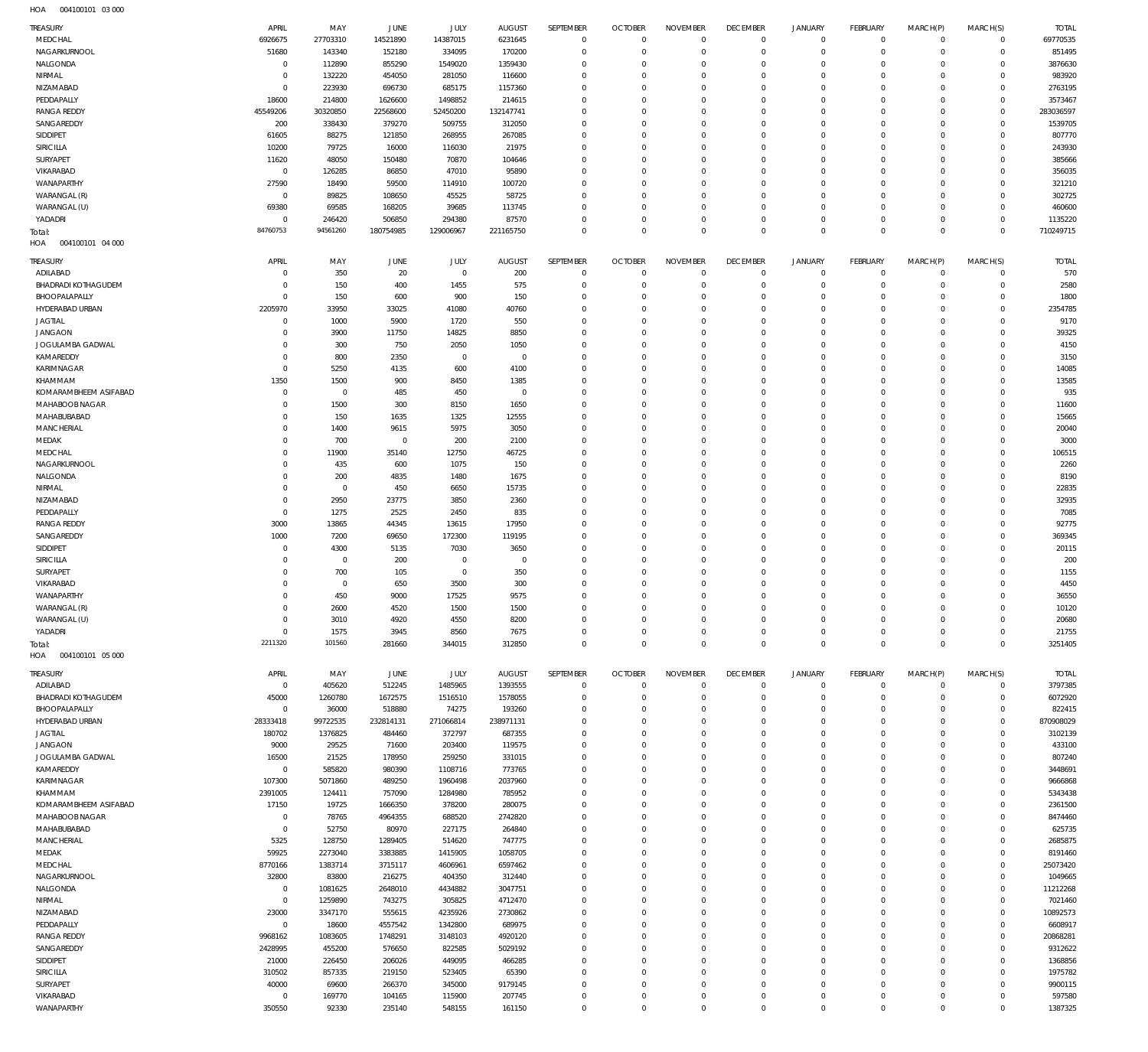004100101 05 000 HOA

| <b>TREASURY</b><br>WARANGAL (R)        | APRIL<br>$\mathbf 0$     | MAY<br>111875              | JUNE<br>86525         | JULY<br>174565             | <b>AUGUST</b><br>226225    | SEPTEMBER<br>$\mathbf 0$    | <b>OCTOBER</b><br>$\overline{0}$ | <b>NOVEMBER</b><br>$^{\circ}$    | <b>DECEMBER</b><br>$\mathbf 0$   | <b>JANUARY</b><br>$\overline{0}$ | <b>FEBRUARY</b><br>$\mathbf 0$ | MARCH(P)<br>$^{\circ}$   | MARCH(S)<br>$\circ$            | <b>TOTAL</b><br>599190 |
|----------------------------------------|--------------------------|----------------------------|-----------------------|----------------------------|----------------------------|-----------------------------|----------------------------------|----------------------------------|----------------------------------|----------------------------------|--------------------------------|--------------------------|--------------------------------|------------------------|
| WARANGAL (U)                           | 85590                    | 1111900                    | 1538647               | 1517805                    | 764400                     | $\mathbf 0$                 | $\mathbf 0$                      | $\overline{0}$                   | $\mathbf 0$                      | $\Omega$                         | $\mathbf 0$                    | $^{\circ}$               | $\mathbf 0$                    | 5018342                |
| YADADRI                                | 204000<br>53400090       | 431333<br>122972128        | 1231840               | 1407050                    | 258840                     | $\mathbf 0$<br>$\Omega$     | $\overline{0}$                   | $\mathbf 0$                      | $\mathbf 0$                      | $\Omega$                         | $\mathbf 0$<br>$\Omega$        | $\Omega$                 | $\mathbf 0$                    | 3533063                |
| Total:<br>HOA<br>004100101 06 000      |                          |                            | 268513174             | 306940032                  | 291335290                  |                             | $\overline{0}$                   | $\mathbf 0$                      | $\mathbf 0$                      | $\Omega$                         |                                | $\Omega$                 | $\mathbf 0$                    | 1043160714             |
| TREASURY                               | APRIL                    | MAY                        |                       |                            |                            | SEPTEMBER                   | <b>OCTOBER</b>                   | <b>NOVEMBER</b>                  | <b>DECEMBER</b>                  | <b>JANUARY</b>                   | <b>FEBRUARY</b>                |                          |                                | <b>TOTAL</b>           |
| ADILABAD                               | $^{\circ}$               | 240750                     | JUNE<br>202100        | JULY<br>641950             | <b>AUGUST</b><br>349050    | $^{\circ}$                  | $\overline{0}$                   | $\overline{0}$                   | $\overline{0}$                   | $\overline{0}$                   | $\circ$                        | MARCH(P)<br>$\mathbf{0}$ | MARCH(S)<br>$\circ$            | 1433850                |
| <b>BHADRADI KOTHAGUDEM</b>             | $\Omega$                 | 86500                      | 196900                | 162250                     | 125450                     | $\mathbf 0$                 | $\mathbf 0$                      | $\Omega$                         | $\mathbf 0$                      | $\Omega$                         | $\mathbf 0$                    | $\Omega$                 | $\mathbf 0$                    | 571100                 |
| BHOOPALAPALLY                          | $\Omega$                 | $\mathbf 0$                | 1500                  | 410                        | 1000                       | $\Omega$                    | $^{\circ}$                       | $\Omega$                         | $\Omega$                         | $\Omega$                         | $^{\circ}$                     | $\Omega$                 | $\Omega$                       | 2910                   |
| HYDERABAD URBAN                        | 174215                   | 315150                     | 387830                | 1608645                    | 217710                     | $\Omega$                    | $\Omega$                         | $\Omega$                         | $^{\circ}$                       | $\Omega$                         | $^{\circ}$                     | $\Omega$                 | $\Omega$                       | 2703550                |
| <b>JAGTIAL</b>                         | $\mathbf 0$<br>$\Omega$  | $\mathbf 0$<br>$\mathbf 0$ | $\overline{0}$        | $\mathbf 0$<br>$\mathbf 0$ | 1500                       | $\Omega$<br>$\Omega$        | $^{\circ}$                       | $\Omega$<br>$\Omega$             | $^{\circ}$                       | $\Omega$                         | $\Omega$<br>$\Omega$           | $\Omega$                 | $\Omega$<br>$\Omega$           | 1500                   |
| <b>JANGAON</b><br>JOGULAMBA GADWAL     | $\Omega$                 | 21000                      | 700<br>55300          | 54100                      | 1000<br>60100              | $\Omega$                    | $^{\circ}$<br>$\Omega$           | $\Omega$                         | $^{\circ}$<br>$\Omega$           | $\Omega$<br>$\Omega$             | $\Omega$                       | $\Omega$<br>$\Omega$     | $\Omega$                       | 1700<br>190500         |
| KAMAREDDY                              | 12000                    | 16000                      | 63200                 | 70750                      | 62100                      | $\mathbf 0$                 | $^{\circ}$                       | $\Omega$                         | $\overline{0}$                   | $\Omega$                         | $^{\circ}$                     | $\Omega$                 | $\Omega$                       | 224050                 |
| KARIMNAGAR                             | $\Omega$                 | $^{\circ}$                 | 2250                  | 5600                       | 3350                       | $\Omega$                    | $\Omega$                         | $\Omega$                         | $^{\circ}$                       | $\Omega$                         | $\Omega$                       | $\Omega$                 | $\Omega$                       | 11200                  |
| KHAMMAM                                | $\Omega$                 | 14100                      | 81550                 | 84550                      | 90250                      | $\mathbf 0$                 | $^{\circ}$                       | $\Omega$                         | $\overline{0}$                   | $\Omega$                         | $^{\circ}$                     | $\Omega$                 | $\Omega$                       | 270450                 |
| KOMARAMBHEEM ASIFABAD                  | $\Omega$                 | 10200                      | 11200                 | 12600                      | 15800                      | $\Omega$                    | $\Omega$                         | $\Omega$                         | $\Omega$                         | $\Omega$                         | $\Omega$                       | $\Omega$                 | $\Omega$                       | 49800                  |
| MAHABOOB NAGAR<br>MAHABUBABAD          | $\Omega$<br>$\Omega$     | 30090<br>$^{\circ}$        | 269120<br>$\mathbf 0$ | 121160<br>1200             | 251100<br>$\overline{0}$   | $\mathbf 0$<br>$\Omega$     | $^{\circ}$<br>$\Omega$           | $\Omega$<br>$\Omega$             | $^{\circ}$<br>$\Omega$           | $\Omega$<br>$\Omega$             | $^{\circ}$<br>$\Omega$         | $\Omega$<br>-C           | $\Omega$<br>$\Omega$           | 671470<br>1200         |
| <b>MANCHERIAL</b>                      | $\Omega$                 | $\mathbf 0$                | 550                   | 1510                       | 200                        | $\mathbf 0$                 | $^{\circ}$                       | $\Omega$                         | $^{\circ}$                       | $\Omega$                         | $^{\circ}$                     | $\Omega$                 | $\Omega$                       | 2260                   |
| MEDAK                                  | $\Omega$                 | $\mathbf 0$                | 400                   | 3275                       | $\overline{0}$             | $\Omega$                    | $\Omega$                         | $\Omega$                         | $\Omega$                         | $\Omega$                         | $\Omega$                       | -C                       | $\Omega$                       | 3675                   |
| MEDCHAL                                | 2300                     | 16950                      | 47375                 | 45860                      | 35235                      | $\Omega$                    | $^{\circ}$                       | $\Omega$                         | $^{\circ}$                       | $\Omega$                         | $^{\circ}$                     | $\Omega$                 | $\Omega$                       | 147720                 |
| NAGARKURNOOL                           | $\Omega$                 | $^{\circ}$                 | 1500                  | 400                        | 1100                       | $\Omega$                    | $\Omega$                         | $\Omega$                         | $\Omega$                         | $\Omega$                         | $\Omega$                       | -C                       | $\Omega$                       | 3000                   |
| NALGONDA<br>NIRMAL                     | $\Omega$<br>$\Omega$     | 47150<br>8200              | 178900                | 152550                     | 199450<br>14000            | $\Omega$<br>$\Omega$        | $^{\circ}$<br>$\Omega$           | $\Omega$<br>$\Omega$             | $^{\circ}$<br>$\Omega$           | $\Omega$<br>$\Omega$             | $^{\circ}$<br>$\Omega$         | $\Omega$<br>-C           | $\Omega$<br>$\Omega$           | 578050<br>49400        |
| NIZAMABAD                              | $\Omega$                 | 229850                     | 15000<br>630460       | 12200<br>386620            | 219760                     | $\Omega$                    | $\Omega$                         | $\Omega$                         | $^{\circ}$                       | $\Omega$                         | $^{\circ}$                     | $\Omega$                 | $\Omega$                       | 1466690                |
| PEDDAPALLY                             | $\mathbf 0$              | $\mathbf 0$                | 1500                  | 7350                       | 3100                       | $\Omega$                    | $\Omega$                         | $\Omega$                         | $\Omega$                         | $\Omega$                         | $\Omega$                       | -C                       | $\Omega$                       | 11950                  |
| <b>RANGA REDDY</b>                     | 7850                     | 6860                       | 33780                 | 104463                     | 62751                      | $\Omega$                    | $\Omega$                         | $\Omega$                         | $^{\circ}$                       | $\Omega$                         | $^{\circ}$                     | $\Omega$                 | $\Omega$                       | 215704                 |
| SANGAREDDY                             | $\Omega$                 | 40000                      | 171800                | 174500                     | 214600                     | $\Omega$                    | $\Omega$                         | $\Omega$                         | $\Omega$                         | $\Omega$                         | $\Omega$                       | -C                       | $\Omega$                       | 600900                 |
| SIDDIPET                               | $\Omega$                 | 50                         | 200                   | 250                        | 11500                      | $\Omega$                    | $\Omega$                         | $\Omega$                         | $^{\circ}$                       | $\Omega$                         | $^{\circ}$                     | $\Omega$                 | $\Omega$                       | 12000                  |
| SIRICILLA<br>SURYAPET                  | $\Omega$<br>$\Omega$     | 50<br>72000                | $\mathbf 0$<br>226850 | 450<br>248130              | 200<br>312950              | $\Omega$<br>$\Omega$        | $\overline{0}$<br>$\Omega$       | $\Omega$<br>$\Omega$             | $\Omega$<br>$^{\circ}$           | $\Omega$<br>$\Omega$             | $\Omega$<br>$\Omega$           | $\Omega$<br>$\Omega$     | $\Omega$<br>$\Omega$           | 700<br>859930          |
| VIKARABAD                              | 0                        | 3300                       | 4600                  | 9650                       | 2000                       | $\Omega$                    | $\Omega$                         | $\Omega$                         | $\Omega$                         | $\Omega$                         | $\Omega$                       | $\Omega$                 | $\Omega$                       | 19550                  |
| WANAPARTHY                             | $\Omega$                 | 1300                       | 1550                  | 2300                       | 1100                       | $\Omega$                    | $\Omega$                         | $\Omega$                         | $^{\circ}$                       | $\Omega$                         | $\Omega$                       | $\Omega$                 | $\Omega$                       | 6250                   |
| WARANGAL (R)                           | $\Omega$                 | $\mathbf 0$                | $\overline{0}$        | 501                        | 1000                       | $\Omega$                    | $\Omega$                         | $\Omega$                         | $\Omega$                         | $\Omega$                         | $\Omega$                       | $\Omega$                 | $\Omega$                       | 1501                   |
| WARANGAL (U)                           | $\Omega$                 | $\mathbf 0$                | 900                   | 5200                       | $\mathbf 0$                | $\Omega$                    | $^{\circ}$                       | $\Omega$                         | $\overline{0}$                   | $\Omega$                         | $^{\circ}$                     | $\Omega$                 | $\Omega$                       | 6100                   |
| YADADRI                                | $\Omega$<br>196365       | $\mathbf 0$<br>1159500     | 500<br>2587515        | 1250<br>3919674            | 4600<br>2261956            | $\Omega$<br>$\Omega$        | $\mathbf{0}$<br>$\Omega$         | $\Omega$<br>$\Omega$             | $\overline{0}$<br>$\overline{0}$ | $\Omega$<br>$\Omega$             | $\mathbf 0$<br>$\Omega$        | $\Omega$<br>$\Omega$     | $\circ$<br>$\overline{0}$      | 6350<br>10125010       |
| Total:                                 |                          |                            |                       |                            |                            |                             |                                  |                                  |                                  |                                  |                                |                          |                                |                        |
|                                        |                          |                            |                       |                            |                            |                             |                                  |                                  |                                  |                                  |                                |                          |                                |                        |
| HOA<br>004100101 07 000                |                          |                            |                       |                            |                            |                             |                                  |                                  |                                  |                                  |                                |                          |                                |                        |
| TREASURY                               | APRIL                    | MAY                        | JUNE                  | JULY                       | <b>AUGUST</b>              | SEPTEMBER                   | <b>OCTOBER</b>                   | <b>NOVEMBER</b>                  | <b>DECEMBER</b>                  | <b>JANUARY</b>                   | <b>FEBRUARY</b>                | MARCH(P)                 | MARCH(S)                       | <b>TOTAL</b>           |
| ADILABAD<br><b>BHADRADI KOTHAGUDEM</b> | $^{\circ}$<br>$^{\circ}$ | 195330                     | $\overline{0}$        | 541075                     | 7000<br>$\overline{0}$     | $^{\circ}$<br>$\mathbf 0$   | $\overline{0}$<br>$\overline{0}$ | $\overline{0}$<br>$\Omega$       | $\overline{0}$<br>$\overline{0}$ | $\overline{0}$<br>$\Omega$       | $\circ$<br>$\mathbf 0$         | $^{\circ}$<br>$\Omega$   | $\circ$<br>$\mathsf{O}\xspace$ | 743405                 |
| BHOOPALAPALLY                          | $\mathbf 0$              | 5000<br>$\overline{0}$     | 9000<br>2500          | 6000<br>275                | 200                        | $\mathbf 0$                 | $\mathbf{0}$                     | $\Omega$                         | $\mathbf 0$                      | $\Omega$                         | $^{\circ}$                     | $\Omega$                 | $\mathbf 0$                    | 20000<br>2975          |
| HYDERABAD URBAN                        | 34200                    | 1883600                    | 6180196               | 4149870                    | 908760                     | $\mathbf 0$                 | $\mathbf{0}$                     | $\Omega$                         | $\mathbf 0$                      | $\Omega$                         | $\circ$                        | $\Omega$                 | $\mathbf 0$                    | 13156626               |
| <b>JAGTIAL</b>                         | $\mathbf 0$              | 1225160                    | 403200                | 583875                     | 20000                      | $\Omega$                    | $\mathbf{0}$                     | $\Omega$                         | $\mathbf 0$                      | $\Omega$                         | $^{\circ}$                     | $\Omega$                 | $\circ$                        | 2232235                |
| <b>JANGAON</b>                         | $\Omega$                 | $\mathbf 0$                | 0                     | 2000                       | 1000                       | $\mathbf 0$                 | $\mathbf{0}$                     | $\Omega$                         | $\mathbf 0$                      | $\Omega$                         | $\circ$                        | $\Omega$                 | $\circ$                        | 3000                   |
| JOGULAMBA GADWAL                       | $\Omega$<br>0            | 5000                       | 4000                  | 13000                      | 2000                       | $\Omega$<br>$\mathbf{0}$    | $\Omega$<br>$\overline{0}$       | $\Omega$<br>0                    | $\overline{0}$<br>$\Omega$       | $\Omega$                         | $\Omega$<br>$\Omega$           | $\Omega$<br>$\Omega$     | $\Omega$<br>0                  | 24000                  |
| KAMAREDDY<br><b>KARIMNAGAR</b>         | $\mathbf 0$              | 94600<br>5100              | 365600<br>23400       | 667900<br>30500            | 464550<br>12000            | $\mathbf 0$                 | $\mathbf 0$                      | $\mathbf 0$                      | $\overline{0}$                   | $\Omega$                         | $\circ$                        | $\Omega$                 | $\mathbf 0$                    | 1592650<br>71000       |
| KHAMMAM                                | 2000                     | 33000                      | 9000                  | 788595                     | 5000                       | $\mathbf 0$                 | $\overline{0}$                   | $\mathbf 0$                      | $\mathbf 0$                      | $\Omega$                         | $\mathbf 0$                    | $^{\circ}$               | $\mathbf 0$                    | 837595                 |
| KOMARAMBHEEM ASIFABAD                  | $\mathbf 0$              | 2000                       | 2000                  | 1000                       | $\overline{0}$             | $\mathbf 0$                 | $\mathbf 0$                      | $\Omega$                         | $\mathbf 0$                      | $\Omega$                         | $\Omega$                       | $\Omega$                 | $\circ$                        | 5000                   |
| MAHABOOB NAGAR                         | $^{\circ}$               | 1000                       | 1150                  | 4600                       | 30660                      | $\mathbf 0$                 | $\overline{0}$                   | $\Omega$                         | $\mathbf 0$                      | $\Omega$                         | $\circ$                        | $\Omega$                 | $\mathbf 0$                    | 37410                  |
| MAHABUBABAD                            | $\Omega$<br>$\mathbf 0$  | 3000                       | 1000                  | 350                        | 2000                       | $\mathbf 0$<br>$\mathbf 0$  | $\mathbf 0$<br>$\mathbf 0$       | $\Omega$<br>$\Omega$             | $\mathbf 0$<br>$\overline{0}$    | $\Omega$<br>$\Omega$             | $\Omega$<br>$\circ$            | $\Omega$<br>$\Omega$     | $\mathbf 0$                    | 6350                   |
| <b>MANCHERIAL</b><br>MEDAK             | $\mathbf 0$              | 4000<br>11225              | 280950<br>2000        | 5035<br>19225              | 3000<br>3825               | $\mathbf 0$                 | $\mathbf 0$                      | $\Omega$                         | $\mathbf 0$                      | $\Omega$                         | $\Omega$                       | $\Omega$                 | $\mathbf 0$<br>$\Omega$        | 292985<br>36275        |
| MEDCHAL                                | 13000                    | 6000                       | 40000                 | 69900                      | 17500                      | $\mathbf 0$                 | $\mathbf 0$                      | $\Omega$                         | $\overline{0}$                   | $\Omega$                         | $\circ$                        | $\Omega$                 | $\circ$                        | 146400                 |
| NAGARKURNOOL                           | $\mathbf 0$              | 2350                       | 6000                  | 10000                      | 2900                       | $\mathbf 0$                 | $\mathbf 0$                      | $\Omega$                         | $\mathbf 0$                      | $\Omega$                         | $\circ$                        | $\Omega$                 | $\mathbf 0$                    | 21250                  |
| NALGONDA                               | $\Omega$                 | 21000                      | 17000                 | 8000                       | 4000                       | $\mathbf 0$                 | $\mathbf 0$                      | $\Omega$                         | $\overline{0}$                   | $\Omega$                         | $\circ$                        | $\Omega$                 | $\circ$                        | 50000                  |
| NIRMAL                                 | $\Omega$<br>$\Omega$     | $\mathbf 0$                | 3100                  | $\overline{0}$             | 4000                       | $\mathbf 0$<br>$\mathbf 0$  | $\mathbf 0$<br>$\mathbf 0$       | $\Omega$<br>$\Omega$             | $\mathbf 0$                      | $\Omega$<br>$\Omega$             | $\circ$<br>$\circ$             | $\Omega$<br>$\Omega$     | $\mathbf 0$<br>$\circ$         | 7100                   |
| NIZAMABAD<br>PEDDAPALLY                | $^{\circ}$               | 50000<br>2000              | 39400<br>2000         | 17000<br>7000              | 17200<br>$\overline{0}$    | $\mathbf 0$                 | $\mathbf{0}$                     | $\Omega$                         | $\mathbf 0$<br>$\mathbf 0$       | $\Omega$                         | $\circ$                        | $\Omega$                 | $\mathbf 0$                    | 123600<br>11000        |
| <b>RANGA REDDY</b>                     | 13000                    | 9000                       | 3100                  | 10805                      | 29000                      | $\mathbf 0$                 | $\mathbf{0}$                     | $\Omega$                         | $\mathbf 0$                      | $\Omega$                         | $\circ$                        | $\Omega$                 | $\circ$                        | 64905                  |
| SANGAREDDY                             | $\mathbf 0$              | 1000                       | 46000                 | 100000                     | 113000                     | $\mathbf 0$                 | $\mathbf{0}$                     | $\Omega$                         | $\mathbf 0$                      | $\Omega$                         | $\circ$                        | $\Omega$                 | $\circ$                        | 260000                 |
| SIDDIPET                               | $\Omega$                 | 14160                      | 3000                  | 15260                      | 1000                       | $\mathbf 0$                 | $\mathbf{0}$                     | $\Omega$                         | $\mathbf 0$                      | $\Omega$                         | $\circ$                        | $\Omega$                 | $\mathbf 0$                    | 33420                  |
| SIRICILLA                              | 10000                    | $\overline{0}$             | $\overline{0}$        | 10000                      | $\overline{0}$             | $\mathbf 0$                 | $\mathbf{0}$                     | $\Omega$                         | $\overline{0}$                   | $\Omega$                         | $\circ$                        | $\Omega$                 | $\mathbf 0$                    | 20000                  |
| SURYAPET<br>VIKARABAD                  | 1000<br>$\mathbf 0$      | 3000<br>1000               | 7000<br>4000          | 8000<br>12000              | 19000<br>12000             | $\mathbf 0$<br>$\mathbf 0$  | $\mathbf{0}$<br>$\mathbf{0}$     | $\Omega$<br>$\Omega$             | $\mathbf 0$<br>$\overline{0}$    | $\Omega$<br>$\Omega$             | $\circ$<br>$\circ$             | $\Omega$<br>$\Omega$     | $\mathbf 0$<br>$\circ$         | 38000<br>29000         |
| WANAPARTHY                             | $\Omega$                 | 2000                       | 15000                 | 2000                       | 4000                       | $\mathbf 0$                 | $\mathbf{0}$                     | $\Omega$                         | $\mathbf 0$                      | $\Omega$                         | $\circ$                        | $\Omega$                 | $\mathbf 0$                    | 23000                  |
| WARANGAL (U)                           | $\Omega$                 | $\mathbb O$                | 11100                 | $\mathbf 0$                | $\overline{0}$             | $\mathbf 0$                 | $\mathbf{0}$                     | $\Omega$                         | $\mathbf 0$                      | $\Omega$                         | $\circ$                        | $\Omega$                 | $\mathbf 0$                    | 11100                  |
| YADADRI                                | $\mathbf 0$              | $\mathbb O$                | 10000                 | 21110                      | 1000                       | $\mathbf 0$                 | $\mathbf 0$                      | $\mathbf 0$                      | $\mathbf 0$                      | $\Omega$                         | $\mathbf 0$                    | $^{\circ}$               | $\mathbf 0$                    | 32110                  |
| Total:                                 | 73200                    | 3579525                    | 7490696               | 7104375                    | 1684595                    | $\Omega$                    | $\mathbf{0}$                     | $\mathbf 0$                      | $\mathbf 0$                      | $\overline{0}$                   | $\mathbf{0}$                   | $\Omega$                 | $\mathbb O$                    | 19932391               |
| 004100102 01 000<br>HOA                |                          |                            |                       |                            |                            |                             |                                  |                                  |                                  |                                  |                                |                          |                                |                        |
| TREASURY                               | APRIL                    | MAY                        | JUNE                  | JULY                       | <b>AUGUST</b>              | SEPTEMBER                   | <b>OCTOBER</b>                   | <b>NOVEMBER</b>                  | <b>DECEMBER</b>                  | JANUARY                          | <b>FEBRUARY</b>                | MARCH(P)                 | MARCH(S)                       | <b>TOTAL</b>           |
| HYDERABAD URBAN<br>KHAMMAM             | $\Omega$<br>$\Omega$     | $\mathbf 0$<br>$\mathbf 0$ | $-20495$<br>3393      | $\mathbf 0$<br>$\Omega$    | $\mathbf 0$<br>$\mathbf 0$ | $\mathbf{0}$<br>$\mathbf 0$ | $\mathbf 0$<br>$\overline{0}$    | $\overline{0}$<br>$\overline{0}$ | $\overline{0}$<br>$\mathbf 0$    | $\Omega$<br>$\Omega$             | $^{\circ}$<br>$\circ$          | $\Omega$<br>$^{\circ}$   | $\circ$<br>$\circ$             | $-20495$<br>3393       |
| SIDDIPET                               | $\mathbf 0$              | $\mathbf 0$<br>$\mathbb O$ | 3010                  | $\mathbf 0$                | $\mathbf 0$                | $\mathbf 0$                 | $\mathbf 0$                      | $\mathbf 0$                      | $\mathbf 0$                      | $\mathbf 0$                      | $\circ$                        | $^{\circ}$               | 0                              | 3010                   |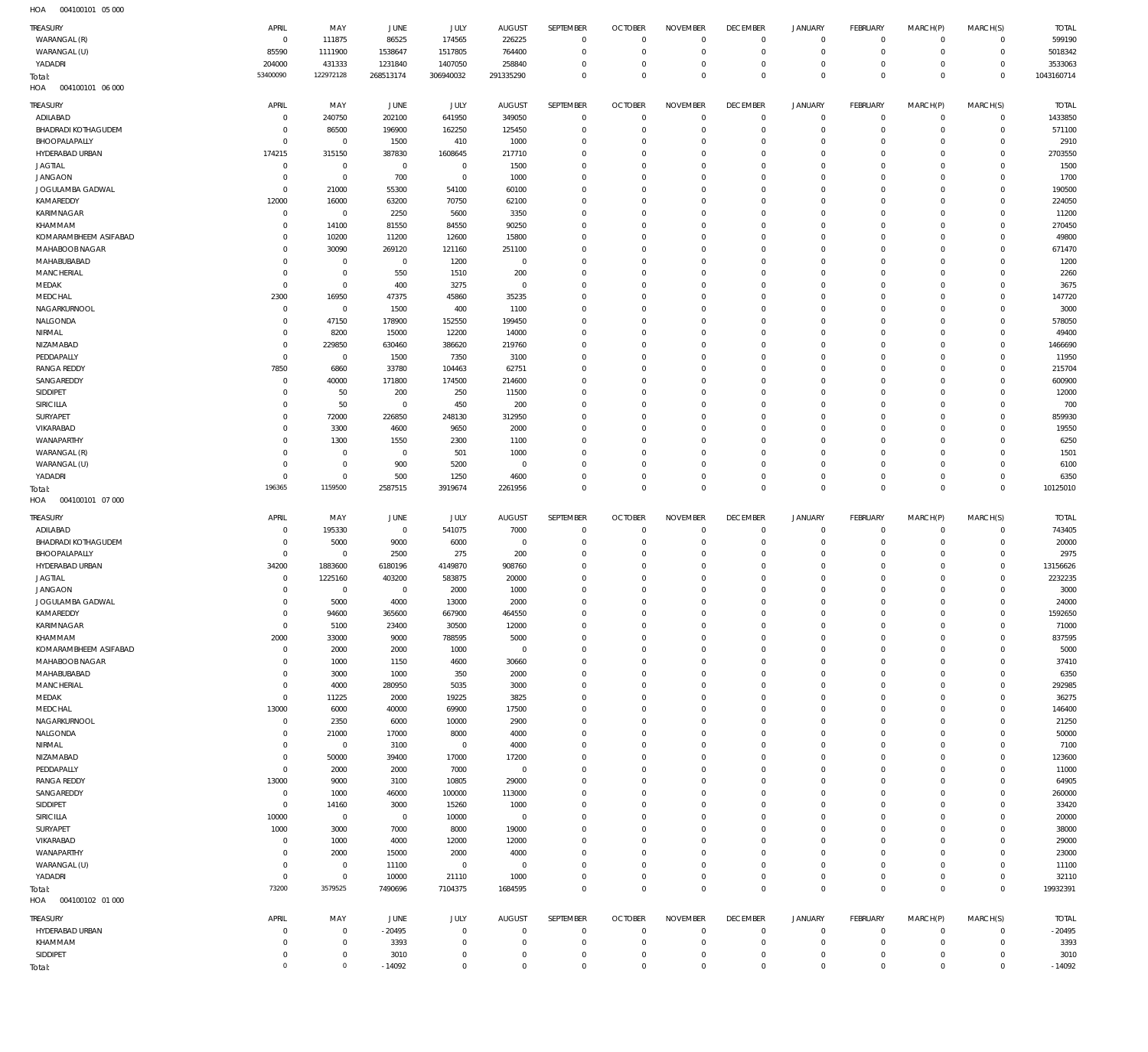004100102 02 000 HOA

| <b>TREASURY</b>                        | APRIL                      | MAY                      | JUNE                  | <b>JULY</b>          | <b>AUGUST</b>       | SEPTEMBER                     | <b>OCTOBER</b>                   | <b>NOVEMBER</b>             | <b>DECEMBER</b>            | <b>JANUARY</b>             | <b>FEBRUARY</b>                  | MARCH(P)                   | MARCH(S)                         | <b>TOTAL</b>           |
|----------------------------------------|----------------------------|--------------------------|-----------------------|----------------------|---------------------|-------------------------------|----------------------------------|-----------------------------|----------------------------|----------------------------|----------------------------------|----------------------------|----------------------------------|------------------------|
| JOGULAMBA GADWAL<br>NIZAMABAD          | $\mathbf 0$<br>$\mathbf 0$ | 63380<br>$\overline{0}$  | 114990<br>$\mathbf 0$ | 129930<br>102360     | 136990<br>27810     | $\overline{0}$<br>$\mathbf 0$ | $\overline{0}$<br>$\overline{0}$ | $\mathbf 0$<br>$\mathbb O$  | $^{\circ}$<br>$^{\circ}$   | $\mathbf 0$<br>$\mathbf 0$ | $\overline{0}$<br>$\overline{0}$ | $\mathbf 0$<br>$\mathbf 0$ | $\overline{0}$<br>$\overline{0}$ | 445290<br>130170       |
| Total:                                 | $\Omega$                   | 63380                    | 114990                | 232290               | 164800              | $\mathbf 0$                   | $\Omega$                         | $\mathbf 0$                 | $\mathbf{0}$               | $\mathbf 0$                | $\overline{0}$                   | $\mathbf 0$                | $\mathbf{0}$                     | 575460                 |
| 004100102 03 000<br>HOA                |                            |                          |                       |                      |                     |                               |                                  |                             |                            |                            |                                  |                            |                                  |                        |
| TREASURY                               | APRIL                      | MAY                      | JUNE                  | JULY                 | AUGUST              | SEPTEMBER                     | <b>OCTOBER</b>                   | <b>NOVEMBER</b>             | <b>DECEMBER</b>            | <b>JANUARY</b>             | <b>FEBRUARY</b>                  | MARCH(P)                   | MARCH(S)                         | <b>TOTAL</b>           |
| ADILABAD                               | $\mathbf 0$                | 1395370                  | 2529225               | 10109095             | 6748175             | $\mathbf 0$                   | $\overline{0}$                   | $\mathbb O$                 | $\mathbf{0}$               | $\mathsf{O}$               | $\overline{0}$                   | $\mathbf 0$                | $\overline{0}$                   | 20781865               |
| <b>BHADRADI KOTHAGUDEM</b>             | 62670                      | 7550260                  | 7765250               | 6141025              | 13848390            | $\mathbf 0$                   | $\overline{0}$                   | $\mathbb O$                 | $\overline{0}$             | $\mathbf 0$                | $^{\circ}$                       | $\mathbf 0$                | $\overline{0}$                   | 35367595               |
| BHOOPALAPALLY<br>HYDERABAD URBAN       | 56720<br>43144148          | 14208825<br>286501455    | 314880<br>166301820   | 104000<br>306127780  | 863960<br>318863530 | $\mathbf 0$<br>$\mathbf 0$    | $\Omega$<br>$\Omega$             | $\mathbf 0$<br>$\mathbf 0$  | $\mathbf 0$<br>0           | $\mathbf 0$<br>$\mathbf 0$ | $^{\circ}$<br>$^{\circ}$         | $\Omega$<br>$\Omega$       | $\overline{0}$<br>$\mathbf 0$    | 15548385<br>1120938733 |
| <b>JAGTIAL</b>                         | 134521                     | 2439304                  | 3552142               | 2883649              | 239875              | $\mathbf 0$                   | $\Omega$                         | $\mathbf 0$                 | 0                          | $\mathbf 0$                | $^{\circ}$                       | $\Omega$                   | $\overline{0}$                   | 9249491                |
| <b>JANGAON</b>                         | 51110                      | 29435                    | 103370                | 160570               | 185125              | $\mathbf 0$                   | $\Omega$                         | $\mathbf 0$                 | 0                          | $\mathbf 0$                | $^{\circ}$                       | $\Omega$                   | $\mathbf 0$                      | 529610                 |
| JOGULAMBA GADWAL                       | 94150                      | 152130                   | 1101365               | 1622580              | 989085              | $\mathbf 0$                   | 0                                | $\mathbf 0$                 | 0                          | $\mathbf 0$                | $^{\circ}$                       | 0                          | $\mathbf 0$                      | 3959310                |
| KAMAREDDY                              | 260250                     | 575385                   | 4590550               | 4242360              | 4128565             | $\Omega$                      | $\Omega$                         | $\mathbf 0$                 | $\Omega$                   | $\mathbf 0$                | $^{\circ}$                       | $\Omega$                   | $\mathbf 0$                      | 13797110               |
| KARIMNAGAR                             | $\mathbf 0$                | 5223945                  | 1003665               | 13566325             | 11390599            | $\mathbf 0$                   | 0                                | $\mathbf 0$                 | 0                          | $\mathbf 0$                | $^{\circ}$                       | $\Omega$                   | $\mathbf 0$                      | 31184534               |
| KHAMMAM<br>KOMARAMBHEEM ASIFABAD       | 3125894<br>113895          | 375905<br>148270         | 1826580<br>20685860   | 10368500<br>5866485  | 1264970<br>3401595  | $\mathbf 0$<br>$\mathbf 0$    | $\Omega$<br>0                    | $\mathbf 0$<br>$\mathbf 0$  | 0<br>0                     | $\mathbf 0$<br>$\mathbf 0$ | $^{\circ}$<br>$^{\circ}$         | $\Omega$<br>$\Omega$       | $\mathbf 0$<br>$\mathbf 0$       | 16961849<br>30216105   |
| MAHABOOB NAGAR                         | $\mathbf 0$                | 258830                   | 3754345               | 996670               | 12154445            | $\mathbf 0$                   | $\Omega$                         | $\mathbf 0$                 | 0                          | $\mathbf 0$                | $^{\circ}$                       | $\Omega$                   | $\mathbf 0$                      | 17164290               |
| MAHABUBABAD                            | $\mathbf 0$                | 131200                   | 174800                | 280325               | 293305              | $\mathbf 0$                   | $\Omega$                         | $\mathbf 0$                 | 0                          | $\mathbf 0$                | $^{\circ}$                       | $\Omega$                   | $\mathbf 0$                      | 879630                 |
| MANCHERIAL                             | $\mathbf 0$                | 368870                   | 8756962               | 4656516              | 6447590             | $\mathbf 0$                   | $^{\circ}$                       | $\mathbf 0$                 | 0                          | $\mathbf 0$                | $^{\circ}$                       | $\Omega$                   | $\mathbf 0$                      | 20229938               |
| MEDAK                                  | 21500                      | 6444505                  | 7254210               | 1222395              | 2543115             | $\mathbf 0$                   | $\Omega$                         | $\mathbf 0$                 | 0                          | $\mathbf 0$                | $^{\circ}$                       | $\Omega$                   | $\mathbf 0$                      | 17485725               |
| MEDCHAL                                | 1120820                    | 2574330                  | 2006431               | 3417945              | 14802120            | $\mathbf 0$                   | 0                                | $\mathbf 0$                 | 0                          | $\mathbf 0$                | $^{\circ}$                       | $\Omega$                   | $\mathbf 0$                      | 23921646               |
| NAGARKURNOOL<br>NALGONDA               | 68700<br>331590            | 113145<br>3242240        | 328790<br>13070930    | 3391220<br>18329860  | 318874<br>21857961  | $\mathbf 0$<br>$\mathbf 0$    | $\Omega$<br>$^{\circ}$           | $\mathbf 0$<br>$\mathbf 0$  | 0<br>0                     | $\mathbf 0$<br>$\mathbf 0$ | $^{\circ}$<br>$^{\circ}$         | $\Omega$<br>$\Omega$       | $\mathbf 0$<br>$\mathbf 0$       | 4220729<br>56832581    |
| NIRMAL                                 | 118300                     | 782090                   | 2309050               | 484625               | 4000250             | $\mathbf 0$                   | $\Omega$                         | $\mathbf 0$                 | 0                          | $\mathbf 0$                | $^{\circ}$                       | $\Omega$                   | $\mathbf 0$                      | 7694315                |
| NIZAMABAD                              | $\mathbf 0$                | 3278755                  | 756555                | 21585175             | 15020338            | $\mathbf 0$                   | $\Omega$                         | $\mathbf 0$                 | 0                          | $\mathbf 0$                | $^{\circ}$                       | $\Omega$                   | $\mathbf 0$                      | 40640823               |
| PEDDAPALLY                             | 147200                     | 289330                   | 27344715              | 9921544              | 1294590             | $\mathbf 0$                   | $\Omega$                         | $\mathbf 0$                 | 0                          | $\mathbf 0$                | $^{\circ}$                       | $\Omega$                   | $\mathbf 0$                      | 38997379               |
| <b>RANGA REDDY</b>                     | 1475712                    | 874015                   | 2350190               | 5207047              | 3003030             | $\mathbf 0$                   | $\Omega$                         | $\mathbf 0$                 | 0                          | $\mathbf 0$                | $^{\circ}$                       | $\Omega$                   | $\mathbf 0$                      | 12909994               |
| SANGAREDDY                             | 24150260                   | 1071078                  | 2029710               | 2387005              | 13291050            | $\mathbf 0$                   | $\Omega$                         | $\mathbf 0$                 | 0                          | $\mathbf 0$                | $^{\circ}$                       | $\Omega$                   | $\mathbf 0$                      | 42929103               |
| SIDDIPET<br>SIRICILLA                  | 46560<br>274365            | 158080<br>1756400        | 1321210<br>3048455    | 489370<br>2405895    | 175060<br>240845    | $\mathbf 0$<br>$\mathbf 0$    | $\Omega$<br>0                    | $\mathbf 0$<br>$\mathbf 0$  | $\Omega$<br>0              | $\mathbf 0$<br>$\mathbf 0$ | $^{\circ}$<br>$^{\circ}$         | $\Omega$<br>$\Omega$       | $\mathbf 0$<br>$\mathbf 0$       | 2190280<br>7725960     |
| SURYAPET                               | 130000                     | 864520                   | 2339080               | 2216870              | 34996565            | $\Omega$                      | $\Omega$                         | $\mathbf 0$                 | 0                          | $\mathbf 0$                | $^{\circ}$                       | $\Omega$                   | $\mathbf 0$                      | 40547035               |
| VIKARABAD                              | $\mathbf 0$                | 210670                   | 273040                | 390850               | 146565              | $\mathbf 0$                   | 0                                | $\mathbf 0$                 | 0                          | $\mathbf 0$                | $^{\circ}$                       | $\Omega$                   | $\mathbf 0$                      | 1021125                |
| WANAPARTHY                             | 1553595                    | 92845                    | 1140700               | 7984400              | 172820              | $\Omega$                      | $\Omega$                         | $\mathbf 0$                 | 0                          | $\mathbf 0$                | $^{\circ}$                       | $\Omega$                   | $\mathbf 0$                      | 10944360               |
| WARANGAL (R)                           | $\mathbf 0$                | 304010                   | 6668120               | 311050               | 150590              | $\mathbf 0$                   | $\Omega$                         | $\mathbf 0$                 | 0                          | $\mathbf 0$                | $^{\circ}$                       | $\Omega$                   | $\mathbf 0$                      | 7433770                |
| WARANGAL (U)                           | 200820                     | 1055495                  | 5903655               | 3801505              | 1097575             | $\mathbf 0$                   | $\Omega$                         | $\mathbf 0$                 | $\mathbf 0$                | $\mathbf 0$                | $^{\circ}$                       | $\Omega$                   | $\mathbf 0$                      | 12059050               |
| YADADRI                                | $^{\circ}$<br>76682780     | 1010155<br>343480847     | 6685694<br>307291349  | 4928590<br>455601226 | 332650<br>494263207 | $\mathbf 0$<br>$\mathbf 0$    | $\mathbf 0$<br>$\mathbf 0$       | $\mathbb O$<br>$\mathbf 0$  | $^{\circ}$<br>$\mathbf 0$  | $\mathbf 0$<br>$\mathsf 0$ | $^{\circ}$<br>$\overline{0}$     | 0<br>$\mathbf 0$           | $\mathbf 0$<br>$\overline{0}$    | 12957089<br>1677319409 |
| Total:<br>004100102 04 000<br>HOA      |                            |                          |                       |                      |                     |                               |                                  |                             |                            |                            |                                  |                            |                                  |                        |
|                                        |                            |                          |                       |                      |                     |                               |                                  |                             |                            |                            |                                  |                            |                                  |                        |
| TREASURY                               | APRIL                      | MAY                      | JUNE                  | JULY                 | <b>AUGUST</b>       | SEPTEMBER                     | <b>OCTOBER</b>                   | <b>NOVEMBER</b>             | <b>DECEMBER</b>            | <b>JANUARY</b>             | FEBRUARY                         | MARCH(P)                   | MARCH(S)                         | <b>TOTAL</b>           |
|                                        |                            |                          |                       |                      |                     |                               |                                  |                             |                            |                            |                                  |                            |                                  |                        |
| ADILABAD<br><b>BHADRADI KOTHAGUDEM</b> | $\mathbf 0$<br>1832255     | 119820<br>4358960        | 120390<br>6397820     | 1142960<br>2707970   | 410700<br>3039110   | $\mathbf 0$<br>$\mathbf 0$    | $\Omega$<br>$\overline{0}$       | $\mathbf 0$<br>$\mathbf{0}$ | $^{\circ}$<br>$^{\circ}$   | $\mathbf 0$<br>$\mathbf 0$ | $\overline{0}$<br>$\overline{0}$ | $\mathbf 0$<br>$\mathbf 0$ | $\overline{0}$<br>$\mathbf 0$    | 1793870<br>18336115    |
| BHOOPALAPALLY                          | 96005                      | $\overline{0}$           | 1126535               | 113320               | 282265              | $\mathbf 0$                   | $\Omega$                         | $\mathbf 0$                 | $^{\circ}$                 | $\mathbf 0$                | $^{\circ}$                       | $\Omega$                   | $\mathbf 0$                      | 1618125                |
| HYDERABAD URBAN                        | 182590151                  | 395828672                | 1288849490            | 1565182628           | 1809595703          | $\mathbf 0$                   | 0                                | $\mathbb O$                 | $\mathbf 0$                | $\mathbf 0$                | $^{\circ}$                       | $\Omega$                   | $\overline{0}$                   | 5242046644             |
| <b>JAGTIAL</b>                         | 377695                     | 59880                    | 467850                | 856915               | 542374              | $\mathbf 0$                   | $\Omega$                         | $\mathbf 0$                 | $\mathbf 0$                | $\mathbf 0$                | $^{\circ}$                       | $\Omega$                   | $\mathbf 0$                      | 2304714                |
| <b>JANGAON</b>                         | 26940                      | 5130                     | 122460                | 305030               | 110871              | $\mathbf 0$                   | 0                                | $\mathbb O$                 | $\mathbf 0$                | $\mathbf 0$                | $^{\circ}$                       | $\Omega$                   | $\mathbf 0$                      | 570431                 |
| JOGULAMBA GADWAL                       | 70610                      | 200040                   | 79940                 | 576681               | 234500              | $\mathbf 0$<br>$\Omega$       | $\Omega$<br>$\Omega$             | $\mathbf 0$                 | 0<br>$\Omega$              | $\mathbf 0$                | $^{\circ}$<br>$\Omega$           | $\Omega$<br>$\Omega$       | $\mathbf 0$<br>$\Omega$          | 1161771                |
| KAMAREDDY<br>KARIMNAGAR                | $\mathbf 0$<br>235570      | 306580<br>5975165        | 282830<br>1562060     | 1853605<br>3321815   | 243220<br>1783120   |                               |                                  | $\mathbf 0$                 |                            | $\circ$<br>0               |                                  |                            |                                  | 2686235<br>12877730    |
| KHAMMAM                                | 4211902                    | 71261                    | 1723111               | 3865355              | 739990              | $\mathbf 0$                   | $\mathbf 0$                      | $\mathbf 0$                 | $\mathbf 0$                | $\mathbf 0$                | $^{\circ}$                       | $\mathbf 0$                | $\mathbf 0$                      | 10611619               |
| KOMARAMBHEEM ASIFABAD                  | 310670                     | 3460                     | 555850                | 197545               | 75425               | $\mathbf 0$                   | $^{\circ}$                       | $\mathbb O$                 | 0                          | $\mathbf 0$                | $^{\circ}$                       | $\mathbf 0$                | $\mathbf 0$                      | 1142950                |
| MAHABOOB NAGAR                         | $\mathbf 0$                | 56080                    | 892920                | 528670               | 600160              | $\mathbf 0$                   | $\Omega$                         | $\mathbf 0$                 | $\mathbf 0$                | $\mathbf 0$                | $^{\circ}$                       | $\Omega$                   | $\Omega$                         | 2077830                |
| MAHABUBABAD                            | $\mathbf 0$                | 44550                    | 587590                | 169625               | 112490              | $\mathbf 0$                   | $^{\circ}$                       | $\mathbf 0$                 | 0                          | $\mathbf 0$                | $^{\circ}$                       | $\Omega$                   | $\mathbf 0$                      | 914255                 |
| MANCHERIAL<br>MEDAK                    | 22440<br>7240              | 230690                   | 216155                | 405790               | 274510              | $\mathbf 0$<br>$\mathbf 0$    | $\Omega$<br>$\Omega$             | $\mathbf 0$<br>$\mathbf 0$  | $\mathbf 0$<br>0           | $\mathbf 0$<br>$\mathbf 0$ | $^{\circ}$<br>$^{\circ}$         | $\Omega$<br>$\Omega$       | $\mathbf 0$<br>$\mathbf 0$       | 1149585                |
| MEDCHAL                                | 10174961                   | 1271270<br>1684000       | 104100<br>2365850     | 292460<br>5707090    | 1623090<br>5652895  | $\mathbf 0$                   | 0                                | $\mathbf 0$                 | 0                          | $\mathbf 0$                | $^{\circ}$                       | $\Omega$                   | $\mathbf 0$                      | 3298160<br>25584796    |
| NAGARKURNOOL                           | 48440                      | 68610                    | 279020                | 1792429              | 558840              | $\mathbf 0$                   | $\Omega$                         | $\mathbf 0$                 | 0                          | $\mathbf 0$                | $^{\circ}$                       | $\Omega$                   | $\mathbf 0$                      | 2747339                |
| NALGONDA                               | $\mathbf 0$                | 1310420                  | 3494310               | 5993700              | 5072100             | $\mathbf 0$                   | 0                                | $\mathbf 0$                 | 0                          | $\mathbf 0$                | $^{\circ}$                       | 0                          | $\mathbf 0$                      | 15870530               |
| NIRMAL                                 | 82860                      | 14460                    | 59260                 | 223160               | 38440               | $\mathbf 0$                   | $\Omega$                         | $\mathbf 0$                 | 0                          | $\mathbf 0$                | $^{\circ}$                       | $\Omega$                   | $\mathbf 0$                      | 418180                 |
| NIZAMABAD                              | 67910                      | 974550                   | 552970                | 1525650              | 1861170             | $\mathbf 0$                   | 0                                | $\mathbf 0$                 | 0                          | $\mathbf 0$                | $^{\circ}$                       | 0                          | $\mathbf 0$                      | 4982250                |
| PEDDAPALLY<br><b>RANGA REDDY</b>       | $\mathbf 0$<br>12915084    | $\overline{0}$<br>426460 | 6345490<br>5001552    | 1782530<br>7019652   | 647160<br>3593110   | $\mathbf 0$<br>$\mathbf 0$    | $\Omega$<br>0                    | $\mathbf 0$<br>$\mathbf 0$  | 0<br>$\mathbf 0$           | $\mathbf 0$<br>$\mathbf 0$ | $^{\circ}$<br>$^{\circ}$         | $\Omega$<br>$\Omega$       | $\mathbf 0$<br>$\mathbf 0$       | 8775180<br>28955858    |
| SANGAREDDY                             | 123370                     | 545005                   | 812745                | 1670591              | 4666355             | $\mathbf 0$                   | $\Omega$                         | $\mathbf 0$                 | 0                          | $\mathbf 0$                | $^{\circ}$                       | $\Omega$                   | $\mathbf 0$                      | 7818066                |
| SIDDIPET                               | 83315                      | 65400                    | 171524                | 636475               | 205390              | $\mathbf 0$                   | 0                                | $\mathbf 0$                 | $\mathbf 0$                | $\mathbf 0$                | $^{\circ}$                       | $\Omega$                   | $\mathbf 0$                      | 1162104                |
| <b>SIRICILLA</b>                       | 696635                     | 250800                   | 55650                 | 628470               | 191930              | $\mathbf 0$                   | $\Omega$                         | $\mathbf 0$                 | 0                          | $\mathbf 0$                | $^{\circ}$                       | $\Omega$                   | $\mathbf 0$                      | 1823485                |
| SURYAPET                               | 184080                     | 32970                    | 705860                | 704570               | 6143276             | $\mathbf 0$                   | $\Omega$                         | $\mathbf 0$                 | $\mathbf 0$                | $\mathbf 0$                | $^{\circ}$                       | $\Omega$                   | $\mathbf 0$                      | 7770756                |
| VIKARABAD                              | $\mathbf 0$                | 558855                   | 348190                | 433480               | 403670              | $\mathbf 0$                   | 0<br>$\Omega$                    | $\mathbf 0$                 | 0                          | $\mathbf 0$                | $^{\circ}$                       | $\Omega$<br>$\Omega$       | $\mathbf 0$                      | 1744195                |
| WANAPARTHY<br>WARANGAL (R)             | 146140<br>$\mathbf 0$      | 214450<br>167400         | 153770<br>284840      | 309190<br>404810     | 496540<br>255680    | $\mathbf 0$<br>$\mathbf 0$    | $\Omega$                         | $\mathbf 0$<br>$\mathbf 0$  | $\mathbf 0$<br>0           | $\mathbf 0$<br>$\mathbf 0$ | $^{\circ}$<br>$^{\circ}$         | $\Omega$                   | $\mathbf 0$<br>$\mathbf 0$       | 1320090<br>1112730     |
| WARANGAL (U)                           | 16752480                   | 2063640                  | 6192757               | 2574005              | 2602465             | $\mathbf 0$                   | $\Omega$                         | $\mathbf 0$                 | $\mathbf 0$                | $\mathbf 0$                | $^{\circ}$                       | $\Omega$                   | $\mathbf 0$                      | 30185347               |
| YADADRI                                | 110600                     | 306280                   | 764850                | 428400               | 415960              | $\mathbf 0$                   | $\mathbf 0$                      | $\mathbb O$                 | $^{\circ}$                 | $\mathbf 0$                | $^{\circ}$                       | $\mathbf 0$                | $\mathbf 0$                      | 2026090                |
| Total:                                 | 231167353                  | 417214858                | 1330677739            | 1613354571           | 1852472509          | $\mathbf 0$                   | $\Omega$                         | $\mathbf 0$                 | $\mathbf 0$                | $\mathsf 0$                | $\overline{0}$                   | $\mathbf 0$                | $\Omega$                         | 5444887030             |
| 004100102 05 000<br>HOA                |                            |                          |                       |                      |                     |                               |                                  |                             |                            |                            |                                  |                            |                                  |                        |
| TREASURY                               | APRIL                      | MAY                      | JUNE                  | JULY                 | AUGUST              | SEPTEMBER                     | <b>OCTOBER</b>                   | <b>NOVEMBER</b>             | <b>DECEMBER</b>            | <b>JANUARY</b>             | FEBRUARY                         | MARCH(P)                   | MARCH(S)                         | <b>TOTAL</b>           |
| ADILABAD                               | $\mathbf 0$                | 1050                     | 200                   | 450                  | $\mathbf 0$         | $\mathbf 0$                   | $\overline{0}$                   | $\mathbb O$                 | $^{\circ}$                 | $\mathbf 0$                | $^{\circ}$                       | $\mathbf 0$                | $\overline{0}$                   | 1700                   |
| <b>BHADRADI KOTHAGUDEM</b>             | 1200                       | 19100                    | 14700                 | 12400                | 20450               | $\mathbf 0$                   | 0                                | $\mathbf{0}$                | $\mathbf 0$                | $\mathsf{O}$               | $^{\circ}$                       | $\mathbf 0$                | $\mathbf 0$                      | 67850                  |
| BHOOPALAPALLY                          | $\mathbf 0$                | 10200                    | $^{\circ}$            | $\mathbf{0}$         | $^{\circ}$          | $\mathbf 0$<br>$\mathbf 0$    | 0<br>0                           | $\mathbf 0$<br>$\mathbf 0$  | 0<br>0                     | $\mathbf 0$<br>$\mathbf 0$ | $^{\circ}$<br>0                  | $\mathbf 0$<br>0           | $\mathbf 0$<br>$\mathbf 0$       | 10200                  |
| HYDERABAD URBAN<br><b>JAGTIAL</b>      | 168610<br>$\overline{0}$   | 1986660<br>39300         | 3480250<br>16400      | 3615110<br>20200     | 3171675<br>$\Omega$ | $\Omega$                      | $\Omega$                         | $\mathbf 0$                 | 0                          | $\mathbf 0$                | $^{\circ}$                       | $\Omega$                   | $\mathbf 0$                      | 12422305<br>75900      |
| <b>JANGAON</b>                         | $\mathbf 0$                | 200                      | $\circ$               | 175                  | 0                   | $\mathbf 0$                   | 0                                | $\mathbb O$                 | 0                          | $\mathbf 0$                | 0                                | 0                          | $\mathbf 0$                      | 375                    |
| JOGULAMBA GADWAL<br>KAMAREDDY          | $\mathbf 0$<br>$\mathbf 0$ | 1000<br>10050            | $^{\circ}$<br>38850   | $^{\circ}$<br>17500  | $\Omega$<br>21500   | $\mathbf 0$<br>$\mathbf 0$    | 0<br>$\Omega$                    | $\mathbb O$<br>$\mathbb O$  | $\mathbf 0$<br>$\mathbf 0$ | $\mathbf 0$<br>$\mathbf 0$ | $^{\circ}$<br>$\mathbf 0$        | 0<br>$\mathbf 0$           | $\mathbf 0$<br>$\overline{0}$    | 1000<br>87900          |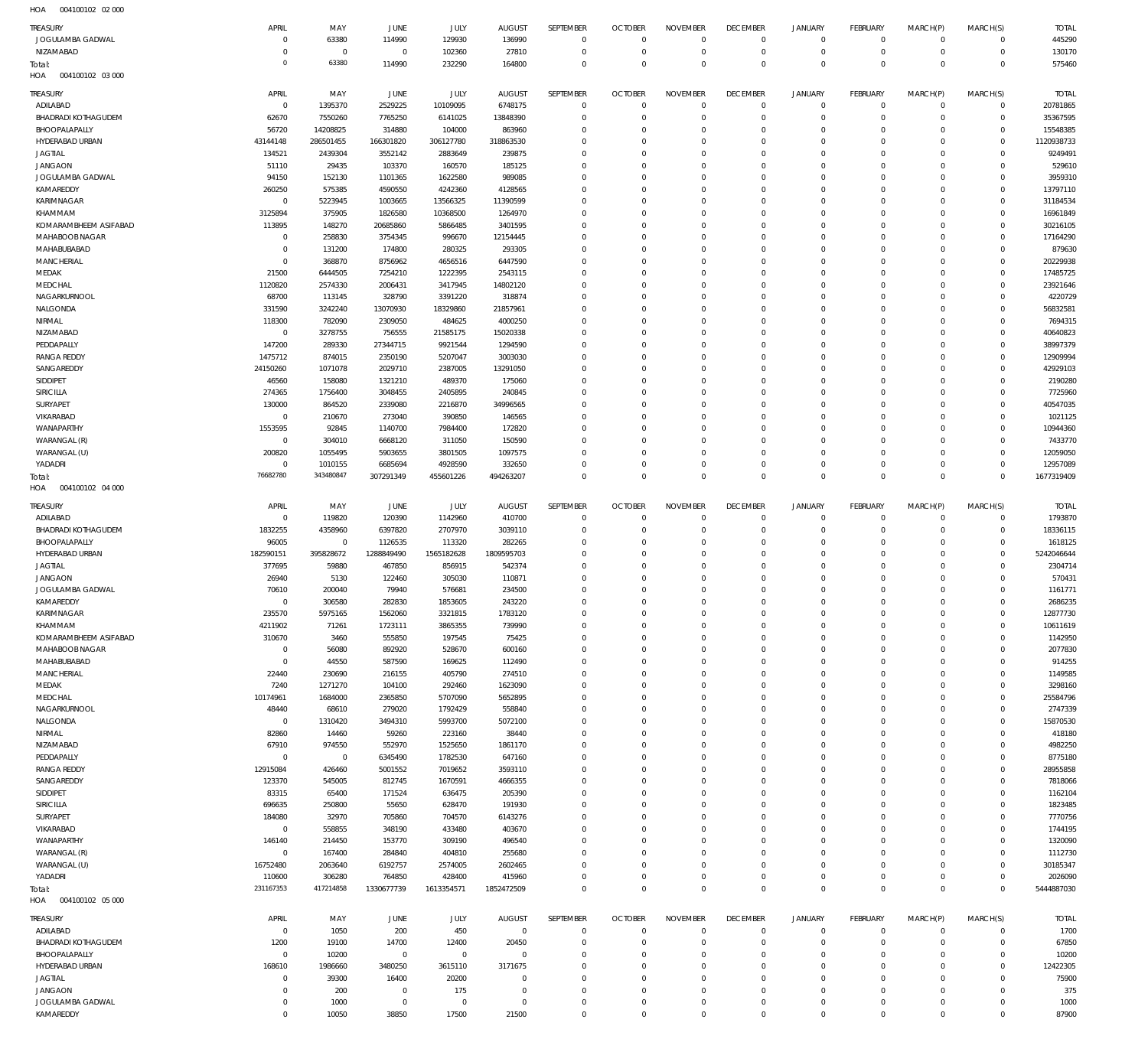004100102 05 000 HOA

| TREASURY                    | APRIL<br>$\mathbf 0$       | MAY<br>79700               | <b>JUNE</b><br>5450           | JULY<br>3450        | <b>AUGUST</b>        | SEPTEMBER<br>$\mathbf 0$   | <b>OCTOBER</b><br>$\overline{0}$ | <b>NOVEMBER</b><br>$\mathbf 0$ | <b>DECEMBER</b><br>$\mathbf 0$ | <b>JANUARY</b><br>$\overline{0}$   | FEBRUARY<br>$\mathbf{0}$      | MARCH(P)<br>$\mathbf 0$    | MARCH(S)<br>$\mathbf{0}$   | <b>TOTAL</b><br>123000 |
|-----------------------------|----------------------------|----------------------------|-------------------------------|---------------------|----------------------|----------------------------|----------------------------------|--------------------------------|--------------------------------|------------------------------------|-------------------------------|----------------------------|----------------------------|------------------------|
| KARIMNAGAR<br>KHAMMAM       | 41750                      | 1400                       | $\circ$                       | 46800               | 34400<br>200         | 0                          | $\mathbf 0$                      | $\mathbf 0$                    | $\mathbf 0$                    | $\mathbf 0$                        | $\mathbf{0}$                  | $\mathbf 0$                | $\mathbf{0}$               | 90150                  |
| KOMARAMBHEEM ASIFABAD       | $^{\circ}$                 | $\mathbb O$                | 225                           | 200                 | $\overline{0}$       | $\mathbf 0$                | $\mathbf 0$                      | $\mathbf 0$                    | $\mathbf 0$                    | $\mathbf 0$                        | $\mathbf 0$                   | $\Omega$                   | $\mathbf 0$                | 425                    |
| MAHABOOB NAGAR              | 0                          | 200                        | 30350                         | 1000                | 1730                 | $\mathbf 0$                | $\mathbf 0$                      | $\mathbf 0$                    | $\mathbf 0$                    | $\mathbf 0$                        | $\mathbf 0$                   | 0                          | $\mathbf 0$                | 33280                  |
| MAHABUBABAD                 | 0                          | 200                        | 10000                         | $\mathbf 0$         | $^{\circ}$           | $\mathbf 0$                | $\mathbf 0$                      | $\mathbf 0$                    | $\mathbf 0$                    | $\mathbf 0$                        | $\mathbf 0$                   | 0                          | $\mathbf 0$                | 10200                  |
| MANCHERIAL                  | 0                          | 2900                       | 2250                          | 19735               | 2150                 | $\mathbf 0$                | $\mathbf 0$                      | $\mathbf 0$                    | $\mathbf 0$                    | $\mathbf 0$                        | $\mathbf 0$                   | $\Omega$                   | $\mathbf 0$                | 27035                  |
| MEDAK                       | $\mathbf 0$                | 33750                      | 77600                         | 2254210             | 16750                | $\mathbf 0$                | $\mathbf 0$                      | $\mathbf 0$                    | $\mathbf 0$                    | $\mathbf 0$                        | $\mathbf 0$                   | 0                          | $\mathbf 0$                | 2382310                |
| MEDCHAL                     | 0                          | 1150                       | 4400                          | 2350                | 400                  | $\mathbf 0$                | $\mathbf 0$                      | $\mathbf 0$                    | $\mathbf 0$                    | $\mathbf 0$                        | $\mathbf 0$                   | $\Omega$                   | $\mathbf 0$                | 8300                   |
| NAGARKURNOOL                | $\mathbf 0$                | $\mathbb O$                | $\circ$                       | 41300               | $\overline{0}$       | $\mathbf 0$                | $\mathbf 0$                      | $\mathbf 0$                    | $\mathbf 0$                    | $\mathbf 0$                        | $\mathbf 0$                   | 0                          | $\mathbf 0$                | 41300                  |
| NALGONDA                    | $\mathbf 0$                | 16900                      | 52450                         | 63550               | 53500                | $\mathbf 0$                | $\mathbf 0$                      | $\mathbf 0$                    | $\mathbf 0$                    | $\mathbf 0$                        | $\mathbf 0$                   | $\Omega$                   | $\mathbf 0$                | 186400                 |
| NIRMAL                      | 0                          | 18300                      | 55030                         | $\mathbf 0$         | 39850                | $\mathbf 0$                | $\mathbf 0$                      | $\mathbf 0$                    | $\mathbf 0$                    | $\mathbf 0$                        | $\mathbf 0$                   | 0                          | $\mathbf 0$                | 113180                 |
| NIZAMABAD                   | 0                          | 35200                      | 17440                         | 112100              | 32550                | $\mathbf 0$                | $\mathbf 0$                      | $\mathbf 0$                    | $\mathbf 0$                    | $\mathbf 0$                        | $\mathbf 0$                   | $\Omega$                   | $\mathbf 0$                | 197290                 |
| PEDDAPALLY                  | $\mathbf 0$                | 200                        | 126700                        | 26250               | 200                  | $\mathbf 0$                | $\mathbf 0$                      | $\mathbf 0$                    | $\mathbf 0$                    | $\mathbf 0$                        | $\mathbf 0$                   | $\Omega$                   | $\mathbf 0$                | 153350                 |
| <b>RANGA REDDY</b>          | $\mathbf 0$                | 2000                       | 200                           | $\mathbf 0$         | $\overline{0}$       | $\mathbf 0$                | $\mathbf 0$                      | $\mathbf 0$                    | $\mathbf 0$                    | $\mathbf 0$                        | $\mathbf 0$                   | 0                          | $\mathbf 0$                | 2200                   |
| SANGAREDDY                  | 55350                      | 200                        | $\circ$                       | 500                 | 97950                | $\mathbf 0$                | $\mathbf 0$                      | $\mathbf 0$                    | $\mathbf 0$                    | $\mathbf 0$                        | $\mathbf 0$                   | $\Omega$                   | $\mathbf 0$                | 154000                 |
| SIDDIPET                    | $^{\circ}$                 | $\mathbf 0$                | 1500                          | 700                 | 200                  | $\mathbf 0$                | $\mathbf 0$                      | $\mathbf 0$                    | $\mathbf 0$                    | $\mathbf 0$                        | $\mathbf 0$                   | 0                          | $\mathbf 0$                | 2400                   |
| SIRICILLA                   | $^{\circ}$                 | 13250                      | 5300                          | 3650                | $^{\circ}$           | $\mathbf 0$                | $\mathbf 0$                      | $\mathbf 0$                    | $\mathbf 0$                    | $\mathbf 0$                        | $\mathbf 0$                   | $\Omega$                   | $\mathbf 0$                | 22200                  |
| SURYAPET                    | 0<br>$^{\circ}$            | $\mathbf 0$<br>$\mathbb O$ | $\circ$                       | 200<br>500          | 108050<br>$^{\circ}$ | $\mathbf 0$<br>$\mathbf 0$ | $\mathbf 0$<br>$\mathbf 0$       | $\mathbf 0$<br>$\mathbf 0$     | $\mathbf 0$<br>$\mathbf 0$     | $\mathbf 0$<br>$\mathbf 0$         | $\mathbf 0$<br>$\mathbf 0$    | 0<br>0                     | $\mathbf 0$<br>$\mathbf 0$ | 108250<br>900          |
| VIKARABAD<br>WANAPARTHY     | 4250                       | 600                        | 400<br>3900                   | 4200                | 600                  | $\mathbf 0$                | $\mathbf 0$                      | $\mathbf 0$                    | $\mathbf 0$                    | $\mathbf 0$                        | $\mathbf 0$                   | $\Omega$                   | $\mathbf 0$                | 13550                  |
| WARANGAL (R)                | $\mathbf 0$                | $\mathbb O$                | 5050                          | $\mathbf 0$         | 250                  | $\mathbf 0$                | $\mathbf 0$                      | $\mathbf 0$                    | $\mathbf 0$                    | $\mathbf 0$                        | $\mathbf 0$                   | 0                          | $\mathbf 0$                | 5300                   |
| WARANGAL (U)                | $\mathbf 0$                | 5000                       | 8600                          | 11950               | 400                  | $\mathbf 0$                | $\mathbf 0$                      | $\mathbf 0$                    | $\mathbf 0$                    | $\mathbf 0$                        | $\mathbf 0$                   | $\Omega$                   | $\mathbf 0$                | 25950                  |
| YADADRI                     | $^{\circ}$                 | 12150                      | 22900                         | 27800               | $^{\circ}$           | $\mathbf 0$                | $\mathbf 0$                      | $\mathbf 0$                    | $\mathbf 0$                    | $\mathbf 0$                        | $\mathbf 0$                   | $\mathbf 0$                | $\mathbf{0}$               | 62850                  |
| Total:                      | 271160                     | 2290660                    | 3980145                       | 6286280             | 3602805              | $\mathbf 0$                | $\mathbf 0$                      | $\mathbf 0$                    | $\mathbf 0$                    | $\mathbf 0$                        | $\overline{0}$                | $\mathbf 0$                | $\overline{0}$             | 16431050               |
| HOA<br>004100800 81 001     |                            |                            |                               |                     |                      |                            |                                  |                                |                                |                                    |                               |                            |                            |                        |
|                             | APRIL                      |                            |                               |                     |                      |                            |                                  | <b>NOVEMBER</b>                |                                |                                    |                               |                            |                            |                        |
| TREASURY<br>HYDERABAD URBAN |                            | MAY<br>50                  | <b>JUNE</b><br>$\overline{0}$ | JULY<br>$\mathbf 0$ | AUGUST<br>$^{\circ}$ | SEPTEMBER<br>$\mathbf 0$   | <b>OCTOBER</b><br>$\overline{0}$ | $\mathbf 0$                    | <b>DECEMBER</b><br>$\mathbf 0$ | <b>JANUARY</b><br>$\mathbf 0$      | FEBRUARY<br>$\mathbf{0}$      | MARCH(P)<br>$\mathbf 0$    | MARCH(S)<br>$\mathbf{0}$   | <b>TOTAL</b><br>50     |
| KAMAREDDY                   | 0<br>0                     | $\mathbb O$                | 3166                          | $\mathbf 0$         | $^{\circ}$           | $\mathbf 0$                | $\mathbf 0$                      | $\mathbf 0$                    | $\mathbf 0$                    | $\mathbf 0$                        | $\mathbf 0$                   | $\mathbf 0$                | $\mathbf{0}$               | 3166                   |
| MAHABUBABAD                 | 0                          | $\mathbf 0$                | $^{\circ}$                    | $\mathbf 0$         | 3600                 | $\mathbf 0$                | $\mathbf 0$                      | $\mathbf 0$                    | $\mathbf 0$                    | $\mathbf 0$                        | $\mathbf{0}$                  | $\Omega$                   | $\mathbf 0$                | 3600                   |
| MEDAK                       | 0                          | $\mathbb O$                | 1100                          | $\mathbf 0$         | 0                    | $\mathbf 0$                | $\mathbf 0$                      | $\mathbf 0$                    | $\mathbf 0$                    | $\mathbf 0$                        | $\mathbf 0$                   | $\Omega$                   | $\mathbf 0$                | 1100                   |
| MEDCHAL                     | 0                          | 1050                       | 3285                          | $\mathbf 0$         | $^{\circ}$           | $\mathbf 0$                | $\mathbf 0$                      | $\mathbf 0$                    | $\mathbf 0$                    | $\mathbf 0$                        | $\mathbf 0$                   | $\Omega$                   | $\mathbf 0$                | 4335                   |
| SANGAREDDY                  | 0                          | $\mathbb O$                | $^{\circ}$                    | 550                 | $^{\circ}$           | $\mathbf 0$                | $\mathbf 0$                      | $\mathbf 0$                    | $\mathbf 0$                    | $\mathbf 0$                        | $\mathbf 0$                   | $\mathbf 0$                | $\mathbf 0$                | 550                    |
| SIDDIPET                    | 0                          | 9950                       | 24700                         | 22300               | 22975                | $\mathbf 0$                | $\mathbf 0$                      | $\mathbf 0$                    | $\mathbf 0$                    | $\mathbf 0$                        | $\mathbf 0$                   | $\Omega$                   | $\mathbf 0$                | 79925                  |
| VIKARABAD                   | $^{\circ}$                 | 2400                       | 1900                          | 1900                | 2350                 | $\mathbf 0$                | $\mathbf 0$                      | $\mathbf 0$                    | $\mathbf 0$                    | $\mathbf 0$                        | $\mathbf 0$                   | $\mathbf 0$                | $\mathbf{0}$               | 8550                   |
| Total:                      | $\overline{0}$             | 13450                      | 34151                         | 24750               | 28925                | $\mathbf 0$                | $\mathbf 0$                      | $\mathbf 0$                    | $\mathbf 0$                    | $\mathbf 0$                        | $\overline{0}$                | $\Omega$                   | $\overline{0}$             | 101276                 |
| 004100800 81 800<br>HOA     |                            |                            |                               |                     |                      |                            |                                  |                                |                                |                                    |                               |                            |                            |                        |
| TREASURY                    | APRIL                      | MAY                        | JUNE                          | JULY                | AUGUST               | SEPTEMBER                  | <b>OCTOBER</b>                   | <b>NOVEMBER</b>                | <b>DECEMBER</b>                | <b>JANUARY</b>                     | FEBRUARY                      | MARCH(P)                   | MARCH(S)                   | <b>TOTAL</b>           |
| ADILABAD                    | $^{\circ}$                 | 66025                      | 117135                        | 291980              | 242545               | 0                          | $\mathbf 0$                      | $\mathbf 0$                    | $\mathbf 0$                    | 0                                  | $\mathbf{0}$                  | $\mathbf 0$                | $\mathbf{0}$               | 717685                 |
| <b>BHADRADI KOTHAGUDEM</b>  | 2350                       | 526390                     | 690470                        | 467260              | 674695               | 0                          | $\mathbf 0$                      | $\mathbf 0$                    | $\mathbf 0$                    | $\mathbf 0$                        | $\mathbf{0}$                  | $\mathbf 0$                | $\mathbf{0}$               | 2361165                |
| BHOOPALAPALLY               | $^{\circ}$                 | 21180                      | 246700                        | 9975                | 2625                 | $\mathbf 0$                | $\mathbf 0$                      | $\mathbf 0$                    | $\mathbf 0$                    | $\mathbf 0$                        | $\mathbf 0$                   | $\Omega$                   | $\mathbf{0}$               | 280480                 |
| HYDERABAD URBAN             | 8857900                    | 36160175                   | 80614100                      | 95293150            | 83997735             | $\mathbf 0$                | $\mathbf 0$                      | $\mathbf 0$                    | $\mathbf 0$                    | $\mathbf 0$                        | $^{\circ}$                    | $\Omega$                   | $\mathbf{0}$               | 304923060              |
| <b>JAGTIAL</b>              | 2475                       | 798245                     | 266855                        | 341270              | 12055                | $\mathbf 0$                | $\mathbf 0$                      | $\mathbf 0$                    | $\mathbf 0$                    | $\mathbf 0$                        | $^{\circ}$                    | 0                          | $\mathbf 0$                | 1420900                |
| <b>JANGAON</b>              | $^{\circ}$                 | 4100                       | 12075                         | 14160               | 12775                | $\mathbf 0$                | $\mathbf 0$                      | $\mathbf 0$                    | $\mathbf 0$                    | $\mathbf 0$                        | $\mathbf 0$                   | $\Omega$                   | $\mathbf 0$                | 43110                  |
| JOGULAMBA GADWAL            | 1650                       | 44645                      | 339940                        | 336730              | 353540               | $\mathbf 0$                | 0                                | $\mathbf 0$                    | $\mathbf 0$                    | $\mathbf 0$                        | $\mathbf 0$                   | 0                          | $\mathbf 0$                | 1076505                |
| KAMAREDDY                   | 12250                      | 159485                     | 1138015                       | 634945              | 464290               | $\mathbf 0$                | $\mathbf 0$                      | $\mathbf 0$                    | $\mathbf 0$                    | $\mathbf 0$                        | $^{\circ}$                    | $\Omega$                   | $\mathbf 0$                | 2408985                |
| KARIMNAGAR                  | 1600                       | 1587975                    | 40685                         | 559770              | 654230               | $\mathbf 0$                | 0                                | $\mathbf 0$                    | $\mathbf 0$                    | $\mathbf 0$                        | $^{\circ}$                    | 0                          | $\mathbf 0$                | 2844260                |
| KHAMMAM                     | 391920                     | 42025                      | 154875                        | 544670              | 136280               | $\mathbf 0$                | $\mathbf 0$                      | $\mathbf 0$                    | $\mathbf 0$                    | $\mathbf 0$                        | $\circ$                       | $\Omega$                   | $\mathbf 0$                | 1269770                |
| KOMARAMBHEEM ASIFABAD       | 200                        | 15850                      | 858365                        | 173285              | 106380               | 0                          | 0                                | 0                              | 0                              | 0                                  | $\circ$                       | 0                          | $\circ$                    | 1154080                |
| MAHABOOB NAGAR              | $\mathbf 0$                | 14005                      | 595385                        | 78345               | 374085               | $\mathbb O$                | $\mathbf 0$                      | $\mathbf 0$                    | $\mathbf 0$                    | $\mathbf 0$                        | $\mathbf 0$                   | $\mathbf 0$                | $\mathbf{0}$               | 1061820                |
| MAHABUBABAD                 | $\mathbf 0$                | 28850                      | 10525                         | 17975               | 15450                | $\mathbf 0$                | $\mathbf 0$                      | $\mathbf 0$                    | $\mathbf 0$                    | $\mathbf 0$                        | $\mathbf{0}$                  | $\mathbf 0$                | $\mathbf{0}$               | 72800                  |
| MANCHERIAL                  | 2800                       | 6875                       | 2593070                       | 86610               | 176610               | $\mathbf 0$                | $\mathbf 0$                      | $\mathbf 0$                    | $\mathbf 0$                    | $\mathbf 0$                        | $\mathbf 0$                   | $\Omega$                   | $\mathbf 0$                | 2865965                |
| MEDAK                       | 6050                       | 745015                     | 977150                        | 507955              | 295150               | $\mathbf 0$                | $\mathbf 0$                      | $\mathbf 0$                    | $\mathbf 0$                    | $\mathbf 0$                        | $\mathbf 0$                   | $\Omega$                   | $\mathbf 0$                | 2531320                |
| MEDCHAL                     | 5050                       | 47035                      | 112955                        | 118810              | 139240               | $\mathbf 0$                | $\mathbf 0$                      | $\mathbf 0$                    | $\mathbf 0$                    | $\mathbf 0$                        | $\mathbf 0$                   | $\Omega$                   | $\mathbf 0$                | 423090                 |
| NAGARKURNOOL                | 2600                       | 8150                       | 26375                         | 84390               | 27500                | $\mathbf 0$<br>$\mathbf 0$ | $\mathbf 0$                      | $\mathbf 0$                    | $\mathbf 0$                    | $\mathbf 0$<br>$\mathbf 0$         | $\mathbf 0$<br>$\mathbf 0$    | $\Omega$<br>$\Omega$       | $\mathbf 0$<br>$\mathbf 0$ | 149015                 |
| NALGONDA                    | 10750                      | 381290                     | 1016255                       | 1462945             | 2383625              |                            | $\mathbf 0$                      | $\mathbf 0$                    | $\mathbf 0$                    |                                    |                               |                            |                            | 5254865                |
| NIRMAL<br>NIZAMABAD         | $\mathbb O$<br>$\mathbf 0$ | 317290<br>738205           | 128530<br>69045               | 28060<br>1340900    | 173385<br>782825     | $\mathbb O$<br>$\mathbf 0$ | $\mathbf 0$<br>$\mathbf 0$       | $\mathbf 0$<br>$\mathbf 0$     | $\mathbf 0$<br>$\mathbf 0$     | $\mathbf 0$<br>$\mathbf 0$         | $\mathbf 0$<br>$\mathbf 0$    | $\Omega$<br>$\Omega$       | $\mathbf 0$<br>$\mathbf 0$ | 647265<br>2930975      |
| PEDDAPALLY                  | 250                        | 5875                       | 1663965                       | 405995              | 15400                | $\mathbb O$                | $\mathbf 0$                      | $\mathbf 0$                    | $\mathbf 0$                    | $\mathbf 0$                        | $\mathbf 0$                   | $\Omega$                   | $\mathbf 0$                | 2091485                |
| <b>RANGA REDDY</b>          | 4800                       | 24320                      | 110930                        | 128170              | 141465               | $\mathbf 0$                | $\mathbf 0$                      | $\mathbf 0$                    | $\mathbf 0$                    | $\mathbf 0$                        | $\mathbf 0$                   | $\Omega$                   | $\mathbf 0$                | 409685                 |
| SANGAREDDY                  | 1017190                    | 66915                      | 235230                        | 232645              | 1539875              | $\mathbf 0$                | $\mathbf 0$                      | $\mathbf 0$                    | $\mathbf 0$                    | $\mathbf 0$                        | $\mathbf 0$                   | $\mathbf 0$                | $\mathbf 0$                | 3091855                |
| SIDDIPET                    | $\mathbb O$                | 35                         | 105                           | 105                 | 175                  | $\mathbf 0$                | $\mathbf 0$                      | $\mathbf 0$                    | $\mathbf 0$                    | $\mathbf 0$                        | $\mathbf 0$                   | $\Omega$                   | $\mathbf 0$                | 420                    |
| SIRICILLA                   | 14600                      | 244040                     | 101810                        | 135455              | 9550                 | $\mathbf 0$                | $\mathbf 0$                      | $\mathbf 0$                    | $\mathbf 0$                    | $\mathbf 0$                        | $\mathbf 0$                   | $\Omega$                   | $\mathbf{0}$               | 505455                 |
| SURYAPET                    | $\mathbf 0$                | 95835                      | 312255                        | 344550              | 3200055              | $\mathbf 0$                | $\mathbf 0$                      | $\mathbf 0$                    | $\mathbf 0$                    | $\mathbf 0$                        | $\mathbf 0$                   | $\Omega$                   | $\mathbf 0$                | 3952695                |
| VIKARABAD                   | $\mathbf 0$                | 2400                       | 2675                          | 3910                | 4880                 | $\mathbf 0$                | $\mathbf 0$                      | $\mathbf 0$                    | $\mathbf 0$                    | $\mathbf 0$                        | $\mathbf 0$                   | $\Omega$                   | $\mathbf 0$                | 13865                  |
| WANAPARTHY                  | 63010                      | 7175                       | 55315                         | 192305              | 13595                | $\mathbf 0$                | $\mathbf 0$                      | $\mathbf 0$                    | $\mathbf 0$                    | $\mathbf 0$                        | $\mathbf 0$                   | $\Omega$                   | $\mathbf 0$                | 331400                 |
| WARANGAL (R)                | $\mathbf 0$                | 16800                      | 147330                        | 22210               | 15600                | $\mathbf 0$                | $\mathbf 0$                      | $\mathbf 0$                    | $\mathbf 0$                    | $\mathbf 0$                        | $\mathbf 0$                   | $\Omega$                   | $\mathbf 0$                | 201940                 |
| WARANGAL (U)                | $\mathbf 0$                | 246755                     | 525755                        | 369450              | 28260                | $\mathbf 0$                | $\mathbf 0$                      | $\mathbf 0$                    | $\mathbf 0$                    | $\mathbf 0$                        | $\mathbf 0$                   | $\mathbf 0$                | $\mathbf{0}$               | 1170220                |
| YADADRI                     | $\mathbf 0$                | 233345                     | 361065                        | 394305              | 19080                | $\mathbb O$                | $\mathbf 0$                      | $\mathbf 0$                    | $\mathbf 0$                    | $\mathbf 0$                        | $\mathbf 0$                   | $\mathbf 0$                | $\mathbf{0}$               | 1007795                |
| Total:                      | 10397445                   | 42656305                   | 93524940                      | 104622285           | 96012955             | $\mathbf 0$                | $\mathbf{0}$                     | $\mathbf 0$                    | $\mathbf{0}$                   | $\mathbf 0$                        | $\overline{0}$                | $\mathbf 0$                | $\overline{0}$             | 347213930              |
| HOA   004200106   01   000  |                            |                            |                               |                     |                      |                            |                                  |                                |                                |                                    |                               |                            |                            |                        |
| TREASURY                    | APRIL                      | MAY                        | JUNE                          | JULY                | <b>AUGUST</b>        | SEPTEMBER                  | <b>OCTOBER</b>                   | <b>NOVEMBER</b>                | <b>DECEMBER</b>                | <b>JANUARY</b>                     | FEBRUARY                      | MARCH(P)                   | MARCH(S)                   | <b>TOTAL</b>           |
| HYDERABAD URBAN             | $\mathbf 0$                | $\mathbb O$                | 69385                         | 712112              | 4564                 | 0                          | $\overline{0}$                   | $\mathbf 0$                    | $\overline{0}$                 | $\overline{0}$                     | $\mathbf{0}$                  | $\mathbf 0$                | $\circ$                    | 786061                 |
| MAHABUBABAD                 | 100000                     | $\mathbf 0$                | $^{\circ}$                    | $\mathbf 0$         | $\mathbf{0}$         | $\mathbf 0$                | $\mathbf 0$                      | $\mathbf 0$                    | $\mathbf 0$                    | $\mathbf 0$                        | $\mathbf{0}$                  | $\mathbf 0$                | $\mathbf{0}$               | 100000                 |
|                             |                            |                            |                               |                     |                      |                            |                                  |                                |                                |                                    |                               |                            |                            |                        |
| MEDCHAL                     | $\mathbf 0$                | $\mathbf 0$                | 136913                        | $\mathbb O$         | $^{\circ}$           | $\mathbf 0$                | $\mathbf 0$                      | $\mathbf 0$                    | $\mathbf 0$                    | $\mathbf 0$                        | $\mathbf{0}$                  | $\mathbf 0$                | $\mathbf 0$                | 136913                 |
| NALGONDA                    | $\mathbf 0$                | $\mathsf 0$                | $\mathbf 0$                   | 153198              | $\mathbf{0}$         | $\mathbf 0$                | $\mathbf 0$                      | $\mathbf 0$                    | $\mathbf 0$                    | $\mathbf 0$                        | $\mathbf 0$                   | $\Omega$                   | $\mathbf{0}$               | 153198                 |
| NIZAMABAD                   | $\mathbf 0$                | $\mathsf 0$                | $\overline{0}$                | $\mathbf 0$         | 42371                | $\mathbf 0$                | $\mathbf 0$                      | $\mathbf 0$                    | $\mathbf 0$                    | $\mathbf 0$                        | $\mathbf 0$                   | $\mathbf 0$                | $\mathbf{0}$               | 42371                  |
| <b>RANGA REDDY</b>          | 1297897<br>1397897         | 40625534<br>40625534       | 3527213                       | 893015<br>1758325   | 29225116<br>29272051 | $\mathbb O$<br>$\mathbf 0$ | 0                                | $\mathbf 0$<br>$\mathbf 0$     | $\bf 0$<br>$\mathbf 0$         | $\mathsf{O}\xspace$<br>$\mathbf 0$ | $\mathbf 0$<br>$\overline{0}$ | $\mathbf 0$<br>$\mathbf 0$ | $\mathbf{0}$               | 75568775<br>76787318   |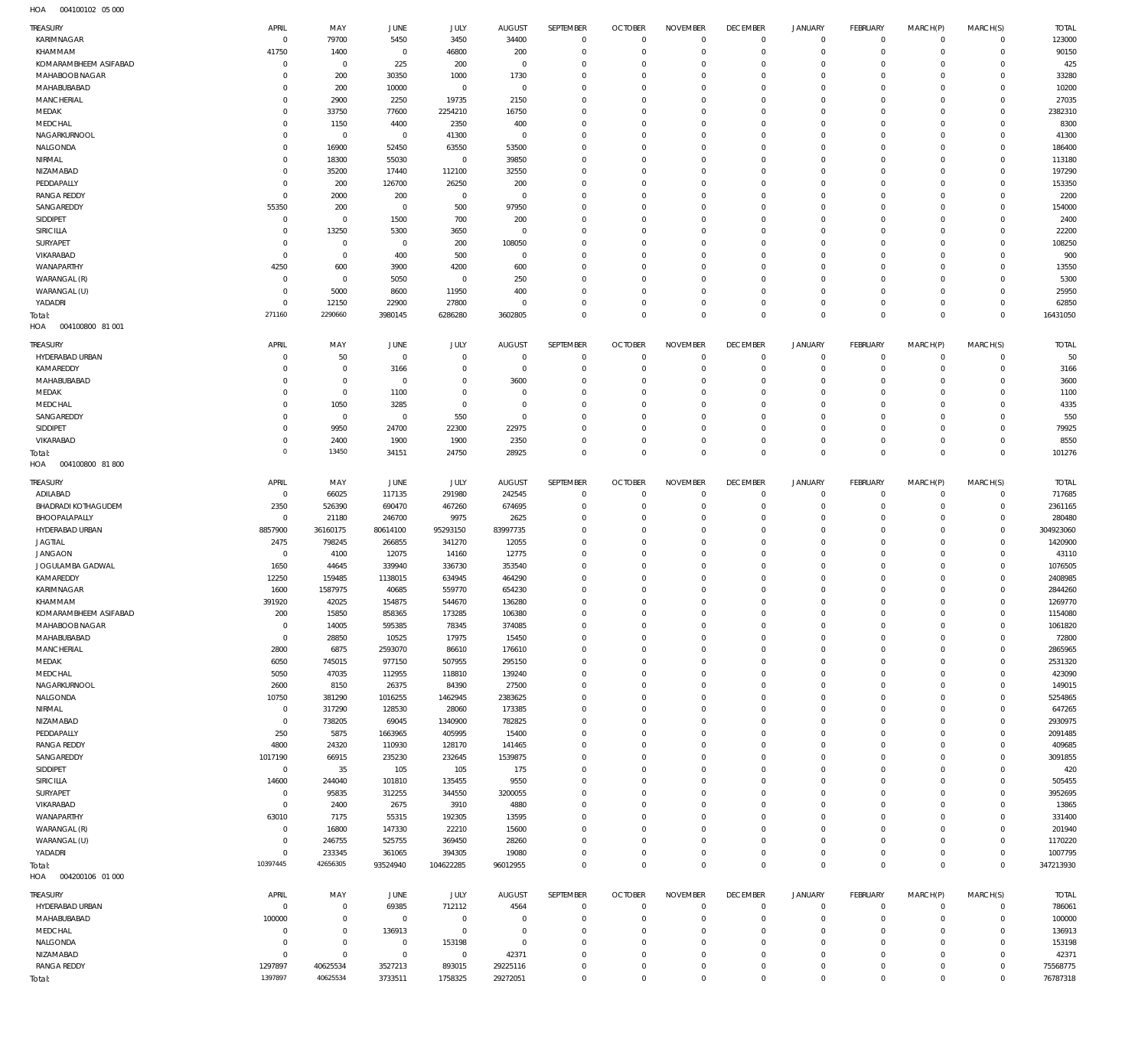| <b>TREASURY</b>                   | APRIL                    | MAY                        | JUNE                | JULY               | <b>AUGUST</b>            | SEPTEMBER                  | <b>OCTOBER</b>             | <b>NOVEMBER</b>            | <b>DECEMBER</b>            | <b>JANUARY</b>   | <b>FEBRUARY</b>            | MARCH(P)             | MARCH(S)                      | <b>TOTAL</b>      |
|-----------------------------------|--------------------------|----------------------------|---------------------|--------------------|--------------------------|----------------------------|----------------------------|----------------------------|----------------------------|------------------|----------------------------|----------------------|-------------------------------|-------------------|
| <b>BHADRADI KOTHAGUDEM</b>        | 757139                   | 783266                     | 765998              | 813366             | 366779                   | $\mathbf 0$                | $\overline{0}$             | $\Omega$                   | $\mathbf 0$                | $\mathbf 0$      | $\overline{0}$             | $\mathbf 0$          | $\mathbf 0$                   | 3486548           |
| BHOOPALAPALLY                     | 234108                   | 230877                     | 187881              | 277724             | 238096                   | $\mathbf 0$                | $\mathbf 0$                | $\mathbf 0$                | $\mathbf 0$                | $\mathbf 0$      | $\overline{0}$             | $\mathbf 0$          | $\mathbf 0$                   | 1168686           |
| HYDERABAD URBAN                   | $^{\circ}$               | 2324                       | 77297               | 106677             | 714                      | $\mathbf 0$                | $\mathbf 0$                | 0                          | $\mathbf 0$                | 0                | $^{\circ}$                 | $\Omega$             | $\mathbf 0$                   | 187012            |
| <b>MANCHERIAL</b>                 | 879510                   | 897744                     | 852444              | 924030             | 932262                   | $\mathbf 0$                | $\mathbf 0$                | $\mathbf 0$                | $\mathbf 0$                | 0                | $^{\circ}$                 | 0                    | $\mathbf 0$                   | 4485990           |
| PEDDAPALLY                        | 1572528                  | 1302446                    | 1507039             | 1477938            | 1704052                  | $\mathbf 0$                | $\mathbf 0$                | $\mathbf 0$                | $\mathbf 0$                | 0                | $\mathbf{0}$               | 0                    | $\mathbf 0$                   | 7564003           |
| Total:<br>004300102 01 000<br>HOA | 3443285                  | 3216657                    | 3390659             | 3599735            | 3241903                  | $\mathbf 0$                | $\mathbf 0$                | $\mathbf 0$                | $\overline{0}$             | $\mathbf 0$      | $\overline{0}$             | $\mathbf 0$          | $\overline{0}$                | 16892239          |
|                                   |                          |                            |                     |                    |                          |                            |                            |                            |                            |                  |                            |                      |                               |                   |
| TREASURY                          | APRIL                    | MAY                        | JUNE                | <b>JULY</b>        | <b>AUGUST</b>            | SEPTEMBER                  | <b>OCTOBER</b>             | <b>NOVEMBER</b>            | <b>DECEMBER</b>            | <b>JANUARY</b>   | FEBRUARY                   | MARCH(P)             | MARCH(S)                      | <b>TOTAL</b>      |
| <b>BHADRADI KOTHAGUDEM</b>        | 1500                     | $^{\circ}$                 | 9950                | 6500               | $\overline{0}$           | $\mathbf 0$                | $\mathbf 0$                | $\mathbf 0$                | $^{\circ}$                 | $\mathbf 0$      | $\mathbf{0}$               | $\mathbf 0$          | $\mathbf 0$                   | 17950             |
| HYDERABAD URBAN                   | 5510910                  | 2575480                    | 2619325             | 8663545            | 5197325                  | $\mathbf 0$                | $\mathbf 0$                | $\mathbf 0$                | $\mathbf 0$                | 0                | $\mathbf{0}$               | 0                    | $\mathbf 0$                   | 24566585          |
| KAMAREDDY<br>KARIMNAGAR           | $^{\circ}$               | 3200<br>28450              | $\mathbf 0$<br>5400 | 2900<br>$^{\circ}$ | $^{\circ}$<br>$^{\circ}$ | $\mathbf 0$<br>$\mathbf 0$ | $\mathbf 0$<br>$\mathbf 0$ | 0<br>$\Omega$              | $\mathbf 0$<br>$\mathbf 0$ | 0<br>0           | $^{\circ}$<br>$^{\circ}$   | $\Omega$<br>0        | 0<br>$\mathbf 0$              | 6100<br>50650     |
| KHAMMAM                           | 16800<br>0               | $\mathbf 0$                | $\mathbf 0$         | $\mathbf 0$        | 2000                     | $\mathbf 0$                | $\mathbf 0$                | $\Omega$                   | $\mathbf 0$                | 0                | $^{\circ}$                 | $\Omega$             | $\mathbf 0$                   | 2000              |
| KOMARAMBHEEM ASIFABAD             | 0                        | $\mathbf 0$                | 80000               | $\mathbf 0$        | $^{\circ}$               | $\mathbf 0$                | $\mathbf 0$                | $\Omega$                   | $\mathbf 0$                | 0                | $^{\circ}$                 | $\Omega$             | 0                             | 80000             |
| MAHABOOB NAGAR                    | 801769                   | 88200                      | 458700              | 322600             | 462200                   | $\mathbf 0$                | $\mathbf 0$                | $\Omega$                   | $\mathbf 0$                | 0                | $^{\circ}$                 | 0                    | $\mathbf 0$                   | 2133469           |
| MEDCHAL                           | $\overline{0}$           | $\mathbf{0}$               | 750                 | $\mathbf 0$        | 4400                     | $\mathbf 0$                | $\mathbf 0$                | $\Omega$                   | $\mathbf 0$                | 0                | $^{\circ}$                 | $\Omega$             | 0                             | 5150              |
| NALGONDA                          | 1278150                  | 261400                     | 341600              | 421000             | 459760                   | $\mathbf 0$                | $\mathbf 0$                | $\Omega$                   | $\Omega$                   | 0                | $^{\circ}$                 | 0                    | $\Omega$                      | 2761910           |
| NIRMAL                            | $^{\circ}$               | 5400                       | $\mathbf 0$         | $\mathbf 0$        | $\mathbf 0$              | $\mathbf 0$                | $\mathbf 0$                | $\Omega$                   | $\mathbf 0$                | 0                | $^{\circ}$                 | $\Omega$             | $\mathbf 0$                   | 5400              |
| NIZAMABAD                         | 358482                   | 200000                     | 462130              | 698358             | 784650                   | $\mathbf 0$                | $\mathbf 0$                | $\Omega$                   | $\mathbf 0$                | 0                | $^{\circ}$                 | 0                    | $\Omega$                      | 2503620           |
| PEDDAPALLY                        | $\overline{0}$           | $\mathbf 0$                | $\mathbf 0$         | 153200             | $^{\circ}$               | $\mathbf 0$                | $\mathbf 0$                | $\Omega$                   | $\mathbf 0$                | 0                | $^{\circ}$                 | $\Omega$             | $\mathbf 0$                   | 153200            |
| SURYAPET                          | 8100                     | $\mathbf 0$                | $\mathbf 0$         | 3000               | $^{\circ}$               | $\mathbf 0$                | $\mathbf 0$                | $\Omega$                   | $\mathbf 0$                | 0                | $\mathbf 0$                | $\Omega$             | $\mathbf 0$                   | 11100             |
| WARANGAL (U)                      | 368690                   | 100600                     | 225400              | 208700             | 269740                   | $\mathbf 0$                | $\mathbf 0$                | $\Omega$                   | $\mathbf 0$                | 0                | $\mathbf 0$                | $\Omega$             | $\mathbf 0$                   | 1173130           |
| YADADRI                           | $\overline{0}$           | $\mathbf{0}$               | 750                 | $\mathbf 0$        | $^{\circ}$               | $\mathbf 0$                | $\mathbf 0$                | $\mathbf 0$                | $\mathbf 0$                | 0                | $\mathbf{0}$               | 0                    | $\mathbf 0$                   | 750               |
| Total:                            | 8344401                  | 3262730                    | 4204005             | 10479803           | 7180075                  | $\mathbf 0$                | $\mathbf 0$                | $\mathbf 0$                | $\mathbf 0$                | $\mathbf 0$      | $\overline{0}$             | $\mathbf 0$          | $\overline{0}$                | 33471014          |
| HOA<br>004300103 01 000           |                          |                            |                     |                    |                          |                            |                            |                            |                            |                  |                            |                      |                               |                   |
| <b>TREASURY</b>                   | APRIL                    | MAY                        | JUNE                | <b>JULY</b>        | <b>AUGUST</b>            | SEPTEMBER                  | <b>OCTOBER</b>             | <b>NOVEMBER</b>            | <b>DECEMBER</b>            | <b>JANUARY</b>   | <b>FEBRUARY</b>            | MARCH(P)             | MARCH(S)                      | <b>TOTAL</b>      |
| HYDERABAD URBAN                   | - 0                      | $\mathbf{0}$               | 300                 | $\mathbf 0$        | 800                      | $\mathbf 0$                | $\mathbf 0$                | $\mathbf 0$                | $\mathbf 0$                | $\mathbf 0$      | $\overline{0}$             | $\mathbf 0$          | $\mathbf 0$                   | 1100              |
| <b>JAGTIAL</b>                    | $\Omega$                 | $\mathbf 0$                | 0                   | 15000              | $^{\circ}$               | $\mathbf 0$                | $\mathbf 0$                | $\mathbf 0$                | $\mathbf 0$                | 0                | $\mathbf{0}$               | 0                    | $\mathbf 0$                   | 15000             |
| <b>JANGAON</b>                    | $\Omega$                 | 9000                       | $^{\circ}$          | $\mathbf 0$        | $^{\circ}$               | $\mathbf 0$                | $\mathbf 0$                | $\mathbf 0$                | $\mathbf 0$                | 0                | $^{\circ}$                 | 0                    | $\mathbf 0$                   | 9000              |
| KARIMNAGAR                        | $\Omega$                 | $\mathbf{0}$               | 250                 | $\mathbf 0$        | $^{\circ}$               | $\mathbf 0$                | $\mathbf 0$                | $\mathbf 0$                | $\mathbf 0$                | 0                | $^{\circ}$                 | $\Omega$             | $\mathbf 0$                   | 250               |
| MAHABOOB NAGAR                    | $\Omega$                 | $\mathbf 0$                | 7800                | 1500               | 15000                    | $\mathbf 0$                | $\mathbf 0$                | $\Omega$                   | $\mathbf 0$                | 0                | $^{\circ}$                 | $\Omega$             | $\mathbf 0$                   | 24300             |
| NALGONDA                          | 0                        | $\mathbf{0}$               | 300                 | 250                | $^{\circ}$               | $\mathbf 0$                | $\mathbf 0$                | $\mathbf 0$                | $\mathbf 0$                | 0                | $^{\circ}$                 | $\Omega$             | $\mathbf 0$                   | 550               |
| NIRMAL                            | $\Omega$                 | $\mathbf 0$                | 7500                | $^{\circ}$         | $^{\circ}$               | $\mathbf 0$                | $\mathbf 0$                | $\mathbf 0$                | $\mathbf 0$                | 0                | $^{\circ}$                 | 0                    | $\mathbf 0$                   | 7500              |
| NIZAMABAD                         | 0                        | $\mathbf{0}$               | 250                 | $^{\circ}$         | $^{\circ}$               | $\mathbf 0$                | $\mathbf 0$                | $\Omega$                   | $\mathbf 0$                | 0                | $^{\circ}$<br>$\mathbf{0}$ | $\Omega$             | $\mathbf 0$<br>$\mathbf 0$    | 250               |
| PEDDAPALLY                        | 0<br>- 0                 | $\mathbf 0$<br>$\mathbf 0$ | 300<br>7500         | $\mathbf 0$<br>500 | $^{\circ}$<br>300        | $\mathbf 0$<br>$\mathbf 0$ | $\mathbf 0$<br>$\mathbf 0$ | $\mathbf 0$<br>$\mathbf 0$ | $\mathbf 0$<br>$\mathbf 0$ | 0<br>$\mathbf 0$ | $\mathbf{0}$               | 0<br>$\mathbf 0$     | $\mathbf 0$                   | 300<br>8300       |
| WARANGAL (U)                      | $^{\circ}$               | 9000                       | 24200               | 17250              | 16100                    | $\mathbf 0$                | $\mathbf 0$                | $\mathbf 0$                | $\overline{0}$             | $\mathbf 0$      | $\overline{0}$             | $\mathbf 0$          | $\overline{0}$                | 66550             |
| Total:<br>HOA<br>004500105 01 000 |                          |                            |                     |                    |                          |                            |                            |                            |                            |                  |                            |                      |                               |                   |
|                                   |                          |                            |                     |                    |                          |                            |                            |                            |                            |                  |                            |                      |                               |                   |
| TREASURY                          | APRIL                    | MAY                        | JUNE                | <b>JULY</b>        | <b>AUGUST</b>            | SEPTEMBER                  | <b>OCTOBER</b>             | <b>NOVEMBER</b>            | <b>DECEMBER</b>            | <b>JANUARY</b>   | FEBRUARY                   | MARCH(P)             | MARCH(S)                      | <b>TOTAL</b>      |
| MEDCHAL                           | - 0                      | $^{\circ}$                 | 5000                | $^{\circ}$         | $^{\circ}$               | $\mathbf 0$                | $\mathbf 0$                | $\mathbf 0$                | $\mathbf 0$                | $\mathbf 0$      | $\mathbf{0}$               | $\mathbf 0$          | $\mathbf 0$                   | 5000              |
|                                   |                          |                            |                     |                    |                          |                            |                            |                            |                            |                  |                            |                      |                               |                   |
| Total:                            | $\circ$                  | $\mathsf{O}\xspace$        | 5000                | $\mathbf 0$        | $^{\circ}$               | $\mathbf 0$                | $\overline{0}$             | $\mathbf 0$                | $\overline{0}$             | $\overline{0}$   | $\overline{0}$             | $\overline{0}$       | $\overline{0}$                | 5000              |
| 004500800 02 000<br>HOA           |                          |                            |                     |                    |                          |                            |                            |                            |                            |                  |                            |                      |                               |                   |
| <b>TREASURY</b>                   | APRIL                    | MAY                        | JUNE                | JULY               | <b>AUGUST</b>            | <b>SEPTEMBER</b>           | <b>OCTOBER</b>             | <b>NOVEMBER</b>            | <b>DECEMBER</b>            | <b>JANUARY</b>   | <b>FEBRUARY</b>            | MARCH(P)             | MARCH(S)                      | <b>TOTAL</b>      |
| <b>BHADRADI KOTHAGUDEM</b>        | - 0                      | 41000                      | 91500               | $^{\circ}$         | $^{\circ}$               | $\mathbf 0$                | $\mathbf 0$                | $\mathbf 0$                | $\mathbf 0$                | $\mathbf 0$      | $^{\circ}$                 | $\mathbf 0$          | $\mathbf 0$                   | 132500            |
| KARIMNAGAR                        | $\Omega$                 | 500                        | $^{\circ}$          | $\mathbf 0$        | $^{\circ}$               | $\mathbf 0$                | $\overline{0}$             | $\mathbf 0$                | $^{\circ}$                 | $\mathbf 0$      | $\overline{0}$             | $\mathbf 0$          | $\mathbf 0$                   | 500               |
| KHAMMAM                           | $\Omega$                 | 315500                     | 667500              | 131500             | 106000                   | $\mathbf 0$                | $\mathbf 0$                | $\mathbf 0$                | $\mathbf 0$                | $\mathbf 0$      | $\mathbf{0}$               | $\mathbf 0$          | $\mathbf 0$                   | 1220500           |
| Total:                            | 0                        | 357000                     | 759000              | 131500             | 106000                   | 0                          | 0                          | 0                          | 0                          | 0                | 0                          | 0                    | $\circ$                       | 1353500           |
| HOA<br>004904800 01 001           |                          |                            |                     |                    |                          |                            |                            |                            |                            |                  |                            |                      |                               |                   |
| TREASURY                          | APRIL                    | MAY                        | <b>JUNE</b>         | JULY               | <b>AUGUST</b>            | <b>SEPTEMBER</b>           | <b>OCTOBER</b>             | <b>NOVEMBER</b>            | <b>DECEMBER</b>            | <b>JANUARY</b>   | <b>FEBRUARY</b>            | MARCH(P)             | MARCH(S)                      | <b>TOTAL</b>      |
| ADILABAD                          | 7100                     | 40274                      | 48394               | 70404              | 46394                    | $\mathbf 0$                | $\overline{0}$             | $\mathbf 0$                | $\overline{0}$             | $\circ$          | $\overline{0}$             | $\mathbf 0$          | $\mathbf 0$                   | 212566            |
| <b>BHADRADI KOTHAGUDEM</b>        | $\overline{0}$           | 1488                       | 127053              | 22046              | 11767                    | $\mathbf 0$                | $\mathbf 0$                | $\mathbf 0$                | $\mathbf 0$                | $\mathbf 0$      | $\mathbf{0}$               | $\mathbf 0$          | $\mathbf 0$                   | 162354            |
| BHOOPALAPALLY                     | $^{\circ}$               | $\mathbf{0}$               | 14256               | 4752               | 4752                     | $\mathbf 0$                | $\mathbf 0$                | $\mathbf 0$                | $\mathbf 0$                | 0                | $^{\circ}$                 | 0                    | $\mathbf 0$                   | 23760             |
| HYDERABAD URBAN                   | 49026                    | 581148                     | 1101757             | 618805             | 1631100                  | $\mathbf 0$                | $\mathbf 0$                | $\Omega$                   | $\mathbf 0$                | 0                | $\mathbf 0$                | 0                    | $\mathbf 0$                   | 3981836           |
| <b>JAGTIAL</b>                    | $^{\circ}$               | 42225                      | 3900                | 1950               | 1950                     | $\mathbf 0$                | $\mathbf 0$                | $\mathbf 0$                | $\mathbf 0$                | 0                | $^{\circ}$                 | $\Omega$             | $\mathbf 0$                   | 50025             |
| <b>JANGAON</b>                    | 2010                     | 2250                       | 71280               | 50175              | 45705                    | $\mathbf 0$                | $\mathbf 0$                | 0                          | $\mathbf 0$                | 0                | $\mathbf 0$                | $\Omega$             | $\mathbf 0$                   | 171420            |
| KAMAREDDY                         | 1165                     | 1165                       | 1165                | 1165               | 1165                     | $\mathbf 0$                | $\mathbf 0$                | $\mathbf 0$                | $\mathbf 0$                | 0                | $^{\circ}$                 | $\Omega$             | $\mathbf 0$                   | 5825              |
| KARIMNAGAR                        | 10000                    | 55864                      | 118978              | 127858             | 52159                    | $\mathbf 0$                | $\mathbf 0$                | 0                          | $\mathbf 0$                | 0                | $\mathbf 0$                | $\Omega$             | $\mathbf 0$                   | 364859            |
| KHAMMAM                           | 5217                     | 36760                      | 41982               | 69400              | 79201                    | $\mathbf 0$                | $\mathbf 0$                | $\mathbf 0$                | $\mathbf 0$                | 0                | $\mathbf{0}$               | $\Omega$             | $\mathbf 0$                   | 232560            |
| MAHABOOB NAGAR                    | $^{\circ}$               | 34584                      | 33549               | 58024              | 59706                    | $\mathbf 0$                | $\mathbf 0$                | $\mathbf 0$                | $\mathbf 0$                | 0                | $\mathbf 0$                | $\Omega$             | $\mathbf 0$                   | 185863            |
| MAHABUBABAD                       | 10400                    | 8000                       | 8000                | 72260              | 29420                    | $\mathbf 0$                | $\mathbf 0$                | $\mathbf 0$                | $\mathbf 0$                | 0                | $\mathbf 0$                | $\Omega$             | $\mathbf 0$                   | 128080            |
| MANCHERIAL                        | $^{\circ}$               | 7911                       | 2552                | 15822              | 49187                    | $\mathbf 0$                | $\mathbf 0$                | $\Omega$                   | $\mathbf 0$                | 0                | $\mathbf 0$                | $\Omega$             | $\mathbf 0$                   | 75472             |
| MEDAK                             | $\overline{0}$           | $\mathbf{0}$               | $\mathbf 0$         | $\overline{0}$     | 13000                    | $\mathbf 0$                | $\mathbf 0$                | $\mathbf 0$                | $\mathbf 0$                | 0                | $\mathbf{0}$               | $\Omega$             | $\mathbf 0$                   | 13000             |
| MEDCHAL                           | 17000                    | 167686                     | 40442               | 46625              | 38142                    | $\mathbf 0$                | $\mathbf 0$                | $\Omega$                   | $\mathbf 0$                | 0                | $\mathbf 0$                | $\Omega$<br>$\Omega$ | $\mathbf 0$                   | 309895            |
| NAGARKURNOOL<br>NALGONDA          | 19684<br>11637           | 6574<br>38181              | 13614<br>44360      | 13094<br>52555     | 10094<br>47008           | $\mathbf 0$<br>$\mathbf 0$ | $\mathbf 0$<br>$\mathbf 0$ | $\mathbf 0$<br>$\Omega$    | $\mathbf 0$<br>$\mathbf 0$ | 0<br>$\mathbf 0$ | $^{\circ}$<br>$\mathbf 0$  | 0                    | $\mathbf 0$<br>$\mathbf 0$    | 63060<br>193741   |
| NIRMAL                            | $^{\circ}$               | 4264                       | 7598                | 20130              | 4264                     | $\mathbf 0$                | $\mathbf 0$                | $\mathbf 0$                | $\mathbf 0$                | 0                | $\mathbf{0}$               | $\Omega$             | $\mathbf 0$                   | 36256             |
| NIZAMABAD                         | $^{\circ}$               | 44552                      | 78248               | 49110              | 105400                   | $\mathbf 0$                | $\mathbf 0$                | $\mathbf 0$                | $\mathbf 0$                | 0                | $\mathbf 0$                | 0                    | $\mathbf 0$                   | 277310            |
| PAO - TELANGANA HYDERABAD         | 233003                   | 912780                     | 1309303             | 1826029            | 1309630                  | $\mathbf 0$                | $\mathbf 0$                | $\mathbf 0$                | $\mathbf 0$                | 0                | $^{\circ}$                 | $\Omega$             | $\mathbf 0$                   | 5590745           |
| PEDDAPALLY                        | $^{\circ}$               | 21638                      | 18380               | 50478              | 22012                    | $\overline{0}$             | $\mathbf 0$                | 0                          | $\mathbf 0$                | 0                | $\mathbf 0$                | $\Omega$             | $\mathbf 0$                   | 112508            |
| PPO - MOTIGALLY (TELANGANA)       | $\overline{0}$           | 492030                     | 2890                | 71958              | $\overline{0}$           | $\mathbf 0$                | $\mathbf 0$                | $\mathbf 0$                | $\mathbf 0$                | 0                | $\mathbf{0}$               | $\Omega$             | $\mathbf 0$                   | 566878            |
| <b>RANGA REDDY</b>                | 12524                    | 25685                      | 41213               | 449164             | 99833                    | $\mathbf 0$                | $\mathbf 0$                | $\mathbf 0$                | $\mathbf 0$                | 0                | $\mathbf 0$                | $\Omega$             | $\mathbf 0$                   | 628419            |
| SANGAREDDY                        | 9116                     | 48286                      | 98218               | 59173              | 50123                    | $\mathbf 0$                | $\mathbf 0$                | $\mathbf 0$                | $\mathbf 0$                | 0                | $\mathbf 0$                | $\Omega$             | $\mathbf 0$                   | 264916            |
| SIDDIPET                          | $\overline{0}$           | $\mathbf{0}$               | 16000               | 11327              | 20827                    | $\mathbf 0$                | $\mathbf 0$                | $\Omega$                   | $\mathbf 0$                | 0                | $\mathbf 0$                | $\Omega$             | $\mathbf 0$                   | 48154             |
| SIRICILLA                         | $\overline{0}$           | 1823                       | 11822               | 86041              | 5156                     | $\mathbf 0$                | $\mathbf 0$                | $\mathbf 0$                | $\mathbf 0$                | 0                | $\mathbf{0}$               | $\Omega$             | $\mathbf 0$                   | 104842            |
| SURYAPET                          | 3555                     | 6922                       | 8844                | 23222              | 37100                    | $\mathbf 0$                | $\mathbf 0$                | $\mathbf 0$                | $\mathbf 0$                | 0                | $\mathbf 0$                | $\Omega$             | $\mathbf 0$                   | 79643             |
| WANAPARTHY                        | 3350                     | $\mathbf{0}$               | 9501                | 19002              | 9501                     | $\mathbf 0$                | $\mathbf 0$                | $\mathbf 0$                | $\mathbf 0$                | 0                | $^{\circ}$                 | $\Omega$             | $\mathbf 0$                   | 41354             |
| WARANGAL (R)                      | 41057                    | 28806                      | 17789               | 20123              | 11923                    | $\mathbf 0$                | $\mathbf 0$                | $\Omega$                   | $\mathbf 0$                | $\mathbf 0$      | $\mathbf 0$                | $\Omega$             | $\mathbf 0$                   | 119698            |
| WARANGAL (U)                      | 14457                    | 39770                      | 91560               | 54840              | 53378                    | $\mathbf 0$                | $\mathbf 0$                | $\mathbf 0$                | $\mathbf 0$                | 0                | $^{\circ}$                 | $\Omega$             | $\mathbf 0$                   | 254005            |
| YADADRI<br>Total:                 | $\overline{0}$<br>450301 | 8558<br>2659224            | 8558<br>3391206     | 13192<br>3978724   | 23721<br>3873618         | $\mathbf 0$<br>$\mathbf 0$ | $\mathbf 0$<br>$\mathbf 0$ | $\mathbf 0$<br>$\mathbf 0$ | $\mathbf 0$<br>$\mathbf 0$ | 0<br>$\mathbf 0$ | $\mathbf 0$<br>$\mathbf 0$ | 0<br>$\mathbf 0$     | $\mathbf 0$<br>$\overline{0}$ | 54029<br>14353073 |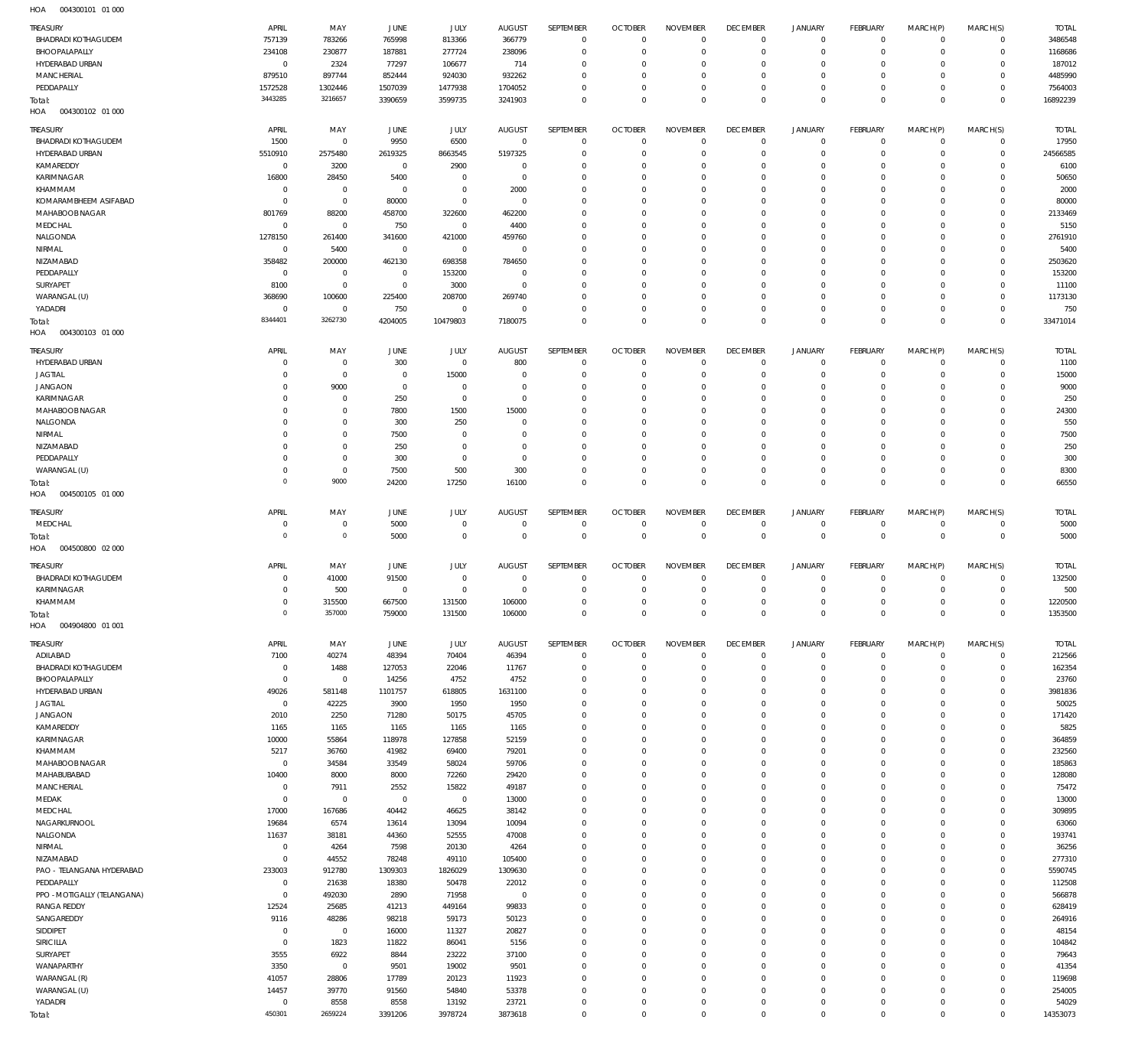004904800 01 002 HOA

|                                  | APRIL                    | MAY                        | <b>JUNE</b>             | JULY                       | <b>AUGUST</b>                    | <b>SEPTEMBER</b>           | <b>OCTOBER</b>                   | <b>NOVEMBER</b>            | <b>DECEMBER</b>            | <b>JANUARY</b>             | <b>FEBRUARY</b>              | MARCH(P)                | MARCH(S)                | <b>TOTAL</b>   |
|----------------------------------|--------------------------|----------------------------|-------------------------|----------------------------|----------------------------------|----------------------------|----------------------------------|----------------------------|----------------------------|----------------------------|------------------------------|-------------------------|-------------------------|----------------|
| HYDERABAD URBAN                  | 11697                    | 4463                       | 27911                   | 112673                     | 12368                            | $\mathbf 0$                | $\overline{0}$                   | $\mathbf 0$                | $\mathbf{0}$               | $\circ$                    | $\mathbf{0}$                 | $^{\circ}$              | $\mathbf 0$             | 169112         |
| KHAMMAM                          | 538                      | 538                        | 538                     | 538                        | 538                              | $\mathbf 0$                | $\overline{0}$                   | $\mathbf 0$                | $\overline{0}$             | $\mathbf 0$                | $\mathbf{0}$                 | $^{\circ}$              | $\mathbf 0$             | 2690           |
| NAGARKURNOOL                     | $^{\circ}$               | $\mathbf 0$                | 7550                    | 7550                       | $\overline{0}$                   | $\mathbf 0$                | $\overline{0}$                   | 0                          | $\mathbf 0$                | $\mathbf 0$                | $\mathbf{0}$                 | $\Omega$                | $\mathbf 0$             | 15100          |
| NALGONDA                         | $^{\circ}$               | 2415                       | 4830                    | 2415                       | 2415                             | $\mathbf 0$                | $\overline{0}$                   | $\mathbf 0$                | $\mathbf 0$                | $\mathbf 0$                | $\mathbf{0}$                 | $\Omega$                | $\Omega$                | 12075          |
| NIZAMABAD                        | 0                        | $\mathbf 0$                | 2745                    | 915                        | $\overline{0}$                   | $\mathbf 0$                | $\mathbf 0$                      | 0                          | $\mathbf 0$                | $\mathbf 0$                | $\mathbf{0}$                 | $\Omega$                | $\mathbf 0$             | 3660           |
| PAO - TELANGANA HYDERABAD        | $^{\circ}$               | 80568                      | 190301                  | 271377                     | 258606                           | $\mathbf 0$                | $\mathbf 0$                      | $\mathbf 0$                | $\mathbf 0$                | $\mathbf 0$                | $\mathbf{0}$                 | $\Omega$                | $\Omega$                | 800852         |
| <b>RANGA REDDY</b>               | $^{\circ}$<br>$^{\circ}$ | $\mathbf 0$<br>$\mathbf 0$ | $\overline{0}$          | 36993<br>$\mathbf 0$       | $\overline{0}$<br>$\overline{0}$ | $\mathbf 0$<br>$\mathbf 0$ | $\mathbf 0$<br>$\mathbf 0$       | 0<br>$\mathbf 0$           | $\mathbf 0$<br>$\mathbf 0$ | $\mathbf 0$<br>$\mathbf 0$ | $\mathbf{0}$<br>$\mathbf{0}$ | $\Omega$<br>$\Omega$    | $\mathbf 0$<br>$\Omega$ | 36993<br>84608 |
| SIDDIPET<br>SURYAPET             | 7781                     | $\mathbf 0$                | 84608<br>$\overline{0}$ | $\mathbf 0$                | $\overline{0}$                   | $\mathbf 0$                | $\overline{0}$                   | $\mathbf 0$                | $^{\circ}$                 | $\mathbf 0$                | $\mathbf{0}$                 | $\Omega$                | $\mathbf 0$             | 7781           |
| Total:                           | 20016                    | 87984                      | 318483                  | 432461                     | 273927                           | $\mathbf 0$                | $\overline{0}$                   | $\mathbf 0$                | $\overline{0}$             | $\mathbf 0$                | $\mathbb O$                  | $\Omega$                | $\mathbf 0$             | 1132871        |
| 004904800 01 003<br>HOA          |                          |                            |                         |                            |                                  |                            |                                  |                            |                            |                            |                              |                         |                         |                |
|                                  |                          |                            |                         |                            |                                  |                            |                                  |                            |                            |                            |                              |                         |                         |                |
| TREASURY                         | APRIL                    | MAY                        | <b>JUNE</b>             | JULY                       | <b>AUGUST</b>                    | SEPTEMBER                  | <b>OCTOBER</b>                   | <b>NOVEMBER</b>            | <b>DECEMBER</b>            | <b>JANUARY</b>             | <b>FEBRUARY</b>              | MARCH(P)                | MARCH(S)                | <b>TOTAL</b>   |
| ADILABAD                         | 750                      | 750                        | 750<br>$\overline{0}$   | 750                        | $\overline{0}$                   | $^{\circ}$<br>$\mathbf 0$  | $\overline{0}$<br>$\overline{0}$ | $\mathbf 0$                | $\mathbf 0$<br>$\mathbf 0$ | $\circ$<br>$\mathbf 0$     | $\mathbf 0$<br>$\mathbf{0}$  | $^{\circ}$              | $\mathbf 0$             | 3000           |
| BHOOPALAPALLY<br>HYDERABAD URBAN | $^{\circ}$<br>0          | $^{\circ}$<br>$\mathbf 0$  | $\mathbf 0$             | 537<br>85208               | 537<br>9080                      | $\mathbf 0$                | $^{\circ}$                       | $\mathbf 0$<br>$\mathbf 0$ | $^{\circ}$                 | $\mathbf 0$                | $^{\circ}$                   | $\Omega$<br>$\Omega$    | $\mathbf 0$<br>$\Omega$ | 1074<br>94288  |
| <b>JAGTIAL</b>                   | $^{\circ}$               | 1000                       | 1000                    | 1000                       | 1000                             | $\mathbf 0$                | $^{\circ}$                       | 0                          | $\mathbf 0$                | 0                          | $^{\circ}$                   |                         | $\Omega$                | 4000           |
| <b>JANGAON</b>                   | 2000                     | 2000                       | $\overline{0}$          | 1883                       | $\overline{0}$                   | $\mathbf 0$                | $^{\circ}$                       | $\Omega$                   | $\mathbf 0$                | $\mathbf 0$                | $^{\circ}$                   |                         | $\Omega$                | 5883           |
| KAMAREDDY                        | $^{\circ}$               | 1175                       | 2350                    | 1945                       | 1560                             | $\mathbf 0$                | $^{\circ}$                       | 0                          | $\mathbf 0$                | 0                          | $^{\circ}$                   |                         | $\Omega$                | 7030           |
| KARIMNAGAR                       | 0                        | 2291                       | 8969                    | 7488                       | 2601                             | $\mathbf 0$                | $^{\circ}$                       | 0                          | $\mathbf 0$                | $\mathbf 0$                | $^{\circ}$                   |                         | $\Omega$                | 21349          |
| KHAMMAM                          | 0                        | $^{\circ}$                 | 3392                    | 4392                       | 6359                             | $\mathbf 0$                | $^{\circ}$                       | $\mathbf 0$                | $\mathbf 0$                | $\mathbf 0$                | $^{\circ}$                   | $\Omega$                | $\Omega$                | 14143          |
| KOMARAMBHEEM ASIFABAD            | 0                        | $\mathbf 0$                | 1879                    | 12145                      | $\overline{0}$                   | $\mathbf 0$                | $\overline{0}$                   | $\Omega$                   | 0                          | $\Omega$                   | $\Omega$                     |                         | $\Omega$                | 14024          |
| MANCHERIAL                       | $^{\circ}$               | $\mathbf 0$                | $^{\circ}$              | $\mathbf 0$                | 3193                             | $\mathbf 0$                | $\mathbf 0$                      | $\mathbf 0$                | $\mathbf 0$                | $\mathbf 0$                | $^{\circ}$                   | $\Omega$                | $\Omega$                | 3193           |
| MEDCHAL                          | $^{\circ}$               | 876                        | 1752                    | 876                        | 8599                             | $\mathbf 0$                | $\overline{0}$                   | 0                          | $\mathbf 0$                | $\mathbf 0$                | $^{\circ}$                   |                         | $\Omega$                | 12103          |
| NALGONDA                         | 1000                     | 3313                       | 8291                    | 2678                       | 2678                             | $\mathbf 0$                | $\mathbf 0$                      | $\mathbf 0$                | $\mathbf 0$                | $\mathbf 0$                | $^{\circ}$                   | $\Omega$                | $\Omega$                | 17960          |
| NIRMAL                           | $^{\circ}$               | 1000                       | 1000                    | 2000                       | 1000                             | $\mathbf 0$                | $\overline{0}$                   | $\Omega$                   | 0                          | $\mathbf 0$                | $^{\circ}$                   |                         | $\Omega$                | 5000           |
| NIZAMABAD                        | 1100                     | 1500                       | 1500                    | 23075                      | 1500                             | $\mathbf 0$                | $\mathbf 0$                      | $\mathbf 0$                | $\mathbf 0$                | $\mathbf 0$                | $^{\circ}$                   | $\Omega$                | $\Omega$                | 28675          |
| PAO - TELANGANA HYDERABAD        | 7917                     | 65491                      | 111385                  | 125587                     | 76063                            | $\mathbf 0$                | $\mathbf 0$                      | 0                          | $\mathbf 0$                | $\mathbf 0$                | $^{\circ}$                   |                         | $\Omega$<br>$\Omega$    | 386443         |
| PEDDAPALLY<br>SANGAREDDY         | 538<br>$^{\circ}$        | 538<br>500                 | 538<br>6500             | 538<br>1200                | 538<br>$\mathbf 0$               | $\mathbf 0$<br>$\mathbf 0$ | $\mathbf 0$<br>$\mathbf 0$       | 0<br>$\Omega$              | $\mathbf 0$<br>$\mathbf 0$ | 0<br>$\mathbf 0$           | $^{\circ}$<br>$^{\circ}$     | $\Omega$                | $\Omega$                | 2690<br>8200   |
| SIDDIPET                         | $^{\circ}$               | 1000                       | 2000                    | 1000                       | $\mathbf 0$                      | $\mathbf 0$                | $\mathbf 0$                      | 0                          | $\mathbf 0$                | 0                          | $^{\circ}$                   |                         | $\Omega$                | 4000           |
| SURYAPET                         | 0                        | $\mathbf 0$                | $\overline{0}$          | 2330                       | $\overline{0}$                   | $\mathbf 0$                | $\mathbf 0$                      | $\mathbf 0$                | $\mathbf 0$                | 0                          | $^{\circ}$                   | $\Omega$                | $\Omega$                | 2330           |
| WANAPARTHY                       | $^{\circ}$               | $\mathbf 0$                | 929                     | 1858                       | 929                              | $\mathbf 0$                | $^{\circ}$                       | 0                          | $\mathbf 0$                | 0                          | $^{\circ}$                   |                         | $\Omega$                | 3716           |
| WARANGAL (U)                     | 1407                     | 2407                       | 5367                    | 1870                       | 1870                             | $\mathbf 0$                | $^{\circ}$                       | 0                          | $\mathbf 0$                | $\mathbf 0$                | $\mathbf{0}$                 | $\Omega$                | $\Omega$                | 12921          |
| YADADRI                          | $^{\circ}$               | $^{\circ}$                 | 3300                    | 1650                       | 1650                             | $\mathbf 0$                | $\mathbf 0$                      | $\mathbf 0$                | $\mathbf 0$                | $\mathbf 0$                | $\mathbf{0}$                 | $\Omega$                | $\Omega$                | 6600           |
| Total:                           | 14712                    | 83841                      | 160902                  | 280010                     | 119157                           | $\mathbf 0$                | $\overline{0}$                   | $\Omega$                   | $\mathbf{0}$               | $\mathbf 0$                | $\mathbb O$                  | $\Omega$                | $\mathbf{0}$            | 658622         |
| HOA<br>004904800 01 004          |                          |                            |                         |                            |                                  |                            |                                  |                            |                            |                            |                              |                         |                         |                |
| TREASURY                         | APRIL                    | MAY                        | JUNE                    | JULY                       | <b>AUGUST</b>                    | SEPTEMBER                  | <b>OCTOBER</b>                   | <b>NOVEMBER</b>            | <b>DECEMBER</b>            | <b>JANUARY</b>             | FEBRUARY                     | MARCH(P)                | MARCH(S)                | <b>TOTAL</b>   |
| HYDERABAD URBAN                  | $^{\circ}$               | $\mathbf 0$                | $\overline{0}$          | 11861                      | $\overline{0}$                   | $\mathbf 0$                | $\overline{0}$                   | 0                          | $^{\circ}$                 | $\circ$                    | $^{\circ}$                   | $\Omega$                | $\mathbf 0$             | 11861          |
| <b>JAGTIAL</b>                   | 1000                     | 1000                       | 1000                    | 1000                       | 1000                             | $\mathbf 0$                | $\overline{0}$                   | $\mathbf 0$                | $\overline{0}$             | $\mathbf 0$                | $\mathbf{0}$                 | $\Omega$                | $\mathbf 0$             | 5000           |
| KARIMNAGAR                       | 1000                     | 1222                       | 2444                    | 1222                       | $\overline{0}$                   | $\mathbf 0$                | $\overline{0}$                   | $\mathbf 0$                | $\mathbf{0}$               | $\circ$                    | $\mathbf{0}$                 | $\Omega$                | $\mathbf 0$             | 5888           |
|                                  |                          |                            |                         |                            |                                  |                            |                                  |                            |                            |                            |                              |                         |                         |                |
| KHAMMAM                          | $^{\circ}$               | $^{\circ}$                 | $\overline{0}$          | 9400                       | $\overline{0}$                   | $\mathbf 0$                | $\mathbf 0$                      | 0                          | $\overline{0}$             | $\mathbf 0$                | $\mathbf{0}$                 | $\Omega$                | $\Omega$                | 9400           |
| KOMARAMBHEEM ASIFABAD            | $^{\circ}$               | $\mathbf 0$                | 475                     | 1425                       | 475                              | $\mathbf 0$                | $\overline{0}$                   | 0                          | $\mathbf 0$                | $\mathbf 0$                | $\mathbf{0}$                 | $\Omega$                | $\mathbf 0$             | 2375           |
| NALGONDA                         | $^{\circ}$               | 2500                       | 2500                    | 4000                       | 2500                             | $\mathbf 0$                | $\mathbf 0$                      | 0                          | $\mathbf 0$                | $\mathbf 0$                | $\mathbf{0}$                 | $\Omega$                | $\Omega$                | 11500          |
| PAO - TELANGANA HYDERABAD        | 6296                     | 41194                      | 40844                   | 50090                      | 47390                            | $\mathbf 0$                | $\overline{0}$                   | $\mathbf 0$                | $^{\circ}$                 | $\mathbf 0$                | $\mathbf{0}$                 | $\Omega$                | $\mathbf 0$             | 185814         |
| <b>RANGA REDDY</b>               | $^{\circ}$               | 6101                       | 2000                    | 2000                       | 2750                             | $\mathbf 0$                | $\mathbf 0$                      | 0                          | $\mathbf 0$                | $\mathbf 0$                | $^{\circ}$                   | $\Omega$                | $\Omega$                | 12851          |
| SANGAREDDY                       | 0                        | 430                        | 430                     | 430                        | $\overline{0}$                   | $\mathbf 0$                | $\overline{0}$                   | $\mathbf 0$                | $\overline{0}$             | $\mathbf 0$                | $\mathbf{0}$                 | $\Omega$                | $\mathbf 0$             | 1290           |
| WARANGAL (U)                     | $\Omega$                 | 3666                       | 3666                    | $\mathbf 0$                | $\overline{0}$                   | $\mathbf 0$                | $\mathbf 0$                      | $\mathbf 0$                | $\overline{0}$             | $\mathbf 0$                | $\mathbf{0}$                 | $\Omega$                | $\mathbf 0$             | 7332           |
| Total:                           | 8296                     | 56113                      | 53359                   | 81428                      | 54115                            | 0                          | 0                                | 0                          | 0                          | 0                          | 0                            | 0                       | $\mathbf{0}$            | 253311         |
| HOA<br>004904800 01 005          |                          |                            |                         |                            |                                  |                            |                                  |                            |                            |                            |                              |                         |                         |                |
| TREASURY                         | APRIL                    | MAY                        | JUNE                    | JULY                       | <b>AUGUST</b>                    | SEPTEMBER                  | <b>OCTOBER</b>                   | <b>NOVEMBER</b>            | <b>DECEMBER</b>            | <b>JANUARY</b>             | <b>FEBRUARY</b>              | MARCH(P)                | MARCH(S)                | <b>TOTAL</b>   |
| <b>BHADRADI KOTHAGUDEM</b>       | 31144                    | 10191                      | 10191                   | 3535                       | 3535                             | $\mathbf 0$                | $\overline{0}$                   | $\mathbf 0$                | $\mathbf 0$                | 0                          | $\mathbf 0$                  | $\circ$                 | $\mathbf 0$             | 58596          |
| HYDERABAD URBAN                  | 7110                     | 1109                       | 10412                   | 5034                       | 443                              | $\mathbf 0$                | $\overline{0}$                   | $\mathbf 0$                | $\mathbf 0$                | $\mathbf 0$                | $\mathbf{0}$                 | $\Omega$                | $\mathbf 0$             | 24108          |
| PAO - TELANGANA HYDERABAD        | 2000                     | 17518                      | 16612                   | 20692                      | 12681                            | $\mathbf 0$                | $^{\circ}$                       | $\mathbf 0$                | $^{\circ}$                 | $\mathbf 0$                | $\mathbf 0$                  | $\Omega$                | $\mathbf 0$             | 69503          |
| <b>RANGA REDDY</b>               | $^{\circ}$               | 1000                       | $\overline{0}$          | $\bf 0$                    | $\overline{0}$                   | $\mathbf 0$                | $\mathbf 0$                      | $\mathbf 0$                | $\mathbf 0$                | $\mathbf 0$                | $\mathbf{0}$                 | $\Omega$                | $\Omega$                | 1000           |
| Total:                           | 40254                    | 29818                      | 37215                   | 29261                      | 16659                            | $\mathbf 0$                | $\overline{0}$                   | $\mathbf 0$                | $\mathbb O$                | $\mathbf 0$                | $\mathbb O$                  | $^{\circ}$              | $\mathbf 0$             | 153207         |
| HOA<br>004904800 21 000          |                          |                            |                         |                            |                                  |                            |                                  |                            |                            |                            |                              |                         |                         |                |
| TREASURY                         | APRIL                    | MAY                        | <b>JUNE</b>             | JULY                       | <b>AUGUST</b>                    | SEPTEMBER                  | <b>OCTOBER</b>                   | <b>NOVEMBER</b>            | <b>DECEMBER</b>            | JANUARY                    | FEBRUARY                     | MARCH(P)                | MARCH(S)                | <b>TOTAL</b>   |
| ADILABAD                         | 20857                    | $\mathbf 0$                | $\overline{0}$          | 14672                      | $\overline{0}$                   | $\mathbf 0$                | $\overline{0}$                   | $\mathbf 0$                | $\mathbf 0$                | 0                          | $\circ$                      | $^{\circ}$              | $\mathbf 0$             | 35529          |
| HYDERABAD URBAN                  | 8290                     | 1060                       | 6310                    | $\mathbf 0$                | 4606                             | $\mathbf 0$                | $\overline{0}$                   | 0                          | $\mathbf 0$                | $\circ$                    | $\mathbf{0}$                 | $\Omega$                | $\mathbf 0$             | 20266          |
| <b>JANGAON</b>                   | $^{\circ}$               | $\mathbf 0$                | $\mathbf 0$             | 508                        | $\overline{0}$                   | $\mathbf 0$                | $^{\circ}$                       | 0                          | $\mathbf 0$                | $\mathbf 0$                | $^{\circ}$                   | $\Omega$                | $\mathbf 0$             | 508            |
| KHAMMAM                          | 0                        | $\mathbf{0}$               | $\overline{0}$          | 2267                       | $\mathbf 0$                      | $\mathbf 0$                | $^{\circ}$                       | $\mathbf 0$                | $^{\circ}$                 | $\mathbf 0$                | $^{\circ}$                   | $\Omega$                | $\mathbf 0$             | 2267           |
| MEDCHAL                          | $^{\circ}$               | $\mathbf 0$                | $\mathbf 0$             | 9206                       | $\mathbf 0$                      | $\mathbf 0$                | $\mathbf 0$                      | $\mathbf 0$                | $\mathbf 0$                | $\mathbf 0$                | $^{\circ}$                   | $\Omega$                | $\Omega$                | 9206           |
| NAGARKURNOOL                     | $^{\circ}$               | 16222<br>$\mathbf 0$       | 4386<br>$\overline{0}$  | $\mathbf 0$<br>$\mathbf 0$ | $\overline{0}$<br>$\overline{0}$ | $\mathbf 0$<br>$\mathbf 0$ | $\overline{0}$<br>$\mathbf 0$    | 0<br>$\mathbf 0$           | $\mathbf 0$<br>$\mathbf 0$ | $\mathbf 0$<br>$\mathbf 0$ | $\mathbf{0}$<br>$^{\circ}$   | $\Omega$<br>$\Omega$    | $\mathbf 0$<br>$\Omega$ | 20608          |
| NIRMAL<br>NIZAMABAD              | 4184<br>$^{\circ}$       | 300                        | $\overline{0}$          | $\mathbf 0$                | 4000                             | $\mathbf 0$                | $\mathbf 0$                      | 0                          | $\mathbf 0$                | $\mathbf 0$                | $^{\circ}$                   | $\Omega$                | $\Omega$                | 4184<br>4300   |
| <b>RANGA REDDY</b>               | $^{\circ}$               | $\mathbf 0$                | $\overline{0}$          | $\mathbf 0$                | 4200                             | $\mathbf 0$                | $\mathbf 0$                      | $\mathbf 0$                | $\mathbf 0$                | $\mathbf 0$                | $^{\circ}$                   | $\Omega$                | $\Omega$                | 4200           |
| SURYAPET                         | $^{\circ}$               | $\mathbf 0$                | $\mathbf 0$             | $\mathbf 0$                | 5432                             | $\mathbf 0$                | $\overline{0}$                   | $\mathbf 0$                | $\mathbf{0}$               | $\mathbf 0$                | $\mathbf 0$                  | $\Omega$                | $\mathbf 0$             | 5432           |
| Total:                           | 33331                    | 17582                      | 10696                   | 26653                      | 18238                            | $\mathbf 0$                | $\overline{0}$                   | $\mathbf 0$                | $\overline{0}$             | $\mathbf 0$                | $\mathbb O$                  | $\mathbf 0$             | $\mathbb O$             | 106500         |
| HOA   004904800   22   000       |                          |                            |                         |                            |                                  |                            |                                  |                            |                            |                            |                              |                         |                         |                |
| TREASURY                         | APRIL                    | MAY                        | <b>JUNE</b>             |                            | AUGUST                           | SEPTEMBER                  | <b>OCTOBER</b>                   | <b>NOVEMBER</b>            | <b>DECEMBER</b>            | JANUARY                    | <b>FEBRUARY</b>              |                         | MARCH(S)                | <b>TOTAL</b>   |
| NALGONDA                         | $^{\circ}$               | $\mathbf 0$                | $\mathbf 0$             | <b>JULY</b><br>$\mathbf 0$ | 34930                            | $\mathbf 0$                | $\overline{0}$                   | $\mathbf 0$                | $\mathbf 0$                | 0                          | $^{\circ}$                   | MARCH(P)<br>$^{\circ}$  | $\mathbf 0$             | 34930          |
| SURYAPET                         | 0                        | $\mathbf{0}$               | $\mathbf 0$             | 34929                      | $\overline{0}$                   | $\mathbf 0$                | $\overline{0}$                   | $\mathbf 0$                | $\mathbf{0}$               | $\mathbf 0$                | $\mathbf 0$                  | $^{\circ}$              | $\mathbf 0$             | 34929          |
| Total:                           | $\overline{0}$           | $\circ$                    | $\mathbf 0$             | 34929                      | 34930                            | $\mathbf 0$                | $\overline{0}$                   | $\mathbf 0$                | $\overline{0}$             | $\mathbf 0$                | $\mathbf 0$                  | $^{\circ}$              | $\mathbf{0}$            | 69859          |
| HOA   005100105   81   001       |                          |                            |                         |                            |                                  |                            |                                  |                            |                            |                            |                              |                         |                         |                |
| TREASURY                         | APRIL                    | MAY                        | <b>JUNE</b>             |                            | <b>AUGUST</b>                    | SEPTEMBER                  | <b>OCTOBER</b>                   | <b>NOVEMBER</b>            | <b>DECEMBER</b>            | <b>JANUARY</b>             | FEBRUARY                     |                         |                         | <b>TOTAL</b>   |
| HYDERABAD URBAN                  | $\mathbf 0$              | $\overline{0}$             | 2500                    | <b>JULY</b><br>$\mathbf 0$ | 3500                             | $\mathbf 0$                | $\overline{0}$                   | $\mathbf{0}$               | $\overline{0}$             | 0                          | $\mathbf 0$                  | MARCH(P)<br>$\mathbf 0$ | MARCH(S)<br>$\mathbf 0$ | 6000           |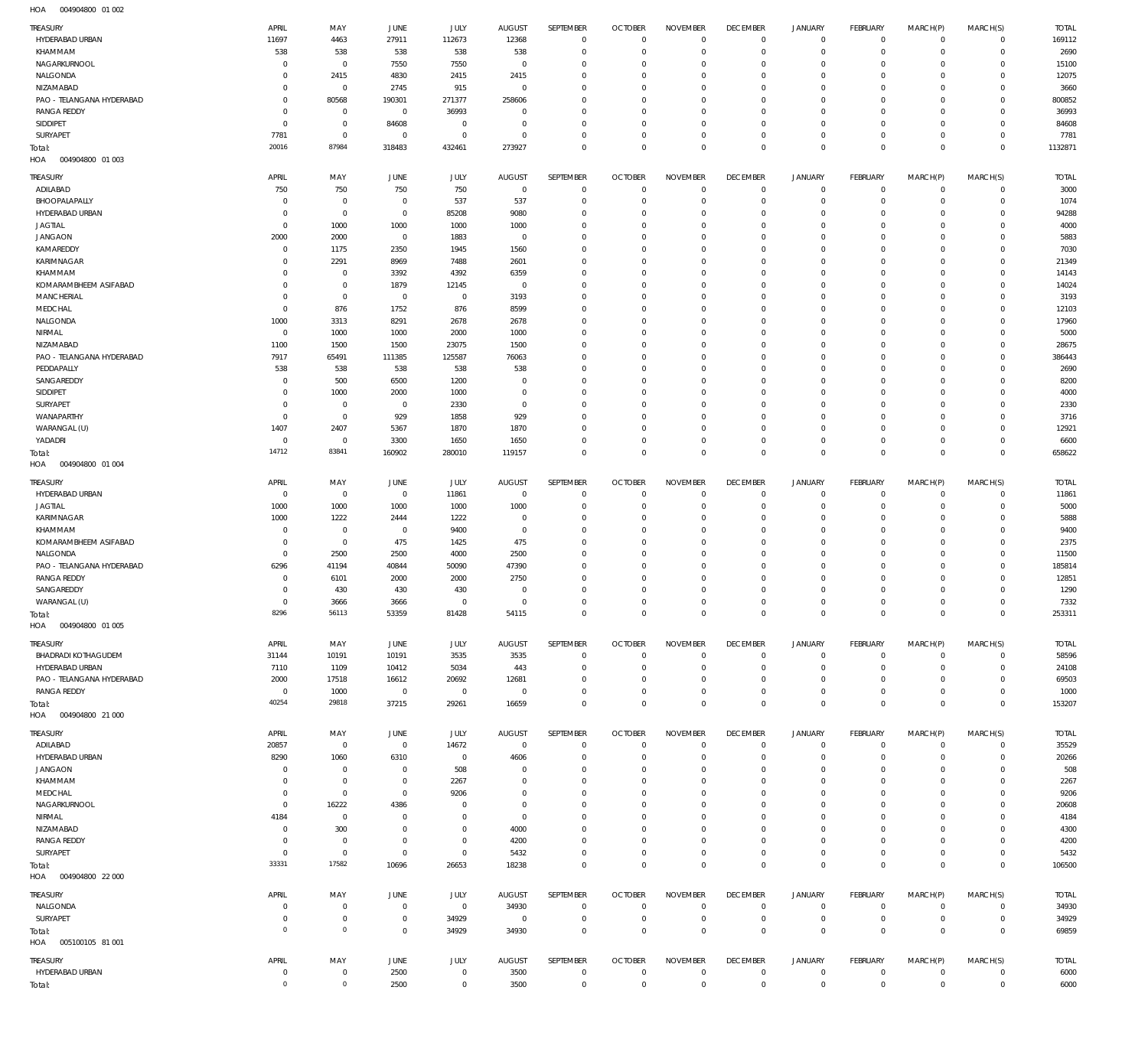| HOA<br>005500102 81 001                       |                            |                                  |                         |                         |                     |                            |                            |                              |                                  |                            |                            |                          |                               |                 |
|-----------------------------------------------|----------------------------|----------------------------------|-------------------------|-------------------------|---------------------|----------------------------|----------------------------|------------------------------|----------------------------------|----------------------------|----------------------------|--------------------------|-------------------------------|-----------------|
| TREASURY                                      | APRIL                      | MAY                              | JUNE                    | JULY                    | <b>AUGUST</b>       | SEPTEMBER                  | <b>OCTOBER</b>             | <b>NOVEMBER</b>              | <b>DECEMBER</b>                  | <b>JANUARY</b>             | FEBRUARY                   | MARCH(P)                 | MARCH(S)                      | <b>TOTAL</b>    |
| HYDERABAD URBAN                               | 114795898                  | 55141671                         | 14248706                | 119790880               | 35859782            | $\overline{0}$             | $\mathbf 0$                | $\Omega$                     | $\overline{0}$                   | $\circ$                    | $\circ$                    | $\Omega$                 | $\overline{0}$                | 339836937       |
| MEDAK                                         | $\overline{0}$             | $\overline{0}$                   | 38432                   | 19216                   | 19216               | $\mathbb O$                | 0                          | $^{\circ}$                   | $\mathbf 0$                      | $\mathbf 0$                | $\mathbf 0$                | $\Omega$                 | $\mathbf 0$                   | 76864           |
| NALGONDA                                      | 30010                      | 63090                            | 68635                   | 9754                    | $\Omega$            | $\overline{0}$             | 0                          | $\Omega$                     | $\mathbf 0$                      | $\mathbf 0$                | $^{\circ}$                 | $\Omega$                 | $\Omega$                      | 171489          |
| NIZAMABAD                                     | $\mathbf 0$                | 63000                            | $\overline{0}$          | 105000                  | $\Omega$            | $\mathbf 0$                | 0                          | $\mathbf{0}$                 | $\mathbf 0$                      | $\mathbf 0$                | $^{\circ}$                 | $\Omega$                 | $\Omega$                      | 168000          |
| SURYAPET                                      | $\mathbf 0$                | 147986                           | $\mathbf 0$             | 37541                   | $\Omega$            | $\mathbb O$                | 0                          | $\mathbf{0}$                 | $\overline{0}$                   | $\mathbf 0$                | $\mathbf 0$                | $\Omega$                 | $\mathbf 0$                   | 185527          |
| Total:                                        | 114825908                  | 55415747                         | 14355773                | 119962391               | 35878998            | $\circ$                    | $\Omega$                   | $\mathbf 0$                  | $\mathbf 0$                      | $\mathbf 0$                | $\mathbf 0$                | $\Omega$                 | $\Omega$                      | 340438817       |
| HOA<br>005500103 01 001                       |                            |                                  |                         |                         |                     |                            |                            |                              |                                  |                            |                            |                          |                               |                 |
| TREASURY                                      | APRIL                      | MAY                              | JUNE                    | JULY                    | <b>AUGUST</b>       | SEPTEMBER                  | <b>OCTOBER</b>             | <b>NOVEMBER</b>              | <b>DECEMBER</b>                  | <b>JANUARY</b>             | FEBRUARY                   | MARCH(P)                 | MARCH(S)                      | <b>TOTAL</b>    |
| NALGONDA                                      | $\mathbf 0$                | 25000                            | $\overline{0}$          | $\mathbf{0}$            | $^{\circ}$          | $\,0\,$                    | $\mathbf 0$                | $\mathbf 0$                  | $\overline{0}$                   | $\circ$                    | $\mathbb O$                | $\mathbf 0$              | $\overline{0}$                | 25000           |
| Total:                                        | $\mathbf 0$                | 25000                            | $\mathbf 0$             | $\mathbf{0}$            | $\Omega$            | $\,0\,$                    | $\mathbf 0$                | $\mathbf 0$                  | $\overline{0}$                   | $\mathbf 0$                | $\mathbb O$                | $^{\circ}$               | $\mathbf{0}$                  | 25000           |
| HOA<br>005500104 01 000                       |                            |                                  |                         |                         |                     |                            |                            |                              |                                  |                            |                            |                          |                               |                 |
| TREASURY                                      | APRIL                      | MAY                              | JUNE                    | JULY                    | <b>AUGUST</b>       | SEPTEMBER                  | <b>OCTOBER</b>             | <b>NOVEMBER</b>              | <b>DECEMBER</b>                  | <b>JANUARY</b>             | FEBRUARY                   | MARCH(P)                 | MARCH(S)                      | <b>TOTAL</b>    |
| KARIMNAGAR                                    | $\mathbf 0$                | $\overline{0}$                   | 750                     | $^{\circ}$              | $\Omega$            | $\overline{0}$             | $^{\circ}$                 | $^{\circ}$                   | $\overline{0}$                   | $\circ$                    | $\circ$                    | $\Omega$                 | $\Omega$                      | 750             |
| MEDAK                                         | 750                        | $\overline{0}$                   | $\overline{0}$          | $\overline{0}$          | $\Omega$            | $\overline{0}$             | 0                          | $\Omega$                     | $\mathbf 0$                      | $\mathbf 0$                | $\mathbf{0}$               | $\Omega$                 | $\mathbf 0$                   | 750             |
| NIZAMABAD                                     | $\mathbf 0$                | $\overline{0}$                   | 2000                    | 6500                    | $\Omega$            | $\overline{0}$             | 0                          | $^{\circ}$                   | $\mathbf 0$                      | $\mathbf 0$                | $^{\circ}$                 | $\Omega$                 | $\Omega$                      | 8500            |
| SANGAREDDY                                    | $\mathbf 0$                | 1500                             | 750                     | 1500                    | 750                 | $\overline{0}$             | $\Omega$                   | $\Omega$                     | $\mathbf 0$                      | $\mathbf 0$                | $\circ$                    | $\Omega$                 | $\Omega$                      | 4500            |
| SIDDIPET                                      | 2250<br>3000               | $\overline{0}$<br>1500           | 7250<br>10750           | 1000<br>9000            | 750<br>1500         | $\mathbb O$<br>$\mathbb O$ | 0<br>$\Omega$              | $\mathbf{0}$<br>$\Omega$     | $\mathbf 0$<br>$\overline{0}$    | $\mathbf 0$<br>$\mathbf 0$ | $\mathbf 0$<br>$\mathbf 0$ | $\Omega$<br>$\Omega$     | $\Omega$<br>$\mathbf 0$       | 11250<br>25750  |
| Total:<br>HOA<br>005500105 04 800             |                            |                                  |                         |                         |                     |                            |                            |                              |                                  |                            |                            |                          |                               |                 |
|                                               |                            |                                  |                         |                         |                     |                            |                            |                              |                                  |                            |                            |                          |                               |                 |
| TREASURY                                      | APRIL                      | MAY                              | JUNE                    | <b>JULY</b>             | <b>AUGUST</b>       | SEPTEMBER                  | <b>OCTOBER</b>             | <b>NOVEMBER</b>              | <b>DECEMBER</b>                  | <b>JANUARY</b>             | FEBRUARY                   | MARCH(P)                 | MARCH(S)                      | <b>TOTAL</b>    |
| HYDERABAD URBAN                               | 513596<br>513596           | 1028416<br>1028416               | 625576                  | 1464432                 | 711944              | $\,0\,$                    | $^{\circ}$                 | $\overline{0}$               | $\overline{0}$                   | 0                          | 0                          | $\circ$                  | $\mathbf 0$                   | 4343964         |
| Total:<br>HOA<br>005500800 01 000             |                            |                                  | 625576                  | 1464432                 | 711944              | $\,0\,$                    | $\overline{0}$             | $\mathbf 0$                  | $\overline{0}$                   | $\overline{0}$             | $\,0\,$                    | $\overline{0}$           | $\overline{0}$                | 4343964         |
|                                               |                            |                                  |                         |                         |                     |                            |                            |                              |                                  |                            |                            |                          |                               |                 |
| <b>TREASURY</b>                               | <b>APRIL</b>               | MAY                              | JUNE                    | <b>JULY</b>             | <b>AUGUST</b>       | SEPTEMBER                  | <b>OCTOBER</b>             | <b>NOVEMBER</b>              | <b>DECEMBER</b>                  | <b>JANUARY</b>             | <b>FEBRUARY</b>            | MARCH(P)                 | MARCH(S)                      | <b>TOTAL</b>    |
| HYDERABAD URBAN                               | $\mathbf 0$                | $\overline{0}$                   | $\overline{0}$          | $\overline{0}$          | 1028                | $\overline{0}$             | $^{\circ}$                 | $\Omega$                     | $\overline{0}$                   | $\mathbf 0$                | $^{\circ}$                 | $\Omega$                 | $\Omega$                      | 1028            |
| MEDCHAL                                       | $\mathbf 0$                | 4000                             | $\overline{0}$          | 1000                    | 0                   | $\mathbf 0$                | 0                          | $^{\circ}$                   | $\mathbf 0$                      | $\mathbf 0$                | $^{\circ}$                 | $\Omega$                 | $\Omega$                      | 5000            |
| <b>RANGA REDDY</b>                            | $\mathbf 0$<br>$\mathbf 0$ | $\overline{0}$<br>4000           | $\overline{0}$          | $\overline{0}$          | 1000                | $\mathbf 0$                | $\mathbf 0$                | $\mathbf{0}$<br>$\mathbf 0$  | $\overline{0}$<br>$\overline{0}$ | $\mathbf 0$<br>$\mathbf 0$ | $\mathbf 0$                | $^{\circ}$<br>$\Omega$   | $\mathbf 0$<br>$\Omega$       | 1000            |
| Total:<br>HOA<br>005500800 05 001             |                            |                                  | $\mathbf 0$             | 1000                    | 2028                | $\mathbf 0$                | $\mathbf 0$                |                              |                                  |                            | $\mathbf 0$                |                          |                               | 7028            |
|                                               |                            |                                  |                         |                         |                     |                            |                            |                              |                                  |                            |                            |                          |                               |                 |
| TREASURY                                      | APRIL                      | MAY                              | <b>JUNE</b>             | <b>JULY</b>             | <b>AUGUST</b>       | SEPTEMBER                  | <b>OCTOBER</b>             | <b>NOVEMBER</b>              | <b>DECEMBER</b>                  | <b>JANUARY</b>             | FEBRUARY                   | MARCH(P)                 | MARCH(S)                      | <b>TOTAL</b>    |
| HYDERABAD URBAN                               | $\overline{0}$             | 5293961                          | 33246                   | 545005                  | $^{\circ}$          | $\,0\,$                    | $^{\circ}$                 | $^{\circ}$                   | $\overline{0}$                   | $\mathbf 0$                | $\mathbf 0$                | $\circ$                  | $\mathbf 0$                   | 5872212         |
| JOGULAMBA GADWAL                              | 4773                       | $\overline{0}$                   | 7642                    | 824                     | $\Omega$            | $\mathbf 0$                | 0                          | $^{\circ}$                   | $\mathbf 0$                      | 0                          | $\mathbf{0}$               | - 0                      | $\mathbf 0$<br>$\Omega$       | 13239           |
| PEDDAPALLY<br><b>SIRICILLA</b>                | 3600<br>$\mathbf 0$        | 4000<br>$\overline{0}$           | 8100<br>$\mathbf 0$     | 500<br>$^{\circ}$       | $\mathbf 0$<br>3500 | $\mathbf 0$<br>$\mathbf 0$ | 0<br>0                     | $\mathbf{0}$<br>$\mathbf{0}$ | $\overline{0}$<br>$\overline{0}$ | 0<br>0                     | $^{\circ}$<br>$\mathbf{0}$ | $\Omega$<br>- 0          | $\Omega$                      | 16200<br>3500   |
| SURYAPET                                      | $\mathbf 0$                | $\overline{0}$                   | 2500                    | 500                     | $\overline{0}$      | $\mathbf 0$                | $\mathbf 0$                | $\mathbf{0}$                 | $\overline{0}$                   | $\mathbf 0$                | $\mathbf 0$                | $\Omega$                 | $\Omega$                      | 3000            |
| WARANGAL (U)                                  | $\mathbf 0$                | 1969                             | 542                     | 1372                    | $\overline{0}$      | $\mathbf 0$                | $^{\circ}$                 | $\mathbf{0}$                 | $\overline{0}$                   | $\mathbf 0$                | $\mathbf 0$                | $\Omega$                 | $\mathbf 0$                   | 3883            |
| Total:                                        | 8373                       | 5299930                          | 52030                   | 548201                  | 3500                | $\mathbf 0$                | $\mathbf 0$                | $\mathbf 0$                  | $\overline{0}$                   | $\mathbf 0$                | $\,0\,$                    | $\overline{0}$           | $\mathbf 0$                   | 5912034         |
| HOA<br>005500800 05800                        |                            |                                  |                         |                         |                     |                            |                            |                              |                                  |                            |                            |                          |                               |                 |
| <b>TREASURY</b>                               | APRIL                      | MAY                              | JUNE                    | <b>JULY</b>             | <b>AUGUST</b>       | SEPTEMBER                  | <b>OCTOBER</b>             | <b>NOVEMBER</b>              | <b>DECEMBER</b>                  | <b>JANUARY</b>             | <b>FEBRUARY</b>            | MARCH(P)                 | MARCH(S)                      | <b>TOTAL</b>    |
| ADILABAD                                      | $^{\circ}$                 | $\overline{0}$                   | 300                     | 500                     | 200                 | $\overline{0}$             | $^{\circ}$                 | $\Omega$                     | $\overline{0}$                   | $\mathbf 0$                | $^{\circ}$                 | $\Omega$                 | $\mathbf 0$                   | 1000            |
| <b>BHADRADI KOTHAGUDEM</b>                    | 1446                       | 2000                             | 6600                    | 2300                    | $\Omega$            | $\overline{0}$             | 0                          | $^{\circ}$                   | $\mathbf 0$                      | $\mathbf 0$                | $^{\circ}$                 | $\Omega$                 | $\mathbf 0$                   | 12346           |
| BHOOPALAPALLY                                 | $\mathbf 0$                | 3500                             | 7000                    | $\circ$                 | $\Omega$            | $\overline{0}$             | 0                          | $\Omega$                     | $\mathbf 0$                      | $\mathbf 0$                | $\circ$                    | $\Omega$                 | $\Omega$                      | 10500           |
| HYDERABAD URBAN                               | $\mathbf 0$                | $\overline{0}$                   | - 0                     | 69000                   | $\Omega$            | $\overline{0}$             | 0                          | $\mathbf{0}$                 | $\mathbf 0$                      | $\mathbf 0$                | $^{\circ}$                 | $\Omega$                 | $\Omega$                      | 69000           |
| <b>JAGTIAL</b>                                | $\Omega$                   | $\overline{0}$                   | 137923                  | 8600                    | 4300                | $\overline{0}$             | $\Omega$                   | $\Omega$                     | $\overline{0}$                   | $\mathbf 0$                | $\circ$                    | $\Omega$                 | $\Omega$                      | 150823          |
| <b>JANGAON</b>                                | $\mathbf 0$                | 1000                             | 2000                    | 500                     | 500                 | $\Omega$                   | $\Omega$                   | $\Omega$                     | $\mathbf 0$                      | 0                          | $\circ$                    | 0                        | $\mathbf 0$                   | 4000            |
| KAMAREDDY                                     | $\overline{0}$             | $\overline{0}$                   | 3000                    | $\overline{0}$          | 2000                | $\,0\,$                    | $\mathbf 0$                | $\mathbf 0$                  | $\mathbf 0$                      | $\mathbf 0$                | $\mathbf 0$                | $\Omega$                 | $\Omega$                      | 5000            |
| KARIMNAGAR<br>KHAMMAM                         | 6560                       | 14978                            | 13500                   | 25870                   | 4500                | $\mathbf 0$<br>$\mathbf 0$ | $\mathbf 0$<br>$\mathbf 0$ | $\mathbf 0$<br>$\Omega$      | $\mathbf 0$<br>$\mathbf 0$       | $\mathbf 0$<br>$\mathbf 0$ | $\mathbf 0$<br>$\mathbf 0$ | $\Omega$<br>$\Omega$     | $\Omega$<br>$\Omega$          | 65408<br>92000  |
| KOMARAMBHEEM ASIFABAD                         | 12000<br>$\overline{0}$    | 17000<br>$\overline{0}$          | 22000<br>$\overline{0}$ | 29000<br>$\overline{0}$ | 12000<br>1000       | $\mathbf 0$                | $^{\circ}$                 | $\mathbf 0$                  | $\mathbf 0$                      | $\mathbf 0$                | $\mathbf 0$                | $\Omega$                 | $\Omega$                      | 1000            |
| MAHABUBABAD                                   | 85008                      | $\overline{0}$                   | 28627                   | 45500                   | 26247               | $\mathbf 0$                | $\Omega$                   | $\Omega$                     | $\mathbf 0$                      | $\mathbf 0$                | $\mathbf 0$                | $\Omega$                 | $\Omega$                      | 185382          |
| MANCHERIAL                                    | $\mathbf 0$                | 900                              | 1000                    | $\overline{0}$          | $\overline{0}$      | $\mathbf 0$                | $^{\circ}$                 | $\mathbf 0$                  | $\mathbf 0$                      | $\mathbf 0$                | $\mathbf 0$                | $\Omega$                 | $\Omega$                      | 1900            |
| MEDAK                                         | $\overline{0}$             | 10000                            | 5000                    | 10000                   | 20000               | $\mathbb O$                | $\Omega$                   | $\Omega$                     | $\mathbf 0$                      | $\mathbf 0$                | $\mathbf 0$                | $\Omega$                 | $\Omega$                      | 45000           |
| NAGARKURNOOL                                  | 31500                      | $\overline{0}$                   | $\overline{0}$          | 10500                   | $\overline{0}$      | $\mathbb O$                | $^{\circ}$                 | $\mathbf 0$                  | $\mathbf 0$                      | $\mathbf 0$                | $\mathbf 0$                | $\Omega$                 | $\Omega$                      | 42000           |
| NIZAMABAD                                     | $\overline{0}$             | 10000                            | 8000                    | 18000                   | 8000                | $\mathbb O$                | $\Omega$                   | $\Omega$                     | $\mathbf 0$                      | $\mathbf 0$                | $\mathbf 0$                | $\Omega$                 | $\Omega$                      | 44000           |
| PEDDAPALLY                                    | $\mathbf 0$                | 9000                             | $\overline{0}$          | 3500                    | $\overline{0}$      | $\mathbb O$                | $^{\circ}$                 | $\mathbf 0$                  | $\mathbf 0$                      | $\mathbf 0$                | $\mathbf 0$                | $\Omega$                 | $\Omega$                      | 12500           |
| SANGAREDDY                                    | $\mathbf 0$                | 5850                             | 25000                   | 25500                   | 6500                | $\mathbb O$                | $\Omega$                   | $\Omega$                     | $\mathbf 0$                      | $\mathbf 0$                | $\mathbf 0$                | $\Omega$                 | $\Omega$                      | 62850           |
| SIDDIPET                                      | 5000                       | 5000                             | 20000                   | 20000                   | 30000               | $\mathbb O$                | $^{\circ}$                 | $\mathbf 0$                  | $\mathbf 0$                      | $\mathbf 0$                | $\mathbf 0$                | $\Omega$                 | $\Omega$                      | 80000           |
| SIRICILLA<br>VIKARABAD                        | 8000<br>$\mathbf 0$        | $\overline{0}$<br>$\overline{0}$ | 4000<br>$\overline{0}$  | 5000<br>$\overline{0}$  | 10500<br>20580      | $\mathbb O$<br>$\mathbb O$ | $\Omega$<br>$^{\circ}$     | $\Omega$<br>$\mathbf 0$      | $\mathbf 0$<br>$\mathbf 0$       | $\mathbf 0$<br>$\mathbf 0$ | $\mathbf 0$<br>$\mathbf 0$ | $\Omega$<br>$\Omega$     | $\Omega$<br>$\Omega$          | 27500<br>20580  |
| WANAPARTHY                                    | 21000                      | $\mathbf 0$                      | $\mathbf 0$             | 10500                   | 21000               | $\mathbb O$                | $\Omega$                   | $\Omega$                     | $\mathbf 0$                      | $\mathbf 0$                | $\mathbf 0$                | $\Omega$                 | $\Omega$                      | 52500           |
|                                               |                            |                                  |                         |                         |                     |                            | $^{\circ}$                 | $\mathbf 0$                  | $\mathbf 0$                      | $\mathbf 0$                | $\mathbf 0$                | $\Omega$                 | $\Omega$                      | 741747          |
|                                               |                            |                                  |                         |                         |                     |                            |                            |                              |                                  |                            |                            |                          |                               |                 |
| WARANGAL (U)                                  | 100724<br>271238           | 175650<br>254878                 | 139364<br>423314        | 118120<br>402390        | 207889<br>375216    | $\mathbb O$<br>$\mathbb O$ | $\Omega$                   | $\mathbf 0$                  | $\overline{0}$                   | $\overline{0}$             | $\mathbb O$                | $\overline{0}$           | $\mathbf{0}$                  | 1727036         |
| Total:<br>HOA<br>005500800 06 001             |                            |                                  |                         |                         |                     |                            |                            |                              |                                  |                            |                            |                          |                               |                 |
|                                               |                            |                                  |                         |                         |                     |                            |                            |                              |                                  |                            |                            |                          |                               |                 |
| TREASURY                                      | APRIL                      | MAY                              | JUNE                    | <b>JULY</b>             | <b>AUGUST</b>       | SEPTEMBER                  | <b>OCTOBER</b>             | <b>NOVEMBER</b>              | <b>DECEMBER</b>                  | <b>JANUARY</b>             | FEBRUARY                   | MARCH(P)                 | MARCH(S)                      | <b>TOTAL</b>    |
| <b>BHADRADI KOTHAGUDEM</b><br>HYDERABAD URBAN | 1000<br>$\overline{0}$     | 22000<br>2000                    | 259000<br>11000         | 118000<br>35000         | 18000<br>51000      | $\mathbb O$<br>$\mathbb O$ | $\circ$<br>$\mathbf 0$     | $\mathbf 0$<br>$\mathbf 0$   | $\overline{0}$<br>$\overline{0}$ | $\circ$<br>$\mathbf 0$     | $\mathbb O$<br>$\mathbb O$ | $^{\circ}$<br>$^{\circ}$ | $\mathbf 0$<br>$\overline{0}$ | 418000<br>99000 |
| <b>JAGTIAL</b>                                | $\mathbf 0$                | 10000                            | 3000                    | 16100                   | 7000                | $\mathbb O$                | $^{\circ}$                 | $\mathbf 0$                  | $\overline{0}$                   | $\mathbf 0$                | $\mathbf 0$                | $\Omega$                 | $\circ$                       | 36100           |
| KAMAREDDY                                     | $\mathbf 0$                | $\overline{0}$                   | $\overline{0}$          | 1000                    | 1000                | $\mathbb O$                | $\mathbf 0$                | $\mathbf 0$                  | $\overline{0}$                   | $\mathbf 0$                | $\mathbf 0$                | $\Omega$                 | $\Omega$                      | 2000            |
| KARIMNAGAR                                    | 1000                       | 6000                             | 6000                    | 7000                    | 11000               | $\mathbb O$                | $^{\circ}$                 | $\mathbf 0$                  | $\overline{0}$                   | 0                          | $\mathbf 0$                | $\Omega$                 | $\Omega$                      | 31000           |
| MAHABUBABAD                                   | $\overline{0}$             | $\overline{0}$                   | $\overline{0}$          | 1000                    | $\overline{0}$      | $\mathbb O$                | $\mathbf 0$                | $\mathbf 0$                  | $\overline{0}$                   | $\mathbf 0$                | $\mathbf 0$                | $\Omega$                 | $\Omega$                      | 1000            |
| MULUGU                                        | $\mathbf 0$                | $\mathbf 0$                      | 50                      | $\overline{0}$          | $\mathbf 0$         | $\mathbb O$                | $^{\circ}$                 | $\mathbf 0$                  | $\overline{0}$                   | 0                          | $\mathbf 0$                | $\Omega$                 | $\Omega$                      | 50              |
| NIZAMABAD                                     | 0                          | 3000                             | $\overline{0}$          | 1000                    | 2000                | $\mathbb O$                | $\mathbf 0$                | $\mathbf 0$                  | $\overline{0}$                   | $\mathbf 0$                | $\mathbf 0$                | $\Omega$                 | $\Omega$                      | 6000            |
| PEDDAPALLY                                    | $\mathbf 0$                | $\mathbf 0$                      | 2000                    | 2000                    | $\mathbf 0$         | $\mathbb O$                | $^{\circ}$                 | $\mathbf 0$                  | $\overline{0}$                   | $\mathbf 0$                | $\mathbf 0$                | $\Omega$                 | $\Omega$                      | 4000            |
| <b>RANGA REDDY</b>                            | $\mathbf 0$                | 17000                            | 10000                   | 8000                    | 3000                | $\mathbb O$                | $\mathbf 0$                | $\mathbf 0$                  | $\overline{0}$                   | $\mathbf 0$                | $\mathbf 0$                | $\Omega$                 | $\circ$                       | 38000           |
| SANGAREDDY                                    | $\mathbf 0$                | $\overline{0}$                   | $\overline{0}$          | 1000                    | $\mathbf 0$         | $\mathbb O$                | $^{\circ}$                 | $\mathbf 0$                  | $\overline{0}$                   | $\mathbf 0$                | $\mathbf 0$                | $\Omega$<br>$^{\circ}$   | $\circ$<br>$\mathbf 0$        | 1000            |
| SIRICILLA<br>Total:                           | $\mathbf 0$<br>2000        | 6000<br>66000                    | 16000<br>307050         | 13000<br>203100         | 8000<br>101000      | $\mathbb O$<br>$\mathbb O$ | $\mathbf 0$<br>$\mathbf 0$ | $\mathbb O$<br>$\mathbf 0$   | $\overline{0}$<br>$\mathbf 0$    | $\mathbf 0$<br>$\mathbf 0$ | $\mathbb O$<br>$\mathbb O$ | $\mathbf 0$              | $\mathbf{0}$                  | 43000<br>679150 |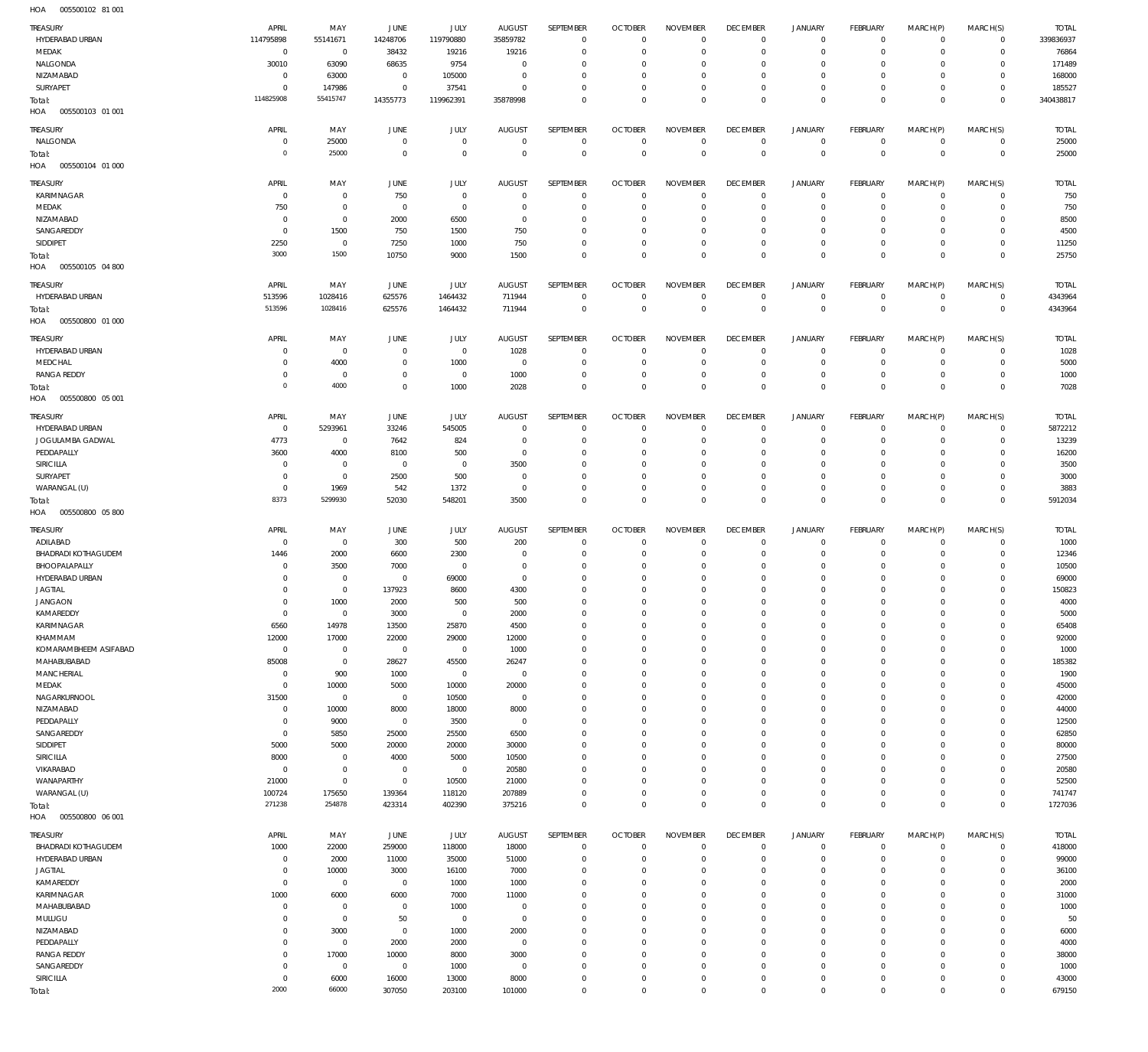| HOA<br>005500800 08 800           |                     |                                |                        |                |                                 |                             |                                  |                                |                                   |                                       |                                |                                 |                |                      |
|-----------------------------------|---------------------|--------------------------------|------------------------|----------------|---------------------------------|-----------------------------|----------------------------------|--------------------------------|-----------------------------------|---------------------------------------|--------------------------------|---------------------------------|----------------|----------------------|
| TREASURY                          | APRIL               | MAY                            | JUNE                   | <b>JULY</b>    | <b>AUGUST</b>                   | SEPTEMBER                   | <b>OCTOBER</b>                   | <b>NOVEMBER</b>                | <b>DECEMBER</b>                   | <b>JANUARY</b>                        | FEBRUARY                       | MARCH(P)                        | MARCH(S)       | <b>TOTAL</b>         |
| HYDERABAD URBAN                   | 48300               | $\overline{0}$                 | $\mathbf 0$            | $\mathbf 0$    | $\overline{0}$                  | $\overline{0}$              | $\mathbf 0$                      | $\mathbf 0$                    | $\overline{0}$                    | 0                                     | $\circ$                        | $\mathbf 0$                     | $\circ$        | 48300                |
| Total:                            | 48300               | $\mathbf{0}$                   | $\mathbf 0$            | $\mathbf 0$    | $\overline{0}$                  | $\mathbb O$                 | $\mathbf 0$                      | $\mathbf 0$                    | $\mathbb O$                       | $\mathbb O$                           | $\mathbb O$                    | $\mathbb O$                     | $\mathbb O$    | 48300                |
| HOA<br>005500800 10 001           |                     |                                |                        |                |                                 |                             |                                  |                                |                                   |                                       |                                |                                 |                |                      |
|                                   |                     |                                |                        |                |                                 |                             |                                  |                                |                                   |                                       |                                |                                 |                |                      |
| TREASURY<br>HYDERABAD URBAN       | APRIL<br>$^{\circ}$ | MAY<br>$\overline{0}$          | JUNE<br>$\overline{0}$ | JULY<br>1000   | <b>AUGUST</b><br>$\overline{0}$ | SEPTEMBER<br>$\overline{0}$ | <b>OCTOBER</b><br>$\overline{0}$ | <b>NOVEMBER</b><br>$\mathbf 0$ | <b>DECEMBER</b><br>$\overline{0}$ | <b>JANUARY</b><br>$\mathsf{O}\xspace$ | <b>FEBRUARY</b><br>$\mathbf 0$ | MARCH(P)<br>$\mathsf{O}\xspace$ | MARCH(S)       | <b>TOTAL</b><br>1000 |
| MEDCHAL                           | 1067898             | 203785                         | 604055                 | 2075814        | 609500                          | $\overline{0}$              | $\Omega$                         | $\mathbf 0$                    | $\overline{0}$                    | $\mathsf{O}\xspace$                   | $\Omega$                       | $\circ$                         | 0<br>$\circ$   | 4561052              |
| <b>RANGA REDDY</b>                | 11417339            | 199330                         | 952638                 | 8918285        | 1503075                         | $\mathbf 0$                 | $^{\circ}$                       | $\mathbf 0$                    | $\mathbf 0$                       | $\mathsf{O}\xspace$                   | 0                              | $\circ$                         | $\mathbf 0$    | 22990667             |
| YADADRI                           | $\overline{0}$      | $\overline{0}$                 | $\overline{0}$         | 3000           | $\overline{0}$                  | $\mathbf 0$                 | $\Omega$                         | $\mathbf 0$                    | $\overline{0}$                    | $\mathsf{O}\xspace$                   | $\Omega$                       | $\mathbf 0$                     | $\mathbf 0$    | 3000                 |
|                                   | 12485237            | 403115                         | 1556693                | 10998099       | 2112575                         | $\mathbf 0$                 | $\Omega$                         | $\mathbf 0$                    | $\mathbf 0$                       | $\mathbf 0$                           | $\overline{0}$                 | $\mathbf 0$                     | $\overline{0}$ | 27555719             |
| Total:<br>HOA<br>005500800 80 000 |                     |                                |                        |                |                                 |                             |                                  |                                |                                   |                                       |                                |                                 |                |                      |
|                                   |                     |                                |                        |                |                                 |                             |                                  |                                |                                   |                                       |                                |                                 |                |                      |
| TREASURY                          | APRIL               | MAY                            | JUNE                   | JULY           | <b>AUGUST</b>                   | SEPTEMBER                   | <b>OCTOBER</b>                   | <b>NOVEMBER</b>                | <b>DECEMBER</b>                   | <b>JANUARY</b>                        | FEBRUARY                       | MARCH(P)                        | MARCH(S)       | <b>TOTAL</b>         |
| HYDERABAD URBAN                   | 4173500             | $\overline{0}$                 | $\mathbf 0$            | 2102008        | $\Omega$                        | $\overline{0}$              | $\Omega$                         | $\overline{0}$                 | $\overline{0}$                    | 0                                     | $\mathbf 0$                    | $\circ$                         | $\circ$        | 6275508              |
| KHAMMAM                           | $\overline{0}$      | $\overline{0}$                 | 103500                 | $\overline{0}$ | $\Omega$                        | $\mathbf 0$                 | $\Omega$                         | $\mathbf 0$                    | $\overline{0}$                    | $\mathsf{O}\xspace$                   | $\mathbf 0$                    | $\circ$                         | $\circ$        | 103500               |
| MAHABOOB NAGAR                    | $^{\circ}$          | $\overline{0}$                 | 264700                 | $\mathbf 0$    | $\Omega$                        | $\mathbf 0$                 | $\Omega$                         | $\overline{0}$                 | 0                                 | $\circ$                               | 0                              | $\Omega$                        | $\Omega$       | 264700               |
| <b>RANGA REDDY</b>                | 107050              | $\mathbf 0$                    | $\overline{0}$         | 520000         | $\Omega$                        | $\overline{0}$              | $\Omega$                         | $\mathbf 0$                    | $\Omega$                          | $\circ$                               | $\Omega$                       | $\circ$                         | $\Omega$       | 627050               |
| WANAPARTHY                        | $^{\circ}$          | $\overline{0}$                 | 66900                  | $\overline{0}$ | $\Omega$                        | $\overline{0}$              | $\Omega$                         | $\overline{0}$                 | $\Omega$                          | $\mathbf 0$                           | $\Omega$                       | $\circ$                         | 0              | 66900                |
| WARANGAL (U)                      | 41889               | $\overline{0}$<br>$\mathbf{0}$ | $^{\circ}$             | $\mathbf 0$    | $\Omega$                        | $\mathbf 0$                 | $\Omega$                         | $\mathbf 0$                    | $\overline{0}$                    | $\mathsf{O}\xspace$                   | 0                              | $\circ$                         | $\circ$        | 41889                |
| Total:<br>HOA<br>005500800 81 001 | 4322439             |                                | 435100                 | 2622008        | $\Omega$                        | $\mathbf 0$                 | $\Omega$                         | $\overline{0}$                 | $\overline{0}$                    | $\mathbb O$                           | $\overline{0}$                 | $\overline{0}$                  | $\overline{0}$ | 7379547              |
|                                   |                     |                                |                        |                |                                 |                             |                                  |                                |                                   |                                       |                                |                                 |                |                      |
| TREASURY                          | APRIL               | MAY                            | JUNE                   | JULY           | <b>AUGUST</b>                   | SEPTEMBER                   | <b>OCTOBER</b>                   | <b>NOVEMBER</b>                | <b>DECEMBER</b>                   | <b>JANUARY</b>                        | <b>FEBRUARY</b>                | MARCH(P)                        | MARCH(S)       | <b>TOTAL</b>         |
| ADILABAD                          | 550                 | 8006                           | 465144                 | 128187         | $\overline{0}$                  | $\overline{0}$              | $\overline{0}$                   | $^{\circ}$                     | $\overline{0}$                    | $\mathsf{O}\xspace$                   | $\mathbf 0$                    | $\mathbf 0$                     | 0              | 601887               |
| <b>BHADRADI KOTHAGUDEM</b>        | 16004               | 8377                           | $\overline{0}$         | 4852           | 1635                            | $\mathbf 0$                 | $\Omega$                         | $\mathbf 0$                    | $\overline{0}$                    | $\mathbf 0$                           | $\mathbf 0$                    | $\mathbf 0$                     | $\circ$        | 30868                |
| HYDERABAD URBAN                   | 898373              | 1110260                        | 3774508                | 3424717        | 2332730                         | $\overline{0}$              | $\Omega$                         | $\overline{0}$                 | 0                                 | $\mathsf{O}\xspace$                   | $\Omega$                       | $\circ$                         | $\mathbf 0$    | 11540588             |
| JOGULAMBA GADWAL                  | $^{\circ}$          | 70000                          | 23625                  | 28625          | 23125                           | $\mathbf 0$                 | $\Omega$                         | $\mathbf 0$                    | $\Omega$                          | $\mathbf 0$                           | $\Omega$                       | $\circ$                         | $\Omega$       | 145375               |
| KHAMMAM                           | 40000               | $\overline{0}$                 | 40000                  | $\overline{0}$ | 23736                           | $\mathbf 0$                 | $\Omega$                         | $\mathbf 0$                    | $\Omega$                          | $\mathbf 0$                           | $\Omega$                       | $\circ$                         | 0              | 103736               |
| MAHABOOB NAGAR                    | 500                 | 8500                           | 23000                  | 3000           | $\overline{0}$                  | $\mathbf 0$                 | $\Omega$                         | $\mathbf 0$                    | $\Omega$                          | $\mathbf 0$                           | $\Omega$                       | $\circ$                         | $\Omega$       | 35000                |
| MANCHERIAL                        | 4621                | 7191                           | 15471                  | 15097          | 23032                           | $\mathbf 0$                 | $\Omega$                         | $\mathbf 0$                    | $\Omega$                          | $\mathbf 0$                           | $\Omega$                       | $\circ$                         | 0              | 65412                |
| NAGARKURNOOL                      | $^{\circ}$          | $\overline{0}$                 | 500                    | 10500          | 2500                            | $\mathbf 0$                 | $\Omega$                         | $\mathbf 0$                    | $\Omega$                          | $\mathbf 0$                           | $\Omega$                       | $\circ$                         | $\Omega$       | 13500                |
| NALGONDA                          | 2260                | 45745                          | 40000                  | 20000          | 40000                           | $\mathbf 0$                 | $\Omega$                         | $\mathbf 0$                    | $\Omega$                          | $\mathbf 0$                           | $\Omega$                       | $\circ$                         | 0              | 148005               |
| NARAYANPET                        | $^{\circ}$          | $\overline{0}$                 | 2000                   | 4000           | $^{\circ}$                      | $\mathbf 0$                 | $\Omega$                         | $\overline{0}$                 | $\Omega$                          | $\mathbf 0$                           | $\Omega$                       | $\circ$                         | $\Omega$       | 6000                 |
| NIRMAL                            | 39210               | $\overline{0}$                 | 18193                  | 61399          | 38036                           | $\mathbf 0$                 | $\Omega$                         | $\mathbf 0$                    | 0                                 | $\mathsf{O}\xspace$                   | $\Omega$                       | $\circ$                         | 0              | 156838               |
| <b>RANGA REDDY</b>                | 1073602             | 921136                         | 1547507                | 1627740        | 3740254                         | $\mathbf 0$                 | $\Omega$                         | $\mathbf 0$                    | $\Omega$                          | $\mathbf 0$                           | $\Omega$                       | $\circ$                         | $\Omega$       | 8910239              |
| SIRICILLA                         | 5909                | 3915                           | 14409                  | 25056          | $\mathbf 0$                     | $\mathbf 0$                 | $\Omega$                         | $\mathbf 0$                    | 0                                 | $\mathbf 0$                           | $\Omega$                       | $\circ$                         | 0              | 49289                |
| WANAPARTHY                        | 0                   | 2000                           | 2000                   | 7000           | 500                             | $\mathbf 0$                 | $\Omega$                         | $\mathbf 0$                    | $\Omega$                          | $\mathbf 0$                           | $\Omega$                       | $\mathbf 0$                     | $\mathbf 0$    | 11500                |
| WARANGAL (U)                      | 10141<br>2091170    | 3070<br>2188200                | $\overline{0}$         | 19775          | 4290                            | $\mathbf 0$                 | $\Omega$<br>$\Omega$             | $\mathbf 0$                    | $\overline{0}$                    | $\mathsf{O}\xspace$<br>$\mathbb O$    | $\Omega$<br>$\overline{0}$     | $\mathbf 0$                     | $\circ$        | 37276                |
| Total:<br>HOA<br>005500800 81 800 |                     |                                | 5966357                | 5379948        | 6229838                         | $\mathbf 0$                 |                                  | $\mathbf 0$                    | $\mathbb O$                       |                                       |                                | $\mathbb O$                     | $\mathbb O$    | 21855513             |
|                                   |                     |                                |                        |                |                                 |                             |                                  |                                |                                   |                                       |                                |                                 |                |                      |
| TREASURY                          | APRIL               | MAY                            | JUNE                   | <b>JULY</b>    | <b>AUGUST</b>                   | SEPTEMBER                   | <b>OCTOBER</b>                   | <b>NOVEMBER</b>                | <b>DECEMBER</b>                   | <b>JANUARY</b>                        | FEBRUARY                       | MARCH(P)                        | MARCH(S)       | <b>TOTAL</b>         |
| BHOOPALAPALLY                     | 48000               | 2000                           | 10000                  | $\overline{0}$ | $\Omega$                        | $\overline{0}$              | $\Omega$                         | $\Omega$                       | $\overline{0}$                    | $\circ$                               | $\mathbf 0$                    | $\mathbf 0$                     | $\circ$        | 60000                |
| MULUGU                            | $\Omega$            | 11100                          | $\overline{0}$         | $\overline{0}$ | $\overline{0}$                  | $\mathbf 0$                 | $^{\circ}$                       | $\mathbf 0$                    | $\overline{0}$                    | $\mathsf{O}\xspace$                   | $\mathbf 0$                    | $\circ$                         | $\circ$        | 11100                |
| PEDDAPALLY                        | $\Omega$            | $\overline{0}$                 | 173425                 | $\mathbf 0$    | $^{\circ}$                      | $\mathbf 0$                 | $\Omega$                         | $\mathbf 0$                    | 0                                 | $\circ$                               | $\Omega$                       | $\Omega$                        | 0              | 173425               |
| SIDDIPET                          | 19216               | 38432                          | $\mathbf 0$            | 19216          | 19216                           | $\mathbf 0$                 | $\Omega$                         | $\mathbf 0$                    | $\mathbf{0}$                      | $\mathbf 0$                           | $\Omega$                       | $\circ$                         | $\circ$        | 96080                |
| WARANGAL (U)                      | 20161               | 2911                           | 2911                   | 2911           | 13261                           | $\mathbf 0$                 | $\Omega$                         | $\overline{0}$                 | $\Omega$                          | $\circ$                               | $\Omega$                       | $\mathbf 0$                     | 0              | 42155                |
| YADADRI                           | $\Omega$            | $\Omega$                       | $\Omega$               | 100            | $\Omega$                        | $^{\circ}$                  | $\Omega$                         | $^{\circ}$                     | $\Omega$                          | $\mathbf 0$                           | $\Omega$                       | $\circ$                         | $\Omega$       | 100                  |
| Total:                            | 87377               | 54443                          | 186336                 | 22227          | 32477                           | $\overline{0}$              | $^{\circ}$                       | $\overline{0}$                 | $\overline{0}$                    | $\mathbf 0$                           | $\Omega$                       | $\overline{0}$                  | $\overline{0}$ | 382860               |
| HOA<br>005600800 01 000           |                     |                                |                        |                |                                 |                             |                                  |                                |                                   |                                       |                                |                                 |                |                      |
| TREASURY                          | APRIL               | MAY                            | JUNE                   | JULY           | <b>AUGUST</b>                   | SEPTEMBER                   | <b>OCTOBER</b>                   | <b>NOVEMBER</b>                | <b>DECEMBER</b>                   | <b>JANUARY</b>                        | <b>FEBRUARY</b>                | MARCH(P)                        | MARCH(S)       | <b>TOTAL</b>         |
| WARANGAL (U)                      | 0                   | $\overline{0}$                 | $\overline{0}$         | 500            | $\mathbf 0$                     | $\overline{0}$              | $\overline{0}$                   | $\mathbf 0$                    | $\,0\,$                           | $\mathsf{O}\xspace$                   | $\mathbf 0$                    | $\mathsf{O}\xspace$             | $\mathbf 0$    | 500                  |
| Total:                            | $\Omega$            | $\mathbf{0}$                   | $\mathbf 0$            | 500            | $\Omega$                        | $\mathbb O$                 | $\overline{0}$                   | $\mathbb O$                    | $\mathbf 0$                       | $\mathbb O$                           | $\mathbb O$                    | $\mathbb O$                     | $\mathbb O$    | 500                  |
| HOA<br>005600800 81 001           |                     |                                |                        |                |                                 |                             |                                  |                                |                                   |                                       |                                |                                 |                |                      |
| TREASURY                          | APRIL               | MAY                            | JUNE                   | JULY           | <b>AUGUST</b>                   | SEPTEMBER                   | <b>OCTOBER</b>                   | <b>NOVEMBER</b>                | <b>DECEMBER</b>                   | <b>JANUARY</b>                        | FEBRUARY                       | MARCH(P)                        | MARCH(S)       | <b>TOTAL</b>         |
| ADILABAD                          | 125                 | 1750                           | $\overline{0}$         | 3595           | $\mathbf 0$                     | $\overline{0}$              | $\Omega$                         | $\overline{0}$                 | $\overline{0}$                    | 0                                     | $\mathbf 0$                    | $\mathbf 0$                     | $\circ$        | 5470                 |
| BHADRADI KOTHAGUDEM               | $\Omega$            | $\overline{0}$                 | 2482                   | $\mathbf 0$    | $\Omega$                        | $\mathbf 0$                 | $\Omega$                         | $\Omega$                       | $\Omega$                          | $\mathbf 0$                           | $\mathbf 0$                    | $\circ$                         | $\circ$        | 2482                 |
| HYDERABAD URBAN                   | $\overline{0}$      | $\mathbf 0$                    | $\mathbf 0$            | 44522          | $\mathbf 0$                     | $\overline{0}$              | $\Omega$                         | $^{\circ}$                     | $\Omega$                          | $\circ$                               | $\Omega$                       | $\Omega$                        | $\Omega$       | 44522                |
| KARIMNAGAR                        | 140                 | 120                            | 16515                  | 120            | 740                             | $\overline{0}$              | $\Omega$                         | $\Omega$                       | $\Omega$                          | $\circ$                               | $\Omega$                       | $\Omega$                        | $\Omega$       | 17635                |
| KHAMMAM                           | $^{\circ}$          | $\overline{0}$                 | 575                    | 600            | 1573                            | $\overline{0}$              | $\Omega$                         | $\Omega$                       | $\Omega$                          | $\circ$                               | $\Omega$                       | $\Omega$                        | $\Omega$       | 2748                 |
| MAHABOOB NAGAR                    | $\overline{0}$      | $\mathbf 0$                    | 1306                   | $\overline{0}$ | $^{\circ}$                      | $\overline{0}$              | $\Omega$                         | $^{\circ}$                     | $\Omega$                          | $\mathbf 0$                           | $\Omega$                       | $\circ$                         | 0              | 1306                 |
| MAHABUBABAD                       | $\overline{0}$      | 1458                           | $\mathbf 0$            | $\mathbf 0$    | $^{\circ}$                      | $\Omega$                    | $\Omega$                         | $\Omega$                       | $\Omega$                          | $\mathbf 0$                           | $\Omega$                       | $\Omega$                        | $\Omega$       | 1458                 |
| MEDCHAL                           | 6945                | 82181                          | 16240                  | 27280          | 35450                           | $\overline{0}$              | $\Omega$                         | $^{\circ}$                     | $\Omega$                          | $\circ$                               | $\Omega$                       | $\Omega$                        | $\Omega$       | 168096               |
| NALGONDA                          | $\Omega$            | $\mathbf 0$                    | $\mathbf 0$            | 750            | $\Omega$                        | $\mathbf 0$                 | $\Omega$                         | $\Omega$                       | $\Omega$                          | $\mathbf 0$                           | $\Omega$                       | $\Omega$                        | $\Omega$       | 750                  |
| SANGAREDDY                        | $\Omega$            | 949                            | 375                    | $\overline{0}$ | $\Omega$                        | $\overline{0}$              | $\Omega$                         | $^{\circ}$                     | $\mathbf{0}$                      | $\mathbf 0$                           | $\Omega$                       | $\circ$                         | $\Omega$       | 1324                 |
| SIDDIPET                          | $\Omega$            | $\mathbf 0$                    | 1104                   | $\mathbf 0$    | $\Omega$                        | $\mathbf 0$                 | $\Omega$                         | $\Omega$                       | $\Omega$                          | $\circ$                               | $\Omega$                       | $\Omega$                        | $\Omega$       | 1104                 |
| SURYAPET                          | $\Omega$            | $\overline{0}$                 | 10885                  | 2685           | $\Omega$                        | $^{\circ}$                  | $\Omega$                         | $^{\circ}$                     | $\Omega$                          | $\circ$                               | $\Omega$                       | $\Omega$                        | $\Omega$       | 13570                |
| WARANGAL (U)                      | $^{\circ}$          | $\overline{0}$                 | 520                    | $\mathbf 0$    | $\overline{0}$                  | $\mathbf 0$                 | $\Omega$                         | $\mathbf 0$                    | $\overline{0}$                    | $\mathbf 0$                           | $\mathbf 0$                    | $\circ$                         | 0              | 520                  |
| Total:                            | 7210                | 86458                          | 50002                  | 79552          | 37763                           | $\mathbf 0$                 | $\Omega$                         | $\overline{0}$                 | $\circ$                           | $\mathbb O$                           | $\circ$                        | $\circ$                         | $\circ$        | 260985               |
| HOA<br>005800102 01 000           |                     |                                |                        |                |                                 |                             |                                  |                                |                                   |                                       |                                |                                 |                |                      |
| TREASURY                          | APRIL               | MAY                            | <b>JUNE</b>            | JULY           | <b>AUGUST</b>                   | SEPTEMBER                   | <b>OCTOBER</b>                   | <b>NOVEMBER</b>                | <b>DECEMBER</b>                   | JANUARY                               | FEBRUARY                       | MARCH(P)                        | MARCH(S)       | <b>TOTAL</b>         |
| HYDERABAD URBAN                   | 58475               | 25065                          | $\overline{0}$         | 82820          | 137755                          | $\overline{0}$              | $^{\circ}$                       | $\mathbf 0$                    | $\overline{0}$                    | $\mathsf{O}\xspace$                   | $\mathbf 0$                    | $\circ$                         | $\circ$        | 304115               |
| MEDCHAL                           | 0                   | $\overline{0}$                 | $\mathbf 0$            | 1100           | $\mathbf 0$                     | $\overline{0}$              | $\overline{0}$                   | $\overline{0}$                 | $\overline{0}$                    | $\mathsf{O}\xspace$                   | 0                              | $\circ$                         | $\mathbf 0$    | 1100                 |
| <b>RANGA REDDY</b>                | $\Omega$            | $\overline{0}$                 | $\mathbf 0$            | 1650           | 2750                            | $\mathbf 0$                 | $^{\circ}$                       | $\mathbf 0$                    | $\overline{0}$                    | $\mathsf{O}\xspace$                   | $\mathbf 0$                    | $\mathbf 0$                     | $\mathbf 0$    | 4400                 |
| Total:                            | 58475               | 25065                          | $\mathbf 0$            | 85570          | 140505                          | $\mathbf 0$                 | $\Omega$                         | $\mathbf 0$                    | $\mathbb O$                       | $\mathbb O$                           | $\circ$                        | $\mathbb O$                     | $\mathbf 0$    | 309615               |
| HOA<br>005800200 01 000           |                     |                                |                        |                |                                 |                             |                                  |                                |                                   |                                       |                                |                                 |                |                      |
| TREASURY                          | APRIL               | MAY                            | <b>JUNE</b>            | <b>JULY</b>    | <b>AUGUST</b>                   | SEPTEMBER                   | <b>OCTOBER</b>                   | <b>NOVEMBER</b>                | <b>DECEMBER</b>                   | <b>JANUARY</b>                        | <b>FEBRUARY</b>                | MARCH(P)                        | MARCH(S)       | <b>TOTAL</b>         |
| MEDAK                             | $\Omega$            | $\overline{0}$                 | $\overline{0}$         | 50             | $\overline{0}$                  | $\overline{0}$              | $^{\circ}$                       | $^{\circ}$                     | $\overline{0}$                    | 0                                     | $\mathbf 0$                    | 0                               | $\circ$        | 50                   |
| SANGAREDDY                        | $\Omega$            | $\mathbf 0$                    | $\overline{0}$         | $\mathbf 0$    | 50                              | $\overline{0}$              | $^{\circ}$                       | $\mathbf 0$                    | $\overline{0}$                    | $\mathsf{O}\xspace$                   | $\mathbf 0$                    | $\mathbf 0$                     | $\circ$        | 50                   |
| SIDDIPET                          | $\overline{0}$      | $\overline{0}$                 | $\overline{0}$         | 50             | $\overline{0}$                  | $\overline{0}$              | $\overline{0}$                   | $\overline{0}$                 | $\overline{0}$                    | $\mathsf{O}\xspace$                   | $\circ$                        | $\mathbf 0$                     | 0              | 50                   |
| Total:                            | $\mathbf{0}$        | $\mathbf{0}$                   | $\mathbf 0$            | 100            | 50                              | $\mathbf 0$                 | $\mathbf 0$                      | $\mathbf 0$                    | $\mathbf 0$                       | $\mathbf 0$                           | $\mathbf 0$                    | $\mathbf 0$                     | $\mathbf 0$    | 150                  |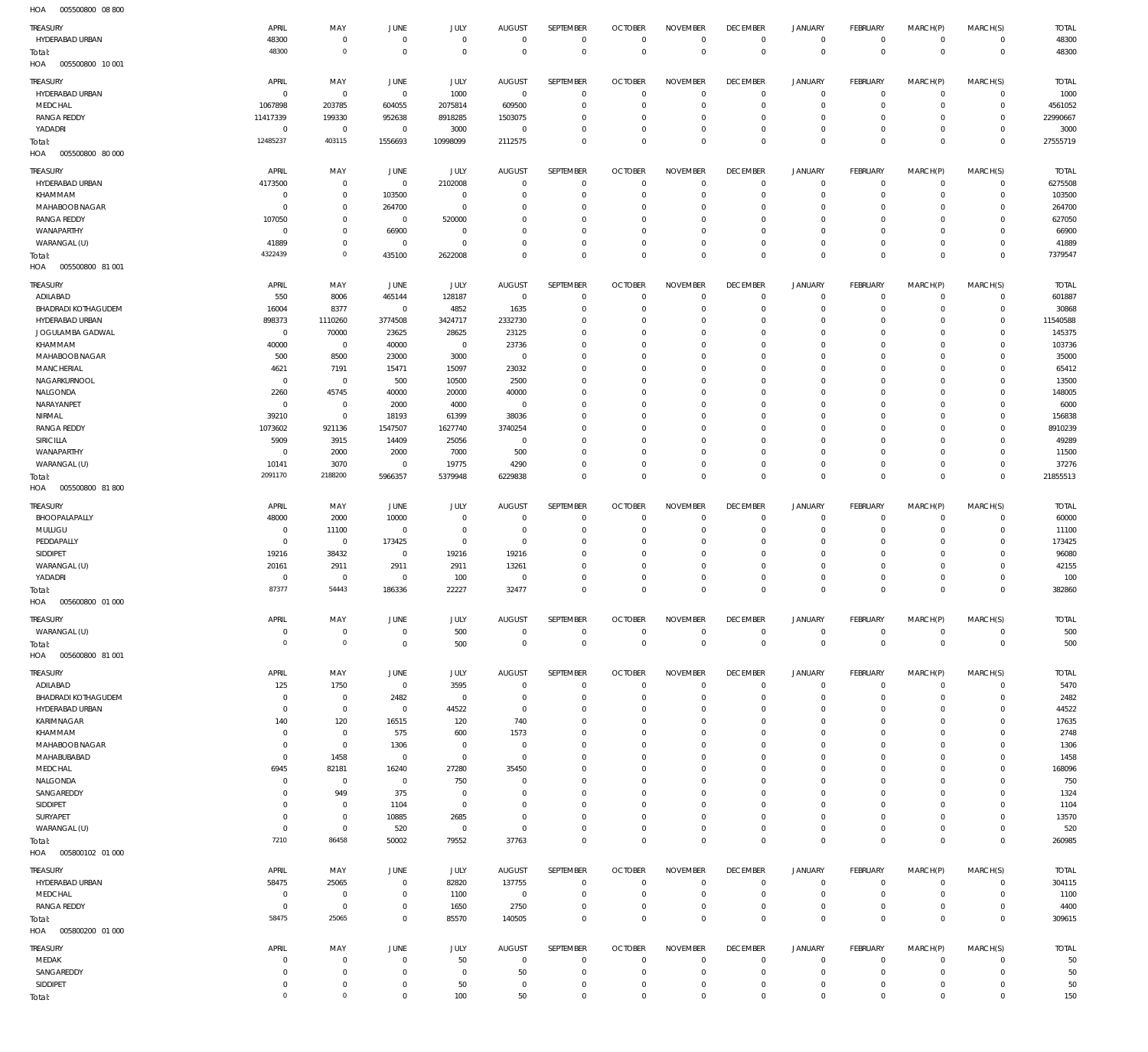005800800 01 000 HOA 005980011 01 000 HOA 005980011 02 000 HOA 005980800 81 000 HOA 007001102 01 000 007001501 01 000 HOA 007001501 02 000 HOA 007001501 81 000 HOA 007001800 01 000 HOA 007001800 04 000 HOA HOA  $\Omega$  $\overline{0}$   $\overline{0}$   $\Omega$   $\Omega$  $\overline{0}$   $\Omega$  $\overline{0}$   $\overline{0}$   $\mathbf 0$   $\boldsymbol{0}$   $\overline{0}$  HYDERABAD URBAN HYDERABAD URBAN HYDERABAD URBAN PAO -LEGISLATURE (TELANGANA) HYDERABAD URBAN ADILABAD BHADRADI KOTHAGUDEM HYDERABAD URBAN JANGAON JOGULAMBA GADWAL KAMAREDDY KARIMNAGAR KHAMMAM KOMARAMBHEEM ASIFABAD MAHABOOB NAGAR MAHABUBABAD **MANCHERIAL** MEDAK **MEDCHAL** NAGARKURNOOL NALGONDA NIRMAL NIZAMABAD **PEDDAPALLY** RANGA REDDY SANGAREDDY SIDDIPET SURYAPET VIKARABAD WANAPARTHY WARANGAL (R) WARANGAL (U) YADADRI HYDERABAD URBAN WARANGAL (U) HYDERABAD URBAN KAMAREDDY KARIMNAGAR **SANGAREDDY** HYDERABAD URBAN JAGTIAL KAMAREDDY KARIMNAGAR KHAMMAM MAHABOOB NAGAR NAGARKURNOOL NIZAMABAD VIKARABAD WANAPARTHY KHAMMAM TREASURY TREASURY TREASURY TREASURY TREASURY TREASURY **TREASURY** TREASURY TREASURY TREASURY  $\overline{0}$   $\Omega$   $\Omega$  $\overline{0}$   $\overline{0}$  $\Omega$   $\Omega$   $\overline{0}$   $\Omega$  $\overline{0}$   $\overline{0}$   $\Omega$   $\Omega$  $\overline{0}$  $\Omega$   $\Omega$  $\overline{0}$  $\Omega$  APRIL APRIL APRIL APRIL APRIL APRIL APRIL APRIL APRIL APRIL  $\sqrt{0}$   $\,$  0  $\,$   $\Omega$   $\mathbf 0$  -219600  $\Omega$   $\Omega$  $\,$  0  $\,$   $\Omega$   $\Omega$   $\Omega$  $\,$  0  $\,$ MAY MAY MAY MAY MAY MAY MAY MAY MAY MAY  $\sqrt{0}$  -19700  $\Omega$   $\Omega$   $\Omega$   $\boldsymbol{0}$  $\Omega$   $\sqrt{0}$  JUNE JUNE **JUNE** JUNE JUNE JUNE **JUNE** JUNE JUNE JUNE -606850  $\Omega$   $\Omega$   $\Omega$  JULY JULY JULY JULY JULY JULY JULY JULY JULY JULY -93100 -410  $\Omega$   $\Omega$   $\Omega$  AUGUST AUGUST AUGUST AUGUST AUGUST AUGUST **AUGUST** AUGUST AUGUST AUGUST  $\Omega$  $\,$  0  $\,$   $\Omega$   $\Omega$   $\Omega$   $\Omega$   $\Omega$   $\Omega$   $\Omega$   $\Omega$   $\Omega$   $\Omega$   $\Omega$  $\,$  0  $\,$ SEPTEMBER SEPTEMBER SEPTEMBER SEPTEMBER SEPTEMBER SEPTEMBER **SEPTEMBER** SEPTEMBER SEPTEMBER SEPTEMBER  $\Omega$   $\Omega$   $\Omega$  $\Omega$   $\Omega$   $\Omega$   $\Omega$   $\Omega$   $\Omega$   $\Omega$  $\overline{0}$   $\Omega$   $\Omega$  $\Omega$  $\overline{0}$  $\Omega$   $\Omega$  OCTOBER **OCTOBER OCTOBER OCTOBER** OCTOBER OCTOBER OCTOBER OCTOBER **OCTOBER OCTOBER**   $\Omega$   $\Omega$   $\Omega$   $\Omega$   $\Omega$   $\Omega$   $\Omega$   $\Omega$  $\overline{0}$   $\Omega$   $\Omega$   $\Omega$   $\Omega$   $\Omega$   $\Omega$  NOVEMBER NOVEMBER NOVEMBER NOVEMBER NOVEMBER NOVEMBER NOVEMBER NOVEMBER NOVEMBER NOVEMBER  $\Omega$   $\Omega$  $\overline{0}$   $\Omega$  $\overline{0}$  $\Omega$   $\Omega$   $\Omega$  $\overline{0}$  $\Omega$  $\overline{0}$   $\Omega$  $\overline{0}$   $\Omega$   $\Omega$   $\Omega$  $\overline{0}$  $\Omega$   $\Omega$  DECEMBER DECEMBER **DECEMBER** DECEMBER DECEMBER DECEMBER **DECEMBER** DECEMBER DECEMBER DECEMBER  $\Omega$   $\Omega$   $\Omega$   $\Omega$   $\Omega$   $\Omega$   $\Omega$   $\Omega$   $\Omega$   $\Omega$  JANUARY JANUARY JANUARY JANUARY JANUARY JANUARY JANUARY JANUARY JANUARY JANUARY  $\Omega$   $\Omega$   $\Omega$   $\Omega$   $\Omega$   $\Omega$  $\overline{0}$   $\Omega$   $\Omega$   $\Omega$   $\Omega$   $\Omega$  FEBRUARY FEBRUARY FEBRUARY FEBRUARY FEBRUARY FEBRUARY **FFBRUARY** FEBRUARY FEBRUARY FEBRUARY  $\Omega$   $\Omega$   $\Omega$  $\Omega$   $\Omega$   $\Omega$   $\Omega$   $\Omega$  $\overline{0}$   $\Omega$   $\Omega$   $\Omega$   $\Omega$   $\Omega$   $\Omega$  MARCH(P) MARCH(P) MARCH(P) MARCH(P) MARCH(P) MARCH(P) MARCH(P) MARCH(P) MARCH(P) MARCH(P)  $\Omega$   $\Omega$   $\Omega$  $\Omega$   $\Omega$   $\Omega$   $\Omega$   $\Omega$   $\Omega$   $\Omega$   $\Omega$   $\Omega$   $\Omega$   $\Omega$   $\Omega$  MARCH(S) MARCH(S) MARCH(S) MARCH(S) MARCH(S) MARCH(S) MARCH(S) MARCH(S) MARCH(S) MARCH(S) -682550 -4400 TOTAL TOTAL TOTAL TOTAL TOTAL TOTAL TOTAL TOTAL TOTAL TOTAL Total: Total: Total: Total: Total: Total: Total: Total: Total:

NALGONDA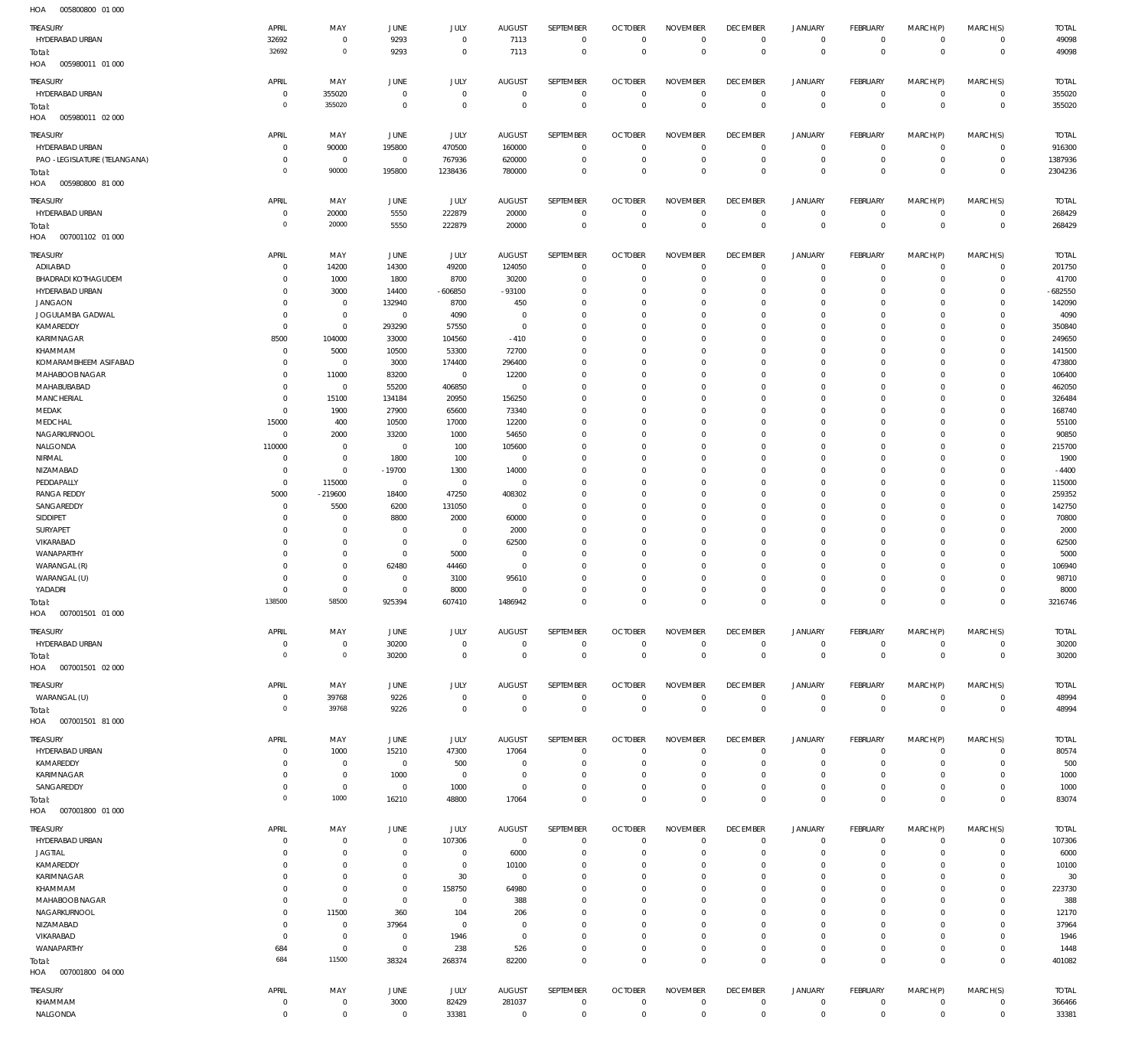007001800 04 000 HOA

| TREASURY                                      | APRIL                       | MAY                              | <b>JUNE</b>                   | JULY                       | <b>AUGUST</b>              | SEPTEMBER                        | <b>OCTOBER</b>                   | <b>NOVEMBER</b>                  | <b>DECEMBER</b>               | <b>JANUARY</b>                 | FEBRUARY                         | MARCH(P)                   | MARCH(S)                         | <b>TOTAL</b>     |
|-----------------------------------------------|-----------------------------|----------------------------------|-------------------------------|----------------------------|----------------------------|----------------------------------|----------------------------------|----------------------------------|-------------------------------|--------------------------------|----------------------------------|----------------------------|----------------------------------|------------------|
| SANGAREDDY<br>SURYAPET                        | $\mathbf 0$<br>$\mathbf 0$  | $\overline{0}$<br>$\overline{0}$ | $\mathbf 0$<br>140900         | 273630<br>$\,0\,$          | $\overline{0}$<br>1000     | $\mathbf 0$<br>$\mathbf 0$       | $\Omega$<br>$^{\circ}$           | $\mathbf 0$<br>$\,0\,$           | $^{\circ}$<br>$\mathbf 0$     | 0<br>$\mathsf{O}$              | $\overline{0}$<br>$\overline{0}$ | $\mathbf 0$<br>$\circ$     | $\circ$<br>$\overline{0}$        | 273630<br>141900 |
| Total:<br>HOA<br>007001800 80 000             | $\mathbf 0$                 | $\overline{0}$                   | 143900                        | 389440                     | 282037                     | $\overline{0}$                   | $\Omega$                         | $\mathbb O$                      | $\mathbf 0$                   | $\mathbf 0$                    | $\overline{0}$                   | $\mathbf 0$                | $\overline{0}$                   | 815377           |
| TREASURY                                      | APRIL                       | MAY                              | <b>JUNE</b>                   | JULY                       | <b>AUGUST</b>              | SEPTEMBER                        | <b>OCTOBER</b>                   | <b>NOVEMBER</b>                  | <b>DECEMBER</b>               | <b>JANUARY</b>                 | FEBRUARY                         | MARCH(P)                   | MARCH(S)                         | <b>TOTAL</b>     |
| <b>BHADRADI KOTHAGUDEM</b>                    | $\mathbf 0$                 | $\overline{0}$                   | 28590                         | 4000                       | $\overline{0}$             | $^{\circ}$                       | $\Omega$                         | $\overline{0}$                   | $\mathbf{0}$                  | 0                              | $\mathbf 0$                      | $\mathbf 0$                | $\overline{0}$                   | 32590            |
| <b>JAGTIAL</b>                                | $\mathbf 0$                 | $\overline{0}$                   | 14800                         | $\overline{0}$             | 18000                      | $^{\circ}$                       | $\Omega$                         | $\Omega$                         | $\circ$                       | $\mathbf 0$                    | $^{\circ}$                       | $\Omega$                   | $\circ$                          | 32800            |
| KOMARAMBHEEM ASIFABAD                         | $\mathbf 0$                 | 120                              | $\mathbf 0$                   | $\mathbf 0$                | $\mathbf 0$                | $^{\circ}$                       | $\Omega$                         | $\overline{0}$                   | $\circ$                       | $\mathsf{O}$                   | $^{\circ}$                       | $\mathbf 0$                | $\mathbf{0}$                     | 120              |
| NIRMAL                                        | $\mathbf 0$<br>$\mathbf 0$  | $\overline{0}$<br>120            | $\overline{0}$<br>43390       | 5000<br>9000               | $\overline{0}$<br>18000    | $^{\circ}$<br>$\mathbf 0$        | $\Omega$<br>$\Omega$             | $\overline{0}$<br>$\mathbb O$    | $\circ$<br>$\mathbf 0$        | $\mathbf 0$<br>$\mathbf 0$     | $^{\circ}$<br>$\mathbf 0$        | $\mathbf 0$<br>$\mathbf 0$ | $\mathbf{0}$<br>$\overline{0}$   | 5000<br>70510    |
| Total:<br>HOA<br>007001800 81 000             |                             |                                  |                               |                            |                            |                                  |                                  |                                  |                               |                                |                                  |                            |                                  |                  |
| TREASURY                                      | <b>APRIL</b><br>$\mathbf 0$ | MAY                              | JUNE                          | <b>JULY</b>                | <b>AUGUST</b>              | SEPTEMBER<br>$^{\circ}$          | <b>OCTOBER</b><br>$\Omega$       | <b>NOVEMBER</b><br>$\mathbb O$   | <b>DECEMBER</b><br>$^{\circ}$ | <b>JANUARY</b><br>$\mathsf{O}$ | FEBRUARY<br>$\overline{0}$       | MARCH(P)<br>$\mathbf 0$    | MARCH(S)                         | <b>TOTAL</b>     |
| ADILABAD<br><b>BHADRADI KOTHAGUDEM</b>        | $\mathbf 0$                 | $\overline{0}$<br>$\overline{0}$ | $\overline{0}$<br>70300       | $\,0\,$<br>11000           | 1630<br>20000              | $^{\circ}$                       | $\sqrt{ }$                       | $\overline{0}$                   | 0                             | $\mathbf 0$                    | $\mathbf 0$                      | $\mathbf 0$                | $\overline{0}$<br>$\circ$        | 1630<br>101300   |
| HYDERABAD URBAN                               | 5764                        | 5764                             | 6824                          | 1408786                    | 71184                      | $^{\circ}$                       | $\Omega$                         | $\overline{0}$                   | $\Omega$                      | $\mathsf{O}$                   | $^{\circ}$                       | $\mathbf 0$                | $\mathbf{0}$                     | 1498322          |
| <b>JAGTIAL</b>                                | $\mathbf 0$                 | 23246                            | $\overline{0}$                | $\,0\,$                    | - 0                        | $^{\circ}$                       | n                                | $\overline{0}$                   | 0                             | 0                              | $^{\circ}$                       | $\Omega$                   | $\circ$                          | 23246            |
| KAMAREDDY                                     | $\mathbf 0$                 | $\overline{0}$                   | 3810                          | 510                        | - 0                        | $^{\circ}$                       | $\Omega$                         | $\overline{0}$                   | $\Omega$                      | $\mathbf 0$                    | $^{\circ}$                       | $\Omega$                   | $\mathbf{0}$                     | 4320             |
| KARIMNAGAR<br>KHAMMAM                         | $\mathbf 0$<br>$\mathbf 0$  | 2070<br>$\overline{0}$           | 1050<br>$\mathbf{0}$          | 102214<br>2100             | 9725<br>$^{\circ}$         | $\mathbf{0}$<br>$\Omega$         | $\Omega$<br>$\Omega$             | $\overline{0}$<br>$\overline{0}$ | 0<br>$\Omega$                 | 0<br>$\mathbf 0$               | $^{\circ}$<br>$^{\circ}$         | $\Omega$<br>$\Omega$       | $\mathbf{0}$<br>$\mathbf{0}$     | 115059<br>2100   |
| MAHABOOB NAGAR                                | $\mathbf 0$                 | $\overline{0}$                   | 6456                          | 498                        | 10234                      | $\mathbf{0}$                     | $\Omega$                         | $\overline{0}$                   | $\circ$                       | 0                              | $^{\circ}$                       | $\Omega$                   | $\mathbf{0}$                     | 17188            |
| MANCHERIAL                                    | $\mathbf 0$                 | $\overline{0}$                   | $\mathbf 0$                   | 1420                       | $^{\circ}$                 | $\Omega$                         | $\Omega$                         | $\mathbb O$                      | $\Omega$                      | $\mathbf 0$                    | $^{\circ}$                       | $\Omega$                   | $\mathbf{0}$                     | 1420             |
| MEDAK                                         | $\mathbf 0$                 | $\overline{0}$                   | $\mathbf 0$                   | 117890                     | $\overline{0}$             | $\mathbf{0}$                     | $\Omega$                         | $\overline{0}$                   | $\circ$                       | 0                              | $^{\circ}$                       | 0                          | $\mathbf{0}$                     | 117890           |
| NAGARKURNOOL<br>NALGONDA                      | $\mathbf 0$<br>$\mathbf 0$  | 1812<br>$\overline{0}$           | 1598<br>$\mathbf 0$           | 2328<br>$\overline{0}$     | 1210<br>950                | $\Omega$<br>$^{\circ}$           | $\Omega$<br>$\Omega$             | $\mathbb O$<br>$\overline{0}$    | $\Omega$<br>$\circ$           | $\mathbf 0$<br>0               | $^{\circ}$<br>$^{\circ}$         | $\Omega$<br>0              | $\mathbf{0}$<br>$\mathbf{0}$     | 6948<br>950      |
| NIRMAL                                        | $\mathbf 0$                 | $\overline{0}$                   | $\mathbf 0$                   | $\mathbf 0$                | 450                        | $\Omega$                         | $\Omega$                         | $\mathbb O$                      | $\Omega$                      | $\mathbf 0$                    | $^{\circ}$                       | $\Omega$                   | $\mathbf 0$                      | 450              |
| PEDDAPALLY                                    | $\mathbf 0$                 | 27450                            | $\mathbf 0$                   | $\,0\,$                    | - 0                        | $^{\circ}$                       | $\Omega$                         | $\overline{0}$                   | $\circ$                       | 0                              | $^{\circ}$                       | 0                          | $\mathbf{0}$                     | 27450            |
| SANGAREDDY                                    | $\mathbf 0$                 | $\overline{0}$                   | $\mathbf{0}$                  | 37279                      | $\Omega$                   | $\Omega$                         | $\Omega$                         | $\mathbb O$                      | $\Omega$                      | $\mathbf 0$                    | $^{\circ}$                       | $\mathbf 0$                | $\mathbf{0}$                     | 37279            |
| WARANGAL (R)                                  | $\mathbf 0$                 | $\overline{0}$                   | 4400                          | $\,0\,$                    | $\overline{0}$             | $\mathbf{0}$                     | $\Omega$                         | $\mathbb O$                      | $^{\circ}$                    | $\mathsf{O}$                   | $\mathbf 0$                      | $\mathbf 0$                | $\circ$                          | 4400             |
| Total:<br>HOA<br>007001900 01 000             | 5764                        | 60342                            | 94438                         | 1684025                    | 115383                     | $\Omega$                         | $\Omega$                         | $\mathbb O$                      | $^{\circ}$                    | $\mathbf 0$                    | $\overline{0}$                   | $\mathbf 0$                | $\overline{0}$                   | 1959952          |
| TREASURY                                      | APRIL                       | MAY                              | <b>JUNE</b>                   | JULY                       | <b>AUGUST</b>              | SEPTEMBER                        | <b>OCTOBER</b>                   | <b>NOVEMBER</b>                  | <b>DECEMBER</b>               | <b>JANUARY</b>                 | FEBRUARY                         | MARCH(P)                   | MARCH(S)                         | <b>TOTAL</b>     |
| SURYAPET                                      | $\mathbf 0$                 | $\overline{0}$                   | $-58671$                      | $-10252$                   | $-36282$                   | $^{\circ}$                       | $\overline{0}$                   | $\overline{0}$                   | $^{\circ}$                    | 0                              | $\mathbf 0$                      | $\mathbf 0$                | $\overline{0}$                   | $-105205$        |
| Total:<br>HOA<br>007002104 01 000             | $\mathbf 0$                 | $\overline{0}$                   | $-58671$                      | $-10252$                   | $-36282$                   | $\overline{0}$                   | $\mathbf 0$                      | $\mathbf 0$                      | $\mathbf 0$                   | $\mathbf 0$                    | $\mathbf{0}$                     | $\mathbf 0$                | $\overline{0}$                   | $-105205$        |
| TREASURY                                      | APRIL                       | MAY                              | <b>JUNE</b>                   | JULY                       | <b>AUGUST</b>              | SEPTEMBER                        | <b>OCTOBER</b>                   | <b>NOVEMBER</b>                  | <b>DECEMBER</b>               | <b>JANUARY</b>                 | FEBRUARY                         | MARCH(P)                   | MARCH(S)                         | <b>TOTAL</b>     |
| NIZAMABAD                                     | 205000                      | $\overline{0}$                   | $\mathbf 0$                   | $\mathbf 0$                | $^{\circ}$                 | $^{\circ}$                       | $\Omega$                         | $\overline{0}$                   | 0                             | 0                              | $\mathbf 0$                      | 0                          | $\overline{0}$                   | 205000           |
| SIDDIPET                                      | $\overline{0}$              | $\overline{0}$                   | 160000                        | $\mathbf 0$                | $^{\circ}$                 | $^{\circ}$                       | $\Omega$                         | $\,0\,$                          | $\overline{0}$                | $\mathsf{O}$                   | $\overline{0}$                   | 0                          | $\overline{0}$                   | 160000           |
| Total:<br>HOA<br>007002800 81 000             | 205000                      | $\overline{0}$                   | 160000                        | $\mathbf 0$                | $^{\circ}$                 | $\mathbf 0$                      | $\overline{0}$                   | $\mathbf 0$                      | $^{\circ}$                    | $\mathbf 0$                    | $\mathbf 0$                      | $\mathbf 0$                | $\overline{0}$                   | 365000           |
| TREASURY                                      | APRIL                       | MAY                              | <b>JUNE</b>                   | JULY                       | <b>AUGUST</b>              | SEPTEMBER                        | <b>OCTOBER</b>                   | <b>NOVEMBER</b>                  | <b>DECEMBER</b>               | <b>JANUARY</b>                 | FEBRUARY                         | MARCH(P)                   | MARCH(S)                         | <b>TOTAL</b>     |
| MEDAK                                         | $\mathbf 0$                 | $\overline{0}$                   | $\mathbf 0$                   | 10164                      | $\overline{0}$             | $^{\circ}$                       | $\overline{0}$                   | $\overline{0}$                   | $\mathbf 0$                   | 0                              | $\overline{0}$                   | $\mathbf 0$                | $\overline{0}$                   | 10164            |
| Total:<br>HOA<br>007060101 01 000             | $\circ$                     | $\overline{0}$                   | $\mathbf 0$                   | 10164                      | $\mathbf 0$                | $\overline{0}$                   | $\overline{0}$                   | $\mathbf 0$                      | $\mathbf{0}$                  | $\mathbf 0$                    | $\mathbf{0}$                     | $\mathbf 0$                | $\overline{0}$                   | 10164            |
| TREASURY                                      | APRIL                       | MAY                              | <b>JUNE</b>                   | <b>JULY</b>                | <b>AUGUST</b>              | SEPTEMBER                        | <b>OCTOBER</b>                   | <b>NOVEMBER</b>                  | <b>DECEMBER</b>               | <b>JANUARY</b>                 | FEBRUARY                         | MARCH(P)                   | MARCH(S)                         | <b>TOTAL</b>     |
| HYDERABAD URBAN                               | $\mathbf 0$                 | 2100                             | $\mathbf{0}$                  | 100                        | 5000                       | $\mathbf 0$                      | $\mathbf 0$                      | $\mathbb O$                      | $\mathbf 0$                   | $\mathsf{O}$                   | $\mathbf 0$                      | $\circ$                    | $\overline{0}$                   | 7200             |
| MAHABOOB NAGAR                                | $\mathbf 0$                 | 1000                             | 2500                          | $\,0\,$                    | 1000                       | $\mathbf{0}$                     | n                                | $\mathbf 0$                      | 0                             | 0                              | 0                                | 0                          | $\mathbf 0$                      | 4500             |
| NALGONDA<br>YADADRI                           | $\bf 0$<br>72955            | 5500<br>$\overline{0}$           | $\overline{0}$<br>$\mathbf 0$ | $\mathbf 0$<br>$\,0\,$     | 1500<br>$\overline{0}$     | $\mathbf 0$<br>$\overline{0}$    | $\mathbf 0$<br>$\Omega$          | $\mathbb O$<br>$\mathbb O$       | $^{\circ}$<br>$\mathbf 0$     | $\mathbf 0$<br>$\mathbf 0$     | $\mathbf 0$<br>$\overline{0}$    | $\mathbf 0$<br>$\mathbf 0$ | $\circ$<br>$\overline{0}$        | 7000<br>72955    |
| Total:                                        | 72955                       | 8600                             | 2500                          | 100                        | 7500                       | $\mathbf 0$                      | $\mathbf 0$                      | $\mathbb O$                      | $\mathbf 0$                   | $\mathsf 0$                    | $\mathbf{0}$                     | $\mathbf 0$                | $\overline{0}$                   | 91655            |
| HOA<br>007060101 02 000                       |                             |                                  |                               |                            |                            |                                  |                                  |                                  |                               |                                |                                  |                            |                                  |                  |
| TREASURY                                      | APRIL                       | MAY                              | JUNE                          | JULY                       | <b>AUGUST</b>              | SEPTEMBER                        | <b>OCTOBER</b>                   | <b>NOVEMBER</b>                  | <b>DECEMBER</b>               | <b>JANUARY</b>                 | FEBRUARY                         | MARCH(P)                   | MARCH(S)                         | <b>TOTAL</b>     |
| SANGAREDDY                                    | $\mathbf 0$<br>$\circ$      | 500<br>500                       | $\mathbf 0$<br>$\mathbf 0$    | $\,0\,$<br>$\mathbf 0$     | $\mathbf 0$<br>$\mathbf 0$ | $\overline{0}$<br>$\overline{0}$ | $\overline{0}$<br>$\overline{0}$ | $\mathbb O$<br>$\mathbb O$       | $\mathbf 0$<br>$\mathbf 0$    | $\mathsf{O}$<br>$\mathsf 0$    | $\mathbf 0$<br>$\mathbf{0}$      | $\mathbf 0$<br>$\mathbf 0$ | $\overline{0}$<br>$\overline{0}$ | 500<br>500       |
| Total:<br>HOA<br>007060101 03 000             |                             |                                  |                               |                            |                            |                                  |                                  |                                  |                               |                                |                                  |                            |                                  |                  |
| TREASURY                                      | APRIL                       | MAY                              | JUNE                          | JULY                       | <b>AUGUST</b>              | SEPTEMBER                        | <b>OCTOBER</b>                   | <b>NOVEMBER</b>                  | <b>DECEMBER</b>               | <b>JANUARY</b>                 | FEBRUARY                         | MARCH(P)                   | MARCH(S)                         | <b>TOTAL</b>     |
| ADILABAD                                      | 1000                        | $\overline{0}$                   | $\overline{0}$                | 1000                       | $\overline{0}$             | $\overline{0}$                   | $\mathbf 0$                      | $\mathbb O$                      | $\mathbf 0$                   | $\mathsf{O}$                   | $\overline{0}$                   | $\circ$                    | $\overline{0}$                   | 2000             |
| <b>BHADRADI KOTHAGUDEM</b><br>HYDERABAD URBAN | $\overline{0}$<br>7000      | $\overline{0}$<br>60200          | 1000<br>125600                | 1000<br>138000             | $\mathbf 0$<br>234460      | $\overline{0}$<br>$\mathbf 0$    | $\Omega$<br>$\Omega$             | $\mathbb O$<br>$\mathbb O$       | $\overline{0}$<br>$^{\circ}$  | $\mathsf{O}$<br>$\mathsf{O}$   | $\overline{0}$<br>$^{\circ}$     | $\mathbf 0$<br>$\mathbf 0$ | $\circ$<br>$\mathbf{0}$          | 2000<br>565260   |
| <b>JAGTIAL</b>                                | $\overline{0}$              | 1500                             | $\mathbf 0$                   | $\,0\,$                    | 3000                       | $\mathbf 0$                      | $\Omega$                         | $\mathbb O$                      | $^{\circ}$                    | $\mathsf{O}$                   | $^{\circ}$                       | $\mathbf 0$                | $\mathbf{0}$                     | 4500             |
| KAMAREDDY                                     | $\mathbf 0$                 | 1000                             | $\mathbf 0$                   | $\,0\,$                    | $\mathbf 0$                | $\mathbf 0$                      | $\Omega$                         | $\mathbb O$                      | $^{\circ}$                    | $\mathbf 0$                    | $^{\circ}$                       | $\mathbf 0$                | $\mathbf{0}$                     | 1000             |
| KARIMNAGAR                                    | 2500                        | 10000                            | 31200                         | 6000                       | 500                        | $\mathbf 0$                      | $\Omega$                         | $\mathbb O$                      | $^{\circ}$                    | $\mathsf{O}$                   | $^{\circ}$                       | $\mathbf 0$                | $\mathbf{0}$                     | 50200            |
| MAHABOOB NAGAR                                | $\mathbf 0$                 | 9000                             | 2500                          | 3500                       | $\overline{0}$             | $\mathbf 0$                      | $\Omega$                         | $\mathbb O$                      | $\Omega$                      | $\mathbf 0$                    | $\mathbf 0$                      | $\mathbf 0$                | $\mathbf{0}$<br>$\mathbf{0}$     | 15000            |
| MAHABUBABAD<br>MANCHERIAL                     | $\mathbf 0$<br>$\mathbf 0$  | $\overline{0}$<br>$\overline{0}$ | 1000<br>3000                  | $\,0\,$<br>$\,0\,$         | $\overline{0}$<br>1500     | $\mathbf 0$<br>$\mathbf 0$       | $\Omega$<br>$\Omega$             | $\mathbb O$<br>$\mathbb O$       | $^{\circ}$<br>$^{\circ}$      | $\mathsf{O}$<br>$\mathbf 0$    | $^{\circ}$<br>$\mathbf 0$        | $\mathbf 0$<br>$\mathbf 0$ | $\mathbf{0}$                     | 1000<br>4500     |
| NAGARKURNOOL                                  | $\bf 0$                     | $\overline{0}$                   | 800                           | 1000                       | $\overline{0}$             | $\mathbf 0$                      | $\Omega$                         | $\mathbb O$                      | $^{\circ}$                    | $\mathsf{O}$                   | $^{\circ}$                       | $\mathbf 0$                | $\mathbf{0}$                     | 1800             |
| NALGONDA                                      | 1000                        | 14500                            | 2500                          | 11000                      | 4500                       | $\mathbf 0$                      | $\Omega$                         | $\mathbb O$                      | $\Omega$                      | $\mathbf 0$                    | $\mathbf 0$                      | $\Omega$                   | $\mathbf{0}$                     | 33500            |
| NIRMAL                                        | $\mathbf 0$                 | $\overline{0}$                   | 1000                          | $\mathbf 0$                | $\overline{0}$             | $\mathbf 0$                      | $\Omega$                         | $\mathbf 0$                      | $^{\circ}$                    | $\mathsf{O}$                   | $^{\circ}$                       | $\mathbf 0$                | $\mathbf{0}$                     | 1000             |
| PEDDAPALLY<br><b>RANGA REDDY</b>              | $\mathbf 0$<br>$\bf 0$      | $\overline{0}$<br>750            | 3500<br>500                   | $\mathbf 0$<br>$\mathbf 0$ | 3500<br>$\overline{0}$     | $\mathbf 0$<br>$\mathbf 0$       | $\Omega$<br>$\Omega$             | $\mathbf 0$<br>$\mathbf 0$       | $^{\circ}$<br>$^{\circ}$      | $\mathbf 0$<br>$\mathsf{O}$    | $\mathbf 0$<br>$^{\circ}$        | $\mathbf 0$<br>$\mathbf 0$ | $\mathbf{0}$<br>$\circ$          | 7000<br>1250     |
| SANGAREDDY                                    | $\mathbf 0$                 | 2000                             | 150                           | $\mathbf 0$                | 6500                       | $\mathbf 0$                      | $\Omega$                         | $\mathbf 0$                      | $\Omega$                      | $\mathbf 0$                    | $\mathbf 0$                      | $\Omega$                   | $\mathbf{0}$                     | 8650             |
| SIDDIPET                                      | $\mathbf 0$                 | 750                              | $\overline{0}$                | $\,0\,$                    | $\overline{0}$             | $\mathbf 0$                      | $\Omega$                         | $\mathbf 0$                      | $^{\circ}$                    | $\mathsf{O}$                   | $^{\circ}$                       | $\mathbf 0$                | $\mathbf{0}$                     | 750              |
| SIRICILLA                                     | $\mathbf 0$                 | $\overline{0}$                   | 300                           | 2000                       | 6000                       | $\mathbf 0$                      | $\Omega$                         | $\mathbf 0$                      | $\Omega$                      | $\mathbf 0$                    | $^{\circ}$                       | $\Omega$                   | $\mathbf{0}$                     | 8300             |
| SURYAPET                                      | $\bf 0$                     | 500                              | 3500                          | 5500                       | 5000                       | $\mathbf 0$                      | $\Omega$                         | $\mathbf 0$                      | $^{\circ}$                    | $\mathsf{O}$                   | $^{\circ}$                       | $\mathbf 0$                | $\mathbf{0}$                     | 14500            |
| VIKARABAD<br>WANAPARTHY                       | $\mathbf 0$<br>$\bf 0$      | $\overline{0}$<br>$\overline{0}$ | 8000<br>$\bf 0$               | 3000<br>1620               | 4500<br>2000               | $\mathbf 0$<br>$\overline{0}$    | $\Omega$<br>$\Omega$             | $\mathbf 0$<br>$\,0\,$           | $\Omega$<br>$\mathbf 0$       | $\mathbf 0$<br>$\mathbf 0$     | $\mathbf 0$<br>$\mathbf 0$       | $\mathbf 0$<br>$\mathbf 0$ | $\mathbf{0}$<br>$\circ$          | 15500<br>3620    |
| Total:                                        | 11500                       | 100200                           | 184550                        | 173620                     | 271460                     | $\mathbf 0$                      | $\Omega$                         | $\mathbf 0$                      | $\mathbf 0$                   | $\mathsf 0$                    | $\mathbf 0$                      | $\mathbf 0$                | $\overline{0}$                   | 741330           |
|                                               |                             |                                  |                               |                            |                            |                                  |                                  |                                  |                               |                                |                                  |                            |                                  |                  |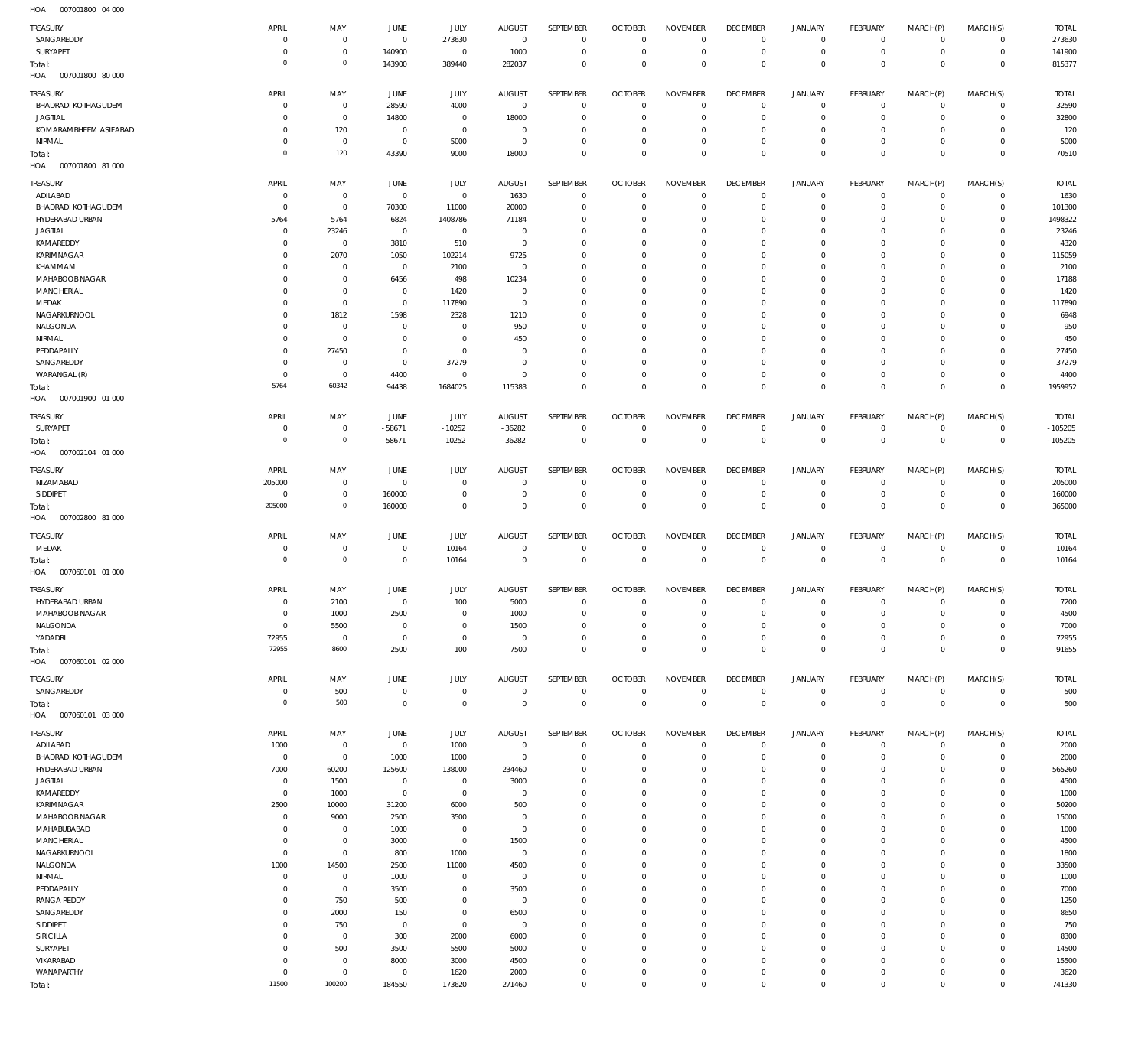007060101 05 000 HOA

| TREASURY<br><b>BHADRADI KOTHAGUDEM</b><br>NAGARKURNOOL | APRIL<br>1000<br>1000     | MAY<br>1000<br>$\mathbf 0$ | <b>JUNE</b><br>1000<br>$\overline{0}$ | JULY<br>2000<br>$\mathbf 0$ | <b>AUGUST</b><br>$\overline{0}$<br>$\overline{0}$ | SEPTEMBER<br>$\overline{0}$<br>$\mathbf 0$ | <b>OCTOBER</b><br>$\overline{0}$<br>$\overline{0}$ | <b>NOVEMBER</b><br>$^{\circ}$<br>$\mathbf 0$ | <b>DECEMBER</b><br>$\overline{0}$<br>$\mathbf{0}$ | <b>JANUARY</b><br>$\circ$<br>$\mathbf 0$ | <b>FEBRUARY</b><br>$\mathbf 0$<br>$\mathbf{0}$ | MARCH(P)<br>$\Omega$<br>$\Omega$ | MARCH(S)<br>$\Omega$<br>$\Omega$ | <b>TOTAL</b><br>5000<br>1000 |
|--------------------------------------------------------|---------------------------|----------------------------|---------------------------------------|-----------------------------|---------------------------------------------------|--------------------------------------------|----------------------------------------------------|----------------------------------------------|---------------------------------------------------|------------------------------------------|------------------------------------------------|----------------------------------|----------------------------------|------------------------------|
| NIRMAL                                                 | $^{\circ}$                | $\mathbf 0$                | 460                                   | $\mathbf 0$                 | $\Omega$                                          | $\Omega$                                   | $\overline{0}$                                     | $\Omega$                                     | $\mathbf{0}$                                      | $\circ$                                  | $\mathbf 0$                                    | $\Omega$                         | $\Omega$                         | 460                          |
| WANAPARTHY                                             | $^{\circ}$<br>2000        | $\mathbb O$<br>1000        | $\overline{0}$<br>1460                | 500<br>2500                 | $\Omega$<br>$\Omega$                              | $\mathbf 0$<br>$\Omega$                    | $\overline{0}$<br>$\Omega$                         | $\mathbf 0$<br>$\Omega$                      | $\mathbf{0}$<br>$\Omega$                          | $\mathbf 0$<br>$\mathbf 0$               | $\mathbf 0$<br>$\Omega$                        | $\Omega$<br>$\Omega$             | $\Omega$<br>$\overline{0}$       | 500<br>6960                  |
| Total:<br>HOA<br>007060101 07 000                      |                           |                            |                                       |                             |                                                   |                                            |                                                    |                                              |                                                   |                                          |                                                |                                  |                                  |                              |
| TREASURY                                               | APRIL                     | MAY                        | JUNE                                  | JULY                        | <b>AUGUST</b>                                     | SEPTEMBER                                  | <b>OCTOBER</b>                                     | <b>NOVEMBER</b>                              | <b>DECEMBER</b>                                   | <b>JANUARY</b>                           | <b>FEBRUARY</b>                                | MARCH(P)                         | MARCH(S)                         | <b>TOTAL</b>                 |
| HYDERABAD URBAN                                        | $^{\circ}$                | 75000                      | 100000                                | 200000                      | 112700                                            | $\mathbf 0$                                | $\overline{0}$                                     | $\mathbf 0$                                  | $\mathbf 0$                                       | 0                                        | $\mathbf 0$                                    | $\Omega$                         | $\circ$                          | 487700                       |
| WARANGAL (U)                                           | $\Omega$                  | $^{\circ}$                 | 25000                                 | $\mathbf 0$                 | $\overline{0}$                                    | $\mathbf 0$                                | $\overline{0}$                                     | $\mathbf 0$                                  | $\mathbf{0}$                                      | $\mathbf 0$                              | $\mathbf 0$                                    | $\Omega$                         | $\circ$                          | 25000                        |
| Total:                                                 | $\circ$                   | 75000                      | 125000                                | 200000                      | 112700                                            | $\mathbf 0$                                | $\overline{0}$                                     | $\Omega$                                     | $\mathbf{0}$                                      | $\mathbf 0$                              | $\mathbf 0$                                    | $\Omega$                         | $\mathbf 0$                      | 512700                       |
| HOA<br>007060109 01 800                                |                           |                            |                                       |                             |                                                   |                                            |                                                    |                                              |                                                   |                                          |                                                |                                  |                                  |                              |
| TREASURY                                               | APRIL                     | MAY                        | JUNE                                  | <b>JULY</b>                 | <b>AUGUST</b>                                     | SEPTEMBER                                  | <b>OCTOBER</b>                                     | <b>NOVEMBER</b>                              | <b>DECEMBER</b>                                   | <b>JANUARY</b>                           | <b>FEBRUARY</b>                                | MARCH(P)                         | MARCH(S)                         | <b>TOTAL</b>                 |
| HYDERABAD URBAN                                        | $^{\circ}$                | $\mathbf 0$                | $\overline{0}$                        | $\mathsf{O}\xspace$         | 12000                                             | $\overline{0}$                             | $\overline{0}$                                     | $\mathbf{0}$                                 | $\overline{0}$                                    | $\circ$                                  | $\mathbf 0$                                    | $\Omega$                         | $\Omega$                         | 12000                        |
| <b>RANGA REDDY</b><br>Total:                           | $\Omega$<br>$\circ$       | 15000<br>15000             | 15000<br>15000                        | 20000<br>20000              | 84720<br>96720                                    | $\mathbf 0$<br>$\mathbf 0$                 | $\overline{0}$<br>$\overline{0}$                   | $\mathbf 0$<br>$\mathbf 0$                   | $\mathbf{0}$<br>$\overline{0}$                    | $\mathbf 0$<br>$\mathbf 0$               | $\mathbf 0$<br>$\overline{0}$                  | $\Omega$<br>$\Omega$             | $\mathbf 0$<br>$\mathbb O$       | 134720<br>146720             |
| HOA<br>007060109 02 001                                |                           |                            |                                       |                             |                                                   |                                            |                                                    |                                              |                                                   |                                          |                                                |                                  |                                  |                              |
| TREASURY                                               | APRIL                     | MAY                        | JUNE                                  | JULY                        | <b>AUGUST</b>                                     | SEPTEMBER                                  | <b>OCTOBER</b>                                     | <b>NOVEMBER</b>                              | <b>DECEMBER</b>                                   | <b>JANUARY</b>                           | <b>FEBRUARY</b>                                | MARCH(P)                         | MARCH(S)                         | <b>TOTAL</b>                 |
| HYDERABAD URBAN                                        | $^{\circ}$                | 700000                     | $\overline{0}$                        | 466000                      | $\overline{0}$                                    | $^{\circ}$                                 | $\overline{0}$                                     | $\mathbf 0$                                  | $^{\circ}$                                        | $\circ$                                  | $^{\circ}$                                     | $\Omega$                         | $\mathbf 0$                      | 1166000                      |
| <b>RANGA REDDY</b>                                     | 2190704                   | 8373792                    | 9286176                               | 13070625                    | 17399489                                          | $\Omega$                                   | $\overline{0}$                                     | $\Omega$                                     | $\mathbf{0}$                                      | $\circ$                                  | $\mathbf{0}$                                   | $\Omega$                         | $\circ$                          | 50320786                     |
| SANGAREDDY                                             | $^{\circ}$                | $^{\circ}$                 | $\overline{0}$                        | $\mathbf 0$                 | 50000                                             | $\mathbf 0$                                | $\overline{0}$                                     | $\Omega$                                     | $\mathbf{0}$                                      | $^{\circ}$                               | $\mathbf 0$                                    | $\Omega$                         | $\circ$                          | 50000                        |
| SURYAPET                                               | $\Omega$<br>2190704       | $\mathbf 0$<br>9073792     | $\overline{0}$<br>9286176             | 2160<br>13538785            | $\mathbf 0$<br>17449489                           | $\Omega$<br>$\Omega$                       | $\mathbf 0$<br>$\Omega$                            | $\Omega$<br>$\Omega$                         | $\mathbf{0}$<br>$\Omega$                          | $\mathbf 0$<br>$\mathbf 0$               | $\mathbf 0$<br>$\mathbf 0$                     | $\Omega$<br>$\Omega$             | $\Omega$<br>$\overline{0}$       | 2160<br>51538946             |
| Total:<br>HOA<br>007060109 81 000                      |                           |                            |                                       |                             |                                                   |                                            |                                                    |                                              |                                                   |                                          |                                                |                                  |                                  |                              |
| TREASURY                                               | APRIL                     | MAY                        | JUNE                                  | JULY                        | <b>AUGUST</b>                                     | SEPTEMBER                                  | <b>OCTOBER</b>                                     | <b>NOVEMBER</b>                              | <b>DECEMBER</b>                                   | <b>JANUARY</b>                           | <b>FEBRUARY</b>                                | MARCH(P)                         | MARCH(S)                         | <b>TOTAL</b>                 |
| <b>RANGA REDDY</b>                                     | 5000                      | 17500                      | 10000                                 | $\bf 0$                     | 2500                                              | $\mathbf 0$                                | $\overline{0}$                                     | $\mathbf 0$                                  | $\mathbf 0$                                       | 0                                        | $^{\circ}$                                     | $\Omega$                         | $\mathbf 0$                      | 35000                        |
| WARANGAL (U)                                           | $^{\circ}$                | $\mathbf 0$                | $\overline{0}$                        | 10000                       | $\overline{0}$                                    | $\mathbf 0$                                | $\overline{0}$                                     | $\mathbf 0$                                  | $\overline{0}$                                    | $\mathbf 0$                              | $\mathbf 0$                                    | $\Omega$                         | $\circ$                          | 10000                        |
| YADADRI                                                | $^{\circ}$                | $\mathbb O$                | 200                                   | $\mathbf 0$                 | $\overline{0}$                                    | $\mathbf 0$                                | $\overline{0}$                                     | $\mathbf 0$                                  | $\mathbf 0$                                       | $\mathbf 0$                              | $\mathbf 0$                                    | $\Omega$                         | $\Omega$                         | 200                          |
| Total:<br>HOA<br>007060110 01 000                      | 5000                      | 17500                      | 10200                                 | 10000                       | 2500                                              | $\mathbf 0$                                | $\overline{0}$                                     | $\Omega$                                     | $\overline{0}$                                    | $\mathbf 0$                              | $\mathbb O$                                    | $\Omega$                         | $\mathbf 0$                      | 45200                        |
|                                                        |                           |                            |                                       |                             |                                                   |                                            |                                                    |                                              |                                                   |                                          |                                                |                                  |                                  |                              |
| TREASURY<br>ADILABAD                                   | APRIL<br>24448            | MAY<br>575264              | JUNE<br>$\mathbf 0$                   | JULY<br>160723              | <b>AUGUST</b><br>$\overline{0}$                   | SEPTEMBER<br>$\mathbf 0$                   | <b>OCTOBER</b><br>$\overline{0}$                   | <b>NOVEMBER</b><br>$\mathbf 0$               | <b>DECEMBER</b><br>$^{\circ}$                     | <b>JANUARY</b><br>$\circ$                | <b>FEBRUARY</b><br>$^{\circ}$                  | MARCH(P)<br>$\Omega$             | MARCH(S)<br>$\mathbf 0$          | <b>TOTAL</b><br>760435       |
| <b>BHADRADI KOTHAGUDEM</b>                             | 89184                     | 36777                      | 72745                                 | $\mathbf 0$                 | $\overline{0}$                                    | $\mathbf 0$                                | $\overline{0}$                                     | $\Omega$                                     | $\mathbf{0}$                                      | $\mathbf 0$                              | $\mathbf 0$                                    | $\Omega$                         | $\Omega$                         | 198706                       |
| HYDERABAD URBAN                                        | 94117                     | 1471063                    | 10000                                 | 6333                        | 48928                                             | $\mathbf 0$                                | $\mathbf 0$                                        | $\Omega$                                     | $^{\circ}$                                        | $\Omega$                                 | $^{\circ}$                                     | $\Omega$                         | $\Omega$                         | 1630441                      |
| <b>JAGTIAL</b>                                         | 80407                     | 21154                      | 15870                                 | $\mathbf 0$                 | $\Omega$                                          | $\Omega$                                   | $\Omega$                                           | $\Omega$                                     | $\Omega$                                          | $\Omega$                                 | $\Omega$                                       | $\Omega$                         | $\Omega$                         | 117431                       |
| KAMAREDDY<br>KARIMNAGAR                                | $\mathbf 0$<br>250000     | $^{\circ}$<br>25907        | $\overline{0}$<br>207363              | 143365<br>228410            | $\overline{0}$<br>264320                          | $\Omega$<br>$\Omega$                       | $\mathbf 0$<br>$\Omega$                            | $\Omega$<br>$\Omega$                         | $\Omega$<br>$\Omega$                              | $\Omega$<br>$\Omega$                     | $\Omega$<br>$\Omega$                           | $\Omega$<br>$\Omega$             | $\Omega$<br>$\Omega$             | 143365<br>976000             |
| KHAMMAM                                                | 273647                    | 3243                       | 315668                                | 182270                      | 320741                                            | $\Omega$                                   | $\mathbf 0$                                        | $\Omega$                                     | $\Omega$                                          | $\Omega$                                 | $\Omega$                                       | $\Omega$                         | $\Omega$                         | 1095569                      |
| MAHABOOB NAGAR                                         | $^{\circ}$                | 35338                      | $\mathbf 0$                           | $\mathbf 0$                 | $\mathbf 0$                                       | $\Omega$                                   | $\mathbf 0$                                        | $\Omega$                                     | $\Omega$                                          | $\Omega$                                 | $\Omega$                                       | $\Omega$                         | $\Omega$                         | 35338                        |
| MAHABUBABAD                                            | $^{\circ}$                | $\mathbf 0$                | 200798                                | $\Omega$                    | $\overline{0}$                                    | $\Omega$                                   | $\Omega$                                           | $\Omega$                                     | $\Omega$                                          | $\Omega$                                 | $\Omega$                                       | $\Omega$                         | $\Omega$                         | 200798                       |
| NALGONDA<br>NARAYANPET                                 | 213804<br>$\Omega$        | 3185<br>47751              | $\mathbf 0$<br>$\overline{0}$         | $\mathbf 0$<br>$\Omega$     | $\overline{0}$<br>157621                          | $\Omega$<br>$\Omega$                       | $\mathbf 0$<br>$\Omega$                            | $\Omega$<br>$\Omega$                         | $\mathbf 0$<br>$\Omega$                           | $\Omega$<br>$\Omega$                     | $^{\circ}$<br>$\Omega$                         | $\Omega$<br>$\Omega$             | $\Omega$<br>$\Omega$             | 216989<br>205372             |
| NIRMAL                                                 | $\Omega$                  | 246418                     | $\mathbf 0$                           | $\mathbf 0$                 | $\overline{0}$                                    | $\Omega$                                   | $\mathbf 0$                                        | $\Omega$                                     | $\mathbf 0$                                       | $\Omega$                                 | $^{\circ}$                                     | $\Omega$                         | $\Omega$                         | 246418                       |
| NIZAMABAD                                              | $\Omega$                  | 15785                      | 135083                                | 241005                      | 98534                                             | $\Omega$                                   | $\Omega$                                           | $\Omega$                                     | $\Omega$                                          | $\Omega$                                 | $\Omega$                                       | $\Omega$                         | $\Omega$                         | 490407                       |
| PEDDAPALLY                                             | $\Omega$                  | 11523                      | 135967                                | $\Omega$                    | $\Omega$                                          | $\Omega$                                   | $\mathbf 0$                                        | $\Omega$                                     | $^{\circ}$                                        | $\Omega$                                 | $\Omega$                                       | $\Omega$                         | $\Omega$                         | 147490                       |
| <b>RANGA REDDY</b><br>SANGAREDDY                       | $\Omega$<br>$\Omega$      | 58225<br>22253             | 27512<br>1083443                      | 224930<br>$\Omega$          | $\Omega$<br>$\Omega$                              | $\Omega$<br>$\Omega$                       | $\Omega$<br>$\Omega$                               | $\Omega$<br>$\Omega$                         | $\Omega$<br>$\Omega$                              | $\Omega$<br>$\Omega$                     | $\Omega$<br>$\Omega$                           | $\Omega$<br>$\mathbf{0}$         | $\circ$<br>$\circ$               | 310667<br>1105696            |
| SIDDIPET                                               | 100000                    | $\mathbf 0$                | $\mathbf{0}$                          | $\mathbf 0$                 | $\overline{0}$                                    | $\mathbf 0$                                | $\overline{0}$                                     | $\mathbf 0$                                  | $\mathbf 0$                                       | $\mathbf 0$                              | $^{\circ}$                                     | $\Omega$                         | $\Omega$                         | 100000                       |
| WARANGAL (R)                                           | 42612                     | $\mathbf 0$                | 30657                                 | $\mathbf 0$                 | $\overline{0}$                                    | $\mathbf 0$                                | $\overline{0}$                                     | $\mathbf 0$                                  | $\mathbf{0}$                                      | $\mathbf 0$                              | $\mathbf 0$                                    | $\Omega$                         | $\Omega$                         | 73269                        |
| WARANGAL (U)                                           | $\mathbf 0$               | $\mathbf 0$                | 2185                                  | 597700                      | 165272                                            | $\mathbf 0$                                | $\overline{0}$                                     | $\mathbf 0$                                  | $\mathbf 0$                                       | $\mathbf 0$                              | $\mathbf 0$                                    | $\Omega$                         | $\mathbf 0$                      | 765157                       |
| Total:<br>HOA   007060115   01   800                   | 1168219                   | 2573886                    | 2237291                               | 1784736                     | 1055416                                           | $\Omega$                                   | $\overline{0}$                                     | $\mathbf 0$                                  | $\mathbf{0}$                                      | $\mathbf 0$                              | $\mathbf 0$                                    | $\overline{0}$                   | $\mathbf 0$                      | 8819548                      |
|                                                        |                           |                            |                                       |                             |                                                   |                                            |                                                    |                                              |                                                   |                                          |                                                |                                  |                                  |                              |
| TREASURY<br>PAO - TS NEW DELHI                         | APRIL<br>388924           | MAY<br>27000               | JUNE<br>17500                         | <b>JULY</b><br>47200        | <b>AUGUST</b><br>68400                            | SEPTEMBER<br>$\mathbf 0$                   | <b>OCTOBER</b><br>$\overline{0}$                   | <b>NOVEMBER</b><br>$\mathbf 0$               | <b>DECEMBER</b><br>$\overline{0}$                 | <b>JANUARY</b><br>$\mathbb O$            | <b>FEBRUARY</b><br>$\mathbf 0$                 | MARCH(P)<br>0                    | MARCH(S)<br>$\mathbf 0$          | <b>TOTAL</b><br>549024       |
| Total:                                                 | 388924                    | 27000                      | 17500                                 | 47200                       | 68400                                             | $\mathbf 0$                                | $\overline{0}$                                     | $\mathbf 0$                                  | $\,0\,$                                           | $\,0\,$                                  | $\mathbb O$                                    | $\mathbf 0$                      | $\mathbb O$                      | 549024                       |
| 007060115 02 800<br>HOA                                |                           |                            |                                       |                             |                                                   |                                            |                                                    |                                              |                                                   |                                          |                                                |                                  |                                  |                              |
| TREASURY                                               | APRIL                     | MAY                        | JUNE                                  | JULY                        | <b>AUGUST</b>                                     | SEPTEMBER                                  | <b>OCTOBER</b>                                     | <b>NOVEMBER</b>                              | <b>DECEMBER</b>                                   | <b>JANUARY</b>                           | <b>FEBRUARY</b>                                | MARCH(P)                         | MARCH(S)                         | <b>TOTAL</b>                 |
| HYDERABAD URBAN                                        | $^{\circ}$                | $\mathbb O$                | 55900                                 | 36707                       | $\overline{0}$                                    | $\mathbf 0$                                | $\overline{0}$                                     | $\mathbf 0$                                  | $\overline{0}$                                    | $\mathbb O$                              | $\mathbf 0$                                    | $\mathbf 0$                      | $\mathbf 0$                      | 92607                        |
| Total:<br>HOA   007060117   01   000                   | $\circ$                   | $\circ$                    | 55900                                 | 36707                       | $\overline{0}$                                    | $\overline{0}$                             | $\overline{0}$                                     | $\overline{0}$                               | $\mathbf 0$                                       | $\mathbb O$                              | $\mathbb O$                                    | $\mathbf 0$                      | $\mathbb O$                      | 92607                        |
|                                                        |                           |                            |                                       |                             |                                                   |                                            |                                                    |                                              |                                                   |                                          |                                                |                                  |                                  |                              |
| TREASURY<br>HYDERABAD URBAN                            | APRIL<br>343103           | MAY<br>100                 | JUNE<br>200                           | JULY<br>400                 | <b>AUGUST</b><br>2900                             | SEPTEMBER<br>$\mathbf 0$                   | <b>OCTOBER</b><br>$\overline{0}$                   | <b>NOVEMBER</b><br>0                         | <b>DECEMBER</b><br>$\mathbf 0$                    | JANUARY<br>0                             | <b>FEBRUARY</b><br>0                           | MARCH(P)<br>$\Omega$             | MARCH(S)<br>$\mathbf 0$          | <b>TOTAL</b><br>346703       |
| KHAMMAM                                                | $\mathbf 0$               | $\overline{0}$             | $\overline{0}$                        | $\mathbf 0$                 | 1000                                              | $\mathbf 0$                                | $\mathbf 0$                                        | $\mathbf 0$                                  | $\mathbf 0$                                       | $\mathbb O$                              | $\mathbf 0$                                    | $^{\circ}$                       | $\mathbf 0$                      | 1000                         |
| Total:                                                 | 343103                    | 100                        | 200                                   | 400                         | 3900                                              | $\mathbf 0$                                | $\overline{0}$                                     | $\mathbf 0$                                  | $\overline{0}$                                    | $\,0\,$                                  | $\mathbb O$                                    | $\overline{0}$                   | $\mathbb O$                      | 347703                       |
| HOA<br>007060117 01 001                                |                           |                            |                                       |                             |                                                   |                                            |                                                    |                                              |                                                   |                                          |                                                |                                  |                                  |                              |
| TREASURY                                               | APRIL                     | MAY                        | <b>JUNE</b>                           | JULY                        | <b>AUGUST</b>                                     | SEPTEMBER                                  | <b>OCTOBER</b>                                     | <b>NOVEMBER</b>                              | <b>DECEMBER</b>                                   | <b>JANUARY</b>                           | <b>FEBRUARY</b>                                | MARCH(P)                         | MARCH(S)                         | <b>TOTAL</b>                 |
| HYDERABAD URBAN                                        | 700<br>$\mathbf 0$        | 500                        | 4600<br>$\overline{0}$                | 1500<br>500                 | 2500<br>$\overline{0}$                            | $\mathbf 0$<br>$\mathbf 0$                 | $\overline{0}$<br>$\overline{0}$                   | $\mathbf 0$<br>$\mathbf 0$                   | $\mathbf 0$<br>$\overline{0}$                     | 0<br>$\mathbb O$                         | $\mathbf 0$<br>$\mathbf 0$                     | $\Omega$<br>$^{\circ}$           | $\mathbf 0$<br>$\mathbf 0$       | 9800<br>500                  |
| <b>RANGA REDDY</b><br>Total:                           | 700                       | $\mathbf 0$<br>500         | 4600                                  | 2000                        | 2500                                              | $\mathbf 0$                                | $\overline{0}$                                     | $\mathbf 0$                                  | $\mathbf 0$                                       | $\mathbf 0$                              | $\mathbb O$                                    | $\overline{0}$                   | $\mathbb O$                      | 10300                        |
| HOA   007060117   01   800                             |                           |                            |                                       |                             |                                                   |                                            |                                                    |                                              |                                                   |                                          |                                                |                                  |                                  |                              |
| TREASURY                                               | APRIL                     | MAY                        | JUNE                                  | <b>JULY</b>                 | <b>AUGUST</b>                                     | SEPTEMBER                                  | <b>OCTOBER</b>                                     | <b>NOVEMBER</b>                              | <b>DECEMBER</b>                                   | <b>JANUARY</b>                           | <b>FEBRUARY</b>                                | MARCH(P)                         | MARCH(S)                         | <b>TOTAL</b>                 |
| <b>BHADRADI KOTHAGUDEM</b>                             | $\mathbf 0$               | $\overline{0}$             | $\overline{0}$                        | 1000                        | $\overline{0}$                                    | $\mathbf 0$                                | $\overline{0}$                                     | $\mathbf 0$                                  | $\mathbf 0$                                       | 0                                        | $\mathbf 0$                                    | $^{\circ}$                       | $\mathbf 0$                      | 1000                         |
| HYDERABAD URBAN                                        | 500                       | 3000                       | 6500                                  | 9100                        | 7600                                              | $\mathbf 0$                                | $\overline{0}$                                     | 0                                            | $\mathbf 0$                                       | $\mathbb O$                              | $\circ$                                        | $\Omega$                         | $\mathbf 0$                      | 26700                        |
| <b>JAGTIAL</b><br>KARIMNAGAR                           | $^{\circ}$<br>$\mathbf 0$ | 500<br>500                 | $\overline{0}$<br>$\overline{0}$      | 1000<br>1000                | 500<br>$\overline{0}$                             | $\mathbf 0$<br>$\mathbf 0$                 | $\overline{0}$<br>$\overline{0}$                   | $\mathbf 0$<br>$\mathbf 0$                   | $\mathbf{0}$<br>$\mathbf 0$                       | $\circ$<br>0                             | $\mathbf 0$<br>$\mathbf 0$                     | $\Omega$<br>$\Omega$             | $\Omega$<br>$\Omega$             | 2000<br>1500                 |
| KHAMMAM                                                | 1000                      | 3500                       | 15500                                 | 21500                       | 14000                                             | $\mathbf 0$                                | $\overline{0}$                                     | $\mathbf 0$                                  | $\mathbf{0}$                                      | $\circ$                                  | $\mathbf 0$                                    | $\Omega$                         | $\Omega$                         | 55500                        |
| MAHABOOB NAGAR                                         | $\mathbf 0$               | $\overline{0}$             | 500                                   | $\mathbf 0$                 | 1000                                              | 0                                          | $\overline{0}$                                     | 0                                            | $\mathbf 0$                                       | 0                                        | $\mathbf 0$                                    | $\Omega$                         | $\mathbf 0$                      | 1500                         |
| MEDCHAL                                                | $\mathbf 0$               | 1000                       | 1500                                  | 2500                        | 1700                                              | $\mathbf 0$                                | $\mathbf 0$                                        | $\mathbf 0$                                  | $\overline{0}$                                    | $\mathbf 0$                              | $\mathbb O$                                    | $\Omega$                         | $\mathbf 0$                      | 6700                         |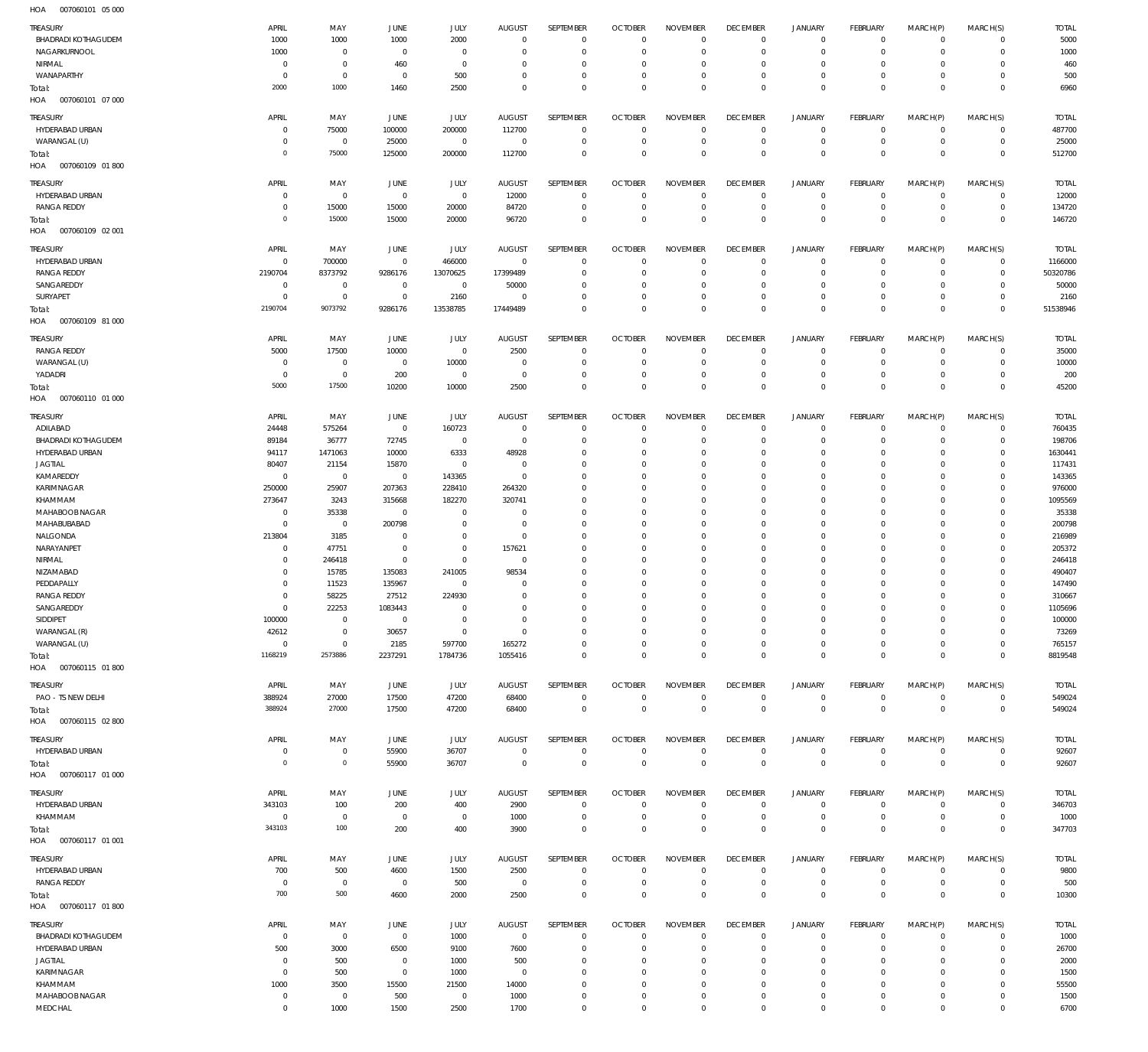007060117 01 800 HOA

| <b>TREASURY</b><br>NAGARKURNOOL<br>NARAYANPET | APRIL<br>$\Omega$<br>$\Omega$ | MAY<br>$\overline{0}$<br>500     | JUNE<br>$^{\circ}$<br>$^{\circ}$ | JULY<br>$\mathbf 0$              | <b>AUGUST</b><br>1000<br>$^{\circ}$ | SEPTEMBER<br>$\mathbf{0}$    | <b>OCTOBER</b><br>$\overline{0}$<br>0 | <b>NOVEMBER</b><br>$^{\circ}$<br>$^{\circ}$ | <b>DECEMBER</b><br>$^{\circ}$<br>$^{\circ}$ | <b>JANUARY</b><br>$\mathbf 0$<br>$\mathbf 0$ | <b>FEBRUARY</b><br>$\mathbf 0$<br>$^{\circ}$ | MARCH(P)<br>$\mathbf 0$<br>$\mathbf 0$ | MARCH(S)<br>$\mathbf{0}$<br>$\mathbf{0}$ | <b>TOTAL</b><br>1000  |
|-----------------------------------------------|-------------------------------|----------------------------------|----------------------------------|----------------------------------|-------------------------------------|------------------------------|---------------------------------------|---------------------------------------------|---------------------------------------------|----------------------------------------------|----------------------------------------------|----------------------------------------|------------------------------------------|-----------------------|
| NIZAMABAD                                     | $\Omega$                      | 500                              | 1500                             | 500<br>1000                      | 2500                                | $\mathbf{0}$<br>$\mathbf{0}$ | - 0                                   | $^{\circ}$                                  | $^{\circ}$                                  | $\mathbf 0$                                  | $\mathbf 0$                                  | $\Omega$                               | $\mathbf 0$                              | 1000<br>5500          |
| PEDDAPALLY<br><b>RANGA REDDY</b>              | 500<br>$^{\circ}$             | $\overline{0}$<br>$\overline{0}$ | $\overline{0}$<br>2000           | $\overline{0}$<br>2500           | $^{\circ}$<br>1000                  | $\mathbf{0}$<br>$\mathbf{0}$ | - 0<br>0                              | $\mathbf 0$<br>$^{\circ}$                   | $^{\circ}$<br>$^{\circ}$                    | $\mathbf 0$<br>$\mathbf 0$                   | $\mathbf 0$<br>$\mathbf 0$                   | $\mathbf 0$<br>$\Omega$                | $\mathbf 0$<br>$\mathbf 0$               | 500<br>5500           |
| <b>SIRICILLA</b>                              | $\Omega$                      | $\mathbf 0$                      | $^{\circ}$                       | 1000                             | $\overline{0}$                      | $\mathbf{0}$                 | $\overline{0}$                        | $\mathbf 0$                                 | $\mathbf 0$                                 | $\mathbf 0$                                  | $\mathbf 0$                                  | $\mathbf 0$                            | $\mathbf 0$                              | 1000                  |
| Total:<br>007060118 01 000<br>HOA             | 2000                          | 9500                             | 27500                            | 41100                            | 29300                               | $\mathbf 0$                  | $\overline{0}$                        | $\mathbf 0$                                 | $\mathbf 0$                                 | $\mathbf 0$                                  | $\mathbf 0$                                  | $\mathbf 0$                            | $\overline{0}$                           | 109400                |
| TREASURY                                      | APRIL                         | MAY                              | JUNE                             | JULY                             | <b>AUGUST</b>                       | SEPTEMBER                    | <b>OCTOBER</b>                        | <b>NOVEMBER</b>                             | <b>DECEMBER</b>                             | JANUARY                                      | <b>FEBRUARY</b>                              | MARCH(P)                               | MARCH(S)                                 | <b>TOTAL</b>          |
| HYDERABAD URBAN<br>NALGONDA                   | 1677<br>$\circ$               | 31370<br>2000                    | 1014<br>$^{\circ}$               | 5302<br>$\overline{0}$           | 6963<br>$^{\circ}$                  | $\mathbf{0}$<br>$^{\circ}$   | $\overline{0}$<br>0                   | $\mathbf 0$<br>$\mathbf 0$                  | $\mathbf 0$<br>$^{\circ}$                   | $^{\circ}$<br>$\mathbf 0$                    | $\mathbf 0$<br>$\mathbf 0$                   | $\mathbf 0$<br>$\mathbf 0$             | $\mathbf 0$<br>$\mathbf 0$               | 46326<br>2000         |
| <b>RANGA REDDY</b>                            | $\Omega$                      | $\overline{0}$                   | $^{\circ}$                       | 290                              | $\overline{0}$                      | $^{\circ}$                   | - 0                                   | $\mathbf 0$                                 | $^{\circ}$                                  | $\mathbf 0$                                  | $\mathbf 0$                                  | $\mathbf 0$                            | $\mathbf 0$                              | 290                   |
| Total:<br>HOA<br>007060118 25 000             | 1677                          | 33370                            | 1014                             | 5592                             | 6963                                | $\mathbf 0$                  | $\overline{0}$                        | $\mathbf 0$                                 | $\mathbf 0$                                 | $\mathbf 0$                                  | $\mathbf 0$                                  | $\mathbf 0$                            | $\overline{0}$                           | 48616                 |
| <b>TREASURY</b>                               | APRIL                         | MAY                              | JUNE                             | <b>JULY</b>                      | <b>AUGUST</b>                       | SEPTEMBER                    | <b>OCTOBER</b>                        | <b>NOVEMBER</b>                             | <b>DECEMBER</b>                             | <b>JANUARY</b>                               | <b>FEBRUARY</b>                              | MARCH(P)                               | MARCH(S)                                 | <b>TOTAL</b>          |
| HYDERABAD URBAN                               | 77                            | 774                              | 1484                             | 3710                             | 570                                 | $\mathbf{0}$                 | 0                                     | $\mathbf 0$                                 | $^{\circ}$                                  | $^{\circ}$                                   | $\mathbf 0$                                  | $\mathbf 0$                            | $^{\circ}$                               | 6615                  |
| KARIMNAGAR<br>KHAMMAM                         | $\circ$<br>$\Omega$           | $\overline{0}$<br>2000           | $^{\circ}$<br>$^{\circ}$         | $\overline{0}$<br>$^{\circ}$     | 104<br>$\overline{0}$               | $\mathbf{0}$<br>$\mathbf{0}$ | 0<br>- 0                              | $\mathbf 0$<br>$\mathbf 0$                  | $^{\circ}$<br>$^{\circ}$                    | $\mathbf 0$<br>$\mathbf 0$                   | $\mathbf 0$<br>$\mathbf 0$                   | $\mathbf 0$<br>$\Omega$                | $\mathbf{0}$<br>$\mathbf 0$              | 104                   |
| KOMARAMBHEEM ASIFABAD                         | 3000                          | $\overline{0}$                   | $^{\circ}$                       | $\overline{0}$                   | 0                                   | $\mathbf{0}$                 | - 0                                   | $\mathbf 0$                                 | $^{\circ}$                                  | $\mathbf 0$                                  | $\mathbf 0$                                  | $\mathbf 0$                            | $\mathbf 0$                              | 2000<br>3000          |
| MAHABOOB NAGAR                                | $\Omega$                      | $\overline{0}$                   | 570                              | $\overline{0}$                   | $\Omega$                            | $\mathbf{0}$                 | 0                                     | $\mathbf 0$                                 | $^{\circ}$                                  | $\mathbf 0$                                  | $\mathbf 0$                                  | $\Omega$                               | $\mathbf 0$                              | 570                   |
| NAGARKURNOOL                                  | $\Omega$                      | 690                              | 0                                | 1000                             | $\Omega$                            | $\mathbf{0}$                 | - 0                                   | $\mathbf 0$                                 | $^{\circ}$                                  | $\mathbf 0$                                  | $\mathbf 0$                                  | $\mathbf 0$                            | $\mathbf 0$                              | 1690                  |
| NALGONDA<br>SANGAREDDY                        | $\Omega$<br>$\Omega$          | $\mathbf 0$<br>2000              | 0<br>$^{\circ}$                  | 84<br>$\overline{0}$             | $\Omega$<br>$\Omega$                | $\mathbf 0$<br>$\mathbf 0$   | - 0<br>- 0                            | $\mathbf 0$<br>$\mathbf 0$                  | $^{\circ}$<br>$^{\circ}$                    | $\mathbf 0$<br>$\mathbf 0$                   | $\mathbf 0$<br>$\mathbf 0$                   | 0<br>$\Omega$                          | $\mathbf 0$<br>$\mathbf 0$               | 84<br>2000            |
| SIDDIPET                                      | $\Omega$                      | $\overline{0}$                   | 80                               | $\overline{0}$                   | $^{\circ}$                          | $\mathbf 0$                  | - 0                                   | $\mathbf 0$                                 | $^{\circ}$                                  | $\mathbf 0$                                  | $\mathbf 0$                                  | $\mathbf 0$                            | $\mathbf 0$                              | 80                    |
| YADADRI                                       | $\Omega$<br>3077              | $\overline{0}$<br>5464           | $^{\circ}$                       | $\overline{0}$                   | 500                                 | $\mathbf 0$                  | 0                                     | $\mathbf 0$                                 | $\mathbf 0$                                 | $^{\circ}$                                   | $\mathbf 0$                                  | $\mathbf 0$                            | $\mathbf 0$                              | 500                   |
| Total:<br>007060800 01 000<br>HOA             |                               |                                  | 2134                             | 4794                             | 1174                                | $\mathbf 0$                  | $\overline{0}$                        | $\mathbf 0$                                 | $\mathbf 0$                                 | $\mathbf 0$                                  | $\overline{0}$                               | $\mathbf 0$                            | $\overline{0}$                           | 16643                 |
| TREASURY                                      | APRIL                         | MAY                              | JUNE                             | <b>JULY</b>                      | <b>AUGUST</b>                       | SEPTEMBER                    | <b>OCTOBER</b>                        | <b>NOVEMBER</b>                             | <b>DECEMBER</b>                             | <b>JANUARY</b>                               | <b>FEBRUARY</b>                              | MARCH(P)                               | MARCH(S)                                 | <b>TOTAL</b>          |
| HYDERABAD URBAN<br>PAO - TS NEW DELHI         | 8039<br>$\Omega$              | 8039<br>$\overline{0}$           | 330177<br>$\overline{0}$         | 96716<br>$^{\circ}$              | $^{\circ}$<br>0                     | $^{\circ}$<br>$^{\circ}$     | 0<br>- 0                              | $^{\circ}$<br>$\mathbf 0$                   | $\mathbf 0$<br>$^{\circ}$                   | $^{\circ}$<br>$^{\circ}$                     | $\mathbf 0$<br>$\mathbf 0$                   | $\mathbf 0$<br>$\mathbf 0$             | $\mathbf 0$<br>$\mathbf 0$               | 442971<br>$\mathbf 0$ |
| PPO - MOTIGALLY (TELANGANA)                   | 468634                        | $\overline{0}$                   | 0                                | $^{\circ}$                       | $\Omega$                            | $^{\circ}$                   | 0                                     | $^{\circ}$                                  | $^{\circ}$                                  | $^{\circ}$                                   | 0                                            | 0                                      | $\circ$                                  | 468634                |
| <b>RANGA REDDY</b>                            | $\Omega$                      | $\overline{0}$                   | 45105                            | $\overline{0}$                   | $^{\circ}$                          | $^{\circ}$                   | - 0                                   | $\mathbf 0$                                 | $\mathbf 0$                                 | $^{\circ}$                                   | $\mathbf 0$                                  | $\mathbf 0$                            | $\circ$                                  | 45105                 |
| SIDDIPET                                      | $\Omega$<br>476673            | 8980<br>17019                    | 25250                            | 300                              | 200                                 | $^{\circ}$                   | 0                                     | $\mathbf 0$                                 | $\mathbf 0$                                 | $\mathbf 0$                                  | $\mathbf 0$                                  | $\mathbf 0$                            | $\mathbf 0$                              | 34730                 |
| Total:<br>HOA<br>007060800 08 000             |                               |                                  | 400532                           | 97016                            | 200                                 | $\mathbf 0$                  | $\overline{0}$                        | $\mathbf 0$                                 | $\mathbf 0$                                 | $\mathbf 0$                                  | $\mathbf 0$                                  | $\mathbf 0$                            | $\overline{0}$                           | 991440                |
| TREASURY                                      | APRIL                         | MAY                              | JUNE                             | <b>JULY</b>                      | <b>AUGUST</b>                       | SEPTEMBER                    | <b>OCTOBER</b>                        | <b>NOVEMBER</b>                             | <b>DECEMBER</b>                             | <b>JANUARY</b>                               | <b>FEBRUARY</b>                              | MARCH(P)                               | MARCH(S)                                 | <b>TOTAL</b>          |
| SIDDIPET                                      | $\Omega$                      | $\overline{0}$                   | 50                               | $\overline{0}$                   | $\overline{0}$                      | $^{\circ}$                   | 0                                     | $^{\circ}$                                  | $^{\circ}$                                  | $^{\circ}$                                   | $^{\circ}$                                   | $\mathbf 0$                            | $\mathbf 0$                              | 50                    |
| Total:<br>HOA<br>007060800 10 000             | $\circ$                       | $\,0\,$                          | 50                               | $\mathbf 0$                      | $\mathbf 0$                         | $\mathbb O$                  | $\mathbf 0$                           | $\mathbf 0$                                 | $\mathbf 0$                                 | $\mathbf 0$                                  | $\overline{0}$                               | $\mathbf 0$                            | $\overline{0}$                           | 50                    |
| TREASURY                                      | APRIL                         | MAY                              | JUNE                             | <b>JULY</b>                      | <b>AUGUST</b>                       | <b>SEPTEMBER</b>             | <b>OCTOBER</b>                        | <b>NOVEMBER</b>                             | <b>DECEMBER</b>                             | <b>JANUARY</b>                               | <b>FEBRUARY</b>                              | MARCH(P)                               | MARCH(S)                                 | <b>TOTAL</b>          |
| MEDCHAL                                       | $\Omega$                      | $\overline{0}$                   | 4000                             | $\overline{0}$                   | $^{\circ}$                          | $^{\circ}$                   | $\overline{0}$                        | $\mathbf 0$                                 | $\mathbf 0$                                 | $^{\circ}$                                   | $^{\circ}$                                   | $\mathbf 0$                            | $\mathbf 0$                              | 4000                  |
| Total:<br>HOA<br>007060800 14 000             | $\Omega$                      | $\,0\,$                          | 4000                             | $\mathbf 0$                      | $^{\circ}$                          | $\mathbf 0$                  | $\overline{0}$                        | $\mathbf 0$                                 | $\mathbf 0$                                 | $\mathbf 0$                                  | $\overline{0}$                               | $\mathbf 0$                            | $\overline{0}$                           | 4000                  |
| <b>TREASURY</b>                               |                               |                                  |                                  |                                  |                                     |                              |                                       |                                             |                                             |                                              |                                              |                                        | MARCH(S)                                 | <b>TOTAL</b>          |
| HYDERABAD URBAN                               | APRIL                         | MAY                              | JUNE                             | JULY                             | <b>AUGUST</b>                       | <b>SEPTEMBER</b>             | <b>OCTOBER</b>                        | <b>NOVEMBER</b>                             | <b>DECEMBER</b>                             | <b>JANUARY</b>                               | <b>FEBRUARY</b>                              | MARCH(P)                               |                                          |                       |
|                                               | 400                           | 4510                             | 750                              | 11100                            | 20100                               | $\mathbf 0$                  | $^{\circ}$                            | $\mathbf 0$                                 | $^{\circ}$                                  | $\mathbf 0$                                  | $\mathbf 0$                                  | $\mathbf 0$                            | $\mathbf{0}$                             | 36860                 |
| Total:<br>HOA<br>007060800 16 000             | 400                           | 4510                             | 750                              | 11100                            | 20100                               | $\overline{0}$               | $\circ$                               | $\mathbf{0}$                                | 0                                           | 0                                            | 0                                            | 0                                      | $\overline{0}$                           | 36860                 |
| <b>TREASURY</b>                               | APRIL                         | MAY                              | JUNE                             | JULY                             | <b>AUGUST</b>                       | SEPTEMBER                    | <b>OCTOBER</b>                        | <b>NOVEMBER</b>                             | <b>DECEMBER</b>                             | <b>JANUARY</b>                               | <b>FEBRUARY</b>                              | MARCH(P)                               | MARCH(S)                                 | <b>TOTAL</b>          |
| <b>BHADRADI KOTHAGUDEM</b>                    | $^{\circ}$                    | $\mathbf 0$                      | $\mathbf 0$                      | 250                              | 250                                 | $\mathbf{0}$                 | $\overline{0}$                        | $^{\circ}$                                  | $\mathbf 0$                                 | $\mathbf 0$                                  | $^{\circ}$                                   | $\mathbf 0$                            | $\mathbf 0$                              | 500                   |
| HYDERABAD URBAN                               | 81167                         | 41416                            | 28136                            | 35529                            | 5849                                | $^{\circ}$                   | 0                                     | $^{\circ}$                                  | $^{\circ}$                                  | $\mathbf 0$                                  | $\mathbf 0$                                  | $\mathbf 0$                            | $\mathbf 0$                              | 192097                |
| MAHABOOB NAGAR<br>NARAYANPET                  | $\circ$<br>$\Omega$           | $\overline{0}$<br>$\overline{0}$ | 250<br>$\overline{0}$            | 250<br>250                       | 250<br>250                          | $\mathbf{0}$<br>$\mathbf 0$  | 0<br>0                                | $^{\circ}$<br>$^{\circ}$                    | $^{\circ}$<br>$^{\circ}$                    | $\mathbf 0$<br>$\mathbf 0$                   | $\mathbf 0$<br>$\mathbf 0$                   | $\mathbf 0$<br>0                       | $\circ$<br>$\circ$                       | 750<br>500            |
| NIRMAL                                        | $\circ$                       | $\overline{0}$                   | 500                              | 500                              | 250                                 | $\mathbf{0}$                 | 0                                     | $^{\circ}$                                  | $^{\circ}$                                  | $\mathbf 0$                                  | $\mathbf 0$                                  | $\mathbf 0$                            | $\circ$                                  | 1250                  |
| PAO - TELANGANA HYDERABAD                     | 2500                          | 9115                             | 11865                            | 19480                            | 10865                               | $\mathbf 0$                  | 0                                     | 0                                           | $^{\circ}$                                  | $\mathbf 0$                                  | $\mathbf 0$                                  | $\Omega$                               | $\circ$                                  | 53825                 |
| WARANGAL (U)<br>Total:                        | $^{\circ}$<br>83667           | 250<br>50781                     | 250<br>41001                     | 500<br>56759                     | 250<br>17964                        | $\mathbf{0}$<br>$\mathbf 0$  | 0<br>$\overline{0}$                   | $\mathbf 0$<br>$\mathbf 0$                  | $\mathbf 0$<br>$\mathbf 0$                  | $\mathbf 0$<br>$\mathbf 0$                   | $\mathbf 0$<br>$\mathbf 0$                   | $\mathbf 0$<br>$\mathbf 0$             | $\mathbf 0$<br>$\overline{0}$            | 1250<br>250172        |
| HOA  007060800  20 000                        |                               |                                  |                                  |                                  |                                     |                              |                                       |                                             |                                             |                                              |                                              |                                        |                                          |                       |
| TREASURY                                      | APRIL<br>$\Omega$             | MAY<br>$\overline{0}$            | JUNE                             | JULY<br>$\mathbf 0$              | <b>AUGUST</b><br>$^{\circ}$         | SEPTEMBER<br>$\mathbf{0}$    | <b>OCTOBER</b><br>$\overline{0}$      | <b>NOVEMBER</b><br>$\mathbf 0$              | <b>DECEMBER</b><br>$^{\circ}$               | <b>JANUARY</b><br>$\mathbf 0$                | <b>FEBRUARY</b><br>$\mathbf 0$               | MARCH(P)<br>$\mathbf 0$                | MARCH(S)<br>$\mathbf{0}$                 | <b>TOTAL</b>          |
| HYDERABAD URBAN<br>KARIMNAGAR                 | $\Omega$                      | $\overline{0}$                   | 6000<br>2000                     | $\mathbf 0$                      | $^{\circ}$                          | $\mathbf{0}$                 | $\overline{0}$                        | $^{\circ}$                                  | $^{\circ}$                                  | $\mathbf 0$                                  | $^{\circ}$                                   | $\mathbf 0$                            | $\mathbf{0}$                             | 6000<br>2000          |
| NIZAMABAD                                     | $\Omega$                      | $\overline{0}$                   | $\overline{0}$                   | 3000                             | $\mathbf 0$                         | $\mathbf{0}$                 | $\overline{0}$                        | $\mathbf 0$                                 | $^{\circ}$                                  | $\mathbf 0$                                  | $^{\circ}$                                   | $\mathbf 0$                            | $\mathbf{0}$                             | 3000                  |
| Total:<br>HOA<br>007060800 21 000             | $\mathbf{0}$                  | $\mathbb O$                      | 8000                             | 3000                             | $\mathbf 0$                         | $\mathbf 0$                  | $^{\circ}$                            | $\mathbf 0$                                 | $\mathbf 0$                                 | $\mathbf 0$                                  | $\mathbf{0}$                                 | $\mathbf 0$                            | $\overline{0}$                           | 11000                 |
| TREASURY                                      | APRIL                         | MAY                              | JUNE                             | JULY                             | <b>AUGUST</b>                       | SEPTEMBER                    | <b>OCTOBER</b>                        | <b>NOVEMBER</b>                             | <b>DECEMBER</b>                             | <b>JANUARY</b>                               | FEBRUARY                                     | MARCH(P)                               | MARCH(S)                                 | <b>TOTAL</b>          |
| PEDDAPALLY                                    | $\Omega$                      | $\overline{0}$                   | $\overline{0}$                   | 50                               | $^{\circ}$                          | $\mathbf{0}$                 | $\overline{0}$                        | $^{\circ}$                                  | $^{\circ}$                                  | $\mathbf 0$                                  | $\mathbf 0$                                  | $\mathbf 0$                            | $\mathbf 0$                              | 50                    |
| <b>RANGA REDDY</b>                            | $\Omega$<br>$^{\circ}$        | $\overline{0}$<br>$\,0\,$        | 100<br>100                       | $\overline{0}$<br>50             | $^{\circ}$<br>$\mathbf 0$           | $\mathbf 0$<br>$\mathbf 0$   | $\overline{0}$<br>$^{\circ}$          | $^{\circ}$<br>$\mathbf 0$                   | $^{\circ}$<br>$\mathbf 0$                   | $\mathbf 0$<br>$\mathbf 0$                   | $^{\circ}$<br>$\mathbf{0}$                   | $\mathbf 0$<br>$\mathbf 0$             | $\mathbf{0}$<br>$\overline{0}$           | 100<br>150            |
| Total:<br>HOA  007060800  25 000              |                               |                                  |                                  |                                  |                                     |                              |                                       |                                             |                                             |                                              |                                              |                                        |                                          |                       |
| TREASURY                                      | APRIL                         | MAY                              | JUNE                             | JULY                             | AUGUST                              | SEPTEMBER                    | <b>OCTOBER</b>                        | <b>NOVEMBER</b>                             | <b>DECEMBER</b>                             | <b>JANUARY</b>                               | <b>FEBRUARY</b>                              | MARCH(P)                               | MARCH(S)                                 | <b>TOTAL</b>          |
| KARIMNAGAR                                    | $\circ$                       | $\overline{0}$                   | 50                               | $\mathbf 0$                      | $^{\circ}$                          | $\mathbf{0}$                 | $\overline{0}$                        | $\mathbf 0$                                 | $^{\circ}$                                  | $\mathbf 0$                                  | $\mathbf 0$                                  | $\mathbf 0$                            | $\mathbf{0}$                             | 50                    |
| Total:<br>HOA   007060800   25 001            | $^{\circ}$                    | $\,0\,$                          | 50                               | $\mathbf 0$                      | $^{\circ}$                          | $\mathbb O$                  | $^{\circ}$                            | $\mathbf 0$                                 | $\mathbf 0$                                 | $\mathbf 0$                                  | $\overline{0}$                               | $\mathbf 0$                            | $\overline{0}$                           | 50                    |
| TREASURY                                      | APRIL                         | MAY                              | JUNE                             | JULY                             | <b>AUGUST</b>                       | SEPTEMBER                    | <b>OCTOBER</b>                        | <b>NOVEMBER</b>                             | <b>DECEMBER</b>                             | <b>JANUARY</b>                               | <b>FEBRUARY</b>                              | MARCH(P)                               | MARCH(S)                                 | <b>TOTAL</b>          |
| BHOOPALAPALLY                                 | $\Omega$                      | $\overline{0}$                   | 550                              | 100                              | $\overline{0}$                      | $\mathbf{0}$                 | $\overline{0}$                        | $^{\circ}$                                  | $^{\circ}$                                  | $^{\circ}$                                   | $^{\circ}$                                   | $\mathbf 0$                            | $\mathbf 0$                              | 650                   |
| HYDERABAD URBAN<br><b>JAGTIAL</b>             | $\Omega$<br>$\circ$           | $\overline{0}$<br>360            | 2378<br>$\overline{0}$           | $\overline{0}$<br>$\overline{0}$ | 350<br>$^{\circ}$                   | $\mathbf{0}$<br>$\mathbf{0}$ | $\overline{0}$<br>$\circ$             | $^{\circ}$<br>$\mathbf 0$                   | $^{\circ}$<br>$\mathbf 0$                   | $\mathbf 0$<br>$\mathbf 0$                   | $^{\circ}$<br>$^{\circ}$                     | $\mathbf 0$<br>$\mathbf 0$             | $\mathbf 0$<br>$\mathbf 0$               | 2728<br>360           |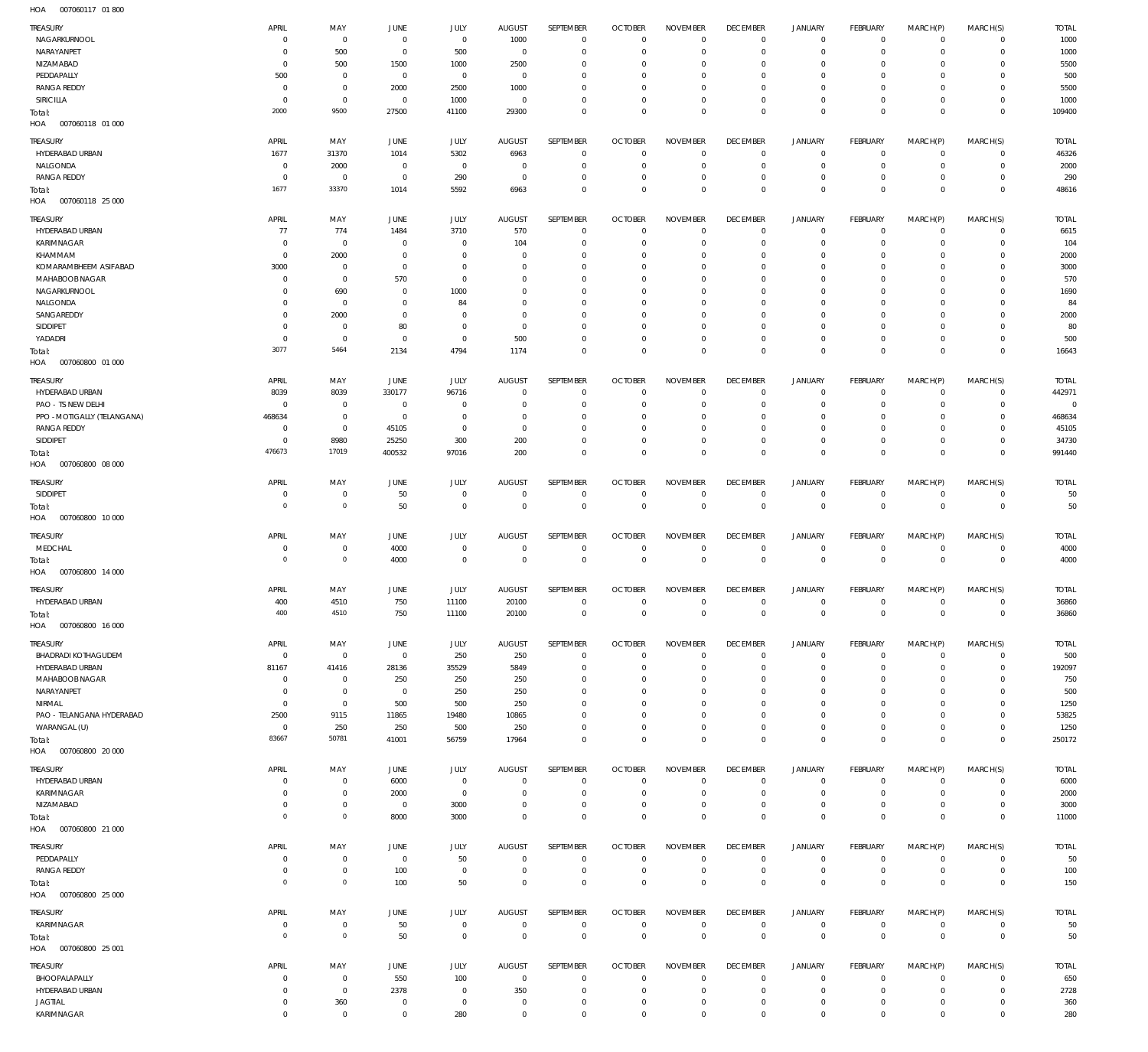007060800 25 001 HOA

| TREASURY<br>KHAMMAM                        | APRIL<br>$\Omega$    | MAY<br>$\overline{0}$            | JUNE<br>$\mathbf 0$           | JULY<br>430                | <b>AUGUST</b><br>$\mathbf 0$ | SEPTEMBER<br>$\mathbf 0$        | <b>OCTOBER</b><br>$\mathbf 0$ | <b>NOVEMBER</b><br>$\mathbf 0$ | <b>DECEMBER</b><br>$\mathbf 0$ | <b>JANUARY</b><br>$\mathbf 0$ | FEBRUARY<br>$\mathbf 0$       | MARCH(P)<br>$\mathbf 0$    | MARCH(S)<br>$\mathbf{0}$       | <b>TOTAL</b><br>430     |
|--------------------------------------------|----------------------|----------------------------------|-------------------------------|----------------------------|------------------------------|---------------------------------|-------------------------------|--------------------------------|--------------------------------|-------------------------------|-------------------------------|----------------------------|--------------------------------|-------------------------|
| <b>MAHABOOB NAGAR</b><br><b>MANCHERIAL</b> | $\Omega$<br>$\Omega$ | 886<br>80                        | $\Omega$<br>200               | 176<br>$^{\circ}$          | 2800<br>160                  | $\Omega$<br>$\Omega$            | $\Omega$<br>$\Omega$          | $\Omega$<br>$\Omega$           | $\Omega$<br>$\Omega$           | $\mathbf 0$<br>$\mathbf 0$    | $\mathbf 0$<br>$\mathbf 0$    | $\Omega$<br>$\Omega$       | $\mathbf 0$<br>$\mathbf 0$     | 3862<br>440             |
| MEDCHAL                                    | $\Omega$             | 20                               | 20                            | $\Omega$                   | $\Omega$                     | $\Omega$                        | $\Omega$                      | $\Omega$                       | $\Omega$                       | $\Omega$                      | $\Omega$                      | $\Omega$                   | $\Omega$                       | 40                      |
| NAGARKURNOOL                               | $\Omega$             | $\mathbf 0$                      | 1956                          | $\mathbf 0$                | $\Omega$                     | $\Omega$                        | $\Omega$                      | $\Omega$                       | $\Omega$                       | $\Omega$                      | $\Omega$                      | $\Omega$                   | $\Omega$                       | 1956                    |
| NALGONDA<br>NIZAMABAD                      | 50<br>20             | 400<br>$\overline{0}$            | 2350<br>$\Omega$              | 990<br>60                  | 2508<br>$\Omega$             | $\Omega$<br>$\Omega$            | $\Omega$<br>$\Omega$          | $\Omega$<br>$\Omega$           | $\Omega$<br>$\Omega$           | $\Omega$<br>$\Omega$          | $\Omega$<br>$\Omega$          | $\Omega$<br>$\Omega$       | $\Omega$<br>$\Omega$           | 6298<br>80              |
| <b>SIRICILLA</b>                           | $\Omega$             | $\overline{0}$                   | $\Omega$                      | 50                         | $\Omega$                     | $\Omega$                        | $\Omega$                      | $\Omega$                       | $\Omega$                       | $\Omega$                      | $\Omega$                      | $\Omega$                   | $\Omega$                       | 50                      |
| SURYAPET                                   | $\Omega$             | $\overline{0}$                   | 3450                          | $\mathbf{0}$               | 8000                         | $\Omega$                        | $\Omega$                      | $\Omega$                       | $\Omega$                       | $\Omega$                      | $\Omega$                      | $\Omega$                   | $\Omega$                       | 11450                   |
| WANAPARTHY                                 | $\Omega$<br>50       | 200<br>$\overline{0}$            | $^{\circ}$                    | $\mathbf{0}$               | $\Omega$<br>94               | $\Omega$<br>$\Omega$            | $\Omega$<br>$\Omega$          | $\Omega$<br>$\Omega$           | $^{\circ}$<br>$\Omega$         | $\mathbf 0$<br>$\Omega$       | $\Omega$<br>$\Omega$          | $\Omega$<br>$\Omega$       | $\Omega$<br>$\Omega$           | 200                     |
| WARANGAL (U)<br>Total:                     | 120                  | 1946                             | 270<br>11174                  | 150<br>2236                | 13912                        | $\mathbf 0$                     | $\Omega$                      | $\Omega$                       | $\Omega$                       | $\Omega$                      | $\Omega$                      | $\Omega$                   | $\overline{0}$                 | 564<br>29388            |
| HOA<br>007060800 80 000                    |                      |                                  |                               |                            |                              |                                 |                               |                                |                                |                               |                               |                            |                                |                         |
| <b>TREASURY</b>                            | APRIL                | MAY                              | JUNE                          | JULY                       | <b>AUGUST</b>                | SEPTEMBER                       | <b>OCTOBER</b>                | <b>NOVEMBER</b>                | <b>DECEMBER</b>                | <b>JANUARY</b>                | FEBRUARY                      | MARCH(P)                   | MARCH(S)                       | <b>TOTAL</b>            |
| <b>BHADRADI KOTHAGUDEM</b>                 | $\Omega$             | $\overline{0}$                   | 18500                         | $\mathbf 0$                | $\mathbf 0$                  | $\circ$                         | $\circ$                       | $\mathbf 0$                    | $\mathbf 0$                    | $\mathbf 0$                   | $\mathbf 0$                   | $\mathbf 0$                | $\mathbf{0}$                   | 18500                   |
| HYDERABAD URBAN<br>KARIMNAGAR              | $\Omega$<br>$\Omega$ | $\mathbf 0$<br>$\overline{0}$    | 3005<br>850                   | $\mathbf 0$<br>$\mathbf 0$ | 47100<br>$^{\circ}$          | $\mathbf 0$<br>$\mathbf 0$      | $\circ$<br>$\Omega$           | $\mathbf 0$<br>$^{\circ}$      | $^{\circ}$<br>$^{\circ}$       | $\mathbf 0$<br>$\mathbf 0$    | $\mathbf 0$<br>$\mathbf 0$    | $\mathbf 0$<br>$\Omega$    | $\mathbf{0}$<br>$\mathbf 0$    | 50105<br>850            |
| <b>MANCHERIAL</b>                          | $\Omega$             | $\overline{0}$                   | $^{\circ}$                    | $\mathbf 0$                | 845                          | $\mathbf 0$                     | $\Omega$                      | $\mathbf 0$                    | $^{\circ}$                     | $\mathbf 0$                   | $^{\circ}$                    | $\Omega$                   | $\mathbf{0}$                   | 845                     |
| WARANGAL (U)                               | $\Omega$             | $\overline{0}$                   | 13000                         | $\mathbf 0$                | $^{\circ}$                   | $\mathbf 0$                     | $\circ$                       | $\mathbf 0$                    | $^{\circ}$                     | $\mathbf 0$                   | $\mathbf 0$                   | $\mathbf 0$                | $\mathbf 0$                    | 13000                   |
| Total:                                     | $\Omega$             | $\mathbb O$                      | 35355                         | $\mathbf 0$                | 47945                        | $\mathbf 0$                     | $\Omega$                      | $\mathbf 0$                    | $\mathbf 0$                    | $\mathbf 0$                   | $\Omega$                      | $\Omega$                   | $\overline{0}$                 | 83300                   |
| HOA<br>007060800 81 000                    |                      |                                  |                               |                            |                              |                                 |                               |                                |                                |                               |                               |                            |                                |                         |
| <b>TREASURY</b><br>ADILABAD                | APRIL<br>$\Omega$    | MAY<br>50                        | JUNE<br>50                    | JULY<br>$^{\circ}$         | <b>AUGUST</b><br>$\mathbf 0$ | SEPTEMBER<br>$^{\circ}$         | <b>OCTOBER</b><br>$\Omega$    | <b>NOVEMBER</b><br>$^{\circ}$  | <b>DECEMBER</b><br>$\mathbf 0$ | <b>JANUARY</b><br>$\mathbf 0$ | FEBRUARY<br>$\mathbf 0$       | MARCH(P)<br>$\mathbf 0$    | MARCH(S)<br>$\mathbf 0$        | <b>TOTAL</b><br>100     |
| <b>BHADRADI KOTHAGUDEM</b>                 | $\Omega$             | 1550                             | $\overline{0}$                | 50                         | 430                          | $\mathbf 0$                     | $\circ$                       | $\Omega$                       | $\Omega$                       | $\mathbf 0$                   | $\mathbf 0$                   | $\Omega$                   | $\mathbf 0$                    | 2030                    |
| BHOOPALAPALLY                              | $\Omega$             | $\overline{0}$                   | 45309                         | $^{\circ}$                 | $^{\circ}$                   | $^{\circ}$                      | $\Omega$                      | $\Omega$                       | $^{\circ}$                     | $\mathbf 0$                   | $\mathbf 0$                   | $\Omega$                   | $\mathbf 0$                    | 45309                   |
| HYDERABAD URBAN                            | 263000               | 10600                            | 14369                         | 100                        | 20797                        | $\Omega$                        | $\Omega$                      | $\Omega$                       | $\Omega$                       | $\Omega$                      | $\Omega$                      | $\Omega$                   | $\Omega$                       | 308866                  |
| <b>JAGTIAL</b><br><b>JANGAON</b>           | $\Omega$<br>$\Omega$ | $\overline{0}$<br>$\overline{0}$ | 50<br>$\Omega$                | 350<br>$\mathbf 0$         | 50<br>1235663                | $\Omega$<br>$\Omega$            | $\Omega$<br>$\Omega$          | $\Omega$<br>$\Omega$           | $\mathbf 0$<br>$\Omega$        | $\Omega$<br>$\Omega$          | $\Omega$<br>$\Omega$          | $\Omega$<br>$\Omega$       | $\Omega$<br>$\Omega$           | 450<br>1235663          |
| JOGULAMBA GADWAL                           | $\Omega$             | 50                               | $\Omega$                      | 50                         | $\Omega$                     | $\Omega$                        | $\Omega$                      | $\Omega$                       | $\Omega$                       | $\Omega$                      | $\Omega$                      | $\Omega$                   | $\Omega$                       | 100                     |
| KAMAREDDY                                  | $\Omega$             | 18786                            | 370                           | $\Omega$                   | 50                           | $\Omega$                        | $\Omega$                      | $\Omega$                       | $\Omega$                       | $\Omega$                      | $\Omega$                      | $\Omega$                   | $\Omega$                       | 19206                   |
| KARIMNAGAR<br>KHAMMAM                      | $\Omega$<br>$\Omega$ | $\overline{0}$<br>$\overline{0}$ | 250<br>130                    | $\circ$<br>50              | 50<br>$\Omega$               | $\Omega$<br>$\Omega$            | $\Omega$<br>$\Omega$          | $\Omega$<br>$\Omega$           | $\Omega$<br>$\Omega$           | $\Omega$<br>$\Omega$          | $\Omega$<br>$\Omega$          | $\Omega$<br>$\Omega$       | $\Omega$<br>$\Omega$           | 300<br>180              |
| MAHABOOB NAGAR                             | 50                   | 50                               | $\Omega$                      | $\Omega$                   | $\Omega$                     | $\Omega$                        | $\Omega$                      | $\Omega$                       | $\Omega$                       | $\Omega$                      | $\Omega$                      | $\Omega$                   | $\Omega$                       | 100                     |
| MAHABUBABAD                                | 6691                 | $\overline{0}$                   | $\Omega$                      | 131367                     | $\Omega$                     | $\Omega$                        | $\Omega$                      | $\Omega$                       | $\Omega$                       | $\Omega$                      | $\Omega$                      | $\Omega$                   | $\Omega$                       | 138058                  |
| MEDCHAL                                    | $\Omega$             | $\overline{0}$                   | 792                           | 1560                       | 886                          | $\Omega$                        | $\Omega$                      | $\Omega$                       | $\Omega$                       | $\Omega$                      | $\Omega$                      | $\Omega$                   | $\Omega$                       | 3238                    |
| MULUGU<br>NAGARKURNOOL                     | $\Omega$<br>$\Omega$ | 170722<br>204                    | $\Omega$<br>408               | $\mathbf 0$<br>255         | $\Omega$<br>152              | $\Omega$<br>$\Omega$            | $\Omega$<br>$\Omega$          | $\Omega$<br>$\Omega$           | $\Omega$<br>$\Omega$           | $\Omega$<br>$\Omega$          | $\Omega$<br>$\Omega$          | $\Omega$<br>$\Omega$       | $\Omega$<br>$\Omega$           | 170722<br>1019          |
| NALGONDA                                   | $\Omega$             | $\overline{0}$                   | 50                            | 84                         | 50                           | $\Omega$                        | $\Omega$                      | $\Omega$                       | $\Omega$                       | $\Omega$                      | $\Omega$                      | $\Omega$                   | $\Omega$                       | 184                     |
| NARAYANPET                                 | $\Omega$             | $\overline{0}$                   | $\Omega$                      | $\Omega$                   | 50                           | $\Omega$                        | $\Omega$                      | $\Omega$                       | $\Omega$                       | $\Omega$                      | $\Omega$                      | $\Omega$                   | $\Omega$                       | 50                      |
| NIRMAL<br>NIZAMABAD                        | $\Omega$             | 24000<br>11582                   | 2000<br>7640                  | 11000                      | $\mathbf 0$                  | $\Omega$<br>$\Omega$            | $\Omega$<br>$\Omega$          | $\Omega$<br>$\Omega$           | $\Omega$<br>$\Omega$           | $\Omega$<br>$\Omega$          | $\Omega$<br>$\Omega$          | $\Omega$<br>$\Omega$       | $\Omega$<br>$\Omega$           | 37000<br>65011          |
| PEDDAPALLY                                 | 32281<br>$\Omega$    | 50                               | 50                            | 8686<br>50                 | 4822<br>$\Omega$             | $\Omega$                        | $\Omega$                      | $\Omega$                       | $\Omega$                       | $\Omega$                      | $\Omega$                      | $\Omega$                   | $\Omega$                       | 150                     |
| <b>RANGA REDDY</b>                         | $\Omega$             | $\overline{0}$                   | 83813                         | 3378                       | 31410                        | $\Omega$                        | $\Omega$                      | $\Omega$                       | $\mathbf 0$                    | $\Omega$                      | $\Omega$                      | $\Omega$                   | $\mathbf 0$                    | 118601                  |
| SANGAREDDY                                 | 14311079             | $\mathbf 0$                      | 200                           | 150                        | $^{\circ}$                   | $\Omega$                        | $\Omega$                      | $\Omega$                       | $\Omega$                       | $\Omega$                      | $\Omega$                      | $\Omega$                   | $\Omega$                       | 14311429                |
| SIDDIPET<br><b>SIRICILLA</b>               | $\Omega$             | 600<br>$\overline{0}$            | 1400<br>$\Omega$              | 1750<br>50                 | 41300<br>100                 | $\Omega$<br>$\Omega$            | $\Omega$<br>$\Omega$          | $\Omega$<br>$\Omega$           | $\Omega$<br>$\Omega$           | $\Omega$<br>$\Omega$          | $\Omega$<br>$\Omega$          | $\Omega$<br>$\Omega$       | $\Omega$<br>$\Omega$           | 45050<br>150            |
| SURYAPET                                   | $\Omega$             | $\overline{0}$                   | 150                           | 10950                      | 587318                       | $\circ$                         | $\Omega$                      | $\Omega$                       | $\Omega$                       | $\Omega$                      | $\Omega$                      | $\Omega$                   | $\Omega$                       | 598418                  |
| VIKARABAD                                  |                      |                                  |                               | 50                         |                              |                                 |                               |                                |                                |                               |                               |                            |                                | 50                      |
| WANAPARTHY<br>WARANGAL (R)                 | 50<br>$\Omega$       | 100<br>$\overline{0}$            | $\overline{0}$<br>$^{\circ}$  | 6770<br>1925               | $\circ$<br>700               | $\circ$<br>$\mathbf 0$          | $\mathbf 0$<br>$\mathbf 0$    | $^{\circ}$<br>$^{\circ}$       | $\mathbf 0$<br>$\mathbf 0$     | $\mathbf 0$<br>$\mathbf 0$    | $\mathbf 0$<br>$\mathbf 0$    | $\mathbf 0$<br>$\mathbf 0$ | $\mathbf 0$<br>$\mathbf 0$     | 6920<br>2625            |
| WARANGAL (U)                               | $\Omega$             | $\overline{0}$                   | $\overline{0}$                | $\mathbf 0$                | 100                          | $\Omega$                        | $\Omega$                      | $\mathbf 0$                    | $\mathbf 0$                    | $\mathbf 0$                   | $\mathbf 0$                   | $\Omega$                   | $\Omega$                       | 100                     |
| YADADRI                                    | $\Omega$             | $\overline{0}$                   | 300                           | 200                        | $\mathbf 0$                  | $\mathbf 0$                     | $\mathbf 0$                   | $\mathbf 0$                    | $\mathbf 0$                    | $\mathbf 0$                   | $^{\circ}$                    | $\mathbf 0$                | $\mathbf 0$                    | 500                     |
| Total:                                     | 14613151             | 238344                           | 157331                        | 178825                     | 1923928                      | $\mathbf{0}$                    | $\Omega$                      | $\mathbf 0$                    | $\mathbf 0$                    | $\mathbf 0$                   | $\mathbf 0$                   | $\Omega$                   | $\mathbf{0}$                   | 17111579                |
|                                            |                      |                                  |                               |                            |                              |                                 |                               |                                |                                |                               |                               |                            |                                |                         |
| TREASURY<br>HYDERABAD URBAN                | APRIL<br>33013       | MAY<br>33013                     | JUNE<br>1721757               | JULY<br>667373             | AUGUST<br>555501             | <b>SEPTEMBER</b><br>$\mathbf 0$ | <b>OCTOBER</b><br>$\circ$     | <b>NOVEMBER</b><br>$\mathbf 0$ | <b>DECEMBER</b><br>$\mathbf 0$ | <b>JANUARY</b><br>$\mathbf 0$ | FEBRUARY<br>$\overline{0}$    | MARCH(P)<br>$\mathbf 0$    | MARCH(S)<br>$\overline{0}$     | <b>TOTAL</b><br>3010657 |
| KARIMNAGAR                                 | $\Omega$             | $\mathbf 0$                      | 142668                        | $\mathbf 0$                | $\mathbf 0$                  | $\mathbf 0$                     | $\circ$                       | $\mathbf 0$                    | $\mathbf 0$                    | $\mathbf 0$                   | $\mathbf 0$                   | $\mathbf 0$                | $\mathbf{0}$                   | 142668                  |
| KHAMMAM                                    | $\overline{0}$       | $\overline{0}$                   | 304350                        | $\mathbf 0$                | $\mathbf 0$                  | $\mathsf{O}$                    | $\circ$                       | $\mathbf 0$                    | $^{\circ}$                     | $\mathbf 0$                   | $\mathbf 0$                   | $\mathbf 0$                | $\mathbf{0}$                   | 304350                  |
| MAHABOOB NAGAR                             | $\overline{0}$       | 223202                           | $\mathbf 0$                   | $\mathbf 0$                | $\mathbf 0$                  | $\mathsf{O}$                    | $\circ$                       | $\mathbf 0$                    | $^{\circ}$                     | $\mathbf 0$                   | $\mathbf 0$                   | $\Omega$                   | $\mathbf{0}$                   | 223202                  |
| NIZAMABAD<br>PPO - MOTIGALLY (TELANGANA)   | 67976<br>3692862     | 78752<br>2410911                 | $\mathbf 0$<br>3443136        | $\mathbf 0$<br>5145629     | 67976<br>6231712             | $\circ$<br>$\circ$              | $\circ$<br>$\circ$            | $\mathbf 0$<br>$\mathbf 0$     | $\mathbf 0$<br>$^{\circ}$      | $\mathbf 0$<br>$\mathbf 0$    | $^{\circ}$<br>$\mathbf 0$     | $\Omega$<br>$\Omega$       | $\mathbf{0}$<br>$\mathbf{0}$   | 214704<br>20924250      |
| <b>RANGA REDDY</b>                         | $\overline{0}$       | $\mathbf 0$                      | 24808                         | $\mathbf 0$                | $\mathbf 0$                  | $\circ$                         | $\Omega$                      | $\mathbf 0$                    | $\mathbf 0$                    | $\mathbf 0$                   | $\mathbf 0$                   | $\Omega$                   | $\mathbf{0}$                   | 24808                   |
| SANGAREDDY                                 | $\overline{0}$       | 159126                           | $\mathbf 0$                   | $\mathbf 0$                | $^{\circ}$                   | $\mathsf{O}$                    | $\circ$                       | $\mathbf 0$                    | $\mathbf 0$                    | $\mathbf 0$                   | $^{\circ}$                    | $\Omega$                   | $\mathbf{0}$                   | 159126                  |
| SIRICILLA                                  | $\Omega$<br>3793851  | $\mathbf 0$<br>2905004           | 295800<br>5932519             | $\mathbf 0$<br>5813002     | $\mathbf 0$<br>6855189       | $\mathsf{O}$<br>$\mathbf 0$     | $\mathbf 0$<br>$\overline{0}$ | $\mathsf{O}$<br>$\mathbf 0$    | $\mathbf 0$<br>$\mathbf 0$     | $\mathbf 0$<br>$\mathbf 0$    | $\mathbf 0$<br>$\overline{0}$ | $\mathbf 0$<br>$\mathbf 0$ | $\mathbf{0}$<br>$\overline{0}$ | 295800<br>25299565      |
| Total:<br>HOA<br>007101101 04 000          |                      |                                  |                               |                            |                              |                                 |                               |                                |                                |                               |                               |                            |                                |                         |
| TREASURY                                   | APRIL                | MAY                              | JUNE                          | JULY                       | <b>AUGUST</b>                | SEPTEMBER                       | <b>OCTOBER</b>                | <b>NOVEMBER</b>                | <b>DECEMBER</b>                | <b>JANUARY</b>                | FEBRUARY                      | MARCH(P)                   | MARCH(S)                       | <b>TOTAL</b>            |
| PPO - MOTIGALLY (TELANGANA)                | $\Omega$             | $\overline{0}$                   | $\mathbf 0$                   | $\mathbf 0$                | $\mathbf 0$                  | $\mathsf{O}$                    | $\mathbf 0$                   | $\mathbf 0$                    | $\mathbf 0$                    | $\mathbf 0$                   | $\overline{0}$                | $\mathbf 0$                | $\circ$                        | $\mathbf 0$             |
| Total:                                     | $\Omega$             | $\,0\,$                          | $\mathbf 0$                   | $\mathbf 0$                | $\mathbf 0$                  | $\mathbf 0$                     | $\mathbf 0$                   | $\mathbf 0$                    | $\mathbf 0$                    | $\mathbf 0$                   | $\overline{0}$                | $\mathbf 0$                | $\,0\,$                        | $\mathbf 0$             |
| HOA<br>007101101 81 000                    |                      |                                  |                               |                            |                              |                                 |                               |                                |                                |                               |                               |                            |                                |                         |
| TREASURY                                   | APRIL                | MAY                              | JUNE                          | JULY                       | AUGUST                       | SEPTEMBER                       | <b>OCTOBER</b>                | <b>NOVEMBER</b>                | <b>DECEMBER</b>                | JANUARY                       | FEBRUARY                      | MARCH(P)                   | MARCH(S)                       | <b>TOTAL</b>            |
| ADILABAD<br>Total:                         | $\Omega$<br>$\circ$  | $\overline{0}$<br>$\,0\,$        | $\overline{0}$<br>$\mathbf 0$ | 78237<br>78237             | $^{\circ}$<br>$\mathbb O$    | $\mathbf 0$<br>$\mathbf 0$      | $\circ$<br>$\,0\,$            | $\mathbf 0$<br>$\mathsf 0$     | $\mathbf 0$<br>$\overline{0}$  | $\mathbf 0$<br>$\mathsf 0$    | $\overline{0}$<br>$\mathbf 0$ | $\mathbf 0$<br>$\mathbf 0$ | $\circ$<br>$\overline{0}$      | 78237<br>78237          |
| HOA<br>007500101 01 000                    |                      |                                  |                               |                            |                              |                                 |                               |                                |                                |                               |                               |                            |                                |                         |
| TREASURY                                   | APRIL                | MAY                              | JUNE                          | JULY                       | <b>AUGUST</b>                | SEPTEMBER                       | <b>OCTOBER</b>                | <b>NOVEMBER</b>                | <b>DECEMBER</b>                | <b>JANUARY</b>                | FEBRUARY                      | MARCH(P)                   | MARCH(S)                       | <b>TOTAL</b>            |
| KARIMNAGAR                                 | $\overline{0}$       | $\mathbf 0$                      | $-257482$                     | $-1377636$                 | $\mathbf 0$                  | $\mathbf 0$                     | $\mathbf 0$                   | $\mathbf 0$                    | $\mathbf 0$                    | $\mathbf 0$                   | $\overline{0}$                | $\mathbf 0$                | $\circ$                        | $-1635118$              |
| Total:                                     | $\circ$              | $\,0\,$                          | $-257482$                     | $-1377636$                 | $\overline{0}$               | $\mathbf 0$                     | $\mathbf{0}$                  | $\mathbf 0$                    | $\mathbf 0$                    | $\mathbf 0$                   | $\mathbf 0$                   | $\mathbf 0$                | $\mathbf 0$                    | $-1635118$              |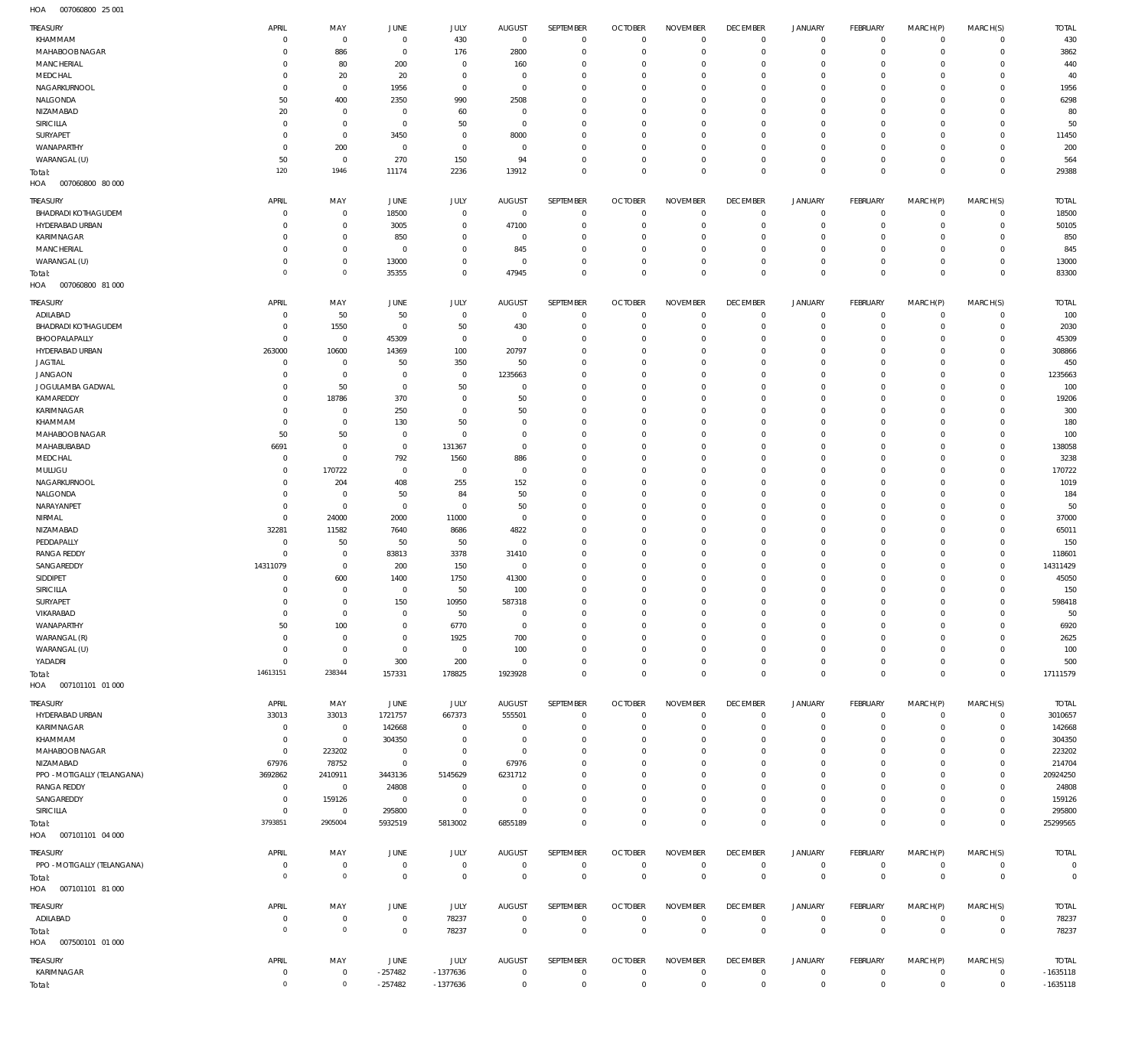| TREASURY                                   | APRIL                | MAY                           | JUNE                 | <b>JULY</b>                      | <b>AUGUST</b>           | SEPTEMBER                    | <b>OCTOBER</b>                   | <b>NOVEMBER</b>            | <b>DECEMBER</b>            | <b>JANUARY</b>             | <b>FEBRUARY</b>            | MARCH(P)                   | MARCH(S)                     | <b>TOTAL</b>        |
|--------------------------------------------|----------------------|-------------------------------|----------------------|----------------------------------|-------------------------|------------------------------|----------------------------------|----------------------------|----------------------------|----------------------------|----------------------------|----------------------------|------------------------------|---------------------|
| HYDERABAD URBAN                            | 305505               | $\mathbf 0$                   | $^{\circ}$           | $-3298341$                       | 17293                   | $\mathbf 0$                  | 0                                | $\mathbf 0$                | $^{\circ}$                 | $\mathbf 0$                | $\overline{0}$             | $\mathbf 0$                | $\overline{0}$               | $-2975543$          |
| MEDCHAL                                    | $\Omega$             | $\overline{0}$                | $\overline{0}$       | $\overline{0}$                   | 73663                   | $\mathbf 0$                  | $\Omega$                         | $\mathbf 0$                | $\circ$                    | $\mathbf 0$                | $\mathbf 0$                | $\mathbf 0$                | $\mathbf{0}$                 | 73663               |
| <b>RANGA REDDY</b>                         | $\Omega$             | $\overline{0}$                | $\mathbf 0$          | $\mathbf 0$                      | 1100000                 | $\mathbf{0}$                 | $\Omega$                         | $\mathbf 0$                | $^{\circ}$                 | $\mathbf 0$                | $\mathbf 0$                | $\Omega$                   | $\mathbf{0}$                 | 1100000             |
| VIKARABAD                                  | - 0                  | $\overline{0}$                | 400000               | $\mathbf 0$                      | $\mathbf{0}$            | $\mathbf 0$                  | 0                                | $\mathbf 0$                | $^{\circ}$                 | $\mathbf 0$                | $\mathbf 0$                | $\mathbf 0$                | $\mathbf{0}$                 | 400000              |
| Total:                                     | 305505               | $\circ$                       | 400000               | $-3298341$                       | 1190956                 | $\mathbf 0$                  | $\Omega$                         | $\mathbf 0$                | $\mathbf 0$                | $\mathbf 0$                | $\Omega$                   | $\Omega$                   | $\Omega$                     | $-1401880$          |
| HOA<br>007500105 01 001                    |                      |                               |                      |                                  |                         |                              |                                  |                            |                            |                            |                            |                            |                              |                     |
| TREASURY                                   | APRIL                | MAY                           | JUNE                 | <b>JULY</b>                      | <b>AUGUST</b>           | SEPTEMBER                    | <b>OCTOBER</b>                   | <b>NOVEMBER</b>            | <b>DECEMBER</b>            | <b>JANUARY</b>             | <b>FEBRUARY</b>            | MARCH(P)                   | MARCH(S)                     | <b>TOTAL</b>        |
| HYDERABAD URBAN                            | $\Omega$             | $\overline{0}$                | 8000                 | 3000                             | 32000                   | $^{\circ}$                   | $\Omega$                         | $^{\circ}$                 | $\mathbf 0$                | $\mathbf 0$                | $^{\circ}$                 | $\mathbf 0$                | $\mathbf 0$                  | 43000               |
| KARIMNAGAR                                 | $\Omega$             | $\overline{0}$                | 54375                | $\mathbf 0$                      | $\mathbb O$             | $\mathbf{0}$                 | $\Omega$                         | $\Omega$                   | $\Omega$                   | $\mathbf 0$                | $\mathbf 0$                | $\Omega$                   | $\mathbf 0$                  | 54375               |
| KOMARAMBHEEM ASIFABAD<br><b>MANCHERIAL</b> | $\Omega$<br>$\Omega$ | $\mathbf 0$<br>$\overline{0}$ | $^{\circ}$<br>1150   | $-102867$<br>$\mathbf 0$         | $-301550$<br>$^{\circ}$ | $^{\circ}$<br>$\Omega$       | $\Omega$<br>$\Omega$             | $\Omega$<br>$\Omega$       | $^{\circ}$<br>$\Omega$     | $^{\circ}$<br>$\Omega$     | $\mathbf 0$<br>$\Omega$    | $\Omega$<br>$\Omega$       | $\mathbf 0$<br>$\Omega$      | $-404417$<br>1150   |
| MEDCHAL                                    | $\Omega$             | 246500                        | 26076730             | 2361125                          | 1472750                 | $\Omega$                     | $\Omega$                         | $\Omega$                   | $^{\circ}$                 | $\mathbf 0$                | $\Omega$                   | $\Omega$                   | $\mathbf 0$                  | 30157105            |
| <b>RANGA REDDY</b>                         | $\Omega$             | 23662                         | 31500                | $\mathbf 0$                      | 6721704                 | $\Omega$                     | $\Omega$                         | $\Omega$                   | $^{\circ}$                 | $\mathbf 0$                | $\mathbf 0$                | $\Omega$                   | $\Omega$                     | 6776866             |
| Total:                                     | $\Omega$             | 270162                        | 26171755             | 2261258                          | 7924904                 | $\mathbf{0}$                 | $\Omega$                         | $\Omega$                   | $\Omega$                   | $\Omega$                   | $\Omega$                   | $\Omega$                   | $\Omega$                     | 36628079            |
| HOA<br>007500800 08 000                    |                      |                               |                      |                                  |                         |                              |                                  |                            |                            |                            |                            |                            |                              |                     |
| TREASURY                                   | APRIL                | MAY                           | JUNE                 | JULY                             | <b>AUGUST</b>           | SEPTEMBER                    | <b>OCTOBER</b>                   | <b>NOVEMBER</b>            | <b>DECEMBER</b>            | <b>JANUARY</b>             | <b>FEBRUARY</b>            | MARCH(P)                   | MARCH(S)                     | <b>TOTAL</b>        |
| HYDERABAD URBAN                            | $\Omega$             | $\overline{0}$                | $^{\circ}$           | 535904                           | $\overline{0}$          | $\mathbf 0$                  | $\overline{0}$                   | $\mathbf 0$                | $\circ$                    | $\mathbf 0$                | $\overline{0}$             | $\mathbf 0$                | $\circ$                      | 535904              |
| Total:                                     | $^{\circ}$           | $\mathbb O$                   | $\mathbf 0$          | 535904                           | $\Omega$                | $\mathbb O$                  | $\overline{0}$                   | $\mathbf 0$                | $\mathbf 0$                | $\mathbf 0$                | $\overline{0}$             | $\mathbf 0$                | $\overline{0}$               | 535904              |
| HOA<br>007500800 14 000                    |                      |                               |                      |                                  |                         |                              |                                  |                            |                            |                            |                            |                            |                              |                     |
| TREASURY                                   | APRIL                | MAY                           | JUNE                 | <b>JULY</b>                      | <b>AUGUST</b>           | <b>SEPTEMBER</b>             | <b>OCTOBER</b>                   | <b>NOVEMBER</b>            | <b>DECEMBER</b>            | <b>JANUARY</b>             | <b>FEBRUARY</b>            | MARCH(P)                   | MARCH(S)                     | <b>TOTAL</b>        |
| MEDCHAL                                    | $\Omega$             | 285000                        | 7595250              | 252938                           | 4780733                 | $^{\circ}$                   | $\Omega$                         | $^{\circ}$                 | $\mathbf 0$                | $^{\circ}$                 | $\mathbf 0$                | $\Omega$                   | $\mathbf 0$                  | 12913921            |
| <b>RANGA REDDY</b>                         | 2019600              | $\overline{0}$                | $\mathbf 0$          | 5186225                          | 2248318                 | $^{\circ}$                   | $\overline{0}$                   | $\Omega$                   | $^{\circ}$                 | $\mathbf 0$                | $\mathbf 0$                | $\Omega$                   | $\mathbf{0}$                 | 9454143             |
| WARANGAL (U)                               | $\Omega$             | $\overline{0}$                | 650750               | 154375                           | $^{\circ}$              | $^{\circ}$                   | - 0                              | $^{\circ}$                 | $^{\circ}$                 | $\mathbf 0$                | $\mathbf 0$                | $\mathbf 0$                | $\mathbf 0$                  | 805125              |
| Total:                                     | 2019600              | 285000                        | 8246000              | 5593538                          | 7029051                 | $\mathbf 0$                  | $\Omega$                         | $\mathbf 0$                | $\mathbf 0$                | $\mathbf 0$                | $\mathbf 0$                | $\Omega$                   | $\overline{0}$               | 23173189            |
| HOA<br>007500800 81 000                    |                      |                               |                      |                                  |                         |                              |                                  |                            |                            |                            |                            |                            |                              |                     |
| TREASURY                                   | APRIL                | MAY                           | JUNE                 | <b>JULY</b>                      | <b>AUGUST</b>           | SEPTEMBER                    | <b>OCTOBER</b>                   | <b>NOVEMBER</b>            | <b>DECEMBER</b>            | <b>JANUARY</b>             | <b>FEBRUARY</b>            | MARCH(P)                   | MARCH(S)                     | <b>TOTAL</b>        |
| ADILABAD                                   | 3184036              | $\overline{0}$                | $\Omega$             | $\mathbf 0$                      | $\overline{0}$          | $^{\circ}$                   | 0                                | $\mathbf 0$                | 0                          | $\mathbf 0$                | $\mathbf 0$                | $\mathbf 0$                | $\mathbf{0}$                 | 3184036             |
| <b>BHADRADI KOTHAGUDEM</b>                 | 11532901             | $\overline{0}$                | $\Omega$             | $\mathbf 0$                      | $\Omega$                | $\mathbf 0$                  | $\Omega$                         | $\mathbf 0$                | $^{\circ}$                 | $\mathbf 0$                | $\mathbf 0$                | $\mathbf 0$                | $\mathbf{0}$                 | 11532901            |
| BHOOPALAPALLY                              | 707739               | $\overline{0}$                | $\Omega$             | $\mathbf 0$                      | $^{\circ}$              | $\mathbf{0}$                 | $\Omega$                         | $\mathbf 0$                | $^{\circ}$                 | $\mathbf 0$                | $\mathbf 0$                | $\Omega$                   | $\mathbf{0}$                 | 707739              |
| HYDERABAD URBAN                            | $\overline{0}$       | 75522134<br>$\overline{0}$    | $\Omega$<br>$\Omega$ | 489563                           | 1800<br>$\Omega$        | $\mathbf{0}$                 | $\Omega$<br>$\Omega$             | $\mathbf 0$<br>$\mathbf 0$ | $\Omega$<br>$^{\circ}$     | $\mathbf 0$<br>$\mathbf 0$ | $\mathbf 0$<br>$\mathbf 0$ | $\Omega$<br>$\Omega$       | $\mathbf{0}$<br>$\mathbf{0}$ | 76013497            |
| <b>JAGTIAL</b><br><b>JANGAON</b>           | 1881339<br>865453    | $\overline{0}$                | $\Omega$             | $\overline{0}$<br>$\overline{0}$ | $\Omega$                | $\mathbf{0}$<br>$\mathbf{0}$ | $\Omega$                         | $\mathbf 0$                | $\Omega$                   | $\mathbf 0$                | $\mathbf 0$                | $\Omega$                   | $\Omega$                     | 1881339<br>865453   |
| JOGULAMBA GADWAL                           | 542581               | $\mathbf 0$                   | $\Omega$             | $\mathbf 0$                      | $\Omega$                | $\mathbf 0$                  | $\Omega$                         | $\mathbf 0$                | $\Omega$                   | $\mathbf 0$                | $\mathbf 0$                | $\Omega$                   | $\mathbf 0$                  | 542581              |
| KAMAREDDY                                  | 5394237              | 15960                         | $\Omega$             | $\mathbf 0$                      | $\Omega$                | $\mathbf{0}$                 | $\Omega$                         | $\mathbf 0$                | $\Omega$                   | $\mathbf 0$                | $\mathbf 0$                | $\Omega$                   | $\Omega$                     | 5410197             |
| KARIMNAGAR                                 | 7780260              | $\mathbf 0$                   | $\Omega$             | 137242                           | $\Omega$                | $\mathbf{0}$                 | $\Omega$                         | $\mathbf 0$                | $\Omega$                   | $\mathbf 0$                | $\Omega$                   | $\Omega$                   | $\Omega$                     | 7917502             |
| KHAMMAM                                    | 5100722              | $\mathbf 0$                   | $\Omega$             | $\mathbf 0$                      | $\Omega$                | $\mathbf 0$                  | $\Omega$                         | $\mathbf 0$                | $^{\circ}$                 | $\mathbf 0$                | $\mathbf 0$                | $\Omega$                   | $\mathbf 0$                  | 5100722             |
| KOMARAMBHEEM ASIFABAD                      | 156043               | 6467                          | $\Omega$             | $\overline{0}$                   | $\Omega$                | $\mathbf{0}$                 | $\Omega$                         | $\Omega$                   | $\Omega$                   | $\mathbf 0$                | $\Omega$                   | $\Omega$                   | $\mathbf 0$                  | 162510              |
| MAHABOOB NAGAR                             | 979684               | $\overline{0}$                | 46000                | $^{\circ}$                       | $\Omega$                | $\mathbf 0$                  | $\Omega$                         | $\mathbf 0$                | $\Omega$                   | $\mathbf 0$                | $\mathbf 0$                | $\Omega$                   | $\mathbf 0$                  | 1025684             |
| MAHABUBABAD                                | 2975307              | $\mathbf 0$                   | $\Omega$             | $^{\circ}$                       | $\Omega$                | $\mathbf{0}$                 | -0                               | $\mathbf 0$                | $\Omega$                   | $\mathbf 0$                | $\Omega$                   | $\Omega$                   | $\Omega$                     | 2975307             |
| <b>MANCHERIAL</b><br>MEDAK                 | 3522380<br>2616600   | $\overline{0}$<br>$\mathbf 0$ | $^{\circ}$<br>210    | $^{\circ}$<br>$\Omega$           | $\Omega$<br>$\Omega$    | $\mathbf{0}$<br>$\mathbf 0$  | $\Omega$<br>$\Omega$             | $\mathbf 0$<br>$\mathbf 0$ | $\Omega$<br>$^{\circ}$     | $\mathbf 0$<br>$\mathbf 0$ | $\mathbf 0$<br>$\mathbf 0$ | $\Omega$<br>$\Omega$       | $\mathbf 0$<br>$\mathbf 0$   | 3522380<br>2616810  |
| MEDCHAL                                    | 14555735             | $\overline{0}$                | $\Omega$             | $^{\circ}$                       | $\Omega$                | $\mathbf{0}$                 | $\Omega$                         | $\mathbf 0$                | $\Omega$                   | $\mathbf 0$                | $\mathbf 0$                | $\Omega$                   | $\mathbf{0}$                 | 14555735            |
| MULUGU                                     | 1236838              | $\mathbf 0$                   | $\Omega$             | $\overline{0}$                   | $\Omega$                | $\mathbf{0}$                 | -0                               | $\mathbf 0$                | $^{\circ}$                 | $\mathbf 0$                | $\mathbf 0$                | $\Omega$                   | $\mathbf 0$                  | 1236838             |
| NAGARKURNOOL                               | 1336940              | $\overline{0}$                | $\Omega$             | $^{\circ}$                       | $\Omega$                | $\mathbf{0}$                 | $\Omega$                         | $\mathbf 0$                | $\Omega$                   | $\Omega$                   | $\Omega$                   | $\Omega$                   | $\Omega$                     | 1336940             |
| NALGONDA                                   | 15336                | $\overline{0}$                | $\Omega$             | $\overline{0}$                   | $\Omega$                | $\mathbf{0}$                 | $\Omega$                         | $\mathbf 0$                | $\Omega$                   | $\mathbf 0$                | $\mathbf 0$                | $\Omega$                   | $\mathbf{0}$                 | 15336               |
| NIRMAL                                     | 4265093              | $\overline{0}$                | $\Omega$             | $\overline{0}$                   | $\Omega$                | $\mathbf{0}$                 | $\Omega$                         | $\mathbf 0$                | $\Omega$                   | $\Omega$                   | $\Omega$                   | $\Omega$                   | $\Omega$                     | 4265093             |
| NIZAMABAD                                  | 19689681             | 83865                         |                      | $\Omega$                         | -0                      | $\Omega$                     | -0                               | $\Omega$                   | -0                         | $\Omega$                   | $\Omega$                   | $\Omega$                   | $\mathbf 0$                  | 19773546            |
| PEDDAPALLY<br><b>RANGA REDDY</b>           | 1729498<br>23426381  | $\mathbf 0$<br>$\overline{0}$ | $\Omega$<br>$\Omega$ | $\overline{0}$<br>$\mathbf 0$    | $\Omega$<br>$\Omega$    | $\mathbf 0$<br>$\mathbf 0$   | $\overline{0}$<br>$\overline{0}$ | $\mathbf 0$<br>$\mathbf 0$ | $^{\circ}$<br>$\mathbf 0$  | $\mathbf 0$<br>$\mathbf 0$ | $\mathbf 0$<br>$\mathbf 0$ | $\mathbf 0$<br>$\mathbf 0$ | $\mathbf{0}$<br>$\mathbf{0}$ | 1729498<br>23426381 |
| SANGAREDDY                                 | 61                   | $\mathbf 0$                   | $\Omega$             | $\Omega$                         | $\Omega$                | $\mathbf 0$                  | $\Omega$                         | $\mathbf 0$                | $^{\circ}$                 | $\mathbf 0$                | $\mathbf 0$                | $\Omega$                   | $\mathbf 0$                  | 61                  |
| SIDDIPET                                   | 2490570              | $\overline{0}$                | $\Omega$             | $^{\circ}$                       | $\Omega$                | $\mathbf{0}$                 | $\Omega$                         | $\mathbf 0$                | $\mathbf 0$                | $\mathbf 0$                | $\mathbf 0$                | $\Omega$                   | $\mathbf{0}$                 | 2490570             |
| <b>SIRICILLA</b>                           | 83383                | $\overline{0}$                | $\Omega$             | $^{\circ}$                       | $\Omega$                | $\mathbf 0$                  | $\Omega$                         | $\mathbf 0$                | $^{\circ}$                 | $\mathbf 0$                | $\mathbf 0$                | $\Omega$                   | $\mathbf 0$                  | 83383               |
| SURYAPET                                   | 5455761              | $\overline{0}$                | $\Omega$             | $^{\circ}$                       | $\Omega$                | $\mathbf{0}$                 | $\Omega$                         | $\mathbf 0$                | $\Omega$                   | $\mathbf 0$                | $\mathbf 0$                | $\Omega$                   | $\Omega$                     | 5455761             |
| VIKARABAD                                  | 1190909              | $\overline{0}$                | $\Omega$             | $\Omega$                         | $\Omega$                | $\mathbf{0}$                 | $\Omega$                         | $\mathbf 0$                | $\mathbf 0$                | $\mathbf 0$                | $\mathbf 0$                | $\Omega$                   | $\mathbf 0$                  | 1190909             |
| WANAPARTHY                                 | 930240               | $\overline{0}$                | $\Omega$             | $\overline{0}$                   | $\Omega$                | $\mathbf{0}$                 | $\Omega$                         | $\mathbf 0$                | $^{\circ}$                 | $\mathbf 0$                | $\mathbf 0$                | $\Omega$                   | $\mathbf 0$                  | 930240              |
| WARANGAL (R)                               | 2266938              | $\overline{0}$<br>$\mathbf 0$ | $\Omega$<br>$\Omega$ | $\overline{0}$<br>$\mathbf 0$    | $\Omega$<br>$\Omega$    | $\mathbf{0}$                 | $\Omega$<br>-0                   | $\mathbf 0$<br>$\mathbf 0$ | $\mathbf 0$<br>$\mathbf 0$ | $\mathbf 0$<br>$\mathbf 0$ | $\mathbf 0$<br>$\mathbf 0$ | $\Omega$<br>$\Omega$       | $\mathbf{0}$<br>$\mathbf 0$  | 2266938             |
| WARANGAL (U)<br>YADADRI                    | 8698426<br>6100877   | $\mathbf 0$                   | $^{\circ}$           | $\mathbf 0$                      | $^{\circ}$              | $\mathbf{0}$<br>$\mathbf 0$  | $\overline{0}$                   | $\mathbb O$                | $\mathbf 0$                | $\mathbf 0$                | $\mathbf 0$                | $\mathbf 0$                | $\mathbf{0}$                 | 8698426<br>6100877  |
| Total:                                     | 140711949            | 75628426                      | 46210                | 626805                           | 1800                    | $\mathbf 0$                  | $\Omega$                         | $\mathbf 0$                | $\mathbf 0$                | $\mathbf 0$                | $\mathbf 0$                | $\mathbf 0$                | $\overline{0}$               | 217015190           |
| 020201101 81 001<br>HOA                    |                      |                               |                      |                                  |                         |                              |                                  |                            |                            |                            |                            |                            |                              |                     |
| <b>TREASURY</b>                            | APRIL                | MAY                           | JUNE                 | <b>JULY</b>                      | <b>AUGUST</b>           | SEPTEMBER                    | <b>OCTOBER</b>                   | <b>NOVEMBER</b>            | <b>DECEMBER</b>            | <b>JANUARY</b>             | <b>FEBRUARY</b>            | MARCH(P)                   | MARCH(S)                     | <b>TOTAL</b>        |
| HYDERABAD URBAN                            | 52375                | $\mathbf 0$                   | $\overline{0}$       | $\mathbf 0$                      | $^{\circ}$              | $\mathbf{0}$                 | $\Omega$                         | $\mathbf 0$                | $\mathbf 0$                | $\mathbf 0$                | $\mathbf 0$                | $\mathbf 0$                | $\mathbf 0$                  | 52375               |
| <b>JAGTIAL</b>                             | $\Omega$             | $\mathbf 0$                   | $\overline{0}$       | 300                              | $^{\circ}$              | $^{\circ}$                   | $\Omega$                         | $\circ$                    | $^{\circ}$                 | $\mathbf 0$                | $\mathbf 0$                | $\Omega$                   | $\mathbf 0$                  | 300                 |
| <b>JANGAON</b>                             | $\Omega$             | 1300                          | 300                  | 300                              | 600                     | $\mathbf{0}$                 | $\Omega$                         | $\Omega$                   | $\mathbf 0$                | $\mathbf 0$                | $\mathbf 0$                | $\Omega$                   | $\mathbf 0$                  | 2500                |
| KARIMNAGAR                                 | $\Omega$             | 300                           | 400                  | $\overline{0}$                   | $\Omega$                | $\Omega$                     | $\Omega$                         | $\Omega$                   | $\Omega$                   | $^{\circ}$                 | $\mathbf 0$                | $\Omega$                   | $\mathbf 0$                  | 700                 |
| MAHABOOB NAGAR                             | $\Omega$             | 7340                          | 227742               | $\mathbf 0$                      | $\Omega$                | $\mathbf{0}$                 | $\Omega$                         | $\Omega$                   | $\Omega$                   | $\Omega$                   | $\Omega$                   | $\Omega$                   | $\mathbf 0$                  | 235082              |
| MAHABUBABAD                                | $\Omega$             | $\mathbf 0$                   | $^{\circ}$           | 600                              | 1200                    | $\Omega$                     | $\Omega$                         | $\Omega$                   | $\Omega$                   | $^{\circ}$                 | $\mathbf 0$                | $\Omega$                   | $\circ$                      | 1800                |
| MANCHERIAL                                 | $\Omega$             | $\mathbf 0$                   | 300                  | $^{\circ}$                       | $^{\circ}$              | $\mathbf{0}$                 | $\Omega$                         | $\Omega$                   | $\Omega$                   | $\Omega$                   | $\Omega$                   | $\Omega$                   | $\Omega$                     | 300                 |
| MEDAK<br>NAGARKURNOOL                      | $\Omega$<br>2000     | 2500<br>10000                 | $\Omega$<br>14000    | $\mathbf 0$<br>4000              | $^{\circ}$<br>10000     | $\Omega$<br>$\mathbf{0}$     | $\Omega$<br>$\Omega$             | $\Omega$<br>$\Omega$       | $\Omega$<br>$\Omega$       | $\Omega$<br>$\mathbf 0$    | $\mathbf 0$<br>$\Omega$    | $\Omega$<br>$\Omega$       | $\mathbf 0$<br>$\Omega$      | 2500<br>40000       |
| NIZAMABAD                                  | $\Omega$             | $\overline{0}$                | $\mathbf 0$          | $\mathbf 0$                      | 40000                   | $\Omega$                     | $\Omega$                         | $\Omega$                   | $\Omega$                   | $\Omega$                   | $\mathbf 0$                | $\Omega$                   | $\Omega$                     | 40000               |
| SANGAREDDY                                 | $\Omega$             | 2500                          | 10000                | 7500                             | 7250                    | $^{\circ}$                   | $\Omega$                         | $\Omega$                   | $\Omega$                   | $\mathbf 0$                | $\Omega$                   | $\Omega$                   | $\mathbf 0$                  | 27250               |
| SIDDIPET                                   | $\Omega$             | 2500                          | 2500                 | $\mathbf 0$                      | $\Omega$                | $\Omega$                     | $\Omega$                         | $\Omega$                   | $\Omega$                   | $\Omega$                   | $\Omega$                   | $\Omega$                   | $\Omega$                     | 5000                |
| WARANGAL (R)                               | $\Omega$             | 10000                         | 3100                 | 300                              | $^{\circ}$              | $^{\circ}$                   | $\Omega$                         | $\Omega$                   | $\mathbf 0$                | $\mathbf 0$                | $\mathbf 0$                | $\Omega$                   | $\mathbf 0$                  | 13400               |
| WARANGAL (U)                               | $\Omega$             | $\mathbf 0$                   | 600                  | 15000                            | 5300                    | $\mathbf{0}$                 | $\Omega$                         | $\mathbf 0$                | $\mathbf 0$                | $\mathbf 0$                | $\mathbf 0$                | $\Omega$                   | $\mathbf 0$                  | 20900               |
| Total:                                     | 54375                | 36440                         | 258942               | 28000                            | 64350                   | $\mathbf 0$                  | $\overline{0}$                   | $\mathbf 0$                | $\mathbf 0$                | $\mathbf 0$                | $\mathbf 0$                | $\mathbf 0$                | $\mathbf 0$                  | 442107              |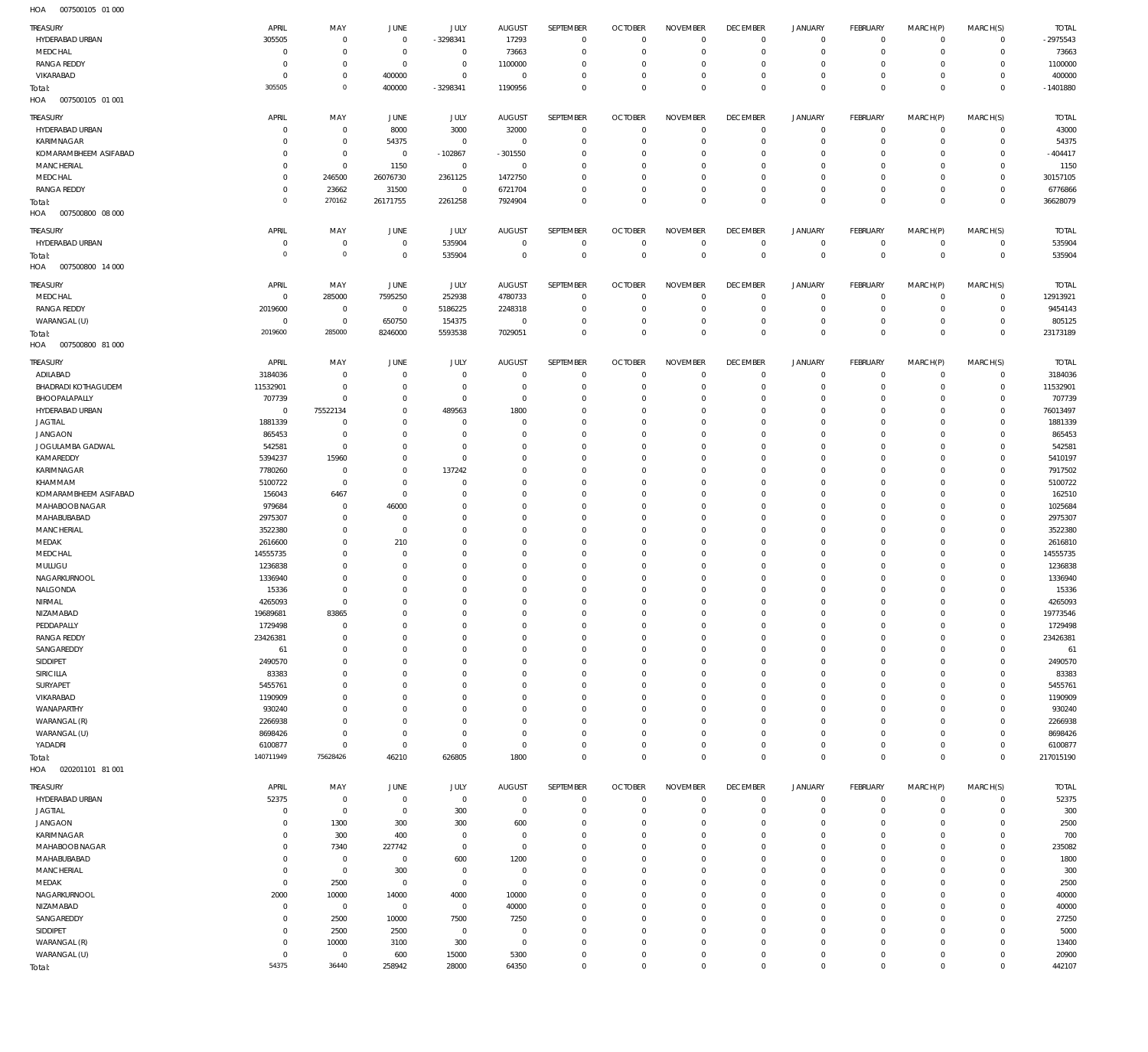| TREASURY<br><b>BHADRADI KOTHAGUDEM</b>      | APRIL<br>$^{\circ}$     | MAY<br>5000                | <b>JUNE</b><br>7500       | JULY<br>$\mathbb O$        | <b>AUGUST</b><br>10000          | SEPTEMBER<br>$\mathbf 0$   | <b>OCTOBER</b><br>$\overline{0}$ | <b>NOVEMBER</b><br>$\mathbf 0$ | <b>DECEMBER</b><br>$\overline{0}$ | <b>JANUARY</b><br>$\overline{0}$ | FEBRUARY<br>$\overline{0}$       | MARCH(P)<br>$\mathbf 0$    | MARCH(S)<br>$\overline{0}$       | <b>TOTAL</b><br>22500 |
|---------------------------------------------|-------------------------|----------------------------|---------------------------|----------------------------|---------------------------------|----------------------------|----------------------------------|--------------------------------|-----------------------------------|----------------------------------|----------------------------------|----------------------------|----------------------------------|-----------------------|
| <b>JANGAON</b>                              | $\Omega$                | 2500                       | $\circ$                   | 5000                       | $^{\circ}$                      | $\mathbf 0$                | $\mathbf 0$                      | $\mathbf 0$                    | $\mathbf 0$                       | $\mathbf 0$                      | $\mathbf{0}$                     | $\circ$                    | $\mathbf{0}$                     | 7500                  |
| MAHABOOB NAGAR<br>NARAYANPET                | $\Omega$<br>$^{\circ}$  | 40255<br>$\overline{0}$    | 0<br>$\circ$              | $\mathbf 0$<br>$\mathbb O$ | $\overline{0}$<br>15000         | $\mathbf 0$<br>$\mathbf 0$ | $\mathbf 0$<br>$\mathbf 0$       | $\Omega$<br>$\mathbf 0$        | $\mathbf 0$<br>$\mathbf 0$        | $\mathbf 0$<br>$\mathbf 0$       | $\mathbf{0}$<br>$\mathbf{0}$     | $\Omega$<br>$\Omega$       | $\mathbf{0}$<br>$\mathbf{0}$     | 40255<br>15000        |
| VIKARABAD                                   | $^{\circ}$              | 2500                       | 5000                      | $\mathbf 0$                | $\overline{0}$                  | $\mathbf 0$                | $\mathbf 0$                      | $\Omega$                       | $\mathbf 0$                       | $\mathbf 0$                      | $\mathbf{0}$                     | $\Omega$                   | $\mathbf{0}$                     | 7500                  |
| Total:<br>HOA<br>020201102 02 000           | $\circ$                 | 50255                      | 12500                     | 5000                       | 25000                           | $\mathbf 0$                | $\mathbf 0$                      | $\mathbf 0$                    | $\mathbf 0$                       | $\mathbf 0$                      | $\overline{0}$                   | $\mathbf 0$                | $\overline{0}$                   | 92755                 |
| TREASURY<br>MAHABUBABAD                     | APRIL<br>$\Omega$       | MAY<br>$^{\circ}$          | <b>JUNE</b><br>$\circ$    | <b>JULY</b><br>5000        | <b>AUGUST</b><br>$\overline{0}$ | SEPTEMBER<br>$\mathbf 0$   | <b>OCTOBER</b><br>$\mathbf 0$    | <b>NOVEMBER</b><br>$\Omega$    | <b>DECEMBER</b><br>$\mathbf 0$    | <b>JANUARY</b><br>$\mathbf 0$    | FEBRUARY<br>$\mathbf{0}$         | MARCH(P)<br>$\mathbf 0$    | MARCH(S)<br>$\mathbf{0}$         | <b>TOTAL</b><br>5000  |
| <b>MANCHERIAL</b>                           | $^{\circ}$              | $\mathbf 0$                | $\mathbf 0$               | $\mathbf 0$                | 75                              | $\mathbf 0$                | $\mathbf 0$                      | $\mathbf 0$                    | $\mathbf 0$                       | $\mathbf 0$                      | $\mathbf{0}$                     | $\mathbf 0$                | $\circ$                          | 75                    |
| Total:<br>HOA<br>020201102 05 800           | $\circ$                 | $\mathbf 0$                | $\mathbf 0$               | 5000                       | 75                              | $\mathbf 0$                | $\mathbf 0$                      | $\Omega$                       | $\mathbf 0$                       | $\overline{0}$                   | $\overline{0}$                   | $\Omega$                   | $\mathbf 0$                      | 5075                  |
| TREASURY                                    | APRIL                   | MAY                        | <b>JUNE</b>               | JULY                       | <b>AUGUST</b>                   | SEPTEMBER                  | <b>OCTOBER</b>                   | <b>NOVEMBER</b>                | <b>DECEMBER</b>                   | <b>JANUARY</b>                   | FEBRUARY                         | MARCH(P)                   | MARCH(S)                         | <b>TOTAL</b>          |
| HYDERABAD URBAN                             | $^{\circ}$<br>$\circ$   | 117975<br>117975           | 5000                      | 29000                      | 8000                            | $\mathbf 0$<br>$\bf 0$     | $\overline{0}$<br>$\overline{0}$ | $\mathbf 0$<br>$\bf 0$         | $\overline{0}$<br>$\overline{0}$  | $\mathbf 0$<br>$\bf 0$           | $\overline{0}$<br>$\overline{0}$ | $^{\circ}$<br>$\mathbf 0$  | $\overline{0}$<br>$\overline{0}$ | 159975                |
| Total:<br>HOA<br>020201102 06 800           |                         |                            | 5000                      | 29000                      | 8000                            |                            |                                  |                                |                                   |                                  |                                  |                            |                                  | 159975                |
| TREASURY                                    | APRIL                   | MAY                        | JUNE                      | JULY                       | <b>AUGUST</b>                   | SEPTEMBER                  | <b>OCTOBER</b>                   | <b>NOVEMBER</b>                | <b>DECEMBER</b>                   | <b>JANUARY</b>                   | FEBRUARY                         | MARCH(P)                   | MARCH(S)                         | <b>TOTAL</b>          |
| ADILABAD                                    | $\Omega$                | $^{\circ}$                 | 2650                      | 250                        | 7500                            | $\mathbf 0$                | $\overline{0}$                   | $\Omega$                       | $\mathbf 0$                       | $\mathbf 0$                      | $\mathbf{0}$                     | $\Omega$                   | $\mathbf{0}$                     | 10400                 |
| <b>BHADRADI KOTHAGUDEM</b><br>BHOOPALAPALLY | $\Omega$<br>$\Omega$    | $\mathbf 0$<br>8100        | 500<br>400                | 8850<br>250                | 330<br>250                      | $\mathbf 0$<br>$\Omega$    | $\mathbf 0$<br>$\Omega$          | $\Omega$<br>$\Omega$           | $\mathbf 0$<br>$\Omega$           | $\mathbf 0$<br>$\mathbf 0$       | $\mathbf 0$<br>$\mathbf 0$       | $\Omega$<br>$\Omega$       | $\mathbf 0$<br>$\mathbf 0$       | 9680<br>9000          |
| HYDERABAD URBAN                             | 150                     | 6290                       | 29590                     | 20050                      | 32340                           | $\mathbf 0$                | $\Omega$                         | $\Omega$                       | $\mathbf 0$                       | $\mathbf 0$                      | $\mathbf 0$                      | $\Omega$                   | $\mathbf 0$                      | 88420                 |
| <b>JAGTIAL</b>                              | 125                     | $^{\circ}$                 | 200                       | 2375                       | 5125                            | $\Omega$                   | $\Omega$                         | $\Omega$                       | $\Omega$                          | $\Omega$                         | $\Omega$                         | $\Omega$                   | $\Omega$                         | 7825                  |
| <b>JANGAON</b>                              | $\Omega$                | 300                        | 300                       | 350                        | $^{\circ}$                      | $\Omega$                   | $\Omega$                         | $\Omega$                       | $\Omega$                          | $\Omega$                         | $\Omega$                         | $\Omega$                   | $\Omega$                         | 950                   |
| JOGULAMBA GADWAL                            | $\Omega$                | $^{\circ}$                 | $\circ$                   | 600                        | 410                             | $\Omega$                   | $\Omega$                         | $\Omega$                       | $\Omega$                          | $\Omega$                         | $\Omega$                         | $\Omega$                   | $\mathbf 0$                      | 1010                  |
| KAMAREDDY                                   | $\Omega$                | 2600                       | 650                       | 1250                       | $^{\circ}$                      | $\Omega$                   | $\Omega$                         | $\Omega$                       | $\Omega$                          | $\Omega$                         | $\Omega$                         | $\Omega$                   | $\Omega$                         | 4500                  |
| KARIMNAGAR<br>KHAMMAM                       | $\Omega$<br>$\Omega$    | 7500<br>11700              | 4800<br>24480             | 3225<br>6950               | 750<br>18600                    | $\Omega$<br>$\Omega$       | $\Omega$<br>$\Omega$             | $\Omega$<br>$\Omega$           | $\Omega$<br>$\Omega$              | $\Omega$<br>$\Omega$             | $\mathbf 0$<br>$\Omega$          | $\Omega$<br>$\Omega$       | $\mathbf 0$<br>$\Omega$          | 16275<br>61730        |
| KOMARAMBHEEM ASIFABAD                       | $\Omega$                | $^{\circ}$                 | $^{\circ}$                | 2750                       | 250                             | $\Omega$                   | $\Omega$                         | $\Omega$                       | $\Omega$                          | $\Omega$                         | $\Omega$                         | $\Omega$                   | $\Omega$                         | 3000                  |
| MAHABOOB NAGAR                              | $\Omega$                | $\mathbf 0$                | 750                       | 66779                      | 850                             | $\mathbf 0$                | $\Omega$                         | $\Omega$                       | $\mathbf 0$                       | $\Omega$                         | $\Omega$                         | $\Omega$                   | $\Omega$                         | 68379                 |
| MAHABUBABAD                                 | $\Omega$                | 250                        | 2830                      | 250                        | 2500                            | $\Omega$                   | $\Omega$                         | $\Omega$                       | $\Omega$                          | $\Omega$                         | $\Omega$                         | $\Omega$                   | $\Omega$                         | 5830                  |
| MANCHERIAL                                  | $\Omega$                | $\mathbf 0$                | 8100                      | 20700                      | 5250                            | $\mathbf 0$                | $\Omega$                         | $\Omega$                       | $\mathbf 0$                       | $\Omega$                         | $\Omega$                         | $\Omega$                   | $\mathbf 0$                      | 34050                 |
| MEDAK                                       | $\Omega$                | 300                        | 500                       | 750                        | 100                             | $\Omega$                   | $\Omega$                         | $\Omega$                       | $\Omega$                          | $\Omega$                         | $\Omega$                         | $\Omega$                   | $\Omega$                         | 1650                  |
| MEDCHAL<br>NAGARKURNOOL                     | $\Omega$<br>$\Omega$    | 22500<br>$^{\circ}$        | 705<br>250                | 2500<br>750                | 330<br>500                      | $\mathbf 0$<br>$\Omega$    | $\Omega$<br>$\Omega$             | $\Omega$<br>$\Omega$           | $\mathbf 0$<br>$\Omega$           | $\Omega$<br>$\Omega$             | $\Omega$<br>$\Omega$             | $\Omega$<br>$\Omega$       | $\mathbf 0$<br>$\Omega$          | 26035<br>1500         |
| NALGONDA                                    | $\Omega$                | $\mathbf 0$                | 2000                      | 750                        | 500                             | $\Omega$                   | $\Omega$                         | $\Omega$                       | $\Omega$                          | $\Omega$                         | $\Omega$                         | $\Omega$                   | $\Omega$                         | 3250                  |
| NARAYANPET                                  | $\Omega$                | $\mathbf 0$                | 250                       | $^{\circ}$                 | 250                             | $\Omega$                   | $\Omega$                         | $\Omega$                       | $\Omega$                          | $\Omega$                         | $\Omega$                         | $\Omega$                   | $\Omega$                         | 500                   |
| NIRMAL                                      | $\Omega$                | $\mathbf 0$                | 11600                     | 750                        | 250                             | $\Omega$                   | $\Omega$                         | $\Omega$                       | $\Omega$                          | $\Omega$                         | $\Omega$                         | $\Omega$                   | $\Omega$                         | 12600                 |
| NIZAMABAD                                   | 14765                   | 450                        | 8350                      | 5650                       | 1740                            | $\Omega$                   | $\Omega$                         | $\Omega$                       | $\Omega$                          | $\Omega$                         | $\mathbf 0$                      | $\Omega$                   | $\Omega$                         | 30955                 |
| PEDDAPALLY                                  | $\Omega$                | 10000                      | 3125                      | 100                        | $^{\circ}$                      | $\Omega$                   | $\Omega$                         | $\Omega$                       | $\Omega$                          | $\Omega$                         | $\Omega$                         | $\Omega$                   | $\Omega$                         | 13225                 |
| <b>RANGA REDDY</b><br>SANGAREDDY            | 7500<br>$\Omega$        | $\mathbf 0$<br>$\mathbf 0$ | 96650<br>8300             | 2500<br>300                | 3000<br>500                     | $\Omega$<br>$\Omega$       | $\Omega$<br>$\Omega$             | $\Omega$<br>$\Omega$           | $\Omega$<br>$\mathbf 0$           | $\Omega$<br>$\Omega$             | $\Omega$<br>$\Omega$             | $\Omega$<br>$\Omega$       | $\Omega$<br>$\Omega$             | 109650<br>9100        |
| SIDDIPET                                    | $\Omega$                | 250                        | 3225                      | 5850                       | 1150                            | $\Omega$                   | $\Omega$                         | $\Omega$                       | $\Omega$                          | $\Omega$                         | $\Omega$                         | $\Omega$                   | $\Omega$                         | 10475                 |
| SIRICILLA                                   | $\Omega$                | $\mathbf 0$                | 2750                      | 300                        | $^{\circ}$                      | $\mathbf 0$                | $\mathbf 0$                      | $\Omega$                       | $\mathbf 0$                       | $\Omega$                         | $\Omega$                         | $\Omega$                   | $\mathbf 0$                      | 3050                  |
| SURYAPET                                    | $\Omega$                | 1250                       | 21220                     | 1500                       | 19500                           | $\Omega$                   | $\Omega$                         | $\Omega$                       | $\Omega$                          | $\Omega$                         | $\Omega$                         | $\Omega$                   | $\Omega$                         | 43470                 |
| VIKARABAD                                   | $\Omega$                | 250                        | 7500                      | 250                        | 500                             | $\mathbf 0$                | $\Omega$                         | $\Omega$                       | $\Omega$                          | $\Omega$                         | $\Omega$                         | $\Omega$                   | $\mathbf 0$                      | 8500                  |
| WANAPARTHY                                  | $\Omega$                | 250                        | $^{\circ}$                | 500                        | $\Omega$                        | $\Omega$                   | $\Omega$                         | $\Omega$                       | $\Omega$                          | $\Omega$                         | $\Omega$                         | $\Omega$                   | $\Omega$                         | 750                   |
| WARANGAL (R)                                | $\Omega$<br>$\mathbf 0$ | 250                        | 2000                      | 800<br>11750               | 300<br>5550                     | $\Omega$<br>$\mathbf 0$    | $\Omega$<br>$\mathbf 0$          | $\Omega$<br>$\mathbf 0$        | $\Omega$<br>$\mathbf 0$           | $\Omega$<br>$\mathbf 0$          | $\Omega$<br>$\mathbf 0$          | $\Omega$<br>$\mathbf 0$    | $\Omega$<br>$\mathbf 0$          | 3350                  |
| WARANGAL (U)<br>YADADRI                     | 2500                    | 10500<br>2500              | 6500<br>250               | $\mathbf 0$                | 7500                            | $\mathbf 0$                | $\mathbf 0$                      | $\mathbf 0$                    | $\mathbf 0$                       | $\mathbf 0$                      | $\mathbf{0}$                     | $\mathbf 0$                | $\mathbf{0}$                     | 34300<br>12750        |
| Total:                                      | 25040                   | 85240                      | 250425                    | 169629                     | 115825                          | $\mathbf 0$                | $\mathbf 0$                      | $\mathbf 0$                    | $\mathbf 0$                       | $\mathbf 0$                      | $\overline{0}$                   | $\mathbf 0$                | $\overline{0}$                   | 646159                |
| HOA<br>020201102 07 000                     |                         |                            |                           |                            |                                 |                            |                                  |                                |                                   |                                  |                                  |                            |                                  |                       |
| TREASURY                                    | APRIL                   | MAY                        | JUNE                      | JULY                       | <b>AUGUST</b>                   | SEPTEMBER                  | <b>OCTOBER</b>                   | <b>NOVEMBER</b>                | <b>DECEMBER</b>                   | <b>JANUARY</b>                   | FEBRUARY                         | MARCH(P)                   | MARCH(S)                         | <b>TOTAL</b>          |
| ADILABAD                                    | 0<br>$\circ$            | $\mathbf 0$<br>$\mathbb O$ | $\overline{0}$            | $\mathbb O$                | 3600                            | $\mathbb O$<br>$\bf 0$     | $\overline{0}$<br>$\overline{0}$ | $\mathbf 0$<br>$\mathbf 0$     | $\overline{0}$<br>$\overline{0}$  | $\circ$<br>$\bf 0$               | $\overline{0}$<br>$\overline{0}$ | $\mathbf 0$<br>$\mathbf 0$ | $\overline{0}$                   | 3600                  |
| Total:<br>HOA<br>020201102 81 000           |                         |                            | $\overline{0}$            | $\mathbf 0$                | 3600                            |                            |                                  |                                |                                   |                                  |                                  |                            | $\overline{0}$                   | 3600                  |
| TREASURY                                    | APRIL                   | MAY                        | JUNE                      | <b>JULY</b>                | <b>AUGUST</b>                   | SEPTEMBER                  | <b>OCTOBER</b>                   | <b>NOVEMBER</b>                | <b>DECEMBER</b>                   | <b>JANUARY</b>                   | FEBRUARY                         | MARCH(P)                   | MARCH(S)                         | <b>TOTAL</b>          |
| HYDERABAD URBAN                             | 58970                   | $\mathbf 0$                | 3570                      | $\mathbf 0$                | $\overline{0}$                  | $\mathbf 0$                | $\mathbf 0$                      | $\mathbf 0$                    | $\mathbf 0$                       | $\mathbf 0$                      | $\mathbf{0}$                     | $\mathbf 0$                | $\circ$                          | 62540                 |
| KAMAREDDY                                   | $^{\circ}$              | 2500                       | $^{\circ}$                | $\mathbf 0$                | $\mathbf{0}$                    | $\mathbf 0$                | $\mathbf 0$                      | $\mathbf 0$<br>$\Omega$        | $\mathbf 0$                       | $\mathbf 0$<br>$\mathbf 0$       | $\mathbf{0}$                     | $\mathbf 0$<br>$\Omega$    | $\mathbf{0}$                     | 2500                  |
| KHAMMAM<br>KOMARAMBHEEM ASIFABAD            | -0<br>0                 | 2500<br>2500               | $^{\circ}$<br>$\mathbf 0$ | $\mathbf 0$<br>$\mathbf 0$ | $^{\circ}$<br>$\mathbf{0}$      | $\mathbf 0$<br>$\mathbf 0$ | $\mathbf 0$<br>$\mathbf 0$       | $\Omega$                       | $\mathbf 0$<br>$\mathbf 0$        | $\mathbf 0$                      | $\mathbf 0$<br>$^{\circ}$        | $\Omega$                   | $\mathbf 0$<br>$^{\circ}$        | 2500<br>2500          |
| MAHABOOB NAGAR                              | $^{\circ}$              | $\mathbf 0$                | $^{\circ}$                | $\mathbf 0$                | 71000                           | $\mathbf 0$                | $\mathbf 0$                      | $\Omega$                       | $\mathbf 0$                       | $\mathbf 0$                      | $^{\circ}$                       | $\Omega$                   | $\mathbf 0$                      | 71000                 |
| NAGARKURNOOL                                | 1000                    | 5000                       | 1000                      | 1000                       | 7000                            | $\Omega$                   | $\mathbf 0$                      | $\Omega$                       | $\mathbf 0$                       | $\mathbf 0$                      | $^{\circ}$                       | $\Omega$                   | $\mathbf 0$                      | 15000                 |
| NIZAMABAD                                   | $^{\circ}$              | $\mathbf 0$                | $^{\circ}$                | $\mathbf 0$                | 74000                           | $\mathbf 0$                | $\mathbf 0$                      | $\Omega$                       | $\mathbf 0$                       | $\mathbf 0$                      | $^{\circ}$                       | $\Omega$                   | $^{\circ}$                       | 74000                 |
| <b>RANGA REDDY</b>                          | $^{\circ}$              | $\mathbf 0$                | $^{\circ}$                | $\mathbf 0$                | 2500                            | $\mathbf 0$                | $\mathbf 0$                      | $\Omega$                       | $\mathbf 0$                       | $\mathbf 0$                      | $\mathbf 0$                      | $\Omega$                   | $\mathbf 0$                      | 2500                  |
| SANGAREDDY                                  | 7500                    | $\mathbf 0$                | 20000                     | 7500                       | 2500                            | $\Omega$                   | $\mathbf 0$                      | $\Omega$                       | $\Omega$                          | $\mathbf 0$                      | $^{\circ}$                       | $\Omega$                   | $\mathbf 0$                      | 37500                 |
| SIDDIPET<br>SURYAPET                        | $^{\circ}$<br>2500      | 5000<br>$\mathbf 0$        | $\overline{0}$<br>2500    | 5000<br>$\mathbf 0$        | 2500<br>$\mathbf{0}$            | $\mathbf 0$<br>$\Omega$    | $\mathbf 0$<br>$\mathbf 0$       | $\mathbf 0$<br>$\Omega$        | $\mathbf 0$<br>$\mathbf 0$        | $\mathbf 0$<br>$\mathbf 0$       | $\mathbf 0$<br>$^{\circ}$        | $\Omega$<br>$\Omega$       | $\mathbf 0$<br>$\mathbf 0$       | 12500<br>5000         |
| VIKARABAD                                   | $^{\circ}$              | $\mathbb O$                | 5000                      | $\mathbb O$                | 5000                            | $\mathbf 0$                | $\mathbf 0$                      | $\mathbf 0$                    | $\mathbf 0$                       | $\mathsf{O}\xspace$              | $^{\circ}$                       | $\mathbf 0$                | $\mathbf{0}$                     | 10000                 |
| Total:<br>HOA<br>020201103 01 000           | 69970                   | 17500                      | 32070                     | 13500                      | 164500                          | $\mathbf 0$                | $\mathbf 0$                      | $\mathbf 0$                    | $\mathbf 0$                       | $\mathbf 0$                      | $\overline{0}$                   | $\mathbf 0$                | $\mathbf 0$                      | 297540                |
| TREASURY                                    | APRIL                   | MAY                        | JUNE                      | JULY                       | <b>AUGUST</b>                   | SEPTEMBER                  | <b>OCTOBER</b>                   | <b>NOVEMBER</b>                | <b>DECEMBER</b>                   | <b>JANUARY</b>                   | FEBRUARY                         | MARCH(P)                   | MARCH(S)                         | <b>TOTAL</b>          |
| BHADRADI KOTHAGUDEM                         | $^{\circ}$              | $\mathbf 0$                | 500                       | $\mathbb O$                | $\mathbf 0$                     | $\mathbb O$                | $\overline{0}$                   | $\mathbf 0$                    | $\overline{0}$                    | $\circ$                          | $\overline{0}$                   | $\mathbf 0$                | $\overline{0}$                   | 500                   |
| SURYAPET                                    | $^{\circ}$              | $\mathbf 0$                | $\overline{0}$            | $\mathbb O$                | 10000                           | $\mathbb O$                | $\overline{0}$                   | $\mathbf 0$                    | $\overline{0}$                    | $\mathbf 0$                      | $\overline{0}$                   | $\mathbf 0$                | $\overline{0}$                   | 10000                 |
| Total:<br>020201103 02 000<br>HOA           | $\circ$                 | $\mathsf{O}\xspace$        | 500                       | $\mathbf 0$                | 10000                           | $\mathbb O$                | $\overline{0}$                   | $\mathbf 0$                    | $\overline{0}$                    | $\mathbf 0$                      | $\overline{0}$                   | $\mathbf 0$                | $\overline{0}$                   | 10500                 |
| TREASURY                                    | APRIL                   | MAY                        | <b>JUNE</b>               | <b>JULY</b>                | <b>AUGUST</b>                   | SEPTEMBER                  | <b>OCTOBER</b>                   | <b>NOVEMBER</b>                | <b>DECEMBER</b>                   | <b>JANUARY</b>                   | FEBRUARY                         | MARCH(P)                   | MARCH(S)                         | <b>TOTAL</b>          |
| HYDERABAD URBAN                             | 49000                   | $\mathbf 0$                | $\overline{0}$            | $\mathbf 0$                | $\mathbf 0$                     | $\mathbf 0$                | $\overline{0}$                   | $\mathbf 0$                    | $\mathbf 0$                       | 0                                | $\circ$                          | $\mathbf 0$                | $\mathbf{0}$                     | 49000                 |
| KHAMMAM                                     | $\mathbf 0$             | 107500                     | $\overline{0}$            | 500                        | $\mathbf 0$                     | $\bf 0$                    | $\overline{0}$                   | $\mathbf 0$                    | $\mathbf 0$                       | $\mathbf 0$                      | $\overline{0}$                   | $\mathbf 0$                | $\circ$                          | 108000                |
| WANAPARTHY                                  | $^{\circ}$              | $\mathbb O$                | 443500                    | $\mathbf 0$                | $\mathbf 0$                     | $\mathbf 0$                | $\mathbf 0$                      | $\mathbf 0$                    | $\mathbf 0$                       | $\mathbf 0$                      | $\mathbf 0$                      | $\mathbf 0$                | $\mathbf 0$                      | 443500                |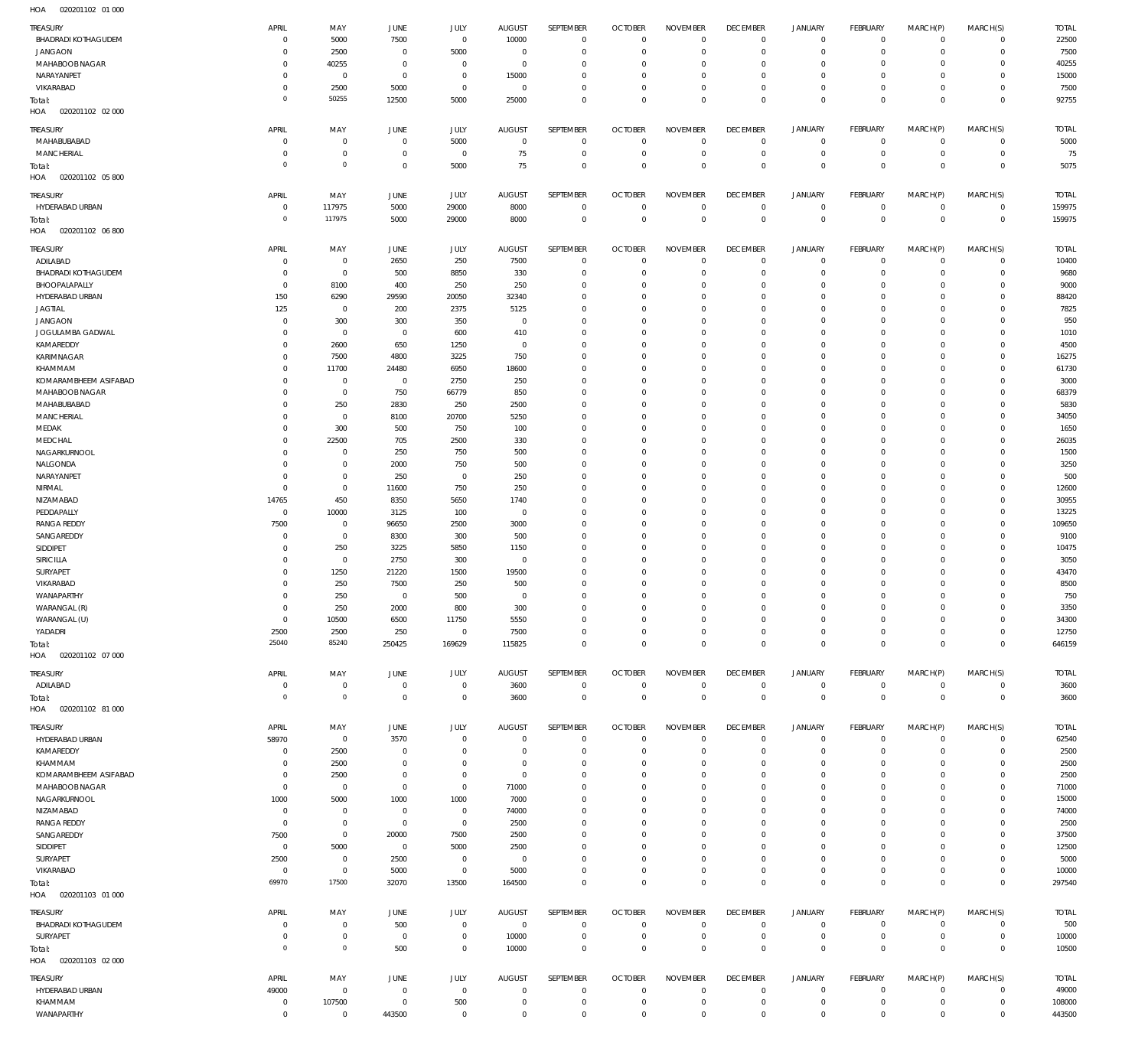020201103 02 000 HOA

| $\cdot$ .<br>ATATA LAA AT AAA<br>TREASURY      | APRIL                        | MAY                        | JUNE                             | <b>JULY</b>                | <b>AUGUST</b>                    | SEPTEMBER                  | <b>OCTOBER</b>                   | <b>NOVEMBER</b>                | <b>DECEMBER</b>                   | <b>JANUARY</b>                   | FEBRUARY                         | MARCH(P)                   | MARCH(S)                         | <b>TOTAL</b>      |
|------------------------------------------------|------------------------------|----------------------------|----------------------------------|----------------------------|----------------------------------|----------------------------|----------------------------------|--------------------------------|-----------------------------------|----------------------------------|----------------------------------|----------------------------|----------------------------------|-------------------|
| Total:                                         | 49000                        | 107500                     | 443500                           | 500                        | $\mathbb O$                      | $\mathbf 0$                | $\overline{0}$                   | $\mathbb O$                    | $\mathbb O$                       | $\mathbb O$                      | $\mathbb O$                      | $\mathbf 0$                | $\mathbf 0$                      | 600500            |
| HOA<br>020201103 06 800                        |                              |                            |                                  |                            |                                  |                            |                                  |                                |                                   |                                  |                                  |                            |                                  |                   |
| TREASURY                                       | APRIL                        | MAY                        | JUNE                             | <b>JULY</b>                | <b>AUGUST</b>                    | SEPTEMBER                  | <b>OCTOBER</b>                   | <b>NOVEMBER</b>                | <b>DECEMBER</b>                   | <b>JANUARY</b>                   | FEBRUARY                         | MARCH(P)                   | MARCH(S)                         | <b>TOTAL</b>      |
| NIZAMABAD<br>Total:<br>HOA<br>020201103 81 000 | $^{\circ}$<br>$\overline{0}$ | $\mathbb O$<br>$\mathbb O$ | $\circ$<br>$\overline{0}$        | 250<br>250                 | 250<br>250                       | $\bf 0$<br>$\mathbf 0$     | $\overline{0}$<br>$\overline{0}$ | $\mathbf 0$<br>$\bf 0$         | $\overline{0}$<br>$\overline{0}$  | $\overline{0}$<br>$\mathbf 0$    | $\overline{0}$<br>$\overline{0}$ | $\mathbf 0$<br>$\mathbf 0$ | $\circ$<br>$\overline{0}$        | 500<br>500        |
| TREASURY                                       | APRIL                        | MAY                        | <b>JUNE</b>                      | JULY                       | <b>AUGUST</b>                    | SEPTEMBER                  | <b>OCTOBER</b>                   | <b>NOVEMBER</b>                | <b>DECEMBER</b>                   | <b>JANUARY</b>                   | FEBRUARY                         | MARCH(P)                   | MARCH(S)                         | <b>TOTAL</b>      |
| MEDAK                                          | 0                            | $^{\circ}$                 | $\overline{0}$                   | 10000                      | $^{\circ}$                       | $\mathbf 0$                | $\mathbf 0$                      | $\Omega$                       | $\mathbf 0$                       | $\mathbf 0$                      | $\mathbf{0}$                     | $\mathbf 0$                | $\mathbf{0}$                     | 10000             |
| SANGAREDDY                                     | $\Omega$                     | $\mathbf 0$                | 100                              | $^{\circ}$                 | $^{\circ}$                       | $\mathbf 0$                | $\overline{0}$                   | $\mathbf 0$                    | $\mathbf 0$                       | $\mathbf 0$                      | $\mathbf{0}$                     | $\mathbf 0$                | $\circ$                          | 100               |
| Total:<br>HOA<br>020201105 81 000              | $\circ$                      | $\mathbf 0$                | 100                              | 10000                      | $\mathbf 0$                      | $\mathbf 0$                | $\mathbf 0$                      | $\mathbf 0$                    | $\mathbf 0$                       | $\mathbf 0$                      | $\overline{0}$                   | $\mathbf 0$                | $\mathbf 0$                      | 10100             |
| TREASURY                                       | APRIL                        | MAY                        | JUNE                             | JULY                       | <b>AUGUST</b>                    | SEPTEMBER                  | <b>OCTOBER</b>                   | <b>NOVEMBER</b>                | <b>DECEMBER</b>                   | <b>JANUARY</b>                   | FEBRUARY                         | MARCH(P)                   | MARCH(S)                         | <b>TOTAL</b>      |
| NIZAMABAD<br>Total:                            | $^{\circ}$<br>$\circ$        | $\mathbb O$<br>$\mathbb O$ | $\overline{0}$<br>$\overline{0}$ | 11317<br>11317             | $\overline{0}$<br>$\overline{0}$ | $\mathbf 0$<br>$\mathbf 0$ | $\overline{0}$<br>$\overline{0}$ | $\mathbf 0$<br>$\mathbf 0$     | $\overline{0}$<br>$\overline{0}$  | $\overline{0}$<br>$\bf 0$        | $\overline{0}$<br>$\overline{0}$ | $\mathbf 0$<br>$\mathbf 0$ | $\overline{0}$<br>$\overline{0}$ | 11317<br>11317    |
| HOA<br>020201600 03 000                        |                              |                            |                                  |                            |                                  |                            |                                  |                                |                                   |                                  |                                  |                            |                                  |                   |
| TREASURY                                       | APRIL                        | MAY                        | <b>JUNE</b>                      | <b>JULY</b>                | <b>AUGUST</b>                    | SEPTEMBER                  | <b>OCTOBER</b>                   | <b>NOVEMBER</b>                | <b>DECEMBER</b>                   | <b>JANUARY</b>                   | FEBRUARY                         | MARCH(P)                   | MARCH(S)                         | <b>TOTAL</b>      |
| WARANGAL (U)<br>Total:                         | $^{\circ}$<br>$\circ$        | $\mathbf 0$<br>$\mathbb O$ | $\overline{0}$<br>$\overline{0}$ | $\mathbf 0$<br>$\mathbf 0$ | 500<br>500                       | $\mathbf 0$<br>$\mathbf 0$ | $\overline{0}$<br>$\mathbf{0}$   | $\mathbf 0$<br>$\mathbf 0$     | $\overline{0}$<br>$\mathbf{0}$    | $\mathbf 0$<br>$\overline{0}$    | $\mathbf{0}$<br>$\overline{0}$   | $\mathbf 0$<br>$\mathbf 0$ | $\mathbf{0}$<br>$\overline{0}$   | 500<br>500        |
| HOA<br>020201600 04 800                        |                              |                            |                                  |                            |                                  |                            |                                  |                                |                                   |                                  |                                  |                            |                                  |                   |
| TREASURY                                       | APRIL                        | MAY                        | <b>JUNE</b>                      | JULY                       | <b>AUGUST</b>                    | SEPTEMBER                  | <b>OCTOBER</b>                   | <b>NOVEMBER</b>                | <b>DECEMBER</b>                   | <b>JANUARY</b>                   | FEBRUARY                         | MARCH(P)                   | MARCH(S)                         | <b>TOTAL</b>      |
| HYDERABAD URBAN                                | $^{\circ}$<br>$\circ$        | 2500<br>2500               | $\overline{0}$<br>$\overline{0}$ | $\mathbf 0$<br>$\mathbf 0$ | $\mathbf 0$<br>$\overline{0}$    | $\bf 0$<br>$\mathbf 0$     | $\overline{0}$<br>$\overline{0}$ | $\mathbf 0$<br>$\mathbf 0$     | $\overline{0}$<br>$\overline{0}$  | $\overline{0}$<br>$\overline{0}$ | $\overline{0}$<br>$\overline{0}$ | 0<br>$\mathbf 0$           | $\overline{0}$                   | 2500              |
| Total:<br>HOA<br>020201600 81 001              |                              |                            |                                  |                            |                                  |                            |                                  |                                |                                   |                                  |                                  |                            | $\overline{0}$                   | 2500              |
| TREASURY                                       | APRIL                        | MAY                        | <b>JUNE</b>                      | JULY                       | <b>AUGUST</b>                    | SEPTEMBER                  | <b>OCTOBER</b>                   | <b>NOVEMBER</b>                | <b>DECEMBER</b>                   | <b>JANUARY</b>                   | FEBRUARY                         | MARCH(P)                   | MARCH(S)                         | <b>TOTAL</b>      |
| ADILABAD<br><b>BHADRADI KOTHAGUDEM</b>         | $^{\circ}$<br>$\Omega$       | 2500<br>10000              | 17500<br>300                     | 7500<br>$\mathbf 0$        | 7500<br>300                      | $\mathbf 0$<br>$\mathbf 0$ | $\mathbf 0$<br>$\mathbf 0$       | $\Omega$<br>$\Omega$           | $\mathbf 0$<br>$\mathbf 0$        | $\mathbf 0$<br>$\mathbf 0$       | $\mathbf{0}$<br>$\mathbf{0}$     | $\mathbf 0$<br>$\Omega$    | $\mathbf{0}$<br>$\mathbf{0}$     | 35000<br>10600    |
| HYDERABAD URBAN                                | $^{\circ}$                   | 17500                      | 58500                            | 157500                     | 112250                           | $\mathbf 0$                | $\mathbf 0$                      | $\Omega$                       | $\mathbf 0$                       | $\mathbf 0$                      | $^{\circ}$                       | $\Omega$                   | $\mathbf 0$                      | 345750            |
| <b>JAGTIAL</b>                                 | 5000                         | 46800                      | 25000                            | 13100                      | 90300                            | $\Omega$                   | $\Omega$                         | $\Omega$                       | $\Omega$                          | $\Omega$                         | $^{\circ}$                       | $\Omega$                   | $\mathbf 0$                      | 180200            |
| JOGULAMBA GADWAL                               | $\mathbf 0$                  | 2500                       | 10000                            | 2500                       | 7500                             | $\mathbf 0$                | $\mathbf 0$                      | $\Omega$                       | $\mathbf 0$                       | $\mathbf 0$                      | $^{\circ}$                       | $\Omega$                   | $\mathbf 0$                      | 22500             |
| KAMAREDDY<br>KARIMNAGAR                        | 7500<br>12500                | 10300<br>$\mathbf 0$       | 5300<br>7500                     | 18700<br>7500              | 5600<br>15000                    | $\Omega$<br>$\Omega$       | $\Omega$<br>$\Omega$             | $\Omega$<br>$\Omega$           | $\Omega$<br>$\mathbf 0$           | $\Omega$<br>$\mathbf 0$          | $\Omega$<br>$^{\circ}$           | $\Omega$<br>$\Omega$       | $\Omega$<br>$\mathbf 0$          | 47400<br>42500    |
| KOMARAMBHEEM ASIFABAD                          | $\Omega$                     | $\mathbf 0$                | 15000                            | 2500                       | $^{\circ}$                       | $\Omega$                   | $\Omega$                         | $\Omega$                       | $\Omega$                          | $\Omega$                         | $\mathbf 0$                      | $\Omega$                   | $\mathbf 0$                      | 17500             |
| MAHABOOB NAGAR                                 | $\Omega$                     | 5000                       | 30000                            | $\mathbf 0$                | 25000                            | $\Omega$                   | $\Omega$                         | $\Omega$                       | $\Omega$                          | $\Omega$                         | $\mathbf 0$                      | $\Omega$                   | $\mathbf 0$                      | 60000             |
| MAHABUBABAD                                    | $\Omega$                     | $^{\circ}$                 | $\overline{0}$                   | 600                        | $^{\circ}$                       | $\Omega$                   | $\mathbf 0$                      | $\Omega$                       | $\mathbf 0$                       | $\mathbf 0$                      | $\mathbf 0$                      | $\Omega$                   | $\mathbf 0$                      | 600               |
| MANCHERIAL<br>MEDAK                            | $\Omega$<br>$^{\circ}$       | 2500<br>5000               | 5000<br>200                      | $^{\circ}$<br>$\mathbf 0$  | $\Omega$<br>$\mathbf{0}$         | $\Omega$<br>$\Omega$       | $\Omega$<br>$\Omega$             | $\Omega$<br>$\Omega$           | $\Omega$<br>$\Omega$              | $\Omega$<br>$\mathbf 0$          | $\Omega$<br>$\mathbf 0$          | $\Omega$<br>$\Omega$       | $\Omega$<br>$\mathbf 0$          | 7500<br>5200      |
| MEDCHAL                                        | 17500                        | 12500                      | 35000                            | 62500                      | 35000                            | $\Omega$                   | $\Omega$                         | $\Omega$                       | $\mathbf 0$                       | $\Omega$                         | $\Omega$                         | $\Omega$                   | $\Omega$                         | 162500            |
| NAGARKURNOOL                                   | $^{\circ}$                   | 300                        | $\overline{0}$                   | 7500                       | $^{\circ}$                       | $\Omega$                   | $\Omega$                         | $\Omega$                       | $\Omega$                          | $\Omega$                         | $\mathbf 0$                      | $\Omega$                   | $\mathbf 0$                      | 7800              |
| NALGONDA<br>NARAYANPET                         | 5000<br>$^{\circ}$           | 22500<br>5000              | 17500<br>5000                    | 12600<br>2500              | 2500<br>$^{\circ}$               | $\mathbf 0$<br>$\Omega$    | $\mathbf 0$<br>$\Omega$          | $\Omega$<br>$\Omega$           | $\mathbf 0$<br>$\Omega$           | $\mathbf 0$<br>$\Omega$          | $\mathbf 0$<br>$\mathbf 0$       | $\Omega$<br>$\Omega$       | $\mathbf 0$<br>$\mathbf 0$       | 60100<br>12500    |
| NIRMAL                                         | $^{\circ}$                   | 7500                       | 20000                            | 17500                      | 117500                           | $\Omega$                   | $\mathbf 0$                      | $\Omega$                       | $\mathbf 0$                       | $\mathbf 0$                      | $\mathbf 0$                      | $\Omega$                   | $\mathbf 0$                      | 162500            |
| NIZAMABAD                                      | 7500                         | 30600                      | 24000                            | 19300                      | 45900                            | $\Omega$                   | $\Omega$                         | $\Omega$                       | $\Omega$                          | $\Omega$                         | $\Omega$                         | $\Omega$                   | $\Omega$                         | 127300            |
| PEDDAPALLY                                     | 5000                         | 50000                      | 23400                            | 2500                       | $^{\circ}$                       | $\Omega$                   | $\Omega$                         | $\Omega$                       | $\Omega$                          | $\Omega$                         | $\Omega$                         | $\Omega$                   | $\mathbf 0$                      | 80900             |
| <b>RANGA REDDY</b><br>SANGAREDDY               | 5000<br>$\mathbf 0$          | 27500<br>$\mathbf 0$       | 32000<br>7500                    | 64500<br>$\mathbf 0$       | 55000<br>$\mathbf{0}$            | $\Omega$<br>$\mathbf 0$    | $\Omega$<br>$\mathbf 0$          | $\Omega$<br>$\mathbf 0$        | $\Omega$<br>$\mathbf 0$           | $\Omega$<br>0                    | $\Omega$<br>$^{\circ}$           | $\Omega$<br>$\mathbf 0$    | $\Omega$<br>$^{\circ}$           | 184000<br>7500    |
| SIDDIPET                                       | $^{\circ}$                   | 5000                       | 0                                | $\mathbf 0$                | $^{\circ}$                       | $\mathbf 0$                | $\mathbf 0$                      | $\Omega$                       | $\mathbf 0$                       | $\mathbf 0$                      | $\mathbf 0$                      | $\Omega$                   | $\mathbf 0$                      | 5000              |
| SIRICILLA                                      | 2500                         | 600                        | 300                              | $\mathbf 0$                | 2800                             | $\mathbf 0$                | $\mathbf 0$                      | $\Omega$                       | $\mathbf 0$                       | $\mathbf 0$                      | $\mathbf 0$                      | $\Omega$                   | $\mathbf 0$                      | 6200              |
| SURYAPET<br>VIKARABAD                          | 2500<br>$^{\circ}$           | 37500<br>$\mathbf 0$       | 10600<br>$\overline{0}$          | 4000                       | 2800<br>$^{\circ}$               | $\mathbf 0$<br>$\mathbf 0$ | $\mathbf 0$<br>$\mathbf 0$       | $\Omega$<br>$\Omega$           | $\mathbf 0$<br>$\mathbf 0$        | $\mathbf 0$<br>$\mathbf 0$       | $\mathbf 0$<br>$\Omega$          | $\Omega$<br>$\Omega$       | $\mathbf 0$<br>$\Omega$          | 57400             |
| YADADRI                                        | $^{\circ}$                   | 12500                      | 5000                             | 2000<br>$\mathbf 0$        | $^{\circ}$                       | $\mathbf 0$                | $\mathbf 0$                      | $\mathbf 0$                    | $\mathbf 0$                       | $\mathbf 0$                      | $\mathbf 0$                      | $\mathbf 0$                | $\mathbf 0$                      | 2000<br>17500     |
| Total:                                         | 70000                        | 313600                     | 354600                           | 404800                     | 524950                           | $\mathbf 0$                | $\mathbf 0$                      | $\mathbf 0$                    | $\mathbf 0$                       | $\mathbf 0$                      | $\overline{0}$                   | $\mathbf 0$                | $\mathbf 0$                      | 1667950           |
| 020202101 01 000<br>HOA                        |                              |                            |                                  |                            |                                  |                            |                                  |                                |                                   |                                  |                                  |                            |                                  |                   |
| TREASURY                                       | APRIL                        | MAY                        | JUNE                             | JULY                       | <b>AUGUST</b><br>$\overline{0}$  | SEPTEMBER<br>$\mathbb O$   | <b>OCTOBER</b><br>$\overline{0}$ | <b>NOVEMBER</b><br>$\mathbf 0$ | <b>DECEMBER</b><br>$\overline{0}$ | <b>JANUARY</b><br>$\overline{0}$ | FEBRUARY                         | MARCH(P)<br>$\mathbf 0$    | MARCH(S)                         | <b>TOTAL</b>      |
| ADILABAD<br>BHADRADI KOTHAGUDEM                | 0<br>$^{\circ}$              | $\mathbf 0$<br>$\mathbf 0$ | 2000<br>$\overline{0}$           | $\mathbf 0$<br>$\mathbb O$ | 720000                           | $\bf 0$                    | $\mathbf 0$                      | $\mathbf 0$                    | $\mathbf 0$                       | $\mathbf 0$                      | $\overline{0}$<br>$\circ$        | $\mathbf 0$                | $\overline{0}$<br>$\circ$        | 2000<br>720000    |
| HYDERABAD URBAN                                | $\mathbf 0$                  | 354900                     | 65000                            | 611100                     | 32000                            | $\mathbf 0$                | $\mathbf 0$                      | $\mathbf 0$                    | $\mathbf 0$                       | $\mathbf 0$                      | $\mathbf{0}$                     | $\mathbf 0$                | $\mathbf{0}$                     | 1063000           |
| <b>JANGAON</b>                                 | $\mathbf 0$                  | $\mathbf 0$                | $\overline{0}$                   | 74000                      | $^{\circ}$                       | $\mathbf 0$                | $\mathbf 0$                      | $\mathbf 0$                    | $\mathbf 0$                       | $\mathbf 0$                      | $\mathbf{0}$                     | $\Omega$                   | $\mathbf{0}$                     | 74000             |
| MAHABOOB NAGAR<br>MANCHERIAL                   | $\mathbf 0$<br>$\mathbf 0$   | $\mathbb O$<br>170000      | 4529000<br>$^{\circ}$            | $\mathbf 0$<br>$\mathbb O$ | $^{\circ}$<br>$^{\circ}$         | $\mathbf 0$<br>$\mathbf 0$ | $\mathbf 0$<br>$\mathbf 0$       | $\mathbf 0$<br>$\Omega$        | $\mathbf 0$<br>$\mathbf 0$        | $\mathbf 0$<br>$\mathbf 0$       | $\mathbf 0$<br>$\mathbf{0}$      | $\Omega$<br>$\Omega$       | $\mathbf 0$<br>$\mathbf{0}$      | 4529000<br>170000 |
| MEDAK                                          | $^{\circ}$                   | $\mathbb O$                | 34000                            | $\mathbb O$                | $^{\circ}$                       | $\mathbf 0$                | $\mathbf 0$                      | $\mathbf 0$                    | $\mathbf 0$                       | $\mathbf 0$                      | $\mathbf 0$                      | $\Omega$                   | $\mathbf 0$                      | 34000             |
| NIRMAL                                         | $\mathbf 0$                  | $\mathbf 0$                | 145000                           | 253100                     | $\mathbf{0}$                     | $\mathbf 0$                | $\mathbf 0$                      | $\Omega$                       | $\mathbf 0$                       | $\mathbf 0$                      | $\mathbf{0}$                     | $\Omega$                   | $\mathbf{0}$                     | 398100            |
| <b>RANGA REDDY</b><br>SANGAREDDY               | $^{\circ}$<br>$\mathbf 0$    | $\mathbb O$<br>$\mathbb O$ | $\circ$<br>1191000               | $\mathbf 0$<br>$\mathbb O$ | 422000<br>$^{\circ}$             | $\mathbf 0$<br>$\mathbf 0$ | $\mathbf 0$<br>$\mathbf 0$       | $\mathbf 0$<br>$\Omega$        | $\mathbf 0$<br>$\mathbf 0$        | $\mathbf 0$<br>$\mathbf 0$       | $\mathbf 0$<br>$\mathbf{0}$      | $\mathbf 0$<br>$\Omega$    | $\mathbf{0}$<br>$\mathbf{0}$     | 422000<br>1191000 |
| SURYAPET                                       | $\mathbf 0$                  | $\mathbf 0$                | $\overline{0}$                   | 10000                      | $\mathbf 0$                      | $\mathbf 0$                | $\mathbf 0$                      | $\mathbf 0$                    | $\overline{0}$                    | $\mathbf 0$                      | $\mathbf{0}$                     | $\mathbf 0$                | $\mathbf{0}$                     | 10000             |
| WARANGAL (R)                                   | $^{\circ}$                   | $\mathbf 0$                | $\overline{0}$                   | $\mathbf 0$                | 169100                           | $\bf 0$                    | $\mathbf 0$                      | $\mathbf 0$                    | $\mathbf 0$                       | $\mathbf 0$                      | $\mathbf{0}$                     | $\mathbf 0$                | $\circ$                          | 169100            |
| Total:<br>HOA<br>020202800 01 000              | $\circ$                      | 524900                     | 5966000                          | 948200                     | 1343100                          | $\mathbf 0$                | $\mathbf 0$                      | $\mathbf 0$                    | $\overline{0}$                    | $\mathbf 0$                      | $\overline{0}$                   | $\mathbf 0$                | $\overline{0}$                   | 8782200           |
| TREASURY                                       | APRIL                        | MAY                        | <b>JUNE</b>                      | JULY                       | <b>AUGUST</b>                    | SEPTEMBER                  | <b>OCTOBER</b>                   | <b>NOVEMBER</b>                | <b>DECEMBER</b>                   | <b>JANUARY</b>                   | FEBRUARY                         | MARCH(P)                   | MARCH(S)                         | <b>TOTAL</b>      |
| NALGONDA                                       | $^{\circ}$                   | $\mathbf 0$                | $\mathbf 0$                      | 188000                     | $\overline{0}$                   | 0                          | $\mathbf 0$                      | $\mathbf 0$                    | 0                                 | 0                                | $\mathbf{0}$                     | $\mathbf 0$                | $\circ$                          | 188000            |
| WARANGAL (U)                                   | $^{\circ}$<br>$\overline{0}$ | $\mathbb O$<br>$\mathbf 0$ | $\mathbf 0$                      | 15000                      | $\mathbf{0}$                     | $\mathbf 0$                | $\overline{0}$                   | $\mathbf 0$                    | $\mathbf 0$                       | $\mathbf 0$                      | $\mathbf{0}$                     | $\mathbf 0$                | $\circ$                          | 15000             |
| Total:<br>HOA  020202800  81  001              |                              |                            | $\mathbf 0$                      | 203000                     | $\mathbf 0$                      | $\mathbf 0$                | $\overline{0}$                   | $\mathbf 0$                    | $\mathbf 0$                       | $\bf 0$                          | $\overline{0}$                   | $\mathbf 0$                | $\mathbf 0$                      | 203000            |
| TREASURY                                       | APRIL                        | MAY                        | <b>JUNE</b>                      | JULY                       | <b>AUGUST</b>                    | SEPTEMBER                  | <b>OCTOBER</b>                   | <b>NOVEMBER</b>                | <b>DECEMBER</b>                   | <b>JANUARY</b>                   | FEBRUARY                         | MARCH(P)                   | MARCH(S)                         | <b>TOTAL</b>      |
| HYDERABAD URBAN                                | 1000                         | $\mathbf 0$                | $\overline{0}$                   | $\mathbb O$                | $\overline{0}$                   | $\bf 0$                    | $\overline{0}$                   | $\mathbf 0$                    | $\mathbf 0$                       | 0                                | $\mathbf{0}$                     | $\mathbf 0$                | $\circ$                          | 1000              |
| KARIMNAGAR<br>MAHABOOB NAGAR                   | $^{\circ}$<br>$^{\circ}$     | $\mathbf 0$<br>$\mathbf 0$ | $\overline{0}$<br>3838           | $\mathbb O$<br>$\mathbb O$ | 296<br>$\overline{0}$            | $\mathbb O$<br>$\mathbb O$ | $\overline{0}$<br>$\mathbf 0$    | $\mathbf 0$<br>$\bf 0$         | $\overline{0}$<br>$\mathbf 0$     | $\overline{0}$<br>$\mathbf 0$    | $\overline{0}$<br>$\overline{0}$ | $\mathbf 0$<br>$\mathbf 0$ | $\overline{0}$<br>$\circ$        | 296<br>3838       |
| MEDAK                                          | $\mathbf 0$                  | $\mathbf 0$                | $\mathbf 0$                      | 74000                      | $\mathbf{0}$                     | $\mathbf 0$                | $\mathbf 0$                      | $\mathbf 0$                    | $\mathbf 0$                       | $\mathbf 0$                      | $\mathbf{0}$                     | $\mathbf 0$                | $\mathbf{0}$                     | 74000             |
|                                                |                              |                            |                                  |                            |                                  |                            |                                  |                                |                                   |                                  |                                  |                            |                                  |                   |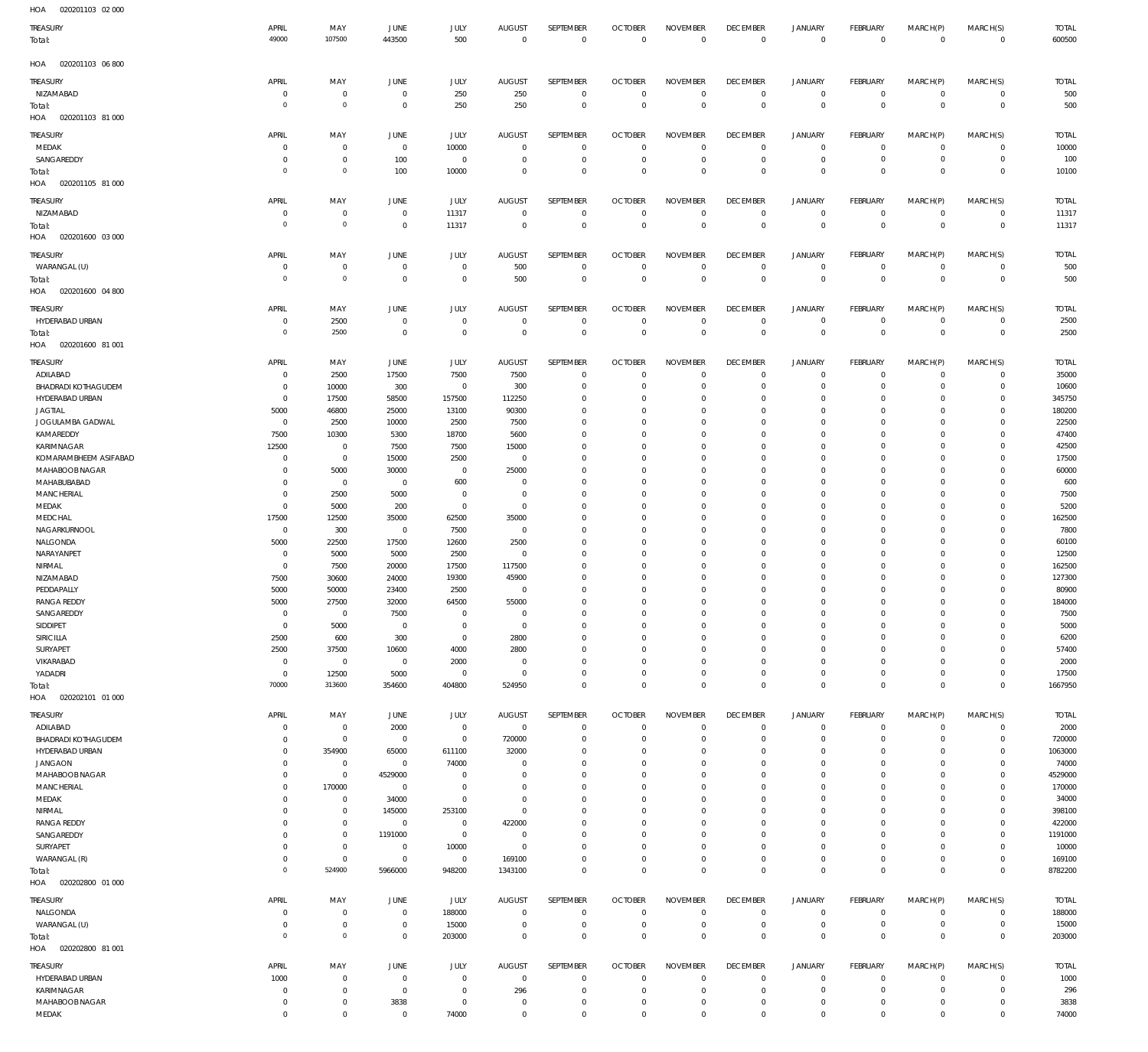| 020202800 81 001<br>HOA                              |                               |                               |                                  |                                |                               |                              |                                |                                   |                                  |                                  |                                |                             |                                    |                            |
|------------------------------------------------------|-------------------------------|-------------------------------|----------------------------------|--------------------------------|-------------------------------|------------------------------|--------------------------------|-----------------------------------|----------------------------------|----------------------------------|--------------------------------|-----------------------------|------------------------------------|----------------------------|
| TREASURY<br>Total:                                   | APRIL<br>1000                 | MAY<br>$\mathbb O$            | JUNE<br>3838                     | <b>JULY</b><br>74000           | AUGUST<br>296                 | SEPTEMBER<br>$\,0\,$         | <b>OCTOBER</b><br>$\mathbb O$  | NOVEMBER<br>$\overline{0}$        | <b>DECEMBER</b><br>$\mathbf 0$   | <b>JANUARY</b><br>$\overline{0}$ | <b>FEBRUARY</b><br>$\mathbf 0$ | MARCH(P)<br>$\mathbb O$     | MARCH(S)<br>$\mathbf 0$            | <b>TOTAL</b><br>79134      |
| HOA  020202800  81  800                              |                               |                               |                                  |                                |                               |                              |                                |                                   |                                  |                                  |                                |                             |                                    |                            |
| TREASURY                                             | APRIL                         | MAY                           | JUNE                             | <b>JULY</b>                    | <b>AUGUST</b>                 | SEPTEMBER                    | <b>OCTOBER</b>                 | <b>NOVEMBER</b>                   | <b>DECEMBER</b>                  | <b>JANUARY</b>                   | FEBRUARY                       | MARCH(P)                    | MARCH(S)                           | <b>TOTAL</b>               |
| NIZAMABAD                                            | $^{\circ}$                    | $\,0\,$                       | $\mathbf 0$                      | 2868000                        | $\mathbf 0$                   | $\mathbf 0$                  | $\mathbf 0$                    | $\mathbf 0$                       | $\mathbf 0$                      | $\mathbf 0$                      | $\mathbf 0$                    | $\mathbf 0$                 | $\mathsf{O}\xspace$                | 2868000                    |
| Total:<br>HOA<br>020203101 02 000                    | $\overline{0}$                | $\mathbb O$                   | $\mathbf 0$                      | 2868000                        | $\mathbf 0$                   | $\,0\,$                      | $\mathbf 0$                    | $\overline{0}$                    | $\overline{0}$                   | $\overline{0}$                   | $\mathbf 0$                    | $\mathbf 0$                 | $\,0\,$                            | 2868000                    |
| TREASURY<br>HYDERABAD URBAN                          | APRIL<br>0                    | MAY<br>$\mathbf 0$            | JUNE<br>419179                   | <b>JULY</b><br>$^{\circ}$      | <b>AUGUST</b><br>168          | SEPTEMBER<br>$\mathbf 0$     | <b>OCTOBER</b><br>$\mathbf 0$  | <b>NOVEMBER</b><br>$\overline{0}$ | <b>DECEMBER</b><br>$\mathbf 0$   | <b>JANUARY</b><br>$\mathbf 0$    | <b>FEBRUARY</b><br>$\mathbf 0$ | MARCH(P)<br>$\mathbf 0$     | MARCH(S)<br>0                      | <b>TOTAL</b><br>419347     |
| Total:                                               | $\overline{0}$                | $\mathbb O$                   | 419179                           | $\overline{0}$                 | 168                           | $\,0\,$                      | $\mathbb O$                    | $\overline{0}$                    | $\overline{0}$                   | $\overline{0}$                   | $\mathbf 0$                    | $\mathbf 0$                 | $\,0\,$                            | 419347                     |
| HOA  020204101  01  001                              |                               |                               |                                  |                                |                               |                              |                                |                                   |                                  |                                  |                                |                             |                                    |                            |
| TREASURY                                             | APRIL                         | MAY                           | JUNE                             | JULY                           | <b>AUGUST</b>                 | SEPTEMBER                    | <b>OCTOBER</b>                 | <b>NOVEMBER</b>                   | <b>DECEMBER</b>                  | <b>JANUARY</b>                   | FEBRUARY                       | MARCH(P)                    | MARCH(S)                           | <b>TOTAL</b>               |
| HYDERABAD URBAN<br>Total:<br>HOA<br>020204102 01 000 | 0<br>$\overline{0}$           | $\,0\,$<br>$\mathbb O$        | $\mathbf 0$<br>$\mathbf 0$       | $\mathbf{0}$<br>$\overline{0}$ | 15459<br>15459                | $\mathbf 0$<br>$\mathbb O$   | $\mathbf 0$<br>$\mathbf{0}$    | $\overline{0}$<br>$\overline{0}$  | $\overline{0}$<br>$\overline{0}$ | $\mathbf 0$<br>$\overline{0}$    | $\mathbf 0$<br>$\mathbf 0$     | $\mathbf 0$<br>$\mathbf{0}$ | $\mathsf{O}\xspace$<br>$\mathbb O$ | 15459<br>15459             |
| TREASURY                                             | APRIL                         | MAY                           | JUNE                             | JULY                           | <b>AUGUST</b>                 | SEPTEMBER                    | <b>OCTOBER</b>                 | <b>NOVEMBER</b>                   | <b>DECEMBER</b>                  | <b>JANUARY</b>                   | <b>FEBRUARY</b>                | MARCH(P)                    | MARCH(S)                           | <b>TOTAL</b>               |
| HYDERABAD URBAN                                      | 0                             | 1366                          | $\overline{0}$                   | $\overline{0}$                 | $\overline{0}$                | $\mathbf 0$                  | $\mathbf{0}$                   | $\overline{0}$                    | $\mathbf 0$                      | $\mathbf 0$                      | $\mathbf 0$                    | $\mathbf 0$                 | $\circ$                            | 1366                       |
| Total:<br>HOA  020204800  01  001                    | $\overline{0}$                | 1366                          | $\overline{0}$                   | $\mathbf 0$                    | $\mathbb O$                   | $\overline{0}$               | $\overline{0}$                 | $\overline{0}$                    | $\mathbf 0$                      | $\overline{0}$                   | $\mathbf 0$                    | $\mathbf 0$                 | $\mathbb O$                        | 1366                       |
| TREASURY                                             | APRIL                         | MAY                           | JUNE                             | <b>JULY</b>                    | <b>AUGUST</b>                 | SEPTEMBER                    | <b>OCTOBER</b>                 | <b>NOVEMBER</b>                   | <b>DECEMBER</b>                  | <b>JANUARY</b>                   | <b>FEBRUARY</b>                | MARCH(P)                    | MARCH(S)                           | <b>TOTAL</b>               |
| HYDERABAD URBAN                                      | 0                             | $\mathbb O$                   | 24517                            | $\mathbf 0$                    | $\overline{0}$                | $\overline{0}$               | 0                              | $\overline{0}$                    | $\mathbf 0$                      | $\mathbf 0$                      | 0                              | $\mathbf 0$                 | $\mathsf{O}\xspace$                | 24517                      |
| Total:<br>HOA  020204800  01  800                    | $\overline{0}$                | $\mathbb O$                   | 24517                            | $\overline{0}$                 | $\mathbb O$                   | $\mathbb O$                  | $\overline{0}$                 | $\overline{0}$                    | $\overline{0}$                   | $\overline{0}$                   | $\mathbf 0$                    | $\mathbf 0$                 | $\mathbb O$                        | 24517                      |
| TREASURY                                             | APRIL                         | MAY                           | JUNE                             | JULY                           | <b>AUGUST</b>                 | SEPTEMBER                    | <b>OCTOBER</b>                 | <b>NOVEMBER</b>                   | <b>DECEMBER</b>                  | JANUARY                          | FEBRUARY                       | MARCH(P)                    | MARCH(S)                           | <b>TOTAL</b>               |
| MAHABOOB NAGAR<br>Total:                             | 0<br>$^{\circ}$               | 11214<br>11214                | $\overline{0}$<br>$\overline{0}$ | $^{\circ}$<br>$\mathbf 0$      | $\mathbb O$<br>$\mathbb O$    | $\mathbf 0$<br>$\mathbb O$   | $\mathbf 0$<br>$\mathbf 0$     | $\overline{0}$<br>$\overline{0}$  | $\mathbf 0$<br>$\overline{0}$    | $\mathbf 0$<br>$\overline{0}$    | $\mathbf 0$<br>$\mathbf 0$     | $\mathbf 0$<br>$^{\circ}$   | $\circ$<br>$\,0\,$                 | 11214<br>11214             |
| HOA<br>020204800 81 000                              |                               |                               |                                  |                                |                               |                              |                                |                                   |                                  |                                  |                                |                             |                                    |                            |
| TREASURY                                             | APRIL                         | MAY                           | JUNE                             | JULY                           | <b>AUGUST</b>                 | SEPTEMBER                    | <b>OCTOBER</b>                 | <b>NOVEMBER</b>                   | <b>DECEMBER</b>                  | <b>JANUARY</b>                   | FEBRUARY                       | MARCH(P)                    | MARCH(S)                           | <b>TOTAL</b>               |
| HYDERABAD URBAN                                      | $\mathbf 0$<br>$\overline{0}$ | 72000<br>72000                | $\mathbf 0$<br>$\mathbf 0$       | $^{\circ}$<br>$\overline{0}$   | $\overline{0}$<br>$\mathbb O$ | $\,0\,$<br>$\overline{0}$    | $\mathbf 0$                    | $\overline{0}$<br>$\overline{0}$  | $\mathbf 0$<br>$\mathbf 0$       | $\overline{0}$<br>$\overline{0}$ | $\mathbf 0$<br>$\mathbf 0$     | $^{\circ}$<br>$\mathbf 0$   | $\mathsf{O}\xspace$<br>$\,0\,$     | 72000<br>72000             |
| Total:<br>HOA   021001101   01   000                 |                               |                               |                                  |                                |                               |                              | $\overline{0}$                 |                                   |                                  |                                  |                                |                             |                                    |                            |
| TREASURY<br>HYDERABAD URBAN                          | APRIL<br>552135004            | MAY<br>$\mathbf 0$            | JUNE<br>$\overline{0}$           | JULY<br>$^{\circ}$             | <b>AUGUST</b><br>534969583    | SEPTEMBER<br>$\mathbf 0$     | <b>OCTOBER</b><br>$\mathbf{0}$ | <b>NOVEMBER</b><br>$\overline{0}$ | <b>DECEMBER</b><br>$\mathbf 0$   | <b>JANUARY</b><br>$^{\circ}$     | FEBRUARY<br>$^{\circ}$         | MARCH(P)<br>$\mathbf 0$     | MARCH(S)<br>$\circ$                | <b>TOTAL</b><br>1087104587 |
| KOMARAMBHEEM ASIFABAD                                | 977                           | $\mathbf 0$                   | 1019                             | $\mathbf 0$                    | 1107                          | $^{\circ}$                   | $\mathbf 0$                    | $\mathbf 0$                       | $\mathbf 0$                      | $^{\circ}$                       | $^{\circ}$                     | 0                           | 0                                  | 3103                       |
| SANGAREDDY                                           | $\overline{0}$                | $\,0\,$                       | $\overline{0}$                   | $\mathbf 0$                    | 12500                         | $\mathbf 0$                  | $^{\circ}$                     | $\overline{0}$                    | $\bf 0$                          | $^{\circ}$                       | $\mathbf 0$                    | $\mathbf 0$                 | $\mathsf{O}\xspace$                | 12500                      |
| Total:<br>HOA 021003105 01 000                       | 552135981                     | $\mathbb O$                   | 1019                             | $\mathbf 0$                    | 534983190                     | $\mathbf 0$                  | $\mathbf{0}$                   | $\overline{0}$                    | $\mathbb O$                      | $\mathbf 0$                      | $\mathbf 0$                    | $\mathbf 0$                 | $\mathbb O$                        | 1087120190                 |
| TREASURY                                             | APRIL                         | MAY                           | JUNE                             | <b>JULY</b>                    | <b>AUGUST</b>                 | SEPTEMBER                    | <b>OCTOBER</b>                 | <b>NOVEMBER</b>                   | <b>DECEMBER</b>                  | <b>JANUARY</b>                   | <b>FEBRUARY</b>                | MARCH(P)                    | MARCH(S)                           | <b>TOTAL</b>               |
| HYDERABAD URBAN                                      | - 0                           | 16900                         | 29900                            | 685890                         | 49540                         | $^{\circ}$                   | 0                              | $\overline{0}$                    | 0                                | $\mathbf 0$                      | $^{\circ}$                     | 0                           | 0                                  | 782230                     |
| JANGAON<br>MAHABOOB NAGAR                            | 0<br>0                        | $\mathbf 0$<br>$\mathbf 0$    | $^{\circ}$<br>4333000            | $^{\circ}$<br>$^{\circ}$       | 2700<br>0                     | $^{\circ}$<br>$^{\circ}$     | $\mathbf 0$<br>0               | $^{\circ}$<br>$\mathbf 0$         | $\mathbf 0$<br>$\mathbf 0$       | $\mathbf 0$<br>0                 | $^{\circ}$<br>0                | 0<br>0                      | $\circ$<br>0                       | 2700<br>4333000            |
| SANGAREDDY                                           | 0                             | $\overline{0}$                | 2050                             | $\Omega$                       | 0                             | $^{\circ}$                   | 0                              | $\mathbf 0$                       | $\mathbf 0$                      | 0                                | $\mathbf 0$                    | 0                           | $\circ$                            | 2050                       |
| WARANGAL (U)                                         | $\Omega$<br>$\mathbf 0$       | $\Omega$<br>16900             | 294000                           | 1512000                        | $\Omega$                      | $\Omega$                     | $\Omega$<br>$\mathbf 0$        | $\Omega$<br>$\overline{0}$        | $\Omega$<br>$\bf 0$              | $\Omega$                         | $\Omega$                       | $\Omega$                    | $\Omega$                           | 1806000                    |
| Total:<br>HOA<br>021003105 81 001                    |                               |                               | 4658950                          | 2197890                        | 52240                         | $\mathbf 0$                  |                                |                                   |                                  | $\mathbf 0$                      | $\mathbf 0$                    | $\mathbf 0$                 | $\mathbb O$                        | 6925980                    |
| TREASURY                                             | APRIL                         | MAY                           | JUNE                             | <b>JULY</b>                    | <b>AUGUST</b>                 | SEPTEMBER                    | <b>OCTOBER</b>                 | <b>NOVEMBER</b>                   | <b>DECEMBER</b>                  | JANUARY                          | FEBRUARY                       | MARCH(P)                    | MARCH(S)                           | <b>TOTAL</b>               |
| <b>BHADRADI KOTHAGUDEM</b>                           | - 0                           | 500                           | 28550                            | $\overline{0}$                 | $\overline{0}$                | $\mathbf 0$                  | $\mathbf 0$                    | $\overline{0}$                    | 0                                | $\mathbf 0$                      | $\mathbf 0$                    | $\mathbf 0$                 | $\circ$                            | 29050                      |
| HYDERABAD URBAN<br>KARIMNAGAR                        | 0<br>0                        | 14700<br>$\mathbf 0$          | 856400<br>71500                  | 7100<br>$^{\circ}$             | 8100<br>0                     | $\overline{0}$<br>$^{\circ}$ | $\mathbf 0$<br>0               | $\overline{0}$<br>$^{\circ}$      | $\mathbf 0$<br>$\mathbf 0$       | $\mathbf 0$<br>0                 | $\mathbf 0$<br>0               | $\circ$<br>0                | $\mathbf 0$<br>$\circ$             | 886300<br>71500            |
| KHAMMAM                                              | 0                             | $\mathbb O$                   | 51100                            | $\Omega$                       | $\Omega$                      | $^{\circ}$                   | 0                              | $\mathbf 0$                       | $\mathbf 0$                      | 0                                | 0                              | 0                           | $\mathbf 0$                        | 51100                      |
| MAHABOOB NAGAR                                       | 0                             | 600                           | 117900                           | $\Omega$                       | 0                             | $^{\circ}$                   | 0                              | $\mathbf 0$                       | $\mathbf 0$                      | 0                                | 0                              | 0                           | $\circ$                            | 118500                     |
| MANCHERIAL<br>NAGARKURNOOL                           | 0<br>0                        | $\mathbf 0$<br>$\overline{0}$ | 5000<br>19200                    | $\Omega$<br>$\Omega$           | 0<br>0                        | $^{\circ}$<br>$^{\circ}$     | 0<br>0                         | $\mathbf 0$<br>$\mathbf 0$        | $\mathbf 0$<br>$\mathbf 0$       | 0<br>0                           | $\mathbf 0$<br>$\mathbf 0$     | 0<br>0                      | $\circ$<br>$\circ$                 | 5000<br>19200              |
| NALGONDA                                             | 0                             | $\mathbb O$                   | 196900                           | $\Omega$                       | 0                             | $^{\circ}$                   | 0                              | $\mathbf 0$                       | $\mathbf 0$                      | 0                                | $\mathbf 0$                    | 0                           | $\mathbf 0$                        | 196900                     |
| NIRMAL                                               | 0                             | $\,0\,$                       | 15650                            | $\Omega$                       | 0                             | $^{\circ}$                   | 0                              | $\mathbf 0$                       | $\mathbf 0$                      | 0                                | 0                              | 0                           | $\circ$                            | 15650                      |
| NIZAMABAD<br>PEDDAPALLY                              | 0<br>0                        | 1300<br>$\overline{0}$        | 24700<br>8950                    | $\Omega$<br>$^{\circ}$         | $\mathbf 0$<br>0              | $\overline{0}$<br>$^{\circ}$ | 0<br>0                         | $\mathbf 0$<br>$\mathbf 0$        | $\mathbf 0$<br>$\mathbf 0$       | $\mathbf 0$<br>0                 | $\mathbf 0$<br>$\mathbf 0$     | 0<br>0                      | $\mathbf 0$<br>$\circ$             | 26000<br>8950              |
| SANGAREDDY                                           | 0                             | $\overline{0}$                | 32300                            | 5000                           | 0                             | $^{\circ}$                   | 0                              | $^{\circ}$                        | $\mathbf 0$                      | 0                                | 0                              | 0                           | $\circ$                            | 37300                      |
| SIDDIPET                                             | 0                             | $\,0\,$                       | 13200                            | $\Omega$                       | 0                             | $^{\circ}$                   | 0                              | $^{\circ}$                        | $\mathbf 0$                      | 0                                | 0                              | 0                           | $\circ$                            | 13200                      |
| SURYAPET<br>WANAPARTHY                               | 0<br>0                        | 3300<br>$\,0\,$               | 61150<br>23750                   | $\Omega$<br>$\Omega$           | $^{\circ}$<br>0               | $\overline{0}$<br>$^{\circ}$ | 0<br>0                         | $\mathbf 0$<br>$^{\circ}$         | $\mathbf 0$<br>$\mathbf 0$       | $\mathbf 0$<br>0                 | $\mathbf 0$<br>0               | 0<br>0                      | $\mathbf 0$<br>$\circ$             | 64450<br>23750             |
| WARANGAL (U)                                         | 0                             | 1000                          | 57000                            | $\Omega$                       | 0                             | $^{\circ}$                   | 0                              | $\mathbf 0$                       | $\mathbf 0$                      | 0                                | $\mathbf 0$                    | 0                           | $\circ$                            | 58000                      |
| YADADRI                                              | 0                             | $\,0\,$                       | 14200                            | $\mathbf{0}$                   | $\overline{0}$                | $\overline{0}$               | 0                              | $\overline{0}$                    | $\mathbf 0$                      | $\mathbf 0$                      | $\mathbf 0$                    | $\circ$                     | $\mathbf 0$                        | 14200                      |
| Total:<br>021003200 81 001<br>HOA                    | $\Omega$                      | 21400                         | 1597450                          | 12100                          | 8100                          | $\mathbf 0$                  | $\mathbf 0$                    | $\overline{0}$                    | $\mathbf 0$                      | $\mathbf 0$                      | $\mathbf 0$                    | $\mathbf{0}$                | $\mathbb O$                        | 1639050                    |
| TREASURY                                             | APRIL                         | MAY                           | JUNE                             | <b>JULY</b>                    | <b>AUGUST</b>                 | SEPTEMBER                    | <b>OCTOBER</b>                 | <b>NOVEMBER</b>                   | <b>DECEMBER</b>                  | JANUARY                          | FEBRUARY                       | MARCH(P)                    | MARCH(S)                           | <b>TOTAL</b>               |
| HYDERABAD URBAN                                      | 11600                         | 16900                         | 17200                            | 17850                          | 18250                         | $^{\circ}$                   | $\mathbf 0$                    | $^{\circ}$                        | 0                                | 0                                | $\mathbf 0$                    | 0                           | 0                                  | 81800                      |
| MAHABOOB NAGAR                                       | 0                             | $\overline{0}$                | $^{\circ}$                       | $^{\circ}$                     | 250                           | $^{\circ}$                   | 0                              | 0                                 | $\mathbf 0$                      | $\mathbf 0$                      | $^{\circ}$                     | 0                           | $\mathsf{O}\xspace$                | 250                        |
| <b>RANGA REDDY</b><br>WARANGAL (R)                   | 2<br>- 0                      | $\mathbb O$<br>$\,0\,$        | $\overline{0}$<br>250            | $\overline{1}$<br>$^{\circ}$   | 0<br>0                        | $^{\circ}$<br>$^{\circ}$     | 0<br>0                         | $^{\circ}$<br>$^{\circ}$          | $\mathbf 0$<br>$\mathbf 0$       | 0<br>0                           | 0<br>0                         | 0<br>0                      | $\mathbf 0$                        | 3<br>250                   |
| WARANGAL (U)                                         | 0                             | $\,0\,$                       | $\mathbf 0$                      | 1250                           | $\overline{0}$                | $\overline{0}$               | 0                              | $\mathbf 0$                       | $\mathbf 0$                      | $\mathbf 0$                      | $\mathbf 0$                    | 0                           | 0<br>$\mathsf{O}\xspace$           | 1250                       |
| Total:<br>021004104 01 000<br>HOA                    | 11602                         | 16900                         | 17450                            | 19101                          | 18500                         | $\,0\,$                      | $\mathbf 0$                    | $\overline{0}$                    | $\mathbf 0$                      | $\mathbf{0}$                     | $\mathbf 0$                    | $\mathbf 0$                 | $\mathbb O$                        | 83553                      |
| <b>TREASURY</b>                                      | APRIL                         | MAY                           | JUNE                             | <b>JULY</b>                    | <b>AUGUST</b>                 | SEPTEMBER                    | <b>OCTOBER</b>                 | <b>NOVEMBER</b>                   | <b>DECEMBER</b>                  | <b>JANUARY</b>                   | FEBRUARY                       | MARCH(P)                    | MARCH(S)                           | <b>TOTAL</b>               |
| <b>BHADRADI KOTHAGUDEM</b><br>HYDERABAD URBAN        | $^{\circ}$<br>67900           | 300<br>117300                 | 300<br>233750                    | $\overline{0}$<br>141150       | $\mathbf 0$<br>132150         | $\mathbf 0$<br>$\mathbf 0$   | $\mathbf{0}$<br>$\overline{0}$ | $\overline{0}$<br>$\overline{0}$  | $\mathbf 0$<br>$\overline{0}$    | $\mathbf 0$<br>$\mathbf 0$       | $\mathbf 0$<br>$\circ$         | $\mathbf 0$<br>$\circ$      | $\mathbf 0$<br>$\mathbf 0$         | 600<br>692250              |
|                                                      |                               |                               |                                  |                                |                               |                              |                                |                                   |                                  |                                  |                                |                             |                                    |                            |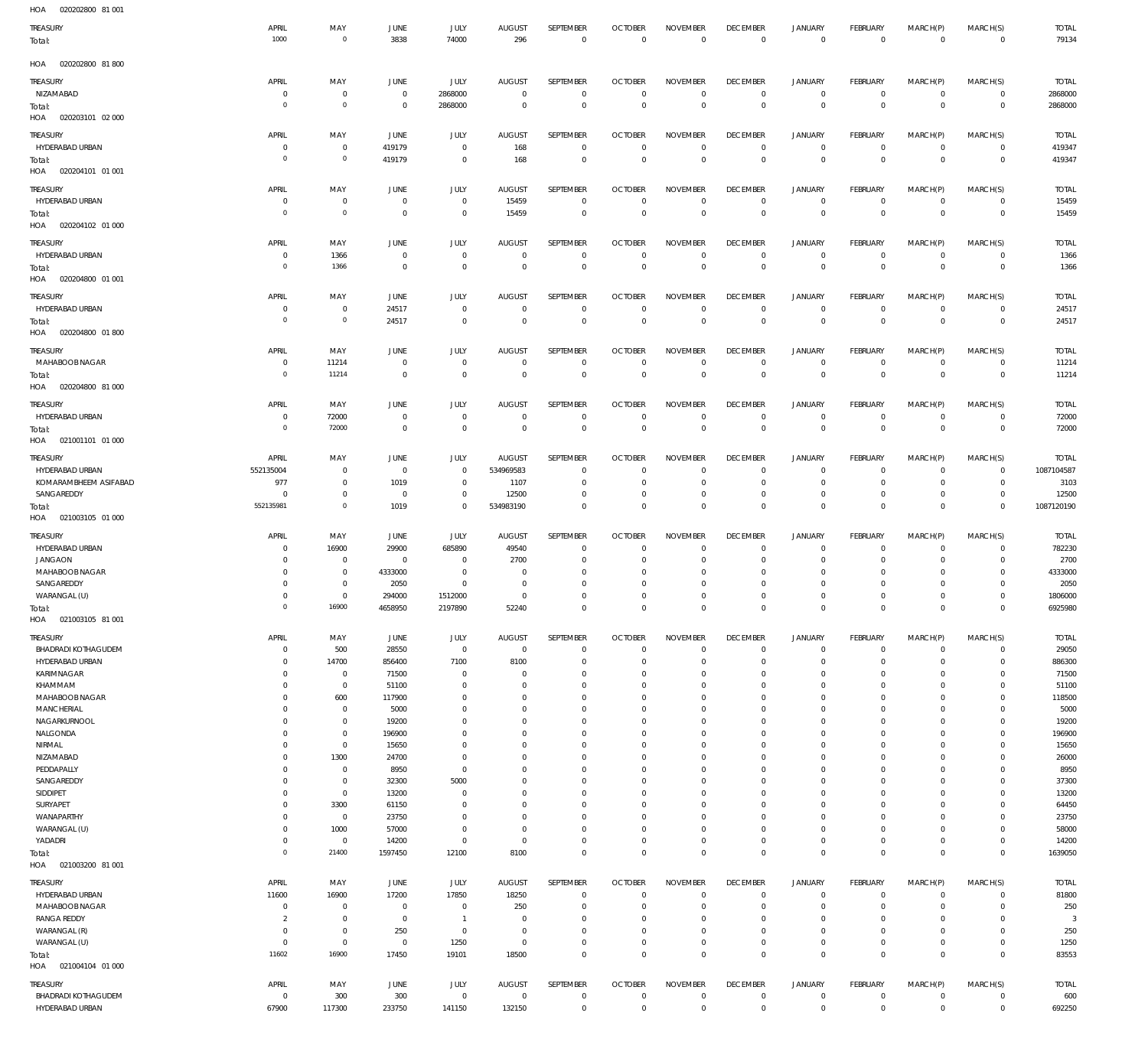| <b>TREASURY</b>                   | APRIL                 | MAY                   | JUNE                   | JULY                   | <b>AUGUST</b>          | SEPTEMBER                  | <b>OCTOBER</b>                   | <b>NOVEMBER</b>                   | <b>DECEMBER</b>                   | <b>JANUARY</b>                   | <b>FEBRUARY</b>                 | MARCH(P)                   | MARCH(S)                | <b>TOTAL</b>           |
|-----------------------------------|-----------------------|-----------------------|------------------------|------------------------|------------------------|----------------------------|----------------------------------|-----------------------------------|-----------------------------------|----------------------------------|---------------------------------|----------------------------|-------------------------|------------------------|
| <b>JAGTIAL</b>                    | $\overline{0}$        | $^{\circ}$            | 6330                   | 100                    | $\mathbf{0}$           | $\mathbf 0$                | $\overline{0}$                   | $\overline{0}$                    | $\mathbf{0}$                      | $\overline{0}$                   | $\mathbf 0$                     | $^{\circ}$                 | $\mathbf 0$             | 6430                   |
| KAMAREDDY                         | C                     | 6300                  | 10020                  | $\mathbf 0$            | 3120                   | $\mathbf 0$                | $\mathbf 0$                      | $\mathbf 0$                       | $\mathbf{0}$                      | $\mathbf 0$                      | $\mathbf{0}$                    | $\mathbf 0$                | $\mathbf 0$             | 19440                  |
| KARIMNAGAR                        | C                     | $^{\circ}$            | $^{\circ}$             | 1000                   | $\mathbf 0$            | $\mathbf 0$                | $^{\circ}$                       | 0                                 | $\mathbf 0$                       | 0                                | $\mathbf{0}$                    | $\Omega$                   | $\Omega$                | 1000                   |
| KHAMMAM                           | 7600                  | 500                   | $^{\circ}$             | $^{\circ}$             | 300                    | $\mathbf 0$                | $^{\circ}$                       | $\mathbf 0$                       | $\mathbf 0$                       | 0                                | $^{\circ}$                      | $\Omega$                   | $\Omega$                | 8400                   |
| <b>MANCHERIAL</b>                 | $\mathbf 0$           | $^{\circ}$            | $^{\circ}$             | 500                    | 1000                   | $\mathbf 0$                | 0                                | $\Omega$                          | $\mathbf 0$                       | 0                                | $^{\circ}$                      |                            | $\Omega$                | 1500                   |
| MEDCHAL                           | 0                     | $\mathbf{0}$          | 7300                   | 1000                   | 600                    | $\mathbf 0$                | $^{\circ}$                       | $\mathbf 0$                       | $\mathbf 0$                       | 0                                | $^{\circ}$                      | $\Omega$                   | $\Omega$                | 8900                   |
| NIRMAL                            | C                     | $\mathbf{0}$          | 600                    | $\mathbf 0$            | $\mathbf 0$            | $\mathbf 0$                | 0                                | $\Omega$                          | 0                                 | 0                                | $^{\circ}$                      |                            | $\Omega$                | 600                    |
| NIZAMABAD                         | $\mathbf 0$           | 13300                 | $^{\circ}$             | 18180                  | 600                    | $\mathbf 0$                | $^{\circ}$                       | $\mathbf 0$                       | $\mathbf 0$                       | 0                                | $^{\circ}$                      | $\Omega$                   | $\Omega$<br>$\Omega$    | 32080                  |
| <b>RANGA REDDY</b><br>SANGAREDDY  | 2227381<br>$^{\circ}$ | 2916450<br>$^{\circ}$ | 4213707<br>$^{\circ}$  | 4358530<br>$^{\circ}$  | 4603723<br>1000        | $\mathbf 0$<br>$\mathbf 0$ | 0<br>$^{\circ}$                  | $\mathbf 0$<br>$\mathbf 0$        | $\mathbf 0$<br>$\mathbf 0$        | 0<br>0                           | $^{\circ}$<br>$^{\circ}$        | $\Omega$                   | $\Omega$                | 18319791<br>1000       |
| SIDDIPET                          | C                     | $\mathbf{0}$          | 600                    | 4000                   | 500                    | $\mathbf 0$                | 0                                | 0                                 | $\mathbf 0$                       | 0                                | $^{\circ}$                      | $\Omega$                   | $\Omega$                | 5100                   |
| <b>SURYAPET</b>                   | 0                     | $\mathbf{0}$          | 7500                   | 300                    | 3360                   | $\mathbf 0$                | $\mathbf 0$                      | $\mathbf 0$                       | $\mathbf 0$                       | 0                                | $\mathbf{0}$                    | $\Omega$                   | $\Omega$                | 11160                  |
| WARANGAL (U)                      | $\overline{0}$        | $\mathbf 0$           | 8000                   | $\mathbf 0$            | $\mathbf 0$            | $\mathbf 0$                | $^{\circ}$                       | $\mathbf 0$                       | $\mathbf 0$                       | 0                                | $\mathbf{0}$                    | $\mathbf 0$                | $\mathbf 0$             | 8000                   |
| Total:                            | 2302881               | 3054150               | 4488107                | 4524760                | 4746353                | $\mathbf 0$                | $\overline{0}$                   | $\mathbf 0$                       | $\overline{0}$                    | $\mathbf 0$                      | $\,0\,$                         | $\Omega$                   | $\Omega$                | 19116251               |
| HOA<br>021004105 01 000           |                       |                       |                        |                        |                        |                            |                                  |                                   |                                   |                                  |                                 |                            |                         |                        |
|                                   |                       |                       |                        |                        |                        |                            |                                  |                                   |                                   |                                  |                                 |                            |                         |                        |
| TREASURY<br>ADILABAD              | APRIL<br>20000        | MAY<br>51700          | JUNE<br>99200          | JULY<br>63000          | <b>AUGUST</b><br>16000 | SEPTEMBER<br>$\mathbf 0$   | <b>OCTOBER</b><br>$\overline{0}$ | <b>NOVEMBER</b><br>$\overline{0}$ | <b>DECEMBER</b><br>$\overline{0}$ | <b>JANUARY</b><br>$\overline{0}$ | <b>FEBRUARY</b><br>$\mathbf{0}$ | MARCH(P)<br>$^{\circ}$     | MARCH(S)<br>$\mathbf 0$ | <b>TOTAL</b><br>249900 |
| BHADRADI KOTHAGUDEM               | 8000                  | 31200                 | 42000                  | 59500                  | 8500                   | $\mathbf 0$                | $\overline{0}$                   | $\mathbf 0$                       | $\mathbf 0$                       | $\mathbf 0$                      | $\mathbf{0}$                    | $\Omega$                   | $\mathbf 0$             | 149200                 |
| BHOOPALAPALLY                     | 8000                  | 2000                  | 2000                   | 4000                   | $\overline{0}$         | $\mathbf 0$                | $\mathbf 0$                      | $\mathbf 0$                       | $\mathbf 0$                       | $\mathbf 0$                      | $\mathbf{0}$                    | $\Omega$                   | $\mathbf 0$             | 16000                  |
| HYDERABAD URBAN                   | 96800                 | 614000                | 1602900                | 686900                 | 651500                 | $\mathbf 0$                | $\mathbf 0$                      | 0                                 | $\mathbf 0$                       | 0                                | $\mathbf{0}$                    | $\Omega$                   | $\mathbf 0$             | 3652100                |
| <b>JAGTIAL</b>                    | 12000                 | 16900                 | 16800                  | 24000                  | 34000                  | $\mathbf 0$                | $\mathbf 0$                      | $\mathbf 0$                       | $\mathbf 0$                       | 0                                | $\mathbf{0}$                    | $\Omega$                   | $\Omega$                | 103700                 |
| <b>JANGAON</b>                    | 30200                 | 12400                 | 137000                 | 25900                  | 6000                   | $\mathbf 0$                | $\mathbf 0$                      | 0                                 | $\mathbf 0$                       | 0                                | $\mathbf{0}$                    | $\Omega$                   | $\mathbf 0$             | 211500                 |
| <b>JOGULAMBA GADWAL</b>           | $\overline{0}$        | $^{\circ}$            | 4000                   | $\mathbf 0$            | $\overline{0}$         | $\mathbf 0$                | $\mathbf 0$                      | $\mathbf 0$                       | $\mathbf 0$                       | 0                                | $\mathbf{0}$                    | $\Omega$                   | $\Omega$                | 4000                   |
| KAMAREDDY                         | 2100                  | 8000                  | 53100                  | 59400                  | 6000                   | $\mathbf 0$                | $\mathbf 0$                      | 0                                 | $\mathbf 0$                       | 0                                | $\mathbf{0}$                    | $\Omega$                   | $\mathbf 0$             | 128600                 |
| KARIMNAGAR                        | 8100                  | 37100                 | 88900                  | 84900                  | 71000                  | $\mathbf 0$                | $\mathbf 0$                      | $\mathbf 0$                       | $\mathbf 0$                       | 0                                | $\mathbf{0}$                    | $\Omega$                   | $\Omega$                | 290000                 |
| KHAMMAM                           | 71200                 | 103100                | 88600                  | 101600                 | 42100                  | $\mathbf 0$                | $\mathbf 0$                      | $\mathbf 0$                       | $\mathbf 0$                       | 0                                | $\mathbf{0}$                    | $\Omega$                   | $\mathbf 0$             | 406600                 |
| KOMARAMBHEEM ASIFABAD             | 5000                  | 28700                 | 27000                  | 22000                  | 2000                   | $\mathbf 0$                | $\mathbf 0$                      | $\mathbf 0$                       | $\mathbf 0$                       | 0                                | $\mathbf{0}$                    | $\Omega$                   | $\Omega$                | 84700                  |
| MAHABOOB NAGAR                    | C                     | $^{\circ}$            | 8000                   | 4000                   | 2000                   | $\mathbf 0$                | $\mathbf 0$                      | $\mathbf 0$                       | $\mathbf 0$                       | 0                                | $\mathbf{0}$                    | $\Omega$                   | $\mathbf 0$             | 14000                  |
| MAHABUBABAD                       | 14000                 | 6000                  | 8400                   | 20300                  | 2000                   | $\mathbf 0$                | $\mathbf 0$                      | $\mathbf 0$                       | $\mathbf 0$                       | 0                                | $\mathbf{0}$                    | $\Omega$                   | $\Omega$                | 50700                  |
| <b>MANCHERIAL</b>                 | 8000                  | 21200                 | 24500                  | 58409                  | 83100                  | $\mathbf 0$                | $\mathbf 0$                      | $\mathbf 0$                       | $\mathbf 0$                       | 0                                | $\mathbf{0}$                    | $\Omega$                   | $\mathbf 0$             | 195209                 |
| MEDAK                             | $\overline{0}$        | 4000                  | 34400                  | $\mathbf 0$            | 2000                   | $\mathbf 0$                | $\mathbf 0$                      | $\mathbf 0$                       | $\mathbf 0$                       | 0                                | $\mathbf{0}$                    | $\Omega$                   | $\Omega$                | 40400                  |
| MEDCHAL                           | 2000                  | 28700                 | 27900                  | 18700                  | 6900                   | $\mathbf 0$                | $\mathbf 0$                      | $\mathbf 0$                       | $\mathbf 0$                       | 0                                | $\mathbf{0}$                    | $\Omega$                   | $\Omega$                | 84200                  |
| MULUGU                            | $\overline{0}$        | $^{\circ}$            | $\mathbf 0$            | $\mathbf 0$            | 2000                   | $\mathbf 0$                | $\mathbf 0$                      | $\mathbf 0$                       | $\mathbf 0$                       | 0                                | $\mathbf{0}$                    | $\Omega$                   | $\mathbf 0$             | 2000                   |
| NAGARKURNOOL                      | $\overline{0}$        | 2500                  | $\mathbf 0$            | 2500                   | $\mathbf 0$            | $\mathbf 0$                | $\mathbf 0$                      | $\mathbf 0$                       | $\mathbf 0$                       | 0                                | $\mathbf{0}$                    | $\Omega$                   | $\Omega$                | 5000                   |
| NALGONDA                          | 137100                | 99240                 | 345000                 | 277599                 | 186280                 | $\mathbf 0$                | $\mathbf 0$                      | $\mathbf 0$                       | $\mathbf 0$                       | 0                                | $\mathbf{0}$                    | $\Omega$                   | $\Omega$                | 1045219                |
| NARAYANPET                        | $\overline{0}$        | $\mathbf 0$           | $\mathbf 0$            | 1800                   | $\overline{0}$         | $\mathbf 0$                | $\mathbf 0$                      | 0                                 | $\mathbf 0$                       | 0                                | $\mathbf{0}$                    | $\Omega$                   | $\Omega$                | 1800                   |
| NIRMAL                            | $\overline{0}$        | 8700                  | 105900                 | 87900                  | 53000                  | $\mathbf 0$                | $\mathbf 0$                      | $\mathbf 0$                       | $\mathbf 0$                       | 0                                | $\mathbf{0}$                    | $\Omega$                   | $\Omega$                | 255500                 |
| NIZAMABAD                         | 10400                 | 85400                 | 232200                 | 92900                  | 230100                 | $\mathbf 0$                | $\mathbf 0$                      | $\mathbf 0$                       | $\mathbf 0$                       | 0                                | $\mathbf{0}$                    | $\Omega$                   | $\mathbf 0$             | 651000                 |
| PEDDAPALLY                        | 2000                  | 21000                 | 17000                  | 16000                  | 14000                  | $\mathbf 0$                | $\mathbf 0$                      | $\mathbf 0$                       | $\mathbf 0$                       | 0                                | $\mathbf{0}$                    | $\Omega$                   | $\Omega$                | 70000                  |
| <b>RANGA REDDY</b>                | 10000                 | 8900                  | 191099                 | 69100                  | 30250                  | $\mathbf 0$                | $\mathbf 0$                      | 0                                 | $\mathbf 0$                       | 0                                | $\mathbf{0}$                    | $\Omega$                   | $\mathbf 0$             | 309349                 |
| SANGAREDDY                        | $\overline{0}$        | 31200                 | 32700                  | 73700                  | 36000                  | $\mathbf 0$                | $\mathbf 0$                      | $\mathbf 0$                       | $\mathbf 0$                       | 0                                | $\mathbf{0}$                    | $\Omega$                   | $\Omega$                | 173600                 |
| SIDDIPET                          | 13000                 | 12000                 | 33300                  | 55000                  | $\overline{0}$         | $\mathbf 0$                | $\mathbf 0$                      | $\mathbf 0$                       | $\mathbf 0$                       | 0                                | $\mathbf{0}$                    | $\Omega$                   | $\mathbf 0$             | 113300                 |
| SIRICILLA                         | $\overline{0}$        | $\mathbf 0$           | 3500                   | 73000                  | 10000                  | $\mathbf 0$                | $\mathbf 0$                      | $\mathbf 0$                       | $\mathbf 0$                       | 0                                | $\mathbf{0}$                    | $\Omega$                   | $\Omega$                | 86500                  |
| <b>SURYAPET</b>                   | $\overline{0}$        | 2000                  | 26000                  | 16000                  | 20000                  | $\mathbf 0$                | $\mathbf 0$                      | $\mathbf 0$                       | $\mathbf 0$                       | 0                                | $\mathbf{0}$                    | $\Omega$                   | $\mathbf 0$             | 64000                  |
| WARANGAL (R)                      | 2000                  | 62000                 | 45500                  | 21200                  | 4000                   | $\mathbf 0$                | $\mathbf 0$                      | $\mathbf 0$                       | $\mathbf 0$                       | 0                                | $\mathbf{0}$                    | $\Omega$                   | $\Omega$                | 134700                 |
| WARANGAL (U)                      | 116500                | 108870                | 133100                 | 78690                  | 84470                  | $\mathbf 0$<br>$\mathbf 0$ | $\mathbf 0$<br>$\mathbf 0$       | $\mathbf 0$                       | $\mathbf 0$<br>$\mathbf 0$        | 0<br>$\mathbf 0$                 | $\mathbf{0}$<br>$\mathbf{0}$    | $\Omega$                   | $\mathbf 0$<br>$\Omega$ | 521630                 |
| YADADRI                           | 6000<br>582400        | $^{\circ}$<br>1406810 | $\mathbf 0$<br>3429999 | $\mathbf 0$<br>2097998 | $\mathbf 0$<br>1603200 | $\Omega$                   | $\Omega$                         | $\mathbf 0$<br>$\Omega$           | $\Omega$                          | $\Omega$                         | $\mathbf{0}$                    | $\Omega$<br>$\overline{0}$ | $\mathbf{0}$            | 6000<br>9120407        |
| Total:<br>HOA<br>021004800 01 000 |                       |                       |                        |                        |                        |                            |                                  |                                   |                                   |                                  |                                 |                            |                         |                        |
|                                   |                       |                       |                        |                        |                        |                            |                                  |                                   |                                   |                                  |                                 |                            |                         |                        |
| TREASURY                          | APRIL                 | MAY                   | JUNE                   | JULY                   | <b>AUGUST</b>          | SEPTEMBER                  | <b>OCTOBER</b>                   | <b>NOVEMBER</b>                   | <b>DECEMBER</b>                   | <b>JANUARY</b>                   | FEBRUARY                        | MARCH(P)                   | MARCH(S)                | <b>TOTAL</b>           |
| HYDERABAD URBAN                   | 0                     | $^{\circ}$            | $\mathbf 0$            | 300                    | $\mathbf 0$            | $\mathbf 0$                | $\mathbf 0$                      | $\mathbf 0$                       | $\mathbf 0$                       | $\overline{0}$                   | 0                               | $^{\circ}$                 | $\circ$                 | 300                    |
| Total:                            | $\mathbf 0$           | $\mathsf{O}\xspace$   | $\overline{0}$         | 300                    | $\mathbf 0$            | $\mathbf 0$                | $\overline{0}$                   | $\overline{0}$                    | $\mathbb O$                       | $\overline{0}$                   | $\,0\,$                         | $\mathbf 0$                | $\mathbf 0$             | 300                    |
| HOA<br>021004800 81 001           |                       |                       |                        |                        |                        |                            |                                  |                                   |                                   |                                  |                                 |                            |                         |                        |
| <b>TREASURY</b>                   | APRIL                 | MAY                   | JUNE                   | JULY                   | <b>AUGUST</b>          | SEPTEMBER                  | <b>OCTOBER</b>                   | <b>NOVEMBER</b>                   | <b>DECEMBER</b>                   | <b>JANUARY</b>                   | <b>FEBRUARY</b>                 | MARCH(P)                   | MARCH(S)                | <b>TOTAL</b>           |
| <b>BHADRADI KOTHAGUDEM</b>        | $\overline{0}$        | $^{\circ}$            | 1000                   | $\mathbf 0$            | $\mathbf 0$            | $^{\circ}$                 | $\overline{0}$                   | $\mathbf 0$                       | $\mathbf 0$                       | $\overline{0}$                   | $^{\circ}$                      | $^{\circ}$                 | $\mathbf 0$             | 1000                   |
| HYDERABAD URBAN                   | 299200                | 857700                | 404100                 | 672200                 | 653500                 | $\mathbf 0$                | $\overline{0}$                   | $\mathbf 0$                       | $\mathbf 0$                       | $\mathbf 0$                      | $\mathbf{0}$                    | $\Omega$                   | $\mathbf 0$             | 2886700                |
| KHAMMAM                           | $\overline{0}$        | 500                   | 0                      | $\mathbf 0$            | $\mathbf 0$            | $\mathbf 0$                | $^{\circ}$                       | 0                                 | $\mathbf 0$                       | $\mathbf 0$                      | $^{\circ}$                      | $\Omega$                   | $\mathbf 0$             | 500                    |
| MAHABOOB NAGAR                    | 54350                 | $^{\circ}$            | $^{\circ}$             | $\mathbf 0$            | $\overline{0}$         | $\mathbf 0$                | $\mathbf 0$                      | 0                                 | $\mathbf 0$                       | 0                                | $^{\circ}$                      | $\Omega$                   | $\Omega$                | 54350                  |
| MEDCHAL                           | 2700                  | 6000                  | 500                    | 4000                   | 14500                  | $\mathbf 0$                | $\mathbf 0$                      | $\mathbf 0$                       | $\mathbf 0$                       | $\mathbf 0$                      | $^{\circ}$                      | $\Omega$                   | $\mathbf 0$             | 27700                  |
| NIZAMABAD                         | C                     | 1000                  | $\circ$                | $\mathbf 0$            | $\mathbf 0$            | $\mathbf 0$                | $\mathbf 0$                      | $\mathbf 0$                       | $\mathbf 0$                       | 0                                | $^{\circ}$                      | $\Omega$                   | $\Omega$                | 1000                   |
| <b>RANGA REDDY</b>                | 103960                | 148600                | 288100                 | 258650                 | 223361                 | $\mathbf 0$                | $\overline{0}$                   | $\mathbf 0$                       | $\mathbf{0}$                      | $\mathbf 0$                      | $\mathbf 0$                     | $^{\circ}$                 | $\mathbf 0$             | 1022671                |
| Total:                            | 460210                | 1013800               | 693700                 | 934850                 | 891361                 | $\mathbf 0$                | $\overline{0}$                   | $\mathbf 0$                       | $\overline{0}$                    | $\mathbf 0$                      | $\mathbf 0$                     | $^{\circ}$                 | $\mathbf 0$             | 3993921                |
| HOA<br>021080800 81 000           |                       |                       |                        |                        |                        |                            |                                  |                                   |                                   |                                  |                                 |                            |                         |                        |
| TREASURY                          | APRIL                 | MAY                   | <b>JUNE</b>            | JULY                   | <b>AUGUST</b>          | SEPTEMBER                  | <b>OCTOBER</b>                   | <b>NOVEMBER</b>                   | <b>DECEMBER</b>                   | <b>JANUARY</b>                   | <b>FEBRUARY</b>                 | MARCH(P)                   | MARCH(S)                | <b>TOTAL</b>           |
| HYDERABAD URBAN                   | 0                     | 2218                  | 27944                  | 36244                  | 26029                  | $\mathbf 0$                | $\overline{0}$                   | $\mathbf 0$                       | $^{\circ}$                        | $\overline{0}$                   | $^{\circ}$                      | $^{\circ}$                 | $\mathbf 0$             | 92435                  |
| NALGONDA                          | -C                    | 1650                  | 1350                   | 300                    | $\mathbf 0$            | $\mathbf 0$                | $\mathbf 0$                      | 0                                 | $\mathbf 0$                       | 0                                | $^{\circ}$                      | 0                          | $\mathbf 0$             | 3300                   |
| SANGAREDDY                        | $\Omega$              | $^{\circ}$            | 5500                   | $\mathbf 0$            | $\mathbf 0$            | $\mathbf 0$                | $\mathbf 0$                      | $\mathbf 0$                       | $\mathbf 0$                       | $\mathbf 0$                      | $\circ$                         | $\Omega$                   | $\Omega$                | 5500                   |
| SIDDIPET                          | 0                     | $\mathbf{0}$          | 250                    | $\mathbf 0$            | $\mathbf 0$            | $\mathbf 0$                | $\mathbf 0$                      | $\mathbf 0$                       | $\mathbf{0}$                      | $\mathbf 0$                      | $\mathbf 0$                     | 0                          | $\mathbf 0$             | 250                    |
| Total:                            | $^{\circ}$            | 3868                  | 35044                  | 36544                  | 26029                  | $\mathbf 0$                | $\mathbf 0$                      | $\mathbf 0$                       | $\mathbf{0}$                      | $\mathbf 0$                      | $\mathbf 0$                     | $\mathbf 0$                | $\mathbf{0}$            | 101485                 |
| HOA<br>021601106 01 000           |                       |                       |                        |                        |                        |                            |                                  |                                   |                                   |                                  |                                 |                            |                         |                        |
| TREASURY                          | APRIL                 | MAY                   | JUNE                   | JULY                   | <b>AUGUST</b>          | SEPTEMBER                  | <b>OCTOBER</b>                   | <b>NOVEMBER</b>                   | <b>DECEMBER</b>                   | <b>JANUARY</b>                   | FEBRUARY                        | MARCH(P)                   | MARCH(S)                | TOTAL                  |
| ADILABAD                          | 320                   | 6159                  | 706                    | 701                    | 737                    | $\mathbf 0$                | $\circ$                          | 0                                 | $\mathbf 0$                       | $\mathbf 0$                      | $^{\circ}$                      | $\circ$                    | $\mathbf 0$             | 8623                   |
| <b>BHADRADI KOTHAGUDEM</b>        | 433                   | 4770                  | 4770                   | 7422                   | 4770                   | $\mathbf 0$                | $\overline{0}$                   | $\mathbf 0$                       | $\mathbf{0}$                      | $\mathbf 0$                      | $\mathbf{0}$                    | $^{\circ}$                 | $\mathbf 0$             | 22165                  |
| HYDERABAD URBAN                   | 98586                 | 151523                | 437005                 | 296628                 | 572858                 | $\mathbf 0$                | $^{\circ}$                       | $\mathbf 0$                       | $\mathbf 0$                       | $\mathbf 0$                      | $^{\circ}$                      | $\Omega$                   | $\mathbf 0$             | 1556600                |
| JOGULAMBA GADWAL                  | 5844                  | 366608                | 5872                   | 6708                   | 8845                   | $\mathbf 0$                | $\mathbf 0$                      | $\mathbf 0$                       | $\mathbf 0$                       | 0                                | $^{\circ}$                      | $\Omega$                   | $\mathbf 0$             | 393877                 |
| KAMAREDDY                         | C                     | 732                   | 732                    | 1627                   | 1627                   | $\mathbf 0$                | $^{\circ}$                       | $\mathbf 0$                       | $\mathbf 0$                       | $\mathbf 0$                      | $^{\circ}$                      | $\Omega$                   | $\mathbf 0$             | 4718                   |
| KARIMNAGAR                        | $\overline{0}$        | 10090                 | 5090                   | 5180                   | 5090                   | $\mathbf 0$                | $\mathbf 0$                      | $\mathbf 0$                       | $\mathbf 0$                       | 0                                | $^{\circ}$                      | $\Omega$                   | $\mathbf 0$             | 25450                  |
| KHAMMAM                           | 320                   | 5714                  | 8432                   | 6954                   | 6259                   | $\mathbf 0$                | $^{\circ}$                       | $\mathbf 0$                       | $^{\circ}$                        | $\mathbf 0$                      | $^{\circ}$                      | $\Omega$                   | $\mathbf 0$             | 27679                  |
| KOMARAMBHEEM ASIFABAD             | 88                    | 1065                  | 88                     | 3859                   | 688                    | $\mathbf 0$                | $\mathbf 0$                      | $\mathbf 0$                       | $\mathbf 0$                       | $\mathbf 0$                      | $^{\circ}$                      | 0                          | $\mathbf 0$             | 5788                   |
| MAHABOOB NAGAR                    | 330                   | 413                   | 588                    | 2418                   | 1040                   | $\mathbf 0$                | $\mathbf 0$                      | $\mathbf 0$                       | $\overline{0}$                    | $\mathbf 0$                      | $\mathbb O$                     | $\Omega$                   | $\mathbf 0$             | 4789                   |
|                                   |                       |                       |                        |                        |                        |                            |                                  |                                   |                                   |                                  |                                 |                            |                         |                        |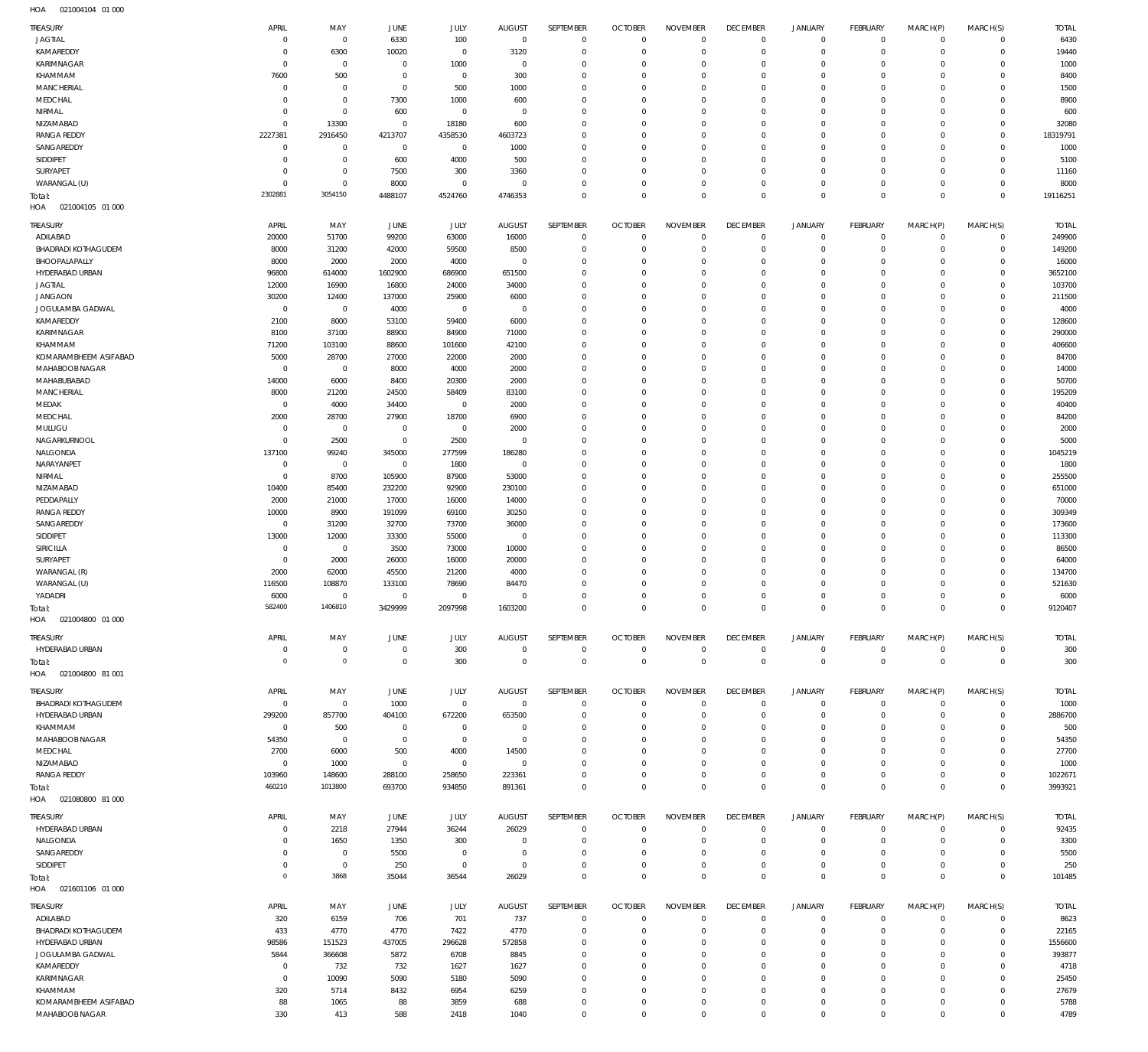| TREASURY                          | APRIL                      | MAY                  | <b>JUNE</b>     | JULY            | <b>AUGUST</b>  | SEPTEMBER                  | <b>OCTOBER</b>             | <b>NOVEMBER</b>            | <b>DECEMBER</b>               | <b>JANUARY</b>                | FEBRUARY                       | MARCH(P)             | MARCH(S)                       | <b>TOTAL</b>     |
|-----------------------------------|----------------------------|----------------------|-----------------|-----------------|----------------|----------------------------|----------------------------|----------------------------|-------------------------------|-------------------------------|--------------------------------|----------------------|--------------------------------|------------------|
| MAHABUBABAD                       | 320                        | 320                  | 8324            | 8529            | 355            | $\mathbf 0$                | $\overline{0}$             | $\mathbf 0$                | $\overline{0}$                | $\circ$                       | $\overline{0}$                 | $\mathbf 0$          | $\mathbf{0}$                   | 17848            |
| MANCHERIAL                        | 100                        | 13529                | 26128           | 15659           | 14287          | $\mathbf 0$                | $\mathbf 0$                | $\mathbf 0$                | $\mathbf 0$                   | $\mathbf 0$                   | $\mathbf{0}$                   | $\mathbf 0$          | $\mathbf{0}$                   | 69703            |
| MEDCHAL                           | 895                        | 942                  | 942             | 989             | 942            | $\mathbf 0$                | $\mathbf 0$                | $\mathbf 0$                | $\mathbf 0$                   | 0                             | $^{\circ}$                     | $\Omega$             | $\mathbf 0$                    | 4710             |
| NAGARKURNOOL                      | 442                        | 4442                 | 4000            | 8934            | 4492           | $\mathbf 0$                | $\mathbf 0$                | $\mathbf 0$                | $\mathbf 0$                   | 0                             | $^{\circ}$                     | $\Omega$             | $\mathbf 0$                    | 22310            |
| NALGONDA                          | 5702                       | 1879                 | 6059            | 8609            | 9681           | $\mathbf 0$                | $\mathbf 0$                | $\mathbf 0$                | $\mathbf 0$                   | 0                             | $^{\circ}$                     | $\Omega$             | $\mathbf 0$                    | 31930            |
| NARAYANPET<br>NIRMAL              | $\mathbf 0$<br>$\mathbf 0$ | 45<br>$\mathbf 0$    | 90<br>8629      | 45<br>8629      | 45<br>8129     | $\mathbf 0$<br>$\mathbf 0$ | $\mathbf 0$<br>$\mathbf 0$ | $\mathbf 0$<br>$\Omega$    | $\mathbf 0$<br>$\mathbf 0$    | 0<br>0                        | $^{\circ}$<br>$^{\circ}$       | $\Omega$<br>$\Omega$ | $\mathbf 0$<br>$\mathbf 0$     | 225<br>25387     |
| NIZAMABAD                         | 648                        | 1112                 | 1699            | 2786            | 2095           | $\mathbf 0$                | $^{\circ}$                 | $\mathbf 0$                | $\mathbf 0$                   | 0                             | $^{\circ}$                     | $\Omega$             | $\mathbf 0$                    | 8340             |
| PAO - TELANGANA HYDERABAD         | 39690                      | 79709                | 93281           | 149797          | 99821          | $\mathbf 0$                | 0                          | $\mathbf 0$                | $\mathbf 0$                   | 0                             | $^{\circ}$                     | $\Omega$             | $\mathbf 0$                    | 462298           |
| <b>RANGA REDDY</b>                | 2342                       | 2342                 | 13432           | 26291           | 25726          | $\mathbf 0$                | $^{\circ}$                 | $\mathbf 0$                | $\mathbf 0$                   | 0                             | $\mathbf 0$                    | $\Omega$             | $\mathbf 0$                    | 70133            |
| SANGAREDDY                        | 10303                      | 2243                 | 10797           | 900             | 793            | $\mathbf 0$                | $^{\circ}$                 | $\mathbf 0$                | $\mathbf 0$                   | 0                             | $^{\circ}$                     | $\Omega$             | $\mathbf 0$                    | 25036            |
| SIDDIPET                          | 120                        | 60                   | 700             | 380             | 380            | $\mathbf 0$                | $\mathbf 0$                | $\mathbf 0$                | $\mathbf 0$                   | 0                             | $^{\circ}$                     | $\Omega$             | $\mathbf 0$                    | 1640             |
| SIRICILLA                         | 52                         | 52                   | 52              | 52              | $\overline{0}$ | $\mathbf 0$                | $^{\circ}$                 | $\mathbf 0$                | $\mathbf 0$                   | 0                             | $^{\circ}$                     | $\Omega$             | $\mathbf 0$                    | 208              |
| SURYAPET                          | $\mathbf 0$                | 150                  | 300             | 283             | 549            | $\mathbf 0$                | $\mathbf 0$                | $\mathbf 0$                | $\mathbf 0$                   | 0                             | $^{\circ}$                     | $\Omega$             | $\mathbf 0$                    | 1282             |
| VIKARABAD                         | $^{\circ}$                 | 62                   | 62              | 10062           | 62             | $\mathbf 0$                | $\mathbf 0$                | $\mathbf 0$                | $\mathbf 0$                   | 0                             | $^{\circ}$                     | $\Omega$             | $\mathbf 0$                    | 10248            |
| WANAPARTHY                        | 764                        | 764                  | 1107            | 1138            | 452            | $\mathbf 0$                | $^{\circ}$                 | $\mathbf 0$                | $\mathbf 0$                   | 0                             | $^{\circ}$                     | 0                    | $\mathbf 0$                    | 4225             |
| WARANGAL (U)                      | 31902                      | 42777                | 39531           | 32230           | 14850          | $\mathbf 0$                | 0                          | $\mathbf 0$                | $\mathbf 0$                   | 0                             | $^{\circ}$                     | $\Omega$             | $\mathbf 0$                    | 161290           |
| YADADRI                           | $\mathbf 0$                | 29                   | 5285            | 14497           | 6585           | $\mathbf 0$                | $\mathbf 0$                | $\mathbf 0$                | $\mathbf 0$                   | $\mathbf 0$                   | $^{\circ}$                     | 0                    | $\mathbf{0}$                   | 26396            |
| Total:                            | 199201                     | 697531               | 683701          | 621307          | 791158         | $\mathbf 0$                | $\mathbf 0$                | $\mathbf 0$                | $\overline{0}$                | $\mathbf 0$                   | $\overline{0}$                 | $\mathbf 0$          | $\mathbf 0$                    | 2992898          |
| 021601106 81 000<br>HOA           |                            |                      |                 |                 |                |                            |                            |                            |                               |                               |                                |                      |                                |                  |
| TREASURY                          | APRIL                      | MAY                  | <b>JUNE</b>     | JULY            | <b>AUGUST</b>  | SEPTEMBER                  | <b>OCTOBER</b>             | <b>NOVEMBER</b>            | <b>DECEMBER</b>               | <b>JANUARY</b>                | FEBRUARY                       | MARCH(P)             | MARCH(S)                       | <b>TOTAL</b>     |
| HYDERABAD URBAN                   | $\mathbf 0$                | 21319                | 48611           | 57900           | 89684          | $\mathbf 0$                | $\overline{0}$             | $\mathbf 0$                | $\overline{0}$                | $\circ$                       | $\overline{0}$                 | $\mathbf 0$          | $\mathbf{0}$                   | 217514           |
| Total:                            | $\mathbf 0$                | 21319                | 48611           | 57900           | 89684          | $\mathbf 0$                | $\overline{0}$             | $\mathbf 0$                | $\overline{0}$                | $\overline{0}$                | $\overline{0}$                 | $\mathbf 0$          | $\overline{0}$                 | 217514           |
| HOA<br>021760800 01 000           |                            |                      |                 |                 |                |                            |                            |                            |                               |                               |                                |                      |                                |                  |
| TREASURY                          | APRIL                      | MAY                  | JUNE            | JULY            | <b>AUGUST</b>  | SEPTEMBER                  | <b>OCTOBER</b>             | <b>NOVEMBER</b>            | <b>DECEMBER</b>               | <b>JANUARY</b>                | FEBRUARY                       | MARCH(P)             | MARCH(S)                       | <b>TOTAL</b>     |
| HYDERABAD URBAN                   | $^{\circ}$                 | $\mathbf 0$          | $\mathbf 0$     | 15000           | $\mathbf 0$    | $\mathbf 0$                | $\overline{0}$             | $\mathbf 0$                | $\mathbf 0$                   | $^{\circ}$                    | $\mathbf{0}$                   | 0                    | $\mathbf{0}$                   | 15000            |
| <b>JAGTIAL</b>                    | $\mathbf 0$                | $\overline{0}$       | $\overline{0}$  | 10000           | $\mathbf 0$    | $\mathbf 0$                | $\overline{0}$             | $\mathbf 0$                | $\overline{0}$                | $\mathbf 0$                   | $^{\circ}$                     | $^{\circ}$           | $\mathbf{0}$                   | 10000            |
| JOGULAMBA GADWAL                  | $\mathbf 0$                | 10000                | $\mathbf 0$     | $\mathbf 0$     | $\mathbf 0$    | $\mathbf 0$                | 0                          | $\mathbf 0$                | $\mathbf 0$                   | 0                             | $^{\circ}$                     | $\Omega$             | $\mathbf 0$                    | 10000            |
| KAMAREDDY                         | 5000                       | $\mathbf 0$          | $\overline{0}$  | 6000            | $\mathbf 0$    | $\mathbf 0$                | $\mathbf 0$                | $\mathbf 0$                | $\mathbf 0$                   | 0                             | $^{\circ}$                     | $\Omega$             | $\mathbf 0$                    | 11000            |
| KARIMNAGAR                        | $\mathbf 0$                | 10000                | $\overline{0}$  | $\mathbf 0$     | $\overline{0}$ | $\mathbf 0$                | $\mathbf 0$                | $\mathbf 0$                | $\mathbf 0$                   | 0                             | $^{\circ}$                     | $\Omega$             | $\mathbf 0$                    | 10000            |
| KHAMMAM                           | $\mathbf 0$                | $\mathbf 0$          | 5000            | $\mathbf 0$     | 6000           | $\mathbf 0$                | $\mathbf 0$                | $\mathbf 0$                | $\mathbf 0$                   | 0                             | $^{\circ}$                     | $\Omega$             | $\mathbf 0$                    | 11000            |
| MEDAK                             | $\mathbf 0$                | $\mathbf 0$          | 5000            | $\mathbf 0$     | $\overline{0}$ | $\mathbf 0$                | $\mathbf 0$                | $\mathbf 0$                | $\mathbf 0$                   | 0                             | $^{\circ}$                     | $\Omega$             | $^{\circ}$                     | 5000             |
| NALGONDA                          | $\mathbf 0$                | $\mathbf 0$          | 20000           | 10000           | $^{\circ}$     | $\mathbf 0$                | 0                          | $\mathbf 0$                | $\mathbf 0$                   | 0                             | $^{\circ}$                     | 0                    | $\mathbf 0$                    | 30000            |
| NIZAMABAD                         | $\mathbf 0$                | $\mathbf 0$          | 30000           | $\mathbf 0$     | 10000          | $\mathbf 0$                | $\mathbf 0$                | $\mathbf 0$                | $\mathbf 0$                   | 0                             | $^{\circ}$                     | $\Omega$             | $\mathbf 0$                    | 40000            |
| SIRICILLA                         | $\mathbf 0$<br>5000        | $\mathbf 0$<br>20000 | 20000<br>80000  | 10000<br>51000  | 10000<br>26000 | $\mathbf 0$<br>$\mathbf 0$ | $\mathbf 0$<br>$\mathbf 0$ | $\mathbf 0$<br>$\mathbf 0$ | $\mathbf 0$<br>$\overline{0}$ | $\mathbf 0$<br>$\overline{0}$ | $\mathbf{0}$<br>$\overline{0}$ | 0<br>$\Omega$        | $\mathbf{0}$<br>$\overline{0}$ | 40000<br>182000  |
| Total:<br>HOA<br>021760800 81 000 |                            |                      |                 |                 |                |                            |                            |                            |                               |                               |                                |                      |                                |                  |
|                                   |                            |                      |                 |                 |                |                            |                            |                            |                               |                               |                                |                      |                                |                  |
| TREASURY                          | APRIL                      | MAY                  | <b>JUNE</b>     | JULY            | <b>AUGUST</b>  | SEPTEMBER                  | <b>OCTOBER</b>             | <b>NOVEMBER</b>            | <b>DECEMBER</b>               | <b>JANUARY</b>                | FEBRUARY                       | MARCH(P)             | MARCH(S)                       | <b>TOTAL</b>     |
|                                   |                            |                      |                 |                 |                |                            |                            |                            |                               |                               |                                |                      |                                |                  |
| ADILABAD                          | $\overline{0}$             | 16000                | 44000           | 48000           | 28000          | $\mathbf 0$                | $\overline{0}$             | $\mathbf 0$                | $\mathbf 0$                   | 0                             | $^{\circ}$                     | 0                    | $\mathbf{0}$                   | 136000           |
| <b>BHADRADI KOTHAGUDEM</b>        | 9000                       | 12810                | 32000           | 26000           | 6000           | $\mathbf 0$                | $\mathbf 0$                | $\mathbf 0$                | $\mathbf 0$                   | 0                             | $\mathbf{0}$                   | 0                    | $\mathbf{0}$                   | 85810            |
| BHOOPALAPALLY                     | $\overline{0}$             | $\mathbf 0$          | $\overline{0}$  | 50000           | $\overline{0}$ | $\mathbf 0$                | $\mathbf 0$                | $\mathbf 0$                | $^{\circ}$                    | 0                             | $^{\circ}$                     | $\Omega$             | $\mathbf{0}$                   | 50000            |
| HYDERABAD URBAN                   | 27700                      | 114600               | 349300          | 354899          | 239801         | $\mathbf 0$                | $^{\circ}$                 | $\mathbf 0$                | $^{\circ}$                    | 0                             | $^{\circ}$                     | 0                    | $\mathbf 0$                    | 1086300          |
| <b>JAGTIAL</b>                    | 30000                      | $\mathbf 0$          | 32000           | 32000           | 12000          | $\mathbf 0$                | $\mathbf 0$                | $\Omega$                   | $\mathbf 0$                   | 0                             | $^{\circ}$                     | $\Omega$             | $\mathbf 0$                    | 106000           |
| <b>JANGAON</b>                    | $\overline{0}$             | $\mathbf 0$          | 38000           | $\mathbf 0$     | 6000           | $\mathbf 0$                | $^{\circ}$                 | $\mathbf 0$                | $\mathbf 0$                   | 0                             | $^{\circ}$                     | $\Omega$             | $\mathbf 0$                    | 44000            |
| JOGULAMBA GADWAL                  | $\mathbf 0$                | $\mathbf 0$          | 16100           | $\mathbf 0$     | $\overline{0}$ | $\mathbf 0$                | 0<br>$\Omega$              | 0<br>$\Omega$              | $\mathbf 0$<br>$\Omega$       | 0<br>$\Omega$                 | $^{\circ}$<br>$\Omega$         | 0<br>$\Omega$        | $\mathbf 0$                    | 16100            |
| KAMAREDDY<br>KARIMNAGAR           | 11000<br>10000             | 43400<br>32000       | 40183<br>108818 | 60600<br>157000 | 23000<br>80000 | $\mathbf 0$<br>$\Omega$    | $\Omega$                   | $\Omega$                   | $\Omega$                      | $\Omega$                      | $\Omega$                       | $\Omega$             | $\mathbf 0$<br>$\Omega$        | 178183<br>387818 |
| KHAMMAM                           | $\mathbf 0$                | 16000                | 96420           | 81000           | 76000          | $\mathbf 0$                | $\mathbf 0$                | $\mathbf 0$                | $\mathbf 0$                   | $\mathbf 0$                   | $\mathbf{0}$                   | 0                    | $\mathbf 0$                    | 269420           |
| KOMARAMBHEEM ASIFABAD             | $\overline{0}$             | $\,0\,$              | $\overline{0}$  | 12000           | 16000          | $\mathbf 0$                | $\overline{0}$             | $\mathbf 0$                | $\mathbf 0$                   | $\mathbf 0$                   | $\mathbf{0}$                   | 0                    | $\mathbf{0}$                   | 28000            |
| MAHABOOB NAGAR                    | $\overline{0}$             | 27000                | 50000           | 120000          | 68600          | $\mathbf 0$                | $\mathbf 0$                | $\mathbf 0$                | $\mathbf 0$                   | 0                             | $\mathbf{0}$                   | 0                    | $\mathbf 0$                    | 265600           |
| MAHABUBABAD                       | 20000                      | 6000                 | 46000           | 70000           | 20000          | $\mathbf 0$                | $\mathbf 0$                | $\mathbf 0$                | $\mathbf 0$                   | 0                             | $\mathbf{0}$                   | $\Omega$             | $\mathbf{0}$                   | 162000           |
| MANCHERIAL                        | $\overline{0}$             | 25000                | 94000           | 96000           | 80000          | $\mathbf 0$                | $\mathbf 0$                | $\mathbf 0$                | $\mathbf 0$                   | 0                             | $^{\circ}$                     | 0                    | $\mathbf 0$                    | 295000           |
| MEDAK                             | 6000                       | 20000                | 26444           | 16000           | 18220          | $\mathbf 0$                | $\mathbf 0$                | $\mathbf 0$                | $\mathbf 0$                   | 0                             | $^{\circ}$                     | $\Omega$             | $\mathbf 0$                    | 86664            |
| NAGARKURNOOL                      | $\overline{0}$             | 12000                | 34600           | 20000           | 12000          | $\mathbf 0$                | $\mathbf 0$                | $\mathbf 0$                | $\mathbf 0$                   | 0                             | $\mathbf{0}$                   | 0                    | $\mathbf 0$                    | 78600            |
| NALGONDA                          | 6000                       | 18000                | 74000           | 60000           | 82000          | $\mathbf 0$                | $\mathbf 0$                | $\mathbf 0$                | $\mathbf 0$                   | 0                             | $\mathbf{0}$                   | 0                    | $\mathbf 0$                    | 240000           |
| NARAYANPET                        | $\overline{0}$             | $\mathbf 0$          | $\overline{0}$  | $\,0\,$         | 10000          | $\mathbf 0$                | $\mathbf 0$                | $\mathbf 0$                | $\mathbf 0$                   | 0                             | $\mathbf 0$                    | $\Omega$             | $\mathbf 0$                    | 10000            |
| NIRMAL                            | 2086                       | 19600                | 46058           | 18000           | 13738          | $\mathbf 0$                | $\mathbf 0$                | $\mathbf 0$                | $\mathbf 0$                   | 0                             | $^{\circ}$                     | 0                    | $\mathbf 0$                    | 99482            |
| NIZAMABAD                         | 1000                       | 100000               | 75000           | 98000           | 34000          | $\mathbf 0$                | $\mathbf 0$                | $\Omega$                   | $\mathbf 0$                   | $\mathbf 0$                   | $\mathbf 0$                    | $\Omega$             | $\mathbf 0$                    | 308000           |
| PEDDAPALLY                        | $\overline{0}$             | 23050                | 102000          | 60000           | 83996          | $\mathbf 0$                | $\mathbf 0$                | $\mathbf 0$                | $\mathbf 0$                   | 0                             | $\mathbf{0}$                   | 0                    | $\mathbf{0}$                   | 269046           |
| <b>RANGA REDDY</b>                | $\overline{0}$             | 10600                | 11000           | 10000           | 6000           | $\mathbf 0$<br>$\mathbf 0$ | $\mathbf 0$<br>$\mathbf 0$ | $\mathbf 0$<br>$\mathbf 0$ | $\mathbf 0$<br>$\mathbf 0$    | 0<br>0                        | $^{\circ}$<br>$\mathbf{0}$     | 0<br>0               | $\mathbf 0$<br>$\mathbf 0$     | 37600            |
| SANGAREDDY<br>SIDDIPET            | 12000<br>18000             | 24500<br>16000       | 22000<br>22000  | 24500<br>50000  | 12000<br>57697 | $\mathbf 0$                | $\mathbf 0$                | $\mathbf 0$                | $\mathbf 0$                   | 0                             | $\mathbf 0$                    | 0                    | $\mathbf 0$                    | 95000<br>163697  |
| SIRICILLA                         | 11199                      | 18000                | 42000           | 30000           | 48000          | $\mathbf 0$                | $\mathbf 0$                | $\mathbf 0$                | $\mathbf 0$                   | 0                             | $\mathbf{0}$                   | $\Omega$             | $\mathbf 0$                    | 149199           |
| SURYAPET                          | $\overline{0}$             | $\mathbf 0$          | 80000           | 36060           | 106000         | $\mathbf 0$                | $\mathbf 0$                | $\mathbf 0$                | $\mathbf 0$                   | 0                             | $\mathbf 0$                    | 0                    | $\mathbf 0$                    | 222060           |
| VIKARABAD                         | $\overline{0}$             | $\mathbf 0$          | 21897           | 36000           | 27100          | $\mathbf 0$                | $\mathbf 0$                | $\mathbf 0$                | $\mathbf 0$                   | 0                             | $^{\circ}$                     | 0                    | $\mathbf 0$                    | 84997            |
| WANAPARTHY                        | $\overline{0}$             | $\mathbf 0$          | $\overline{0}$  | 42000           | $\overline{0}$ | $\mathbf 0$                | $\mathbf 0$                | $\mathbf 0$                | $\mathbf 0$                   | 0                             | $\mathbf 0$                    | $\Omega$             | $\mathbf 0$                    | 42000            |
| WARANGAL (R)                      | 30000                      | 16000                | 38700           | 46300           | 36000          | $\mathbf 0$                | $\mathbf 0$                | $\mathbf 0$                | $\mathbf 0$                   | 0                             | $^{\circ}$                     | 0                    | $\mathbf{0}$                   | 167000           |
| WARANGAL (U)                      | 6000                       | $\overline{0}$       | $\overline{0}$  | 76000           | 6000           | $\mathbf 0$                | $\mathbf 0$                | $\mathbf 0$                | $\mathbf 0$                   | $\mathbf 0$                   | $\mathbf 0$                    | 0                    | $\mathbf 0$                    | 88000            |
| YADADRI                           | 6000                       | 6000                 | 58000           | 55000           | 36000          | $\mathbf 0$                | $\mathbf 0$                | $\mathbf 0$                | $\overline{0}$                | 0                             | $\mathbf{0}$                   | 0                    | $\mathbf{0}$                   | 161000           |
| Total:                            | 205985                     | 576560               | 1600520         | 1785359         | 1244152        | $\mathbf 0$                | $\overline{0}$             | $\mathbf 0$                | $\overline{0}$                | $\overline{0}$                | $\overline{0}$                 | $\mathbf 0$          | $\overline{0}$                 | 5412576          |
| HOA  022060113  02  000           |                            |                      |                 |                 |                |                            |                            |                            |                               |                               |                                |                      |                                |                  |
| TREASURY                          | APRIL                      | MAY                  | JUNE            | JULY            | AUGUST         | SEPTEMBER                  | <b>OCTOBER</b>             | <b>NOVEMBER</b>            | <b>DECEMBER</b>               | <b>JANUARY</b>                | FEBRUARY                       | MARCH(P)             | MARCH(S)                       | <b>TOTAL</b>     |
| HYDERABAD URBAN                   | $\overline{0}$             | 440                  | $\overline{0}$  | 440             | $\overline{0}$ | $\mathbb O$                | $\overline{0}$             | $\mathbf 0$                | $\overline{0}$                | $\circ$                       | $\overline{0}$                 | $\mathbf{0}$         | $\overline{0}$                 | 880              |
| Total:                            | $\mathbf 0$                | 440                  | $\overline{0}$  | 440             | $\overline{0}$ | $\mathbf 0$                | $\overline{0}$             | $\overline{0}$             | $\overline{0}$                | $\overline{0}$                | $\overline{0}$                 | $\mathbf 0$          | $\overline{0}$                 | 880              |
| 022060800 81 000<br>HOA           |                            |                      |                 |                 |                |                            |                            |                            |                               |                               |                                |                      |                                |                  |
| TREASURY                          | APRIL                      | MAY                  | JUNE            | JULY            | AUGUST         | SEPTEMBER                  | <b>OCTOBER</b>             | <b>NOVEMBER</b>            | <b>DECEMBER</b>               | <b>JANUARY</b>                | FEBRUARY                       | MARCH(P)             | MARCH(S)                       | <b>TOTAL</b>     |
| HYDERABAD URBAN                   | $\overline{0}$             | 20000                | $\overline{0}$  | $\mathbf 0$     | $\overline{0}$ | $\mathbf 0$                | $\overline{0}$             | $\mathbf 0$                | $\overline{0}$                | $\circ$                       | $\overline{0}$                 | $\mathbf 0$          | $\overline{0}$                 | 20000            |
| <b>JAGTIAL</b>                    | $\mathbf 0$                | 3000                 | $\overline{0}$  | $\mathbf 0$     | $\overline{0}$ | $\mathbf 0$                | $\overline{0}$             | $\mathbf 0$                | $\overline{0}$                | $\mathbf 0$                   | $\overline{0}$                 | $\mathbf 0$          | $\circ$                        | 3000             |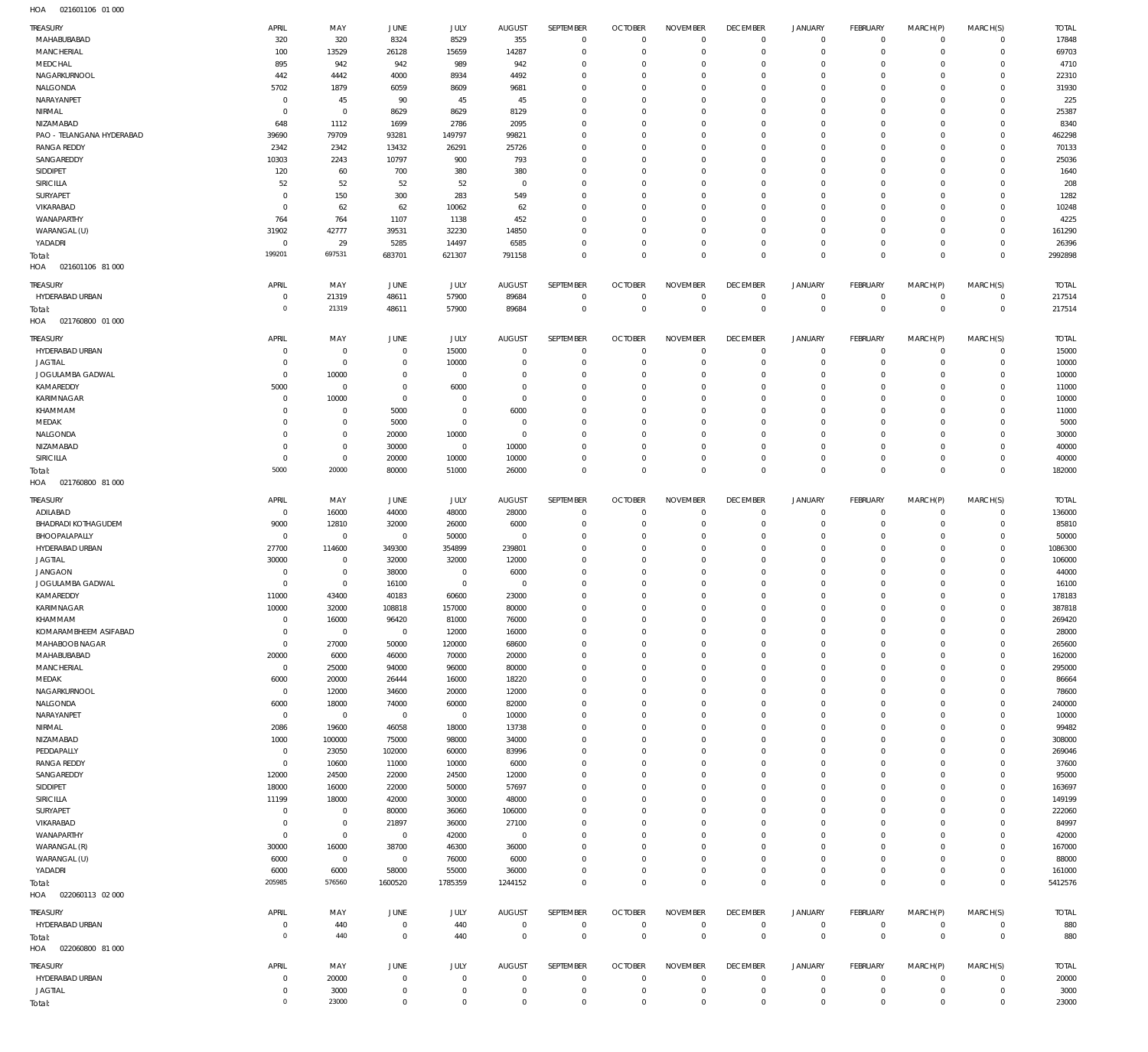023000101 01 001 HOA

| TREASURY                                      | APRIL                         | MAY                         | <b>JUNE</b>             | JULY                    | <b>AUGUST</b>                | SEPTEMBER               | <b>OCTOBER</b>                   | <b>NOVEMBER</b>                  | <b>DECEMBER</b>                  | <b>JANUARY</b>                | FEBRUARY                  | MARCH(P)             | MARCH(S)             | <b>TOTAL</b>    |
|-----------------------------------------------|-------------------------------|-----------------------------|-------------------------|-------------------------|------------------------------|-------------------------|----------------------------------|----------------------------------|----------------------------------|-------------------------------|---------------------------|----------------------|----------------------|-----------------|
| ADILABAD                                      | $\overline{0}$<br>$\Omega$    | $\mathbf 0$<br>$\mathbf 0$  | 50                      | 4600<br>$\mathbf{0}$    | 1550                         | $^{\circ}$<br>$\Omega$  | $\mathbf 0$<br>$\overline{0}$    | $\Omega$<br>$\Omega$             | $\overline{0}$<br>$\overline{0}$ | $\mathbf 0$                   | $\mathbf 0$<br>$\Omega$   | $\Omega$             | $\Omega$<br>$\Omega$ | 6200            |
| <b>BHADRADI KOTHAGUDEM</b><br>HYDERABAD URBAN | $\Omega$                      | 200                         | 2500<br>750             | 150                     | $\overline{0}$<br>715        | $\Omega$                | $\Omega$                         | $\Omega$                         | $\Omega$                         | $\mathbf{0}$<br>$\Omega$      | $\Omega$                  | $\Omega$<br>$\Omega$ | $\Omega$             | 2500<br>1815    |
| JAGTIAL                                       | $\Omega$                      | 13600                       | 7750                    | 17250                   | 12158                        | $\Omega$                | $\Omega$                         | $\Omega$                         | $\overline{0}$                   | $\Omega$                      | $\Omega$                  | $\Omega$             | $\Omega$             | 50758           |
| <b>JANGAON</b>                                | $\Omega$                      | $\mathbf{0}$                | $\overline{0}$          | 600                     | $\mathbf 0$                  | $\Omega$                | $\Omega$                         | $\Omega$                         | $^{\circ}$                       | $\Omega$                      | $\Omega$                  | $\Omega$             | $\Omega$             | 600             |
| <b>KARIMNAGAR</b>                             | $\mathbf 0$                   | $\mathbf 0$                 | 1400                    | 150                     | 1200                         | $\Omega$                | $\Omega$                         | $\Omega$                         | $^{\circ}$                       | $\Omega$                      | $\Omega$                  | $\Omega$             | $\Omega$             | 2750            |
| KHAMMAM                                       | $\Omega$                      | $\Omega$                    | 200                     | $\mathbf 0$             | 100                          | $\Omega$                | $\Omega$                         | $\Omega$                         | $\Omega$                         | $\Omega$                      | $\Omega$                  | $\Omega$             | $\Omega$             | 300             |
| KOMARAMBHEEM ASIFABAD                         | $\mathbf 0$                   | $\mathbf 0$                 | $\overline{0}$          | $^{\circ}$              | 100                          | $\Omega$                | $\overline{0}$                   | $\Omega$                         | $^{\circ}$                       | $\mathbf{0}$                  | $\Omega$                  | $\Omega$             | $\Omega$             | 100             |
| MAHABOOB NAGAR                                | $\Omega$                      | 100                         | 12800                   | 1400                    | 800                          | $\Omega$                | $\Omega$                         | $\Omega$                         | $^{\circ}$                       | $\Omega$                      | $\Omega$                  | $\Omega$             | $\Omega$             | 15100           |
| NAGARKURNOOL                                  | $\Omega$                      | $\mathbf{0}$                | $\overline{0}$          | $^{\circ}$              | 100                          | $\Omega$                | $\overline{0}$                   | $\Omega$                         | $^{\circ}$                       | $\Omega$                      | $\Omega$                  | $\Omega$             | $\Omega$             | 100             |
| NALGONDA                                      | 27000                         | $\mathbf 0$                 | 200                     | 250                     | 100                          | $\Omega$                | $\Omega$                         | $\Omega$                         | $\Omega$                         | $\Omega$                      | $\Omega$                  |                      | $\Omega$             | 27550           |
| NIRMAL<br>NIZAMABAD                           | $\overline{0}$<br>600         | $\mathbf 0$                 | 250<br>650              | 2650<br>1800            | 1250<br>2150                 | $\Omega$<br>$\Omega$    | $\overline{0}$<br>$\Omega$       | $\Omega$<br>$\Omega$             | $^{\circ}$<br>$\Omega$           | $\mathbf{0}$<br>$\Omega$      | $\Omega$<br>$\Omega$      | $\Omega$             | $\Omega$<br>$\Omega$ | 4150            |
| <b>RANGA REDDY</b>                            | $\Omega$                      | 20820<br>7975               | 44039                   | 27058                   | 39300                        | $\Omega$                | $\overline{0}$                   | $\Omega$                         | $^{\circ}$                       | $\Omega$                      | $\Omega$                  | $\Omega$             | $\Omega$             | 26020<br>118372 |
| SANGAREDDY                                    | $\overline{0}$                | 100                         | 21300                   | 200                     | 200                          | $\Omega$                | $\Omega$                         | $\Omega$                         | $\Omega$                         | $\Omega$                      | $\Omega$                  | $\Omega$             | $\Omega$             | 21800           |
| SIDDIPET                                      | 5000                          | $\mathbf{0}$                | 2050                    | $\Omega$                | $\Omega$                     | $\Omega$                | $\Omega$                         | $\Omega$                         | $^{\circ}$                       | $\Omega$                      | $\Omega$                  | $\Omega$             | $\Omega$             | 7050            |
| <b>SIRICILLA</b>                              | $\overline{0}$                | $\mathbf{0}$                | 6000                    | $\mathbf 0$             | $\overline{0}$               | $\Omega$                | $\Omega$                         | $\Omega$                         | $^{\circ}$                       | $\Omega$                      | $\Omega$                  | $\Omega$             | $\Omega$             | 6000            |
| SURYAPET                                      | $\Omega$                      | $\mathbf 0$                 | 50                      | $\Omega$                | $^{\circ}$                   | $\Omega$                | $\Omega$                         | $\Omega$                         | $\overline{0}$                   | $\Omega$                      | $\Omega$                  | $\Omega$             | $\Omega$             | 50              |
| WARANGAL (U)                                  | $\Omega$                      | $\mathbf 0$                 | 400                     | 150                     | 100                          | $\Omega$                | $\Omega$                         | $\Omega$                         | $\overline{0}$                   | $\mathbf{0}$                  | $\Omega$                  | $\Omega$             | $\Omega$             | 650             |
| Total:                                        | 32600                         | 42795                       | 100389                  | 56258                   | 59823                        | $\Omega$                | $\Omega$                         | $\Omega$                         | $\overline{0}$                   | $\overline{0}$                | $\overline{0}$            | $\Omega$             | $\overline{0}$       | 291865          |
| 023000103 01 000<br>HOA                       |                               |                             |                         |                         |                              |                         |                                  |                                  |                                  |                               |                           |                      |                      |                 |
| TREASURY                                      | APRIL                         | MAY                         | JUNE                    | <b>JULY</b>             | <b>AUGUST</b>                | SEPTEMBER               | <b>OCTOBER</b>                   | <b>NOVEMBER</b>                  | <b>DECEMBER</b>                  | <b>JANUARY</b>                | <b>FEBRUARY</b>           | MARCH(P)             | MARCH(S)             | <b>TOTAL</b>    |
| <b>RANGA REDDY</b>                            | 806980                        | 1879479                     | 2007598                 | 1988257                 | 1711643                      | $\mathbf 0$             | $\mathbf 0$                      | $\overline{0}$                   | $\overline{0}$                   | $\mathbf 0$                   | $\circ$                   | $\Omega$             | $\overline{0}$       | 8393957         |
| Total:                                        | 806980                        | 1879479                     | 2007598                 | 1988257                 | 1711643                      | $\mathbf 0$             | $\,0\,$                          | $\mathbf 0$                      | $\mathbb O$                      | $\mathbf 0$                   | $\mathbb O$               | $^{\circ}$           | $\mathbf 0$          | 8393957         |
| HOA<br>023000104 01 000                       |                               |                             |                         |                         |                              |                         |                                  |                                  |                                  |                               |                           |                      |                      |                 |
| TREASURY                                      | APRIL                         | MAY                         | JUNE                    | JULY                    | <b>AUGUST</b>                | SEPTEMBER               | <b>OCTOBER</b>                   | <b>NOVEMBER</b>                  | <b>DECEMBER</b>                  | <b>JANUARY</b>                | <b>FEBRUARY</b>           | MARCH(P)             | MARCH(S)             | <b>TOTAL</b>    |
| HYDERABAD URBAN                               | 84190                         | 62500                       | 22860                   | 11855278                | 28500                        | $^{\circ}$              | $\overline{0}$                   | $\Omega$                         | $\overline{0}$                   | $\mathbf 0$                   | $\Omega$                  | $\Omega$             | $\Omega$             | 12053328        |
| NALGONDA                                      | $\overline{0}$                | $\overline{0}$              | 500                     | $\overline{0}$          | 312000                       | $^{\circ}$              | $\mathbf 0$                      | $\Omega$                         | $\mathbf 0$                      | $\mathbf{0}$                  | $\mathbf 0$               | $\Omega$             | $\Omega$             | 312500          |
| NIZAMABAD                                     | $\overline{0}$                | $\mathbf 0$                 | 1500                    | 2000                    | 4000                         | $\Omega$                | $\overline{0}$                   | $\Omega$                         | $\mathbf 0$                      | $\mathbf{0}$                  | $\Omega$                  | $\Omega$             | $\Omega$             | 7500            |
| <b>RANGA REDDY</b>                            | 1292138                       | 2514723                     | 3832065                 | 4116546                 | 6562338                      | $\Omega$                | $\mathbf 0$                      | $\Omega$                         | $\overline{0}$                   | $\mathbf{0}$                  | $\circ$                   | $\Omega$             | $\Omega$             | 18317810        |
| Total:<br>023000800 02 000<br>HOA             | 1376328                       | 2577223                     | 3856925                 | 15973824                | 6906838                      | $\Omega$                | $\overline{0}$                   | $\Omega$                         | $\overline{0}$                   | $\overline{0}$                | $\overline{0}$            | $\Omega$             | $\overline{0}$       | 30691138        |
| TREASURY                                      | APRIL                         | MAY                         | <b>JUNE</b>             | <b>JULY</b>             | <b>AUGUST</b>                | SEPTEMBER               | <b>OCTOBER</b>                   | <b>NOVEMBER</b>                  | <b>DECEMBER</b>                  | <b>JANUARY</b>                | <b>FEBRUARY</b>           | MARCH(P)             | MARCH(S)             | <b>TOTAL</b>    |
| HYDERABAD URBAN                               | $\overline{0}$                | 1200                        | $\overline{0}$          | 30430                   | 38216                        | $\mathbf 0$             | $\mathbf 0$                      | $\overline{0}$                   | $\overline{0}$                   | $\mathbf 0$                   | $\circ$                   | $\Omega$             | $\overline{0}$       | 69846           |
| Total:                                        | $\overline{0}$                | 1200                        | $\mathbf 0$             | 30430                   | 38216                        | $\mathbf 0$             | $\,0\,$                          | $\mathbf 0$                      | $\mathbb O$                      | $\mathbf 0$                   | $\mathbb O$               | $^{\circ}$           | $\mathbf 0$          | 69846           |
| HOA<br>023000800 04 000                       |                               |                             |                         |                         |                              |                         |                                  |                                  |                                  |                               |                           |                      |                      |                 |
| TREASURY                                      | APRIL                         | MAY                         | <b>JUNE</b>             | JULY                    | <b>AUGUST</b>                | SEPTEMBER               | <b>OCTOBER</b>                   | <b>NOVEMBER</b>                  | <b>DECEMBER</b>                  | <b>JANUARY</b>                | <b>FEBRUARY</b>           | MARCH(P)             | MARCH(S)             | <b>TOTAL</b>    |
| <b>BHADRADI KOTHAGUDEM</b>                    | $\Omega$                      | $\mathbf{0}$                | 3380                    | 50                      | $^{\circ}$                   | $^{\circ}$              | $\overline{0}$                   | $\Omega$                         | $\overline{0}$                   | $\mathbf 0$                   | $\Omega$                  | $\Omega$             | $\Omega$             | 3430            |
| MAHABUBABAD                                   | $\overline{0}$                | $\mathbf 0$                 | 50                      | $\mathbf 0$             | $\Omega$                     | $^{\circ}$              | $\mathbf 0$                      | $\Omega$                         | $\mathbf 0$                      | $\mathbf 0$                   | $\mathbf 0$               | $\Omega$             | $\Omega$             | 50              |
| MEDCHAL                                       | $\mathbf 0$                   | 611023                      | $\overline{0}$          | $\Omega$                | $\Omega$                     | $\Omega$                | $\mathbf 0$                      | $\Omega$                         | $\mathbf 0$                      | $\mathbf{0}$                  | $\Omega$                  | $\Omega$             | $\Omega$             | 611023          |
| VIKARABAD                                     | $\overline{0}$                | $\mathbf 0$                 | 23305                   | $\Omega$                | $\Omega$                     | $\Omega$                | $\mathbf 0$                      | $\Omega$                         | $\overline{0}$                   | $\mathbf{0}$                  | $\circ$                   | $\Omega$             | $\Omega$             | 23305           |
| Total:<br>023000800 81 000<br>HOA             | $\mathbf{0}$                  | 611023                      | 26735                   | 50                      | $\Omega$                     | $\Omega$                | $\overline{0}$                   | $\overline{0}$                   | $\mathbf 0$                      | $\mathbf 0$                   | $\mathbf 0$               | $\Omega$             | $\overline{0}$       | 637808          |
|                                               |                               |                             |                         |                         |                              |                         |                                  |                                  |                                  |                               |                           |                      |                      |                 |
| TREASURY                                      | APRIL                         | MAY                         | <b>JUNE</b>             | <b>JULY</b>             | <b>AUGUST</b>                | SEPTEMBER               | <b>OCTOBER</b>                   | <b>NOVEMBER</b>                  | <b>DECEMBER</b>                  | <b>JANUARY</b>                | FEBRUARY                  | MARCH(P)<br>$\Omega$ | MARCH(S)<br>$\Omega$ | <b>TOTAL</b>    |
| HYDERABAD URBAN                               | $\overline{0}$<br>$\mathbb O$ | 332<br>332                  | 530<br>530              | $^{\circ}$<br>$\Omega$  | 4652<br>4652                 | $\mathbf 0$<br>$\Omega$ | $\mathbf 0$<br>$\mathbf{0}$      | $\overline{0}$<br>$\overline{0}$ | $\mathbf 0$<br>$\mathbf{0}$      | $\mathbf 0$<br>$\overline{0}$ | $\circ$<br>$\overline{0}$ | $\overline{0}$       | $\overline{0}$       | 5514<br>5514    |
| Total:<br>023560800 01 000<br>HOA             |                               |                             |                         |                         |                              |                         |                                  |                                  |                                  |                               |                           |                      |                      |                 |
|                                               |                               |                             |                         |                         |                              |                         |                                  |                                  |                                  |                               |                           |                      |                      |                 |
| TREASURY                                      | APRIL                         | MAY                         | JUNE                    | JULY                    | <b>AUGUST</b>                | SEPTEMBER               | <b>OCTOBER</b>                   | <b>NOVEMBER</b>                  | <b>DECEMBER</b>                  | <b>JANUARY</b>                | <b>FEBRUARY</b>           | MARCH(P)             | MARCH(S)             | <b>TOTAL</b>    |
| <b>BHADRADI KOTHAGUDEM</b>                    | $\overline{0}$                | $\mathbf{0}$                | 25000                   | $\mathbf 0$             | $^{\circ}$                   | $\overline{0}$          | $\overline{0}$                   | $\overline{0}$                   | $\overline{0}$                   | $\circ$                       | $\circ$                   | $\Omega$             | $\Omega$             | 25000           |
| HYDERABAD URBAN                               | $\overline{0}$<br>$\mathbf 0$ | 6234059<br>$\overline{0}$   | 2353658                 | $\mathbf 0$<br>$\Omega$ | $\overline{0}$<br>$^{\circ}$ | $^{\circ}$<br>$\Omega$  | $\mathbf 0$                      | $\Omega$<br>$\Omega$             | $\mathbf 0$<br>$^{\circ}$        | $\mathbf 0$<br>$\Omega$       | $\circ$<br>$\Omega$       | $\Omega$<br>$\Omega$ | $\Omega$<br>$\Omega$ | 8587717         |
| KAMAREDDY<br>KHAMMAM                          | $\overline{0}$                | 1238                        | 33344<br>$\overline{0}$ | $\Omega$                | $\overline{0}$               | $\Omega$                | $\overline{0}$<br>$\overline{0}$ | $\Omega$                         | $^{\circ}$                       | $\mathbf{0}$                  | $\mathbf 0$               | $\Omega$             | $\Omega$             | 33344<br>1238   |
| MAHABUBABAD                                   | $\overline{0}$                | $\mathbf{0}$                | $\overline{0}$          | 0                       | 850                          | $\Omega$                | $\overline{0}$                   | $\Omega$                         | $^{\circ}$                       | $\mathbf{0}$                  | $\Omega$                  | $\Omega$             | $\Omega$             | 850             |
| MULUGU                                        | 40000                         | $\mathbf 0$                 | 123869                  | $\Omega$                | 750000                       | $\Omega$                | $\overline{0}$                   | $\Omega$                         | $^{\circ}$                       | $\Omega$                      | $\Omega$                  | $\Omega$             | $\Omega$             | 913869          |
| NIZAMABAD                                     | $\overline{0}$                | 3800                        | $\overline{0}$          | 0                       | $^{\circ}$                   | $\Omega$                | $\overline{0}$                   | $\Omega$                         | $\overline{0}$                   | $\mathbf{0}$                  | $\Omega$                  | $\Omega$             | $\Omega$             | 3800            |
| <b>RANGA REDDY</b>                            | $\overline{0}$                | $\mathbf 0$                 | 4725                    | $\Omega$                | $\overline{0}$               | $\Omega$                | $\Omega$                         | $\Omega$                         | $^{\circ}$                       | $\Omega$                      | $\Omega$                  | $\Omega$             | $\Omega$             | 4725            |
| SIDDIPET                                      | 32322                         | $\mathbf 0$                 | 69050                   | 0                       | $\overline{0}$               | $\Omega$                | $\overline{0}$                   | $\Omega$                         | $\overline{0}$                   | $\mathbf{0}$                  | $\Omega$                  | $\Omega$             | $\Omega$             | 101372          |
| WARANGAL (U)                                  | $\overline{0}$                | $\mathbf 0$                 | 1275                    | 0                       | 14800                        | $\Omega$                | $\mathbf 0$                      | $\Omega$                         | $\mathbf 0$                      | $\mathbf{0}$                  | $\circ$                   | $\Omega$             | $\Omega$             | 16075           |
| Total:                                        | 72322                         | 6239097                     | 2610921                 | $\mathbf 0$             | 765650                       | $\Omega$                | $\overline{0}$                   | $\overline{0}$                   | $\overline{0}$                   | $\overline{0}$                | $\overline{0}$            | $\Omega$             | $\overline{0}$       | 9687990         |
| HOA  025000102  01  000                       |                               |                             |                         |                         |                              |                         |                                  |                                  |                                  |                               |                           |                      |                      |                 |
| TREASURY                                      | APRIL                         | MAY                         | JUNE                    | JULY                    | <b>AUGUST</b>                | SEPTEMBER               | <b>OCTOBER</b>                   | <b>NOVEMBER</b>                  | <b>DECEMBER</b>                  | <b>JANUARY</b>                | FEBRUARY                  | MARCH(P)             | MARCH(S)             | <b>TOTAL</b>    |
| HYDERABAD URBAN                               | $\overline{0}$                | $\mathbf 0$                 | 750                     | 13500                   | $\,0\,$                      | $\,0\,$                 | $\,0\,$                          | $\mathbf 0$                      | $\overline{0}$                   | 0                             | $\circ$                   | $\mathbf 0$          | $\overline{0}$       | 14250           |
| Total:                                        | $\overline{0}$                | $\mathbf{0}$                | 750                     | 13500                   | $\mathbf 0$                  | $\mathbf 0$             | $\,0\,$                          | $\mathbf 0$                      | $\mathbb O$                      | $\mathbf 0$                   | $\overline{0}$            | $\Omega$             | $\mathbf 0$          | 14250           |
| 025000102 01 001<br>HOA                       |                               |                             |                         |                         |                              |                         |                                  |                                  |                                  |                               |                           |                      |                      |                 |
| TREASURY                                      | APRIL                         | MAY                         | JUNE                    | JULY                    | <b>AUGUST</b>                | SEPTEMBER               | <b>OCTOBER</b>                   | <b>NOVEMBER</b>                  | <b>DECEMBER</b>                  | <b>JANUARY</b>                | <b>FEBRUARY</b>           | MARCH(P)             | MARCH(S)             | <b>TOTAL</b>    |
| HYDERABAD URBAN                               | $\overline{0}$                | $\mathbf 0$                 | 41577                   | 1013447                 | 26966590                     | $\overline{0}$          | $\overline{0}$                   | $\Omega$                         | $\overline{0}$                   | $\mathbf 0$                   | $\circ$                   | $\Omega$             | $\mathbf 0$          | 28021614        |
| KAMAREDDY                                     | $\Omega$                      | $\mathbf 0$                 | $\overline{0}$          | 107444                  | $\overline{0}$               | $\mathbf 0$             | $\overline{0}$                   | $\Omega$                         | $\overline{0}$                   | $\Omega$                      | $\mathbf 0$               | $\Omega$             | $\Omega$             | 107444          |
| NIZAMABAD                                     | $\mathbf 0$                   | $\mathbf 0$                 | 24090                   | 7415                    | $\overline{0}$               | $\mathbf 0$             | $\overline{0}$                   | $\Omega$                         | $\overline{0}$                   | $\mathbf{0}$                  | $\mathbf 0$               | $\Omega$             | $\Omega$             | 31505           |
| <b>RANGA REDDY</b>                            | $\mathbf 0$                   | $\mathbf 0$                 | $\overline{0}$          | $\overline{0}$          | 18000                        | $\Omega$                | $^{\circ}$                       | $\Omega$                         | $\overline{0}$                   | $\mathbf{0}$                  | $\Omega$                  | $\Omega$             | $\Omega$             | 18000           |
| SANGAREDDY                                    | $\overline{0}$<br>$\mathbf 0$ | $\mathbf 0$<br>$\mathsf{O}$ | $\overline{0}$          | 20325                   | $^{\circ}$                   | $\mathbf 0$             | $\mathbf 0$                      | $^{\circ}$                       | $\mathbf 0$                      | $\mathbf 0$                   | $\circ$                   | $\Omega$             | $^{\circ}$           | 20325           |
| Total:<br>HOA  025000102  02  001             |                               |                             | 65667                   | 1148631                 | 26984590                     | $\mathbf 0$             | $\mathbf 0$                      | $\Omega$                         | $\mathbf 0$                      | $\mathbf 0$                   | $\mathbf 0$               | $\Omega$             | $\mathbf 0$          | 28198888        |
|                                               |                               |                             |                         |                         |                              |                         |                                  |                                  |                                  |                               |                           |                      |                      |                 |
| TREASURY                                      | APRIL                         | MAY                         |                         |                         |                              | SEPTEMBER               | <b>OCTOBER</b>                   | <b>NOVEMBER</b>                  | <b>DECEMBER</b>                  | <b>JANUARY</b>                | FEBRUARY                  | MARCH(P)             | MARCH(S)             | <b>TOTAL</b>    |
| HYDERABAD URBAN                               | $\overline{0}$                | $\mathbf 0$                 | JUNE<br>$\overline{0}$  | <b>JULY</b><br>4500     | <b>AUGUST</b><br>$^{\circ}$  | $^{\circ}$              | $\overline{0}$                   | $\Omega$                         | $^{\circ}$                       | $\circ$                       | $\circ$                   | $\Omega$             | $\Omega$             | 4500            |
| KAMAREDDY                                     | $\overline{0}$                | $\mathbf 0$                 | $\overline{0}$          | 69015                   | $\mathbf 0$                  | $\mathbf 0$             | $\mathbf 0$                      | $\overline{0}$                   | $\mathbf 0$                      | $\mathbf 0$                   | $\circ$                   | $\Omega$             | $\overline{0}$       | 69015           |
| NIZAMABAD                                     | $\overline{0}$<br>$\mathbf 0$ | $\mathbf 0$<br>$\,0\,$      | 17610                   | 4943                    | $\mathbf 0$                  | $\mathbf 0$             | $\,0\,$                          | $\overline{0}$                   | $\overline{0}$                   | $\mathbf 0$                   | $\circ$                   | $\Omega$             | $\mathbf 0$          | 22553           |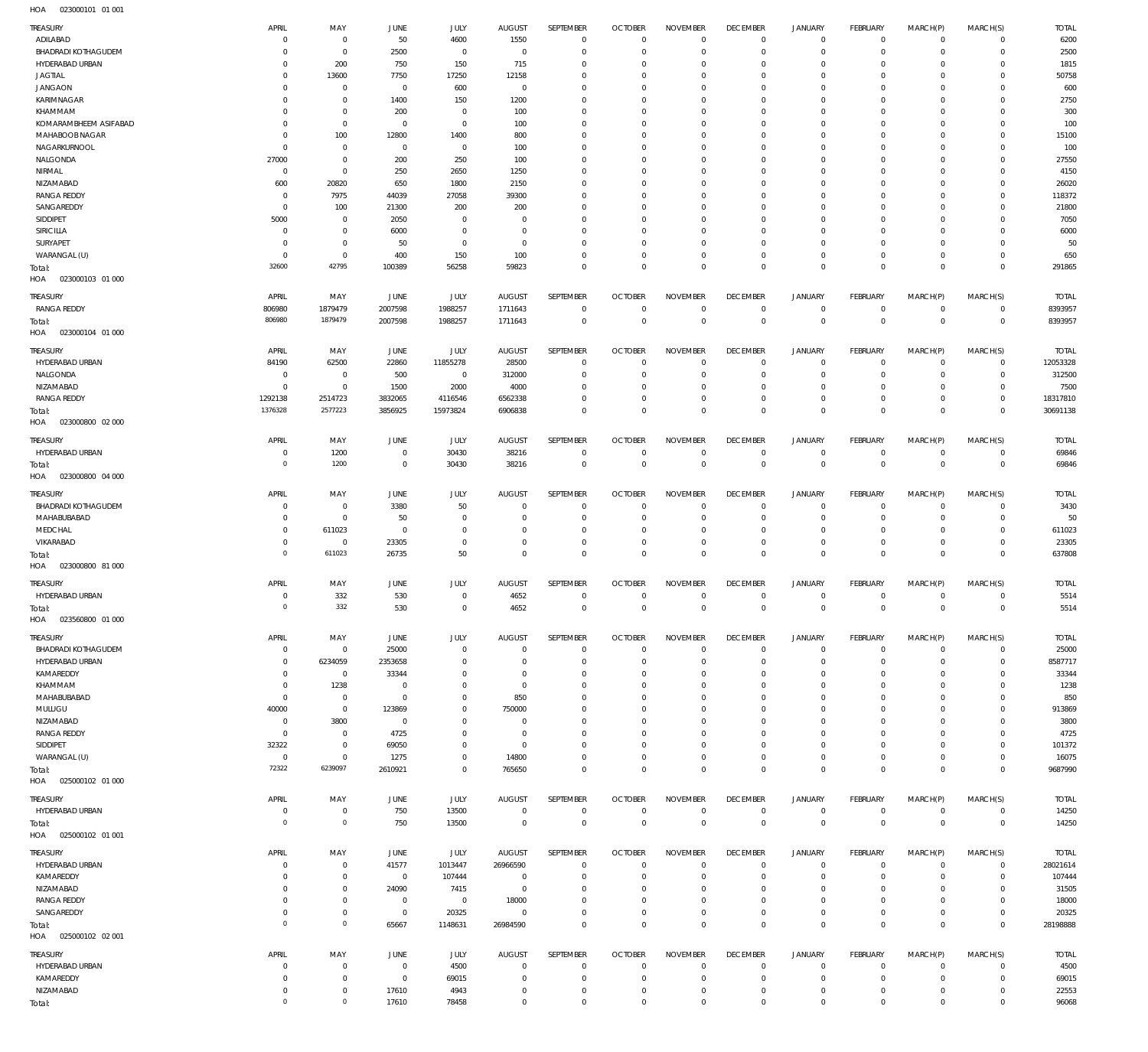025000102 03 001 HOA

| <b>TREASURY</b>            |                     |                        |                |                |                        |                               |                        |                           |                            |                            |                           |             |                            |              |
|----------------------------|---------------------|------------------------|----------------|----------------|------------------------|-------------------------------|------------------------|---------------------------|----------------------------|----------------------------|---------------------------|-------------|----------------------------|--------------|
|                            | APRIL               | MAY                    | JUNE           | JULY           | <b>AUGUST</b>          | SEPTEMBER                     | <b>OCTOBER</b>         | <b>NOVEMBER</b>           | <b>DECEMBER</b>            | <b>JANUARY</b>             | FEBRUARY                  | MARCH(P)    | MARCH(S)                   | <b>TOTAL</b> |
| HYDERABAD URBAN            | $\Omega$            | $\overline{0}$         | $\mathbf{0}$   | 15000          | $\overline{0}$         | $\mathbf 0$                   | $\Omega$               | $\mathbf 0$               | $\mathbf 0$                | $\mathbf 0$                | $\mathbf 0$               | $\mathbf 0$ | $\mathbf{0}$               | 15000        |
| KAMAREDDY                  | $\Omega$            |                        |                |                | $\Omega$               |                               |                        | $\overline{0}$            |                            | $\mathbf 0$                | $\mathbf 0$               | $\Omega$    | $\mathbf 0$                |              |
|                            |                     | $\overline{0}$         | $\mathbf{0}$   | 162559         |                        | $\mathbf 0$                   | $\overline{0}$         |                           | $^{\circ}$                 |                            |                           |             |                            | 162559       |
| NIZAMABAD                  | $\Omega$            | $\overline{0}$         | 52580          | 12359          | $\Omega$               | $\overline{0}$                | $\Omega$               | $\Omega$                  | $\Omega$                   | $\mathbf 0$                | $\Omega$                  | $\Omega$    | $\Omega$                   | 64939        |
| <b>RANGA REDDY</b>         | $\Omega$            | $\overline{0}$         | 19800          | 16900          | 14450                  | $\mathbf 0$                   | $\Omega$               | $\mathbf 0$               | $^{\circ}$                 | $\mathbf 0$                | $\mathbf 0$               | $\Omega$    | $\mathbf 0$                | 51150        |
| Total:                     | $\circ$             | $\circ$                | 72380          | 206818         | 14450                  | $\overline{0}$                | $\Omega$               | $\Omega$                  | $\Omega$                   | $\Omega$                   | $\Omega$                  | $\Omega$    | $\Omega$                   | 293648       |
| 025000800 81 001<br>HOA    |                     |                        |                |                |                        |                               |                        |                           |                            |                            |                           |             |                            |              |
|                            |                     |                        |                |                |                        |                               |                        |                           |                            |                            |                           |             |                            |              |
| TREASURY                   | APRIL               | MAY                    | JUNE           | JULY           | <b>AUGUST</b>          | SEPTEMBER                     | <b>OCTOBER</b>         | <b>NOVEMBER</b>           | <b>DECEMBER</b>            | <b>JANUARY</b>             | FEBRUARY                  | MARCH(P)    | MARCH(S)                   | <b>TOTAL</b> |
| JOGULAMBA GADWAL           | $^{\circ}$          | $\overline{0}$         | 2000           | $\overline{0}$ | $\mathbf 0$            | $\mathbf 0$                   | $^{\circ}$             | $\mathbf{0}$              | $\mathbf 0$                | $\mathsf{O}$               | $\mathbf 0$               | $\mathbf 0$ | $\overline{0}$             | 2000         |
| KAMAREDDY                  | $\Omega$            | $\overline{0}$         | 2000           | 1600           | 2000                   | $\mathbf 0$                   | $\Omega$               | $\mathbf{0}$              | $\mathbf 0$                | $\mathbf 0$                | $\mathbf 0$               | $\mathbf 0$ | $\circ$                    | 5600         |
|                            |                     |                        |                |                |                        |                               |                        |                           |                            |                            |                           |             |                            |              |
| MAHABOOB NAGAR             | 1517                | 1000                   | 1000           | 1000           | 1000                   | $\mathbb O$                   | $^{\circ}$             | $\mathbf{0}$              | $\Omega$                   | $\mathbf 0$                | $\mathbf 0$               | $\Omega$    | $\mathbf{0}$               | 5517         |
| WANAPARTHY                 | 1000                | 1000                   | 1000           | 1000           | $^{\circ}$             | $\mathbb O$                   | $\overline{0}$         | $\mathbf{0}$              | $\mathbf 0$                | $\mathsf{O}$               | $\mathbf 0$               | $\mathbf 0$ | $\circ$                    | 4000         |
| Total:                     | 2517                | 2000                   | 6000           | 3600           | 3000                   | $\mathbb O$                   | $\Omega$               | $\mathbf 0$               | $\mathbf 0$                | $\mathbf 0$                | $\Omega$                  | $\Omega$    | $\overline{0}$             | 17117        |
| HOA<br>040100104 01 000    |                     |                        |                |                |                        |                               |                        |                           |                            |                            |                           |             |                            |              |
|                            |                     |                        |                |                |                        |                               |                        |                           |                            |                            |                           |             |                            |              |
| TREASURY                   | APRIL               | MAY                    | JUNE           | JULY           | <b>AUGUST</b>          | SEPTEMBER                     | <b>OCTOBER</b>         | <b>NOVEMBER</b>           | <b>DECEMBER</b>            | <b>JANUARY</b>             | FEBRUARY                  | MARCH(P)    | MARCH(S)                   | <b>TOTAL</b> |
| MAHABOOB NAGAR             | $\Omega$            | 1500                   | $\overline{0}$ | $\mathbf 0$    | $\mathbf 0$            | $\mathbb O$                   | $\Omega$               | $\overline{0}$            | $\mathbf 0$                | $^{\circ}$                 | $\mathbf 0$               | $\mathbf 0$ | $\mathbf 0$                | 1500         |
|                            | $\Omega$            |                        |                |                |                        |                               | $\Omega$               | $\mathbf{0}$              |                            | $\mathbf 0$                | $\mathbf 0$               | $\Omega$    | $\mathbf{0}$               |              |
| MEDAK                      |                     | $\overline{0}$         | 12300          | 24000          | 8300                   | $\mathbb O$                   |                        |                           | $\mathbf 0$                |                            |                           |             |                            | 44600        |
| WARANGAL (R)               | $^{\circ}$          | $\overline{0}$         | $\overline{0}$ | 1500           | $\overline{0}$         | $\mathbb O$                   | $^{\circ}$             | $\mathbf{0}$              | $\mathbf 0$                | $\mathbf 0$                | $\mathbf 0$               | $\mathbf 0$ | $\mathbf 0$                | 1500         |
| Total:                     | $\circ$             | 1500                   | 12300          | 25500          | 8300                   | $\overline{0}$                | $\Omega$               | $\mathbf{0}$              | $\Omega$                   | $\mathbf 0$                | $\Omega$                  | $\Omega$    | $\Omega$                   | 47600        |
| 040100107 01 000<br>HOA    |                     |                        |                |                |                        |                               |                        |                           |                            |                            |                           |             |                            |              |
|                            |                     |                        |                |                |                        |                               |                        |                           |                            |                            |                           |             |                            |              |
| TREASURY                   | APRIL               | MAY                    | JUNE           | JULY           | <b>AUGUST</b>          | SEPTEMBER                     | <b>OCTOBER</b>         | <b>NOVEMBER</b>           | <b>DECEMBER</b>            | <b>JANUARY</b>             | FEBRUARY                  | MARCH(P)    | MARCH(S)                   | <b>TOTAL</b> |
| ADILABAD                   | 9000                | 43700                  | 71000          | 95000          | 84000                  | $\mathbb O$                   | $\overline{0}$         | $\mathbf{0}$              | $\mathbf 0$                | $\mathbf 0$                | $\mathbf 0$               | $\mathbf 0$ | $\mathbf{0}$               | 302700       |
| <b>BHADRADI KOTHAGUDEM</b> | 9500                | 32100                  | 37800          | 26500          | 16200                  | $\mathbb O$                   | $\Omega$               | $\mathbf 0$               | $\mathbf 0$                | $\mathbf 0$                | $\mathbf 0$               | $\Omega$    | $\mathbf{0}$               | 122100       |
|                            |                     |                        |                |                |                        |                               |                        |                           |                            |                            |                           |             |                            |              |
| BHOOPALAPALLY              | $^{\circ}$          | 14500                  | 52350          | 33900          | 12100                  | $\mathbb O$                   | $\overline{0}$         | $\mathbf 0$               | $\mathbf 0$                | $\mathbf 0$                | $\mathbf 0$               | $\Omega$    | $\mathbf{0}$               | 112850       |
| HYDERABAD URBAN            | $^{\circ}$          | 56000                  | 38000          | 26000          | 22000                  | $\mathbb O$                   | $\Omega$               | $\mathbf 0$               | $\Omega$                   | $\mathbf 0$                | $\mathbf 0$               | $\Omega$    | $\mathbf 0$                | 142000       |
| <b>JAGTIAL</b>             | $^{\circ}$          | 23000                  | 46000          | 33000          | 31500                  | $\mathbb O$                   | $\Omega$               | $\mathbf 0$               | $\Omega$                   | $\mathbf 0$                | $\Omega$                  | $\Omega$    | $\Omega$                   | 133500       |
| <b>JANGAON</b>             |                     |                        |                |                |                        | $\mathbb O$                   | $\Omega$               | $\mathbf 0$               | $\mathbf 0$                | $\mathbf 0$                | $\mathbf 0$               | $\Omega$    | $\mathbf 0$                | 59400        |
|                            | 2000                | 18100                  | 26300          | 7000           | 6000                   |                               |                        |                           |                            |                            |                           |             |                            |              |
| JOGULAMBA GADWAL           | 1500                | 53250                  | 124500         | 94000          | 58500                  | $\mathbb O$                   | $\Omega$               | $\mathbf 0$               | $\Omega$                   | $\mathbf 0$                | $\Omega$                  | $\Omega$    | $\Omega$                   | 331750       |
| KARIMNAGAR                 | 3000                | 51500                  | 86500          | 70000          | 21250                  | $\mathbb O$                   | $\mathsf{C}$           | $\mathbf 0$               | $\Omega$                   | $\mathbf 0$                | $\mathbf 0$               | $\Omega$    | $\mathbf 0$                | 232250       |
| KHAMMAM                    | 9150                | 86650                  | 119450         | 72000          | 84500                  | $\mathbb O$                   | $\Omega$               | $\Omega$                  | $\Omega$                   | $\mathbf 0$                | $\Omega$                  | $\Omega$    | $\Omega$                   | 371750       |
|                            |                     |                        |                |                |                        |                               | $\Omega$               | $\mathbf 0$               | $\Omega$                   | $\mathbf 0$                | $\mathbf 0$               | $\Omega$    | $\mathbf 0$                |              |
| KOMARAMBHEEM ASIFABAD      | 4500                | 32000                  | 45320          | 23500          | 9000                   | $\mathbb O$                   |                        |                           |                            |                            |                           |             |                            | 114320       |
| MAHABOOB NAGAR             | 5000                | 23000                  | 25100          | 23700          | 13500                  | $\mathbf 0$                   | $\Omega$               | $\mathbf 0$               | $\Omega$                   | $\mathbf 0$                | $\Omega$                  | $\Omega$    | $\Omega$                   | 90300        |
| MAHABUBABAD                | 20800               | 73500                  | 99000          | 60000          | 59000                  | $\mathbf 0$                   | $\Omega$               | $\mathbf{0}$              | $\Omega$                   | $\mathbf 0$                | $\mathbf 0$               | $\Omega$    | $\mathbf{0}$               | 312300       |
| MANCHERIAL                 | 4500                | 21000                  | 28500          | 20000          | 6000                   | $\mathbf 0$                   | $\Omega$               | $\mathbf{0}$              | $\Omega$                   | $\mathbf 0$                | $\Omega$                  | $\Omega$    | $\Omega$                   | 80000        |
| MEDAK                      | 7900                | 42100                  | 41800          | 11400          | 11600                  | $\mathbf 0$                   | $\Omega$               | $\mathbf{0}$              | $\Omega$                   | $\mathbf 0$                | $\Omega$                  | $\Omega$    | $\mathbf{0}$               | 114800       |
|                            |                     |                        |                |                |                        |                               |                        |                           |                            |                            |                           |             |                            |              |
| MEDCHAL                    | $^{\circ}$          | $\overline{0}$         | 37500          | $\overline{0}$ | 16500                  | $\mathbf 0$                   | $\Omega$               | $\mathbf{0}$              | $\Omega$                   | $\mathbf 0$                | $\mathbf 0$               | $\Omega$    | $\mathbf 0$                | 54000        |
| MULUGU                     | 1500                | 16500                  | 27500          | 24100          | 12500                  | $\mathbf 0$                   | $\Omega$               | $\Omega$                  | $\Omega$                   | $\mathbf 0$                | $\Omega$                  | $\Omega$    | $\Omega$                   | 82100        |
| NAGARKURNOOL               | 11000               | 69500                  | 67150          | 78000          | 76000                  | $\mathbf 0$                   | $\Omega$               | $\mathbf{0}$              | $\Omega$                   | $\mathbf 0$                | $\mathbf 0$               | $\Omega$    | $\mathbf 0$                | 301650       |
| NALGONDA                   | 11500               | 87150                  | 90650          | 80500          | 49000                  | $\mathbf 0$                   | $\Omega$               | $\mathbf{0}$              | $\Omega$                   | $\mathbf 0$                | $\Omega$                  | $\Omega$    | $\mathbf 0$                | 318800       |
|                            |                     |                        |                |                |                        |                               |                        |                           |                            |                            |                           |             |                            |              |
| NARAYANPET                 | 3000                | 24000                  | 23500          | 5500           | 4500                   | $\mathbf 0$                   | $\Omega$               | $\mathbf{0}$              | $\Omega$                   | $\mathbf 0$                | $\mathbf 0$               | $\Omega$    | $\mathbf 0$                | 60500        |
| NIRMAL                     | 3000                | 39100                  | 57600          | 41100          | 32500                  | $\mathbf 0$                   | $\Omega$               | $\mathbf{0}$              | $\Omega$                   | $\mathbf 0$                | $\Omega$                  | $\Omega$    | $\mathbf 0$                | 173300       |
| PEDDAPALLY                 | $\overline{0}$      | 8500                   | 40500          | 16000          | 31500                  | $\mathbf 0$                   | $\Omega$               | $\mathbf{0}$              | $\Omega$                   | $\mathbf 0$                | $\Omega$                  | $\Omega$    | $\mathbf{0}$               | 96500        |
| <b>RANGA REDDY</b>         | 1500                | 12000                  | 19100          | 8500           | 2000                   | $\mathbf 0$                   | $\Omega$               | $\mathbf{0}$              | $\mathbf 0$                | $\mathbf 0$                | $\mathbf 0$               | $\Omega$    | $\mathbf 0$                | 43100        |
|                            |                     |                        |                |                |                        |                               |                        | $\mathbf{0}$              |                            |                            |                           |             |                            |              |
|                            |                     |                        |                |                |                        |                               |                        |                           |                            |                            |                           |             | $\mathbf{0}$               | 245500       |
| SANGAREDDY                 | 5100                | 68700                  | 79900          | 70800          | 21000                  | $\mathbf 0$                   | $\Omega$               |                           | $\Omega$                   | $\mathbf 0$                | $\mathbf 0$               | $\Omega$    |                            |              |
| SIDDIPET                   | 29000               | 77400                  | 132900         | 57500          | 26800                  | $\mathbf 0$                   | $\Omega$               | $\mathbf{0}$              | $\Omega$                   | $\mathbf 0$                | $\mathbf 0$               | $\Omega$    | $\mathbf 0$                | 323600       |
| <b>SIRICILLA</b>           | 2650                |                        |                | 13000          | 19500                  | $\overline{0}$                | $\Omega$               | $\mathbf{0}$              | $\Omega$                   | $\Omega$                   | $\Omega$                  | $\Omega$    | $\Omega$                   |              |
|                            |                     | 19300                  | 3500           |                |                        |                               |                        |                           |                            |                            |                           |             |                            | 57950        |
| SURYAPET                   | 14000               | 46600                  | 69650          | 44600          | 51150                  | $\mathbb O$                   | $\overline{0}$         | $\mathbf 0$               | $\Omega$                   | $\mathbf 0$                | $\mathbf 0$               | $\mathbf 0$ | $\circ$                    | 226000       |
| VIKARABAD                  | 1600                | 1500                   | 10000          | 1500           | 1500                   | $\Omega$                      | $\Omega$               | $\Omega$                  | $\Omega$                   | $\Omega$                   | $\Omega$                  | $\Omega$    | $\Omega$                   | 16100        |
| WANAPARTHY                 | 500                 | 6100                   | 33500          | 39000          | 35000                  | $\overline{0}$                | $\Omega$               | $\Omega$                  | $\Omega$                   | $\mathbf 0$                | $\mathbf 0$               | $\Omega$    | $\mathbf 0$                | 114100       |
| WARANGAL (R)               | 2500                | 51800                  | 67700          | 41600          | 23200                  | $\mathbb O$                   | $\Omega$               | $\mathbf{0}$              | $\Omega$                   | $\mathbf 0$                | $\mathbf 0$               | $\mathbf 0$ | $\mathbf 0$                | 186800       |
|                            |                     |                        |                |                |                        |                               | $\Omega$               |                           | $\Omega$                   |                            | $\Omega$                  | $\Omega$    |                            |              |
| WARANGAL (U)               | 22500               | 36200                  | 52700          | 45300          | 29350                  | $\mathbb O$                   |                        | $\mathbf{0}$              |                            | $\mathbf 0$                |                           |             | $\mathbf{0}$               | 186050       |
| YADADRI                    | 7000                | 13700                  | 8800           | 44500          | 16900                  | $\mathbb O$                   | $\overline{0}$         | $\mathbf{0}$              | $\mathbf 0$                | $\mathbf 0$                | $\mathbf 0$               | $\mathbf 0$ | $\mathbf 0$                | 90900        |
| Total:                     | 193200              | 1148450                | 1663770        | 1207500        | 884050                 | $\mathbb O$                   | $\Omega$               | $\mathbf 0$               | $\Omega$                   | $\mathbf 0$                | $\Omega$                  | $\Omega$    | $\Omega$                   | 5096970      |
| 040100800 01 000<br>HOA    |                     |                        |                |                |                        |                               |                        |                           |                            |                            |                           |             |                            |              |
|                            |                     |                        |                |                |                        |                               |                        |                           |                            |                            |                           |             |                            |              |
| <b>TREASURY</b>            | APRIL               | MAY                    | JUNE           | JULY           | <b>AUGUST</b>          | <b>SEPTEMBER</b>              | <b>OCTOBER</b>         | <b>NOVEMBER</b>           | <b>DECEMBER</b>            | <b>JANUARY</b>             | FEBRUARY                  | MARCH(P)    | MARCH(S)                   | <b>TOTAL</b> |
| <b>BHADRADI KOTHAGUDEM</b> | 3500                | 9500                   | 10500          | 15000          | 8000                   | $\overline{0}$                | $\overline{0}$         | $\overline{0}$            | $\mathbb O$                | $\mathbf 0$                | $\mathbf 0$               | $\mathbf 0$ | $\mathbf 0$                | 46500        |
| BHOOPALAPALLY              | $\overline{0}$      | 11500                  | 8500           | $\overline{0}$ | $\overline{0}$         | $\mathbb O$                   | $\Omega$               | $\Omega$                  | $\Omega$                   | $\mathbf 0$                | $\mathbf 0$               | $\Omega$    | $\mathbf 0$                | 20000        |
|                            | $\Omega$            |                        | $\Omega$       |                |                        |                               | $\Omega$               | $\Omega$                  | $\Omega$                   |                            |                           | $\Omega$    |                            |              |
| HYDERABAD URBAN            |                     | $\overline{0}$         |                | 50             | 7500                   | $\overline{0}$                |                        |                           |                            | $\mathbf 0$                | $^{\circ}$                |             | $\mathbf 0$                | 7550         |
| <b>JANGAON</b>             | 12000               | 34500                  | 27000          | $\overline{0}$ | $^{\circ}$             | $\mathbf{0}$                  | $\Omega$               | $\Omega$                  | $\Omega$                   | $\Omega$                   | $\Omega$                  | $\Omega$    | $\Omega$                   | 73500        |
| JOGULAMBA GADWAL           | $^{\circ}$          | $\overline{0}$         | $\overline{0}$ | 2000           | $\Omega$               | $\overline{0}$                | $\Omega$               | $\Omega$                  | $\Omega$                   | $\Omega$                   | $\Omega$                  | $\Omega$    | $\Omega$                   | 2000         |
| KAMAREDDY                  | $\Omega$            | $\overline{0}$         | 700            | $\overline{0}$ | 600                    | $\Omega$                      | $\Omega$               | $\Omega$                  | $\Omega$                   | $\Omega$                   | $\Omega$                  | $\Omega$    | $\Omega$                   | 1300         |
| KARIMNAGAR                 | $\mathbf{0}$        | 1000                   | $\overline{0}$ | 18000          | 2500                   | $\mathbb O$                   | $\Omega$               | $\Omega$                  | $\Omega$                   | $\Omega$                   | $\Omega$                  | $\Omega$    | $\Omega$                   | 21500        |
|                            |                     |                        |                |                |                        |                               |                        |                           |                            |                            |                           |             |                            |              |
| KHAMMAM                    | $\Omega$            | 10550                  | 500            | 6000           | 1500                   | $\Omega$                      | $\Omega$               | $\Omega$                  | $\Omega$                   | $\Omega$                   | $\Omega$                  | $\Omega$    | $\Omega$                   | 18550        |
| KOMARAMBHEEM ASIFABAD      | $\mathbf{0}$        | $\overline{0}$         | 4500           | $\overline{0}$ | $\overline{0}$         | $\mathbb O$                   | $\Omega$               | $\Omega$                  | $\Omega$                   | $\Omega$                   | $\Omega$                  | $\Omega$    | $\Omega$                   | 4500         |
| MAHABOOB NAGAR             | $\Omega$            | 2000                   | $\Omega$       | 5500           | 6000                   | $\Omega$                      | $\Omega$               | $\Omega$                  | $\Omega$                   | $\Omega$                   | $\Omega$                  | $\Omega$    | $\Omega$                   | 13500        |
| MAHABUBABAD                | $\Omega$            | 500                    | $\Omega$       | $\overline{0}$ | $\Omega$               | $\overline{0}$                | $\Omega$               | $\Omega$                  | $\Omega$                   | $\Omega$                   | $\Omega$                  | $\Omega$    | $\Omega$                   | 500          |
|                            | $\Omega$            |                        |                |                | $\Omega$               | $\Omega$                      | $\Omega$               | $\Omega$                  | $\Omega$                   | $\Omega$                   |                           | $\Omega$    |                            |              |
| MANCHERIAL                 |                     | $\overline{0}$         | 1250           | $\overline{0}$ |                        |                               |                        |                           |                            |                            | $^{\circ}$                |             | $\mathbf 0$                | 1250         |
| MEDAK                      | $\Omega$            | $\overline{0}$         | $\Omega$       | 2500           | $\Omega$               | $\overline{0}$                | $\Omega$               | $\Omega$                  | $\Omega$                   | $\Omega$                   | $\Omega$                  | $\Omega$    | $\Omega$                   | 2500         |
| MEDCHAL                    | $\Omega$            | 50                     | $\overline{0}$ | $\overline{0}$ | $\Omega$               | $\mathbf{0}$                  | $\Omega$               | $\Omega$                  | $\Omega$                   | $\Omega$                   | $\Omega$                  | $\Omega$    | $\Omega$                   | 50           |
| MULUGU                     | $\mathbf{0}$        | 3500                   | 5500           | 9750           | 2500                   | $\overline{0}$                | $\Omega$               | $\Omega$                  | $\Omega$                   | $\Omega$                   | $\Omega$                  | $\Omega$    | $\Omega$                   | 21250        |
|                            |                     |                        |                |                |                        |                               | $\Omega$               | $\Omega$                  | $\Omega$                   | $\Omega$                   | $\Omega$                  | $\Omega$    | $\Omega$                   |              |
| NAGARKURNOOL               | 1000                | 2500                   | 8000           | 4500           | 6000                   | $\mathbf{0}$                  |                        |                           |                            |                            |                           |             |                            | 22000        |
| NALGONDA                   | $^{\circ}$          | 1500                   | 4500           | 3420           | 3500                   | $\overline{0}$                | $\Omega$               | $\Omega$                  | $\Omega$                   | $\Omega$                   | $\Omega$                  | $\Omega$    | $\Omega$                   | 12920        |
| NARAYANPET                 | $\Omega$            | 1000                   | $\overline{0}$ | $\Omega$       | $\Omega$               | $\mathbf{0}$                  | $\Omega$               | $\Omega$                  | $\Omega$                   | $\Omega$                   | $\Omega$                  | $\Omega$    | $\Omega$                   | 1000         |
| NIZAMABAD                  | 2500                | $\overline{0}$         | 3000           | $\Omega$       | $\Omega$               | $\mathbf 0$                   | $\Omega$               | $\Omega$                  | $\Omega$                   | $\Omega$                   | $\Omega$                  | $\Omega$    | $\Omega$                   | 5500         |
|                            |                     |                        |                | $\Omega$       | $\Omega$               | $\mathbf{0}$                  | $\Omega$               | $\Omega$                  | $\Omega$                   | $\Omega$                   | $\Omega$                  | $\Omega$    | $\Omega$                   |              |
| PEDDAPALLY                 | $\overline{0}$      | $\overline{0}$         | 1000           |                |                        |                               |                        |                           |                            |                            |                           |             |                            | 1000         |
| <b>RANGA REDDY</b>         | 3000                | 1000                   | 1000           | $\overline{0}$ | 300                    | $\mathbf 0$                   | $\Omega$               | $\Omega$                  | $\Omega$                   | $\Omega$                   | $\Omega$                  | $\Omega$    | $\Omega$                   | 5300         |
| SANGAREDDY                 | $\Omega$            | 5500                   | $\overline{0}$ | $\overline{0}$ | 4500                   | $\Omega$                      | $\Omega$               | $\Omega$                  | $\Omega$                   | $\Omega$                   | $\Omega$                  | $\Omega$    | $\Omega$                   | 10000        |
| SIDDIPET                   | $\mathbf{0}$        | $\overline{0}$         | 1000           | 500            | 500                    | $\overline{0}$                | $\Omega$               | $\Omega$                  | $\Omega$                   | $\Omega$                   | $\Omega$                  | $\Omega$    | $\Omega$                   | 2000         |
| SIRICILLA                  | 3000                | 6000                   | 1500           | 15500          | 2500                   | $\mathbf{0}$                  | $\Omega$               | $\Omega$                  | $\Omega$                   | $\Omega$                   | $\Omega$                  | $\Omega$    | $\Omega$                   | 28500        |
|                            |                     |                        |                | $\Omega$       |                        |                               |                        |                           |                            |                            |                           | $\Omega$    |                            |              |
| SURYAPET<br>VIKARABAD      | 2500<br>$\mathbf 0$ | 2000<br>$\overline{0}$ | 3500<br>3500   | $\mathbf 0$    | $^{\circ}$<br>$\Omega$ | $\overline{0}$<br>$\mathbf 0$ | $^{\circ}$<br>$\Omega$ | $^{\circ}$<br>$\mathbf 0$ | $\mathbf 0$<br>$\mathbf 0$ | $\mathbf 0$<br>$\mathbf 0$ | $^{\circ}$<br>$\mathbf 0$ | $\mathbf 0$ | $\mathbf 0$<br>$\mathbf 0$ | 8000<br>3500 |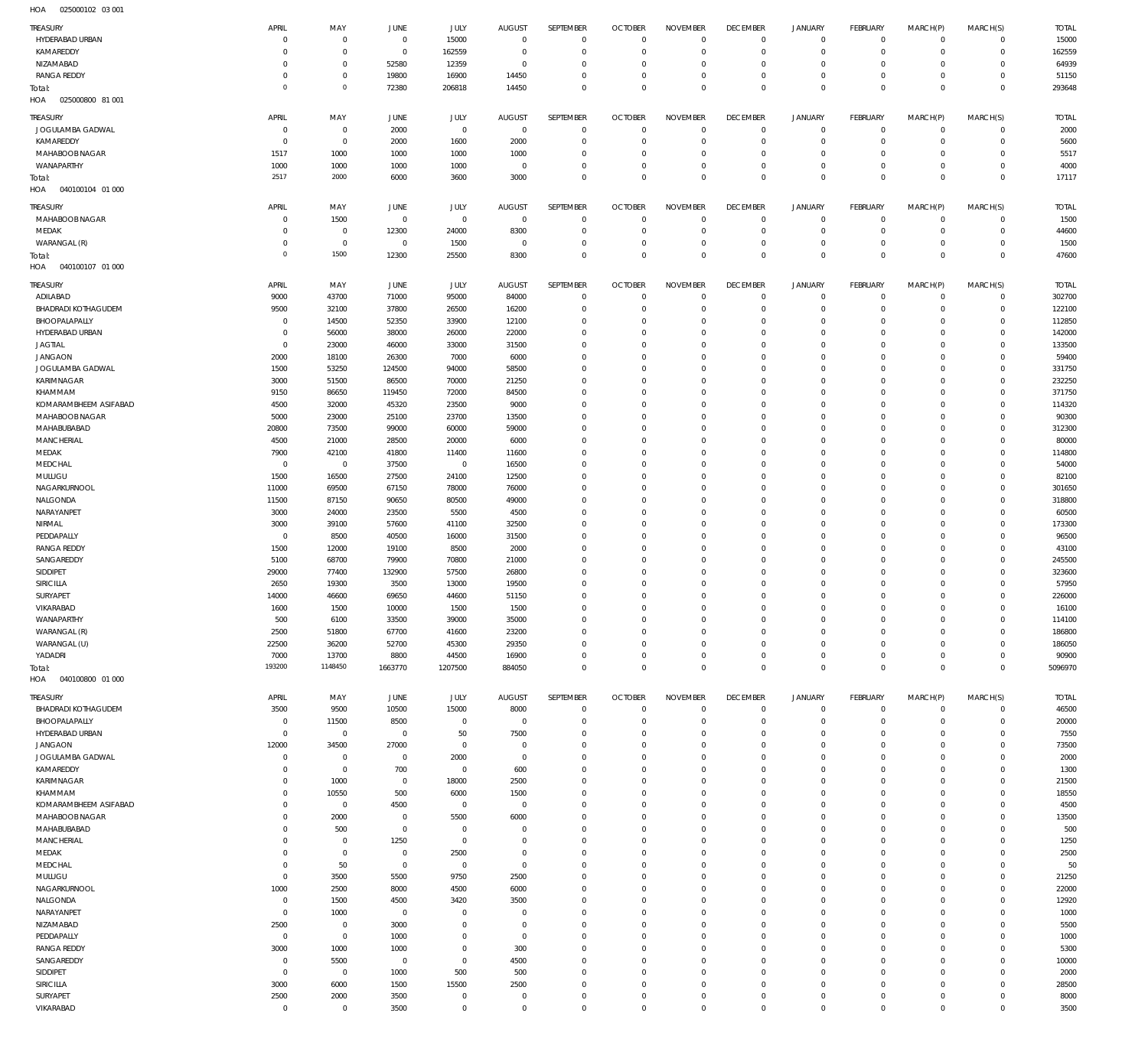| TREASURY<br>WANAPARTHY<br>WARANGAL (R) | APRIL<br>$\mathbf 0$<br>$\mathbf 0$ | MAY<br>$\mathbf 0$<br>$\bf 0$  | JUNE<br>2000<br>$\overline{0}$ | JULY<br>$\mathbf 0$<br>$\mathbf 0$ | <b>AUGUST</b><br>1000<br>1000 | SEPTEMBER<br>$\overline{0}$<br>$\mathbf 0$ | <b>OCTOBER</b><br>$\overline{0}$<br>$\mathbf 0$ | <b>NOVEMBER</b><br>$^{\circ}$<br>0 | <b>DECEMBER</b><br>$\overline{0}$<br>$\overline{0}$ | <b>JANUARY</b><br>$\circ$<br>$^{\circ}$ | <b>FEBRUARY</b><br>$^{\circ}$<br>$\mathbf{0}$ | MARCH(P)<br>$\Omega$<br>$\Omega$ | MARCH(S)<br>$\Omega$<br>$\Omega$ | <b>TOTAL</b><br>3000<br>1000 |
|----------------------------------------|-------------------------------------|--------------------------------|--------------------------------|------------------------------------|-------------------------------|--------------------------------------------|-------------------------------------------------|------------------------------------|-----------------------------------------------------|-----------------------------------------|-----------------------------------------------|----------------------------------|----------------------------------|------------------------------|
| WARANGAL (U)                           | $\Omega$                            | 1000                           | $\overline{0}$                 | $\mathbf 0$                        | $\overline{0}$                | $\mathbf 0$                                | $\mathbf 0$                                     | 0                                  | $\overline{0}$                                      | $\circ$                                 | $\mathbf 0$                                   | $\Omega$                         | $\Omega$                         | 1000                         |
| YADADRI                                | 10000                               | 7000                           | 7000                           | 2500                               | 2000                          | $\mathbf 0$                                | $\mathbf 0$                                     | 0                                  | $\overline{0}$                                      | $^{\circ}$                              | $\mathbf{0}$                                  | $\Omega$                         | $\Omega$                         | 28500                        |
| Total:<br>HOA<br>040100800 02 001      | 37500                               | 100600                         | 94450                          | 85220                              | 49900                         | $\Omega$                                   | $\Omega$                                        | $\Omega$                           | $\Omega$                                            | $\Omega$                                | $\Omega$                                      | $\Omega$                         | $\Omega$                         | 367670                       |
|                                        |                                     |                                |                                |                                    |                               |                                            |                                                 |                                    |                                                     |                                         |                                               |                                  |                                  |                              |
| <b>TREASURY</b><br>KHAMMAM             | <b>APRIL</b><br>$\mathbf 0$         | MAY<br>0                       | JUNE<br>895                    | JULY<br>$\mathbf 0$                | <b>AUGUST</b><br>2425         | SEPTEMBER<br>$\overline{0}$                | <b>OCTOBER</b><br>$\mathbf 0$                   | <b>NOVEMBER</b><br>$\mathbf 0$     | <b>DECEMBER</b><br>$\,0\,$                          | <b>JANUARY</b><br>0                     | <b>FEBRUARY</b><br>$^{\circ}$                 | MARCH(P)<br>$\Omega$             | MARCH(S)<br>$\mathbf 0$          | <b>TOTAL</b><br>3320         |
| Total:                                 | $\overline{0}$                      | $\mathsf{O}\xspace$            | 895                            | $\mathbf 0$                        | 2425                          | $\mathbf 0$                                | $\mathbb O$                                     | $\overline{0}$                     | $\,0\,$                                             | $\mathbf 0$                             | $\mathbf 0$                                   | $\Omega$                         | $\mathbf 0$                      | 3320                         |
| HOA<br>040100800 02 800                |                                     |                                |                                |                                    |                               |                                            |                                                 |                                    |                                                     |                                         |                                               |                                  |                                  |                              |
| <b>TREASURY</b>                        | APRIL                               | MAY                            | JUNE                           | JULY                               | <b>AUGUST</b>                 | <b>SEPTEMBER</b>                           | <b>OCTOBER</b>                                  | <b>NOVEMBER</b>                    | <b>DECEMBER</b>                                     | <b>JANUARY</b>                          | <b>FEBRUARY</b>                               | MARCH(P)                         | MARCH(S)                         | <b>TOTAL</b>                 |
| <b>BHADRADI KOTHAGUDEM</b>             | 23250                               | 58900                          | 48750                          | 18500                              | 16000                         | $\overline{0}$                             | $\overline{0}$                                  | $\mathbf 0$                        | $\overline{0}$                                      | $\mathbf 0$                             | $^{\circ}$                                    | $\Omega$                         | $\Omega$                         | 165400                       |
| KHAMMAM<br>MAHABOOB NAGAR              | 14400<br>$\mathbf 0$                | 89100<br>$\mathbf 0$           | 36100                          | 25600<br>995                       | 14100<br>105                  | $\Omega$<br>$\mathbf 0$                    | $\mathbf 0$<br>$\mathbf{0}$                     | $\mathbf 0$<br>0                   | $\overline{0}$<br>$\overline{0}$                    | $\circ$<br>$^{\circ}$                   | $\mathbf{0}$<br>$\mathbf{0}$                  | $\Omega$<br>$\Omega$             | $\Omega$<br>$\Omega$             | 179300<br>2930               |
| NIZAMABAD                              | 11650                               | $\mathbf 0$                    | 1830<br>$\overline{0}$         | 1000                               | $\overline{0}$                | $\Omega$                                   | $\mathbf 0$                                     | $\Omega$                           | $\Omega$                                            | $\Omega$                                | $\Omega$                                      | $\Omega$                         | $\Omega$                         | 12650                        |
| <b>RANGA REDDY</b>                     | $\mathbf 0$                         | $\mathbf 0$                    | 2720                           | $^{\circ}$                         | $\overline{0}$                | $\mathbf 0$                                | $\mathbf{0}$                                    | $\Omega$                           | $\overline{0}$                                      | $^{\circ}$                              | $\mathbf{0}$                                  | $\Omega$                         | $\Omega$                         | 2720                         |
| SANGAREDDY                             | $\mathbf 0$                         | $\mathbf 0$                    | $\overline{0}$                 | $\mathbf 0$                        | 3800                          | $\Omega$                                   | $\mathbf 0$                                     | $\Omega$                           | $\Omega$                                            | $\Omega$                                | $\mathbf{0}$                                  | $\Omega$                         | $\Omega$                         | 3800                         |
| WARANGAL (R)                           | $\mathbf 0$<br>49300                | $\mathbf 0$<br>148000          | $\overline{0}$<br>89400        | 915<br>47010                       | $\overline{0}$<br>34005       | $\mathbf 0$<br>$\Omega$                    | $\mathbf{0}$<br>$\overline{0}$                  | 0<br>0                             | $\mathbf 0$<br>$\overline{0}$                       | $\circ$<br>$\Omega$                     | $\mathbf 0$<br>$\Omega$                       | $\Omega$<br>$\Omega$             | $\Omega$<br>$\circ$              | 915<br>367715                |
| Total:<br>HOA<br>040100800 81 000      |                                     |                                |                                |                                    |                               |                                            |                                                 |                                    |                                                     |                                         |                                               |                                  |                                  |                              |
| TREASURY                               | APRIL                               | MAY                            | JUNE                           | JULY                               | <b>AUGUST</b>                 | SEPTEMBER                                  | <b>OCTOBER</b>                                  | <b>NOVEMBER</b>                    | <b>DECEMBER</b>                                     | <b>JANUARY</b>                          | FEBRUARY                                      | MARCH(P)                         | MARCH(S)                         | <b>TOTAL</b>                 |
| ADILABAD                               | 54500                               | 172600                         | 812303                         | 86950                              | 80350                         | $\overline{0}$                             | $\mathbf{0}$                                    | $\mathbf 0$                        | $\overline{0}$                                      | $\circ$                                 | $^{\circ}$                                    | $\Omega$                         | $\Omega$                         | 1206703                      |
| BHADRADI KOTHAGUDEM                    | 31750                               | 100800                         | 164300                         | 70950                              | 33000                         | $\mathbf 0$                                | $\mathbf{0}$                                    | $\Omega$                           | $\overline{0}$                                      | $\circ$                                 | $^{\circ}$                                    | $\Omega$                         | $\Omega$                         | 400800                       |
| BHOOPALAPALLY                          | 41500                               | 95000                          | 175150                         | 167775                             | 49300                         | $\Omega$                                   | $\Omega$                                        | $\Omega$                           | $\Omega$                                            | $\Omega$                                | $\Omega$                                      | $\Omega$                         | $\Omega$                         | 528725                       |
| HYDERABAD URBAN<br><b>JAGTIAL</b>      | 18550<br>46000                      | 62335<br>109600                | 110250<br>507900               | 71900<br>112000                    | 49200<br>95500                | $\Omega$<br>$\Omega$                       | $\mathbf 0$<br>$\Omega$                         | $\Omega$<br>$\Omega$               | $\Omega$<br>$\Omega$                                | $\circ$<br>$\Omega$                     | $\Omega$<br>$\Omega$                          | $\Omega$<br>$\Omega$             | $\Omega$<br>$\Omega$             | 312235<br>871000             |
| <b>JANGAON</b>                         | 17000                               | 45500                          | 59787                          | 22000                              | 49500                         | $\Omega$                                   | $^{\circ}$                                      | $\Omega$                           | $\Omega$                                            | $\circ$                                 | $\Omega$                                      | $\Omega$                         | $\Omega$                         | 193787                       |
| JOGULAMBA GADWAL                       | 9000                                | 134650                         | 226450                         | 155500                             | 95000                         | $\Omega$                                   | $\Omega$                                        | $\Omega$                           | $\Omega$                                            | $\Omega$                                | $\Omega$                                      | $\Omega$                         | $\Omega$                         | 620600                       |
| KAMAREDDY                              | 39550                               | 102000                         | 113200                         | 82800                              | 93050                         | $\Omega$                                   | $^{\circ}$                                      | $\Omega$                           | $\Omega$                                            | $\circ$                                 | $\Omega$                                      | $\Omega$                         | $\Omega$                         | 430600                       |
| KARIMNAGAR<br>KHAMMAM                  | 16288801<br>29000                   | 130850<br>511341               | 200650<br>6262227              | 148050<br>245950                   | 69000<br>106500               | $\Omega$<br>$\Omega$                       | $\Omega$<br>$^{\circ}$                          | $\Omega$<br>$\Omega$               | $\Omega$<br>$\Omega$                                | $\Omega$<br>$\circ$                     | $\Omega$<br>$\Omega$                          | $\Omega$<br>$\Omega$             | $\Omega$<br>$\Omega$             | 16837351<br>7155018          |
| KOMARAMBHEEM ASIFABAD                  | 24160                               | 135340                         | 97000                          | 57500                              | 24000                         | $\Omega$                                   | $\Omega$                                        | $\Omega$                           | $\Omega$                                            | $\Omega$                                | $\Omega$                                      | $\Omega$                         | $\Omega$                         | 338000                       |
| MAHABOOB NAGAR                         | 9999259                             | 85550                          | 81550                          | 69500                              | 35650                         | $\Omega$                                   | $\Omega$                                        | $\Omega$                           | $\Omega$                                            | $\circ$                                 | $\Omega$                                      | $\Omega$                         | $\Omega$                         | 10271509                     |
| MAHABUBABAD                            | 79000                               | 194000                         | 149600                         | 119500                             | 95000                         | $\Omega$                                   | $\mathbf 0$                                     | $\Omega$                           | $\Omega$                                            | $\Omega$                                | $\Omega$                                      | $\Omega$                         | $\Omega$                         | 637100                       |
| <b>MANCHERIAL</b><br>MEDAK             | 36350<br>27300                      | 107400<br>147700               | 144000<br>91250                | 90350<br>42450                     | 28950<br>18100                | $\Omega$<br>$\Omega$                       | $\Omega$<br>$\mathbf 0$                         | $\Omega$<br>$\Omega$               | $\Omega$<br>$\Omega$                                | $\Omega$<br>$\Omega$                    | $\Omega$<br>$\Omega$                          | $\Omega$<br>$\Omega$             | $\Omega$<br>$\Omega$             | 407050<br>326800             |
| MEDCHAL                                | 9960                                | 14800                          | 175344                         | 11800                              | 25300                         | $\Omega$                                   | $\Omega$                                        | $\Omega$                           | $\Omega$                                            | $\Omega$                                | $\Omega$                                      | $\Omega$                         | $\Omega$                         | 237204                       |
| MULUGU                                 | 3500                                | 43600                          | 67000                          | 56500                              | 30500                         | $\Omega$                                   | $\mathbf 0$                                     | $\Omega$                           | $\Omega$                                            | $\Omega$                                | $\Omega$                                      | $\Omega$                         | $\Omega$                         | 201100                       |
| NAGARKURNOOL                           | 30950                               | 135400                         | 136900                         | 81750                              | 110150                        | $\Omega$                                   | $\mathbf 0$                                     | $\Omega$                           | $\Omega$                                            | $\Omega$                                | $\Omega$                                      | $\Omega$                         | $\Omega$                         | 495150                       |
| NALGONDA<br>NARAYANPET                 | 34478000<br>21500                   | 336450<br>70700                | 314450<br>80750                | 208350<br>46000                    | 107100<br>24000               | $\Omega$<br>$\Omega$                       | $\Omega$<br>$\mathbf 0$                         | $\Omega$<br>$\Omega$               | $\Omega$<br>$\Omega$                                | $\Omega$<br>$\circ$                     | $\Omega$<br>$\Omega$                          | $\Omega$<br>$\Omega$             | $\Omega$<br>$\Omega$             | 35444350<br>242950           |
| NIRMAL                                 | 13000                               | 133200                         | 126900                         | 101100                             | 111000                        | $\Omega$                                   | $\Omega$                                        | $\Omega$                           | $\Omega$                                            | $\Omega$                                | $\Omega$                                      | $\Omega$                         | $\Omega$                         | 485200                       |
| NIZAMABAD                              | 9513823                             | 133750                         | 162650                         | 103500                             | 125900                        | $\Omega$                                   | $\mathbf 0$                                     | $\Omega$                           | $\Omega$                                            | $\circ$                                 | $\Omega$                                      | $\Omega$                         | $\Omega$                         | 10039623                     |
| PEDDAPALLY                             | 19000                               | 73000                          | 127050                         | 101500                             | 51500                         | $\Omega$                                   | $\Omega$                                        | $\Omega$                           | $\Omega$                                            | $\Omega$                                | $\Omega$                                      | $\Omega$                         | $\Omega$                         | 372050                       |
| <b>RANGA REDDY</b>                     | 784733                              | 1643000                        | 407400                         | 286600                             | 165750                        | $\Omega$<br>$\Omega$                       | $\mathbf 0$<br>$\Omega$                         | $\Omega$<br>$\Omega$               | $\Omega$<br>$\Omega$                                | $\Omega$<br>$\Omega$                    | $\Omega$<br>$\Omega$                          | $\Omega$<br>$\Omega$             | $\Omega$<br>$\Omega$             | 3287483                      |
| SANGAREDDY<br>SIDDIPET                 | 7526616<br>62500                    | 291400<br>161050               | 200900<br>203350               | 92700<br>127750                    | 78451<br>61300                | $\Omega$                                   | $\Omega$                                        | $\Omega$                           | $\Omega$                                            | $\Omega$                                | $\Omega$                                      | $\Omega$                         | $\circ$                          | 8190067<br>615950            |
| SIRICILLA                              | 18900                               | 77950                          | 44000                          | 55250                              | 55000                         | $\mathbf 0$                                | $^{\circ}$                                      | $\Omega$                           | $\overline{0}$                                      | $\circ$                                 | $^{\circ}$                                    | $\Omega$                         | $\Omega$                         | 251100                       |
| SURYAPET                               | 29250                               | 166250                         | 183650                         | 135700                             | 74500                         | $\Omega$                                   | $\mathbf 0$                                     | $\Omega$                           | $^{\circ}$                                          | $\circ$                                 | $\mathbf 0$                                   | $\Omega$                         | $\Omega$                         | 589350                       |
| VIKARABAD                              | 37250                               | 211650                         | 145900                         | 149900                             | 113000                        | $\mathbf 0$                                | $\mathbf 0$                                     | $\Omega$                           | $\Omega$                                            | $\mathbf 0$                             | $^{\circ}$                                    | $\Omega$                         | $\Omega$                         | 657700                       |
| WANAPARTHY<br>WARANGAL (R)             | 11500<br>9162274                    | 53300<br>27895221              | 84600<br>248950                | 95200<br>176400                    | 69500<br>88150                | $\Omega$<br>$\Omega$                       | $\mathbf 0$<br>$\mathbf 0$                      | $\Omega$<br>$\Omega$               | $\Omega$<br>$\Omega$                                | $\circ$<br>$\mathbf 0$                  | $\Omega$<br>$^{\circ}$                        | $\Omega$<br>$\Omega$             | $\Omega$<br>$\Omega$             | 314100<br>37570995           |
| WARANGAL (U)                           | 40500                               | 76000                          | 104500                         | 71600                              | 43200                         | $\Omega$                                   | $\mathbf 0$                                     | $\Omega$                           | $\Omega$                                            | $\circ$                                 | $\Omega$                                      | $\Omega$                         | $\Omega$                         | 335800                       |
| YADADRI                                | 35600                               | 71663                          | 59700                          | 157970                             | 62860                         | $\Omega$                                   | $\mathbf 0$                                     | 0                                  | $\mathbf 0$                                         | $\circ$                                 | $\mathbf 0$                                   | $\Omega$                         | $\Omega$                         | 387793                       |
| Total:                                 | 88540576                            | 33723050                       | 12069611                       | 3602745                            | 2319261                       | $\Omega$                                   | $\Omega$                                        | $\Omega$                           | $\Omega$                                            | $\mathbf 0$                             | $\overline{0}$                                | $\Omega$                         | $\Omega$                         | 140255243                    |
| HOA<br>040300501 01800                 |                                     |                                |                                |                                    |                               |                                            |                                                 |                                    |                                                     |                                         |                                               |                                  |                                  |                              |
| <b>TREASURY</b><br>HYDERABAD URBAN     | APRIL<br>$\overline{0}$             | MAY<br>305385                  | JUNE<br>1500                   | JULY<br>46702                      | <b>AUGUST</b><br>202765       | SEPTEMBER<br>$\overline{0}$                | <b>OCTOBER</b><br>$\overline{0}$                | <b>NOVEMBER</b><br>$\mathbf 0$     | <b>DECEMBER</b><br>$\mathbf 0$                      | <b>JANUARY</b><br>0                     | <b>FEBRUARY</b><br>$\mathbf 0$                | MARCH(P)<br>$\Omega$             | MARCH(S)<br>$\mathbf 0$          | <b>TOTAL</b><br>556352       |
| SANGAREDDY                             | 16500                               | $\overline{0}$                 | $\overline{0}$                 | 27000                              | 16500                         | $\mathbf 0$                                | $\mathbf 0$                                     | $\mathbf 0$                        | $\overline{0}$                                      | $\mathbf 0$                             | $\mathbf 0$                                   | $\Omega$                         | $\mathbf 0$                      | 60000                        |
| Total:                                 | 16500                               | 305385                         | 1500                           | 73702                              | 219265                        | $\mathbf 0$                                | $\mathbf 0$                                     | $\mathbf 0$                        | $\mathbb O$                                         | $\mathbf 0$                             | $\mathbf 0$                                   | $^{\circ}$                       | $\mathbb O$                      | 616352                       |
| HOA<br>040300800 01 000                |                                     |                                |                                |                                    |                               |                                            |                                                 |                                    |                                                     |                                         |                                               |                                  |                                  |                              |
| TREASURY                               | APRIL                               | MAY                            | JUNE                           | JULY                               | <b>AUGUST</b>                 | SEPTEMBER                                  | <b>OCTOBER</b>                                  | <b>NOVEMBER</b>                    | <b>DECEMBER</b>                                     | <b>JANUARY</b>                          | FEBRUARY                                      | MARCH(P)                         | MARCH(S)                         | <b>TOTAL</b>                 |
| HYDERABAD URBAN                        | $\mathbf 0$                         | $\bf 0$                        | $\overline{0}$                 | $\mathbf 0$                        | 131057                        | $\overline{0}$                             | $\mathbf{0}$                                    | $\mathbf 0$                        | $\overline{0}$                                      | $\circ$                                 | $^{\circ}$                                    | $\Omega$                         | $\mathbf 0$                      | 131057                       |
| RANGA REDDY                            | $\mathbf 0$<br>$\circ$              | $\bf 0$<br>$\mathsf{O}\xspace$ | 30400<br>30400                 | $\mathbf 0$<br>$\mathbb O$         | $\overline{0}$<br>131057      | $\mathbf 0$<br>$\mathbf 0$                 | $\overline{0}$<br>$\overline{0}$                | $\mathbf 0$<br>$\mathbf{0}$        | $\mathbf 0$<br>$\mathbf 0$                          | $\mathbf 0$<br>$\mathbf 0$              | $\mathbf 0$<br>$\mathbf 0$                    | $\Omega$<br>$\mathbf{0}$         | $\mathbf 0$<br>$\mathbb O$       | 30400<br>161457              |
| Total:<br>HOA  040300800  81 003       |                                     |                                |                                |                                    |                               |                                            |                                                 |                                    |                                                     |                                         |                                               |                                  |                                  |                              |
| TREASURY                               | APRIL                               | MAY                            | JUNE                           | JULY                               | <b>AUGUST</b>                 | SEPTEMBER                                  | <b>OCTOBER</b>                                  | <b>NOVEMBER</b>                    | <b>DECEMBER</b>                                     | <b>JANUARY</b>                          | <b>FEBRUARY</b>                               | MARCH(P)                         | MARCH(S)                         | <b>TOTAL</b>                 |
| SURYAPET                               | $\mathbf 0$                         | $\bf 0$                        | $\overline{0}$                 | 2252000                            | $\overline{0}$                | $\overline{0}$                             | $\overline{0}$                                  | $\mathbf{0}$                       | $\overline{0}$                                      | 0                                       | $\mathbf 0$                                   | $\mathbf 0$                      | $\mathbf 0$                      | 2252000                      |
| Total:<br>040500011 01 000<br>HOA      | $\overline{0}$                      | $\mathsf{O}\xspace$            | $\overline{0}$                 | 2252000                            | $\overline{0}$                | $\mathbf 0$                                | $\mathbb O$                                     | $\mathbf 0$                        | $\mathbb O$                                         | $\mathbf 0$                             | $\,0\,$                                       | $\mathbf{0}$                     | $\mathbb O$                      | 2252000                      |
| <b>TREASURY</b>                        | APRIL                               | MAY                            | JUNE                           | JULY                               | AUGUST                        | SEPTEMBER                                  | <b>OCTOBER</b>                                  | <b>NOVEMBER</b>                    | <b>DECEMBER</b>                                     | <b>JANUARY</b>                          | FEBRUARY                                      | MARCH(P)                         | MARCH(S)                         | <b>TOTAL</b>                 |
| ADILABAD                               | $\overline{0}$                      | $\mathbf{0}$                   | 26257                          | 18186                              | $\overline{0}$                | $\overline{0}$                             | $\mathbf{0}$                                    | $\mathbf 0$                        | $\overline{0}$                                      | $\circ$                                 | $^{\circ}$                                    | $\Omega$                         | $\mathbf 0$                      | 44443                        |
| BHADRADI KOTHAGUDEM                    | 61378                               | 8468                           | 5592                           | 1860                               | $\overline{0}$                | $^{\circ}$                                 | $\mathbf{0}$                                    | $\mathbf 0$                        | $\overline{0}$                                      | $\circ$                                 | $^{\circ}$                                    | $\Omega$                         | $\Omega$                         | 77298                        |
| BHOOPALAPALLY<br>JAGTIAL               | $\mathbf{0}$<br>10235               | 16780<br>104860                | 5154<br>135284                 | 25866<br>80346                     | 2124<br>$\Omega$              | $\Omega$<br>$\mathbf 0$                    | $\mathbf 0$<br>$^{\circ}$                       | $\Omega$<br>$\Omega$               | $\Omega$<br>$^{\circ}$                              | $^{\circ}$<br>$\circ$                   | $^{\circ}$<br>$^{\circ}$                      | $\Omega$<br>$\Omega$             | $\Omega$<br>$\Omega$             | 49924<br>330725              |
| <b>JANGAON</b>                         | $\mathbf 0$                         | 1147395                        | $\overline{0}$                 | $\Omega$                           | $\Omega$                      | $\Omega$                                   | $\mathbf 0$                                     | $\Omega$                           | $\Omega$                                            | $\Omega$                                | $\Omega$                                      | $\Omega$                         | $\Omega$                         | 1147395                      |
| JOGULAMBA GADWAL                       | $\mathbf 0$                         | 3392                           | 124475                         | $^{\circ}$                         | $^{\circ}$                    | $\mathbf 0$                                | $^{\circ}$                                      | 0                                  | $\overline{0}$                                      | $\circ$                                 | $^{\circ}$                                    | $\Omega$                         | $\Omega$                         | 127867                       |
| KAMAREDDY                              | $\bf 0$                             | $\mathbf 0$                    | 922020                         | $\mathbf 0$                        | $\mathbf 0$                   | $\mathbf 0$                                | 0                                               | 0                                  | $\mathbf{0}$                                        | 0                                       | $^{\circ}$                                    | $\Omega$                         | $\Omega$                         | 922020                       |
| KARIMNAGAR                             | 43747                               | 28778                          | 136296                         | 16911                              | 15211                         | $\mathbf 0$                                | $\mathbf 0$                                     | 0                                  | $\mathbf{0}$                                        | $\mathbf 0$                             | $\Omega$                                      | $\Omega$                         | $\Omega$                         | 240943                       |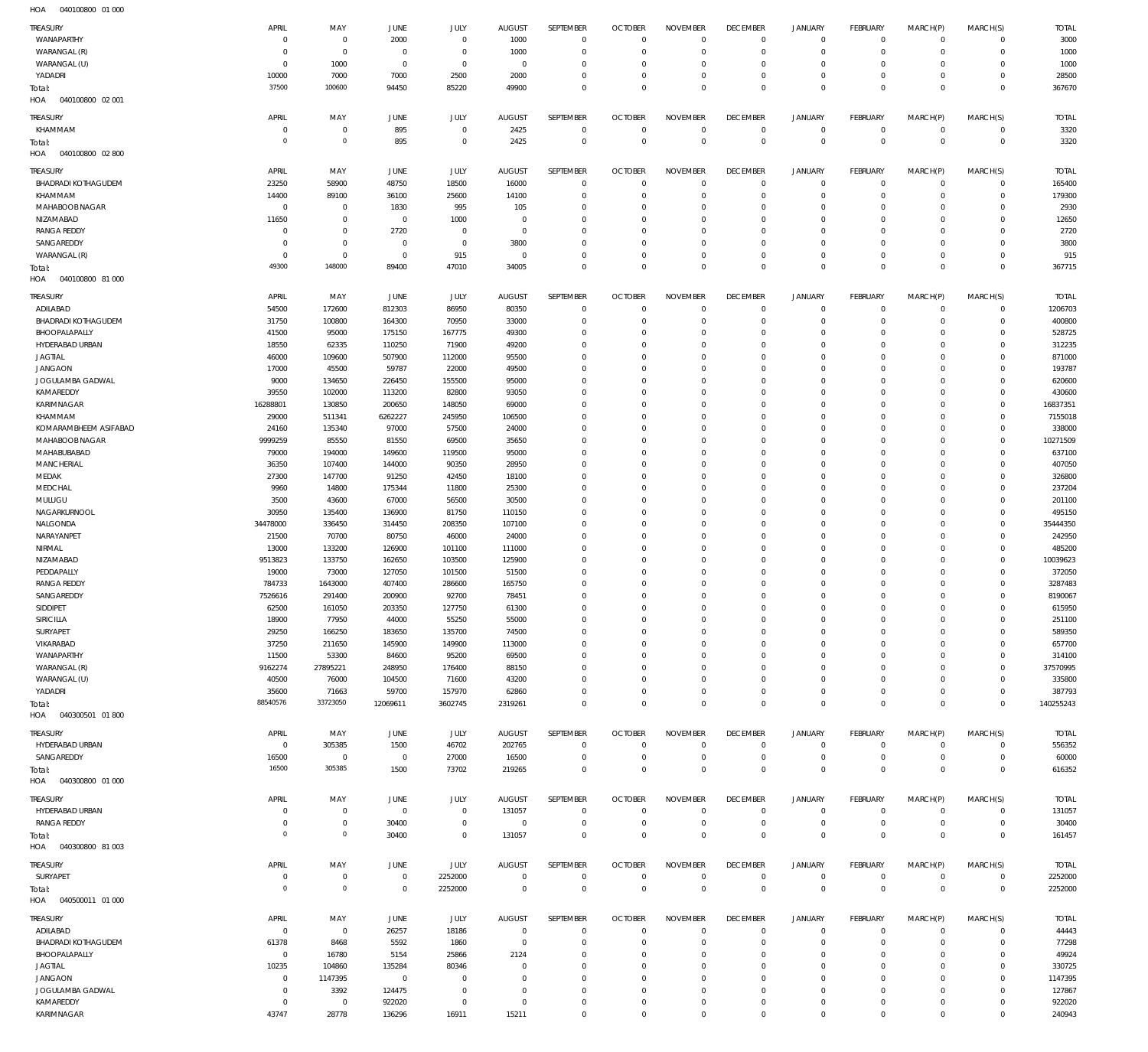| TREASURY                   | APRIL       | MAY                 | <b>JUNE</b>    | JULY         | <b>AUGUST</b>  | SEPTEMBER        | <b>OCTOBER</b> | <b>NOVEMBER</b> | <b>DECEMBER</b> | <b>JANUARY</b>      | FEBRUARY       | MARCH(P)    | MARCH(S)       | <b>TOTAL</b> |
|----------------------------|-------------|---------------------|----------------|--------------|----------------|------------------|----------------|-----------------|-----------------|---------------------|----------------|-------------|----------------|--------------|
| KHAMMAM                    | 32001       | 27970               | 31414          | 4532         | $\mathbf 0$    | $\mathbf 0$      | $\overline{0}$ | $\mathbf 0$     | $\mathbf{0}$    | $\overline{0}$      | $\overline{0}$ | $\mathbf 0$ | $\mathbf{0}$   | 95917        |
| KOMARAMBHEEM ASIFABAD      | $\mathbf 0$ | 142818              | 182699         | $\mathbf 0$  | $^{\circ}$     | $\mathbf 0$      | $\mathbf 0$    | $\mathbf 0$     | $\mathbf 0$     | $\mathbf 0$         | $\mathbf{0}$   | $\mathbf 0$ | $\circ$        | 325517       |
| MAHABOOB NAGAR             | 49530       | 17488               | $^{\circ}$     | 1666         | 0              | $\mathbf 0$      | $\mathbf 0$    | $\mathbf 0$     | $\mathbf 0$     | $\mathbf 0$         | $\mathbf{0}$   | $\circ$     | $\mathbf 0$    | 68684        |
| MAHABUBABAD                | 55110       | 37143               | 35028          | 5898         | $^{\circ}$     | $\mathbf 0$      | $\mathbf 0$    | $\mathbf 0$     | $\mathbf 0$     | $\mathbf 0$         | $\mathbf 0$    | $\Omega$    | $\mathbf 0$    | 133179       |
| MANCHERIAL                 | 50832       | 110353              | 121262         | 32400        | $\mathbf{0}$   | $\mathbf 0$      | $\mathbf 0$    | $\mathbf 0$     | $\mathbf 0$     | $\mathbf 0$         | $\mathbf 0$    | $\Omega$    | $\mathbf 0$    | 314847       |
| MEDAK                      | $\mathbf 0$ | $\mathbb O$         | 30160          | 16856        | 13444          | $\mathbf 0$      | $\mathbf 0$    | $\mathbf 0$     | $\mathbf 0$     | $\mathbf 0$         | $\mathbf 0$    | $\Omega$    | $\mathbf 0$    | 60460        |
| MEDCHAL                    | 26185       | 11447               | 13952          | 952          | $^{\circ}$     | $\mathbf 0$      | $\mathbf 0$    | $\mathbf 0$     | $\mathbf 0$     | $\mathbf 0$         | $\mathbf 0$    | $\Omega$    | $\mathbf 0$    | 52536        |
| MULUGU                     | $\mathbf 0$ | 16296               | 22344          | $\mathbf 0$  | $^{\circ}$     | $\mathbf 0$      | $\mathbf 0$    | $\mathbf 0$     | $\mathbf 0$     | $\mathbf 0$         | $\mathbf 0$    | $\Omega$    | $\mathbf 0$    | 38640        |
|                            |             |                     |                |              |                |                  |                |                 |                 |                     |                |             |                |              |
| NAGARKURNOOL               | 17948       | 74336               | 32052          | 16716        | 5136           | $\mathbf 0$      | $\mathbf 0$    | $\mathbf 0$     | $\mathbf 0$     | $\mathbf 0$         | $\mathbf 0$    | $\Omega$    | $\mathbf 0$    | 146188       |
| NALGONDA                   | 28926       | 24890               | 16732          | 65117        | $^{\circ}$     | $\mathbf 0$      | $\mathbf 0$    | $\mathbf 0$     | $\mathbf 0$     | $\mathbf 0$         | $\mathbf 0$    | $\Omega$    | $\mathbf 0$    | 135665       |
| NARAYANPET                 | 2884        | $\mathbb O$         | 7686           | 333          | $^{\circ}$     | $\mathbf 0$      | $\mathbf 0$    | $\mathbf 0$     | $\mathbf 0$     | $\mathbf 0$         | $\mathbf 0$    | $\Omega$    | $\mathbf 0$    | 10903        |
| NIRMAL                     | 304048      | 316088              | 143808         | 205293       | 10090          | $\mathbf 0$      | $\mathbf 0$    | $\mathbf 0$     | $\mathbf 0$     | $\mathbf 0$         | $\Omega$       | $\Omega$    | $\mathbf 0$    | 979327       |
| NIZAMABAD                  | $\mathbf 0$ | 110692              | 78912          | 16728        | 7654           | $\mathbf 0$      | $\mathbf 0$    | $\mathbf 0$     | $\mathbf 0$     | $\mathbf 0$         | $\mathbf 0$    | $\Omega$    | $\mathbf 0$    | 213986       |
| PEDDAPALLY                 | 19715       | 56380               | 118910         | 45302        | 56429          | $\mathbf 0$      | $\mathbf 0$    | $\mathbf 0$     | $\mathbf 0$     | $\mathbf 0$         | $\Omega$       | $\Omega$    | $\Omega$       | 296736       |
| <b>RANGA REDDY</b>         | $\mathbf 0$ | 13813               | 47456          | 53665        | 11980          | $\mathbf 0$      | $\mathbf 0$    | $\mathbf 0$     | $\mathbf 0$     | $\mathbf 0$         | $\mathbf 0$    | $\Omega$    | $\mathbf 0$    | 126914       |
|                            |             |                     |                |              |                |                  |                |                 |                 |                     |                |             |                |              |
| SANGAREDDY                 | $^{\circ}$  | 14171               | 10046          | 19230        | 6824           | $\mathbf 0$      | $\mathbf 0$    | $\mathbf 0$     | $\mathbf 0$     | $\mathbf 0$         | $\Omega$       | $\Omega$    | $\mathbf 0$    | 50271        |
| SIDDIPET                   | 25728       | 27452               | 32696          | 8740         | $^{\circ}$     | $\mathbf 0$      | $\mathbf 0$    | $\mathbf 0$     | $\mathbf 0$     | $\mathbf 0$         | $\mathbf 0$    | $\Omega$    | $\mathbf 0$    | 94616        |
| SIRICILLA                  | $\mathbf 0$ | 46607               | $\circ$        | $\mathbf 0$  | $^{\circ}$     | $\mathbf 0$      | $\mathbf 0$    | $\mathbf 0$     | $\mathbf 0$     | $\mathbf 0$         | $\mathbf 0$    | $\Omega$    | $\mathbf 0$    | 46607        |
| SURYAPET                   | $^{\circ}$  | 33714               | 92632          | 7262         | $^{\circ}$     | $\mathbf 0$      | $\mathbf 0$    | $\mathbf 0$     | $\mathbf 0$     | $\mathbf 0$         | $\mathbf 0$    | $\Omega$    | $\mathbf 0$    | 133608       |
| VIKARABAD                  | $^{\circ}$  | 16254               | 102924         | 29463        | 1477           | $\mathbf 0$      | $\mathbf 0$    | $\mathbf 0$     | $\mathbf 0$     | $\mathbf 0$         | $\mathbf 0$    | $\Omega$    | $\mathbf 0$    | 150118       |
| WANAPARTHY                 | 26599       | 43709               | 50646          | 5826         | $^{\circ}$     | $\mathbf 0$      | $\mathbf 0$    | $\mathbf 0$     | $\mathbf 0$     | $\mathbf 0$         | $\mathbf 0$    | $\Omega$    | $\mathbf 0$    | 126780       |
| WARANGAL (R)               | $\mathbf 0$ | $\mathbb O$         | 500            | 8297         | 944            | $\mathbf 0$      | $\mathbf 0$    | $\mathbf 0$     | $\mathbf 0$     | $\mathbf 0$         | $\mathbf 0$    | $\Omega$    | $\mathbf 0$    | 9741         |
| WARANGAL (U)               | $^{\circ}$  | $\mathbb O$         | 209948         | 46680        | 19053          | $\mathbf 0$      | $\mathbf 0$    | $\mathbf 0$     | $\mathbf 0$     | $\mathbf 0$         | $\mathbf 0$    | $\Omega$    | $\mathbf 0$    | 275681       |
|                            |             |                     |                |              |                |                  |                |                 |                 |                     |                |             |                |              |
| YADADRI                    | 27883       | 49177               | 115539         | 98257        | 53238          | $\mathbf 0$      | $\mathbf 0$    | $\mathbf 0$     | $\mathbf 0$     | $\mathbf 0$         | $\mathbf 0$    | $\mathbf 0$ | $\mathbf{0}$   | 344094       |
| Total:                     | 782749      | 2500471             | 2852424        | 832382       | 203604         | $\mathbf 0$      | $\mathbf 0$    | $\mathbf 0$     | $\mathbf 0$     | $\mathbf 0$         | $\overline{0}$ | $\mathbf 0$ | $\overline{0}$ | 7171630      |
| 040500102 01 000<br>HOA    |             |                     |                |              |                |                  |                |                 |                 |                     |                |             |                |              |
| TREASURY                   | APRIL       |                     | <b>JUNE</b>    |              | <b>AUGUST</b>  | SEPTEMBER        | <b>OCTOBER</b> | <b>NOVEMBER</b> | <b>DECEMBER</b> | <b>JANUARY</b>      | FEBRUARY       | MARCH(P)    | MARCH(S)       | <b>TOTAL</b> |
|                            |             | MAY                 |                | JULY         |                |                  |                |                 |                 |                     |                |             |                |              |
| ADILABAD                   | $^{\circ}$  | $\mathbb O$         | 8670           | $\mathbb O$  | $\mathbf 0$    | 0                | $\mathbf 0$    | $\mathbf 0$     | $\mathbf 0$     | $\mathbf 0$         | $\mathbf{0}$   | $\circ$     | $\mathbf{0}$   | 8670         |
| <b>BHADRADI KOTHAGUDEM</b> | 51475       | $\mathbf 0$         | 3800           | 13000        | 2400           | $\mathbf 0$      | $\mathbf 0$    | $\mathbf 0$     | $\mathbf 0$     | $\mathbf 0$         | $\mathbf{0}$   | $\circ$     | $\mathbf{0}$   | 70675        |
| BHOOPALAPALLY              | $\mathbf 0$ | $\mathbf 0$         | $\overline{0}$ | 6630         | 16065          | $\mathbf 0$      | $\mathbf 0$    | $\mathbf 0$     | $\mathbf 0$     | $\mathbf 0$         | $\mathbf 0$    | $\Omega$    | $\mathbf 0$    | 22695        |
| HYDERABAD URBAN            | $\mathbf 0$ | $\mathbf 0$         | $\overline{0}$ | 2428811      | $^{\circ}$     | $\mathbf 0$      | $\mathbf 0$    | $\mathbf 0$     | $\mathbf 0$     | $\mathbf 0$         | $\mathbf 0$    | $\Omega$    | $\mathbf 0$    | 2428811      |
| <b>JAGTIAL</b>             | $^{\circ}$  | 22365               | 104723         | 34180        | 900            | $\mathbf 0$      | $\mathbf 0$    | $\mathbf 0$     | $\mathbf 0$     | $\mathbf 0$         | $\mathbf 0$    | $\Omega$    | $\mathbf 0$    | 162168       |
| JOGULAMBA GADWAL           | $\mathbf 0$ | 28520               | $\overline{0}$ | $\mathbf 0$  | $^{\circ}$     | $\mathbf 0$      | $\mathbf 0$    | $\mathbf 0$     | $\mathbf 0$     | $\mathbf 0$         | $\mathbf 0$    | $\Omega$    | $\mathbf 0$    | 28520        |
|                            |             |                     |                |              |                |                  |                |                 |                 |                     |                |             |                |              |
| KAMAREDDY                  | 6150        | 3895                | 29315          | 23165        | 0              | $\mathbf 0$      | $\mathbf 0$    | $\mathbf 0$     | $\mathbf 0$     | $\mathbf 0$         | $\mathbf 0$    | $\Omega$    | $\mathbf 0$    | 62525        |
| KARIMNAGAR                 | $\mathbf 0$ | 2135                | 49943          | $\mathbf 0$  | 0              | $\mathbf 0$      | $\mathbf 0$    | $\mathbf 0$     | $\mathbf 0$     | $\mathbf 0$         | $\mathbf 0$    | $\Omega$    | $\Omega$       | 52078        |
| KHAMMAM                    | 10710       | 121635              | 199920         | $\mathbf 0$  | $^{\circ}$     | $\mathbf 0$      | $\mathbf 0$    | $\mathbf 0$     | $\mathbf 0$     | $\mathbf 0$         | $\mathbf 0$    | $\Omega$    | $\mathbf 0$    | 332265       |
| KOMARAMBHEEM ASIFABAD      | $\mathbf 0$ | 2555                | 3315           | $\mathbf 0$  | $^{\circ}$     | $\mathbf 0$      | $\mathbf 0$    | $\mathbf 0$     | $\mathbf 0$     | $\mathbf 0$         | $\mathbf 0$    | $\Omega$    | $\mathbf 0$    | 5870         |
| MANCHERIAL                 | $\mathbf 0$ | 9180                | 8670           | $\mathbf 0$  | $^{\circ}$     | $\mathbf 0$      | $\mathbf 0$    | $\mathbf 0$     | $\mathbf 0$     | $\mathbf 0$         | $\mathbf 0$    | $\Omega$    | $\mathbf 0$    | 17850        |
| MEDAK                      | $\mathbf 0$ | $\mathbb O$         | 1845           | 13735        | $^{\circ}$     | $\mathbf 0$      | $\mathbf 0$    | $\mathbf 0$     | $\mathbf 0$     | $\mathbf 0$         | $\mathbf 0$    | $\Omega$    | $\mathbf 0$    | 15580        |
| NAGARKURNOOL               | 3100        | 9610                | 105400         | 3100         | $\mathbf{0}$   | $\overline{0}$   | $\mathbf 0$    | $\mathbf 0$     | $\mathbf 0$     | $\mathbf 0$         | $\mathbf 0$    | $\Omega$    | $\mathbf 0$    | 121210       |
|                            |             |                     |                |              |                |                  |                |                 |                 |                     |                |             |                |              |
| NALGONDA                   | 117480      | 50820               | 25520          | $\mathbf 0$  | $^{\circ}$     | $\mathbf 0$      | $\mathbf 0$    | $\mathbf 0$     | $\mathbf 0$     | $\mathbf 0$         | $\mathbf 0$    | $\Omega$    | $\mathbf 0$    | 193820       |
| NARAYANPET                 | 20770       | $\mathbb O$         | 12400          | 3100         | $\mathbf{0}$   | $\mathbf 0$      | $\mathbf 0$    | $\mathbf 0$     | $\mathbf 0$     | $\mathbf 0$         | $\mathbf 0$    | $\Omega$    | $\mathbf 0$    | 36270        |
| NIRMAL                     | 20400       | 105570              | 122400         | 62475        | $^{\circ}$     | $\mathbf 0$      | $\mathbf 0$    | $\mathbf 0$     | $\mathbf 0$     | $\mathbf 0$         | $\mathbf 0$    | $\Omega$    | $\mathbf 0$    | 310845       |
| NIZAMABAD                  | $^{\circ}$  | $\mathbb O$         | 365390         | 61915        | $\mathbf{0}$   | $\mathbf 0$      | $\mathbf 0$    | $\mathbf 0$     | $\mathbf 0$     | $\mathbf 0$         | $\mathbf 0$    | $\Omega$    | $\mathbf 0$    | 427305       |
| PEDDAPALLY                 | $\mathbf 0$ | 160460              | 45085          | 33935        | $\mathbf{0}$   | $\mathbf 0$      | $\mathbf 0$    | $\mathbf 0$     | $\mathbf 0$     | $\mathbf 0$         | $\mathbf 0$    | $\Omega$    | $\mathbf 0$    | 239480       |
| SANGAREDDY                 | $^{\circ}$  | $\mathbf 0$         | 8815           | 18860        | $^{\circ}$     | 0                | $\mathbf 0$    | $\mathbf 0$     | $\mathbf 0$     | $\mathbf 0$         | $\mathbf 0$    | $\Omega$    | $\mathbf 0$    | 27675        |
| SIDDIPET                   | $\mathbf 0$ | $\mathbf 0$         | 16195          | $\mathbf 0$  | $\mathbf{0}$   | $\mathbf 0$      | $\mathbf 0$    | $\mathbf 0$     | $\mathbf 0$     | $\Omega$            | $\Omega$       | $\Omega$    | $\mathbf{0}$   | 16195        |
|                            |             |                     |                |              |                |                  |                |                 |                 |                     |                |             |                |              |
| SIRICILLA                  | 121055      | 360680              | 354645         | $\mathbf{0}$ | $\Omega$       | $\mathbf{0}$     | $\Omega$       | $\Omega$        | $\Omega$        | $\Omega$            | $\Omega$       | $\Omega$    | $\Omega$       | 836380       |
| SURYAPET                   | $\mathbf 0$ | $\mathbf 0$         | 23100          | $\mathbf 0$  | $\mathbf{0}$   | $\mathbb O$      | $\mathbf 0$    | $\mathbf 0$     | $\mathbf 0$     | $\mathbf 0$         | $\mathbf 0$    | $\mathbf 0$ | $\mathbf 0$    | 23100        |
| VIKARABAD                  | $\mathbf 0$ | $\mathbf 0$         | 200            | $\mathbf 0$  | $\mathbf{0}$   | $\mathbb O$      | $\mathbf 0$    | $\mathbf 0$     | $\mathbf 0$     | $\mathbf 0$         | $\mathbf{0}$   | $\mathbf 0$ | $\mathbf{0}$   | 200          |
| WANAPARTHY                 | $\mathbf 0$ | $\mathbf 0$         | 34100          | $\mathbb O$  | $\mathbf 0$    | $\mathbb O$      | 0              | $\mathbf 0$     | $\mathbf 0$     | $\mathbf 0$         | $\circ$        | $\mathbf 0$ | $\mathbf{0}$   | 34100        |
| Total:                     | 351140      | 877425              | 1523451        | 2702906      | 19365          | $\mathbf 0$      | $\mathbf 0$    | $\mathbf 0$     | $\overline{0}$  | $\mathbf 0$         | $\overline{0}$ | $\mathbf 0$ | $\overline{0}$ | 5474287      |
| HOA<br>040500103 01 000    |             |                     |                |              |                |                  |                |                 |                 |                     |                |             |                |              |
|                            |             |                     |                |              |                |                  |                |                 |                 |                     |                |             |                |              |
| TREASURY                   | APRIL       | MAY                 | <b>JUNE</b>    | JULY         | <b>AUGUST</b>  | <b>SEPTEMBER</b> | <b>OCTOBER</b> | <b>NOVEMBER</b> | <b>DECEMBER</b> | JANUARY             | FEBRUARY       | MARCH(P)    | MARCH(S)       | <b>TOTAL</b> |
| <b>JAGTIAL</b>             | 0           | $\mathbf 0$         | $\overline{0}$ | 7400         | $\mathbf 0$    | 0                | $\mathbf 0$    | $\mathbf 0$     | $\mathbf 0$     | $\mathbf 0$         | $\mathbf 0$    | $\mathbf 0$ | $\circ$        | 7400         |
| KAMAREDDY                  | 0           | $\mathbf 0$         | $\overline{0}$ | $\mathbf 0$  | 699740         | $\mathbf 0$      | $\overline{0}$ | $\mathbf 0$     | $\mathbf 0$     | $\mathbf 0$         | $\mathbf{0}$   | $\mathbf 0$ | $\circ$        | 699740       |
| KARIMNAGAR                 | 0           | $\mathbf 0$         | $\mathbf 0$    | 70800        | $\mathbf 0$    | $\mathbf 0$      | $\mathbf 0$    | $\mathbf 0$     | $\mathbf 0$     | $\mathbf 0$         | $^{\circ}$     | $\mathbf 0$ | $\mathbf{0}$   | 70800        |
| Total:                     | $\mathbf 0$ | $\mathsf{O}\xspace$ | $\mathbf 0$    | 78200        | 699740         | $\mathbf 0$      | $\mathbf 0$    | $\mathbf 0$     | $\overline{0}$  | $\mathbf 0$         | $\overline{0}$ | $\mathbf 0$ | $\,0\,$        | 777940       |
| 040500800 01800            |             |                     |                |              |                |                  |                |                 |                 |                     |                |             |                |              |
| HOA                        |             |                     |                |              |                |                  |                |                 |                 |                     |                |             |                |              |
| TREASURY                   | APRIL       | MAY                 | <b>JUNE</b>    | JULY         | <b>AUGUST</b>  | SEPTEMBER        | <b>OCTOBER</b> | <b>NOVEMBER</b> | <b>DECEMBER</b> | <b>JANUARY</b>      | FEBRUARY       | MARCH(P)    | MARCH(S)       | <b>TOTAL</b> |
| KAMAREDDY                  | 2982        | 11562               | 14528          | 56910        | $\overline{0}$ | 0                | $\overline{0}$ | $\mathbf 0$     | $\overline{0}$  | $\overline{0}$      | $\circ$        | $\mathbf 0$ | $\circ$        | 85982        |
| Total:                     | 2982        | 11562               | 14528          | 56910        | $\mathbf 0$    | $\mathsf 0$      | $\overline{0}$ | $\bf 0$         | $\mathbf 0$     | $\mathbf 0$         | $\overline{0}$ | $\mathbf 0$ | $\overline{0}$ | 85982        |
| HOA<br>040500800 81800     |             |                     |                |              |                |                  |                |                 |                 |                     |                |             |                |              |
|                            |             |                     |                |              |                |                  |                |                 |                 |                     |                |             |                |              |
| TREASURY                   | APRIL       | MAY                 | JUNE           | JULY         | <b>AUGUST</b>  | SEPTEMBER        | <b>OCTOBER</b> | <b>NOVEMBER</b> | <b>DECEMBER</b> | <b>JANUARY</b>      | FEBRUARY       | MARCH(P)    | MARCH(S)       | <b>TOTAL</b> |
| NAGARKURNOOL               | 3000        | 0                   | $\overline{0}$ | $\mathbf 0$  | $\mathbf 0$    | $\mathbf 0$      | $\overline{0}$ | $\mathbf 0$     | $\mathbf{0}$    | $\overline{0}$      | $\overline{0}$ | $\mathbf 0$ | $\circ$        | 3000         |
| SANGAREDDY                 | 0           | $\mathbf 0$         | 500            | 500          | $\mathbf{0}$   | $\mathbb O$      | $\mathbf 0$    | $\mathbf 0$     | $\mathbf 0$     | $\mathbf 0$         | $\circ$        | $\mathbf 0$ | $\circ$        | 1000         |
|                            | 3000        | $\mathsf{O}\xspace$ |                |              |                |                  |                | $\mathbf 0$     | $\overline{0}$  |                     |                | $\mathbf 0$ | $\overline{0}$ |              |
| Total:                     |             |                     | 500            | 500          | $\mathbf 0$    | $\mathbf 0$      | $\mathbf 0$    |                 |                 | $\mathbb O$         | $\overline{0}$ |             |                | 4000         |
| HOA<br>042500101 01 000    |             |                     |                |              |                |                  |                |                 |                 |                     |                |             |                |              |
| TREASURY                   | APRIL       | MAY                 | JUNE           | JULY         | <b>AUGUST</b>  | SEPTEMBER        | <b>OCTOBER</b> | <b>NOVEMBER</b> | <b>DECEMBER</b> | <b>JANUARY</b>      | FEBRUARY       | MARCH(P)    | MARCH(S)       | <b>TOTAL</b> |
| ADILABAD                   | $\mathbf 0$ | $\overline{0}$      | 57530          | 65143        | 60400          | 0                | $\overline{0}$ | $\mathbf 0$     | 0               | $\overline{0}$      | $\circ$        | $\mathbf 0$ | $\mathbf{0}$   | 183073       |
|                            |             |                     |                |              |                |                  |                |                 |                 |                     |                |             |                |              |
| BHADRADI KOTHAGUDEM        | 3000        | 1800                | 2000           | 20614        | $\mathbf 0$    | $\mathbf 0$      | $\mathbf 0$    | $\mathbf 0$     | $\mathbf 0$     | $\mathbf 0$         | $\mathbf{0}$   | $\mathbf 0$ | $\mathbf{0}$   | 27414        |
| HYDERABAD URBAN            | $\mathbf 0$ | 1000                | 32586          | 12919        | 18800          | 0                | $\mathbf 0$    | $\mathbf 0$     | $\mathbf 0$     | $\mathbf 0$         | $\mathbf 0$    | 0           | $\mathbf 0$    | 65305        |
| <b>JAGTIAL</b>             | 2800        | 99321               | 2800           | $\mathbf 0$  | $\mathbf 0$    | $\mathbf 0$      | $\mathbf 0$    | $\mathbf 0$     | $\mathbf 0$     | $\mathbf 0$         | $\mathbf 0$    | $\mathbf 0$ | $\mathbf 0$    | 104921       |
| KAMAREDDY                  | $\mathbf 0$ | 2000                | 8200           | 4800         | 1600           | $\mathbf 0$      | $\mathbf 0$    | $\mathbf 0$     | $\mathbf 0$     | $\mathbf 0$         | $\mathbf 0$    | 0           | $\mathbf 0$    | 16600        |
| KARIMNAGAR                 | 1200        | 6900                | 7400           | 2800         | $\mathbf 0$    | $\mathbf 0$      | $\mathbf 0$    | $\mathbf 0$     | $\mathbf 0$     | $\mathbf 0$         | $\mathbf 0$    | 0           | $\mathbf 0$    | 18300        |
| KHAMMAM                    | 600         | 4000                | 11800          | 9400         | 1800           | $\mathbf 0$      | $\mathbf 0$    | $\mathbf 0$     | $\mathbf 0$     | $\mathbf 0$         | $\mathbf 0$    | $\mathbf 0$ | $\mathbf 0$    | 27600        |
| MANCHERIAL                 |             |                     | 1800           |              |                | $\mathbf 0$      | $\mathbf 0$    | $\mathbf 0$     | $\mathbf 0$     | $\mathbf 0$         | $\mathbf 0$    | $\mathbf 0$ | $\mathbf 0$    |              |
|                            | $\mathbf 0$ | $\overline{0}$      |                | 600          | 400            |                  |                |                 |                 |                     |                |             |                | 2800         |
| NALGONDA                   | 200         | 1400                | 7200           | 2800         | 400            | $\mathbb O$      | $\mathbf 0$    | $\mathbf 0$     | $\mathbf 0$     | $\mathbf 0$         | $\mathbf 0$    | $\mathbf 0$ | $\mathbf{0}$   | 12000        |
| NIRMAL                     | $\mathbf 0$ | 2000                | $\overline{0}$ | $\mathbf 0$  | $\mathbf 0$    | 0                | 0              | 0               | $\mathbf 0$     | $\mathsf{O}\xspace$ | $\circ$        | $\mathbf 0$ | $\circ$        | 2000         |
| NIZAMABAD                  | $\mathbf 0$ | 200                 | 1800           | 8905         | 3000           | $\mathbf 0$      | $\mathbf 0$    | $\mathbf 0$     | $\mathbb O$     | $\mathbf 0$         | $\circ$        | $\mathbf 0$ | $\circ$        | 13905        |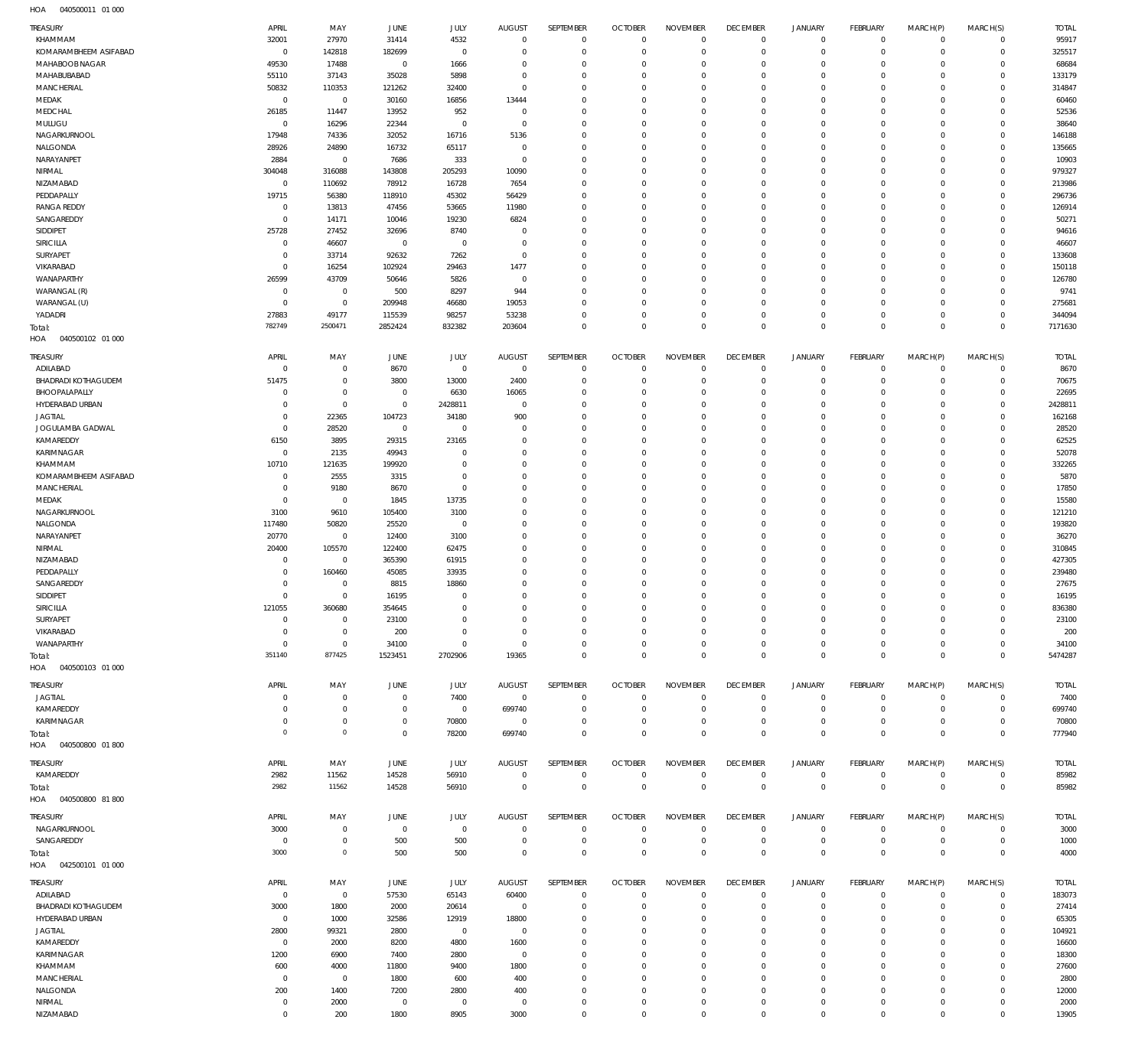| <b>TREASURY</b>                         | APRIL            | MAY            | JUNE                  | JULY            | <b>AUGUST</b>  | SEPTEMBER                 | <b>OCTOBER</b>       | <b>NOVEMBER</b>            | <b>DECEMBER</b>               | <b>JANUARY</b>             | FEBRUARY               | MARCH(P)                   | MARCH(S)                   | <b>TOTAL</b>    |
|-----------------------------------------|------------------|----------------|-----------------------|-----------------|----------------|---------------------------|----------------------|----------------------------|-------------------------------|----------------------------|------------------------|----------------------------|----------------------------|-----------------|
| PEDDAPALLY                              | 6200             | 1600           | $\overline{0}$        | $\overline{0}$  | $\overline{0}$ | $\overline{0}$            | $\Omega$             | $\Omega$                   | $^{\circ}$                    | 0                          | $\circ$                | $\mathbf 0$                | $^{\circ}$                 | 7800            |
| SANGAREDDY                              | $^{\circ}$       | $\overline{0}$ | $\overline{0}$        | $\overline{0}$  | 4700           | $\Omega$                  | $\Omega$             | $\Omega$                   | $\Omega$                      | $\mathbf 0$                | $\circ$                | $\mathbf 0$                | $\mathbf 0$                | 4700            |
| SIRICILLA                               | 600              | 1400           | 1800                  | 3200            | $\Omega$       | $\overline{0}$            | $\Omega$             | $^{\circ}$                 | $\Omega$                      | $\circ$                    | $\Omega$               | $\Omega$                   | $^{\circ}$                 | 7000            |
|                                         |                  |                |                       |                 |                |                           |                      |                            |                               |                            |                        |                            |                            |                 |
| SURYAPET                                | $^{\circ}$       | 800            | 200                   | 6900            | 1450           | $\Omega$                  | $\Omega$             | $^{\circ}$                 | $\Omega$                      | $\mathbf 0$                | $\Omega$               | $\mathbf 0$                | $^{\circ}$                 | 9350            |
| WANAPARTHY                              | $^{\circ}$       | $\overline{0}$ | $\overline{0}$        | $\overline{0}$  | 200            | $\Omega$                  | $\Omega$             | $^{\circ}$                 | $\Omega$                      | $\circ$                    | $\Omega$               | $\Omega$                   | $\Omega$                   | 200             |
| YADADRI                                 | $\mathbf 0$      | 1600           | 3400                  | 1000            | $\Omega$       | $\Omega$                  | $\Omega$             | $\overline{0}$             | $^{\circ}$                    | $\mathbf 0$                | $\circ$                | $\mathbf 0$                | $^{\circ}$                 | 6000            |
| Total:                                  | 14600            | 124021         | 138516                | 139081          | 92750          | $\overline{0}$            | $\Omega$             | $\mathbf 0$                | $\Omega$                      | $\mathbf 0$                | $\Omega$               | $\mathbf 0$                | $\overline{0}$             | 508968          |
| 042500800 01 000<br>HOA                 |                  |                |                       |                 |                |                           |                      |                            |                               |                            |                        |                            |                            |                 |
|                                         |                  |                |                       |                 |                |                           |                      |                            |                               |                            |                        |                            |                            |                 |
| <b>TREASURY</b>                         | APRIL            | MAY            | JUNE                  | JULY            | <b>AUGUST</b>  | SEPTEMBER                 | <b>OCTOBER</b>       | <b>NOVEMBER</b>            | <b>DECEMBER</b>               | <b>JANUARY</b>             | FEBRUARY               | MARCH(P)                   | MARCH(S)                   | <b>TOTAL</b>    |
|                                         |                  |                |                       |                 |                |                           | $\Omega$             | $\Omega$                   |                               |                            |                        |                            |                            |                 |
| ADILABAD                                | 0                | $\overline{0}$ | $\overline{0}$        | 81616           | 1750           | $\overline{0}$            |                      |                            | $^{\circ}$                    | $\mathbf 0$                | $\mathbf 0$            | $^{\circ}$                 | $\mathbf 0$                | 83366           |
| HYDERABAD URBAN                         | $\Omega$         | $\mathbf 0$    | 324644                | $\overline{0}$  | 188610         | $\Omega$                  | $\Omega$             | $\Omega$                   | $\Omega$                      | $\mathbf 0$                | $\Omega$               | $\Omega$                   | $\mathbf 0$                | 513254          |
| JOGULAMBA GADWAL                        | $^{\circ}$       | $\overline{0}$ | $\overline{0}$        | 1000            | $\Omega$       | $\overline{0}$            | $\Omega$             | $\Omega$                   | $\Omega$                      | $\mathbf 0$                | $\Omega$               | $\Omega$                   | $\Omega$                   | 1000            |
| KHAMMAM                                 | 500              | $\mathbf 0$    | 1800                  | $\Omega$        | $\Omega$       | $\Omega$                  | $\Omega$             | $\Omega$                   | $\Omega$                      | $\Omega$                   | $\Omega$               | $\Omega$                   | $\Omega$                   | 2300            |
| MAHABOOB NAGAR                          | $\overline{0}$   | 200            | $\overline{0}$        | $\mathbf{0}$    | $\Omega$       | $\overline{0}$            | $\Omega$             | $^{\circ}$                 | $\Omega$                      | $\Omega$                   | $\Omega$               | $\Omega$                   | $\Omega$                   | 200             |
|                                         |                  |                |                       |                 |                |                           |                      |                            |                               |                            |                        |                            |                            |                 |
| MEDAK                                   | 400              | $\mathbf 0$    | $\overline{0}$        | 600             | $\Omega$       | $\Omega$                  | $\Omega$             | $\Omega$                   | $\Omega$                      | $\Omega$                   | $\Omega$               | $\Omega$                   | $\Omega$                   | 1000            |
| NALGONDA                                | $^{\circ}$       | $\mathbf 0$    | 1000                  | $\Omega$        | $\Omega$       | $\Omega$                  | $\Omega$             | $^{\circ}$                 | $\Omega$                      | $\Omega$                   | $\Omega$               | $\Omega$                   | $\Omega$                   | 1000            |
| NIZAMABAD                               | 44065            | 55235          | 1000                  | 1250            | 45415          | $\Omega$                  | $\Omega$             | $\Omega$                   | $\Omega$                      | $\Omega$                   | $\Omega$               | $\Omega$                   | $\Omega$                   | 146965          |
| <b>RANGA REDDY</b>                      | $\mathbf 0$      | $\overline{0}$ | 200                   | 7300            | 1650           | $\Omega$                  | $\Omega$             | $^{\circ}$                 | $\Omega$                      | $\Omega$                   | $\Omega$               | $\Omega$                   | $\Omega$                   | 9150            |
| SANGAREDDY                              | $\Omega$         | 111826         | 6000                  | 1400            | 600            | $\Omega$                  | $\Omega$             | $\Omega$                   | $\Omega$                      | $\Omega$                   | $\Omega$               | $\Omega$                   | $\Omega$                   | 119826          |
|                                         |                  |                |                       |                 |                |                           |                      |                            |                               |                            |                        |                            |                            |                 |
| SIDDIPET                                | $\Omega$         | $\overline{0}$ | $\overline{0}$        | 600             | $\Omega$       | $\Omega$                  | $\Omega$             | $\Omega$                   | $\Omega$                      | $\Omega$                   | $\Omega$               | $\Omega$                   | $\Omega$                   | 600             |
| SIRICILLA                               | $\Omega$         | $\mathbf 0$    | 500                   | $\overline{0}$  | $\Omega$       | $\Omega$                  | $\Omega$             | $^{\circ}$                 | $\Omega$                      | $\mathbf 0$                | $\Omega$               | $\Omega$                   | $\mathbf 0$                | 500             |
| Total:                                  | 44965            | 167261         | 335144                | 93766           | 238025         | $\Omega$                  | $\Omega$             | $\overline{0}$             | $\Omega$                      | $\mathbf 0$                | $\Omega$               | $\Omega$                   | $\mathbf 0$                | 879161          |
| 042500800 02 000<br>HOA                 |                  |                |                       |                 |                |                           |                      |                            |                               |                            |                        |                            |                            |                 |
|                                         |                  |                |                       |                 |                |                           |                      |                            |                               |                            |                        |                            |                            |                 |
| <b>TREASURY</b>                         | APRIL            | MAY            | JUNE                  | JULY            | <b>AUGUST</b>  | SEPTEMBER                 | <b>OCTOBER</b>       | <b>NOVEMBER</b>            | <b>DECEMBER</b>               | <b>JANUARY</b>             | FEBRUARY               | MARCH(P)                   | MARCH(S)                   | <b>TOTAL</b>    |
| HYDERABAD URBAN                         | 5500             | 7650           | 5700                  | 5500            | 4500           | $\overline{0}$            | $\Omega$             | $\overline{0}$             | $^{\circ}$                    | $\mathbf 0$                | $\circ$                | $\mathbf 0$                | $^{\circ}$                 | 28850           |
| KAMAREDDY                               | $\mathbf 0$      | 400            | 400                   | 37250           | $\overline{0}$ | $\overline{0}$            | $\epsilon$           | $\Omega$                   | $\Omega$                      | $\mathbf 0$                | $\Omega$               | $^{\circ}$                 | $^{\circ}$                 | 38050           |
|                                         |                  |                |                       |                 |                |                           |                      |                            |                               |                            |                        |                            |                            |                 |
| KHAMMAM                                 | $\mathbf 0$      | $\overline{0}$ | 7927                  | 2000            | 3300           | $\Omega$                  | $\Omega$             | $^{\circ}$                 | $\Omega$                      | $\circ$                    | $\Omega$               | $\mathbf 0$                | $\Omega$                   | 13227           |
| MAHABOOB NAGAR                          | $\mathbf 0$      | 1100           | $\overline{0}$        | $\overline{0}$  | $\Omega$       | $\Omega$                  | $\Omega$             | $^{\circ}$                 | 0                             | $\mathbf 0$                | $\Omega$               | $\mathbf 0$                | $^{\circ}$                 | 1100            |
| <b>MANCHERIAL</b>                       | $^{\circ}$       | $\overline{0}$ | 6400                  | $\overline{0}$  | $\Omega$       | $\Omega$                  | $\Omega$             | $^{\circ}$                 | $\Omega$                      | $\mathbf 0$                | $\Omega$               | $\Omega$                   | $\Omega$                   | 6400            |
| NALGONDA                                | 3850             | 1100           | 550                   | 18150           | $\mathbf{0}$   | $\Omega$                  | $\Omega$             | $^{\circ}$                 | $\Omega$                      | $\mathbf 0$                | $\Omega$               | $\mathbf 0$                | $^{\circ}$                 | 23650           |
| NIZAMABAD                               | $^{\circ}$       | $\mathbf 0$    | $\overline{0}$        | 6050            | 8580           | $\Omega$                  | $\Omega$             | $^{\circ}$                 | $\Omega$                      | $\Omega$                   | $\Omega$               | $\Omega$                   | $\Omega$                   | 14630           |
|                                         |                  |                |                       |                 |                |                           |                      |                            |                               |                            |                        |                            |                            |                 |
| SANGAREDDY                              | $\mathbf 0$      | $\overline{0}$ | $\overline{0}$        | 31000           | $\Omega$       | $\Omega$                  | $\Omega$             | $^{\circ}$                 | $\Omega$                      | $\circ$                    | $\Omega$               | $\mathbf 0$                | $^{\circ}$                 | 31000           |
| SURYAPET                                | $^{\circ}$       | $\overline{0}$ | $\overline{0}$        | 7150            | $\Omega$       | $\Omega$                  | $\Omega$             | $\mathbf 0$                | $^{\circ}$                    | $\mathsf{O}$               | $\circ$                | $\mathbf 0$                | $^{\circ}$                 | 7150            |
| Total:                                  | 9350             | 10250          | 20977                 | 107100          | 16380          | $\overline{0}$            | $\Omega$             | $\mathbf 0$                | $\Omega$                      | $\mathbf 0$                | $\Omega$               | $\mathbf 0$                | $\mathbf 0$                | 164057          |
| 042500800 03 000<br>HOA                 |                  |                |                       |                 |                |                           |                      |                            |                               |                            |                        |                            |                            |                 |
|                                         |                  |                |                       |                 |                |                           |                      |                            |                               |                            |                        |                            |                            |                 |
| TREASURY                                | APRIL            | MAY            | <b>JUNE</b>           | JULY            | <b>AUGUST</b>  | SEPTEMBER                 | <b>OCTOBER</b>       | <b>NOVEMBER</b>            | <b>DECEMBER</b>               | <b>JANUARY</b>             | FEBRUARY               | MARCH(P)                   | MARCH(S)                   | <b>TOTAL</b>    |
| KHAMMAM                                 | $\mathbf 0$      | $\overline{0}$ | $\overline{0}$        | 2950            | $\Omega$       | $\Omega$                  | $\Omega$             | $\Omega$                   | $^{\circ}$                    | $\mathbf 0$                | $\circ$                | $\Omega$                   | $\mathbf 0$                | 2950            |
|                                         | $\mathbf 0$      |                |                       |                 |                |                           |                      |                            |                               |                            |                        |                            |                            |                 |
| Total:                                  |                  | $\,0\,$        | $\mathbf 0$           | 2950            | $\Omega$       | $\mathbf 0$               | $\mathbf 0$          | $\mathbf 0$                | $\mathbf 0$                   | $\mathbf 0$                | $\mathbf 0$            | $\mathbf 0$                | $\mathbf 0$                | 2950            |
| HOA<br>042500800 04 000                 |                  |                |                       |                 |                |                           |                      |                            |                               |                            |                        |                            |                            |                 |
|                                         |                  |                |                       |                 |                |                           |                      |                            |                               |                            |                        |                            |                            |                 |
| <b>TREASURY</b>                         | APRIL            | MAY            | JUNE                  | <b>JULY</b>     | <b>AUGUST</b>  | SEPTEMBER                 | <b>OCTOBER</b>       | <b>NOVEMBER</b>            | <b>DECEMBER</b>               | <b>JANUARY</b>             | FEBRUARY               | MARCH(P)                   | MARCH(S)                   | <b>TOTAL</b>    |
| <b>BHADRADI KOTHAGUDEM</b>              | 26600            | $\overline{0}$ | 19180                 | 37072           | 2130           | $\Omega$                  | $\mathcal{L}$        | $\Omega$                   | $\overline{0}$                | $\mathbf 0$                | $\circ$                | $^{\circ}$                 | $^{\circ}$                 | 84982           |
| HYDERABAD URBAN                         | $\overline{0}$   | $\mathbf 0$    | 4900                  | 1000            | 3900           | $\overline{0}$            | $\Omega$             | $^{\circ}$                 | $\Omega$                      | $\circ$                    | $\circ$                | $\mathbf 0$                | $^{\circ}$                 | 9800            |
| KAMAREDDY                               | $\mathbf 0$      | $\mathbf 0$    | $\mathbf 0$           | 66000           | 10000          | $\Omega$                  | $\Omega$             | $^{\circ}$                 | $\overline{0}$                | $\mathbf 0$                | $\Omega$               | $\mathbf 0$                | $^{\circ}$                 | 76000           |
| <b>KARIMNAGAR</b>                       | $\Omega$         | $\mathbf 0$    |                       |                 |                | $\Omega$                  | $\Omega$             | $^{\circ}$                 | $\Omega$                      |                            | $\Omega$               | $\mathbf 0$                | $\Omega$                   |                 |
|                                         |                  |                | $\mathbf 0$           | $\overline{0}$  | 26570          |                           |                      |                            |                               | $\circ$                    |                        |                            |                            | 26570           |
| KHAMMAM                                 | $\mathbf 0$      | $\mathbf 0$    | $\mathbf 0$           | 68431           | 102464         | $\Omega$                  | $\Omega$             | $^{\circ}$                 | $\Omega$                      | $\circ$                    | $\Omega$               | $\mathbf 0$                | $^{\circ}$                 | 170895          |
| NALGONDA                                | $\Omega$         | 600            | 1052                  | 48390           | 27529          | $\Omega$                  | $\Omega$             | $\overline{0}$             | $\Omega$                      | $\circ$                    | $\Omega$               | $\Omega$                   | $\Omega$                   | 77571           |
| NIZAMABAD                               | 0                | $\overline{0}$ | 61393                 | 90683           | 55625          | $\Omega$                  |                      | $\Omega$                   | -0                            | $\overline{0}$             | - 0                    | $\Omega$                   | $\Omega$                   | 207701          |
| <b>RANGA REDDY</b>                      | $\bf 0$          | $\,0\,$        | $\mathbf 0$           | $\overline{0}$  | 1000           | $\overline{0}$            | $\Omega$             | $\mathbf 0$                | $^{\circ}$                    | $\mathbf 0$                | $\mathbf 0$            | $\mathbf 0$                | $\mathbf 0$                | 1000            |
|                                         |                  |                |                       |                 |                |                           |                      |                            |                               |                            |                        |                            |                            |                 |
| SURYAPET                                | $\,0\,$          | $\overline{0}$ | 6135                  | $\overline{0}$  | 1830           | $\overline{0}$            | $\overline{0}$       | $\mathbf 0$                | $\overline{0}$                | $\mathbf 0$                | $\mathbf 0$            | $\mathbf 0$                | $\mathbf 0$                | 7965            |
| Total:                                  | 26600            | 600            | 92660                 | 311576          | 231048         | $\Omega$                  | $\Omega$             | $\mathbf 0$                | $\mathbf 0$                   | $\mathbf 0$                | $\overline{0}$         | $\mathbf 0$                | $\mathbf 0$                | 662484          |
| 042500800 05 000<br>HOA                 |                  |                |                       |                 |                |                           |                      |                            |                               |                            |                        |                            |                            |                 |
|                                         |                  |                |                       |                 |                |                           |                      |                            |                               |                            |                        |                            |                            |                 |
| TREASURY                                | APRIL            | MAY            | JUNE                  | <b>JULY</b>     | <b>AUGUST</b>  | SEPTEMBER                 | <b>OCTOBER</b>       | <b>NOVEMBER</b>            | <b>DECEMBER</b>               | <b>JANUARY</b>             | FEBRUARY               | MARCH(P)                   | MARCH(S)                   | <b>TOTAL</b>    |
| ADILABAD                                | $\overline{0}$   | $\overline{0}$ | $\mathbf 0$           | 705149          | $\overline{0}$ | $\overline{0}$            | $\overline{0}$       | $\overline{0}$             | $^{\circ}$                    | $\mathbf 0$                | $\mathbf 0$            | $^{\circ}$                 | $\mathbf 0$                | 705149          |
| HYDERABAD URBAN                         | 15808            | 15808          | 4564797               | 43622           | 1835233        | $\overline{0}$            | $\Omega$             | $\Omega$                   | $\Omega$                      | $\mathbf 0$                | $\circ$                | $\mathbf 0$                | $\mathbf 0$                | 6475268         |
| KARIMNAGAR                              | $^{\circ}$       | $\overline{0}$ | 1488905               | $\overline{0}$  | $\Omega$       | $\Omega$                  | $\Omega$             | $^{\circ}$                 | $\Omega$                      | $\mathbf 0$                | $\Omega$               | $\Omega$                   | $\Omega$                   | 1488905         |
|                                         |                  |                |                       |                 |                |                           |                      |                            |                               |                            |                        |                            |                            |                 |
| MAHABOOB NAGAR                          | 0                | 60658          | $^{\circ}$            | $\overline{0}$  | $\Omega$       | $\Omega$                  | $\Omega$             | $^{\circ}$                 | $\Omega$                      | $\mathbf 0$                | $\Omega$               | $\Omega$                   | $\Omega$                   | 60658           |
| NALGONDA                                | $\mathbf 0$      | $\overline{0}$ | 101834                | $\overline{0}$  | $\Omega$       | $\Omega$                  | $\Omega$             | $\Omega$                   | $\Omega$                      | $\Omega$                   | $\Omega$               | $\Omega$                   | $\Omega$                   | 101834          |
| NIZAMABAD                               | 400588           | 502136         | $\mathbf 0$           | $\mathbf 0$     | 400588         | $\overline{0}$            | $\Omega$             | $^{\circ}$                 | $\overline{0}$                | $\mathbf 0$                | $\Omega$               | $\Omega$                   | $\mathbf 0$                | 1303312         |
| SIRICILLA                               | $^{\circ}$       | $\,0\,$        | 2144688               | $\mathbf 0$     | $\overline{0}$ | $\Omega$                  | $\Omega$             | $^{\circ}$                 | $\overline{0}$                | $\mathbf 0$                | $\mathbf 0$            | $\mathbf 0$                | $\mathbf 0$                | 2144688         |
| Total:                                  | 416396           | 578602         | 8300224               | 748771          | 2235821        | $\overline{0}$            | $\Omega$             | $\mathbf 0$                | $\mathbf 0$                   | $\mathbf 0$                | $\Omega$               | $\mathbf 0$                | $\mathbf 0$                | 12279814        |
|                                         |                  |                |                       |                 |                |                           |                      |                            |                               |                            |                        |                            |                            |                 |
| HOA<br>042500800 06 001                 |                  |                |                       |                 |                |                           |                      |                            |                               |                            |                        |                            |                            |                 |
| TREASURY                                | APRIL            | MAY            | JUNE                  | JULY            | <b>AUGUST</b>  | SEPTEMBER                 | <b>OCTOBER</b>       | <b>NOVEMBER</b>            | <b>DECEMBER</b>               | <b>JANUARY</b>             | FEBRUARY               | MARCH(P)                   | MARCH(S)                   | <b>TOTAL</b>    |
|                                         |                  |                |                       |                 |                |                           |                      |                            |                               |                            |                        |                            |                            |                 |
|                                         |                  |                | $\overline{0}$        | $\overline{0}$  | $\mathbf{0}$   | $\overline{0}$            | $\Omega$             | $\mathbf 0$                | $^{\circ}$                    | $\mathbf 0$                | $\mathbf 0$            | $\mathbf 0$                | $^{\circ}$                 | 1760000         |
| KARIMNAGAR                              | $^{\circ}$       | 1760000        |                       |                 |                |                           |                      |                            |                               |                            |                        |                            |                            |                 |
| KHAMMAM                                 | 3850000          | $\overline{0}$ | $\overline{0}$        | $\mathbf 0$     | $\Omega$       | $\overline{0}$            | $\Omega$             | $\mathbf 0$                | $^{\circ}$                    | $\mathbf 0$                | $\mathbf 0$            | $\mathsf{O}$               | $\mathbf 0$                | 3850000         |
|                                         | 3850000          | 1760000        | $\mathbf 0$           | $\mathbf 0$     | $\Omega$       | $\Omega$                  | $\overline{0}$       | $\mathbf 0$                | $\mathbf{0}$                  |                            | $\overline{0}$         | $\mathbf 0$                | $\mathbf 0$                |                 |
| Total:                                  |                  |                |                       |                 |                |                           |                      |                            |                               | $\mathbf 0$                |                        |                            |                            | 5610000         |
| 042500800 81 001<br>HOA                 |                  |                |                       |                 |                |                           |                      |                            |                               |                            |                        |                            |                            |                 |
| TREASURY                                | APRIL            | MAY            | JUNE                  | JULY            | <b>AUGUST</b>  | SEPTEMBER                 | <b>OCTOBER</b>       | <b>NOVEMBER</b>            | <b>DECEMBER</b>               | <b>JANUARY</b>             | FEBRUARY               | MARCH(P)                   | MARCH(S)                   | <b>TOTAL</b>    |
|                                         | 0                |                |                       |                 |                | $\overline{0}$            | $\overline{0}$       | $\Omega$                   | $^{\circ}$                    | $\mathbf 0$                | $\mathbf 0$            | $^{\circ}$                 | $\mathbf 0$                |                 |
| ADILABAD                                |                  | $\overline{0}$ | 1000                  | 2000            | $\overline{0}$ |                           |                      |                            |                               |                            |                        |                            |                            | 3000            |
| <b>BHADRADI KOTHAGUDEM</b>              | $\mathbf 0$      | 2000           | 6000                  | 23500           | 8500           | $\overline{0}$            | $\Omega$             | $\Omega$                   | $^{\circ}$                    | $\mathbf 0$                | $\circ$                | $\mathbf 0$                | $\mathbf 0$                | 40000           |
| BHOOPALAPALLY                           | $\mathbf 0$      | $\overline{0}$ | $\overline{0}$        | 13100           | 6150           | $\Omega$                  | $\Omega$             | $^{\circ}$                 | $\Omega$                      | $\mathbf 0$                | $\mathbf 0$            | $\Omega$                   | $\Omega$                   | 19250           |
| HYDERABAD URBAN                         | 1000             | 2000           | 83050                 | 49100           | 10750          | $\Omega$                  | $\Omega$             | $^{\circ}$                 | $\Omega$                      | $\Omega$                   | $\Omega$               | $\Omega$                   | $\mathbf 0$                | 145900          |
|                                         | $\mathbf 0$      |                |                       |                 |                | $\Omega$                  | $\Omega$             | $^{\circ}$                 | $\Omega$                      | $\Omega$                   | $\Omega$               | $\Omega$                   | $\Omega$                   |                 |
| <b>JAGTIAL</b>                          |                  | $\overline{0}$ | 4300                  | 14800           | 15900          |                           |                      |                            |                               |                            |                        |                            |                            | 35000           |
| <b>JANGAON</b>                          | $\mathbf 0$      | $\overline{0}$ | $\mathbf 0$           | 2700            | $\overline{0}$ | $\overline{0}$            | $\Omega$             | $^{\circ}$                 | $\Omega$                      | $\Omega$                   | $\Omega$               | $\Omega$                   | $\mathbf 0$                | 2700            |
| JOGULAMBA GADWAL                        | $\mathbf 0$      | 1100           | 1500                  | 1950            | 400            | $\Omega$                  | $\Omega$             | $^{\circ}$                 | $\Omega$                      | $\Omega$                   | $\Omega$               | $\Omega$                   | $\Omega$                   | 4950            |
| KAMAREDDY                               | 50               | 500            | 2800                  | 11200           | 16500          | $\overline{0}$            | $\Omega$             | $^{\circ}$                 | $\mathbf{0}$                  | $\Omega$                   | $\Omega$               | $\Omega$                   | $\mathbf 0$                | 31050           |
| KARIMNAGAR                              | $\mathbf 0$      |                | 500                   | 5050            | 19950          | $\Omega$                  | $\Omega$             | $\Omega$                   | $\Omega$                      | $\Omega$                   | $\Omega$               | $\Omega$                   | $\Omega$                   | 27700           |
|                                         |                  | 2200           |                       |                 |                |                           |                      |                            |                               |                            |                        |                            |                            |                 |
| KHAMMAM                                 | $\mathbf 0$      | $\overline{0}$ | 1000                  | 24000           | 1450           | $\overline{0}$            | $\Omega$             | $^{\circ}$                 | $\mathbf{0}$                  | $\mathbf 0$                | $\Omega$               | $\Omega$                   | $\Omega$                   | 26450           |
| KOMARAMBHEEM ASIFABAD<br>MAHABOOB NAGAR | $\mathbf 0$<br>0 | 1000<br>2000   | $\mathbf 0$<br>128198 | 10050<br>293500 | 4850<br>9600   | $^{\circ}$<br>$\mathbf 0$ | $\Omega$<br>$\Omega$ | $\mathbf 0$<br>$\mathbf 0$ | $\overline{0}$<br>$\mathbb O$ | $\mathbf 0$<br>$\mathbf 0$ | $\circ$<br>$\mathbf 0$ | $\mathbf 0$<br>$\mathbf 0$ | $\mathbf 0$<br>$\mathbf 0$ | 15900<br>433298 |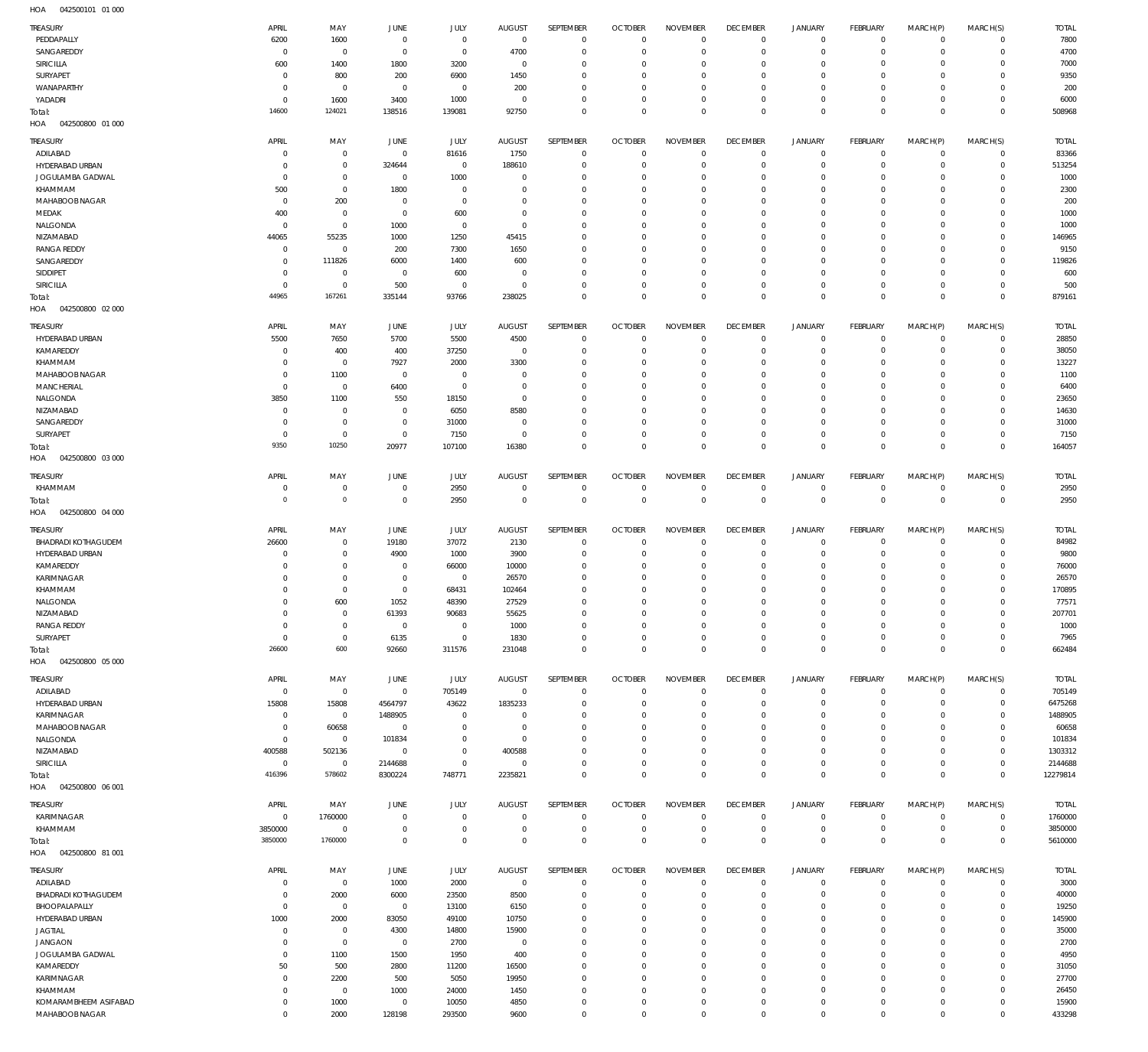042500800 81 001 HOA

| TREASURY                     | <b>APRIL</b>     | MAY                 | JUNE           | <b>JULY</b>          | <b>AUGUST</b>       | SEPTEMBER                  | <b>OCTOBER</b>               | <b>NOVEMBER</b>                    | <b>DECEMBER</b>            | <b>JANUARY</b>                     | FEBRUARY                         | MARCH(P)                   | MARCH(S)                   | <b>TOTAL</b>    |
|------------------------------|------------------|---------------------|----------------|----------------------|---------------------|----------------------------|------------------------------|------------------------------------|----------------------------|------------------------------------|----------------------------------|----------------------------|----------------------------|-----------------|
| MAHABUBABAD                  | C                | 1500                | 3000           | 18050                | 18850               | $\mathbb O$                | $\overline{0}$               | $\mathbf 0$                        | 0                          | $\mathbf 0$                        | $\overline{0}$                   | $\mathbf 0$                | $\circ$                    | 41400           |
| MANCHERIAL                   | C                | 3650                | 9050           | 16200                | 5900                | $\mathbb O$                | $^{\circ}$                   | $\mathbf{0}$                       | $\mathbf 0$                | $\mathbf 0$                        | $\overline{0}$                   | $\mathbf 0$                | $\mathbf{0}$               | 34800           |
| MEDAK                        | C                | 1000                | $\overline{0}$ | 18250                | 8650                | $\mathbf 0$                | $^{\circ}$                   | $^{\circ}$                         | $\mathbf 0$                | $\mathbf 0$                        | $\mathbf 0$                      | $\mathbf 0$                | $\mathbf 0$                | 27900           |
| MEDCHAL                      | 0                | 47800               | 123850         | 23800                | 64200               | $\mathbf 0$                | $^{\circ}$                   | $\mathbf{0}$                       | $\mathbf 0$                | $\mathbf 0$                        | $\mathbf 0$                      | $\Omega$                   | $\mathbf 0$                | 259650          |
| MULUGU                       | C                | $\mathbf 0$         | 100            | 500                  | 3250                | $\mathbf 0$                | $^{\circ}$                   | $\mathbf{0}$                       | 0                          | $\mathbf 0$                        | $\mathbf 0$                      | 0                          | $\mathbf 0$                | 3850            |
| NAGARKURNOOL                 | $\mathbf 0$      | 900                 | 600            | 11350                | 11200               | $\mathbf 0$                | $^{\circ}$                   | $\mathbf{0}$                       | $\mathbf 0$                | $\mathbf 0$                        | $\mathbf 0$                      | $\Omega$                   | $\mathbf 0$                | 24050           |
| NALGONDA                     | 100              | 1100                | 124751         | 86855                | 27000               | $\mathbf 0$                | $^{\circ}$                   | $\mathbf{0}$                       | 0                          | $\mathbf 0$                        | $\mathbf 0$                      | $\Omega$                   | $\mathbf 0$                | 239806          |
| NARAYANPET                   | $\overline{0}$   | 1100                | 500            | 8700                 | 4650                | $\mathbb O$                | $^{\circ}$                   | $\mathbf{0}$                       | $\mathbf 0$                | $\mathbf 0$                        | $\mathbf 0$                      | $\Omega$                   | $\mathbf 0$                | 14950           |
| NIRMAL                       | 0                | $\mathbf 0$         | 500            | 6950                 | $\mathbf 0$         | $\mathbf 0$                | $^{\circ}$                   | $\mathbf{0}$                       | 0                          | $\mathbf 0$<br>$\mathbf 0$         | $\mathbf 0$                      | $\Omega$                   | $\mathbf 0$<br>$\mathbf 0$ | 7450            |
| NIZAMABAD<br>PEDDAPALLY      | 0<br>0           | 6000<br>$\mathbf 0$ | 3875<br>3850   | 34400<br>$\mathbf 0$ | 10800<br>23800      | $\mathbb O$<br>$\mathbf 0$ | $^{\circ}$<br>$^{\circ}$     | $\mathbf{0}$<br>$\mathbf{0}$       | 0<br>$\mathbf 0$           | $\mathbf 0$                        | $\mathbf 0$<br>$\mathbf 0$       | 0<br>$\Omega$              | $\mathbf 0$                | 55075<br>27650  |
| <b>RANGA REDDY</b>           | 0                | 25000               | 123700         | 68350                | 25950               | $\mathbf 0$                | $^{\circ}$                   | $\mathbf{0}$                       | 0                          | $\mathbf 0$                        | $\mathbf 0$                      | $\Omega$                   | $\mathbf 0$                | 243000          |
| SANGAREDDY                   | C                | 694681              | 4600           | 19700                | 22100               | $\mathbf 0$                | $^{\circ}$                   | $\mathbf{0}$                       | $\mathbf 0$                | $\mathbf 0$                        | $\mathbf 0$                      | $\Omega$                   | $\mathbf 0$                | 741081          |
| SIDDIPET                     | $^{\circ}$       | $\mathbf 0$         | 5750           | 35650                | 7100                | $\mathbf 0$                | $^{\circ}$                   | $\mathbf{0}$                       | $\mathbf 0$                | $\mathbf 0$                        | $\mathbf 0$                      | $\Omega$                   | $\mathbf 0$                | 48500           |
| SIRICILLA                    | 700              | 2000                | $\overline{0}$ | 23150                | 100                 | $\mathbf 0$                | $^{\circ}$                   | $\mathbf{0}$                       | 0                          | $\mathbf 0$                        | $\mathbf 0$                      | $\Omega$                   | $\mathbf 0$                | 25950           |
| SURYAPET                     | $\mathbf 0$      | 50                  | 50             | 24700                | 28500               | $\mathbf 0$                | $^{\circ}$                   | $\mathbf{0}$                       | $\mathbf 0$                | $\mathbf 0$                        | $\mathbf 0$                      | $\Omega$                   | $\mathbf 0$                | 53300           |
| VIKARABAD                    | 400              | 2900                | 3150           | 23450                | 8250                | $\mathbf 0$                | $^{\circ}$                   | $\mathbf{0}$                       | 0                          | $\mathbf 0$                        | $\mathbf 0$                      | $\Omega$                   | $\mathbf 0$                | 38150           |
| WANAPARTHY                   | $\overline{0}$   | 1400                | 3700           | 24350                | 2050                | $\mathbf 0$                | $^{\circ}$                   | $\mathbf{0}$                       | $\mathbf 0$                | $\mathbf 0$                        | $\mathbf 0$                      | $\Omega$                   | $\mathbf 0$                | 31500           |
| WARANGAL (R)                 | $^{\circ}$       | 1100                | 5100           | 8150                 | 26350               | $\mathbf 0$                | $^{\circ}$                   | $\mathbf{0}$                       | 0                          | $\mathbf 0$                        | $\mathbf 0$                      | $\Omega$                   | $\mathbf 0$                | 40700           |
| WARANGAL (U)                 | 500              | 500                 | 56500          | 64400                | 49901               | $\mathbf 0$                | $^{\circ}$                   | $\mathbf{0}$                       | $\mathbf 0$                | $\mathbf 0$                        | $\mathbf 0$                      | 0                          | $\mathbf 0$                | 171801          |
| YADADRI                      | $\overline{0}$   | 25000               | 50             | 23300                | 23350               | $\mathbf 0$                | $^{\circ}$                   | $\mathbf{0}$                       | $\mathbf 0$                | $\mathbf 0$                        | $\mathbf 0$                      | $\mathbf 0$                | $\mathbf 0$                | 71700           |
| Total:                       | 2750             | 826481              | 701024         | 991205               | 466001              | $\mathsf 0$                | $\mathbf 0$                  | $\mathbf 0$                        | $\mathbf 0$                | $\mathbf 0$                        | $\overline{0}$                   | $\mathbf 0$                | $\overline{0}$             | 2987461         |
| 042500800 81 800<br>HOA      |                  |                     |                |                      |                     |                            |                              |                                    |                            |                                    |                                  |                            |                            |                 |
| <b>TREASURY</b>              | APRIL            | MAY                 | JUNE           | JULY                 | <b>AUGUST</b>       | SEPTEMBER                  | <b>OCTOBER</b>               | <b>NOVEMBER</b>                    | <b>DECEMBER</b>            | <b>JANUARY</b>                     | FEBRUARY                         | MARCH(P)                   | MARCH(S)                   | <b>TOTAL</b>    |
| ADILABAD                     | $\overline{0}$   | $\mathbf 0$         | $\mathbf 0$    | 9800                 | 2150                | $\mathbf 0$                | $\overline{0}$               | $\mathbf 0$                        | $\mathbf 0$                | $\mathbf 0$                        | $\overline{0}$                   | $\mathbf 0$                | $\mathbf{0}$               | 11950           |
| <b>BHADRADI KOTHAGUDEM</b>   | 0                | $\mathbf 0$         | $\mathbf 0$    | 10300                | 1050                | $\mathbf 0$                | $^{\circ}$                   | $\overline{0}$                     | $\mathbf 0$                | $\mathbf 0$                        | $\overline{0}$                   | $\mathbf 0$                | $\mathbf 0$                | 11350           |
| <b>JANGAON</b>               | 0                | $\mathbf 0$         | 800            | 10850                | 13500               | $\mathbf 0$                | $^{\circ}$                   | $\mathbf 0$                        | $\mathbf 0$                | $\mathbf 0$                        | $^{\circ}$                       | $\Omega$                   | $\mathbf 0$                | 25150           |
| JOGULAMBA GADWAL             | 0                | $\mathbf 0$         | 3400           | 8750                 | 1750                | $\mathbf 0$                | $^{\circ}$                   | $\mathbf{0}$                       | $\mathbf 0$                | $\mathbf 0$                        | $^{\circ}$                       | $\Omega$                   | $\mathbf 0$                | 13900           |
| KAMAREDDY                    | 0                | $\mathbf 0$         | $^{\circ}$     | $\mathbf 0$          | 1950                | $\mathbf 0$                | $^{\circ}$                   | $\mathbf{0}$                       | $\mathbf 0$                | $\mathbf 0$                        | $\mathbf 0$                      | $\Omega$                   | $\mathbf 0$                | 1950            |
| KARIMNAGAR                   | 0                | 500                 | 500            | 1950                 | 1650                | $\mathbf 0$                | $^{\circ}$                   | $\mathbf{0}$                       | $\mathbf 0$                | $\mathbf 0$                        | $\mathbf 0$                      | $\Omega$                   | $\mathbf 0$                | 4600            |
| KHAMMAM                      | 0                | $\mathbf 0$         | $\mathbf{0}$   | 23050                | 100                 | $\mathbf 0$                | $^{\circ}$                   | $\mathbf{0}$                       | $\mathbf 0$                | $\mathbf 0$                        | $\mathbf 0$                      | $\Omega$                   | $\mathbf 0$                | 23150           |
| MAHABUBABAD                  | $\Omega$         | $\mathbf 0$         | $\mathbf{0}$   | 200                  | $\mathbf 0$         | $\mathbf 0$                | $^{\circ}$                   | $\mathbf{0}$                       | $\mathbf 0$                | $\mathbf 0$                        | $\mathbf 0$                      | $\Omega$                   | $\mathbf 0$                | 200             |
| MANCHERIAL                   | 0                | $\mathbf 0$         | 850            | 4700                 | $\mathbf 0$         | $\mathbf 0$                | $^{\circ}$                   | $\mathbf{0}$                       | $\mathbf 0$                | $\mathbf 0$                        | $\mathbf 0$                      | $\mathbf 0$                | $\mathbf 0$                | 5550            |
| MEDCHAL                      | 0                | $\mathbf 0$         | $\mathbf{0}$   | 2500                 | 5450                | $\mathbf 0$                | $^{\circ}$                   | $\mathbf{0}$                       | $\mathbf 0$                | $\mathbf 0$                        | $\mathbf 0$                      | $\Omega$                   | $\mathbf 0$                | 7950            |
| NAGARKURNOOL                 | 0                | $\mathbf 0$         | $\mathbf{0}$   | 5400                 | $\mathbf 0$         | $\mathbf 0$                | $^{\circ}$                   | $\mathbf{0}$                       | $\mathbf 0$                | $\mathbf 0$                        | $\mathbf 0$                      | $\Omega$                   | $\mathbf 0$                | 5400            |
| NIRMAL                       | 0                | $\mathbf 0$         | 1000           | 22650                | 3000                | $\mathbf 0$                | $^{\circ}$                   | $\mathbf{0}$                       | $\mathbf 0$                | $\mathbf 0$                        | $\mathbf 0$                      | $\Omega$                   | $\mathbf 0$                | 26650           |
| SIRICILLA                    | 0                | $\mathbf 0$         | $^{\circ}$     | 50                   | $\mathbf 0$         | $\mathbf 0$                | $^{\circ}$                   | $\mathbf{0}$                       | $\mathbf 0$                | $\mathbf 0$                        | $\Omega$                         | $\Omega$                   | $\mathbf 0$                | 50              |
| SURYAPET                     | 0                | $\mathbf 0$         | $^{\circ}$     | $\mathbf 0$          | 700                 | $\mathbf 0$                | $^{\circ}$                   | $\mathbf{0}$                       | 0                          | $\mathbf 0$                        | $\mathbf 0$                      | $\Omega$                   | $\mathbf 0$                | 700             |
| WARANGAL (R)                 | 0                | $\mathbf 0$         | 7200           | 1400                 | 400                 | $\mathbf 0$                | $^{\circ}$                   | $\mathbf{0}$                       | $\mathbf 0$                | $\mathbf 0$                        | $\mathbf 0$                      | $\Omega$                   | $\mathbf 0$                | 9000            |
| WARANGAL (U)                 | 0<br>$\mathbf 0$ | $\mathbf 0$<br>500  | 10000          | 1200                 | 26363               | $\mathbf 0$                | $^{\circ}$                   | $\mathbf{0}$                       | $\mathbf 0$                | $\mathbf 0$<br>$\mathbf 0$         | $\mathbf 0$                      | $\mathbf 0$                | $\mathbf 0$                | 37563           |
|                              |                  |                     |                |                      |                     | $\mathsf 0$                | $\mathbf 0$                  | $\mathbf 0$                        | $\mathbf 0$                |                                    | $\overline{0}$                   | $\mathbf 0$                | $\overline{0}$             | 185113          |
| Total:                       |                  |                     | 23750          | 102800               | 58063               |                            |                              |                                    |                            |                                    |                                  |                            |                            |                 |
| 050600800 81 001<br>HOA      |                  |                     |                |                      |                     |                            |                              |                                    |                            |                                    |                                  |                            |                            |                 |
| <b>TREASURY</b>              | <b>APRIL</b>     | MAY                 | JUNE           | JULY                 | <b>AUGUST</b>       | SEPTEMBER                  | <b>OCTOBER</b>               | <b>NOVEMBER</b>                    | <b>DECEMBER</b>            | <b>JANUARY</b>                     | FEBRUARY                         | MARCH(P)                   | MARCH(S)                   | <b>TOTAL</b>    |
| ADILABAD                     | $^{\circ}$       | 1820                | 11336          | 7055                 | 8850                | $\mathbf 0$                | $\overline{0}$               | $\mathbf{0}$                       | $\mathbf 0$                | $\mathbf 0$                        | $\mathbf 0$                      | $\mathbf 0$                | $\mathbf{0}$               | 29061           |
| <b>BHADRADI KOTHAGUDEM</b>   | 510              | 68360               | 2010           | 155788               | 47063               | $\mathbf 0$                | $\overline{0}$               | $^{\circ}$                         | 0                          | $\mathbf 0$                        | $^{\circ}$                       | $\mathbf 0$                | $\mathbf 0$                | 273731          |
| BHOOPALAPALLY                | $\overline{0}$   | 4325                | 8850           | 6400                 | 1640                | $\mathbf 0$                | $^{\circ}$                   | $\mathbf{0}$                       | $\mathbf 0$                | $\mathbf 0$                        | $\mathbf 0$                      | $\mathbf 0$                | $\mathbf 0$                | 21215           |
| HYDERABAD URBAN              | $\mathbf{0}$     | $\mathbf 0$         | 100            | 200                  | $\mathbf 0$         | $\mathbf 0$                | $\mathbf 0$                  | $\mathbf 0$                        | $\mathbf 0$                | $\mathbf 0$                        | $\overline{0}$                   | $\mathbf 0$                | $\circ$                    | 300             |
| JANGAON                      | $\cap$           | 7775                | 14555          | 14840                | 5025                | $\Omega$                   | $\cap$                       | $\cap$                             | $\cap$                     | $\cap$                             | $\Omega$                         | $\cap$                     | $\cap$                     | 42195           |
| KARIMNAGAR                   | 0                | $\mathbf 0$         | $^{\circ}$     | $\mathbf 0$          | 700                 | $\mathbf 0$                | $^{\circ}$                   | $\mathbf{0}$                       | $\mathbf 0$                | $\mathbf 0$                        | $\mathbf 0$                      | $\mathbf 0$                | $\mathbf{0}$               | 700             |
| KOMARAMBHEEM ASIFABAD        | $\mathbf 0$      | 1080                | $\mathbf 0$    | 390                  | $\mathbf 0$         | $\mathbf 0$                | $\mathbf 0$                  | $\mathbf 0$                        | $\mathbf 0$                | $\mathbf 0$                        | $\mathbf 0$                      | $\mathbf 0$                | $\mathbf 0$                | 1470            |
| MANCHERIAL                   | 200              | 10650               | 20035          | 17990                | 9140                | $\mathbf 0$                | $^{\circ}$                   | $\mathbf 0$                        | $\mathbf 0$                | $\mathbf 0$                        | $\mathbf 0$                      | $\Omega$                   | $\mathbf{0}$               | 58015           |
| MEDAK                        | $\mathbf 0$      | 6300                | 8050           | 5250                 | 3850                | $\mathbf 0$                | $^{\circ}$                   | $\mathbf{0}$                       | $\mathbf 0$                | $\mathbf 0$                        | $\mathbf 0$                      | $\mathbf 0$                | $\mathbf 0$                | 23450           |
| MULUGU                       | $\mathbf 0$      | 425                 | 4175           | 2075                 | 850                 | $\mathbf 0$                | $^{\circ}$                   | $\mathbf 0$                        | $\mathbf 0$                | $\mathbf 0$                        | $\mathbf 0$                      | $\Omega$                   | $\mathbf 0$                | 7525            |
| NAGARKURNOOL                 | 1000             | 42650               | 58780          | 25250                | 14950               | $\mathbf 0$                | $\mathbf 0$                  | $\mathbf{0}$                       | $\mathbf 0$                | $\mathbf 0$                        | $\mathbf 0$                      | $\Omega$                   | $\mathbf 0$                | 142630          |
| NALGONDA                     | 625              | 4425                | 7075           | 4035                 | 1125                | $\mathbf 0$                | $^{\circ}$                   | $\mathbf 0$                        | $\mathbf 0$                | $\mathbf 0$                        | $\mathbf 0$                      | $\Omega$<br>$\Omega$       | $\mathbf 0$                | 17285           |
| NIRMAL                       | $^{\circ}$       | 7388                | 29950          | 21830                | 16970               | $\mathbf 0$                | $\mathbf 0$                  | $\mathbf{0}$                       | $\mathbf 0$                | $\mathbf 0$                        | $\mathbf 0$                      |                            | $\mathbf 0$                | 76138           |
| PEDDAPALLY                   | $\mathbf 0$<br>0 | 700                 | $\mathbf 0$    | $\mathbf 0$          | $\mathbf 0$         | $\mathbf 0$<br>$\mathbf 0$ | $^{\circ}$<br>$\mathbf 0$    | $\mathbf 0$<br>$\mathbf 0$         | $\mathbf 0$<br>$\mathbf 0$ | $\mathbf 0$<br>$\mathbf 0$         | $\mathbf 0$<br>$\mathbf 0$       | $\Omega$<br>$\Omega$       | $\mathbf 0$<br>$\mathbf 0$ | 700             |
| SIDDIPET<br>SIRICILLA        | 0                | 2750<br>1380        | 550<br>4260    | 15282<br>4050        | 5300<br>1850        | $\mathbf 0$                | $^{\circ}$                   | $\mathbf 0$                        | $\mathbf 0$                | $\mathbf 0$                        | $\mathbf 0$                      | $\mathbf 0$                | $\mathbf 0$                | 23882<br>11540  |
|                              | 0                |                     |                |                      | $\mathbf 0$         | $\mathbf 0$                | $^{\circ}$                   | $\mathbf 0$                        | $\mathbf 0$                | $\mathbf 0$                        | $\mathbf 0$                      | $\Omega$                   | $\mathbf 0$                |                 |
| SURYAPET                     | 0                | 500                 | 250            | $\mathbf 0$          |                     |                            | $^{\circ}$                   | $\mathbf 0$                        | $\mathbf 0$                | $\mathbf 0$                        | $\mathbf 0$                      | $\mathbf 0$                | $\mathbf{0}$               | 750             |
| WARANGAL (R)<br>WARANGAL (U) | 0                | 2225<br>6100        | 13425<br>33125 | 6550<br>30925        | 4300<br>15450       | $\mathbf 0$<br>$\mathbf 0$ | $\mathbf 0$                  | $\mathbf{0}$                       | $\mathbf 0$                | $\mathbf 0$                        | $\mathbf 0$                      | $\mathbf 0$                | $\mathbf 0$                | 26500<br>85600  |
| YADADRI                      | $^{\circ}$       | $\mathbf 0$         | 375            | $\mathbf 0$          | $\mathbf 0$         | $\mathbf 0$                | $^{\circ}$                   | $\mathbf 0$                        | $\mathbf 0$                | $\mathsf{O}\xspace$                | $\mathbf 0$                      | $\mathbf 0$                | $\circ$                    | 375             |
| Total:                       | 2335             | 168853              | 216901         | 317910               | 137063              | $\mathsf 0$                | $\mathbf 0$                  | $\mathbb O$                        | $\bf 0$                    | $\mathsf{O}\xspace$                | $\overline{0}$                   | $\mathbf 0$                | $\overline{0}$             | 843062          |
| 050600800 81 800<br>HOA      |                  |                     |                |                      |                     |                            |                              |                                    |                            |                                    |                                  |                            |                            |                 |
|                              |                  |                     |                |                      |                     |                            |                              |                                    |                            |                                    |                                  |                            |                            |                 |
| TREASURY                     | APRIL            | MAY                 | JUNE           | JULY                 | AUGUST              | SEPTEMBER                  | <b>OCTOBER</b>               | <b>NOVEMBER</b>                    | <b>DECEMBER</b>            | <b>JANUARY</b>                     | FEBRUARY                         | MARCH(P)                   | MARCH(S)                   | <b>TOTAL</b>    |
| BHADRADI KOTHAGUDEM          | $^{\circ}$<br>0  | 5010                | 5750           | 8300                 | 3300<br>$\mathbf 0$ | $\mathbf{0}$               | $\overline{0}$<br>$^{\circ}$ | $\mathbf 0$<br>$\mathbf 0$         | $\mathbf 0$<br>$\mathbf 0$ | $\overline{0}$                     | $\overline{0}$<br>$\overline{0}$ | $\mathbf 0$<br>$\mathbf 0$ | $\overline{0}$             | 22360           |
| BHOOPALAPALLY                | 0                | 2650                | 1825           | 450                  |                     | $\mathbb O$<br>$\mathbf 0$ | $^{\circ}$                   | $\mathbf 0$                        | $\mathbf 0$                | $\mathsf{O}\xspace$<br>$\mathbf 0$ | $\mathbf 0$                      | $\mathbf 0$                | $\circ$<br>$\mathbf{0}$    | 4925            |
| HYDERABAD URBAN              | $^{\circ}$       | 1600                | 5081850        | 5265800              | 3349470             | $\mathbf 0$                | $\mathbf 0$                  | $\mathbf 0$                        | $\mathbf 0$                | $\mathbf 0$                        | $\mathbf 0$                      | $\mathbf 0$                | $\mathbf{0}$               | 13698720        |
| <b>JAGTIAL</b><br>KAMAREDDY  | $\mathbf 0$      | 5700<br>25050       | 10850<br>41850 | 8325<br>22800        | 18325<br>10850      | $\mathbb O$                | $^{\circ}$                   | $\mathbf 0$                        | $\mathbf 0$                | $\mathbf 0$                        | $\mathbf 0$                      | $\Omega$                   | $\mathbf 0$                | 43200<br>100550 |
| KARIMNAGAR                   | $^{\circ}$       | 28150               | 48025          | 49580                | 34139               | $\mathbf 0$                | $\mathbf 0$                  | $\mathbf 0$                        | $\mathbf 0$                | $\mathbf 0$                        | $\mathbf 0$                      | $\mathbf 0$                | $\mathbf 0$                | 159894          |
| KHAMMAM                      | 290              | 4368                | 11925          | 9628                 | 8520                | $\mathbf 0$                | $^{\circ}$                   | $\mathbf 0$                        | $\mathbf 0$                | $\mathbf 0$                        | $\mathbf 0$                      | $\mathbf 0$                | $\mathbf 0$                | 34731           |
| KOMARAMBHEEM ASIFABAD        | 360              | 4320                | 12780          | 7090                 | 9128                | $\mathbf 0$                | $\mathbf 0$                  | $\mathbf 0$                        | $\mathbf 0$                | $\mathbf 0$                        | $\mathbf 0$                      | $\mathbf 0$                | $\mathbf{0}$               | 33678           |
| MAHABOOB NAGAR               | $^{\circ}$       | $\mathbf 0$         | 1400           | 250                  | $\mathbf 0$         | $\mathbf 0$                | $^{\circ}$                   | $\mathbf 0$                        | $\mathbf 0$                | $\mathbf 0$                        | $\mathbf 0$                      | $\mathbf 0$                | $\mathbf 0$                | 1650            |
| MAHABUBABAD                  | $^{\circ}$       | 2025                | 7980           | 4550                 | 1975                | $\mathbf 0$                | $^{\circ}$                   | $\mathbf 0$                        | $\mathbf 0$                | $\mathbf 0$                        | $\mathbf 0$                      | $\Omega$                   | $\mathbf 0$                | 16530           |
| MANCHERIAL                   | $^{\circ}$       | 4000                | 8980           | 2720                 | 5065                | $\mathbf 0$                | $^{\circ}$                   | $\mathbf 0$                        | $\mathbf 0$                | $\mathbf 0$                        | $\mathbf 0$                      | $\mathbf 0$                | $\mathbf 0$                | 20765           |
| MEDAK                        | $^{\circ}$       | 22400               | 38100          | 25300                | 9200                | $\mathbf 0$                | $\mathbf 0$                  | $\mathbf 0$                        | $\mathbf 0$                | $\mathbf 0$                        | $\mathbf 0$                      | $\mathbf 0$                | $\mathbf 0$                | 95000           |
| NAGARKURNOOL                 | 3135             | 64865               | 76930          | 53630                | 15980               | $\mathbf 0$                | $\mathbf 0$                  | $\mathbf 0$                        | $\mathbf 0$                | $\mathbf 0$                        | $\mathbf 0$                      | $\mathbf 0$                | $\mathbf{0}$               | 214540          |
| NALGONDA<br>NIRMAL           | $\mathbf 0$      | 12575<br>620        | 31000<br>2790  | 28100<br>1550        | 22695               | $\mathbf 0$                | $\mathbf 0$                  | $\mathbb O$<br>$\mathsf{O}\xspace$ | 0<br>$\mathbf 0$           | $\mathsf{O}\xspace$<br>$\mathbf 0$ | $\mathbf 0$<br>$\overline{0}$    | $\circ$<br>$\mathbf 0$     | $\mathbf 0$<br>$\mathbb O$ | 94370<br>5580   |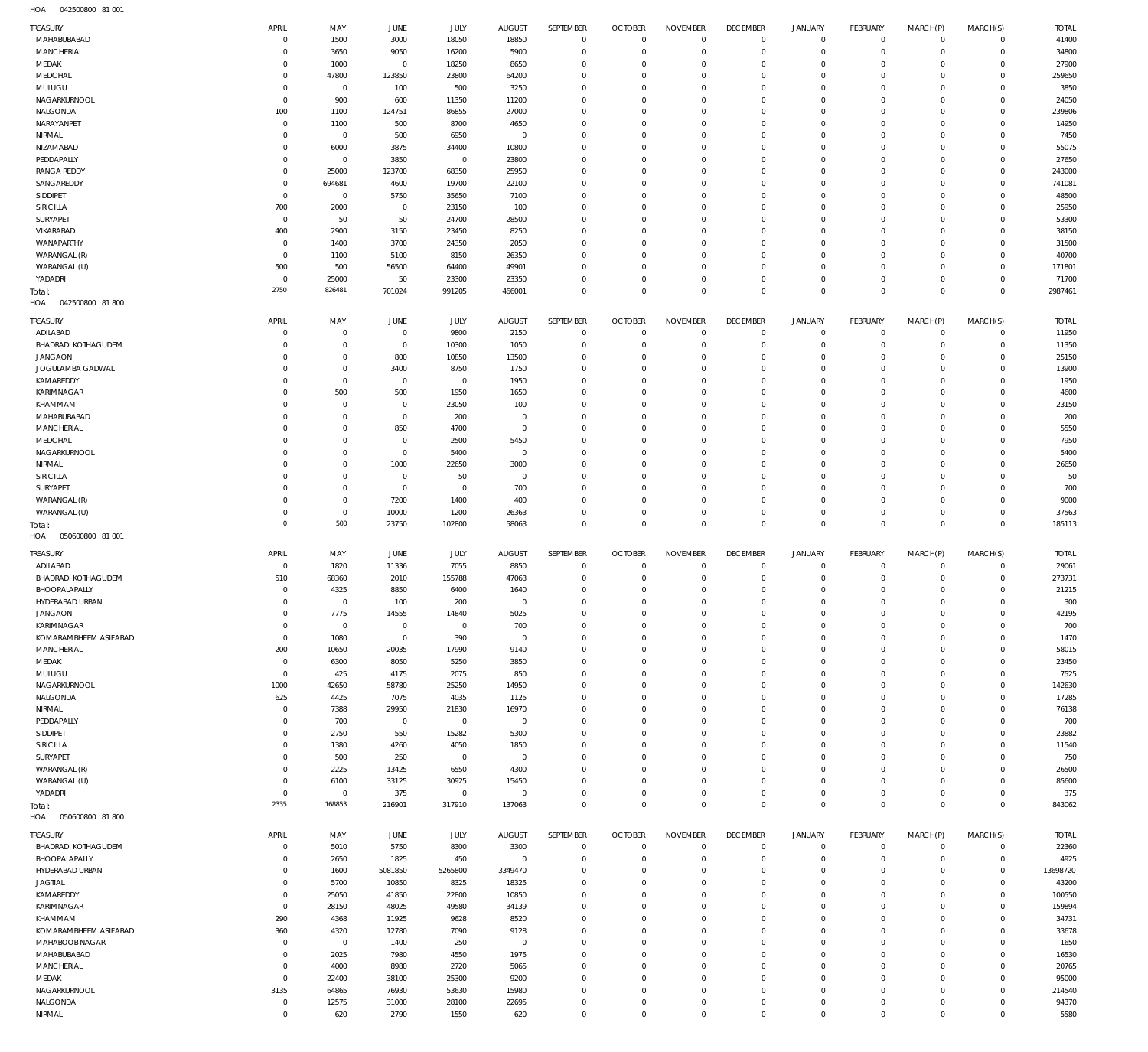050600800 81 800 HOA

| <b>TREASURY</b>                  | APRIL                      | MAY                        | JUNE                    | JULY                       | <b>AUGUST</b>         | SEPTEMBER                   | <b>OCTOBER</b>                   | <b>NOVEMBER</b>                | <b>DECEMBER</b>                | <b>JANUARY</b>                | FEBRUARY                   | MARCH(P)                   | MARCH(S)                   | <b>TOTAL</b>            |
|----------------------------------|----------------------------|----------------------------|-------------------------|----------------------------|-----------------------|-----------------------------|----------------------------------|--------------------------------|--------------------------------|-------------------------------|----------------------------|----------------------------|----------------------------|-------------------------|
| NIZAMABAD                        | 800                        | 20700                      | 65070                   | 50433                      | 25650                 | $\mathbf 0$                 | $\mathbf 0$                      | $\mathbf 0$                    | $\mathbf 0$                    | $\mathbf 0$                   | $\mathbf 0$                | $\mathbf 0$                | $\mathbf{0}$               | 162653                  |
| PEDDAPALLY                       | 700                        | 8600                       | 23075                   | 10942                      | 5750                  | $\mathbf 0$                 | 0                                | $\mathbf 0$                    | $\mathbf 0$                    | $\mathbf 0$                   | $\mathbf 0$                | $\mathbf 0$                | $\mathbf 0$                | 49067                   |
| <b>RANGA REDDY</b>               | $\overline{0}$             | $\mathbf 0$                | $^{\circ}$              | 580                        | $^{\circ}$            | $\mathbf 0$                 | 0                                | $\mathbf 0$                    | 0                              | $\mathbf 0$                   | $\mathbf 0$                | 0                          | $\mathbf 0$                | 580                     |
| SANGAREDDY                       | 2400                       | 14450                      | 57050                   | 40950                      | 29750                 | $\mathbf 0$                 | 0                                | $\mathbf 0$                    | $\mathbf 0$                    | $\mathbf 0$                   | $\mathbf 0$                | $\Omega$                   | $\mathbf 0$                | 144600                  |
| SIDDIPET                         | 150                        | 26050                      | 40900                   | 77500                      | 11650                 | $\mathbf 0$                 | 0                                | $\mathbf 0$                    | 0                              | $\mathbf 0$                   | $\mathbf 0$                | $\Omega$<br>$\Omega$       | $\circ$<br>$\mathbf 0$     | 156250                  |
| SIRICILLA<br>SURYAPET            | 760<br>$\circ$             | 18545<br>28490             | 30050<br>84270          | 21125<br>57375             | 8535<br>31220         | $\mathbf 0$<br>$\mathbf 0$  | 0<br>0                           | $\mathbf 0$<br>$\mathbf 0$     | $\mathbf 0$<br>0               | $\mathbf 0$<br>$\mathbf 0$    | $\mathbf 0$<br>$\mathbf 0$ | $\Omega$                   | $\mathbf 0$                | 79015<br>201355         |
| WANAPARTHY                       | $\Omega$                   | 1750                       | 4100                    | 3800                       | 3300                  | $\mathbf 0$                 | 0                                | $\mathbf 0$                    | $\mathbf 0$                    | $\mathbf 0$                   | $\mathbf 0$                | $\Omega$                   | $\mathbf 0$                | 12950                   |
| WARANGAL (R)                     | $\Omega$                   | 3975                       | 6600                    | 7800                       | 9200                  | $\mathbf 0$                 | 0                                | $\mathbf 0$                    | 0                              | $\mathbf 0$                   | $\mathbf 0$                | $\mathbf 0$                | $\mathbf 0$                | 27575                   |
| WARANGAL (U)                     | $\Omega$                   | $\mathbf 0$                | $\overline{0}$          | 475                        | $^{\circ}$            | $\mathbf 0$                 | 0                                | $\mathbf 0$                    | $\mathbf 0$                    | $\mathbf 0$                   | $\mathbf 0$                | 0                          | $\mathbf 0$                | 475                     |
| YADADRI                          | $\Omega$                   | 34165                      | 38845                   | 33405                      | 34373                 | $\mathbf 0$                 | $\overline{0}$                   | $\mathbf 0$                    | $\mathbf 0$                    | $\mathbf 0$                   | $\mathbf 0$                | $\mathbf 0$                | $\mathbf 0$                | 140788                  |
| Total:                           | 8595                       | 340058                     | 5731995                 | 5792458                    | 3648695               | $\mathbb O$                 | $\overline{0}$                   | $\mathbf 0$                    | $\mathbf 0$                    | $\mathbf 0$                   | $\mathbf 0$                | $\mathbf 0$                | $\overline{0}$             | 15521801                |
| 051500800 01 000<br>HOA          |                            |                            |                         |                            |                       |                             |                                  |                                |                                |                               |                            |                            |                            |                         |
| <b>TREASURY</b>                  | APRIL                      | MAY                        | JUNE                    | JULY                       | <b>AUGUST</b>         | SEPTEMBER                   | <b>OCTOBER</b>                   | <b>NOVEMBER</b>                | <b>DECEMBER</b>                | <b>JANUARY</b>                | FEBRUARY                   | MARCH(P)                   | MARCH(S)                   | <b>TOTAL</b>            |
| <b>BHADRADI KOTHAGUDEM</b>       | 40000                      | 5000                       | $\overline{0}$          | $\overline{0}$             | $^{\circ}$            | $\mathbf{0}$                | $\overline{0}$                   | $\mathbf 0$                    | $\mathbf 0$                    | $\mathbf 0$                   | $\mathbf 0$                | $\mathbf 0$                | $\mathbf{0}$               | 45000                   |
| HYDERABAD URBAN                  | $\circ$                    | $\mathbf 0$                | 98164                   | $\overline{0}$             | 0                     | $\mathbf 0$                 | 0                                | $\mathbf 0$                    | $\mathbf 0$                    | $\mathbf 0$                   | $\mathbf 0$                | $\mathbf 0$                | $\mathbf{0}$               | 98164                   |
| KHAMMAM                          | $\Omega$                   | 15000                      | 19200                   | $\mathbf 0$                | 0                     | $\mathbf 0$                 | $\overline{0}$                   | $\mathbf 0$                    | $\mathbf 0$                    | $\mathbf 0$                   | $\mathbf 0$                | $\mathbf 0$                | $\mathbf{0}$               | 34200                   |
| Total:                           | 40000                      | 20000                      | 117364                  | $\mathbf 0$                | $\Omega$              | $\mathbb O$                 | $^{\circ}$                       | $\mathbf 0$                    | $\mathbf 0$                    | $\mathbf 0$                   | $\mathbf{0}$               | $\mathbf 0$                | $\mathbf{0}$               | 177364                  |
| HOA<br>051500800 81 000          |                            |                            |                         |                            |                       |                             |                                  |                                |                                |                               |                            |                            |                            |                         |
| <b>TREASURY</b>                  | APRIL                      | MAY                        | JUNE                    | JULY                       | <b>AUGUST</b>         | SEPTEMBER                   | <b>OCTOBER</b>                   | <b>NOVEMBER</b>                | <b>DECEMBER</b>                | JANUARY                       | FEBRUARY                   | MARCH(P)                   | MARCH(S)                   | <b>TOTAL</b>            |
| <b>BHADRADI KOTHAGUDEM</b>       | 1100                       | 45100                      | 39700                   | 14700                      | 2500                  | $\mathbf 0$                 | 0                                | $^{\circ}$                     | $\mathbf 0$                    | 0                             | $^{\circ}$                 | $\mathbf 0$                | $\mathbf{0}$               | 103100                  |
| BHOOPALAPALLY                    | $\circ$                    | $\mathbf 0$                | 5000                    | $\mathbf 0$                | $\mathbf{0}$          | $\mathbf 0$                 | 0                                | $\mathbf 0$                    | $^{\circ}$                     | 0                             | $\mathbf 0$                | $\mathbf 0$                | $\mathbf{0}$               | 5000                    |
| HYDERABAD URBAN                  | $\Omega$                   | 6600                       | 42500                   | 12510856                   | 111500                | $\mathbf 0$                 | 0                                | $\mathbf 0$                    | $^{\circ}$                     | $\mathbf 0$                   | $\mathbf 0$                | $\Omega$                   | $\circ$                    | 12671456                |
| <b>JANGAON</b><br>KAMAREDDY      | $\Omega$<br>$\Omega$       | 50000                      | $\mathbf 0$<br>2250     | $\mathbf 0$<br>$\mathbf 0$ | $^{\circ}$<br>1000    | $\mathbf 0$<br>$\mathbf 0$  | 0                                | $\mathbf 0$<br>$\mathbf 0$     | 0<br>$^{\circ}$                | $\mathbf 0$<br>$\mathbf 0$    | $\mathbf 0$<br>$\mathbf 0$ | $\mathbf 0$<br>$\Omega$    | $\mathbf 0$<br>$\mathbf 0$ | 50000<br>4400           |
| KARIMNAGAR                       | $\Omega$                   | 1150<br>1100               | 4000                    | 500                        | $^{\circ}$            | $\mathbf 0$                 | 0<br>0                           | $\mathbf 0$                    | 0                              | $\mathbf 0$                   | $\mathbf 0$                | $\Omega$                   | $\mathbf 0$                | 5600                    |
| KHAMMAM                          | 200                        | 7300                       | 70300                   | 10700                      | 6500                  | $\mathbf 0$                 | 0                                | $\mathbf 0$                    | 0                              | $\mathbf 0$                   | $\mathbf 0$                | $\Omega$                   | $\mathbf 0$                | 95000                   |
| MAHABOOB NAGAR                   | $^{\circ}$                 | $\mathbf 0$                | $^{\circ}$              | 1000                       | 60000                 | $\mathbf 0$                 | $\mathbf 0$                      | $\mathbf 0$                    | $^{\circ}$                     | $\mathbf 0$                   | $\mathbf 0$                | $\Omega$                   | $\mathbf 0$                | 61000                   |
| MAHABUBABAD                      | 15000                      | 5000                       | $^{\circ}$              | $\mathbf 0$                | $^{\circ}$            | $\mathbf 0$                 | 0                                | $\mathbf 0$                    | 0                              | $\mathbf 0$                   | $\mathbf 0$                | 0                          | $\mathbf 0$                | 20000                   |
| MANCHERIAL                       | 350                        | 250                        | 300                     | 130                        | 280                   | $\mathbf 0$                 | $\Omega$                         | $\mathbf 0$                    | $^{\circ}$                     | $\mathbf 0$                   | $\mathbf 0$                | $\Omega$                   | $\mathbf 0$                | 1310                    |
| MEDAK                            | $\overline{0}$             | $\,0\,$                    | 35400                   | $^{\circ}$                 | 100                   | $\mathbf 0$                 | 0                                | $\mathbf 0$                    | 0                              | $\mathbf 0$                   | $\mathbf 0$                | $\Omega$                   | $\mathbf 0$                | 35500                   |
| MULUGU                           | 70000                      | 25000                      | $^{\circ}$              | $\mathbf 0$                | $^{\circ}$            | $\mathbf 0$                 | 0                                | $\mathbf 0$                    | $\mathbf 0$                    | $\mathbf 0$                   | $\mathbf 0$                | $\Omega$                   | $\mathbf 0$                | 95000                   |
| NALGONDA                         | $^{\circ}$                 | 3000                       | 3000                    | 1000                       | 2000                  | $\mathbf 0$                 | 0                                | $\mathbf 0$                    | 0                              | $\mathbf 0$                   | $\mathbf 0$                | $\Omega$                   | $\mathbf 0$                | 9000                    |
| PEDDAPALLY                       | 400                        | 3200                       | 2000                    | 1000                       | 300                   | $\mathbf 0$                 | 0                                | $\mathbf 0$                    | 0                              | $\mathbf 0$                   | $\mathbf 0$                | $\Omega$                   | $\mathbf 0$                | 6900                    |
| <b>RANGA REDDY</b><br>SANGAREDDY | $\Omega$                   | 500<br>1000                | 2000<br>0               | $^{\circ}$<br>$\mathbf 0$  | $^{\circ}$<br>$\circ$ | $\mathbf 0$<br>$\mathbf 0$  | 0<br>0                           | $\mathbf 0$<br>$\mathbf 0$     | $\mathbf 0$<br>0               | $\mathbf 0$<br>$\mathbf 0$    | $\mathbf 0$<br>$\mathbf 0$ | $\Omega$<br>$\Omega$       | $\mathbf 0$<br>$\mathbf 0$ | 2500<br>1000            |
| SIDDIPET                         |                            | $\mathbf 0$                | $^{\circ}$              | $\mathbf 0$                | 200                   | $\mathbf 0$                 | 0                                | $\mathbf 0$                    | $\mathbf 0$                    | $\mathbf 0$                   | $\mathbf 0$                | $\Omega$                   | $\mathbf 0$                | 200                     |
| SIRICILLA                        |                            | $\mathbf 0$                | 300                     | 300                        | 0                     | $\mathbf 0$                 | 0                                | $\mathbf 0$                    | 0                              | $\mathbf 0$                   | $\mathbf 0$                | $\Omega$                   | $\mathbf 0$                | 600                     |
| VIKARABAD                        |                            | 600                        | 800                     | $\overline{0}$             | 0                     | $\mathbf 0$                 | 0                                | $\mathbf 0$                    | $\mathbf 0$                    | $\mathbf 0$                   | $\mathbf 0$                | $\Omega$                   | $\mathbf 0$                | 1400                    |
| WARANGAL (R)                     |                            | $\mathbf 0$                | 32000                   | $\mathbf 0$                | 0                     | $\mathbf 0$                 | 0                                | $\mathbf 0$                    | 0                              | $\mathbf 0$                   | $\mathbf 0$                | $\mathbf 0$                | $\mathbf 0$                | 32000                   |
| WARANGAL (U)                     | $\Omega$                   | 100                        | 100                     | $\mathbf 0$                | $^{\circ}$            | $\mathbf 0$                 | 0                                | $\mathbf 0$                    | $\mathbf 0$                    | $\mathsf{O}$                  | $\mathbf 0$                | $\mathbf 0$                | $\mathbf 0$                | 200                     |
|                                  |                            |                            |                         |                            |                       |                             |                                  |                                |                                |                               |                            |                            |                            |                         |
| Total:                           | 87050                      | 149900                     | 239650                  | 12540186                   | 184380                | $\mathbb O$                 | $\mathbf 0$                      | $\mathbf 0$                    | $\mathbf 0$                    | $\mathbf 0$                   | $\mathbf 0$                | $\mathbf 0$                | $\mathbf 0$                | 13201166                |
| HOA<br>070080800 03 000          |                            |                            |                         |                            |                       |                             |                                  |                                |                                |                               |                            |                            |                            |                         |
| <b>TREASURY</b>                  | APRIL                      | MAY                        | JUNE                    | <b>JULY</b>                | <b>AUGUST</b>         | SEPTEMBER                   | <b>OCTOBER</b>                   | <b>NOVEMBER</b>                | <b>DECEMBER</b>                | <b>JANUARY</b>                | FEBRUARY                   | MARCH(P)                   | MARCH(S)                   | <b>TOTAL</b>            |
| <b>MANCHERIAL</b>                | 20000                      | 5000                       | 10400                   | $\overline{0}$             | $\mathbf 0$           | $^{\circ}$                  | $\overline{0}$                   | $\mathbf 0$                    | $\mathbf 0$                    | $\mathbf 0$                   | $\mathbf 0$                | $\mathbf 0$                | $\mathbf 0$                | 35400                   |
| PEDDAPALLY                       | $\Omega$                   | $\overline{0}$             | 1115                    | $\mathbf 0$                | 2410                  | $\mathbf 0$                 | $^{\circ}$                       | $\mathbf 0$                    | $\mathbf 0$                    | $\mathbf 0$                   | $\mathbf 0$                | $\mathbf 0$                | $\mathbf{0}$               | 3525                    |
| Total:                           | 20000                      | 5000                       | 11515                   | $\mathbf 0$                | 2410                  | $\mathbf 0$                 | $\mathbf 0$                      | $\mathbf 0$                    | $\mathbf 0$                    | $\mathbf 0$                   | $\mathbf 0$                | $\mathbf 0$                | $\overline{0}$             | 38925                   |
| HOA<br>070202800 02 000          |                            |                            |                         |                            |                       |                             |                                  |                                |                                |                               |                            |                            |                            |                         |
| TREASURY                         | APRIL                      | MAY                        | JUNE                    | JULY                       | <b>AUGUST</b>         | SEPTEMBER                   | <b>OCTOBER</b>                   | <b>NOVEMBER</b>                | <b>DECEMBER</b>                | <b>JANUARY</b>                | FEBRUARY                   | MARCH(P)                   | MARCH(S)                   | <b>TOTAL</b>            |
| ADILABAD                         | $^{\circ}$                 | 2000                       | $\mathbf 0$             | 10380                      | $\,0\,$               | $\mathbf 0$                 | $\overline{0}$                   | $\mathbf 0$                    | $\mathbf 0$                    | 0                             | $\mathbf 0$                | $\mathbf 0$                | $\mathbf{0}$               | 12380                   |
| HYDERABAD URBAN                  | 37300                      | 1000                       | 5000                    | 3188400                    | 38150                 | $\mathbf 0$                 | $\overline{0}$                   | $\mathbf 0$                    | $\mathbf 0$                    | $\mathsf{O}$                  | $\overline{0}$             | $\mathbf 0$                | $\circ$                    | 3269850                 |
| <b>JANGAON</b>                   | $\Omega$                   | $\mathbf 0$                | $\mathbf 0$             | $\overline{0}$             | 6500                  | $\mathbf 0$                 | 0                                | $\mathbf 0$                    | 0                              | 0                             | $\mathbf 0$                | $\mathbf 0$                | $\mathbf 0$                | 6500                    |
| KAMAREDDY                        | - 0                        | $\mathbf 0$                | 3000                    | 2000                       | 2000                  | $\mathbf 0$                 | 0                                | $\mathbf 0$                    | 0                              | 0                             | $\mathbf 0$                | $\mathbf 0$                | $\mathbf 0$                | 7000                    |
| <b>MANCHERIAL</b>                | $\Omega$                   | $\mathbf 0$                | $\mathbf 0$             | $\overline{0}$             | 27500                 | $\mathbf 0$                 | 0                                | $\mathbf 0$                    | $\mathbf 0$                    | $\mathbf 0$                   | $\mathbf 0$                | $\Omega$                   | $\mathbf 0$                | 27500                   |
| MEDAK                            |                            | $\mathbf 0$                | 11000                   | 16000                      | 3000                  | $\mathbf 0$                 | 0                                | $\mathbf 0$                    | 0                              | $\mathbf 0$                   | $\mathbf 0$                | $\mathbf 0$<br>$\Omega$    | $\mathbf 0$                | 30000                   |
| MEDCHAL<br>NAGARKURNOOL          |                            | $\mathbf 0$<br>$\mathbf 0$ | 20000<br>$\overline{0}$ | 27100<br>4000              | 28000<br>$\,0\,$      | $\mathbf 0$<br>$\mathbf 0$  | 0<br>0                           | $\mathbf 0$<br>$\mathbf 0$     | $\mathbf 0$<br>$\mathbf 0$     | $\mathbf 0$<br>$\mathbf 0$    | $\mathbf 0$<br>$\mathbf 0$ | $\mathbf 0$                | $\mathbf 0$<br>$\mathbf 0$ | 75100<br>4000           |
| NALGONDA                         |                            | $\mathbf 0$                | 0                       | $\overline{0}$             | 3000                  | $\mathbf 0$                 | 0                                | $\mathbf 0$                    | $\mathbf 0$                    | 0                             | $\mathbf 0$                | 0                          | $\mathbf 0$                | 3000                    |
| NIRMAL                           | $\Omega$                   | 8000                       | $\overline{0}$          | $\overline{0}$             | $^{\circ}$            | $\mathbf 0$                 | $\overline{0}$                   | $\mathbf 0$                    | $\mathbf 0$                    | $\mathbf 0$                   | $\mathbf 0$                | $\mathbf 0$                | $\mathbf 0$                | 8000                    |
| NIZAMABAD                        | $\Omega$                   | $\,0\,$                    | $\overline{0}$          | 8270                       | 7527                  | $\mathbf 0$                 | 0                                | $\mathbf 0$                    | $\mathbf 0$                    | 0                             | $\mathbf 0$                | 0                          | $\mathbf 0$                | 15797                   |
| <b>RANGA REDDY</b>               | 16000                      | 1000                       | 24000                   | 21000                      | 8000                  | $\mathbf 0$                 | $\overline{0}$                   | $\mathbf 0$                    | $\mathbf 0$                    | $\mathbf 0$                   | $\mathbf 0$                | $\mathbf 0$                | $\mathbf 0$                | 70000                   |
| SANGAREDDY                       | $\circ$                    | 2000                       | 8000                    | 14000                      | 7000                  | $\mathbf 0$                 | 0                                | $\mathbf 0$                    | $\mathbf 0$                    | 0                             | $\mathbf 0$                | 0                          | $\mathbf 0$                | 31000                   |
| SURYAPET                         |                            | $\mathbf 0$                | $\mathbf 0$             | 1000                       | $^{\circ}$            | $\mathbf 0$                 | $\mathbf 0$                      | $\mathbf 0$                    | $\mathbf 0$                    | $\mathbf 0$                   | $\mathbf 0$                | $\Omega$                   | $\mathbf 0$                | 1000                    |
| WANAPARTHY                       | $\Omega$                   | 2000                       | 4000                    | $\overline{0}$             | 2000                  | $\mathbf 0$                 | 0                                | $\mathbf 0$                    | 0                              | 0                             | $\mathbf 0$                | $\mathbf 0$                | $\mathbf 0$                | 8000                    |
| WARANGAL (R)                     | $\circ$                    | $\mathbf 0$<br>$\mathbf 0$ | $\mathbf 0$             | 2000                       | $\mathbf 0$           | $\mathbf 0$<br>$\mathbf 0$  | 0<br>0                           | $\mathbf 0$<br>$\mathbf 0$     | $\mathbf 0$<br>$\mathbf 0$     | $\mathbf 0$<br>$\mathbf 0$    | $\mathbf 0$<br>$\mathbf 0$ | 0<br>$\mathbf 0$           | $\mathbf 0$<br>$\mathbf 0$ | 2000                    |
| WARANGAL (U)<br>YADADRI          | $\Omega$                   | $\mathbf 0$                | 3500<br>1000            | 2000<br>1000               | 2500<br>2000          | $\mathbf 0$                 | $\overline{0}$                   | $\mathbf 0$                    | $\mathbf 0$                    | $\mathsf{O}$                  | $\mathbf 0$                | $\mathbf 0$                | $\mathbf 0$                | 8000<br>4000            |
| Total:                           | 53300                      | 16000                      | 79500                   | 3297150                    | 137177                | $\mathbb O$                 | $\mathbf{0}$                     | $\mathbf 0$                    | $\mathbf 0$                    | $\mathsf{O}\xspace$           | $\mathbf{0}$               | $\mathbf 0$                | $\overline{0}$             | 3583127                 |
| HOA<br>080105800 81 000          |                            |                            |                         |                            |                       |                             |                                  |                                |                                |                               |                            |                            |                            |                         |
|                                  |                            |                            |                         |                            |                       |                             |                                  |                                |                                |                               |                            |                            |                            |                         |
| <b>TREASURY</b><br>ADILABAD      | APRIL<br>$\overline{0}$    | MAY<br>602000              | JUNE<br>1157000         | JULY<br>1118500            | AUGUST<br>602500      | SEPTEMBER<br>$\mathbf 0$    | <b>OCTOBER</b><br>$\overline{0}$ | <b>NOVEMBER</b><br>$\mathbb O$ | <b>DECEMBER</b><br>$\mathbf 0$ | <b>JANUARY</b><br>$\mathbf 0$ | FEBRUARY<br>$\overline{0}$ | MARCH(P)<br>$\mathbf 0$    | MARCH(S)<br>$\circ$        | <b>TOTAL</b><br>3480000 |
| HYDERABAD URBAN                  | 9000                       | 193500                     | 556500                  | 152500                     | 272000                | $\mathbf 0$                 | $\overline{0}$                   | $\mathbf 0$                    | $\mathbf 0$                    | $\mathbf 0$                   | $\mathbf 0$                | $\mathbf 0$                | $\circ$                    | 1183500                 |
| KARIMNAGAR                       | 19500                      | 394000                     | 657500                  | 345000                     | 279500                | $\mathbf{0}$                | 0                                | $\mathbf 0$                    | $\mathbf 0$                    | $\mathbf 0$                   | $\mathbf 0$                | $\mathbf 0$                | $\mathbf 0$                | 1695500                 |
| MAHABOOB NAGAR                   | 207500                     | 388080                     | 400000                  | 388500                     | 333500                | $\mathbf{0}$                | 0                                | $\mathbf 0$                    | $\mathbf 0$                    | $\mathbf 0$                   | $\mathbf 0$                | $\mathbf 0$                | $\mathbf 0$                | 1717580                 |
| MEDCHAL                          | 30000                      | 114500                     | 91500                   | 71000                      | 28500                 | $\mathbf 0$                 | 0                                | $\mathbf 0$                    | $\mathbf 0$                    | $\mathbf 0$                   | $\mathbf 0$                | $\mathbf 0$                | $\mathbf 0$                | 335500                  |
| NALGONDA                         | 356500                     | 454500                     | 663000                  | 464000                     | 323500                | $\mathbf 0$                 | 0                                | $\mathbf 0$                    | $\mathbf 0$                    | $\mathbf 0$                   | $\mathbf 0$                | $\mathbf 0$                | $\mathbf 0$                | 2261500                 |
| NIZAMABAD                        | 33000                      | 477000                     | 960500                  | 494500                     | 236000                | $\mathbf 0$                 | $\circ$                          | $\mathbf{0}$                   | $\mathbf 0$                    | $\mathbf 0$                   | $\mathbf 0$                | $\mathbf 0$                | $\mathbf 0$                | 2201000                 |
| <b>RANGA REDDY</b>               | 28000                      | 331000                     | 626000                  | 589500                     | 355000                | $\mathbf{0}$                | 0                                | $\mathbf 0$                    | $\mathbf 0$                    | $\mathbf 0$                   | $\mathbf 0$                | $\mathbf 0$                | $\mathbf 0$                | 1929500                 |
| SANGAREDDY<br>SIDDIPET           | $^{\circ}$<br>$\mathbf{0}$ | 431000<br>160500           | 503500<br>196500        | 212500<br>72000            | 173500<br>12000       | $\mathbf{0}$<br>$\mathbf 0$ | $\circ$<br>$^{\circ}$            | 0<br>$\mathbf 0$               | $\mathbf 0$<br>$\mathbf 0$     | 0<br>$\mathbf 0$              | $\mathbf 0$<br>$\mathbf 0$ | $\mathbf 0$<br>$\mathbf 0$ | $\mathbf 0$<br>$\mathbf 0$ | 1320500<br>441000       |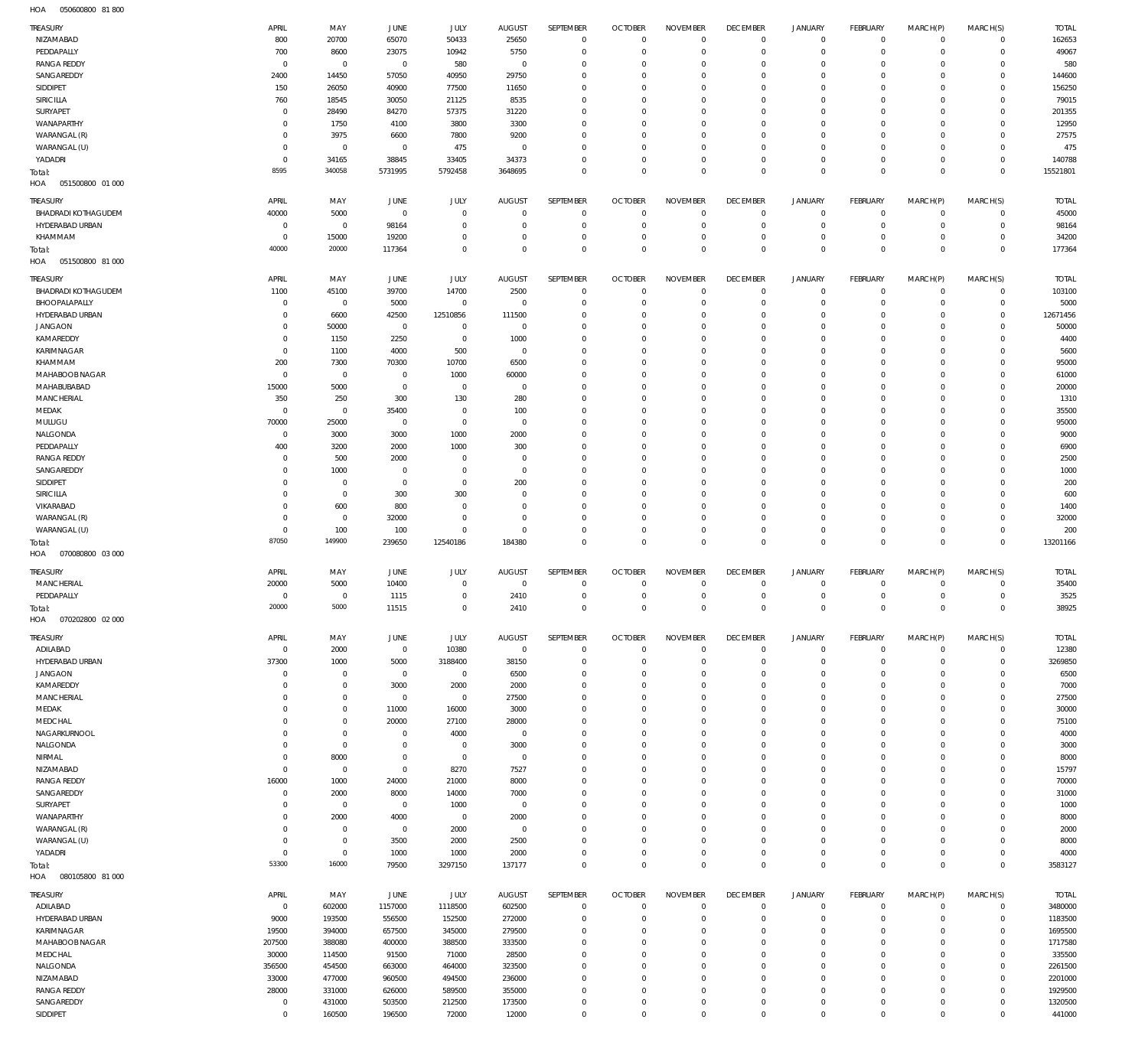085100107 02 000 HOA 085100107 81 001 HOA 085300102 01 000 085300102 02 000 HOA 085300102 03 000 HOA HOA  $\Omega$   $\Omega$   $\Omega$   $\Omega$   $\Omega$   $\Omega$   $\Omega$   $\Omega$  VIKARABAD WARANGAL (U) JANGAON JANGAON YADADRI ADILABAD BHADRADI KOTHAGUDEM BHOOPALAPALLY HYDERABAD URBAN JAGTIAL JANGAON KHAMMAM KOMARAMBHEEM ASIFABAD MAHABOOB NAGAR MAHABUBABAD **MANCHERIAL** MULUGU NALGONDA NIRMAL NIZAMABAD RANGA REDDY SANGAREDDY SIDDIPET SURYAPET VIKARABAD WARANGAL (R) WARANGAL (U) ADILABAD BHADRADI KOTHAGUDEM BHOOPALAPALLY HYDERABAD URBAN JAGTIAL JANGAON JOGULAMBA GADWAL KAMAREDDY KARIMNAGAR KHAMMAM KOMARAMBHEEM ASIFABAD MAHABOOB NAGAR MAHABUBABAD **MANCHERIAL** MEDAK MEDCHAL MULUGU NAGARKURNOOL NALGONDA NARAYANPET NIRMAL NIZAMABAD PEDDAPALLY RANGA REDDY SANGAREDDY SIDDIPET SIRICILLA SURYAPET VIKARABAD WANAPARTHY WARANGAL (R) WARANGAL (U) YADADRI ADILABAD KARIMNAGAR MAHABOOB NAGAR TREASURY TREASURY TREASURY TREASURY TREASURY TREASURY  $\Omega$   $\Omega$   $\Omega$   $\overline{0}$   $\overline{0}$   $\Omega$   $\Omega$   $\overline{0}$   $\Omega$   $\overline{0}$  APRIL APRIL APRIL APRIL APRIL APRIL  $\Omega$   $\sqrt{0}$  MAY MAY MAY MAY MAY MAY  $\Omega$   $\Omega$   $\sqrt{0}$  JUNE JUNE JUNE JUNE JUNE JUNE  $\Omega$   $\Omega$   $\Omega$  JULY JULY JULY JULY JULY JULY  $\Omega$   $\Omega$   $\Omega$  $\overline{0}$   $\Omega$   $\Omega$  AUGUST AUGUST AUGUST AUGUST AUGUST AUGUST  $\Omega$   $\Omega$   $\Omega$  $\,$  0  $\,$  $\Omega$   $\Omega$   $\Omega$   $\,$  0  $\,$   $\Omega$   $\Omega$   $\Omega$   $\Omega$   $\Omega$   $\Omega$   $\Omega$   $\Omega$   $\Omega$  $\overline{0}$   $\Omega$   $\Omega$  SEPTEMBER **SEPTEMBER** SEPTEMBER SEPTEMBER SEPTEMBER SEPTEMBER  $\Omega$   $\Omega$   $\Omega$   $\Omega$   $\Omega$   $\Omega$  $\overline{0}$   $\Omega$  $\Omega$   $\Omega$  $\overline{0}$   $\Omega$   $\Omega$   $\Omega$  $\Omega$   $\Omega$   $\Omega$   $\Omega$  $\overline{0}$   $\Omega$   $\Omega$   $\Omega$  $\Omega$  $\overline{0}$  $\Omega$  OCTOBER OCTOBER OCTOBER OCTOBER OCTOBER OCTOBER  $\Omega$   $\Omega$   $\Omega$   $\Omega$   $\Omega$   $\Omega$   $\Omega$   $\Omega$   $\Omega$   $\Omega$   $\Omega$   $\Omega$   $\Omega$   $\Omega$   $\Omega$   $\Omega$   $\Omega$   $\Omega$  NOVEMBER NOVEMBER NOVEMBER NOVEMBER NOVEMBER NOVEMBER  $\Omega$   $\overline{0}$  $\Omega$   $\Omega$  $\overline{0}$  $\Omega$   $\Omega$  $\overline{0}$   $\overline{0}$  $\Omega$  $\overline{0}$   $\Omega$  $\overline{0}$   $\Omega$  $\overline{0}$  $\Omega$   $\Omega$  $\overline{0}$  $\Omega$   $\Omega$   $\Omega$  $\overline{0}$   $\Omega$  $\overline{0}$   $\Omega$  $\overline{0}$  $\Omega$   $\Omega$  $\overline{0}$  DECEMBER **DECEMBER** DECEMBER DECEMBER DECEMBER DECEMBER  $\Omega$   $\Omega$   $\Omega$   $\Omega$   $\Omega$   $\Omega$   $\Omega$   $\Omega$   $\Omega$   $\Omega$   $\Omega$   $\Omega$   $\Omega$   $\Omega$   $\Omega$  $\Omega$   $\Omega$  JANUARY JANUARY JANUARY JANUARY JANUARY JANUARY  $\Omega$   $\Omega$   $\Omega$   $\Omega$   $\Omega$   $\Omega$   $\Omega$   $\Omega$   $\Omega$   $\Omega$   $\Omega$  $\overline{0}$   $\Omega$   $\Omega$  FEBRUARY **FFBRUARY** FEBRUARY FEBRUARY FEBRUARY FEBRUARY  $\Omega$   $\Omega$   $\Omega$   $\Omega$   $\Omega$   $\Omega$  $\Omega$   $\Omega$   $\Omega$   $\Omega$   $\Omega$   $\Omega$   $\Omega$  $\Omega$   $\Omega$   $\Omega$  MARCH(P) MARCH(P) MARCH(P) MARCH(P) MARCH(P) MARCH(P)  $\Omega$   $\Omega$   $\Omega$  $\Omega$   $\Omega$   $\Omega$   $\Omega$   $\Omega$  $\Omega$   $\Omega$   $\Omega$  $\Omega$   $\Omega$   $\Omega$  $\Omega$   $\Omega$   $\Omega$   $\Omega$   $\Omega$   $\Omega$  $\Omega$   $\Omega$   $\Omega$  MARCH(S) MARCH(S) MARCH(S) MARCH(S) MARCH(S) MARCH(S) Total: Total: Total: Total: Total:

 

TOTAL

TOTAL

 

TOTAL

TOTAL

TOTAL

 

TOTAL

080105800 81 000 HOA

MAHABUBABAD MEDAK

   $\,$  0  $\,$ 

   

      $\Omega$              $\Omega$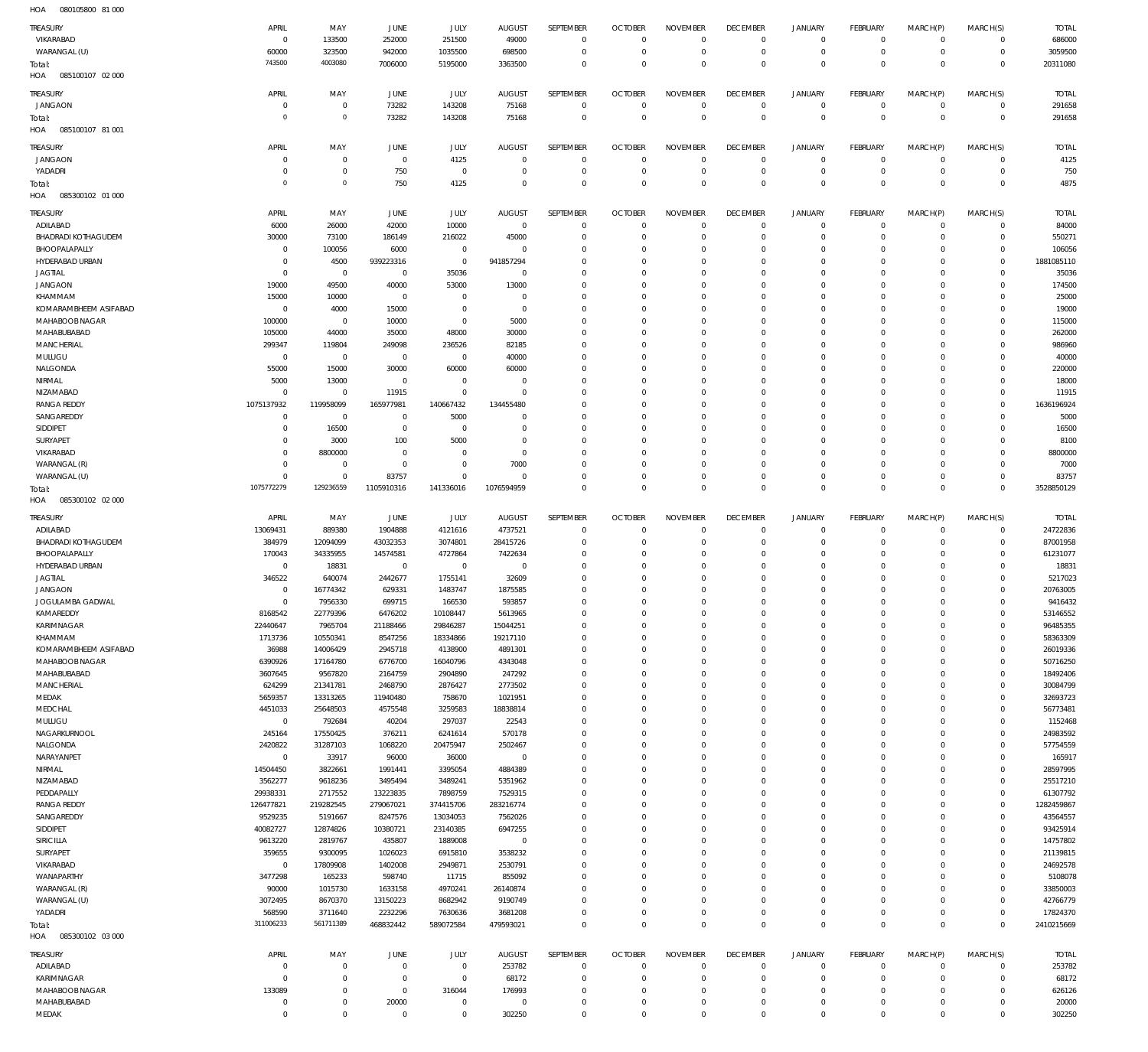085300102 03 000 HOA

| TREASURY                                      | APRIL                    | MAY                        | JUNE                       | JULY                        | <b>AUGUST</b>             | SEPTEMBER                  | <b>OCTOBER</b>                | <b>NOVEMBER</b>            | <b>DECEMBER</b>              | <b>JANUARY</b>             | <b>FEBRUARY</b>                  | MARCH(P)                 | MARCH(S)                   | <b>TOTAL</b>          |
|-----------------------------------------------|--------------------------|----------------------------|----------------------------|-----------------------------|---------------------------|----------------------------|-------------------------------|----------------------------|------------------------------|----------------------------|----------------------------------|--------------------------|----------------------------|-----------------------|
| MEDCHAL<br>NAGARKURNOOL                       | $\Omega$<br>$\Omega$     | $\mathbf 0$<br>$\mathbf 0$ | $\mathbf 0$<br>$\mathbf 0$ | $\mathbf 0$<br>$\mathbf 0$  | 243596                    | $\mathbf 0$<br>$\mathbf 0$ | $\overline{0}$<br>$\mathbf 0$ | $\mathbf 0$<br>$\mathbf 0$ | $\overline{0}$<br>$\circ$    | $\mathbf 0$<br>$\mathbf 0$ | $\overline{0}$<br>$\circ$        | $^{\circ}$<br>$^{\circ}$ | $\mathbf 0$<br>$\mathbf 0$ | 243596                |
| NALGONDA                                      | $\Omega$                 | $\mathbf 0$                | $\mathbf 0$                | $\mathbf 0$                 | 4050<br>132565            | $\mathbf 0$                | $\mathbf 0$                   | $\Omega$                   | $\mathbf{0}$                 | $\mathbf 0$                | $\overline{0}$                   | $\Omega$                 | $\mathbf 0$                | 4050<br>132565        |
| <b>RANGA REDDY</b>                            | $\mathbf 0$              | 1051795                    | 2648517                    | 261341                      | 7800402                   | $\mathbf 0$                | $\mathbf 0$                   | $\mathbf 0$                | $\mathbf{0}$                 | $\mathbf 0$                | $\overline{0}$                   | $\Omega$                 | $\mathbf 0$                | 11762055              |
| SANGAREDDY                                    | 830511                   | $\mathbf 0$                | 109477                     | $\mathbf 0$                 | 2571806                   | $\mathbf 0$                | $\mathbf 0$                   | $\Omega$                   | $\mathbf{0}$                 | $\mathbf 0$                | $\overline{0}$                   | $\Omega$                 | $\Omega$                   | 3511794               |
| SIRICILLA                                     | $\circ$<br>$\Omega$      | $\mathbb O$                | 39558                      | $\mathbf 0$                 | $\mathbf 0$               | $\mathbf 0$<br>$\mathbf 0$ | $\mathbf 0$<br>$\mathbf 0$    | $\mathbf 0$<br>$\Omega$    | $\mathbf{0}$<br>$\mathbf 0$  | $\mathbf 0$                | $\overline{0}$<br>$\overline{0}$ | $\Omega$<br>$\Omega$     | $\Omega$<br>$\mathbf 0$    | 39558                 |
| SURYAPET<br>WARANGAL (R)                      | $\Omega$                 | 176438<br>$\mathbf 0$      | $^{\circ}$<br>$\mathbf 0$  | $\mathbf 0$<br>$\mathbf 0$  | $^{\circ}$<br>44383       | $\mathbf 0$                | $\mathbf 0$                   | $\mathbf 0$                | $\mathbf{0}$                 | 0<br>$\mathbf 0$           | $\overline{0}$                   | $\Omega$                 | $\Omega$                   | 176438<br>44383       |
| WARANGAL (U)                                  | $\mathbf 0$              | $\mathbf 0$                | $^{\circ}$                 | $\mathbf 0$                 | 100                       | $\mathbf 0$                | $\mathbf 0$                   | $\mathbf 0$                | $\mathbf{0}$                 | $\mathbf 0$                | $\circ$                          | $\Omega$                 | $\mathbf 0$                | 100                   |
| Total:                                        | 963600                   | 1228233                    | 2817552                    | 577385                      | 11598099                  | $\mathbf 0$                | $\overline{0}$                | $\mathbf 0$                | $\circ$                      | $\mathbf 0$                | $\mathbb O$                      | $\Omega$                 | $\Omega$                   | 17184869              |
| HOA<br>085300102 81 000                       |                          |                            |                            |                             |                           |                            |                               |                            |                              |                            |                                  |                          |                            |                       |
| <b>TREASURY</b>                               | APRIL                    | MAY                        | JUNE                       | JULY                        | <b>AUGUST</b>             | <b>SEPTEMBER</b>           | <b>OCTOBER</b>                | <b>NOVEMBER</b>            | <b>DECEMBER</b>              | JANUARY                    | <b>FEBRUARY</b>                  | MARCH(P)                 | MARCH(S)                   | <b>TOTAL</b>          |
| ADILABAD<br><b>BHADRADI KOTHAGUDEM</b>        | $\overline{0}$<br>57000  | 57000                      | 102000                     | 31250                       | 5000                      | $\mathbf 0$<br>$\mathbf 0$ | $\mathbf 0$<br>$\mathbf 0$    | $\mathbf 0$<br>$\circ$     | $\mathbf{0}$<br>$\mathbf{0}$ | $\mathbf 0$<br>$\mathbf 0$ | $\overline{0}$<br>$\mathbf 0$    | $^{\circ}$<br>$^{\circ}$ | $\mathbf 0$<br>$\mathbf 0$ | 195250<br>736340      |
| BHOOPALAPALLY                                 | 37560                    | 339400<br>60000            | 88290<br>694840            | 156250<br>272500            | 95400<br>89350            | $\mathbf 0$                | $\mathbf 0$                   | $\Omega$                   | $\mathbf 0$                  | 0                          | $\overline{0}$                   | $\Omega$                 | $\Omega$                   | 1154250               |
| HYDERABAD URBAN                               | $\mathbf 0$              | 3000                       | 3700                       | 2500                        | 500                       | $\mathbf 0$                | $\mathbf 0$                   | $\Omega$                   | $\mathbf 0$                  | 0                          | $\overline{0}$                   | $\Omega$                 | $\Omega$                   | 9700                  |
| <b>JAGTIAL</b>                                | 179000                   | 311300                     | 311600                     | 364100                      | 15000                     | $\mathbf 0$                | $\mathbf 0$                   | $\Omega$                   | $\mathbf 0$                  | 0                          | $\overline{0}$                   | $\Omega$                 | $\Omega$                   | 1181000               |
| <b>JANGAON</b>                                | 14000                    | 340440                     | 184300                     | 3495428                     | 1692714                   | $\mathbf 0$                | $\mathbf 0$                   | $\Omega$                   | $\mathbf 0$                  | 0                          | $\overline{0}$                   | $\Omega$                 | $\Omega$                   | 5726882               |
| JOGULAMBA GADWAL<br>KAMAREDDY                 | 18000<br>$\circ$         | 439000<br>4300             | 511250<br>290880           | $\mathbf 0$<br>$\mathbf 0$  | $\mathbf 0$<br>$^{\circ}$ | $\mathbf 0$<br>$\mathbf 0$ | $\mathbf 0$<br>$\mathbf 0$    | $\Omega$<br>$\Omega$       | $\mathbf 0$<br>$\mathbf 0$   | 0<br>0                     | $\overline{0}$<br>$\overline{0}$ | $\Omega$<br>$\Omega$     | $\Omega$<br>$\Omega$       | 968250<br>295180      |
| KARIMNAGAR                                    | 54450                    | 1499868                    | 1838632                    | 5061699                     | 2133556                   | $\mathbf 0$                | $\mathbf 0$                   | $\Omega$                   | $\mathbf 0$                  | 0                          | $\overline{0}$                   | $\Omega$                 | $\Omega$                   | 10588205              |
| KHAMMAM                                       | 105000                   | 452970                     | 337407                     | 1009844                     | 99000                     | $\mathbf 0$                | $\mathbf 0$                   | $\Omega$                   | $\mathbf 0$                  | 0                          | $\overline{0}$                   | $\Omega$                 | $\Omega$                   | 2004221               |
| KOMARAMBHEEM ASIFABAD                         | 33650                    | 178106                     | 161800                     | 35000                       | 8000                      | $\mathbf 0$<br>$\mathbf 0$ | $\mathbf 0$                   | $\Omega$<br>$\Omega$       | $\mathbf 0$<br>$\mathbf 0$   | 0                          | $\overline{0}$<br>$\overline{0}$ | $\Omega$<br>$\Omega$     | $\Omega$<br>$\Omega$       | 416556                |
| MAHABOOB NAGAR<br>MAHABUBABAD                 | 45000<br>50500           | 85000<br>545211            | 132720<br>541610           | 36200<br>300500             | 42588<br>184399           | $\mathbf 0$                | $\mathbf 0$<br>$\mathbf 0$    | $\Omega$                   | $\mathbf 0$                  | 0<br>0                     | $\overline{0}$                   | $\Omega$                 | $\Omega$                   | 341508<br>1622220     |
| MANCHERIAL                                    | 114750                   | 368418                     | 731854                     | 359820                      | 166870                    | $\mathbf 0$                | $\mathbf 0$                   | $\Omega$                   | $\mathbf 0$                  | 0                          | $\overline{0}$                   | $\Omega$                 | $\Omega$                   | 1741712               |
| MEDAK                                         | 90000                    | 110000                     | 7500                       | 5000                        | $^{\circ}$                | $\mathbf 0$                | $\mathbf 0$                   | $\Omega$                   | $\mathbf 0$                  | 0                          | $\overline{0}$                   | $\Omega$                 | $\Omega$                   | 212500                |
| MEDCHAL                                       | $\mathbf 0$              | 251000                     | 328194                     | 1970                        | 325100                    | $\mathbf 0$                | $\mathbf 0$                   | $\Omega$                   | $\mathbf 0$                  | 0                          | $\overline{0}$                   | $\Omega$                 | $\Omega$                   | 906264                |
| MULUGU<br>NAGARKURNOOL                        | $\mathbf 0$<br>117500    | $\mathbf 0$<br>55000       | 13000<br>98960             | $\mathbf 0$<br>181407       | 25000<br>798258           | $\mathbf 0$<br>$\mathbf 0$ | $\Omega$<br>$\mathbf 0$       | $\Omega$<br>$\Omega$       | $\mathbf 0$<br>$\mathbf 0$   | 0<br>0                     | $\overline{0}$<br>$\overline{0}$ | $\Omega$<br>$\Omega$     | $\Omega$<br>$\Omega$       | 38000<br>1251125      |
| NALGONDA                                      | 87000                    | 327000                     | 79700                      | 967550                      | 168600                    | $\mathbf 0$                | $\mathbf 0$                   | $\Omega$                   | $\mathbf 0$                  | 0                          | $\overline{0}$                   | $\Omega$                 | $\Omega$                   | 1629850               |
| NARAYANPET                                    | 25000                    | 90100                      | 216000                     | 345000                      | 80000                     | $\mathbf 0$                | $\mathbf 0$                   | $\Omega$                   | $\mathbf 0$                  | 0                          | $\overline{0}$                   | $\Omega$                 | $\Omega$                   | 756100                |
| NIRMAL                                        | 13567                    | 52000                      | 102400                     | 94980                       | 26868                     | $\mathbf 0$                | $\Omega$                      | $\Omega$                   | $\mathbf 0$                  | 0                          | $\overline{0}$                   | $\Omega$                 | $\Omega$                   | 289815                |
| NIZAMABAD<br>PEDDAPALLY                       | 50000<br>35000           | 218540<br>381370           | 272494<br>864324           | 264200<br>552345            | 78810<br>226555           | $\mathbf 0$<br>$\mathbf 0$ | $\mathbf 0$<br>$\mathbf 0$    | $\mathbf 0$<br>$\Omega$    | $\mathbf 0$<br>$\mathbf 0$   | 0<br>0                     | $\overline{0}$<br>$\overline{0}$ | $\Omega$<br>$\Omega$     | $\Omega$<br>$\Omega$       | 884044<br>2059594     |
| <b>RANGA REDDY</b>                            | 1598422                  | 1325641                    | 2588524                    | 3983679                     | 4713843                   | $\mathbf 0$                | $\mathbf 0$                   | $\Omega$                   | $\mathbf 0$                  | 0                          | $\overline{0}$                   | $\Omega$                 | $\mathbf 0$                | 14210109              |
| SANGAREDDY                                    | 15000                    | 1033825                    | 131970                     | 96200                       | 25000                     | $\mathbf 0$                | $\Omega$                      | $\Omega$                   | $\mathbf 0$                  | 0                          | $\overline{0}$                   | $\Omega$                 | $\Omega$                   | 1301995               |
| SIDDIPET                                      | 20000                    | 506041                     | 163048                     | 148560                      | 112130                    | $\mathbf 0$                | $\mathbf 0$                   | $\mathbf 0$                | $\mathbf 0$                  | 0                          | $\overline{0}$                   | $\Omega$                 | $\Omega$                   | 949779                |
| SIRICILLA<br>SURYAPET                         | 300050<br>10000          | 629000<br>396725           | 784231<br>150780           | 561541<br>156110            | 631800<br>62360           | $\mathbf 0$<br>$\mathbf 0$ | $\mathbf 0$<br>$\mathbf 0$    | $\Omega$<br>$\Omega$       | $\mathbf 0$<br>$\mathbf 0$   | 0<br>0                     | $\overline{0}$<br>$\overline{0}$ | $\Omega$<br>$\Omega$     | $\Omega$<br>$\Omega$       | 2906622<br>775975     |
| VIKARABAD                                     | 43900                    | 210800                     | 153798                     | 37000                       | 7000                      | $\mathbf 0$                | $\mathbf 0$                   | $\Omega$                   | $\mathbf 0$                  | 0                          | $\overline{0}$                   | $\Omega$                 | $\Omega$                   | 452498                |
| WANAPARTHY                                    | 290000                   | 230000                     | 61000                      | 191000                      | 60000                     | $\mathbf 0$                | $\mathbf 0$                   | $\Omega$                   | $\mathbf 0$                  | 0                          | $\overline{0}$                   | $\Omega$                 | $\Omega$                   | 832000                |
| WARANGAL (R)                                  | 137000                   | 137750                     | 57000                      | 542550                      | 91295                     | $\mathbf 0$                | $\mathbf 0$                   | $\Omega$                   | $\mathbf 0$                  | 0                          | $\overline{0}$                   | $\Omega$                 | $\Omega$                   | 965595                |
| WARANGAL (U)<br>YADADRI                       | 113900<br>48000          | 130000<br>60000            | 207760<br>495834           | 200582<br>590620            | 99767<br>466200           | $\mathbf 0$<br>$\mathbf 0$ | $\mathbf 0$<br>$\mathbf 0$    | $\Omega$<br>$\mathbf 0$    | $\mathbf 0$<br>$\mathbf 0$   | 0<br>$\mathbf 0$           | $\overline{0}$<br>$\overline{0}$ | $\Omega$<br>$\Omega$     | $\Omega$<br>$\Omega$       | 752009<br>1660654     |
| Total:                                        | 3703249                  | 10828805                   | 12707400                   | 20045385                    | 12530963                  | $\mathbf 0$                | $\mathbf 0$                   | $\Omega$                   | $\mathbf 0$                  | $\mathbf 0$                | $\circ$                          | $\Omega$                 | $\Omega$                   | 59815802              |
| 085300102 81 800<br>HOA                       |                          |                            |                            |                             |                           |                            |                               |                            |                              |                            |                                  |                          |                            |                       |
| Treasury                                      | APRIL                    | MAY                        | JUNE                       | JULY                        | AUGUST                    | SEPTEMBER                  | OCTOBER                       | NOVEMBEF                   | <b>DECEMBER</b>              | JANUARY                    | FEBRUARY                         | MARCH(P)                 | MARCH(S)                   | <b>TOTAL</b>          |
| SANGAREDDY                                    | $\circ$                  | $\mathbf 0$                | 200000                     | $\mathbf 0$                 | $^{\circ}$                | $\mathbf 0$                | $\mathbf 0$                   | $\mathbf 0$                | $^{\circ}$                   | 0                          | $\overline{0}$                   | $^{\circ}$               | $\mathbf 0$                | 200000                |
| Total:                                        | $\circ$                  | $\,0\,$                    | 200000                     | $\mathbf 0$                 | $\mathbf 0$               | $\mathbf 0$                | $\overline{0}$                | $\circ$                    | $\overline{0}$               | $\mathbf 0$                | $\mathbb O$                      | $\mathbf 0$              | $\mathsf{O}\xspace$        | 200000                |
| HOA<br>085300800 03 000                       |                          |                            |                            |                             |                           |                            |                               |                            |                              |                            |                                  |                          |                            |                       |
| <b>TREASURY</b>                               | APRIL                    | MAY                        | <b>JUNE</b>                | JULY                        | <b>AUGUST</b>             | SEPTEMBER                  | <b>OCTOBER</b>                | <b>NOVEMBER</b>            | <b>DECEMBER</b>              | JANUARY                    | <b>FEBRUARY</b>                  | MARCH(P)                 | MARCH(S)                   | <b>TOTAL</b>          |
| <b>BHADRADI KOTHAGUDEM</b><br>HYDERABAD URBAN | 36120<br>322739600       | 5749490<br>7766400         | 2647220<br>1341051600      | 1263670<br>632802000        | 83445<br>165665000        | $\mathbf 0$<br>$\mathbf 0$ | $\mathbf 0$<br>$\mathbf 0$    | $\mathbf 0$<br>$\mathbf 0$ | $\mathbf{0}$<br>$\mathbf{0}$ | $\mathbf 0$<br>$\mathbf 0$ | $\mathbf 0$<br>$\mathbf 0$       | $^{\circ}$<br>$\Omega$   | $\mathbf 0$<br>$\mathbf 0$ | 9779945<br>2470024600 |
| KHAMMAM                                       | $\circ$                  | 27000                      | 1331640                    | 1184090                     | 494689                    | $\mathbf 0$                | $\mathbf 0$                   | $\mathbf 0$                | $\mathbf 0$                  | 0                          | $\overline{0}$                   | $\Omega$                 | $\mathbf 0$                | 3037419               |
| MAHABUBABAD                                   | $\mathbf 0$              | $\mathbf 0$                | $\mathbf 0$                | 23916                       | $\mathbf 0$               | $\mathbf 0$                | $\mathbf 0$                   | $\Omega$                   | $\mathbf 0$                  | 0                          | $\overline{0}$                   | $\Omega$                 | $\Omega$                   | 23916                 |
| NARAYANPET                                    | $\mathbf 0$              | 7000                       | $\mathbf 0$                | $\mathbf 0$                 | $\mathbf 0$               | $\mathbf 0$                | $\mathbf 0$                   | $\mathbf 0$                | $\mathbf 0$                  | 0                          | $\overline{0}$                   | $\Omega$                 | $\Omega$                   | 7000                  |
| WARANGAL (U)<br>Total:                        | $\mathbf 0$<br>322775720 | $\mathbf 0$<br>13549890    | 1200000<br>1346230460      | $\mathbf 0$<br>635273676    | $\mathbf 0$<br>166243134  | $\mathbf 0$<br>$\mathbf 0$ | $\mathbf 0$<br>$\mathbf 0$    | $\mathbf 0$<br>$\mathbf 0$ | $\mathbf 0$<br>$\circ$       | $\mathbf 0$<br>$\mathbf 0$ | $\overline{0}$<br>$\mathbb O$    | $\Omega$<br>$\Omega$     | $\mathbf 0$<br>$\mathbf 0$ | 1200000<br>2484072880 |
| 085300800 04 000<br>HOA                       |                          |                            |                            |                             |                           |                            |                               |                            |                              |                            |                                  |                          |                            |                       |
| <b>TREASURY</b>                               | APRIL                    | MAY                        | JUNE                       | JULY                        | <b>AUGUST</b>             | <b>SEPTEMBER</b>           | <b>OCTOBER</b>                | <b>NOVEMBER</b>            | <b>DECEMBER</b>              | <b>JANUARY</b>             | <b>FEBRUARY</b>                  | MARCH(P)                 | MARCH(S)                   | <b>TOTAL</b>          |
| HYDERABAD URBAN                               | $\mathbf 0$              | $\mathbf 0$                | 60776684                   | $\circ$                     | 58169329                  | $\mathbf 0$                | $\mathbf 0$                   | $\mathbf 0$                | $\overline{0}$               | $\mathbf 0$                | $\overline{0}$                   | $^{\circ}$               | $\mathbf 0$                | 118946013             |
| JANGAON                                       | $\Omega$                 | $\mathbf 0$                | 4000                       | 5200                        | 5200                      | $\mathbf 0$                | $\mathbf 0$                   | $\mathbf 0$                | $\mathbf{0}$                 | $\mathbf 0$                | $\overline{0}$                   | $\Omega$                 | $\mathbf 0$                | 14400                 |
| KAMAREDDY                                     | $\Omega$                 | $\mathbf 0$                | $\mathbf 0$                | 100                         | 3700                      | $\mathbf 0$                | $\mathbf 0$                   | $\mathbf 0$                | $\mathbf{0}$                 | 0                          | $\overline{0}$                   | $\Omega$                 | $\Omega$                   | 3800                  |
| KARIMNAGAR<br>KHAMMAM                         | $\Omega$<br>$\Omega$     | 34000<br>114928            | 213840<br>229742           | 285300<br>398146            | 259660<br>464628          | $\mathbf 0$<br>$\mathbf 0$ | $\mathbf 0$<br>$\mathbf 0$    | $\mathbf 0$<br>$\mathbf 0$ | $\mathbf{0}$<br>$\mathbf 0$  | 0<br>0                     | $\overline{0}$<br>$\overline{0}$ | $\Omega$<br>$\Omega$     | $\mathbf 0$<br>$\Omega$    | 792800<br>1207444     |
| MAHABUBABAD                                   | $\mathbf 0$              | 3060                       | 1870                       | 1190                        | 2550                      | $\mathbf 0$                | $\mathbf 0$                   | $\Omega$                   | $\mathbf 0$                  | 0                          | $\overline{0}$                   | $\Omega$                 | $\mathbf 0$                | 8670                  |
| MEDCHAL                                       | $\Omega$                 | 3200                       | 7600                       | 10400                       | 14400                     | $\mathbf 0$                | $\mathbf 0$                   | $\mathbf 0$                | $\mathbf 0$                  | 0                          | $\overline{0}$                   | $\Omega$                 | $\mathbf 0$                | 35600                 |
| <b>RANGA REDDY</b>                            | 276689                   | 2450820                    | 3194092<br>$\mathbf 0$     | 3678079                     | 2876289                   | $\mathbf 0$                | $\mathbf 0$                   | $\Omega$                   | $\mathbf{0}$<br>$\mathbf 0$  | 0                          | $\overline{0}$<br>$\overline{0}$ | $\Omega$                 | $\mathbf 0$<br>$\Omega$    | 12475969              |
| VIKARABAD<br>WARANGAL (R)                     | $\circ$<br>$\circ$       | 376035<br>$\mathbf 0$      | 800                        | $\mathsf{O}$<br>800         | $\mathbf 0$<br>800        | $\mathbf 0$<br>$\mathbf 0$ | $\mathbf 0$<br>$\mathbf 0$    | $\mathbf 0$<br>$\Omega$    | $\mathbf{0}$                 | 0<br>0                     | $\overline{0}$                   | $\Omega$<br>$\Omega$     | $\Omega$                   | 376035<br>2400        |
| WARANGAL (U)                                  | $\Omega$                 | 1200                       | 105200                     | 192600                      | 171400                    | $\mathbf 0$                | $\mathbf 0$                   | $\mathbf 0$                | $\circ$                      | $\mathbf 0$                | $\overline{0}$                   | $\mathbf 0$              | $\mathbf 0$                | 470400                |
| Total:                                        | 276689                   | 2983243                    | 64533828                   | 4571815                     | 61967956                  | $\mathbf 0$                | $\Omega$                      | $\Omega$                   | $\circ$                      | $\mathbf 0$                | $\mathbb O$                      | $\circ$                  | $\mathsf{O}\xspace$        | 134333531             |
| HOA   085300800   81 000                      |                          |                            |                            |                             |                           |                            |                               |                            |                              |                            |                                  |                          |                            |                       |
| <b>TREASURY</b>                               | APRIL                    | MAY                        | <b>JUNE</b>                | JULY                        | <b>AUGUST</b>             | SEPTEMBER                  | <b>OCTOBER</b>                | <b>NOVEMBER</b>            | <b>DECEMBER</b>              | <b>JANUARY</b>             | <b>FEBRUARY</b>                  | MARCH(P)                 | MARCH(S)                   | <b>TOTAL</b>          |
| MANCHERIAL                                    | $\circ$                  | $\mathbf 0$                | 10000                      | $\mathbf 0$                 | $\mathbf 0$               | $^{\circ}$                 | $\mathbf 0$                   | $\mathbf 0$                | $\mathbf{0}$                 | $\mathbf 0$                | $\circ$                          | $\circ$                  | $\mathbf 0$                | 10000                 |
| SIRICILLA<br>Total:                           | $\Omega$<br>$\mathbf 0$  | $\mathbf 0$<br>$\,0\,$     | $\mathbf 0$<br>10000       | $\mathbf 0$<br>$\mathsf{O}$ | 50000<br>50000            | $\mathbf 0$<br>$\mathbf 0$ | $\mathbf 0$<br>$\mathbf 0$    | $\mathbf 0$<br>$\mathbf 0$ | $\mathbf{0}$<br>$\circ$      | $\mathbf 0$<br>$\mathbf 0$ | $\mathbf 0$<br>$\mathbb O$       | $^{\circ}$<br>$^{\circ}$ | $\mathbf 0$<br>$\mathbf 0$ | 50000<br>60000        |
|                                               |                          |                            |                            |                             |                           |                            |                               |                            |                              |                            |                                  |                          |                            |                       |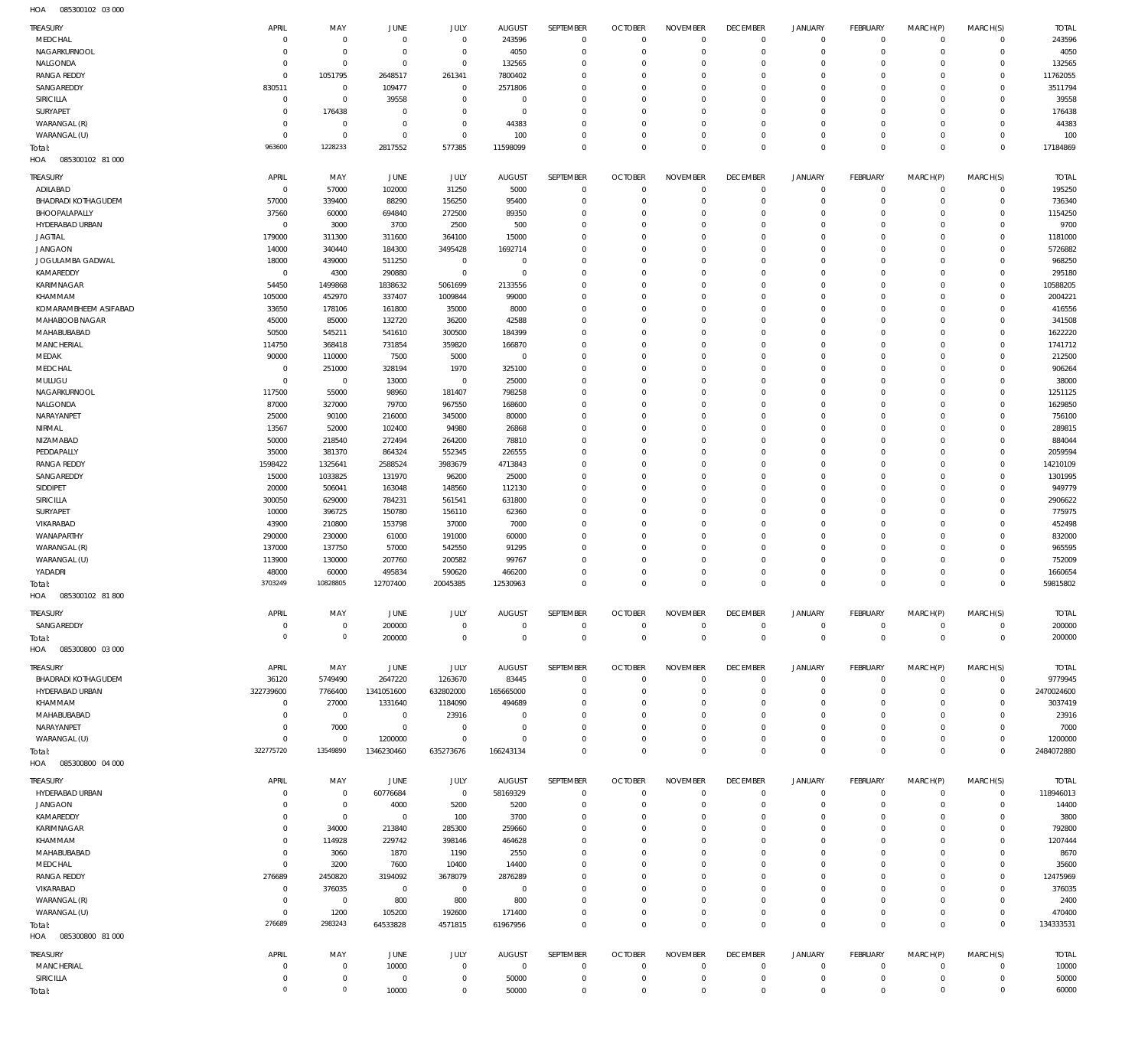| HOA<br>105300800 81 001          |                   |                  |                  |                  |                  |                            |                            |                            |                               |                            |                               |                      |                      |                   |
|----------------------------------|-------------------|------------------|------------------|------------------|------------------|----------------------------|----------------------------|----------------------------|-------------------------------|----------------------------|-------------------------------|----------------------|----------------------|-------------------|
| TREASURY                         | APRIL             | MAY              | JUNE             | JULY             | <b>AUGUST</b>    | SEPTEMBER                  | <b>OCTOBER</b>             | <b>NOVEMBER</b>            | <b>DECEMBER</b>               | <b>JANUARY</b>             | <b>FEBRUARY</b>               | MARCH(P)             | MARCH(S)             | <b>TOTAL</b>      |
| HYDERABAD URBAN                  | $\Omega$          | 44463220         | $\mathbf 0$      | $\mathbf 0$      | $^{\circ}$       | $\mathbf 0$                | $\mathbf{0}$               | $\mathbf 0$                | $\overline{0}$                | $\overline{0}$             | $\mathbf 0$                   | $\mathbf 0$          | $\circ$              | 44463220          |
| Total:                           | $\Omega$          | 44463220         | $\mathbf 0$      | $\mathbf 0$      | $^{\circ}$       | $\mathbf 0$                | $\mathbf{0}$               | $\overline{0}$             | $\overline{0}$                | $\overline{0}$             | $\,0\,$                       | $\mathbf 0$          | $\mathbf 0$          | 44463220          |
| 145600800 02 000<br>HOA          |                   |                  |                  |                  |                  |                            |                            |                            |                               |                            |                               |                      |                      |                   |
| TREASURY                         | APRIL             | MAY              | JUNE             | JULY             | <b>AUGUST</b>    | SEPTEMBER                  | <b>OCTOBER</b>             | <b>NOVEMBER</b>            | <b>DECEMBER</b>               | <b>JANUARY</b>             | <b>FEBRUARY</b>               | MARCH(P)             | MARCH(S)             | <b>TOTAL</b>      |
| SIDDIPET                         | $\circ$           | 250              | $\,0\,$          | 1000             | 1000             | $\mathbb O$                | $\overline{0}$             | $\overline{0}$             | $\overline{0}$                | $\overline{0}$             | $\mathbb O$                   | $^{\circ}$           | $\mathbf 0$          | 2250              |
| Total:                           | $\Omega$          | 250              | $\mathbf{0}$     | 1000             | 1000             | $\mathbb O$                | $\overline{0}$             | $\mathbf 0$                | $\overline{0}$                | $\mathbf 0$                | $\,0\,$                       | $\overline{0}$       | $\overline{0}$       | 2250              |
| 145600800 06 000<br>HOA          |                   |                  |                  |                  |                  |                            |                            |                            |                               |                            |                               |                      |                      |                   |
| TREASURY                         | APRIL             | MAY              | JUNE             | JULY             | <b>AUGUST</b>    | SEPTEMBER                  | <b>OCTOBER</b>             | <b>NOVEMBER</b>            | <b>DECEMBER</b>               | <b>JANUARY</b>             | <b>FEBRUARY</b>               | MARCH(P)             | MARCH(S)             | <b>TOTAL</b>      |
| WARANGAL (R)                     | $\Omega$          | 2000             | 1000             | 1000             | 1000             | $\mathbf 0$                | $\overline{0}$             | $\mathbf 0$                | $\overline{0}$                | $\overline{0}$             | $\mathbf 0$                   | $^{\circ}$           | $\mathbf 0$          | 5000              |
| WARANGAL (U)                     | 1000              | $\overline{0}$   | $\,0\,$          | 3000             | 1000             | $\mathbf 0$                | 0                          | $\mathbf 0$                | $\overline{0}$                | $\mathbf 0$                | $\mathbb O$                   | $^{\circ}$           | $\mathbf 0$          | 5000              |
| Total:                           | 1000              | 2000             | 1000             | 4000             | 2000             | $\mathbf 0$                | $\mathbf 0$                | $\mathbf 0$                | $\overline{0}$                | $\mathbf 0$                | $\,0\,$                       | $\overline{0}$       | $\mathbf{0}$         | 10000             |
| HOA<br>145600800 81 000          |                   |                  |                  |                  |                  |                            |                            |                            |                               |                            |                               |                      |                      |                   |
| TREASURY                         | APRIL             | MAY              | JUNE             | JULY             | <b>AUGUST</b>    | SEPTEMBER                  | <b>OCTOBER</b>             | <b>NOVEMBER</b>            | <b>DECEMBER</b>               | <b>JANUARY</b>             | <b>FEBRUARY</b>               | MARCH(P)             | MARCH(S)             | <b>TOTAL</b>      |
| ADILABAD                         | $\overline{0}$    | 13300            | 4500             | 68244            | 6700             | $\mathbb O$                | $\overline{0}$             | $\mathbf 0$                | $\overline{0}$                | $\mathbf 0$                | $\mathbf 0$                   | $^{\circ}$           | $\mathbf 0$          | 92744             |
| <b>BHADRADI KOTHAGUDEM</b>       | 3000              | 10860            | 149846           | 118629           | 37717            | $\mathbb O$                | $\mathbf 0$                | $\mathbf 0$                | $\overline{0}$                | $\mathbf 0$                | $\mathbf 0$                   | $^{\circ}$           | $\mathbf 0$          | 320052            |
| BHOOPALAPALLY                    | 4750              | 16500            | 25600            | 163018           | 32000            | $\mathbf 0$                | $\mathbf 0$                | $\mathbf 0$                | $\overline{0}$                | $\mathbf 0$                | $\overline{0}$                | $\Omega$             | $\Omega$             | 241868            |
| HYDERABAD URBAN                  | 555497            | 2361353          | 139547           | 41127            | 565495           | $\mathbf 0$                | $\mathbf 0$                | $\mathbf 0$                | $\overline{0}$                | $\mathbf 0$                | $\mathbf 0$                   | $\Omega$             | $\Omega$             | 3663019           |
| <b>JAGTIAL</b>                   | 1000              | 8500             | 29000            | 19250            | 24415            | $\mathbf 0$                | $\mathbf 0$                | $\mathbf 0$                | $\mathbf 0$                   | $\mathbf 0$                | $\overline{0}$                | $\Omega$             | $\Omega$             | 82165             |
| <b>JANGAON</b>                   | 250               | 2750             | 1000             | 500              | 90000            | $\mathbf 0$                | $\mathbf 0$                | $\mathbf 0$                | $\mathbf 0$                   | $\mathbf 0$                | $\mathbf 0$                   | $\Omega$             | $\Omega$             | 94500             |
| JOGULAMBA GADWAL                 | $\overline{0}$    | 36850            | 91402            | 52937            | 58550            | $\mathbf 0$                | $\mathbf 0$                | $\mathbf 0$                | $\mathbf 0$                   | $\mathbf 0$                | $\overline{0}$                | $\Omega$             | $\Omega$             | 239739            |
| KAMAREDDY                        | 6550              | 16290            | 27925            | 141021           | 1287             | $\mathbf 0$                | $\mathbf 0$                | $\Omega$                   | $\mathbf 0$                   | $\mathbf 0$                | $\mathbf 0$                   | $\Omega$             | $\Omega$             | 193073            |
| <b>KARIMNAGAR</b>                | 6500              | 25704            | 43875            | 403201           | 64688            | $\mathbf 0$                | $\mathbf 0$                | $\mathbf 0$                | $\mathbf 0$                   | $\mathbf 0$                | $\overline{0}$                | $\Omega$             | $\Omega$             | 543968            |
| KHAMMAM                          | 5000              | 227264           | 117537           | 84230            | 24159            | $\mathbf 0$                | $\mathbf 0$                | $\mathbf 0$                | $\mathbf 0$                   | $\mathbf 0$                | $\overline{0}$                | $\Omega$             | $\Omega$             | 458190            |
| KOMARAMBHEEM ASIFABAD            | $\overline{0}$    | 46000            | 3000             | 1875414          | 19000            | $\mathbf 0$                | $\mathbf 0$                | $\mathbf 0$                | $\overline{0}$                | $\mathbf 0$                | $\mathbf 0$                   | $\Omega$             | $\Omega$             | 1943414           |
| MAHABOOB NAGAR                   | 6000              | 20500            | 27600            | 38500            | 19600            | $\mathbf 0$                | $\mathbf 0$                | $\Omega$                   | $\mathbf 0$                   | $\mathbf 0$                | $\overline{0}$                | $\Omega$             | $\Omega$             | 112200            |
| MAHABUBABAD                      | 6000              | 43500            | 89850            | 67800            | 107855           | $\mathbf 0$                | $\mathbf 0$                | $\mathbf 0$                | $\mathbf 0$                   | $\mathbf 0$                | $\mathbf 0$                   | $\Omega$             | $\Omega$             | 315005            |
| MANCHERIAL                       | 500               | 750              | 54656            | 136888           | 177260           | $\mathbb O$<br>$\mathbf 0$ | $\mathbf 0$<br>$\mathbf 0$ | $\mathbf 0$<br>$\mathbf 0$ | $\mathbf 0$<br>$\overline{0}$ | $\mathbf 0$<br>$\mathbf 0$ | $\overline{0}$<br>$\mathbf 0$ | $\Omega$<br>$\Omega$ | $\Omega$<br>$\Omega$ | 370054<br>144915  |
| MEDAK<br>MEDCHAL                 | 8277<br>47700     | 11250<br>35950   | 30190<br>274198  | 90298<br>696128  | 4900<br>166138   | $\mathbb O$                | $\mathbf 0$                | $\Omega$                   | $\mathbf 0$                   | $\mathbf 0$                | $\overline{0}$                | $\Omega$             | $\Omega$             | 1220114           |
| MULUGU                           | $\Omega$          | $\overline{0}$   | 2250             | 6000             | 915              | $\mathbf 0$                | $\mathbf 0$                | $\mathbf 0$                | $\mathbf 0$                   | $\mathbf 0$                | $\mathbf 0$                   | $\Omega$             | $\Omega$             | 9165              |
| NAGARKURNOOL                     | 6600              | 10500            | 58457            | 74500            | 23789            | $\mathbb O$                | $\mathbf 0$                | $\mathbf 0$                | $\mathbf 0$                   | 0                          | $\overline{0}$                | $\Omega$             | $\Omega$             | 173846            |
| NALGONDA                         | 49100             | 68600            | 97125            | 67537            | 137916           | $\mathbf 0$                | $\mathbf 0$                | $\mathbf 0$                | $\mathbf 0$                   | $\mathbf 0$                | $\overline{0}$                | $\Omega$             | $\Omega$             | 420278            |
| NARAYANPET                       | 1000              | 30000            | 166300           | 137250           | 27100            | $\mathbf 0$                | $\mathbf 0$                | $\mathbf 0$                | $\mathbf 0$                   | $\mathbf 0$                | $\mathbf 0$                   | $\Omega$             | $\mathbf 0$          | 361650            |
| NIRMAL                           | $\Omega$          | 2500             | 309450           | 53520            | 11250            | $\mathbf 0$                | $\mathbf 0$                | $\Omega$                   | $\mathbf 0$                   | $\mathbf 0$                | $\overline{0}$                | $\Omega$             | $\Omega$             | 376720            |
| NIZAMABAD                        | 13550             | 17590            | 939328           | 760216           | 1654423          | $\mathbf 0$                | $\mathbf 0$                | $\mathbf 0$                | $\mathbf 0$                   | $\mathsf{O}\xspace$        | $\overline{0}$                | $\Omega$             | $\Omega$             | 3385107           |
| PEDDAPALLY                       | 6000              | 16100            | 36100            | 773075           | 28400            | $\mathbf 0$                | $\mathbf 0$                | $\mathbf 0$                | $\mathbf 0$                   | $\mathbf 0$                | $\overline{0}$                | $\Omega$             | $\Omega$             | 859675            |
| <b>RANGA REDDY</b>               | 9997              | 16100            | 62245            | 74730            | 30251            | $\mathbf 0$                | $\mathbf 0$                | $\mathbf 0$                | $\mathbf 0$                   | $\mathbf 0$                | $\mathbf 0$                   | $\Omega$             | $\Omega$             | 193323            |
| SANGAREDDY                       | 2200              | 32700            | 585970           | 51166            | 160570           | $\mathbf 0$                | $\mathbf 0$                | $\Omega$                   | $\mathbf 0$                   | $\mathbf 0$                | $\overline{0}$                | $\Omega$             | $\Omega$             | 832606            |
| SIDDIPET                         | 11095             | 21943            | 7500             | 4000             | 10390            | $\mathbf 0$                | $\mathbf 0$                | $\mathbf 0$                | $\mathbf 0$                   | $\mathbf 0$                | $\mathbf 0$                   | $\Omega$             | $\Omega$             | 54928             |
|                                  |                   |                  |                  |                  |                  |                            |                            |                            |                               |                            |                               |                      |                      |                   |
| SIRICILLA                        | 2000              | 75700            | 12500            | 1500             | 165250           | $\mathbf 0$                | $\mathbf 0$                | $\mathbf 0$                | $\mathbf 0$                   | $\mathbf 0$                | $\overline{0}$                | $\Omega$             | $\Omega$             | 256950            |
| SURYAPET                         | 2000              | 25369            | 39750            | 575390           | 188460           | $\mathbf 0$                | $\mathbf 0$                | $\mathbf 0$                | $\mathbf 0$                   | $\mathbf 0$                | $\mathbf 0$                   | $\Omega$             | $\Omega$             | 830969            |
| VIKARABAD                        | 2000              | 53636            | 50300            | 210466           | 42788            | $\mathbf 0$                | $\mathbf 0$                | $\mathbf 0$                | $\mathbf 0$                   | $\mathbf 0$                | $\overline{0}$                | $\Omega$             | $\Omega$             | 359190            |
| WANAPARTHY                       | 2000              | 48773            | 8500             | 11500            | 63500            | $\mathbf 0$                | $\mathbf 0$                | $\mathbf 0$                | $\overline{0}$                | $\mathbf 0$                | $\mathbf 0$                   | $\Omega$             | $\Omega$             | 134273            |
| WARANGAL (R)                     | 4500              | 13950            | 38250            | 179920           | 39116            | $\mathbf 0$                | $\mathbf 0$                | $\mathbf 0$                | $\overline{0}$                | $\mathbf 0$                | $\overline{0}$                | $\Omega$             | $\Omega$             | 275736            |
| WARANGAL (U)                     | 7000              | 24127            | 28536            | 27338            | 20500            | $\mathbf 0$                | $\mathbf 0$                | $\mathbf 0$                | $\overline{0}$                | $\mathbf 0$                | $\mathbf 0$                   | $\Omega$             | $\Omega$             | 107501            |
| YADADRI                          | 20250             | 98203            | 68400            | 10350            | 35650            | $\mathbf 0$                | $\mathbf 0$                | $\mathbf 0$                | $\overline{0}$                | $\mathbf 0$                | $\mathbb O$                   | $\Omega$             | $\circ$              | 232853            |
| Total:                           | 790316            | 3433112          | 3620687          | 7015643          | 4040032          | $\mathbb O$                | $\mathbf 0$                | $\mathbf 0$                | $\overline{0}$                | $\mathbf 0$                | $\mathbf 0$                   | $\overline{0}$       | $\mathbb O$          | 18899790          |
| HOA<br>147500106 01 000          |                   |                  |                  |                  |                  |                            |                            |                            |                               |                            |                               |                      |                      |                   |
| TREASURY                         | APRIL             | MAY              | JUNE             | JULY             | <b>AUGUST</b>    | SEPTEMBER                  | <b>OCTOBER</b>             | <b>NOVEMBER</b>            | <b>DECEMBER</b>               | <b>JANUARY</b>             | <b>FEBRUARY</b>               | MARCH(P)             | MARCH(S)             | <b>TOTAL</b>      |
| ADILABAD                         | 7900              | 76190            | 115795           | 182350           | 128945           | $\mathbf 0$                | $\mathbf{0}$               | $\mathbf 0$                | $\overline{0}$                | $\overline{0}$             | $\mathbb O$                   | $\mathbf 0$          | $\mathbf 0$          | 511180            |
| <b>BHADRADI KOTHAGUDEM</b>       | 44750             | 218195           | 425160           | 359000           | 40205            | $\mathbf 0$                | $\mathbf 0$                | $\mathbf 0$                | $\overline{0}$                | $\mathbf 0$                | $\mathbb O$                   | $\mathbf{0}$         | $\mathbf 0$          | 1087310           |
| BHOOPALAPALLY                    | 19300             | 61050            | 89255            | 154840           | 24620            | $\mathbf 0$                | $\mathbf 0$                | $\mathbf 0$                | $\overline{0}$                | $\mathbf 0$                | $\mathbf 0$                   | $\Omega$             | $\mathbf 0$          | 349065            |
| HYDERABAD URBAN                  | 243375            | 123790           | 1836504          | 1578684          | 1404229          | $\mathbf 0$                | $\mathbf 0$                | $\Omega$                   | $\mathbf 0$                   | $\mathbf 0$                | $\mathbf 0$                   | $\Omega$             | $\Omega$             | 5186582           |
| JAGTIAL                          | 54625             | 76725            | 245270           | 213000           | 199175           | $\mathbf 0$                | $\mathbf 0$                | $\mathbf 0$                | $\overline{0}$                | $\mathbf 0$                | $\mathbf 0$                   | $\Omega$             | $\Omega$             | 788795            |
| <b>JANGAON</b>                   | 29550<br>$\Omega$ | 82800            | 138815           | 189430           | 100850           | $\mathbf 0$                | $\mathbf 0$                | $\Omega$                   | $\mathbf 0$                   | $\mathbf 0$                | $\overline{0}$                | $\Omega$<br>$\Omega$ | $\Omega$<br>$\Omega$ | 541445            |
| JOGULAMBA GADWAL                 |                   | 64790            | 131930           | 158335           | 102365           | $\mathbf 0$<br>$\mathbf 0$ | $\mathbf 0$<br>$\mathbf 0$ | $\mathbf 0$<br>$\Omega$    | $\mathbf 0$<br>$\mathbf 0$    | $\mathbf 0$<br>$\mathbf 0$ | $\mathbf 0$<br>$\overline{0}$ | $\Omega$             | $\Omega$             | 457420            |
| KAMAREDDY<br>KARIMNAGAR          | 70625<br>212740   | 156350<br>314115 | 104735<br>329365 | 262720<br>322495 | 212745<br>232580 | $\mathbf 0$                | $\mathbf 0$                | $\mathbf 0$                | $\mathbf 0$                   | $\mathbf 0$                | $\mathbf 0$                   | $\Omega$             | $\circ$              | 807175<br>1411295 |
|                                  |                   |                  |                  |                  |                  | $\mathbf 0$                | $\mathbf 0$                | $\mathbf 0$                | $\mathbf 0$                   | $\mathbf 0$                | $\overline{0}$                | $\Omega$             | $\Omega$             |                   |
| KHAMMAM<br>KOMARAMBHEEM ASIFABAD | 28000<br>12325    | 257330<br>35100  | 385465<br>132865 | 399855<br>68875  | 280020<br>54695  | $\mathbf 0$                | $\mathbf 0$                | $\mathbf 0$                | $\mathbf 0$                   | $\mathbf 0$                | $\mathbf 0$                   | $\Omega$             | $\circ$              | 1350670<br>303860 |
| MAHABOOB NAGAR                   | 20200             | 123070           | 275110           | 490625           | 159660           | $\mathbf 0$                | $\mathbf 0$                | $\Omega$                   | $\mathbf 0$                   | $\mathbf 0$                | $\mathbf 0$                   | $\Omega$             | $\mathbf 0$          | 1068665           |
| MAHABUBABAD                      | 40125             | 176565           | 163480           | 113575           | 82675            | $\mathbf 0$                | $\mathbf 0$                | $\mathbf 0$                | $\mathbf 0$                   | $\mathbf 0$                | $\mathbf 0$                   | $\Omega$             | $\circ$              | 576420            |
| MANCHERIAL                       | 53555             | 142410           | 157612           | 417147           | 126006           | $\mathbf 0$                | $\mathbf 0$                | $\mathbf 0$                | $\mathbf 0$                   | $\mathbf 0$                | $\mathbf 0$                   | $\Omega$             | $\Omega$             | 896730            |
| MEDAK                            | 35160             | 262178           | 75690            | 259065           | 200585           | $\mathbf 0$                | $\mathbf 0$                | $\mathbf 0$                | $\mathbf 0$                   | $\mathbf 0$                | $\mathbf 0$                   | $\Omega$             | $\Omega$             | 832678            |
| MEDCHAL                          | 306810            | 159683           | 2289591          | 1947915          | 1972919          | $\mathbf 0$                | $\mathbf 0$                | $\Omega$                   | $\mathbf 0$                   | $\mathbf 0$                | $\mathbf 0$                   | $\Omega$             | $\mathbf 0$          | 6676918           |
| MULUGU                           | 69900             | 60105            | 52265            | 62480            | 21935            | $\mathbf 0$                | $\mathbf 0$                | $\mathbf 0$                | $\mathbf 0$                   | $\mathbf 0$                | $\mathbf 0$                   | $\Omega$             | $\Omega$             | 266685            |
| NAGARKURNOOL                     | 84830             | 188570           | 262215           | 141120           | 89930            | $\mathbf 0$                | $\mathbf 0$                | $\mathbf 0$                | $\mathbf 0$                   | $\mathbf 0$                | $\mathbf 0$                   | $\Omega$             | $\Omega$             | 766665            |
| NALGONDA                         | 117260            | 252480           | 831150           | 708075           | 624150           | $\mathbf 0$                | $\mathbf 0$                | $\mathbf 0$                | $\mathbf 0$                   | $\mathbf 0$                | $\mathbf 0$                   | $\Omega$             | $\Omega$             | 2533115           |
| NARAYANPET                       | $\mathbf 0$       | 142335           | 117430           | 93315            | 77360            | $\mathbf 0$                | $\mathbf 0$                | $\Omega$                   | $\mathbf 0$                   | $\mathbf 0$                | $\mathbf 0$                   | $\Omega$             | $\mathbf 0$          | 430440            |
| NIRMAL                           | $\Omega$          | $\mathbf 0$      | 259365           | 101700           | 154060           | $\mathbf 0$                | $\mathbf 0$                | $\mathbf 0$                | $\mathbf 0$                   | $\mathbf 0$                | $\mathbf 0$                   | $\Omega$             | $\circ$              | 515125            |
| NIZAMABAD                        | 76100             | 301125           | 481315           | 762720           | 410935           | $\mathbf 0$                | $\mathbf 0$                | $\Omega$                   | $\mathbf 0$                   | $\mathbf 0$                | $\mathbf 0$                   | $\Omega$             | $\Omega$             | 2032195           |
| PEDDAPALLY                       | 93345             | 263375           | 219920           | 409490           | 113200           | $\mathbf 0$                | $\mathbf 0$                | $\mathbf 0$                | $\mathbf 0$                   | $\mathbf 0$                | $\mathbf 0$                   | $\Omega$             | $\Omega$             | 1099330           |
| <b>RANGA REDDY</b>               | 59000             | 471843           | 1190215          | 2020877          | 1408217          | $\mathbf 0$                | $\mathbf 0$                | $\Omega$                   | $\mathbf 0$                   | $\mathbf 0$                | $\mathbf 0$                   | $\Omega$<br>$\Omega$ | $\circ$              | 5150152           |
| SANGAREDDY                       | 190820            | 543206           | 1122402          | 362565           | 733533           | $\mathbf 0$                | $\mathbf 0$                | $\mathbf 0$<br>$\Omega$    | $\mathbf 0$                   | $\mathbf 0$                | $\mathbf 0$                   | $\Omega$             | $\circ$<br>$\Omega$  | 2952526           |
| SIDDIPET                         | 146857            | 247448           | 440806           | 395460           | 209007           | $\mathbf 0$<br>$\mathbf 0$ | $\mathbf 0$<br>$\mathbf 0$ | $\mathbf 0$                | $\mathbf 0$<br>$\mathbf 0$    | $\mathbf 0$<br>$\mathbf 0$ | $\mathbf 0$                   | $\Omega$             | $\circ$              | 1439578           |
| SIRICILLA<br>SURYAPET            | 72560<br>97675    | 177905<br>310160 | 112450<br>640065 | 187020<br>608300 | 40690<br>361895  | $\mathbf 0$                | $\mathbf 0$                | $\Omega$                   | $\mathbf 0$                   | $\mathbf 0$                | $\mathbf 0$<br>$\mathbf 0$    | $\Omega$             | $\Omega$             | 590625<br>2018095 |
| VIKARABAD                        | $^{\circ}$        | 92025            | 145456           | 250070           | 443234           | $\mathbf 0$                | $\mathbf 0$                | $\mathbf 0$                | $\mathbf 0$                   | $\mathbf 0$                | $\mathbf 0$                   | $\Omega$             | $\Omega$             | 930785            |
| WANAPARTHY                       | 77105             | 91875            | 164435           | 343035           | 75375            | $\mathbb O$                | 0                          | $\mathbf 0$                | $\mathbf 0$                   | $\mathsf{O}\xspace$        | $\mathbb O$                   | $^{\circ}$           | $\mathbf 0$          | 751825            |
| WARANGAL (R)                     | 154745            | 189455           | 237005           | 212130           | 63155            | $\mathbf 0$                | $\mathbf 0$                | $\mathbf 0$                | $\overline{0}$                | $\mathbf 0$                | $\mathbf 0$                   | $\mathbf 0$          | $\mathbf 0$          | 856490            |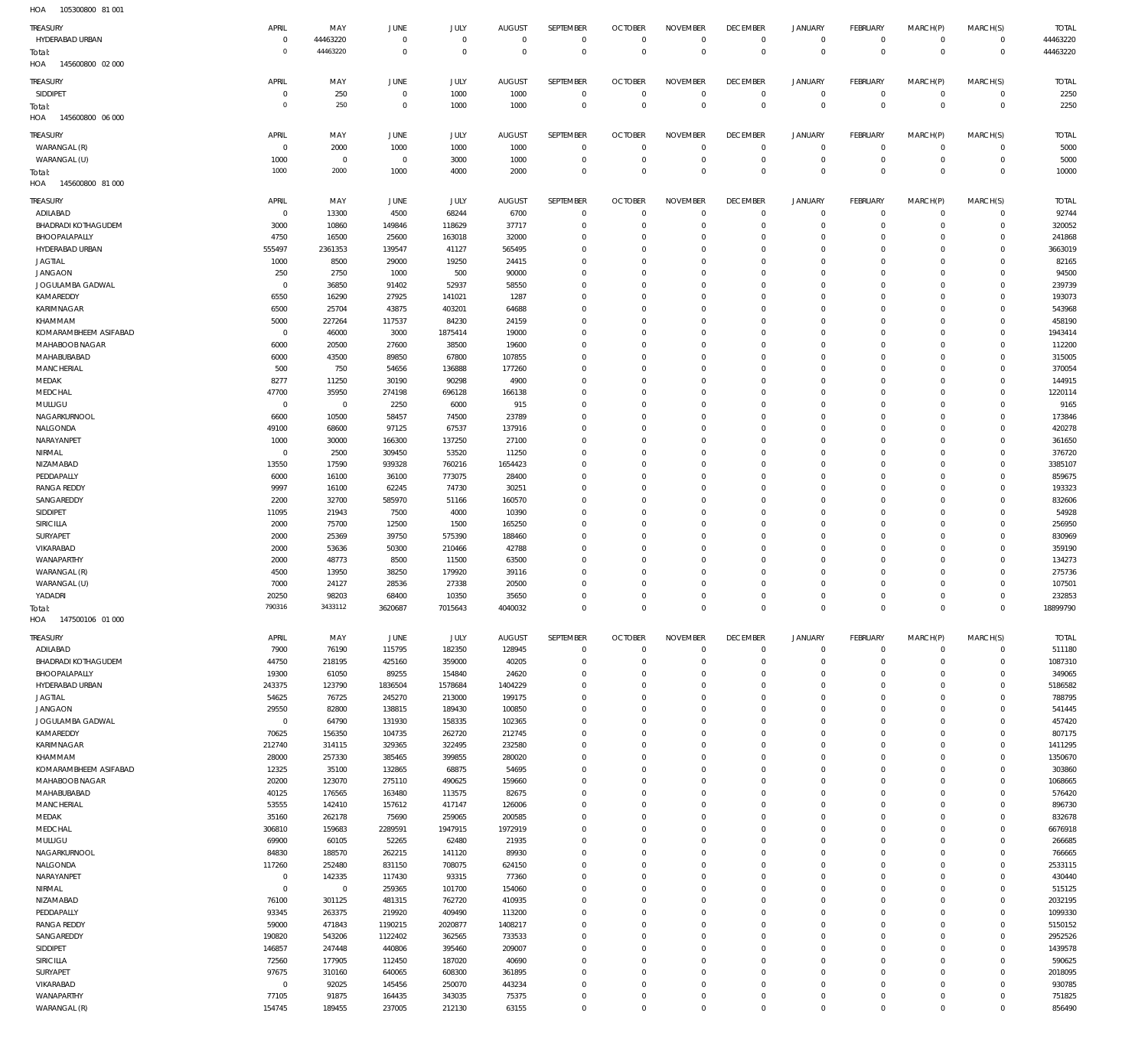| <b>TREASURY</b><br>WARANGAL (U)            | APRIL<br>15625             | MAY<br>212800     | JUNE<br>537750         | <b>JULY</b><br>603860      | <b>AUGUST</b><br>157085         | SEPTEMBER<br>$\mathbf 0$   | <b>OCTOBER</b><br>$\mathbf 0$ | <b>NOVEMBER</b><br>$\mathbf 0$    | <b>DECEMBER</b><br>$\mathbf 0$ | <b>JANUARY</b><br>$\mathbf 0$ | <b>FEBRUARY</b><br>$\overline{0}$ | MARCH(P)<br>$\mathbf 0$    | MARCH(S)<br>$\mathbf 0$       | <b>TOTAL</b><br>1527120 |
|--------------------------------------------|----------------------------|-------------------|------------------------|----------------------------|---------------------------------|----------------------------|-------------------------------|-----------------------------------|--------------------------------|-------------------------------|-----------------------------------|----------------------------|-------------------------------|-------------------------|
| YADADRI<br>Total:                          | 64780<br>2499642           | 361878<br>6236926 | 378668<br>14089554     | 303283<br>14683411         | 251403<br>10557438              | $\mathbf 0$<br>$\mathbf 0$ | $\overline{0}$<br>$\Omega$    | $\mathbf 0$<br>$\mathbb O$        | $^{\circ}$<br>$\mathbf 0$      | $\mathbf 0$<br>$\mathbf 0$    | $\overline{0}$<br>$\overline{0}$  | $\mathbf 0$<br>$\mathbf 0$ | $\mathbf 0$<br>$\overline{0}$ | 1360012<br>48066971     |
| 147500106 02 800<br>HOA<br><b>TREASURY</b> | APRIL                      | MAY               | JUNE                   | <b>JULY</b>                | <b>AUGUST</b>                   | SEPTEMBER                  | <b>OCTOBER</b>                | <b>NOVEMBER</b>                   | <b>DECEMBER</b>                | <b>JANUARY</b>                | <b>FEBRUARY</b>                   | MARCH(P)                   | MARCH(S)                      | <b>TOTAL</b>            |
| ADILABAD                                   | 89000                      | 110000            | 159245                 | 101000                     | 113500                          | $\mathbf 0$                | $\mathbf{0}$                  | $\mathbf{0}$                      | $\mathbf 0$                    | $\mathbf 0$                   | $\overline{0}$                    | $\mathbf 0$                | $\mathbf{0}$                  | 572745                  |
| <b>BHADRADI KOTHAGUDEM</b>                 | 271000                     | 218000            | 244000                 | 180000                     | 30000                           | $\mathbf 0$                | $^{\circ}$                    | $\mathbf{0}$                      | $^{\circ}$                     | $\mathbf 0$                   | $\mathbf 0$                       | $\mathbf 0$                | $\mathbf{0}$                  | 943000                  |
| BHOOPALAPALLY                              | 52000                      | 25500             | 104000                 | 40500                      | 25000                           | $\mathbf 0$                | $^{\circ}$                    | $^{\circ}$                        | $^{\circ}$                     | $\mathbf 0$                   | $\mathbf 0$                       | $\Omega$                   | $\mathbf{0}$                  | 247000                  |
| HYDERABAD URBAN                            | 428000                     | 983000            | 534175                 | 512900                     | 302500                          | $\Omega$                   | $\Omega$                      | $\mathbf 0$                       | $^{\circ}$                     | $\mathbf 0$                   | $\Omega$                          | $\Omega$                   | $\mathbf 0$                   | 2760575                 |
| <b>JAGTIAL</b>                             | 115000                     | 21000             | 35500                  | 44000                      | 26000                           | $\mathbf 0$                | $^{\circ}$                    | $^{\circ}$                        | $^{\circ}$                     | $\mathbf 0$                   | $\mathbf 0$                       | $\Omega$                   | $\mathbf 0$                   | 241500                  |
| <b>JANGAON</b>                             | 165000                     | 39000             | 57500                  | 129000                     | 70000                           | $\mathbf 0$                | $\Omega$                      | $\mathbf 0$                       | 0                              | $\mathbf 0$                   | $\Omega$                          | $\Omega$                   | $\mathbf 0$                   | 460500                  |
| JOGULAMBA GADWAL                           | $\mathbf{0}$               | 19000             | 22000                  | 28000                      | 17000                           | $\mathbf 0$                | $^{\circ}$                    | $^{\circ}$                        | $^{\circ}$                     | $\mathbf 0$                   | $\mathbf 0$                       | $\Omega$                   | $\mathbf 0$                   | 86000                   |
| KAMAREDDY                                  | $\mathbf 0$                | 12000             | 50500                  | 15000                      | 33000                           | $\Omega$                   | $\Omega$                      | $\Omega$                          | 0                              | $\mathbf 0$                   | $\Omega$                          | $\Omega$                   | $\mathbf 0$                   | 110500                  |
| KARIMNAGAR                                 | 36000                      | 95000             | 40000                  | 59000                      | 205000                          | $\mathbf 0$                | $^{\circ}$                    | $^{\circ}$                        | $^{\circ}$                     | $\mathbf 0$                   | $\mathbf 0$                       | $\Omega$                   | $\mathbf 0$                   | 435000                  |
| KHAMMAM                                    | 216000                     | 415000            | 224000                 | 122000                     | 142000                          | $\mathbf 0$                | $\Omega$                      | $\mathbf 0$                       | $^{\circ}$                     | $\mathbf 0$                   | O                                 | $\Omega$                   | $\mathbf 0$                   | 1119000                 |
| KOMARAMBHEEM ASIFABAD                      | $\mathbf{0}$               | $\mathbf 0$       | 25000                  | $\overline{0}$             | $\overline{0}$                  | $\mathbf 0$                | $\Omega$                      | $^{\circ}$                        | $\mathbf 0$                    | $\mathbf 0$                   | $\mathbf 0$                       | $\Omega$                   | $\mathbf 0$                   | 25000                   |
| MAHABOOB NAGAR                             | 60000                      | 82000             | 34000                  | 68000                      | 40000                           | $\mathbf 0$                | $\Omega$                      | $\mathbf 0$                       | $^{\circ}$                     | $\mathbf 0$                   | O                                 | $\Omega$                   | $\mathbf 0$                   | 284000                  |
| MAHABUBABAD                                | 66000                      | 110000            | 140000                 | 18000                      | 42000                           | $\mathbf 0$                | $\Omega$                      | $\mathbf 0$                       | $\mathbf 0$                    | $\mathbf 0$                   | $\Omega$                          | $\Omega$                   | $\mathbf 0$                   | 376000                  |
| <b>MANCHERIAL</b>                          | 45000                      | 67000             | 55000                  | 105000                     | 53000                           | $\mathbf 0$                | $^{\circ}$                    | $^{\circ}$                        | $\mathbf 0$                    | $\mathbf 0$                   | $\mathbf 0$                       | $\Omega$                   | $\mathbf 0$                   | 325000                  |
| MEDAK                                      | 47000                      | 106000            | 180500                 | 230000                     | 68000                           | $\mathbf 0$                | $\Omega$                      | $\mathbf 0$                       | $^{\circ}$                     | $\mathbf 0$                   | $\Omega$                          | $\Omega$                   | $\mathbf 0$                   | 631500                  |
| MEDCHAL                                    | 617000                     | 449000            | 1410000                | 751000                     | 571000                          | $\mathbf 0$                | $\Omega$                      | $\mathbf 0$                       | $^{\circ}$                     | $\mathbf 0$                   | $\mathbf 0$                       | $\Omega$                   | $\mathbf 0$                   | 3798000                 |
| MULUGU                                     | 29500                      | 56000             | 75350                  | 69000                      | 36000                           | $\mathbf 0$                | $\Omega$                      | $\mathbf 0$                       | $^{\circ}$                     | $\mathbf 0$                   | $\Omega$                          | $\Omega$                   | $\mathbf 0$                   | 265850                  |
| NAGARKURNOOL                               | 23000                      | 20500             | 23000                  | 12000                      | 15000                           | $\mathbf 0$                | $^{\circ}$                    | $^{\circ}$                        | $^{\circ}$                     | $\mathbf 0$                   | $\mathbf 0$                       | $\Omega$                   | $\mathbf 0$                   | 93500                   |
| NALGONDA<br>NARAYANPET                     | $\mathbf 0$<br>$\mathbf 0$ | 100000<br>10000   | 372000<br>36500        | 176000<br>13000            | 85000<br>25000                  | $\mathbf 0$<br>$\mathbf 0$ | $\Omega$<br>$\Omega$          | $\mathbf 0$<br>$\mathbf 0$        | $^{\circ}$<br>$^{\circ}$       | $\mathbf 0$<br>$\mathbf 0$    | $\Omega$<br>$\mathbf 0$           | $\Omega$<br>$\Omega$       | $\mathbf 0$<br>$\mathbf 0$    | 733000<br>84500         |
| NIRMAL                                     | $\mathbf 0$                | $\,0\,$           | 57000                  | 13000                      | 6000                            | $\mathbf 0$                | $\Omega$                      | $\mathbf 0$                       | $^{\circ}$                     | $\mathbf 0$                   | $\Omega$                          | $\Omega$                   | $\mathbf 0$                   | 76000                   |
| NIZAMABAD                                  | 496500                     | 127000            | 264000                 | 174500                     | 90500                           | $\mathbf 0$                | $\Omega$                      | $\mathbf 0$                       | $^{\circ}$                     | $\mathbf 0$                   | $\mathbf 0$                       | $\Omega$                   | $\mathbf 0$                   | 1152500                 |
| PEDDAPALLY                                 | 96000                      | 125000            | 35000                  | 117500                     | 25000                           | $\mathbf 0$                | $\Omega$                      | $\mathbf 0$                       | $^{\circ}$                     | $\mathbf 0$                   | O                                 | $\Omega$                   | $\mathbf 0$                   | 398500                  |
| <b>RANGA REDDY</b>                         | 312000                     | 500000            | 745000                 | 904000                     | 427000                          | $\Omega$                   | $\Omega$                      | $\mathbf 0$                       | $\overline{0}$                 | $\mathbf 0$                   | $\Omega$                          | $\Omega$                   | $\mathbf 0$                   | 2888000                 |
| SANGAREDDY                                 | $\mathbf{0}$               | 27000             | 51140                  | 288135                     | 32000                           | $\mathbf 0$                | $^{\circ}$                    | $^{\circ}$                        | $^{\circ}$                     | $\mathbf 0$                   | O                                 | $\Omega$                   | $\mathbf 0$                   | 398275                  |
| SIDDIPET                                   | 48500                      | 51000             | 141000                 | 111500                     | 38500                           | $\mathbf 0$                | $\Omega$                      | $\mathbf 0$                       | $\overline{0}$                 | $\mathbf 0$                   | $\Omega$                          | $\Omega$                   | $\mathbf 0$                   | 390500                  |
| <b>SIRICILLA</b>                           | $\mathbf{0}$               | 35000             | 40000                  | 72500                      | 23000                           | $\mathbf 0$                | $^{\circ}$                    | $^{\circ}$                        | $^{\circ}$                     | $\mathbf 0$                   | $\mathbf 0$                       | $\Omega$                   | $\mathbf 0$                   | 170500                  |
| SURYAPET                                   | 27000                      | 59000             | 90000                  | 117000                     | 75000                           | $\Omega$                   | $\Omega$                      | $\Omega$                          | 0                              | $\mathbf 0$                   | $\Omega$                          | $\Omega$                   | $\mathbf 0$                   | 368000                  |
| VIKARABAD                                  | $\overline{0}$             | 181000            | 38000                  | 48000                      | 39000                           | $\mathbf 0$                | $^{\circ}$                    | $^{\circ}$                        | $\mathbf 0$                    | $\mathbf 0$                   | $\mathbf 0$                       | $\Omega$                   | $\mathbf 0$                   | 306000                  |
| WANAPARTHY                                 | 49000                      | 27000             | 27000                  | 15000                      | 21000                           | $\Omega$                   | $\Omega$                      | $\mathbf 0$                       | 0                              | $\mathbf 0$                   | $\Omega$                          | $\Omega$                   | $\mathbf 0$                   | 139000                  |
| WARANGAL (R)                               | 50500                      | 79000             | 38000                  | 66500                      | 99500                           | $\mathbf 0$                | $^{\circ}$                    | $^{\circ}$                        | $\mathbf 0$                    | $\mathbf 0$                   | $\mathbf 0$                       | $\Omega$                   | $\mathbf 0$                   | 333500                  |
| WARANGAL (U)                               | 282000                     | 60000             | 87000                  | 57000                      | $^{\circ}$                      | $\Omega$                   | $\Omega$                      | $\mathbf 0$                       | $\mathbf 0$                    | $\mathbf 0$                   | $\Omega$                          | $\Omega$                   | $\mathbf 0$                   | 486000                  |
| YADADRI                                    | $\mathbf{0}$               | 63000             | 27000                  | 49000                      | 36500                           | $\mathbf 0$                | $\mathbf{0}$                  | $\mathbf 0$                       | $\mathbf 0$                    | $\mathbf 0$                   | $\mathbf 0$                       | $\mathbf 0$                | $\mathbf{0}$                  | 175500                  |
| Total:                                     | 3621000                    | 4272000           | 5462410                | 4707035                    | 2812000                         | $\mathbb O$                | $\Omega$                      | $\mathbf 0$                       | $\mathbf 0$                    | $\mathbf 0$                   | $\mathbf 0$                       | $\Omega$                   | $\overline{0}$                | 20874445                |
|                                            |                            |                   |                        |                            |                                 |                            |                               |                                   |                                |                               |                                   |                            |                               |                         |
| 147500200 01 000<br>HOA                    |                            |                   |                        |                            |                                 |                            |                               |                                   |                                |                               |                                   |                            |                               |                         |
|                                            | APRIL                      |                   |                        |                            |                                 | <b>SEPTEMBER</b>           | <b>OCTOBER</b>                |                                   |                                | <b>JANUARY</b>                | <b>FEBRUARY</b>                   |                            |                               |                         |
| TREASURY<br><b>BHADRADI KOTHAGUDEM</b>     | $^{\circ}$                 | MAY<br>1950       | JUNE<br>$\mathbf 0$    | <b>JULY</b><br>$\mathbf 0$ | <b>AUGUST</b><br>$\overline{0}$ | $\mathbf 0$                | $\overline{0}$                | <b>NOVEMBER</b><br>$\overline{0}$ | <b>DECEMBER</b><br>$^{\circ}$  | $\mathbf 0$                   | $\overline{0}$                    | MARCH(P)<br>$\mathbf 0$    | MARCH(S)<br>$\mathbf 0$       | <b>TOTAL</b><br>1950    |
| HYDERABAD URBAN                            | 1400                       | 364200            | 147600                 | 360700                     | 4800                            | $\mathbf 0$                | $\overline{0}$                | $\mathbf 0$                       | $^{\circ}$                     | $\mathbf 0$                   | $\mathbf 0$                       | $\mathbf 0$                | $\circ$                       | 878700                  |
| NAGARKURNOOL                               | $^{\circ}$                 | $\mathbf 0$       | $^{\circ}$             | 500                        | $^{\circ}$                      | $\mathbf 0$                | $^{\circ}$                    | $\mathbf 0$                       | $^{\circ}$                     | $\mathbf 0$                   | $\mathbf 0$                       | $\Omega$                   | $\mathbf{0}$                  | 500                     |
| NALGONDA                                   | $\mathbf 0$                | 1500              | $^{\circ}$             | $^{\circ}$                 | $\Omega$                        | $\mathbf 0$                | $^{\circ}$                    | $\mathbf 0$                       | $^{\circ}$                     | $\mathbf 0$                   | $^{\circ}$                        | $\Omega$                   | $\mathbf{0}$                  | 1500                    |
| NARAYANPET                                 | 0                          | $\mathbf 0$       | 50                     | $\Omega$                   | $\Omega$                        | $\mathbf 0$                | $\Omega$                      | $\mathbf 0$                       | $^{\circ}$                     | $\mathbf 0$                   | $\mathbf 0$                       | $\Omega$                   | $\mathbf{0}$                  | 50                      |
| VIKARABAD                                  | $\mathbf 0$                | $\mathbb O$       | 50                     | $\Omega$                   | $\Omega$                        | $\mathbf 0$                | $\Omega$                      | $\mathbf 0$                       | $\mathbf 0$                    | $\mathbf 0$                   | $\mathbf 0$                       | $\Omega$                   | $\circ$                       | 50                      |
| YADADRI                                    | $\circ$                    | $\mathbf{0}$      | $^{\circ}$             | $\circ$                    | 2000                            | $\mathbf{0}$               | $\Omega$                      | $\circ$                           | 0                              | 0                             | 0                                 | 0                          | $\circ$                       | 2000                    |
| Total:                                     | 1400                       | 367650            | 147700                 | 361200                     | 6800                            | $\mathbf 0$                | $\mathbb O$                   | $\mathbf 0$                       | $\mathbf 0$                    | $\mathsf{O}\xspace$           | $\overline{0}$                    | $\mathbf 0$                | $\overline{0}$                | 884750                  |
| 147500200 03 000<br>HOA                    |                            |                   |                        |                            |                                 |                            |                               |                                   |                                |                               |                                   |                            |                               |                         |
|                                            | APRIL                      |                   |                        |                            |                                 | SEPTEMBER                  |                               |                                   |                                |                               |                                   |                            |                               |                         |
| TREASURY<br>HYDERABAD URBAN                | 38900                      | MAY<br>4400       | JUNE<br>3300           | <b>JULY</b><br>64600       | <b>AUGUST</b><br>25500          | $\mathbf 0$                | <b>OCTOBER</b><br>$\mathbb O$ | <b>NOVEMBER</b><br>$\mathbf 0$    | <b>DECEMBER</b><br>$\mathbf 0$ | <b>JANUARY</b><br>$\mathbf 0$ | FEBRUARY<br>$\overline{0}$        | MARCH(P)<br>$\mathbf 0$    | MARCH(S)<br>$\mathbf{0}$      | <b>TOTAL</b><br>136700  |
|                                            | 38900                      | 4400              | 3300                   | 64600                      | 25500                           | $\mathbf 0$                | $\mathbf 0$                   | $\mathbb O$                       | $\mathbf 0$                    | $\mathbf 0$                   | $\overline{0}$                    | $\mathbf 0$                | $\overline{0}$                | 136700                  |
| Total:<br>147500200 04 000<br>HOA          |                            |                   |                        |                            |                                 |                            |                               |                                   |                                |                               |                                   |                            |                               |                         |
|                                            |                            |                   |                        |                            |                                 |                            |                               |                                   |                                |                               |                                   |                            |                               |                         |
| <b>TREASURY</b>                            | APRIL                      | MAY               | JUNE                   | JULY                       | <b>AUGUST</b>                   | SEPTEMBER                  | <b>OCTOBER</b>                | <b>NOVEMBER</b>                   | <b>DECEMBER</b>                | <b>JANUARY</b>                | <b>FEBRUARY</b>                   | MARCH(P)                   | MARCH(S)                      | <b>TOTAL</b>            |
| ADILABAD                                   | $\mathbf 0$                | 750               | $\mathbf 0$            | $\mathbb O$                | $\overline{0}$                  | $\mathbf 0$                | $\mathbf 0$                   | $\mathbf{0}$                      | $\mathbf 0$                    | $^{\circ}$                    | $\overline{0}$                    | $^{\circ}$                 | $\mathbf 0$                   | 750                     |
| <b>BHADRADI KOTHAGUDEM</b>                 | 0                          | 1300              | 1000                   | 300                        | $\overline{0}$                  | $\mathbf 0$                | C                             | $\mathbf{0}$                      | $^{\circ}$                     | $\mathbf 0$                   | $\mathbf 0$                       | $\mathbf 0$                | $\circ$                       | 2600                    |
| <b>HYDERABAD URBAN</b>                     | 0                          | 3250              | 20500                  | 5250                       | 11250                           | $\mathbf 0$                | $^{\circ}$<br>$\Omega$        | $\mathbf{0}$                      | $\mathbf 0$                    | $\mathbf 0$                   | $\mathbf 0$                       | $\mathbf 0$<br>$\Omega$    | $\mathbf{0}$                  | 40250                   |
| <b>JANGAON</b>                             | 0<br>0                     | 1000              | 750                    | 1000                       | 1000                            | $\mathbf 0$<br>$\mathbf 0$ | $\Omega$                      | $\mathbf{0}$                      | $\mathbf 0$<br>$\mathbf 0$     | $\mathbf 0$<br>$\mathbf 0$    | $\mathbf 0$<br>$\mathbf 0$        | $\Omega$                   | $\mathbf{0}$<br>$\mathbf{0}$  | 3750                    |
| JOGULAMBA GADWAL<br>KAMAREDDY              | $\mathbf 0$                | 300<br>100        | 400<br>250             | 300<br>2000                | 50<br>$^{\circ}$                | $\mathbf 0$                | $\Omega$                      | $\mathbf 0$<br>$^{\circ}$         | $\mathbf 0$                    | $\mathbf 0$                   | $\mathbf 0$                       | $\Omega$                   | $\mathbf{0}$                  | 1050<br>2350            |
| KARIMNAGAR                                 | 1000                       | 1100              | 300                    | $^{\circ}$                 | $\Omega$                        | $\mathbf 0$                | $^{\circ}$                    | $\mathbf 0$                       | $\mathbf 0$                    | $\mathbf 0$                   | $\mathbf 0$                       | $\Omega$                   | $\mathbf 0$                   | 2400                    |
| KHAMMAM                                    | $\mathbf 0$                | 1200              | 3100                   | 1950                       | 550                             | $\mathbf 0$                | $\Omega$                      | $\mathbf 0$                       | $\mathbf 0$                    | $\mathbf 0$                   | $\mathbf 0$                       | $\Omega$                   | $\mathbf 0$                   | 6800                    |
| MAHABOOB NAGAR                             | $\mathbf 0$                | 700               | $\mathbf 0$            | 785                        | $\Omega$                        | $\mathbf 0$                | $\Omega$                      | $\mathbf 0$                       | $\mathbf 0$                    | $\mathbf 0$                   | $\mathbf 0$                       | $\Omega$                   | $\mathbf{0}$                  | 1485                    |
| <b>MANCHERIAL</b>                          | 100                        | 2600              | 1300                   | 500                        | $^{\circ}$                      | $\mathbf 0$                | $\Omega$                      | $\mathbf 0$                       | $\mathbf 0$                    | $\mathbf 0$                   | $\mathbf 0$                       | $\Omega$                   | $\mathbf 0$                   | 4500                    |
| MEDAK                                      | $\mathbf 0$                | 2550              | 3175                   | 1675                       | $\Omega$                        | $\mathbf 0$                | $^{\circ}$                    | $\mathbf 0$                       | $\mathbf 0$                    | $\mathbf 0$                   | $\mathbf 0$                       | $\Omega$                   | $\mathbf 0$                   | 7400                    |
| MEDCHAL                                    | $\mathbf 0$                | 750               | 27750                  | 3250                       | 13000                           | $\mathbf 0$                | $\Omega$                      | $\mathbf 0$                       | $\mathbf 0$                    | $\mathbf 0$                   | $\mathbf 0$                       | $\Omega$                   | $\mathbf{0}$                  | 44750                   |
| MULUGU                                     | 0                          | 50                | $\mathbf 0$            | $^{\circ}$                 | $^{\circ}$                      | $\mathbf 0$                | $\Omega$                      | $\mathbf 0$                       | $\mathbf 0$                    | $\mathbf 0$                   | $\mathbf 0$                       | $\Omega$                   | $\mathbf{0}$                  | 50                      |
| NAGARKURNOOL                               | $\mathbf 0$                | $\mathbf 0$       | 1500                   | $\mathbf 0$                | $^{\circ}$                      | $\mathbf 0$                | $\Omega$                      | $\mathbf 0$                       | $\mathbf 0$                    | $\mathbf 0$                   | $\mathbf 0$                       | $\Omega$                   | $\mathbf{0}$                  | 1500                    |
| NALGONDA                                   | $\mathbf 0$                | 350               | 350                    | 300                        | 1100                            | $\mathbf 0$                | $^{\circ}$                    | $\mathbf 0$                       | $\mathbf 0$                    | $\mathbf 0$                   | $\mathbf 0$                       | $\Omega$                   | $\mathbf 0$                   | 2100                    |
| NIZAMABAD                                  | 500                        | 3050              | 5350                   | 2600                       | 1550                            | $\mathbf 0$                | $\Omega$                      | $\mathbf 0$                       | $\mathbf 0$                    | $\mathbf 0$                   | $\mathbf 0$                       | $\Omega$                   | $\mathbf{0}$                  | 13050                   |
| PEDDAPALLY                                 | $\mathbf 0$                | 600               | 100                    | $\overline{0}$             | $\overline{0}$                  | $\mathbf 0$                | $^{\circ}$                    | $\mathbf{0}$                      | $\mathbf 0$                    | $\mathbf 0$                   | $\mathbf 0$                       | $\Omega$                   | $\mathbf{0}$                  | 700                     |
| <b>RANGA REDDY</b>                         | $\mathbf 0$                | 1800              | 5101                   | 1750                       | 750                             | $\mathbf 0$                | $\Omega$                      | $\mathbf 0$                       | $\mathbf 0$                    | $\mathbf 0$                   | $\mathbf 0$                       | $\Omega$                   | $\mathbf 0$                   | 9401                    |
| SANGAREDDY                                 | $\mathbf 0$                | 6600              | $\overline{0}$         | $\overline{0}$             | 750                             | $\mathbf 0$                | $^{\circ}$                    | $\mathbf{0}$                      | $\mathbf 0$                    | $\mathbf 0$                   | $\mathbf 0$                       | $\Omega$                   | $\mathbf{0}$                  | 7350                    |
| SIDDIPET                                   | 100                        | 4600              | 3200                   | 200                        | $\Omega$                        | $\mathbf 0$                | $\Omega$                      | $\mathbf 0$                       | $\mathbf 0$                    | $\mathbf 0$                   | $\mathbf 0$                       | $\Omega$                   | $\mathbf 0$                   | 8100                    |
| <b>SIRICILLA</b>                           | $\mathbf{0}$               | $\overline{0}$    | 250                    | $^{\circ}$                 | $\Omega$                        | $\mathbf 0$                | $^{\circ}$                    | $\mathbf{0}$                      | $\mathbf 0$                    | $\mathbf 0$                   | $\mathbf 0$                       | $\Omega$                   | $\mathbf{0}$                  | 250                     |
| SURYAPET                                   | $\mathbf 0$                | 250               | 250                    | 250                        | $\Omega$                        | $\mathbf 0$                | $\Omega$                      | $\mathbf 0$                       | $\mathbf 0$                    | $\mathbf 0$                   | $\mathbf 0$                       | $\Omega$                   | $\circ$                       | 750                     |
| VIKARABAD<br>WANAPARTHY                    | 150<br>$\mathbf 0$         | 1000              | 1600<br>$\overline{0}$ | $^{\circ}$<br>$\mathbf 0$  | $\Omega$<br>$^{\circ}$          | $\mathbf 0$<br>$\mathbf 0$ | $^{\circ}$<br>$^{\circ}$      | $\mathbf 0$<br>$\mathbf 0$        | $\mathbf 0$<br>$\mathbf 0$     | $\mathbf 0$<br>$\mathbf 0$    | $\mathbf 0$<br>$\mathbf 0$        | $\mathbf 0$<br>$\mathbf 0$ | $\mathbf{0}$<br>$\mathbf{0}$  | 2750                    |
| WARANGAL (U)                               | 400                        | 100<br>2600       | 4300                   | 3800                       | 900                             | $\mathbf 0$                | $^{\circ}$                    | $\mathbf 0$                       | $\mathbf 0$                    | $\mathbf 0$                   | $\mathbf 0$                       | $\mathbf 0$                | $\circ$                       | 100<br>12000            |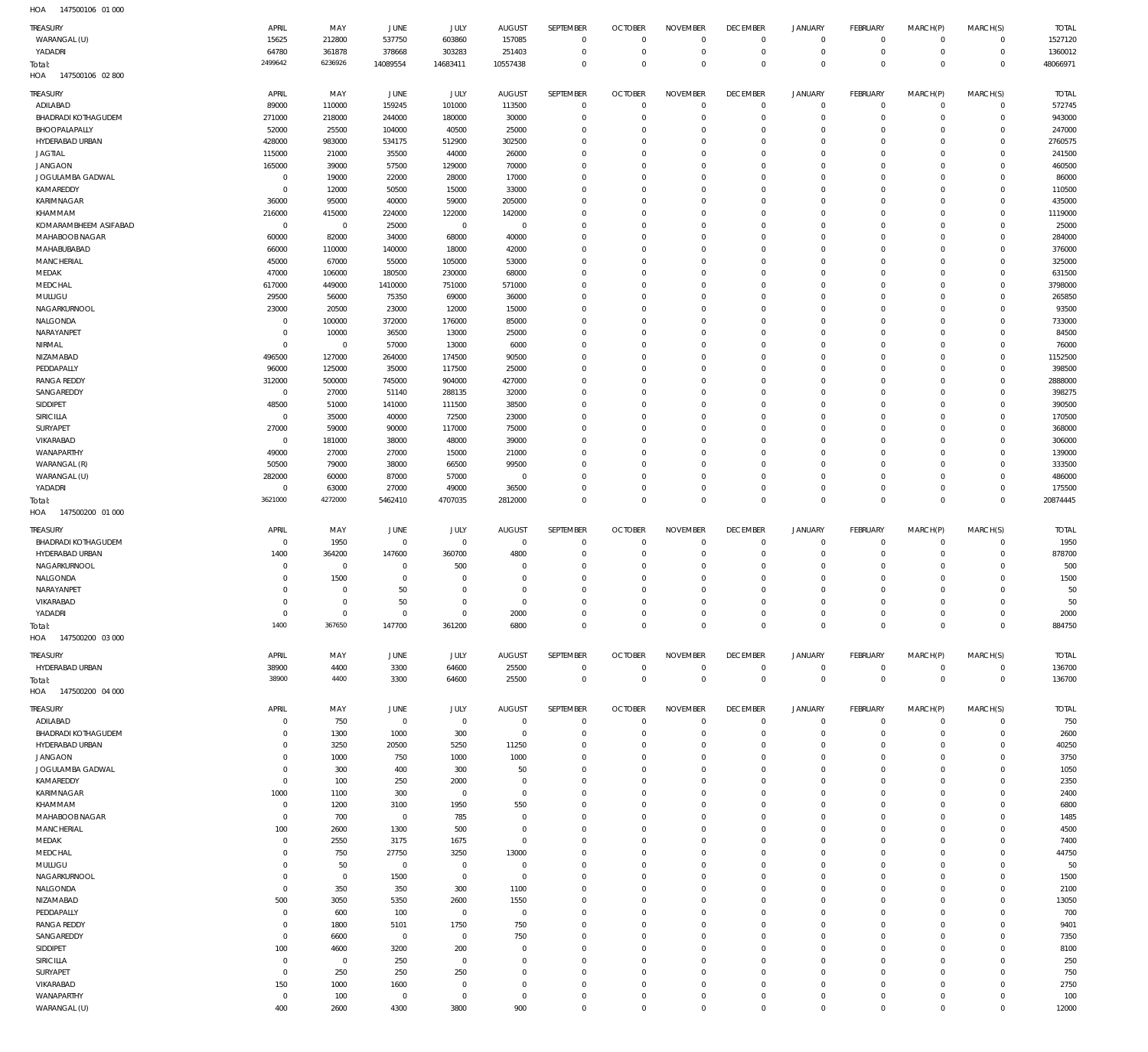| HOA<br>147500200 04 000                    |                               |                            |                                  |                                  |                                  |                                  |                                  |                                  |                             |                                  |                               |                               |                                    |                            |
|--------------------------------------------|-------------------------------|----------------------------|----------------------------------|----------------------------------|----------------------------------|----------------------------------|----------------------------------|----------------------------------|-----------------------------|----------------------------------|-------------------------------|-------------------------------|------------------------------------|----------------------------|
| TREASURY                                   | APRIL                         | MAY                        | JUNE                             | JULY                             | <b>AUGUST</b>                    | SEPTEMBER                        | <b>OCTOBER</b>                   | <b>NOVEMBER</b>                  | <b>DECEMBER</b>             | JANUARY                          | <b>FEBRUARY</b>               | MARCH(P)                      | MARCH(S)                           | <b>TOTAL</b>               |
| YADADRI                                    | $^{\circ}$                    | 100                        | 100                              | 250                              | $\overline{0}$                   | $\mathbf 0$                      | $\overline{0}$                   | $^{\circ}$                       | $\overline{0}$              | $\overline{0}$                   | $\mathbf 0$                   | $\mathbf 0$                   | 0                                  | 450                        |
| Total:                                     | 2250                          | 36700                      | 80626                            | 26160                            | 30900                            | $\mathbb O$                      | $\overline{0}$                   | $\overline{0}$                   | $\mathbb O$                 | $\overline{0}$                   | $\mathbf 0$                   | $\mathbf 0$                   | $\mathbb O$                        | 176636                     |
| HOA<br>147500200 05 000                    |                               |                            |                                  |                                  |                                  |                                  |                                  |                                  |                             |                                  |                               |                               |                                    |                            |
| TREASURY                                   | APRIL                         | MAY                        | JUNE                             | JULY                             | <b>AUGUST</b>                    | SEPTEMBER                        | <b>OCTOBER</b>                   | <b>NOVEMBER</b>                  | <b>DECEMBER</b>             | <b>JANUARY</b>                   | FEBRUARY                      | MARCH(P)                      | MARCH(S)                           | <b>TOTAL</b>               |
| MAHABUBABAD                                | $\circ$                       | $\mathbf 0$                | 1150                             | 0                                | 0                                | $\mathbb O$                      | $\Omega$                         | $^{\circ}$                       | $\,0\,$                     | $\overline{0}$                   | $\mathbf 0$                   | 0                             | 0                                  | 1150                       |
| Total:                                     | $\circ$                       | $\mathbf 0$                | 1150                             | $\bf 0$                          | $\mathbf 0$                      | $\,0\,$                          | $\overline{0}$                   | $\mathbf 0$                      | $\,0\,$                     | $\overline{0}$                   | $\mathbf 0$                   | $\mathbf 0$                   | $\,0\,$                            | 1150                       |
| HOA<br>147500200 06 000                    |                               |                            |                                  |                                  |                                  |                                  |                                  |                                  |                             |                                  |                               |                               |                                    |                            |
| Treasury                                   | APRIL                         | MAY                        | JUNE                             | JULY                             | <b>AUGUST</b>                    | SEPTEMBER                        | <b>OCTOBER</b>                   | <b>NOVEMBER</b>                  | <b>DECEMBER</b>             | <b>JANUARY</b>                   | FEBRUARY                      | MARCH(P)                      | MARCH(S)                           | <b>TOTAL</b>               |
| HYDERABAD URBAN                            | $^{\circ}$                    | 476500                     | 232000                           | 523800                           | $\mathbf 0$                      | $\overline{0}$                   | $\Omega$                         | $^{\circ}$                       | $\,0\,$                     | $\overline{0}$                   | $\mathbf 0$                   | $\mathbf 0$                   | $\circ$                            | 1232300                    |
| NIZAMABAD                                  | $^{\circ}$                    | $\,0\,$                    | 100                              | 0                                | 0                                | $\,0\,$                          | $\mathbf{0}$                     | $^{\circ}$                       | $\,0\,$                     | $\overline{0}$                   | $\mathbf 0$                   | $\mathbf 0$                   | $\mathsf{O}\xspace$                | 100                        |
| Total:                                     | $\circ$                       | 476500                     | 232100                           | 523800                           | $^{\circ}$                       | $\mathbb O$                      | $\Omega$                         | $\Omega$                         | $\mathbf 0$                 | $\overline{0}$                   | $\mathbf 0$                   | $^{\circ}$                    | $\mathbb O$                        | 1232400                    |
| HOA<br>147500800 01 000                    |                               |                            |                                  |                                  |                                  |                                  |                                  |                                  |                             |                                  |                               |                               |                                    |                            |
| Treasury                                   | APRIL                         | MAY                        | JUNE                             | JULY                             | <b>AUGUST</b>                    | SEPTEMBER                        | <b>OCTOBER</b>                   | <b>NOVEMBER</b>                  | <b>DECEMBER</b>             | <b>JANUARY</b>                   | FEBRUARY                      | MARCH(P)                      | MARCH(S)                           | <b>TOTAL</b>               |
| ADILABAD                                   | $^{\circ}$                    | $\overline{0}$             | 3000                             | 1000                             | 1000                             | $\mathbf 0$                      | $\Omega$                         | $^{\circ}$                       | $\overline{0}$              | $\overline{0}$                   | $\mathbf 0$                   | $^{\circ}$                    | 0                                  | 5000                       |
| <b>BHADRADI KOTHAGUDEM</b>                 | $^{\circ}$                    | 200                        | 100                              | 400                              | 600                              | $\,0\,$                          | $\Omega$                         | $^{\circ}$                       | $\mathbf 0$                 | $\overline{0}$                   | $\mathbf 0$                   | 0                             | $\mathsf{O}\xspace$                | 1300                       |
| KOMARAMBHEEM ASIFABAD<br><b>MANCHERIAL</b> | 1000<br>1000                  | 1000<br>1000               | 1000<br>1000                     | 1000<br>1000                     | 1000<br>1000                     | $\overline{0}$<br>$\overline{0}$ | $\Omega$<br>$\Omega$             | $^{\circ}$<br>$^{\circ}$         | $\mathbf{0}$<br>$\mathbf 0$ | $\mathbf 0$<br>$\mathbf 0$       | 0<br>0                        | 0<br>0                        | $\circ$<br>$\mathsf{O}\xspace$     | 5000<br>5000               |
| <b>RANGA REDDY</b>                         | $\circ$                       | $\,0\,$                    | $\overline{0}$                   | 0                                | 1000                             | $\mathbf 0$                      | $\Omega$                         | $^{\circ}$                       | $\mathbf 0$                 | $\mathbf 0$                      | $\Omega$                      | 0                             | $\mathbf 0$                        | 1000                       |
| SIDDIPET                                   | $^{\circ}$                    | $\,0\,$                    | 300                              | 150                              | 0                                | $\overline{0}$                   | $\Omega$                         | $^{\circ}$                       | $\mathbf{0}$                | $\mathbf 0$                      | $\Omega$                      | $\mathbf 0$                   | $\mathsf{O}\xspace$                | 450                        |
| WARANGAL (U)                               | $\circ$                       | $\,0\,$                    | $\overline{0}$                   | 100                              | $\overline{0}$                   | $\mathbf 0$                      | $\Omega$                         | $^{\circ}$                       | $\mathbf 0$                 | $\overline{0}$                   | $\mathbf 0$                   | $\mathbf 0$                   | $\mathsf{O}\xspace$                | 100                        |
| rotal:                                     | 2000                          | 2200                       | 5400                             | 3650                             | 4600                             | $\mathbf 0$                      | $\Omega$                         | $\mathbf 0$                      | $\mathbf 0$                 | $\overline{0}$                   | $\mathbf 0$                   | $\mathbf 0$                   | $\mathbb O$                        | 17850                      |
| HOA<br>147500800 02 000                    |                               |                            |                                  |                                  |                                  |                                  |                                  |                                  |                             |                                  |                               |                               |                                    |                            |
| TREASURY                                   | APRIL                         | MAY                        | <b>JUNE</b>                      | JULY                             | <b>AUGUST</b>                    | SEPTEMBER                        | <b>OCTOBER</b>                   | <b>NOVEMBER</b>                  | <b>DECEMBER</b>             | <b>JANUARY</b>                   | FEBRUARY                      | MARCH(P)                      | MARCH(S)                           | <b>TOTAL</b>               |
| KHAMMAM                                    | $\circ$                       | 1100                       | $\overline{0}$                   | $\mathbf 0$                      | $\mathbf 0$                      | $\overline{0}$                   | $\Omega$                         | $^{\circ}$                       | $\,0\,$                     | $\overline{0}$                   | $\mathbf 0$                   | $\mathbf 0$                   | $\circ$                            | 1100                       |
| Total:                                     | $\circ$                       | 1100                       | $\overline{0}$                   | $\mathbf 0$                      | $^{\circ}$                       | $\mathbb O$                      | $\overline{0}$                   | $\mathbf 0$                      | $\,0\,$                     | $\overline{0}$                   | $\mathbf 0$                   | $^{\circ}$                    | $\mathbb O$                        | 1100                       |
| 147500800 07 000<br>HOA                    |                               |                            |                                  |                                  |                                  |                                  |                                  |                                  |                             |                                  |                               |                               |                                    |                            |
| TREASURY                                   | APRIL                         | MAY                        | JUNE                             | JULY                             | <b>AUGUST</b>                    | SEPTEMBER                        | <b>OCTOBER</b>                   | <b>NOVEMBER</b>                  | <b>DECEMBER</b>             | JANUARY                          | FEBRUARY                      | MARCH(P)                      | MARCH(S)                           | <b>TOTAL</b>               |
| <b>BHADRADI KOTHAGUDEM</b>                 | 5000                          | 35250                      | 9100                             | 16100                            | 2350                             | $\mathbf 0$                      | $\Omega$                         | $\circ$                          | $\mathbf 0$                 | $\circ$                          | $\mathbf 0$                   | 0                             | $\mathbf 0$                        | 67800                      |
| HYDERABAD URBAN                            | 643275                        | 218600                     | 369672                           | 2438430                          | 934370                           | $\mathbb O$                      | $\Omega$                         | $^{\circ}$                       | $\mathbf 0$                 | $\overline{0}$                   | $\mathbf 0$                   | $\mathbf 0$                   | $\mathbf 0$                        | 4604347                    |
| <b>JANGAON</b>                             | $^{\circ}$                    | 300                        | 200                              | 500                              | 400                              | $\mathbf 0$                      | $\Omega$                         | $^{\circ}$                       | $\mathbf 0$                 | $\circ$                          | 0                             | 0                             | 0                                  | 1400                       |
| JOGULAMBA GADWAL                           | $^{\circ}$                    | 350                        | 750                              | 600                              | 500                              | $\mathbb O$                      | $\Omega$                         | $^{\circ}$                       | $\mathbf 0$                 | $\mathbf 0$                      | 0                             | 0                             | $\mathsf{O}\xspace$                | 2200                       |
| KARIMNAGAR                                 | 5000                          | 100                        | 1100                             | 5750                             | 650                              | $\mathbb O$                      | $\Omega$                         | $^{\circ}$                       | $\mathbf{0}$                | $\mathbf 0$                      | $\Omega$                      | 0                             | $\mathsf{O}\xspace$                | 12600                      |
| KHAMMAM                                    | $\Omega$                      | 16400                      | 2350                             | 3550                             | 2900                             | $\mathbb O$                      | $\Omega$                         | $\Omega$                         | $\mathbf{0}$                | $\mathbf 0$                      | $\Omega$                      | $\mathbf 0$                   | $\mathbf 0$                        | 25200                      |
| MAHABUBABAD<br>NAGARKURNOOL                | $\circ$<br>$\Omega$           | 50<br>$\overline{0}$       | $\overline{0}$<br>$\overline{0}$ | 0<br>50                          | 150<br>$\mathbf 0$               | $\mathbb O$<br>$\mathbb O$       | $\Omega$<br>$\Omega$             | $^{\circ}$<br>$^{\circ}$         | $\mathbf{0}$<br>$\mathbf 0$ | $\mathbf 0$<br>$\mathbf 0$       | $\Omega$<br>$\Omega$          | 0<br>0                        | 0<br>$\mathbf 0$                   | 200<br>50                  |
| NIZAMABAD                                  | $^{\circ}$                    | 100                        | $\overline{0}$                   | 50                               | $^{\circ}$                       | $\mathbb O$                      | $\Omega$                         | $^{\circ}$                       | $\mathbf{0}$                | $\mathbf 0$                      | $\Omega$                      | 0                             | $\mathsf{O}\xspace$                | 150                        |
| <b>RANGA REDDY</b>                         | $^{\circ}$                    | 350                        | 1350                             | 550                              | 1200                             | $\mathbb O$                      | $\Omega$                         | $^{\circ}$                       | $\mathbf 0$                 | $\mathbf 0$                      | $\Omega$                      | $^{\circ}$                    | $\mathbf 0$                        | 3450                       |
| SIDDIPET                                   | 50                            | 4550                       | 2730                             | 2550                             | 1100                             | $\mathbb O$                      | $\Omega$                         | $^{\circ}$                       | $\mathbf{0}$                | $\mathbf 0$                      | $\Omega$                      | 0                             | 0                                  | 10980                      |
| WANAPARTHY                                 | $^{\circ}$                    | 550                        | 500                              | 450                              | 100                              | $\mathbb O$                      | $\Omega$                         | $^{\circ}$                       | $\mathbf{0}$                | $\mathbf 0$                      | $\mathbf 0$                   | $^{\circ}$                    | $\mathbf 0$                        | 1600                       |
| WARANGAL (U)                               | 10000                         | 80000                      | 30200                            | 40300                            | 100                              | $\mathbb O$                      | $\Omega$                         | $\mathbb O$                      | $\mathbf 0$                 | $\overline{0}$                   | $\mathbf 0$                   | $^{\circ}$                    | $\mathsf{O}\xspace$                | 160600                     |
| Total:                                     | 663325                        | 356600                     | 417952                           | 2508880                          | 943820                           | $\mathbb O$                      | $\Omega$                         | $\mathbb O$                      | $\mathbf 0$                 | $\overline{0}$                   | $\mathbf 0$                   | $\mathbf 0$                   | $\mathbb O$                        | 4890577                    |
| HOA<br>147500800 81 001                    |                               |                            |                                  |                                  |                                  |                                  |                                  |                                  |                             |                                  |                               |                               |                                    |                            |
| TREASURY                                   | APRIL                         | MAY                        | JUNE                             | JULY                             | <b>AUGUST</b>                    | SEPTEMBER                        | <b>OCTOBER</b>                   | <b>NOVEMBER</b>                  | <b>DECEMBER</b>             | <b>JANUARY</b>                   | FEBRUARY                      | MARCH(P)                      | MARCH(S)                           | <b>TOTAL</b>               |
| HYDERABAD URBAN                            | $^{\circ}$                    | $\overline{0}$             | $\overline{0}$                   | 6750                             | $\mathbf 0$                      | $\overline{0}$                   | $\overline{0}$                   | $\mathbb O$                      | $\,0\,$                     | $\overline{0}$                   | $\mathbf 0$                   | $\mathbf 0$                   | $\circ$                            | 675C                       |
| WARANGAL (U)                               | $\mathbf 0$                   | $\mathbf 0$                | 100                              | 0                                | $\mathbf 0$                      | $\,0\,$                          | $\overline{0}$                   | $\,0\,$                          | $\,0\,$                     | $\mathsf{O}\xspace$              | $\mathbf 0$                   | 0                             | $\mathsf{O}\xspace$                | 100                        |
| Total:                                     | $\circ$                       | $\circ$                    | 100                              | 6750                             | $\overline{0}$                   | $\mathbf 0$                      | $\overline{0}$                   | $\overline{0}$                   | $\mathbf 0$                 | $\overline{0}$                   | $\mathbf{0}$                  | $\overline{0}$                | $\mathbf 0$                        | 685C                       |
| HOA  147500800 81800                       |                               |                            |                                  |                                  |                                  |                                  |                                  |                                  |                             |                                  |                               |                               |                                    |                            |
| treasury                                   | APRIL                         | MAY                        | JUNE                             | JULY                             | <b>AUGUST</b>                    | SEPTEMBER                        | <b>OCTOBER</b>                   | NOVEMBER                         | <b>DECEMBER</b>             | JANUARY                          | FEBRUARY                      | MARCH(P)                      | MARCH(S)                           | <b>TOTAL</b>               |
| WANAPARTHY                                 | $\overline{0}$                | $\,0\,$                    | $\overline{0}$                   | $\overline{0}$                   | 50                               | $\,0\,$                          | $\overline{0}$                   | $\mathbf{0}$                     | $\,0\,$                     | $\overline{0}$                   | $\mathbf 0$                   | $\mathbf 0$                   | $\mathsf{O}\xspace$                | 50                         |
| Total:                                     | $\overline{0}$                | $\circ$                    | $\overline{0}$                   | $\overline{0}$                   | 50                               | $\,0\,$                          | $\overline{0}$                   | $\overline{0}$                   | $\mathbf 0$                 | $\overline{0}$                   | $\overline{0}$                | $\overline{0}$                | $\,0\,$                            | 50                         |
| HOA 160106101 79 000                       |                               |                            |                                  |                                  |                                  |                                  |                                  |                                  |                             |                                  |                               |                               |                                    |                            |
| <b>TREASURY</b>                            | APRIL                         | MAY                        | JUNE                             | JULY                             | <b>AUGUST</b>                    | SEPTEMBER                        | <b>OCTOBER</b>                   | NOVEMBER                         | <b>DECEMBER</b>             | JANUARY                          | FEBRUARY                      | MARCH(P)                      | MARCH(S)                           | <b>TOTAL</b>               |
| HYDERABAD URBAN                            | 2523700000                    | $\overline{0}$             | $\overline{0}$                   | $\overline{0}$                   | $\overline{0}$                   | $\mathbb O$                      | $\overline{0}$                   | $\mathbb O$                      | $\,0\,$                     | $\overline{0}$                   | $\mathbf 0$                   | $\circ$                       | $\circ$                            | 2523700000                 |
| Total:<br>HOA 600300101 01 284             | 2523700000                    | $\circ$                    | $\overline{0}$                   | $\mathbf 0$                      | $\mathbf 0$                      | $\mathbb O$                      | $\overline{0}$                   | $\overline{0}$                   | $\,0\,$                     | $\overline{0}$                   | $\mathbf 0$                   | $\mathbf 0$                   | $\,0\,$                            | 2523700000                 |
|                                            |                               |                            |                                  |                                  |                                  |                                  |                                  |                                  |                             |                                  |                               |                               |                                    |                            |
| <b>TREASURY</b>                            | APRIL                         | MAY                        | JUNE                             | JULY                             | <b>AUGUST</b>                    | SEPTEMBER                        | <b>OCTOBER</b>                   | <b>NOVEMBER</b>                  | <b>DECEMBER</b>             | JANUARY                          | FEBRUARY                      | MARCH(P)                      | MARCH(S)                           | <b>TOTAL</b>               |
| <b>TRANSFER ENTRY</b>                      | $\overline{0}$<br>$\mathbf 0$ | 10000000000<br>10000000000 | $\overline{0}$                   | $\mathbf 0$                      | $\overline{0}$                   | $\,0\,$                          | $\mathbf 0$                      | $\mathbf 0$                      | $\,0\,$                     | $\overline{0}$                   | $\mathbb O$                   | $\circ$                       | 0                                  | 10000000000                |
| Total:<br>HOA 600300101 01 285             |                               |                            | $\overline{0}$                   | $\mathbf 0$                      | $\mathbf 0$                      | $\,0\,$                          | $\overline{0}$                   | $\overline{0}$                   | $\,0\,$                     | $\overline{0}$                   | $\mathbf 0$                   | $\mathbf 0$                   | $\,0\,$                            | 10000000000                |
|                                            |                               |                            |                                  |                                  |                                  |                                  |                                  |                                  |                             |                                  |                               |                               |                                    |                            |
| <b>TREASURY</b>                            | APRIL                         | MAY                        | JUNE                             | JULY                             | <b>AUGUST</b>                    | SEPTEMBER                        | <b>OCTOBER</b>                   | <b>NOVEMBER</b>                  | <b>DECEMBER</b>             | JANUARY                          | FEBRUARY                      | MARCH(P)                      | MARCH(S)                           | <b>TOTAL</b>               |
| TRANSFER ENTRY                             | $\overline{0}$<br>$\circ$     | 10000000000<br>10000000000 | $\overline{0}$                   | $\mathbf 0$<br>$\overline{0}$    | $\overline{0}$<br>$\overline{0}$ | $\,0\,$<br>$\,0\,$               | $\overline{0}$<br>$\overline{0}$ | $\overline{0}$<br>$\overline{0}$ | $\,0\,$<br>$\mathbf 0$      | $\overline{0}$<br>$\overline{0}$ | $\mathbf 0$<br>$\mathbf 0$    | $\circ$<br>$\overline{0}$     | $\circ$                            | 10000000000<br>10000000000 |
| Total:<br>HOA 600300101 01 286             |                               |                            | $\overline{0}$                   |                                  |                                  |                                  |                                  |                                  |                             |                                  |                               |                               | $\,0\,$                            |                            |
|                                            |                               |                            |                                  |                                  |                                  |                                  |                                  |                                  |                             |                                  |                               |                               |                                    |                            |
| treasury                                   | APRIL                         | MAY                        | JUNE                             | JULY                             | <b>AUGUST</b>                    | SEPTEMBER                        | <b>OCTOBER</b>                   | NOVEMBER                         | <b>DECEMBER</b>             | JANUARY                          | FEBRUARY                      | MARCH(P)                      | MARCH(S)                           | <b>TOTAL</b>               |
| TRANSFER ENTRY                             | $\overline{0}$<br>$\circ$     | 10000000000<br>10000000000 | $\overline{0}$                   | $\overline{0}$<br>$\overline{0}$ | $\overline{0}$<br>$\overline{0}$ | $\,0\,$<br>$\mathbb O$           | $\overline{0}$<br>$\mathbf 0$    | $\mathbf{0}$<br>$\overline{0}$   | $\,0\,$<br>$\,0\,$          | $\overline{0}$<br>$\overline{0}$ | $\mathbf 0$<br>$\mathbf 0$    | $\mathbf 0$<br>$\overline{0}$ | $\circ$                            | 10000000000<br>10000000000 |
| Total:<br>HOA 600300101 01 287             |                               |                            | $\overline{0}$                   |                                  |                                  |                                  |                                  |                                  |                             |                                  |                               |                               | $\,0\,$                            |                            |
|                                            |                               |                            |                                  |                                  |                                  |                                  |                                  |                                  |                             |                                  |                               |                               |                                    |                            |
| <b>TREASURY</b>                            | APRIL                         | MAY                        | JUNE                             | JULY                             | <b>AUGUST</b>                    | SEPTEMBER                        | <b>OCTOBER</b>                   | <b>NOVEMBER</b>                  | <b>DECEMBER</b>             | JANUARY                          | FEBRUARY                      | MARCH(P)                      | MARCH(S)                           | <b>TOTAL</b>               |
| <b>TRANSFER ENTRY</b>                      | $\overline{0}$<br>$\circ$     | 10000000000<br>10000000000 | $\overline{0}$<br>$\overline{0}$ | $\overline{0}$<br>$\overline{0}$ | $\overline{0}$<br>$\overline{0}$ | $\mathbf 0$<br>$\mathbb O$       | $\overline{0}$<br>$\overline{0}$ | $\mathbf 0$<br>$\overline{0}$    | $\,0\,$<br>$\mathbf 0$      | $\overline{0}$<br>$\overline{0}$ | $\mathbf 0$<br>$\mathbf 0$    | $\circ$<br>$\overline{0}$     | $\circ$<br>$\mathbf 0$             | 10000000000<br>10000000000 |
| Total:<br>HOA 600300101 01 288             |                               |                            |                                  |                                  |                                  |                                  |                                  |                                  |                             |                                  |                               |                               |                                    |                            |
|                                            |                               |                            |                                  |                                  |                                  |                                  |                                  |                                  |                             |                                  |                               |                               |                                    |                            |
| <b>TREASURY</b>                            | APRIL                         | MAY                        | JUNE                             | JULY                             | <b>AUGUST</b>                    | SEPTEMBER                        | <b>OCTOBER</b>                   | NOVEMBER                         | <b>DECEMBER</b>             | JANUARY                          | FEBRUARY                      | MARCH(P)                      | MARCH(S)                           | <b>TOTAL</b>               |
| <b>TRANSFER ENTRY</b>                      | $\mathbf 0$<br>$\circ$        | 10000000000<br>10000000000 | $\overline{0}$<br>$\overline{0}$ | $\overline{0}$<br>$\overline{0}$ | $\overline{0}$<br>$\overline{0}$ | $\,0\,$<br>$\mathsf 0$           | $\mathbf 0$<br>$\overline{0}$    | $\overline{0}$<br>$\,0\,$        | $\overline{0}$<br>$\,0\,$   | $\overline{0}$<br>$\,0\,$        | $\overline{0}$<br>$\mathbf 0$ | $\circ$<br>$\overline{0}$     | $\mathsf{O}\xspace$<br>$\mathbf 0$ | 10000000000<br>10000000000 |
| Total:                                     |                               |                            |                                  |                                  |                                  |                                  |                                  |                                  |                             |                                  |                               |                               |                                    |                            |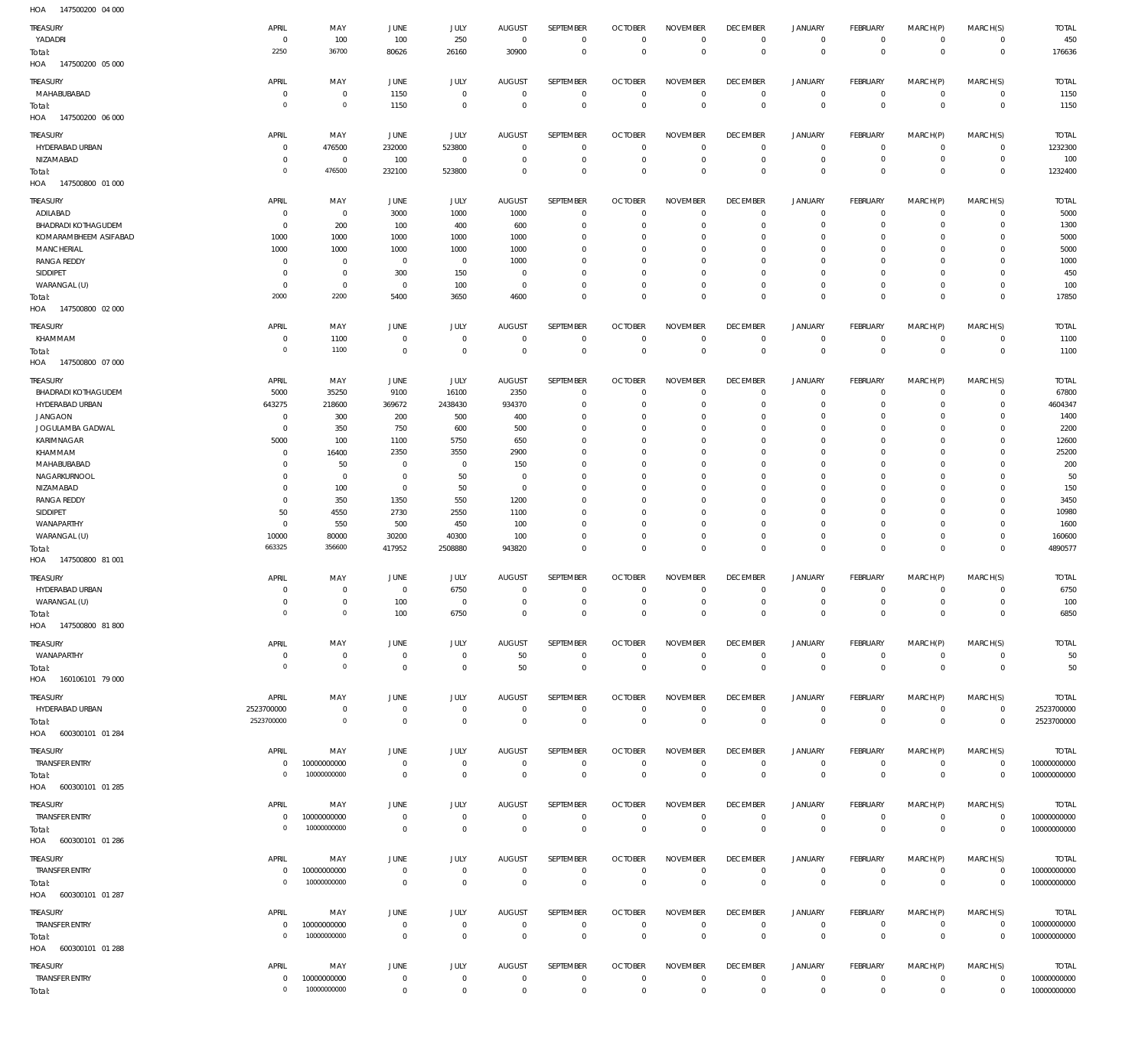| HOA<br>600300101 01 289           |                               |                                    |                                  |                              |                                   |                               |                                  |                                            |                                   |                                  |                                   |                              |                                  |                                    |
|-----------------------------------|-------------------------------|------------------------------------|----------------------------------|------------------------------|-----------------------------------|-------------------------------|----------------------------------|--------------------------------------------|-----------------------------------|----------------------------------|-----------------------------------|------------------------------|----------------------------------|------------------------------------|
| TREASURY                          | APRIL                         | MAY                                | JUNE                             | JULY                         | <b>AUGUST</b>                     | SEPTEMBER                     | <b>OCTOBER</b>                   | <b>NOVEMBER</b>                            | <b>DECEMBER</b>                   | <b>JANUARY</b>                   | FEBRUARY                          | MARCH(P)                     | MARCH(S)                         | <b>TOTAL</b>                       |
| <b>TRANSFER ENTRY</b>             | $\mathbf 0$<br>$\mathbf 0$    | 10000000000<br>10000000000         | $\mathbf 0$                      | $\mathbf 0$                  | $\mathbf 0$<br>$\Omega$           | $\mathbf 0$<br>$\mathbf 0$    | $\overline{0}$<br>$\overline{0}$ | $\mathbf 0$<br>$\mathbf{0}$                | $\circ$                           | $\mathbf 0$<br>$\mathbb O$       | $\overline{0}$<br>$\overline{0}$  | $\mathbf 0$<br>$\Omega$      | $\overline{0}$                   | 10000000000                        |
| Total:<br>HOA<br>600300101 01 290 |                               |                                    | $\overline{0}$                   | $\mathbf 0$                  |                                   |                               |                                  |                                            | $\mathbf 0$                       |                                  |                                   |                              | $\overline{0}$                   | 10000000000                        |
|                                   |                               |                                    |                                  |                              |                                   |                               |                                  |                                            |                                   |                                  |                                   |                              |                                  |                                    |
| TREASURY<br><b>TRANSFER ENTRY</b> | APRIL<br>$\circ$              | MAY<br>10000000000                 | JUNE<br>$\mathbf{0}$             | JULY<br>$\mathbb O$          | <b>AUGUST</b><br>$\mathbf 0$      | SEPTEMBER<br>$\mathbb O$      | <b>OCTOBER</b><br>$\overline{0}$ | <b>NOVEMBER</b><br>$\mathbf 0$             | <b>DECEMBER</b><br>$\overline{0}$ | <b>JANUARY</b><br>$\overline{0}$ | <b>FEBRUARY</b><br>$\overline{0}$ | MARCH(P)<br>$\circ$          | MARCH(S)<br>$\overline{0}$       | <b>TOTAL</b><br>10000000000        |
| Total:                            | $\circ$                       | 10000000000                        | $\overline{0}$                   | $\mathbf 0$                  | $\mathbf 0$                       | $\mathbf 0$                   | $\overline{0}$                   | $\mathbf 0$                                | $\mathbf{0}$                      | $\mathbb O$                      | $\overline{0}$                    | $\mathbf{0}$                 | $\overline{0}$                   | 10000000000                        |
| HOA<br>600300101 01 291           |                               |                                    |                                  |                              |                                   |                               |                                  |                                            |                                   |                                  |                                   |                              |                                  |                                    |
| TREASURY                          | APRIL                         | MAY                                | JUNE                             | JULY                         | <b>AUGUST</b>                     | SEPTEMBER                     | <b>OCTOBER</b>                   | <b>NOVEMBER</b>                            | <b>DECEMBER</b>                   | <b>JANUARY</b>                   | <b>FEBRUARY</b>                   | MARCH(P)                     | MARCH(S)                         | <b>TOTAL</b>                       |
| <b>TRANSFER ENTRY</b>             | $\mathbf 0$                   | 10000000000                        | $\mathbf 0$                      | $\mathbf 0$                  | $\mathbf 0$                       | $\mathbf 0$                   | $\overline{0}$                   | $\mathbf 0$                                | $\mathbf 0$                       | $\mathbf 0$                      | $\overline{0}$                    | $\mathbf 0$                  | $\overline{0}$                   | 10000000000                        |
| Total:                            | $\circ$                       | 10000000000                        | $\overline{0}$                   | $\mathbf 0$                  | $\mathbf 0$                       | $\mathbf 0$                   | $\overline{0}$                   | $\mathbf 0$                                | $\mathbf 0$                       | $\mathbb O$                      | $\overline{0}$                    | $\overline{0}$               | $\overline{0}$                   | 10000000000                        |
| HOA 600300101 01 292              |                               |                                    |                                  |                              |                                   |                               |                                  |                                            |                                   |                                  |                                   |                              |                                  |                                    |
| TREASURY                          | APRIL                         | MAY                                | <b>JUNE</b>                      | JULY                         | <b>AUGUST</b>                     | SEPTEMBER                     | <b>OCTOBER</b>                   | <b>NOVEMBER</b>                            | <b>DECEMBER</b>                   | <b>JANUARY</b>                   | <b>FEBRUARY</b>                   | MARCH(P)                     | MARCH(S)                         | <b>TOTAL</b>                       |
| <b>TRANSFER ENTRY</b>             | $\mathbf 0$                   | $\mathbf 0$                        | 24612000000                      | $\mathbf 0$                  | $\mathbf 0$                       | $\mathbf 0$                   | $\overline{0}$                   | $^{\circ}$                                 | $\overline{0}$                    | $\overline{0}$                   | $\overline{0}$                    | $\mathbf 0$                  | $\overline{0}$                   | 24612000000                        |
| Total:                            | $\mathbf 0$                   | $\mathbf 0$                        | 24612000000                      | $\mathbf 0$                  | $\mathbf 0$                       | $\mathbf 0$                   | $\overline{0}$                   | $\mathbf 0$                                | $\mathbf 0$                       | $\mathbb O$                      | $\overline{0}$                    | $\mathbf{0}$                 | $\overline{0}$                   | 24612000000                        |
| HOA<br>600300101 01 293           |                               |                                    |                                  |                              |                                   |                               |                                  |                                            |                                   |                                  |                                   |                              |                                  |                                    |
| TREASURY                          | APRIL                         | MAY                                | <b>JUNE</b>                      | JULY                         | <b>AUGUST</b>                     | SEPTEMBER                     | <b>OCTOBER</b>                   | <b>NOVEMBER</b>                            | <b>DECEMBER</b>                   | <b>JANUARY</b>                   | FEBRUARY                          | MARCH(P)                     | MARCH(S)                         | <b>TOTAL</b>                       |
| <b>TRANSFER ENTRY</b>             | $\mathbf 0$                   | $\mathbf 0$                        | 20000000000                      | $\mathbf 0$                  | $\mathbf 0$                       | $\mathbf 0$                   | $\overline{0}$                   | $\mathbf 0$                                | $\mathbf 0$                       | $\mathbf 0$                      | $\overline{0}$                    | $\mathbf 0$                  | $\overline{0}$                   | 20000000000                        |
| Total:<br>600300101 01 294        | $\circ$                       | $\circ$                            | 20000000000                      | $\mathbf 0$                  | $\mathbf 0$                       | $\mathbf 0$                   | $\Omega$                         | $\Omega$                                   | $\mathbf 0$                       | $\mathbf 0$                      | $\Omega$                          | $\Omega$                     | $\overline{0}$                   | 20000000000                        |
| HOA                               |                               |                                    |                                  |                              |                                   |                               |                                  |                                            |                                   |                                  |                                   |                              |                                  |                                    |
| TREASURY                          | APRIL                         | MAY                                | JUNE                             | JULY                         | <b>AUGUST</b>                     | SEPTEMBER                     | <b>OCTOBER</b>                   | <b>NOVEMBER</b>                            | <b>DECEMBER</b>                   | <b>JANUARY</b>                   | FEBRUARY                          | MARCH(P)                     | MARCH(S)                         | <b>TOTAL</b>                       |
| <b>TRANSFER ENTRY</b>             | $^{\circ}$<br>$^{\circ}$      | $\mathbf 0$<br>$\circ$             | $\overline{0}$<br>$\overline{0}$ | $\mathbf 0$<br>$\mathbf 0$   | 20000000000<br>20000000000        | $\mathbb O$<br>$\overline{0}$ | $\overline{0}$<br>$\overline{0}$ | $\mathbf 0$<br>$\mathbf 0$                 | $\overline{0}$<br>$\mathbf{0}$    | $\mathbf 0$<br>$\,0\,$           | $\overline{0}$<br>$\overline{0}$  | $\mathbf{0}$<br>$\mathbf{0}$ | $\overline{0}$<br>$\overline{0}$ | 20000000000<br>20000000000         |
| Total:<br>HOA 600300101 01 295    |                               |                                    |                                  |                              |                                   |                               |                                  |                                            |                                   |                                  |                                   |                              |                                  |                                    |
|                                   |                               |                                    |                                  |                              |                                   |                               |                                  |                                            |                                   |                                  |                                   |                              |                                  |                                    |
| TREASURY<br><b>TRANSFER ENTRY</b> | APRIL<br>$\mathbf 0$          | MAY<br>$\mathbf 0$                 | JUNE<br>$\overline{0}$           | JULY<br>$\mathbf 0$          | <b>AUGUST</b><br>10000000000      | SEPTEMBER<br>$\mathbf 0$      | <b>OCTOBER</b><br>$^{\circ}$     | <b>NOVEMBER</b><br>$\mathbf 0$             | <b>DECEMBER</b><br>$\overline{0}$ | <b>JANUARY</b><br>$\mathbf 0$    | FEBRUARY<br>$\overline{0}$        | MARCH(P)<br>$\mathbf 0$      | MARCH(S)<br>$\overline{0}$       | <b>TOTAL</b><br>10000000000        |
| Total:                            | $\circ$                       | $\circ$                            | $\overline{0}$                   | $\mathbf 0$                  | 10000000000                       | $\mathbb O$                   | $\overline{0}$                   | $\overline{0}$                             | $\mathbf{0}$                      | $\mathbf 0$                      | $\overline{0}$                    | $\overline{0}$               | $\overline{0}$                   | 10000000000                        |
| HOA 600300101 01 296              |                               |                                    |                                  |                              |                                   |                               |                                  |                                            |                                   |                                  |                                   |                              |                                  |                                    |
| TREASURY                          | APRIL                         | MAY                                | JUNE                             | JULY                         | <b>AUGUST</b>                     | SEPTEMBER                     | <b>OCTOBER</b>                   | <b>NOVEMBER</b>                            | <b>DECEMBER</b>                   | <b>JANUARY</b>                   | <b>FEBRUARY</b>                   | MARCH(P)                     | MARCH(S)                         | <b>TOTAL</b>                       |
| <b>TRANSFER ENTRY</b>             | $\mathbf 0$                   | $\mathbf 0$                        | $\overline{0}$                   | $\mathbf 0$                  | 15000000000                       | $\overline{0}$                | $\overline{0}$                   | $\mathbf 0$                                | $\mathbf 0$                       | $\mathbf 0$                      | $\overline{0}$                    | $\mathbf 0$                  | $\overline{0}$                   | 15000000000                        |
| Total:                            | $^{\circ}$                    | $\circ$                            | $\overline{0}$                   | $\mathbf 0$                  | 15000000000                       | $\mathbf 0$                   | $\overline{0}$                   | $\mathbf 0$                                | $\mathbf{0}$                      | $\mathbf 0$                      | $\overline{0}$                    | $\mathbf{0}$                 | $\overline{0}$                   | 15000000000                        |
| HOA 600300101 01 297              |                               |                                    |                                  |                              |                                   |                               |                                  |                                            |                                   |                                  |                                   |                              |                                  |                                    |
| TREASURY                          | APRIL                         | MAY                                | JUNE                             | JULY                         | <b>AUGUST</b>                     | SEPTEMBER                     | <b>OCTOBER</b>                   | <b>NOVEMBER</b>                            | <b>DECEMBER</b>                   | <b>JANUARY</b>                   | FEBRUARY                          | MARCH(P)                     | MARCH(S)                         | <b>TOTAL</b>                       |
| <b>TRANSFER ENTRY</b>             | $\mathbf 0$                   | $\mathbf 0$                        | $\overline{0}$                   | $\mathbf 0$                  | 15000000000                       | $\mathbf 0$                   | $\overline{0}$                   | $\mathbf 0$                                | $\mathbf 0$                       | $\mathbf 0$                      | $\overline{0}$                    | $\mathbf 0$                  | $\overline{0}$                   | 15000000000                        |
| Total:                            | $\mathbf 0$                   | $\circ$                            | $\overline{0}$                   | $\mathbf 0$                  | 15000000000                       | $\overline{0}$                | $\overline{0}$                   | $\mathbf 0$                                | $\mathbf 0$                       | $\mathbb O$                      | $\overline{0}$                    | $\mathbf 0$                  | $\overline{0}$                   | 15000000000                        |
|                                   |                               |                                    |                                  |                              |                                   |                               |                                  |                                            |                                   |                                  |                                   |                              |                                  |                                    |
| HOA<br>600300101 03 000           |                               |                                    |                                  |                              |                                   |                               |                                  |                                            |                                   |                                  |                                   |                              |                                  |                                    |
| TREASURY                          | APRIL                         | MAY                                | JUNE                             | <b>JULY</b>                  | <b>AUGUST</b>                     | SEPTEMBER                     | <b>OCTOBER</b>                   | <b>NOVEMBER</b>                            | <b>DECEMBER</b>                   | <b>JANUARY</b>                   | FEBRUARY                          | MARCH(P)                     | MARCH(S)                         | <b>TOTAL</b>                       |
| <b>TRANSFER ENTRY</b>             | 40000000000                   | 40000000000                        | $\overline{0}$                   | $\mathbf 0$                  | 60000000000                       | $\mathbf 0$                   | $\overline{0}$                   | $\mathbf 0$                                | $\overline{0}$                    | $\mathbf 0$                      | $\overline{0}$                    | $\mathbf{0}$                 | $\overline{0}$                   | 140000000000                       |
| Total:<br>HOA<br>600300101 03 000 | 40000000000                   | 40000000000                        | $\overline{0}$                   | $\mathbf 0$                  | 60000000000                       | $\overline{0}$                | $\overline{0}$                   | $\mathbf 0$                                | $\mathbf 0$                       | $\mathbf 0$                      | $\overline{0}$                    | $\mathbf 0$                  | $\overline{0}$                   | 140000000000                       |
|                                   |                               |                                    |                                  |                              |                                   |                               |                                  |                                            |                                   |                                  |                                   |                              |                                  |                                    |
| TREASURY<br><b>TRANSFER ENTRY</b> | APRIL<br>$\Omega$             | MAY<br>*****************           | JUNE<br>$\mathbf{0}$             | JULY<br>$\Omega$             | <b>AUGUST</b><br>**************** | SEPTEMBER<br>$\mathbf 0$      | <b>OCTOBER</b><br>$\Omega$       | <b>NOVEMBER</b><br>$\mathbf 0$             | <b>DECEMBER</b><br>$^{\circ}$     | <b>JANUARY</b><br>$\mathbf 0$    | FEBRUARY<br>$\overline{0}$        | MARCH(P)<br>$\Omega$         | MARCH(S)<br>$\Omega$             | <b>TOTAL</b><br>$-1400000000000$   |
| Total:                            | $\mathbf 0$                   | $-80000000000$                     | $\overline{0}$                   | $\Omega$                     | ****************                  | $\mathbf{0}$                  | $\overline{0}$                   | $\Omega$                                   | $\overline{0}$                    | $\mathbf 0$                      | $\overline{0}$                    | $\Omega$                     | $\mathbf 0$                      | $-140000000000$                    |
| HOA 600300105 02 560              |                               |                                    |                                  |                              |                                   |                               |                                  |                                            |                                   |                                  |                                   |                              |                                  |                                    |
| TREASURY                          | APRIL                         | MAY                                | JUNE                             | JULY                         | <b>AUGUST</b>                     | SEPTEMBER                     | <b>OCTOBER</b>                   | <b>NOVEMBER</b>                            | <b>DECEMBER</b>                   | <b>JANUARY</b>                   | <b>FEBRUARY</b>                   | MARCH(P)                     | MARCH(S)                         | <b>TOTAL</b>                       |
| HYDERABAD URBAN                   | 93316000                      | $\mathbf 0$                        | 673108200                        | 338340200                    | $\mathbb O$                       | $\mathbb O$                   | $\overline{0}$                   | $\mathbf 0$                                | $\overline{0}$                    | $\mathbf 0$                      | $\overline{0}$                    | $\mathbf 0$                  | $\overline{0}$                   | 1104764400                         |
| Total:                            | 93316000                      | $\mathbf 0$                        | 673108200                        | 338340200                    | $\mathbf 0$                       | $\mathbf 0$                   | $\overline{0}$                   | $\mathbb O$                                | $\overline{0}$                    | $\mathbf 0$                      | $\overline{0}$                    | $\overline{0}$               | $\overline{0}$                   | 1104764400                         |
| HOA 600300105 05 560              |                               |                                    |                                  |                              |                                   |                               |                                  |                                            |                                   |                                  |                                   |                              |                                  |                                    |
| TREASURY                          | APRIL                         | MAY                                | JUNE                             | JULY                         | <b>AUGUST</b>                     | SEPTEMBER                     | <b>OCTOBER</b>                   | <b>NOVEMBER</b>                            | <b>DECEMBER</b>                   | <b>JANUARY</b>                   | FEBRUARY                          | MARCH(P)                     | MARCH(S)                         | <b>TOTAL</b>                       |
| HYDERABAD URBAN                   | 52273400                      | $\mathbf 0$                        | $\overline{0}$                   | $\mathbf 0$                  | $\overline{0}$                    | $\mathbf 0$                   | $\overline{0}$                   | $\mathbf 0$                                | $\mathsf 0$                       | $\mathbf 0$                      | $\overline{0}$                    | $\mathbf 0$                  | $\overline{0}$                   | 52273400                           |
| Total:                            | 52273400                      | $\circ$                            | $\overline{0}$                   | $\mathsf 0$                  | $\mathbf 0$                       | $\mathsf 0$                   | $\overline{0}$                   | $\mathbb O$                                | $\mathbb O$                       | $\mathbb O$                      | $\overline{0}$                    | $\overline{0}$               | $\overline{0}$                   | 52273400                           |
| HOA 600300108 15 560              |                               |                                    |                                  |                              |                                   |                               |                                  |                                            |                                   |                                  |                                   |                              |                                  |                                    |
| TREASURY                          | APRIL                         | MAY                                | JUNE                             | JULY                         | <b>AUGUST</b>                     | SEPTEMBER                     | <b>OCTOBER</b>                   | <b>NOVEMBER</b>                            | <b>DECEMBER</b>                   | <b>JANUARY</b>                   | FEBRUARY                          | MARCH(P)                     | MARCH(S)                         | <b>TOTAL</b>                       |
| HYDERABAD URBAN                   | $\mathbf 0$<br>$\overline{0}$ | $\mathbf 0$                        | $\overline{0}$                   | $\mathsf 0$                  | 41447008                          | $\overline{0}$                | $\overline{0}$                   | $\mathbf 0$                                | $\mathsf 0$                       | $\mathsf 0$                      | $\overline{0}$                    | $\circ$                      | $\overline{0}$                   | 41447008                           |
| Total:<br>HOA 600300110 05 560    |                               | $\mathsf{O}\xspace$                | $\overline{0}$                   | $\mathsf 0$                  | 41447008                          | $\,0\,$                       | $\overline{0}$                   | $\mathbb O$                                | $\overline{0}$                    | $\,0\,$                          | $\overline{0}$                    | $\overline{0}$               | $\overline{0}$                   | 41447008                           |
|                                   |                               |                                    |                                  |                              |                                   |                               |                                  |                                            |                                   |                                  |                                   |                              |                                  |                                    |
| TREASURY                          | APRIL<br>$\mathbf 0$          | MAY                                | JUNE                             | JULY                         | <b>AUGUST</b>                     | SEPTEMBER<br>$\mathbf 0$      | <b>OCTOBER</b><br>$\mathbf 0$    | <b>NOVEMBER</b><br>$\mathbf 0$             | <b>DECEMBER</b><br>$\overline{0}$ | <b>JANUARY</b><br>$\mathbf 0$    | FEBRUARY<br>$\overline{0}$        | MARCH(P)<br>$\mathbf{0}$     | MARCH(S)                         | <b>TOTAL</b>                       |
| <b>TRANSFER ENTRY</b><br>Total:   | $\circ$                       | 39453500000<br>39453500000         | 86889400000<br>86889400000       | 63912592253.<br>63912592253. | 59353004299.<br>59353004299.      | $\mathbb O$                   | $\overline{0}$                   | $\mathbf 0$                                | $\mathbb O$                       | $\,0\,$                          | $\overline{0}$                    | $\mathbb O$                  | $\overline{0}$<br>$\mathbf 0$    | 249608496552.89<br>249608496552.89 |
| HOA 600409101 02 560              |                               |                                    |                                  |                              |                                   |                               |                                  |                                            |                                   |                                  |                                   |                              |                                  |                                    |
| TREASURY                          | APRIL                         | MAY                                | JUNE                             | JULY                         | <b>AUGUST</b>                     | SEPTEMBER                     | <b>OCTOBER</b>                   | <b>NOVEMBER</b>                            | <b>DECEMBER</b>                   | <b>JANUARY</b>                   | FEBRUARY                          | MARCH(P)                     | MARCH(S)                         | <b>TOTAL</b>                       |
| <b>TRANSFER ENTRY</b>             | $\mathbf 0$                   | 1053000                            | $\mathbf 0$                      | $\mathbf 0$                  | $\overline{0}$                    | $\overline{0}$                | $\overline{0}$                   | $\mathbf 0$                                | $\mathsf 0$                       | $\mathsf 0$                      | $\overline{0}$                    | $\circ$                      | $\overline{0}$                   | 1053000                            |
| Total:                            | $\overline{0}$                | 1053000                            | $\overline{0}$                   | $\mathsf 0$                  | $\overline{0}$                    | $\,0\,$                       | $\,0\,$                          | $\,0\,$                                    | $\,0\,$                           | $\,0\,$                          | $\overline{0}$                    | $\mathbf 0$                  | $\overline{0}$                   | 1053000                            |
| HOA 600409101 02 560              |                               |                                    |                                  |                              |                                   |                               |                                  |                                            |                                   |                                  |                                   |                              |                                  |                                    |
| TREASURY                          | APRIL                         | MAY                                | JUNE                             | JULY                         | <b>AUGUST</b>                     | SEPTEMBER                     | <b>OCTOBER</b>                   | <b>NOVEMBER</b>                            | <b>DECEMBER</b>                   | <b>JANUARY</b>                   | FEBRUARY                          | MARCH(P)                     | MARCH(S)                         | <b>TOTAL</b>                       |
| <b>TRANSFER ENTRY</b>             | $\mathbf 0$                   | $\mathbf 0$                        | $\overline{0}$                   | $\mathsf 0$                  | $-12936000$                       | $\mathbf 0$                   | $\overline{0}$                   | $\mathbf 0$                                | $\mathsf 0$                       | $\mathsf 0$                      | $\overline{0}$                    | $\mathbf{0}$                 | $\overline{0}$                   | $-12936000$                        |
| Total:                            | $\mathbf 0$                   | $\mathsf{O}\xspace$                | $\overline{0}$                   | $\mathbb O$                  | $-12936000$                       | $\mathsf 0$                   | $\overline{0}$                   | $\mathbf 0$                                | $\mathbf{0}$                      | $\mathbf 0$                      | $\overline{0}$                    | $\overline{0}$               | $\overline{0}$                   | $-12936000$                        |
| HOA 761000201 04 000              |                               |                                    |                                  |                              |                                   |                               |                                  |                                            |                                   |                                  |                                   |                              |                                  |                                    |
| TREASURY                          | APRIL                         | MAY                                | JUNE                             | JULY                         | <b>AUGUST</b>                     | SEPTEMBER                     | <b>OCTOBER</b>                   | <b>NOVEMBER</b>                            | <b>DECEMBER</b>                   | <b>JANUARY</b>                   | FEBRUARY                          | MARCH(P)                     | MARCH(S)                         | <b>TOTAL</b>                       |
| <b>TRANSFER ENTRY</b><br>Total:   | $\mathbf 0$<br>$\circ$        | $\mathbf 0$<br>$\mathsf{O}\xspace$ | $\mathbf 0$<br>$\mathbf 0$       | 24000<br>24000               | 8000<br>8000                      | $\mathbf 0$<br>$\,0\,$        | $\overline{0}$<br>$\overline{0}$ | $\mathsf{O}\xspace$<br>$\mathsf{O}\xspace$ | $\mathsf 0$<br>$\,0\,$            | $\circ$<br>$\mathsf 0$           | $\overline{0}$<br>$\overline{0}$  | $\circ$<br>$\mathbf 0$       | $\overline{0}$<br>$\overline{0}$ | 32000<br>32000                     |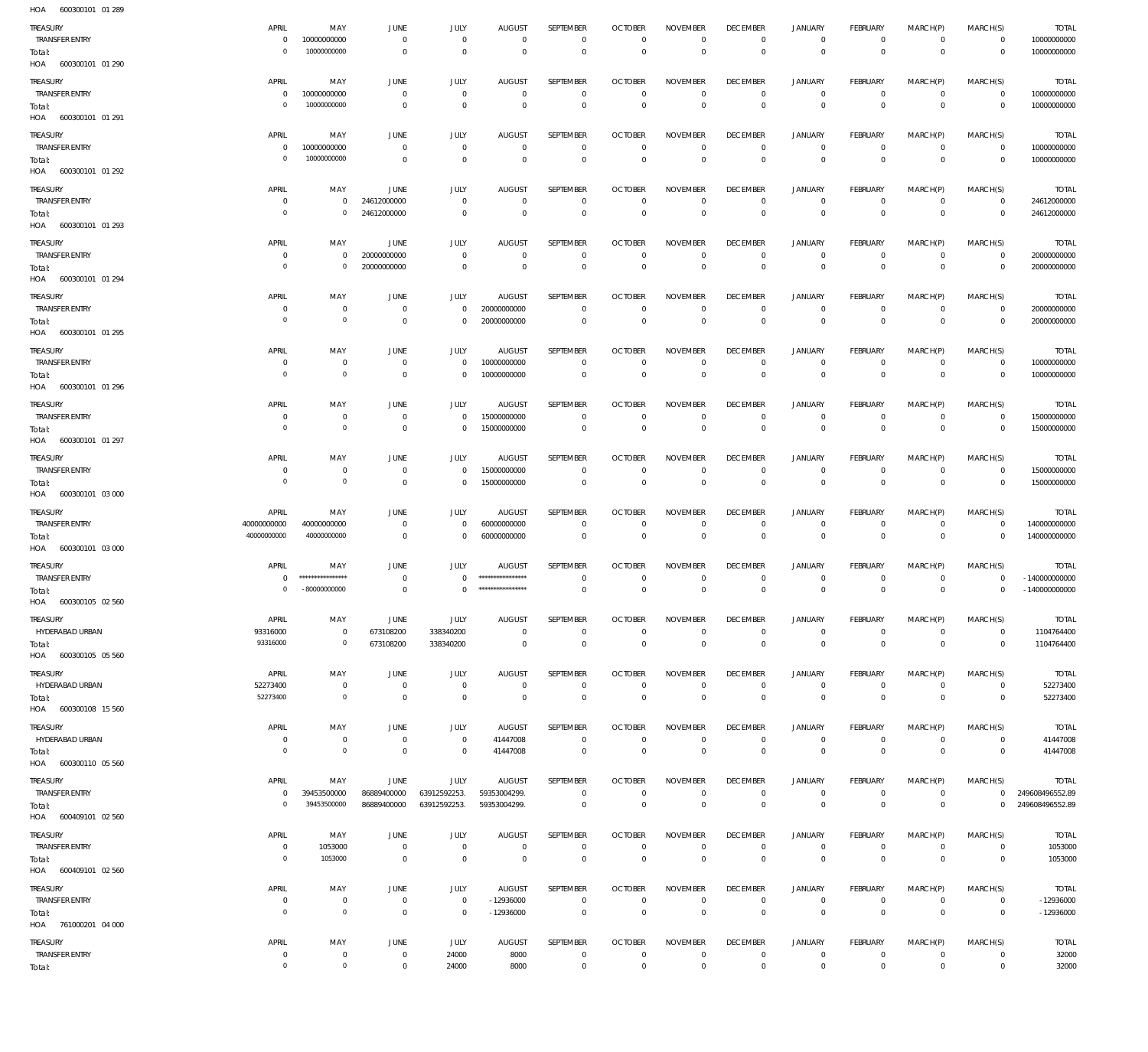| HOA | 761000201 04 001 |  |
|-----|------------------|--|

| TREASURY                    | APRIL          | MAY            | JUNE           | JULY           | <b>AUGUST</b>  | SEPTEMBER    | <b>OCTOBER</b> | <b>NOVEMBER</b> | <b>DECEMBER</b> | <b>JANUARY</b> | <b>FEBRUARY</b> | MARCH(P)       | MARCH(S)            | <b>TOTAL</b>   |
|-----------------------------|----------------|----------------|----------------|----------------|----------------|--------------|----------------|-----------------|-----------------|----------------|-----------------|----------------|---------------------|----------------|
| <b>BHADRADI KOTHAGUDEM</b>  | $\Omega$       | $\circ$        | $\overline{0}$ | 71429          | 71429          | $^{\circ}$   | $\mathbf{0}$   | $\Omega$        | $\Omega$        | $\mathbf 0$    | $\overline{0}$  | $\Omega$       | $\Omega$            | 142858         |
| HYDERABAD URBAN             | $\mathbf{0}$   | $\Omega$       | $\overline{0}$ | $\overline{0}$ | 59000          | $\Omega$     | $\Omega$       | $\Omega$        | $\Omega$        | $\Omega$       | $\overline{0}$  | $\Omega$       | $\mathbf 0$         | 59000          |
| PAO - TELANGANA HYDERABAD   | 55000          | 64656          | 35500          | 42480          | 38980          | $\Omega$     | $\mathbf{0}$   | $\Omega$        | $\mathbf{0}$    | $\Omega$       | $\overline{0}$  | $\Omega$       | $\mathbf 0$         | 236616         |
| Total:                      | 55000          | 64656          | 35500          | 113909         | 169409         | $\Omega$     | $\Omega$       | $\Omega$        | $\Omega$        | $\Omega$       | $\Omega$        | $\Omega$       | $\Omega$            | 438474         |
| HOA<br>761000201 04 001     |                |                |                |                |                |              |                |                 |                 |                |                 |                |                     |                |
|                             |                |                |                |                |                |              |                |                 |                 |                |                 |                |                     |                |
| TREASURY                    | APRIL          | MAY            | JUNE           | JULY           | <b>AUGUST</b>  | SEPTEMBER    | <b>OCTOBER</b> | <b>NOVEMBER</b> | <b>DECEMBER</b> | <b>JANUARY</b> | <b>FEBRUARY</b> | MARCH(P)       | MARCH(S)            | <b>TOTAL</b>   |
| <b>TRANSFER ENTRY</b>       | $\Omega$       | $\circ$        | $\overline{0}$ | $\Omega$       | $-87275$       | $^{\circ}$   | $\Omega$       | $\Omega$        | $^{\circ}$      | $\circ$        | $\overline{0}$  | $\circ$        | $\mathbf 0$         | $-87275$       |
| Total:                      | $\Omega$       | $\Omega$       | $\overline{0}$ | $\Omega$       | $-87275$       | $\Omega$     | $\Omega$       | $\Omega$        | $\Omega$        | $\Omega$       | $\Omega$        | $\Omega$       | $\mathbf 0$         | $-87275$       |
| HOA<br>761000201 05 000     |                |                |                |                |                |              |                |                 |                 |                |                 |                |                     |                |
|                             |                |                |                |                |                |              |                |                 |                 |                |                 |                |                     |                |
| TREASURY                    | APRIL          | MAY            | JUNE           | JULY           | <b>AUGUST</b>  | SEPTEMBER    | <b>OCTOBER</b> | <b>NOVEMBER</b> | <b>DECEMBER</b> | <b>JANUARY</b> | <b>FEBRUARY</b> | MARCH(P)       | MARCH(S)            | <b>TOTAL</b>   |
| <b>BHADRADI KOTHAGUDEM</b>  | $\mathbf 0$    | $^{\circ}$     | $\overline{0}$ | 25200          | $\overline{0}$ | $\Omega$     | $\Omega$       | $\Omega$        | $\Omega$        | $\circ$        | $\overline{0}$  | $\Omega$       | $\mathbf 0$         | 25200          |
| HYDERABAD URBAN             | 41285          | 174438         | 178135         | 180029         | 159008         | $\Omega$     | $\mathbf 0$    | $\Omega$        | $\mathbf 0$     | $\mathbf 0$    | $\overline{0}$  | $\Omega$       | $\mathbf 0$         | 732895         |
| KARIMNAGAR                  | $\Omega$       | $^{\circ}$     | 7500           | 7500           | $^{\circ}$     | $\Omega$     | $\Omega$       | $\Omega$        | $\Omega$        | $\Omega$       | $\Omega$        | $\Omega$       | $\Omega$            | 15000          |
| MAHABOOB NAGAR              | $\Omega$       | $\Omega$       | $\overline{0}$ | $^{\circ}$     | 10000          | $\Omega$     | $\Omega$       | $\Omega$        | $\Omega$        | $\Omega$       | $\mathbf 0$     | $\Omega$       | $\Omega$            | 10000          |
| MANCHERIAL                  | $\Omega$       | $\Omega$       | $\overline{0}$ | $\overline{0}$ | 4000           | $\Omega$     | $\Omega$       | $\Omega$        | $\Omega$        | $\Omega$       | $\Omega$        | $\Omega$       | $\Omega$            | 4000           |
| MEDCHAL                     | 4048           | 2786           | 5000           | 2786           | $\Omega$       | $\Omega$     | $\Omega$       | $\Omega$        | $\Omega$        | $\Omega$       | $\Omega$        | $\Omega$       | $\Omega$            | 14620          |
|                             |                |                |                |                |                |              | $\Omega$       |                 | $\Omega$        | $\Omega$       | $\Omega$        |                | $\Omega$            |                |
| NALGONDA                    | $\Omega$       | 10000          | $\overline{0}$ | 60110          | $\mathbf{0}$   | $\Omega$     |                | $\Omega$        |                 |                |                 | $\Omega$       |                     | 70110          |
| NIZAMABAD                   | $\Omega$       | 50000          | 25000          | 25000          | 25000          | $\Omega$     | $\Omega$       | $\Omega$        | $\Omega$        | $\Omega$       | $\Omega$        | $\Omega$       | $\Omega$            | 125000         |
| PPO - MOTIGALLY (TELANGANA) | $\Omega$       | $^{\circ}$     | $\overline{0}$ | 285000         | $^{\circ}$     | $\Omega$     | $\Omega$       | $\Omega$        | $\Omega$        | $\Omega$       | $\Omega$        | $\Omega$       | $\Omega$            | 285000         |
| <b>RANGA REDDY</b>          | 4604           | $^{\circ}$     | 1390           | 4692           | 7732           | $\Omega$     | $\Omega$       | $\Omega$        | $\Omega$        | $\Omega$       | $\mathbf 0$     | $\Omega$       | $\Omega$            | 18418          |
| SANGAREDDY                  | 2350           | 2350           | $\overline{0}$ | 2350           | 2350           | $\Omega$     | $\Omega$       | $\Omega$        | $\Omega$        | $\Omega$       | $\Omega$        | $\Omega$       | $\Omega$            | 9400           |
| WARANGAL (R)                | 6300           | $^{\circ}$     | 7020           | 2340           | 2340           | $\Omega$     | $\Omega$       | $\Omega$        | $\Omega$        | $\Omega$       | $\overline{0}$  | $\Omega$       | $\mathbf 0$         | 18000          |
| Total:                      | 58587          | 239574         | 224045         | 595007         | 210430         | $\Omega$     | $\Omega$       | $\Omega$        | $\Omega$        | $\Omega$       | $\Omega$        | $\Omega$       | $\Omega$            | 1327643        |
| HOA<br>761000201 05 001     |                |                |                |                |                |              |                |                 |                 |                |                 |                |                     |                |
|                             |                |                |                |                |                |              |                |                 |                 |                |                 |                |                     |                |
| TREASURY                    | APRIL          | MAY            | JUNE           | JULY           | <b>AUGUST</b>  | SEPTEMBER    | <b>OCTOBER</b> | <b>NOVEMBER</b> | <b>DECEMBER</b> | <b>JANUARY</b> | <b>FEBRUARY</b> | MARCH(P)       | MARCH(S)            | <b>TOTAL</b>   |
| ADILABAD                    | 24555          | 125805         | 200126         | 320572         | 170145         | $^{\circ}$   | $\Omega$       | $\Omega$        | $\Omega$        | $\Omega$       | $\circ$         | $\Omega$       | $\mathbf 0$         | 841203         |
| <b>BHADRADI KOTHAGUDEM</b>  | 16650          | 50067          | 73656          | 129707         | 97401          | $\Omega$     | $\Omega$       | $\Omega$        | $\Omega$        | $\Omega$       | $\mathbf 0$     | $\Omega$       | $\Omega$            | 367481         |
| BHOOPALAPALLY               | 9999           | 28299          | 31613          | 45566          | 23630          | $\Omega$     | $\Omega$       | $\Omega$        | $\Omega$        | $\Omega$       | $\mathbf 0$     | $\Omega$       | $\Omega$            | 139107         |
| HYDERABAD URBAN             | $\Omega$       | 38060          | 463967         | 333776         | 526555         | $\Omega$     | $\Omega$       | $\Omega$        | $\Omega$        | $\Omega$       | $\Omega$        | $\Omega$       | $\Omega$            | 1362358        |
|                             |                |                |                |                |                |              |                |                 |                 |                |                 |                |                     |                |
| <b>JAGTIAL</b>              | 13021          | 37169          | 86346          | 69506          | 61416          | $\Omega$     | $\Omega$       | $\Omega$        | $\Omega$        | $\Omega$       | $\Omega$        | $\Omega$       | $\Omega$            | 267458         |
| <b>JANGAON</b>              | 28755          | 76111          | 163655         | 131083         | 91424          | $\Omega$     | $\Omega$       | $\Omega$        | $\Omega$        | $\Omega$       | $\circ$         | $\Omega$       | $\Omega$            | 491028         |
| JOGULAMBA GADWAL            | 3200           | 26435          | 68633          | 92236          | 63596          | $\Omega$     | $\Omega$       |                 | $\Omega$        | $\Omega$       | $\Omega$        | $\Omega$       | $\Omega$            | 254100         |
| KAMAREDDY                   | 27695          | 32833          | 29806          | 62778          | 36778          | $\Omega$     | $\Omega$       | $\Omega$        | $\Omega$        | $\Omega$       | $\circ$         | $\Omega$       | $\Omega$            | 189890         |
| KARIMNAGAR                  | 43347          | 106160         | 153024         | 162688         | 125326         | $\Omega$     | $\Omega$       | $\Omega$        | $\Omega$        | $\Omega$       | $\mathbf 0$     | $\Omega$       | $\Omega$            | 590545         |
| KHAMMAM                     | 11991          | 81081          | 259686         | 267313         | 181387         | $\Omega$     | $\Omega$       | $\Omega$        | $\Omega$        | $\Omega$       | $\Omega$        | $\Omega$       | $\Omega$            | 801458         |
| KOMARAMBHEEM ASIFABAD       | 11739          | 40664          | 41224          | 182969         | 69149          | $\Omega$     | $\Omega$       | $\Omega$        | $\Omega$        | $\Omega$       | $\mathbf 0$     | $\Omega$       | $\Omega$            | 345745         |
|                             |                |                |                |                |                | $\Omega$     | $\Omega$       | $\Omega$        | $\Omega$        | $\Omega$       | $\Omega$        |                | $\Omega$            |                |
| MAHABOOB NAGAR              | 42597          | 239479         | 195790         | 329465         | 280543         |              |                |                 |                 |                |                 | $\Omega$       |                     | 1087874        |
| MAHABUBABAD                 | $^{\circ}$     | 2000           | 81970          | 104560         | 46615          | $\Omega$     | $\Omega$       | $\Omega$        | $\Omega$        | $\Omega$       | $\Omega$        | $\Omega$       | $\Omega$            | 235145         |
| MANCHERIAL                  | $\mathbf{0}$   | 49837          | 44375          | 112449         | 98784          | $\Omega$     | $\Omega$       | $\Omega$        | $\Omega$        | $\Omega$       | $\Omega$        | $\Omega$       | $\Omega$            | 305445         |
| MEDAK                       | $\mathbf{0}$   | 27240          | 98123          | 278816         | 100598         | $\Omega$     | $\Omega$       | $\Omega$        | $\Omega$        | $\Omega$       | $\Omega$        | $\Omega$       | $\Omega$            | 504777         |
| MEDCHAL                     | 102570         | 244148         | 253630         | 314556         | 234308         | $\Omega$     | $\Omega$       | $\Omega$        | $\Omega$        | $\Omega$       | $\circ$         | $\Omega$       | $\Omega$            | 1149212        |
| MULUGU                      | 8250           | 16958          | 23443          | 30526          | 19388          | $\Omega$     | $\Omega$       | $\Omega$        | $\Omega$        | $\Omega$       | $\Omega$        | $\Omega$       | $\Omega$            | 98565          |
| NAGARKURNOOL                | 61500          | 102362         | 183491         | 236879         | 147255         | $\Omega$     | $\Omega$       | $\Omega$        | $\Omega$        | $\Omega$       | $\circ$         | $\Omega$       | $\Omega$            | 731487         |
| NALGONDA                    | 65009          | 196850         | 271197         | 439075         | 257055         | $\Omega$     | $\Omega$       | $\Omega$        | $\Omega$        | $\Omega$       | $\mathbf 0$     | $\Omega$       | $\Omega$            | 1229186        |
|                             | $\Omega$       |                |                |                |                | $\Omega$     | $\Omega$       | $\Omega$        | $\Omega$        | $\Omega$       | $\Omega$        | $\Omega$       | $\Omega$            |                |
| NARAYANPET                  |                | 15000          | 35000          | 25125          | 25125          |              |                |                 |                 |                |                 |                |                     | 100250         |
| NIRMAL                      | $\Omega$       | 33854          | 78711          | 77772          | 74837          | $\mathbf{0}$ | $\Omega$       | $\Omega$        | $\mathbf{0}$    | $\Omega$       | $\Omega$        | $\Omega$       | $\Omega$            | 265174         |
| NIZAMABAD                   | 94517          | 152363         | 227760         | 315041         | 251761         | $\mathbf 0$  | $\mathbf 0$    | $\mathbf{0}$    | $\mathbf 0$     | $\mathbf 0$    | $\mathbf 0$     | $\Omega$       | $\mathbf 0$         | 1041442        |
| PAO - TELANGANA HYDERABAD   | 2524746        | 8727984        | 10827799       | 15936788       | 10995709       | $\Omega$     | $\Omega$       | $\Omega$        | $\Omega$        | $\Omega$       | $\circ$         | $\Omega$       | $\Omega$            | 49013026       |
| PAO - TS NEW DELHI          | $\overline{0}$ | $\overline{0}$ | $\overline{0}$ | $\overline{0}$ | $\overline{0}$ | $\Omega$     | $\mathbf{0}$   | $\Omega$        | $\Omega$        | $\Omega$       | $\overline{0}$  | $\Omega$       | $\Omega$            | $\overline{0}$ |
| PEDDAPALLY                  | 4700           | 76051          | 73377          | 199358         | 113774         | $\Omega$     | $\Omega$       | $\Omega$        | $\Omega$        | $\Omega$       | $\Omega$        | $\Omega$       | $\Omega$            | 467260         |
| <b>RANGA REDDY</b>          | 14612          | 134443         | 297803         | 242377         | 610140         | $\Omega$     | $\Omega$       | $\Omega$        | $\Omega$        | $\Omega$       | $\overline{0}$  | $\Omega$       | $\Omega$            | 1299375        |
| SANGAREDDY                  | 75916          | 209994         | 331021         | 249091         | 243652         | $\Omega$     | $\Omega$       | $\Omega$        | $\Omega$        | $\Omega$       | $\mathbf 0$     | $\Omega$       | $\Omega$            | 1109674        |
|                             |                |                |                |                |                | $\Omega$     | $\Omega$       | $\Omega$        | $\Omega$        | $\Omega$       | $\circ$         | $\Omega$       | $\Omega$            |                |
| SIDDIPET                    | 15000          | 62595          | 219930         | 129262         | 112926         |              |                |                 |                 |                |                 |                |                     | 539713         |
| SIRICILLA                   | $\overline{0}$ | 30306          | 62750          | 64411          | 46411          | $\Omega$     | $\Omega$       | $\Omega$        | $\Omega$        | $\Omega$       | $\mathbf 0$     | $\Omega$       | $\Omega$            | 203878         |
| SURYAPET                    | 4000           | 24132          | 34120          | 105650         | 102918         | $\Omega$     | $\Omega$       | $\Omega$        | $\Omega$        | $\Omega$       | $\Omega$        | $\Omega$       | $\Omega$            | 270820         |
| VIKARABAD                   | 1919           | 53739          | 134547         | 146302         | 87093          | $\Omega$     | $\Omega$       | $\Omega$        | $\Omega$        | $\Omega$       | $\mathbf 0$     | $\Omega$       | $\Omega$            | 423600         |
| WANAPARTHY                  | 16250          | 26583          | 87263          | 112058         | 73161          | $\Omega$     | $\Omega$       | $\Omega$        | $\Omega$        | $\Omega$       | $\Omega$        | $\Omega$       | $\Omega$            | 315315         |
| WARANGAL (R)                | 14500          | 47543          | 133619         | 191190         | 118792         | $\Omega$     | $\Omega$       | $\Omega$        | $\Omega$        | $\Omega$       | $\Omega$        | $\Omega$       | $\Omega$            | 505644         |
| WARANGAL (U)                | 132666         | 236515         | 582827         | 554819         | 399784         | $\Omega$     | $\Omega$       | $\Omega$        | $\Omega$        | $\Omega$       | $\overline{0}$  | $\Omega$       | $\Omega$            | 1906611        |
| YADADRI                     | 5060           | 86349          | 134997         | 271805         | 145547         | $\Omega$     | $\mathbf 0$    | $\Omega$        | $\Omega$        | $\Omega$       | $\mathbf 0$     | $\Omega$       | $\mathbf 0$         | 643758         |
| Total:                      | 3374764        | 11439009       | 15985279       | 22265569       | 16032983       | $\Omega$     | $\Omega$       | $\Omega$        | $\mathbf{0}$    | $\mathbf{0}$   | $\Omega$        | $\Omega$       | $\Omega$            | 69097604       |
| HOA<br>761000201 05 001     |                |                |                |                |                |              |                |                 |                 |                |                 |                |                     |                |
|                             |                |                |                |                |                |              |                |                 |                 |                |                 |                |                     |                |
| TREASURY                    | APRIL          | MAY            | JUNE           | <b>JULY</b>    | <b>AUGUST</b>  | SEPTEMBER    | <b>OCTOBER</b> | <b>NOVEMBER</b> | <b>DECEMBER</b> | JANUARY        | <b>FEBRUARY</b> | MARCH(P)       | MARCH(S)            | <b>TOTAL</b>   |
| <b>TRANSFER ENTRY</b>       | $\Omega$       | $^{\circ}$     | $\overline{0}$ | $-18412$       | 131549         | $^{\circ}$   | $\mathbf 0$    | $\mathbf 0$     | $\mathbf 0$     | $\overline{0}$ | $\overline{0}$  | $\mathbf 0$    | $\mathbf 0$         | 113137         |
| Total:                      | $\mathbf 0$    | $\circ$        | $\overline{0}$ | $-18412$       | 131549         | $\mathbf 0$  | $\mathbf 0$    | $\overline{0}$  | $\mathbf 0$     | $\Omega$       | $\mathbb O$     | $\overline{0}$ | $\mathbf 0$         | 113137         |
| 761000202 04 000<br>HOA     |                |                |                |                |                |              |                |                 |                 |                |                 |                |                     |                |
|                             |                |                |                |                |                |              |                |                 |                 |                |                 |                |                     |                |
| TREASURY                    | APRIL          | MAY            | JUNE           | JULY           | <b>AUGUST</b>  | SEPTEMBER    | <b>OCTOBER</b> | <b>NOVEMBER</b> | <b>DECEMBER</b> | <b>JANUARY</b> | <b>FEBRUARY</b> | MARCH(P)       | MARCH(S)            | <b>TOTAL</b>   |
| HYDERABAD URBAN             | $^{\circ}$     | 5000           | 10000          | 18107          | 15000          | $^{\circ}$   | $^{\circ}$     | $^{\circ}$      | $^{\circ}$      | $\circ$        | $\circ$         | $\Omega$       | $\mathbf 0$         | 48107          |
| NIZAMABAD                   | $\Omega$       | $^{\circ}$     | $\overline{0}$ | 270000         | $^{\circ}$     | $^{\circ}$   | $\mathbf{0}$   | $\Omega$        | $\Omega$        | $\mathbf 0$    | $\overline{0}$  | $\mathbf 0$    | $\mathbf 0$         | 270000         |
|                             | $\mathbf 0$    | 5000           | 10000          | 288107         | 15000          | $\mathbf{0}$ | $\Omega$       | $\Omega$        | $\Omega$        | $\Omega$       | $\Omega$        | $\Omega$       | $\mathbf 0$         | 318107         |
| Total:                      |                |                |                |                |                |              |                |                 |                 |                |                 |                |                     |                |
| HOA<br>761000202 04 001     |                |                |                |                |                |              |                |                 |                 |                |                 |                |                     |                |
| TREASURY                    | APRIL          | MAY            | JUNE           | JULY           | <b>AUGUST</b>  | SEPTEMBER    | <b>OCTOBER</b> | <b>NOVEMBER</b> | <b>DECEMBER</b> | JANUARY        | <b>FEBRUARY</b> | MARCH(P)       | MARCH(S)            | <b>TOTAL</b>   |
| ADILABAD                    | 2963           | 23963          | 33963          | 74963          | 33963          | $^{\circ}$   | $\mathbf 0$    | $\Omega$        | $\mathbf 0$     | $\mathbf 0$    | $\overline{0}$  | $\Omega$       | $\mathbf 0$         | 169815         |
|                             |                |                |                |                |                | $\Omega$     | $\mathbf 0$    | $\Omega$        | $\Omega$        | $\Omega$       |                 |                | $\mathbf 0$         |                |
| <b>BHADRADI KOTHAGUDEM</b>  | 10000          | 26666          | 26666          | 43332          | 26666          |              |                |                 |                 |                | $\overline{0}$  | $\Omega$       |                     | 133330         |
| BHOOPALAPALLY               | 2965           | 2965           | 2965           | 2965           | 2965           | $\Omega$     | $\mathbf 0$    | $\Omega$        | $\Omega$        | $\Omega$       | $\mathbf 0$     | $\Omega$       | $\mathbf 0$         | 14825          |
| HYDERABAD URBAN             | $^{\circ}$     | 163771         | 4450           | 60000          | 228900         | $\Omega$     | $\mathbf 0$    | $\Omega$        | $\Omega$        | $\Omega$       | $\overline{0}$  | $\Omega$       | $\Omega$            | 457121         |
| <b>JAGTIAL</b>              | $^{\circ}$     | 10000          | 25000          | 35000          | 17500          | $\Omega$     | $\mathbf 0$    | $\Omega$        | $\Omega$        | $\Omega$       | $\mathbf 0$     | $\Omega$       | $\mathbf 0$         | 87500          |
| <b>JANGAON</b>              | $\mathbf 0$    | 20000          | 74000          | 48000          | 30500          | $^{\circ}$   | $\mathbf 0$    | $^{\circ}$      | $\mathbf 0$     | $\mathbf 0$    | $\mathsf 0$     | $\Omega$       | $\mathbf 0$         | 172500         |
| JOGULAMBA GADWAL            | $\mathbf 0$    | 5000           | 10000          | 23000          | 17000          | $\mathbf 0$  | $\mathbf 0$    | $\mathbf 0$     | $\mathbb O$     | $\mathbf 0$    | $\mathbb O$     | $\Omega$       | $\mathsf{O}\xspace$ | 55000          |
|                             |                |                |                |                |                |              |                |                 |                 |                |                 |                |                     |                |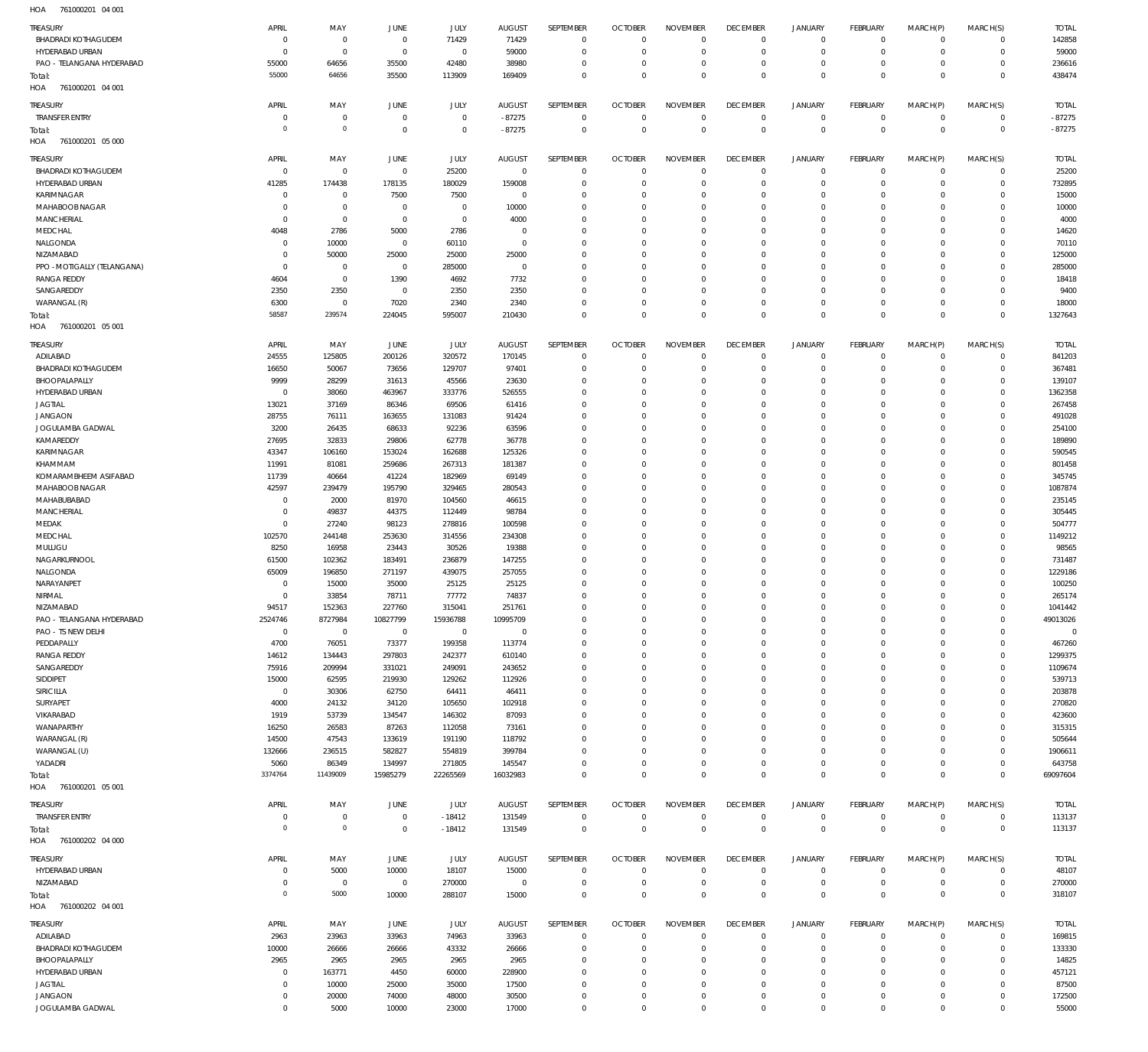761000202 04 001 HOA

| TREASURY                         | APRIL                      | MAY            | JUNE            | JULY            | <b>AUGUST</b>  | SEPTEMBER                  | <b>OCTOBER</b>             | <b>NOVEMBER</b>            | <b>DECEMBER</b>               | <b>JANUARY</b>       | FEBRUARY                   | MARCH(P)             | MARCH(S)                    | <b>TOTAL</b>    |
|----------------------------------|----------------------------|----------------|-----------------|-----------------|----------------|----------------------------|----------------------------|----------------------------|-------------------------------|----------------------|----------------------------|----------------------|-----------------------------|-----------------|
| KAMAREDDY                        | $\overline{0}$             | $\mathbf 0$    | $\overline{0}$  | 6000            | 6000           | $\mathbf 0$                | $\mathbf 0$                | $\mathbf 0$                | $\overline{0}$                | $\mathbf 0$          | $\circ$                    | $\mathbf 0$          | $\mathbf{0}$                | 12000           |
| KARIMNAGAR                       | $\Omega$                   | 29091          | 29091           | 58182           | 29091          | $\Omega$                   | $\mathbf 0$                | $\Omega$                   | $\mathbf 0$                   | 0                    | $\mathbf{0}$               | $\Omega$             | $\mathbf 0$                 | 145455          |
| KHAMMAM                          | $\Omega$                   | $^{\circ}$     | 22500           | 30000           | 22500          | $\Omega$                   | $\mathbf 0$                | $\Omega$                   | $\Omega$                      | $\Omega$             | $^{\circ}$                 | $\Omega$             | $\mathbf 0$                 | 75000           |
| KOMARAMBHEEM ASIFABAD            | $\Omega$                   | $^{\circ}$     | 10000           | 40000           | 24000          | $\Omega$                   | $\mathbf 0$                | $\Omega$                   | $^{\circ}$                    | 0                    | $\mathbf 0$                | $\Omega$             | $\mathbf 0$                 | 74000           |
| MAHABOOB NAGAR                   | $\Omega$                   | 20500          | 15000           | 26000           | 35500          | $\Omega$                   | $\Omega$                   | $\Omega$                   | $\Omega$                      | $\Omega$             | $\Omega$                   | $\Omega$             | $\Omega$                    | 97000           |
| MAHABUBABAD                      | $\overline{0}$             | $\mathbf 0$    | 30000           | 10000           | 10000          | $\Omega$                   | $\mathbf 0$                | $\Omega$                   | $\mathbf 0$                   | $\Omega$             | $\mathbf 0$                | $\Omega$             | $\mathbf 0$                 | 50000           |
| <b>MANCHERIAL</b>                | $\overline{0}$             | $\mathbf 0$    | 20000           | 20000           | 10000          | $\Omega$<br>$\Omega$       | $\Omega$<br>$\Omega$       | $\Omega$<br>$\Omega$       | $\Omega$<br>$\Omega$          | $\Omega$<br>$\Omega$ | $\Omega$<br>$\Omega$       | $\Omega$<br>$\Omega$ | $\Omega$<br>$\Omega$        | 50000           |
| MEDAK                            | 7500                       | 13200          | 35565           | 27155           | 27155          | $\Omega$                   | $\mathbf 0$                | $\Omega$                   | $\mathbf 0$                   | $\Omega$             | $\mathbf 0$                | $\Omega$             | $\mathbf 0$                 | 110575          |
| MEDCHAL                          | 21000                      | 49125          | 69000           | 45000           | 33000          | $\Omega$                   | $\Omega$                   | $\Omega$                   | $\Omega$                      | $\Omega$             | $\Omega$                   | $\Omega$             | $\Omega$                    | 217125          |
| NAGARKURNOOL                     | $\overline{0}$<br>$\Omega$ | 4237           | 8474            | 9956            | 9956           | $\Omega$                   |                            | $\Omega$                   | $\Omega$                      | $\Omega$             |                            | $\Omega$             | $\Omega$                    | 32623           |
| NALGONDA                         | $\overline{0}$             | 10445          | 15445           | 40890           | 15445          | $\Omega$                   | $\mathbf 0$<br>$\mathbf 0$ | $\Omega$                   | $\mathbf 0$                   | $\Omega$             | $\mathbf 0$<br>$\mathbf 0$ | $\Omega$             | $\Omega$                    | 82225           |
| NARAYANPET<br>NIZAMABAD          | $\mathbf 0$                | 7500<br>36000  | 15000<br>108500 | 11622<br>119500 | 11622<br>28500 | $\Omega$                   | $\Omega$                   | $\Omega$                   | $\Omega$                      | $\Omega$             | $\Omega$                   | $\Omega$             | $\Omega$                    | 45744<br>292500 |
| PAO - TELANGANA HYDERABAD        | 485087                     | 3455808        | 5418554         | 7332665         | 4315965        | $\Omega$                   | $\mathbf 0$                | $\Omega$                   | $\mathbf 0$                   | 0                    | $\mathbf 0$                | $\Omega$             | $\mathbf{0}$                | 21008079        |
| PEDDAPALLY                       | 10000                      | 17500          | 30000           | 62500           | 27500          | $\Omega$                   | $\Omega$                   | $\Omega$                   | $\Omega$                      | $\Omega$             | $\Omega$                   | 0                    | $\Omega$                    | 147500          |
| <b>RANGA REDDY</b>               | 10000                      | 29500          | 59800           | 59100           | 39600          | $\Omega$                   | $\Omega$                   | $\Omega$                   | $\Omega$                      | $\Omega$             | $\Omega$                   | $\Omega$             | $\Omega$                    | 198000          |
| SANGAREDDY                       | 22000                      | 48145          | 143530          | 73725           | 63935          | $\Omega$                   | $\mathbf 0$                | $\Omega$                   | $\mathbf 0$                   | $\Omega$             | $^{\circ}$                 | $\Omega$             | 0                           | 351335          |
| SIDDIPET                         | 10000                      | 12500          | 66500           | 22000           | 141790         | $\Omega$                   | $\Omega$                   | $\Omega$                   | $\Omega$                      | $\Omega$             | $\Omega$                   | $\Omega$             | $\Omega$                    | 252790          |
| SIRICILLA                        | 12500                      | 10000          | 20000           | 35000           | 22500          | $\Omega$                   | $\Omega$                   | $\Omega$                   | $\Omega$                      | $\Omega$             | $\mathbf 0$                | $\Omega$             | $\Omega$                    | 100000          |
| VIKARABAD                        | $\overline{0}$             | 18487          | 36974           | 18487           | 19092          | $\Omega$                   | $\Omega$                   | $\Omega$                   | $\mathbf 0$                   | $\Omega$             | $\Omega$                   | $\Omega$             | $\Omega$                    | 93040           |
| WARANGAL (R)                     | $\overline{0}$             | 6000           | 16000           | 47000           | 21000          | $\Omega$                   | $\Omega$                   | $\Omega$                   | $\Omega$                      | $\Omega$             | $\Omega$                   | $\Omega$             | $\Omega$                    | 90000           |
| WARANGAL (U)                     | 17000                      | 37000          | 126240          | 196470          | 112120         | $\Omega$                   | $\mathbf 0$                | $\Omega$                   | $\mathbf 0$                   | 0                    | $^{\circ}$                 | $\Omega$             | $^{\circ}$                  | 488830          |
| YADADRI                          | $^{\circ}$                 | 24444          | 52000           | 48444           | 36444          | $\Omega$                   | $\Omega$                   | $\Omega$                   | $\mathbf 0$                   | $\mathbf 0$          | $\mathbf 0$                | $\Omega$             | $\mathbf 0$                 | 161332          |
| Total:                           | 611015                     | 4081847        | 6525217         | 8626956         | 5420209        | $\Omega$                   | $\Omega$                   | $\Omega$                   | $\Omega$                      | $\Omega$             | $\Omega$                   | $\Omega$             | $\Omega$                    | 25265244        |
| 761000202 04 001<br>HOA          |                            |                |                 |                 |                |                            |                            |                            |                               |                      |                            |                      |                             |                 |
|                                  |                            |                |                 |                 |                |                            |                            |                            |                               |                      |                            |                      |                             |                 |
| <b>TREASURY</b>                  | APRIL                      | MAY            | <b>JUNE</b>     | JULY            | <b>AUGUST</b>  | SEPTEMBER                  | <b>OCTOBER</b>             | <b>NOVEMBER</b>            | <b>DECEMBER</b>               | <b>JANUARY</b>       | FEBRUARY                   | MARCH(P)             | MARCH(S)                    | <b>TOTAL</b>    |
| <b>TRANSFER ENTRY</b>            | $\overline{0}$             | $\mathbf 0$    | $\overline{0}$  | $\mathbf 0$     | $-40240$       | $\mathbf 0$                | $\overline{0}$             | $\mathbf 0$                | $\overline{0}$                | $\mathbf 0$          | $\overline{0}$             | $\mathbf 0$          | $\overline{0}$              | $-40240$        |
| Total:                           | $\overline{0}$             | $\circ$        | $\mathbb O$     | $\bf 0$         | $-40240$       | $\mathbf 0$                | $\overline{0}$             | $\mathbf{0}$               | $\overline{0}$                | $\overline{0}$       | $\overline{0}$             | $\mathbf 0$          | $\overline{0}$              | $-40240$        |
| 761000202 05 000<br>HOA          |                            |                |                 |                 |                |                            |                            |                            |                               |                      |                            |                      |                             |                 |
| Treasury                         | APRIL                      | MAY            | JUNE            | JULY            | <b>AUGUST</b>  | SEPTEMBER                  | <b>OCTOBER</b>             | <b>NOVEMBER</b>            | <b>DECEMBER</b>               | <b>JANUARY</b>       | FEBRUARY                   | MARCH(P)             | MARCH(S)                    | <b>TOTAL</b>    |
| HYDERABAD URBAN                  | 750                        | 2250           | 750             | 18250           | 27250          | $^{\circ}$                 | $\overline{0}$             | $\mathbf{0}$               | $\overline{0}$                | $\mathbf 0$          | $\circ$                    | $^{\circ}$           | $^{\circ}$                  | 49250           |
| SIDDIPET                         | $\overline{0}$             | $\mathbf 0$    | 110000          | $\mathbf 0$     | $\overline{0}$ | $\mathbf 0$                | $\mathbf 0$                | $\mathbf 0$                | $\overline{0}$                | $\mathbf 0$          | $\overline{0}$             | $\mathbf 0$          | $\circ$                     | 110000          |
| Total:                           | 750                        | 2250           | 110750          | 18250           | 27250          | $\Omega$                   | $\mathbf{0}$               | $\Omega$                   | $\overline{0}$                | $\mathbf 0$          | $\Omega$                   | $\Omega$             | $\mathbf 0$                 | 159250          |
| HOA<br>761000202 05 001          |                            |                |                 |                 |                |                            |                            |                            |                               |                      |                            |                      |                             |                 |
|                                  |                            |                |                 |                 |                |                            |                            |                            |                               |                      |                            |                      |                             |                 |
| <b>TREASURY</b>                  | APRIL                      | MAY            | JUNE            | JULY            | <b>AUGUST</b>  | SEPTEMBER                  | <b>OCTOBER</b>             | <b>NOVEMBER</b>            | <b>DECEMBER</b>               | <b>JANUARY</b>       | FEBRUARY                   | MARCH(P)             | MARCH(S)                    | <b>TOTAL</b>    |
| ADILABAD                         | $\overline{0}$             | 30533          | 28458           | 44133           | 22533          | $\mathbf 0$                | $\overline{0}$             | $\mathbf{0}$               | $\overline{0}$                | $\mathbf 0$          | $\overline{0}$             | $\mathbf 0$          | $\mathbf{0}$                | 125657          |
| <b>BHADRADI KOTHAGUDEM</b>       | 1000                       | 5125           | 5500            | 9125            | 12500          | 0                          | $\mathbf 0$                | 0                          | $\overline{0}$                | 0                    | $\circ$                    | 0                    | $\circ$                     | 33250           |
| BHOOPALAPALLY                    | $\mathbf 0$                | $\overline{0}$ | 3250            | 750             | 750            | $\Omega$                   | $^{\circ}$                 | $\Omega$                   | $\overline{0}$                | 0                    | $^{\circ}$                 | $\Omega$             | $\mathbf{0}$                | 4750            |
| HYDERABAD URBAN                  | 2630                       | 22050          | $\overline{0}$  | 66040           | 6050           | $\mathbf 0$                | $\mathbf 0$                | $\Omega$                   | $\mathbf 0$                   | 0                    | $^{\circ}$                 | $\Omega$             | $\mathbf{0}$                | 96770           |
| <b>JAGTIAL</b>                   | $\overline{0}$             | 5000           | 10250           | 5750            | 1750           | $\Omega$                   | $\mathbf 0$                | $\Omega$                   | $\mathbf 0$                   | $\Omega$             | $\mathbf 0$                | $\Omega$             | $\mathbf 0$                 | 22750           |
| <b>JANGAON</b>                   | 2750                       | 4750           | 7750            | 38750           | 15750          | $\mathbf 0$                | $^{\circ}$                 | $\Omega$                   | $\mathbf 0$                   | 0                    | $^{\circ}$                 | $\Omega$             | $\mathbf{0}$                | 69750           |
| JOGULAMBA GADWAL                 | $\overline{0}$             | 2000           | 2000            | 2000            | 2000           | $\mathbf 0$                | $\mathbf 0$                | 0                          | $\mathbf 0$                   | 0                    | $\mathbf 0$                | $\Omega$             | $\mathbf 0$                 | 8000            |
| KAMAREDDY                        | $\overline{0}$             | 1135           | 1885            | 750             | 750            | $\mathbf 0$                | $\mathbf 0$                | $\Omega$                   | $\mathbf 0$                   | $\Omega$             | $^{\circ}$                 | $\Omega$             | $\mathbf 0$                 | 4520            |
| <b>KARIMNAGAR</b>                | 1000                       | 11993          | 20393           | 25386           | 14193          | $\Omega$                   | $\mathbf 0$                | $\Omega$                   | $\mathbf 0$                   | $\Omega$             | $^{\circ}$                 | $\Omega$             | $\mathbf{0}$                | 72965           |
| KHAMMAM                          | 3650                       | 7330           | 11280           | 16830           | 9250           | $\mathbf 0$                | $\mathbf 0$                | $\Omega$                   | $\mathbf 0$                   | 0                    | $^{\circ}$                 | $\Omega$             | $\mathbf 0$                 | 48340           |
| KOMARAMBHEEM ASIFABAD            | $\overline{0}$             | $^{\circ}$     | 3000            | 10000           | 3000           | $\Omega$                   | $\Omega$                   | $\Omega$                   | $\Omega$                      | $\Omega$             | $\Omega$                   | $\Omega$             | $\Omega$                    | 16000           |
| MAHABOOB NAGAR                   | 1000                       | 7500           | 10500           | 17872           | 9500           | $\Omega$                   | $\Omega$                   | $\Omega$                   | $\Omega$                      | $\Omega$             | $\Omega$                   | $\Omega$             | $\Omega$                    | 46372           |
| MAHABUBABAD                      | 1000                       | 1000           | 1000            | 1000            | 6000           | $\mathbf 0$                | $\mathbf 0$                | $\mathbf{0}$               | $\overline{0}$                | $\mathbf 0$          | $\mathbf{0}$               | $\mathbf 0$          | $\mathbf{0}$                | 10000           |
| MANCHERIAL                       | $\,0\,$                    | 6050           | 5050            | 5050            | 4050           | $\mathbf 0$                | $\mathbf 0$                | $\mathbf 0$                | $\overline{0}$                | $\mathbf 0$          | $\overline{0}$             | 0                    | $\mathbf{0}$                | 20200           |
| MEDAK                            | 1000                       | 4100           | 22700           | 9100            | 8600           | $\mathbf 0$                | $\mathbf 0$                | $\mathbf 0$                | $\mathbf 0$                   | 0                    | $\mathbf{0}$               | 0                    | $\mathbf 0$                 | 45500           |
| MEDCHAL                          | 1000                       | 6570           | 12340           | 6570            | 4000           | $\mathbf 0$                | $\mathbf 0$                | $\Omega$                   | $\mathbf 0$                   | 0                    | $\mathbf{0}$               | $\Omega$             | $\mathbf{0}$                | 30480           |
| MULUGU                           | 1000                       | 1000           | 1000            | 1000            | 1000           | $\mathbf 0$                | $\mathbf 0$                | $\mathbf 0$                | $\overline{0}$                | 0                    | $^{\circ}$                 | 0                    | $\mathbf 0$                 | 5000            |
| NAGARKURNOOL                     | $^{\circ}$                 | 3000           | 4000            | 7000            | 4000           | $\mathbf 0$                | $\mathbf{0}$               | $\mathbf 0$                | $\mathbf 0$                   | 0                    | $\mathbf{0}$               | $\Omega$             | $\mathbf 0$                 | 18000           |
| NALGONDA                         | $\mathbf 0$                | 17025          | 20635           | 30850           | 16425          | $\mathbf 0$                | $\mathbf{0}$               | $\mathbf 0$                | $\overline{0}$                | 0                    | $^{\circ}$                 | $\Omega$             | $\mathbf{0}$                | 84935           |
| NIRMAL                           | 538                        | 4538           | 13338           | 14338           | 14338          | $\mathbf 0$                | $\mathbf 0$<br>$\mathbf 0$ | $\mathbf 0$                | $\overline{0}$<br>$\mathbf 0$ | 0                    | $^{\circ}$                 | $\Omega$<br>$\Omega$ | $\mathbf{0}$<br>$\mathbf 0$ | 47090           |
| NIZAMABAD                        | 1500                       | 3250           | 16011           | 38661           | 20372          | $\mathbf 0$                | $\mathbf{0}$               | $\mathbf 0$                | $\overline{0}$                | 0                    | $\mathbf 0$                | $\Omega$             | $\mathbf{0}$                | 79794           |
| PAO - TELANGANA HYDERABAD        | 138226                     | 818472         | 1091464         | 1529393         | 1039772        | $\mathbf 0$<br>$\mathbf 0$ | $\mathbf 0$                | $\mathbf 0$<br>$\mathbf 0$ | $\mathbf 0$                   | 0<br>0               | $^{\circ}$<br>$\mathbf 0$  | $\Omega$             | $\mathbf 0$                 | 4617327         |
| PEDDAPALLY<br><b>RANGA REDDY</b> | $\,0\,$<br>$\mathbf 0$     | 5000<br>13408  | 25000<br>48158  | 31000<br>46991  | 5000<br>30158  | $\mathbf 0$                | $\mathbf{0}$               | $\Omega$                   | $\overline{0}$                | 0                    | $^{\circ}$                 | $\Omega$             | $\mathbf{0}$                | 66000<br>138715 |
| SANGAREDDY                       | 1076                       |                |                 | 16076           | 13576          | $\mathbf 0$                | $\mathbf 0$                | $\mathbf 0$                | $\overline{0}$                | 0                    | $^{\circ}$                 | 0                    | $\mathbf{0}$                |                 |
| SIDDIPET                         | $\mathbf 0$                | 15326<br>6095  | 29326<br>10650  | 6650            | 6650           | $\mathbf 0$                | $\mathbf{0}$               | $\Omega$                   | $\mathbf 0$                   | 0                    | $\mathbf{0}$               | $\Omega$             | $\mathbf 0$                 | 75380<br>30045  |
| SIRICILLA                        | $\overline{0}$             | 3250           | 4000            | 5750            | 3250           | $\mathbf 0$                | $\mathbf{0}$               | $\mathbf 0$                | $\overline{0}$                | 0                    | $^{\circ}$                 | $\Omega$             | $\mathbf{0}$                | 16250           |
| SURYAPET                         | $\overline{0}$             | 3750           | 3750            | 13444           | 6832           | $\mathbf 0$                | $\mathbf 0$                | $\mathbf 0$                | $\mathbf 0$                   | 0                    | $^{\circ}$                 | $\Omega$             | $\mathbf{0}$                | 27776           |
| VIKARABAD                        | $^{\circ}$                 | 11000          | 11200           |                 | 11600          | $\mathbf 0$                | $\mathbf 0$                | $\mathbf 0$                | $\mathbf 0$                   | 0                    | $\mathbf 0$                | $\Omega$             | $\mathbf 0$                 |                 |
| WANAPARTHY                       | $\mathbf 0$                | $\overline{0}$ | 1000            | 28200<br>1000   | $\overline{0}$ | $\mathbf 0$                | $^{\circ}$                 | $\mathbf 0$                | $\overline{0}$                | 0                    | $^{\circ}$                 | $\Omega$             | $\mathbf{0}$                | 62000<br>2000   |
| WARANGAL (R)                     | $\mathbf 0$                | 1000           | 5800            | 5600            | 3600           | $\mathbf 0$                | $\mathbf 0$                | $\mathbf 0$                | $\mathbf 0$                   | 0                    | $\mathbf 0$                | $\Omega$             | $\mathbf{0}$                | 16000           |
| WARANGAL (U)                     | 7750                       | 14500          | 56400           | 56300           | 31200          | $\mathbf 0$                | $^{\circ}$                 | $\mathbf 0$                | $\overline{0}$                | 0                    | $^{\circ}$                 | $\Omega$             | $\mathbf{0}$                | 166150          |
| YADADRI                          | $\,0\,$                    | 10000          | 7000            | 18000           | 12000          | $\mathbf 0$                | $\mathbf 0$                | $\mathbf 0$                | $\overline{0}$                | $\mathbf 0$          | $\circ$                    | $\mathbf 0$          | $\mathbf{0}$                | 47000           |
|                                  | 165120                     | 1045750        | 1494088         | 2109359         | 1340449        | $\mathbf 0$                | $\overline{0}$             | $\mathbf 0$                | $\overline{0}$                | $\mathbf 0$          | $\overline{0}$             | $\Omega$             | $\overline{0}$              | 6154766         |
| Total:<br>HOA 761000202 05 001   |                            |                |                 |                 |                |                            |                            |                            |                               |                      |                            |                      |                             |                 |
|                                  |                            |                |                 |                 |                |                            |                            |                            |                               |                      |                            |                      |                             |                 |
| <b>TREASURY</b>                  | APRIL                      | MAY            | <b>JUNE</b>     | JULY            | <b>AUGUST</b>  | SEPTEMBER                  | <b>OCTOBER</b>             | <b>NOVEMBER</b>            | <b>DECEMBER</b>               | <b>JANUARY</b>       | FEBRUARY                   | MARCH(P)             | MARCH(S)                    | <b>TOTAL</b>    |
| <b>TRANSFER ENTRY</b>            | $\overline{0}$             | 0              | $\overline{0}$  | 3009            | $-4000$        | $\mathbf{0}$               | $\overline{0}$             | $\mathbf 0$                | $\overline{0}$                | $\circ$              | $\mathbf 0$                | $^{\circ}$           | $\mathbf{0}$                | $-991$          |
| Total:                           | $\overline{0}$             | $\overline{0}$ | $\overline{0}$  | 3009            | $-4000$        | $\bf 0$                    | $\overline{0}$             | $\mathbf 0$                | $\overline{0}$                | $\overline{0}$       | $\overline{0}$             | $\mathbf 0$          | $\overline{0}$              | $-991$          |
| HOA 761000202 06 001             |                            |                |                 |                 |                |                            |                            |                            |                               |                      |                            |                      |                             |                 |
| <b>TREASURY</b>                  | APRIL                      | MAY            | JUNE            | <b>JULY</b>     | <b>AUGUST</b>  | SEPTEMBER                  | <b>OCTOBER</b>             | <b>NOVEMBER</b>            | <b>DECEMBER</b>               | JANUARY              | FEBRUARY                   | MARCH(P)             | MARCH(S)                    | <b>TOTAL</b>    |
| PAO - TELANGANA HYDERABAD        | $\mathbf 0$                | 200000         | 567600          | 500000          | 350000         | $\mathbf 0$                | $\overline{0}$             | $\mathbf 0$                | $\overline{0}$                | 0                    | $\overline{0}$             | 0                    | $\mathbf 0$                 | 1617600         |
| Total:                           | $\mathbb O$                | 200000         | 567600          | 500000          | 350000         | $\mathbf 0$                | $\mathbf 0$                | $\mathbf 0$                | $\mathbf 0$                   | $\overline{0}$       | $\overline{0}$             | $\mathbf 0$          | $\overline{0}$              | 1617600         |
|                                  |                            |                |                 |                 |                |                            |                            |                            |                               |                      |                            |                      |                             |                 |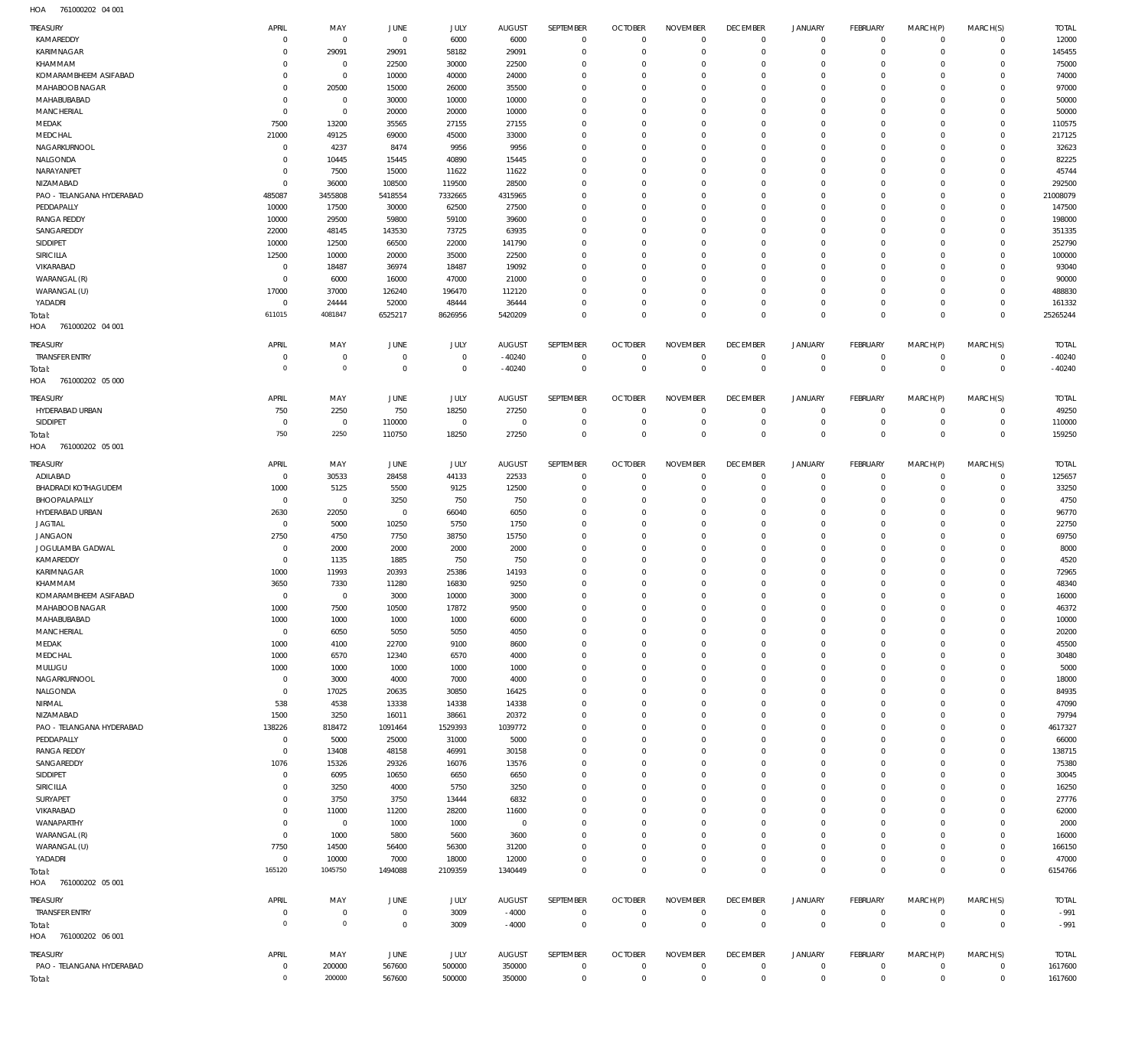761000202 07 001 HOA

| .<br><b>TUTOULDE</b>        |                     |                            |                |              |                |              |                |                 |                 |                     |                 |                     |                     |              |
|-----------------------------|---------------------|----------------------------|----------------|--------------|----------------|--------------|----------------|-----------------|-----------------|---------------------|-----------------|---------------------|---------------------|--------------|
| TREASURY                    | APRIL               | MAY                        | JUNE           | JULY         | <b>AUGUST</b>  | SEPTEMBER    | <b>OCTOBER</b> | <b>NOVEMBER</b> | <b>DECEMBER</b> | <b>JANUARY</b>      | <b>FEBRUARY</b> | MARCH(P)            | MARCH(S)            | <b>TOTAL</b> |
| PAO - TELANGANA HYDERABAD   | 100000              | 200000                     | 11400000       | 12300000     | 6550000        | $\mathbf 0$  | $\mathbf 0$    | $\mathbf 0$     | $\mathbf 0$     | $\mathbf 0$         | $\mathbf 0$     | 0                   | $\mathbf 0$         | 30550000     |
| Total:                      | 100000              | 200000                     | 11400000       | 12300000     | 6550000        | $\mathbf 0$  | $\overline{0}$ | $\overline{0}$  | $\mathbf 0$     | $\mathbf 0$         | $\overline{0}$  | $\mathbf 0$         | $\mathbf 0$         | 30550000     |
| 761000202 07 002<br>HOA     |                     |                            |                |              |                |              |                |                 |                 |                     |                 |                     |                     |              |
| TREASURY                    | APRIL               | MAY                        | JUNE           | <b>JULY</b>  | <b>AUGUST</b>  | SEPTEMBER    | <b>OCTOBER</b> | <b>NOVEMBER</b> | <b>DECEMBER</b> | <b>JANUARY</b>      | <b>FEBRUARY</b> | MARCH(P)            | MARCH(S)            | <b>TOTAL</b> |
| PAO - TELANGANA HYDERABAD   | $\overline{0}$      | $\mathbf 0$                | 3030000        | 3050000      | 1657500        | $\mathbf 0$  | $\overline{0}$ | $^{\circ}$      | 0               | 0                   | $\overline{0}$  | $\mathbf 0$         | $\mathbf 0$         | 7737500      |
| Total:                      | $\overline{0}$      | $\mathbf 0$                | 3030000        | 3050000      | 1657500        | $\mathbb O$  | $\overline{0}$ | $\mathbf 0$     | $\mathbf 0$     | $\mathbb O$         | $\overline{0}$  | $\mathbb O$         | $\,0\,$             | 7737500      |
| HOA<br>761000203 04 001     |                     |                            |                |              |                |              |                |                 |                 |                     |                 |                     |                     |              |
|                             |                     |                            |                |              |                |              |                |                 |                 |                     |                 |                     |                     |              |
| TREASURY                    | APRIL               | MAY                        | <b>JUNE</b>    | JULY         | <b>AUGUST</b>  | SEPTEMBER    | <b>OCTOBER</b> | <b>NOVEMBER</b> | <b>DECEMBER</b> | <b>JANUARY</b>      | <b>FEBRUARY</b> | MARCH(P)            | MARCH(S)            | <b>TOTAL</b> |
| MAHABOOB NAGAR              | 0                   | 750                        | 1500           | 750          | 750            | $\mathbf{0}$ | $\overline{0}$ | $\Omega$        | $\mathbf 0$     | $\mathbf 0$         | $^{\circ}$      | $\Omega$            | $\mathbf 0$         | 3750         |
| PAO - TELANGANA HYDERABAD   | 0                   | $\mathbf 0$                | 1405           | 2810         | 1405           | $\mathbf 0$  | $^{\circ}$     | $^{\circ}$      | $\mathbf 0$     | $\mathbf 0$         | $^{\circ}$      | $\mathbf 0$         | $\mathbf 0$         | 5620         |
| Total:                      | $^{\circ}$          | 750                        | 2905           | 3560         | 2155           | $\mathbf 0$  | $\overline{0}$ | $\mathbf 0$     | $\mathbf 0$     | $\mathbf 0$         | $\mathbf 0$     | $\Omega$            | $\mathbf 0$         | 9370         |
| HOA<br>761000204 12 000     |                     |                            |                |              |                |              |                |                 |                 |                     |                 |                     |                     |              |
| TREASURY                    | APRIL               | MAY                        | <b>JUNE</b>    | JULY         | <b>AUGUST</b>  | SEPTEMBER    | <b>OCTOBER</b> | <b>NOVEMBER</b> | <b>DECEMBER</b> | <b>JANUARY</b>      | <b>FEBRUARY</b> | MARCH(P)            | MARCH(S)            | <b>TOTAL</b> |
| <b>RANGA REDDY</b>          | $^{\circ}$          | $\mathbb O$                | $\overline{0}$ | 2500         | 500            | $\mathbf 0$  | $\overline{0}$ | $\overline{0}$  | $\mathbf 0$     | $\mathsf{O}\xspace$ | $\overline{0}$  | $\mathbf 0$         | $\overline{0}$      | 3000         |
|                             | $\circ$             | $\mathbf 0$                | $\mathbf 0$    |              |                | $\mathbb O$  | $\overline{0}$ | $\mathbf 0$     | $\mathbf 0$     | $\mathbb O$         | $\overline{0}$  | $\mathbf 0$         | $\mathbf 0$         |              |
| Total:                      |                     |                            |                | 2500         | 500            |              |                |                 |                 |                     |                 |                     |                     | 3000         |
| 761000204 12 001<br>HOA     |                     |                            |                |              |                |              |                |                 |                 |                     |                 |                     |                     |              |
| TREASURY                    | APRIL               | MAY                        | <b>JUNE</b>    | JULY         | <b>AUGUST</b>  | SEPTEMBER    | <b>OCTOBER</b> | <b>NOVEMBER</b> | <b>DECEMBER</b> | <b>JANUARY</b>      | <b>FEBRUARY</b> | MARCH(P)            | MARCH(S)            | <b>TOTAL</b> |
| <b>BHADRADI KOTHAGUDEM</b>  | $^{\circ}$          | 1000                       | 1000           | 1000         | 1000           | $\mathbf{0}$ | $\overline{0}$ | $\Omega$        | $\mathbf 0$     | $\mathbf 0$         | $\mathbf 0$     | $\Omega$            | $\mathbf 0$         | 4000         |
| HYDERABAD URBAN             | 1000                | 1000                       | 7000           | 11000        | 4000           | $\mathbf 0$  | $^{\circ}$     | $^{\circ}$      | $\mathbf 0$     | $\mathbf 0$         | $\mathbf 0$     | $\Omega$            | 0                   | 24000        |
| KAMAREDDY                   | $^{\circ}$          | 370                        | 740            | 370          | 370            | $^{\circ}$   | 0              | $\Omega$        | 0               | $\mathbf 0$         | 0               | $\Omega$            | $\mathbf 0$         | 1850         |
| KARIMNAGAR                  | 0                   | 1371                       | 2371           | 1742         | 1371           | $\mathbf{0}$ | $\Omega$       | $\Omega$        | $\mathbf 0$     | 0                   | $\Omega$        | $\Omega$            | 0                   | 6855         |
| KHAMMAM                     | 500                 | 1052                       | 1552           | 3104         | 1552           | $\mathbf{0}$ | $\Omega$       | $\Omega$        | 0               | $\mathbf 0$         | 0               | $\Omega$            | $\mathbf 0$         | 7760         |
| MAHABOOB NAGAR              | 500                 | 2125                       | 2750           | 3125         | 2125           | $\Omega$     | $\Omega$       | $\Omega$        | $\Omega$        | $\mathbf 0$         | $\Omega$        | $\Omega$            | $\Omega$            | 10625        |
| MEDAK                       | 0                   | $\mathbf 0$                | 3740           | 1370         | 1370           | $\mathbf{0}$ | 0              | $\Omega$        | $\Omega$        | $\mathbf 0$         | 0               | $\Omega$            | $\mathbf 0$         | 6480         |
| MEDCHAL                     | $\Omega$            | 1000                       | $\mathbf 0$    | $\mathbf{0}$ | $^{\circ}$     | $\mathbf 0$  | $\Omega$       | $\Omega$        | $\mathbf 0$     | $\mathbf 0$         | $\Omega$        | $\Omega$            | $\Omega$            | 1000         |
| NALGONDA                    | $\Omega$            | 2770                       | 2770           | 5540         | 2770           | $\Omega$     | $\Omega$       | $\Omega$        | $\Omega$        | $\mathbf 0$         | $\mathbf 0$     | $\Omega$            | $\mathbf 0$         | 13850        |
| NARAYANPET                  | 0                   | $\mathbf 0$                | $\mathbf 0$    | 342          | 342            | $\mathbf{0}$ | 0              | $\Omega$        | 0               | $\mathbf 0$         | $\Omega$        | $\Omega$            | $\Omega$            | 684          |
| NIRMAL                      | $\mathbf 0$         | 1000                       | 1000           | 1000         | 1000           | $\Omega$     | $\Omega$       | $\Omega$        | $\Omega$        | $\mathbf 0$         | $\Omega$        | $\Omega$            | $\Omega$            | 4000         |
| NIZAMABAD                   | 500                 | 870                        | 870            | 1240         | 870            | $\mathbf{0}$ | 0              | $\Omega$        | $\mathbf 0$     | $\mathbf 0$         | $\Omega$        | $\Omega$            | $\mathbf 0$         | 4350         |
| PAO - TELANGANA HYDERABAD   | 29125               | 215505                     | 305558         | 415409       | 264867         | $\Omega$     | $\Omega$       | $\Omega$        | $\Omega$        | $\mathbf 0$         | $\Omega$        | $\Omega$            | $\mathbf 0$         | 1230464      |
|                             |                     |                            |                |              |                |              |                | $\Omega$        | $\Omega$        | $\mathbf 0$         | $\Omega$        | $\Omega$            | $\Omega$            | 14990        |
| <b>RANGA REDDY</b>          | 1000                | 4285                       | 3395           | 3655         | 2655           | $\mathbf{0}$ | $\Omega$       |                 |                 |                     |                 |                     |                     |              |
| SANGAREDDY                  | 1000                | 2000                       | 3000           | 2000         | 2000           | $\mathbf{0}$ | $\Omega$       | $\Omega$        | 0               | $\mathbf 0$         | $\Omega$        | $\Omega$            | 0                   | 10000        |
| SIDDIPET                    | 0                   | $\mathbf 0$                | $\mathbf 0$    | $\mathbf 0$  | 5000           | $\Omega$     | $\Omega$       | $\Omega$        | $\Omega$        | $\mathbf 0$         | $\Omega$        | $\Omega$            | $\Omega$            | 5000         |
| SURYAPET                    | 0                   | $\mathbf 0$                | $\mathbf 0$    | 3000         | 1000           | $\Omega$     | $\Omega$       | $\Omega$        | $\Omega$        | $\mathbf 0$         | $\mathbf 0$     | $\Omega$            | $\mathbf 0$         | 4000         |
| VIKARABAD                   | 0                   | 1500                       | 500            | 2000         | 1500           | $\Omega$     | $\Omega$       | $\Omega$        | $\mathbf 0$     | $\mathbf 0$         | $\Omega$        | $\Omega$            | $\Omega$            | 5500         |
| WARANGAL (U)                | 0                   | $\overline{0}$             | 5293           | 6293         | 3459           | $\Omega$     | $\Omega$       | $\Omega$        | $\Omega$        | 0                   | $\mathbf 0$     | $\Omega$            | $\mathbf 0$         | 15045        |
| YADADRI                     | 0                   | 4350                       | 5450           | 5600         | 4350           | $\mathbf 0$  | $^{\circ}$     | $\mathbf{0}$    | $\mathbf 0$     | $\mathbf 0$         | $\mathbf 0$     | $\mathbf 0$         | $\mathbf 0$         | 19750        |
| Total:                      | 33625               | 240198                     | 346989         | 467790       | 301601         | $\mathbf 0$  | $\Omega$       | $\Omega$        | $\mathbf 0$     | $\mathbf 0$         | $\mathbf 0$     | $\Omega$            | $\mathbf 0$         | 1390203      |
| HOA<br>761000204 12 001     |                     |                            |                |              |                |              |                |                 |                 |                     |                 |                     |                     |              |
|                             |                     |                            |                |              |                |              |                |                 |                 |                     |                 |                     |                     |              |
|                             |                     |                            |                |              |                |              |                |                 |                 |                     |                 |                     |                     |              |
| TREASURY                    | APRIL               | MAY                        | <b>JUNE</b>    | JULY         | <b>AUGUST</b>  | SEPTEMBER    | <b>OCTOBER</b> | <b>NOVEMBER</b> | <b>DECEMBER</b> | <b>JANUARY</b>      | <b>FEBRUARY</b> | MARCH(P)            | MARCH(S)            | <b>TOTAL</b> |
| <b>TRANSFER ENTRY</b>       | 0<br>$\overline{0}$ | $\mathbf 0$<br>$\mathbf 0$ | $\overline{0}$ | $\mathbb O$  | 20650          | $\mathbf 0$  | $^{\circ}$     | $^{\circ}$      | 0               | 0                   | $\mathbf 0$     | $\mathbf 0$         | $\mathbf 0$         | 20650        |
| Total:                      |                     |                            | $\overline{0}$ | $\mathbb O$  | 20650          | $\mathbb O$  | $\mathbf{0}$   | $\mathbf 0$     | $\mathbf 0$     | $\mathbb O$         | $\overline{0}$  | $\bf 0$             | $\mathbf 0$         | 20650        |
| 761000800 04 000<br>HOA     |                     |                            |                |              |                |              |                |                 |                 |                     |                 |                     |                     |              |
| TREASURY                    | APRIL               | MAY                        | <b>JUNE</b>    | <b>JULY</b>  | <b>AUGUST</b>  | SEPTEMBER    | <b>OCTOBER</b> | <b>NOVEMBER</b> | <b>DECEMBER</b> | <b>JANUARY</b>      | <b>FEBRUARY</b> | MARCH(P)            | MARCH(S)            | <b>TOTAL</b> |
| ADILABAD                    | $\Omega$            | $\mathbf 0$                | $\overline{0}$ | $\mathbf 0$  | 2200           | $\mathbf 0$  | $\overline{0}$ | $\mathbf 0$     | $\mathbf 0$     | $\mathbf 0$         | $\mathbf 0$     | $\mathbf 0$         | $\circ$             | 2200         |
| HYDERABAD URBAN             | 4500                | 6750                       | 750            | $\mathbf 0$  | $\mathbf 0$    | $\mathbf 0$  | $\mathbf{0}$   | $\mathbf{0}$    | $\mathbf 0$     | $\mathbf 0$         | 0               | 0                   | $\mathbf 0$         | 12000        |
| NALGONDA                    | $\mathbf 0$         | 1400                       | 1200           | 1400         | $\mathbf 0$    | $\mathbf 0$  | $\overline{0}$ | $\Omega$        | $\mathbf 0$     | $\mathbf 0$         | $\mathbf 0$     | $\Omega$            | $\mathbf 0$         | 4000         |
| PAO - TS NEW DELHI          | 10400               | 10400                      | 10400          | 10400        | 9050           | $\mathbf 0$  | $^{\circ}$     | $\mathbf 0$     | $\mathbf 0$     | $\mathbf 0$         | $\mathbf 0$     | $\Omega$            | $\mathbf 0$         | 50650        |
| PEDDAPALLY                  | $^{\circ}$          | $\mathbf 0$                | $\overline{0}$ | 3750         | $\mathbf{0}$   | $\mathbf 0$  | $^{\circ}$     | $\Omega$        | $\mathbf 0$     | $\mathbf 0$         | $\mathbf 0$     | $\Omega$            | 0                   | 3750         |
| PPO - MOTIGALLY (TELANGANA) | $^{\circ}$          | $\mathbf 0$                | $\mathbf 0$    | 8251         | $\mathbf{0}$   | $\mathbf 0$  | $^{\circ}$     | $\mathbf 0$     | $\mathbf 0$     | $\mathbf 0$         | $\mathbf 0$     | $\Omega$            | $\mathbf 0$         | 8251         |
| SURYAPET                    | $^{\circ}$          | $\mathbb O$                | 1000           | 1600         | $\mathbf{0}$   | $\mathbf 0$  | $^{\circ}$     | $\mathbf 0$     | $\mathbf 0$     | $\mathbf 0$         | $\mathbf 0$     | $\Omega$            | 0                   | 2600         |
| YADADRI                     | $\mathbf 0$         | $\mathbf 0$                | $\mathbf 0$    | 1550         | 1550           | $\mathbf 0$  | $\overline{0}$ | $\mathbf 0$     | $\mathbf 0$     | $\mathbf 0$         | $\mathbf 0$     | $\mathbf 0$         | $\mathbf 0$         | 3100         |
| Total:                      | 14900               | 18550                      | 13350          | 26951        | 12800          | $\mathbf 0$  | $\overline{0}$ | $\mathbf 0$     | $\mathbf 0$     | $\mathbf 0$         | $\mathbf 0$     | $\Omega$            | $\mathbf 0$         | 86551        |
| 761000800 04 001<br>HOA     |                     |                            |                |              |                |              |                |                 |                 |                     |                 |                     |                     |              |
|                             |                     |                            |                |              |                |              |                |                 |                 |                     |                 |                     |                     |              |
| TREASURY                    | APRIL               | MAY                        | JUNE           | JULY         | <b>AUGUST</b>  | SEPTEMBER    | <b>OCTOBER</b> | <b>NOVEMBER</b> | <b>DECEMBER</b> | JANUARY             | <b>FEBRUARY</b> | MARCH(P)            | MARCH(S)            | <b>TOTAL</b> |
| ADILABAD                    | 498750              | 866500                     | 916750         | 1196300      | 911800         | $\mathbb O$  | $\mathbf 0$    | $\mathbf 0$     | $\bf 0$         | $\mathbf 0$         | $\overline{0}$  | $\mathbf 0$         | $\mathbf 0$         | 4390100      |
| BHADRADI KOTHAGUDEM         | 370350              | 793850                     | 1049150        | 1440200      | 1038800        | $\mathbf 0$  | $\overline{0}$ | $\mathbf 0$     | $\mathbf 0$     | $\mathsf{O}\xspace$ | $\overline{0}$  | $\mathbf 0$         | $\mathbf 0$         | 4692350      |
| BHOOPALAPALLY               | 127250              | 394000                     | 507500         | 555500       | 357000         | $\mathbb O$  | $^{\circ}$     | $\mathbf{0}$    | 0               | $\mathsf{O}\xspace$ | $\mathbf 0$     | $\mathbf 0$         | $\mathsf{O}\xspace$ | 1941250      |
| HYDERABAD URBAN             | 57000               | 6000                       | $\mathbf 0$    | $\mathbf 0$  | $\overline{0}$ | $\mathbf 0$  | $^{\circ}$     | $\mathbf 0$     | $\mathbf 0$     | $\mathbf 0$         | $\mathbf 0$     | $\mathbf 0$         | $\mathbf 0$         | 63000        |
| <b>JAGTIAL</b>              | 137100              | 345200                     | 458750         | 484050       | 363100         | $\mathbb O$  | $^{\circ}$     | $\mathbf 0$     | $\mathbf 0$     | $\mathbf 0$         | $\mathbf 0$     | 0                   | $\mathbf 0$         | 1788200      |
| <b>JANGAON</b>              | 83250               | 181250                     | 355500         | 299750       | 228000         | $\mathbf 0$  | $\overline{0}$ | $\mathbf 0$     | $\mathbf 0$     | $\mathbf 0$         | $\mathbf 0$     | $\mathbf 0$         | $\mathbf 0$         | 1147750      |
| JOGULAMBA GADWAL            | 135500              | 171750                     | 239250         | 227000       | 186500         | $\mathbf 0$  | $^{\circ}$     | $\mathbf 0$     | $\mathbf 0$     | $\mathbf 0$         | $\mathbf 0$     | $\mathbf 0$         | $\mathbf 0$         | 960000       |
| KAMAREDDY                   | 201000              | 707250                     | 840250         | 1211400      | 804750         | $\mathbf 0$  | $^{\circ}$     | $\mathbf 0$     | $\mathbf 0$     | $\mathbf 0$         | $\mathbf 0$     | $\mathbf 0$         | $\mathbf 0$         | 3764650      |
| KARIMNAGAR                  | 142750              | 463700                     | 560700         | 569700       | 469450         | $\mathbf 0$  | $^{\circ}$     | $\mathbf 0$     | $\mathbf 0$     | $\mathbf 0$         | $\mathbf 0$     | $\mathbf 0$         | $\mathbf 0$         | 2206300      |
| KHAMMAM                     | 452100              | 677500                     | 973650         | 952400       | 764400         | $\mathbf 0$  | $^{\circ}$     | $\mathbf 0$     | $\mathbf 0$     | $\mathbf 0$         | $\mathbf 0$     | $\mathbf 0$         | $\mathbf 0$         | 3820050      |
| KOMARAMBHEEM ASIFABAD       | 188750              | 220750                     | 347750         | 495500       | 329500         | $\mathbb O$  | $^{\circ}$     | $\mathbf 0$     | $\mathbf 0$     | $\mathbf 0$         | $\mathbf 0$     | $\mathbf 0$         | $\mathbf 0$         | 1582250      |
| MAHABOOB NAGAR              | 65750               | 196600                     | 291550         | 405050       | 260550         | $\mathbf 0$  | $^{\circ}$     | $\mathbf 0$     | $\mathbf 0$     | $\mathbf 0$         | $\mathbf 0$     | $\mathbf 0$         | $\mathbf 0$         | 1219500      |
| MAHABUBABAD                 | 124500              | 276000                     | 1003450        | 954700       | 616100         | $\mathbb O$  | $^{\circ}$     | $\mathbf 0$     | $\mathbf 0$     | $\mathbf 0$         | $\mathbf 0$     | $\mathbf 0$         | $\mathbf 0$         | 2974750      |
| MANCHERIAL                  | 223500              | 526200                     | 700450         | 813000       | 573500         | $\mathbf 0$  | $\overline{0}$ | $\mathbf 0$     | $\mathbf 0$     | $\mathbf 0$         | $\mathbf 0$     | $\mathbf 0$         | $\mathbf 0$         | 2836650      |
| MEDAK                       | 88250               | 458700                     | 1192050        | 797250       | 607300         | $\mathbb O$  | $^{\circ}$     | $\mathbf 0$     | $\mathbf 0$     | $\mathsf{O}\xspace$ | $\mathbf 0$     | 0                   | $\mathbf 0$         | 3143550      |
| MEDCHAL                     | 251500              | 328750                     | 388750         | 431000       | 348250         | $\mathbf 0$  | $^{\circ}$     | $\mathbf 0$     | $\mathbf 0$     | $\mathbf 0$         | $\mathbf 0$     | $\mathbf 0$         | $\mathbf 0$         | 1748250      |
| MULUGU                      | 26000               | 113250                     | 217750         | 300750       | 186000         | $\mathbf 0$  | $^{\circ}$     | $\mathbf 0$     | $\mathbf 0$     | $\mathbf 0$         | $\mathbf 0$     | 0                   | $\mathbf 0$         | 843750       |
| NAGARKURNOOL                | 73250               | 246800                     | 415050         | 471050       | 306050         | $\mathbf 0$  | $\overline{0}$ | $\mathbf 0$     | $\mathbf 0$     | $\mathbf 0$         | $\mathbf 0$     | $\mathbf 0$         | $\mathbf 0$         | 1512200      |
| NALGONDA                    | 304000              | 690400                     | 1036650        | 1225750      | 834250         | $\mathbf 0$  | $^{\circ}$     | $\mathbf 0$     | $\mathbf 0$     | $\mathbf 0$         | $\mathbf 0$     | $\mathbf 0$         | $\mathbf 0$         | 4091050      |
| NARAYANPET                  | 80500               | 126250                     | 174000         | 173000       | 126250         | $\mathbf 0$  | $^{\circ}$     | $\mathbf 0$     | $\mathbf 0$     | $\mathbf 0$         | $\mathbf 0$     | $\mathbf 0$         | $\mathbf 0$         | 680000       |
| NIRMAL                      | 198750              | 284750                     | 756000         | 627250       | 638500         | $\mathbb O$  | $^{\circ}$     | $\mathbf 0$     | $\mathbf 0$     | $\mathbf 0$         | $\mathbf 0$     | $\mathbf 0$         | $\mathbf 0$         | 2505250      |
| NIZAMABAD                   | 364250              | 680000                     | 1028000        | 1246500      | 823300         | $\mathbf 0$  | $^{\circ}$     | $\mathbf 0$     | $\mathbf 0$     | $\mathbf 0$         | $\mathbf 0$     | $\mathbf 0$         | $\mathbf 0$         | 4142050      |
| PAO - TELANGANA HYDERABAD   | 2949675             | 3771675                    | 3999125        | 4759295      | 4060700        | $\mathbb O$  | $\overline{0}$ | $\mathbb O$     | $\bf 0$         | $\mathsf{O}\xspace$ | $\mathbf 0$     | $\mathsf{O}\xspace$ | $\mathbf 0$         | 19540470     |
| PEDDAPALLY                  | 279500              | 543250                     | 723250         | 877950       | 638800         | $\mathbf 0$  | $\mathbf 0$    | $\mathbf 0$     | $\mathbf 0$     | $\mathbf 0$         | $\mathbf 0$     | $\mathbf 0$         | $\mathbf 0$         | 3062750      |